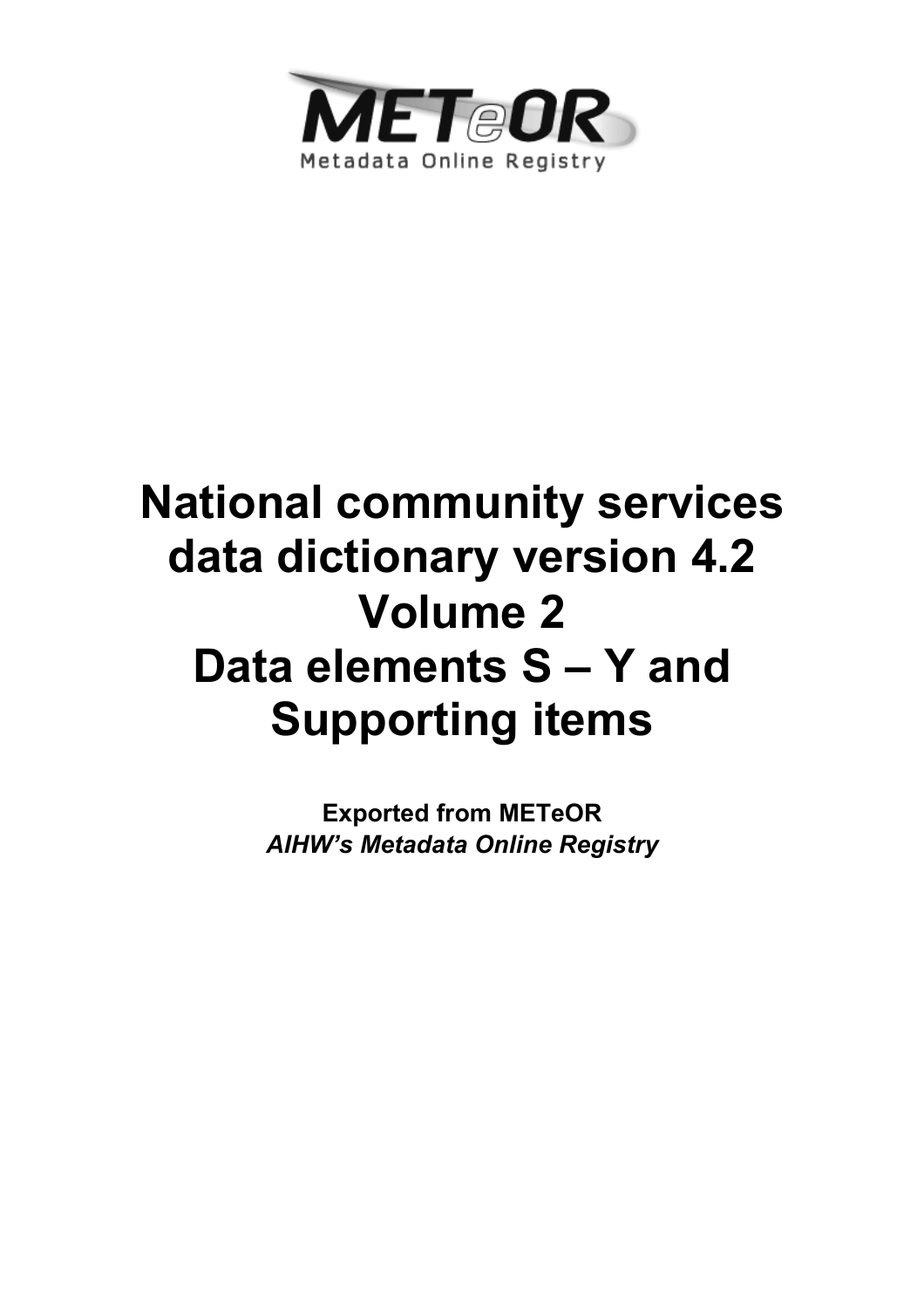#### © Australian Institute of Health and Welfare 2007

This work is copyright. Apart from any use as permitted under the *Copyright Act 1968*, no part may be reproduced without prior written permission from the Australian Institute of Health and Welfare. Requests and enquiries concerning reproduction and rights should be directed to the Head, Business Promotion and Media, Australian Institute of Health and Welfare, GPO Box 570, Canberra ACT 2601.

Any enquiries about or comments on this publication should be directed to:

National Data Development and Standards Unit Australian Institute of Health and Welfare GPO Box 570 Canberra ACT 2601 Email: datadevelopment@aihw.gov.au Phone: (02) 6244 1222 Fax: (02) 6244 1166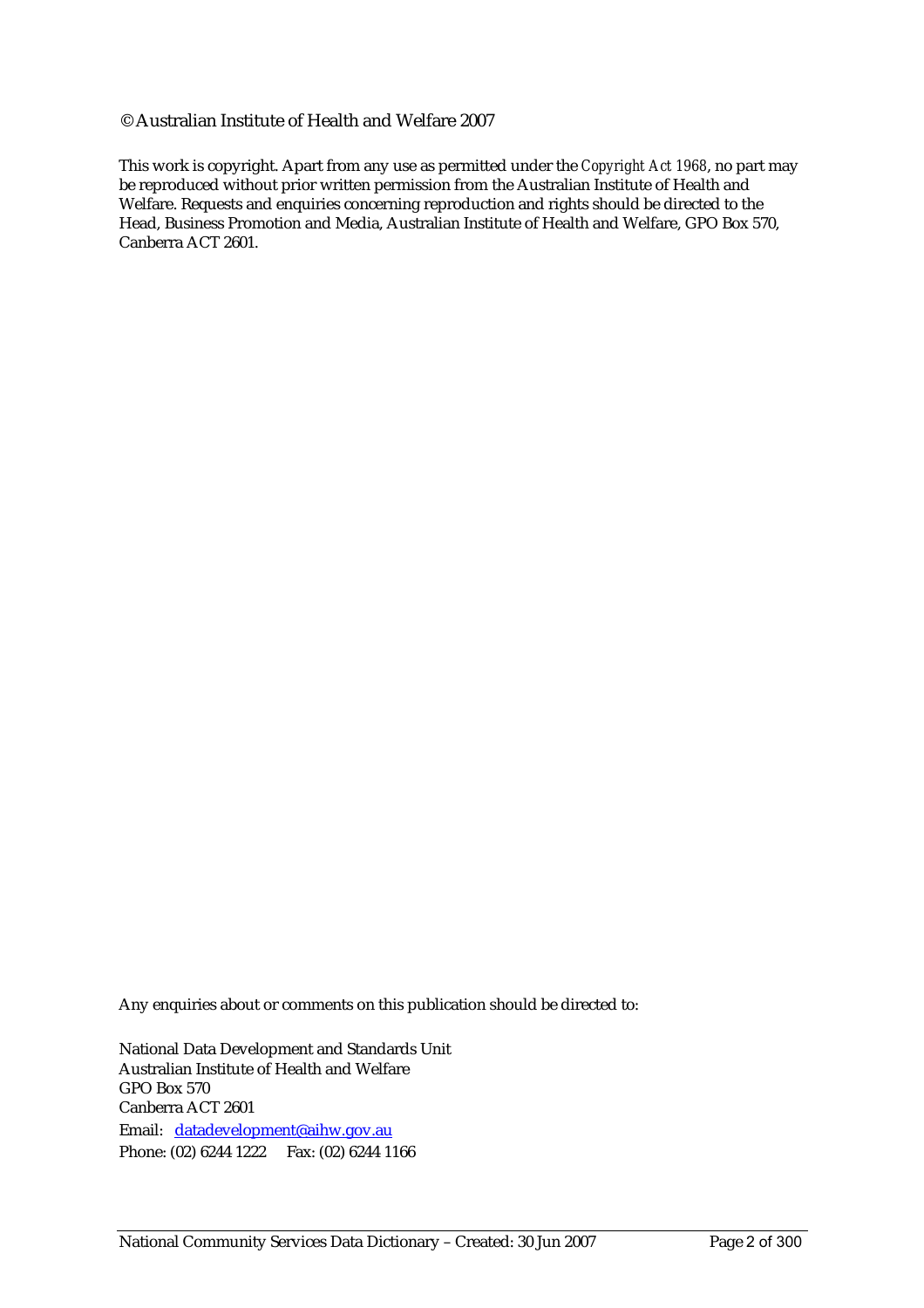## List of metadata items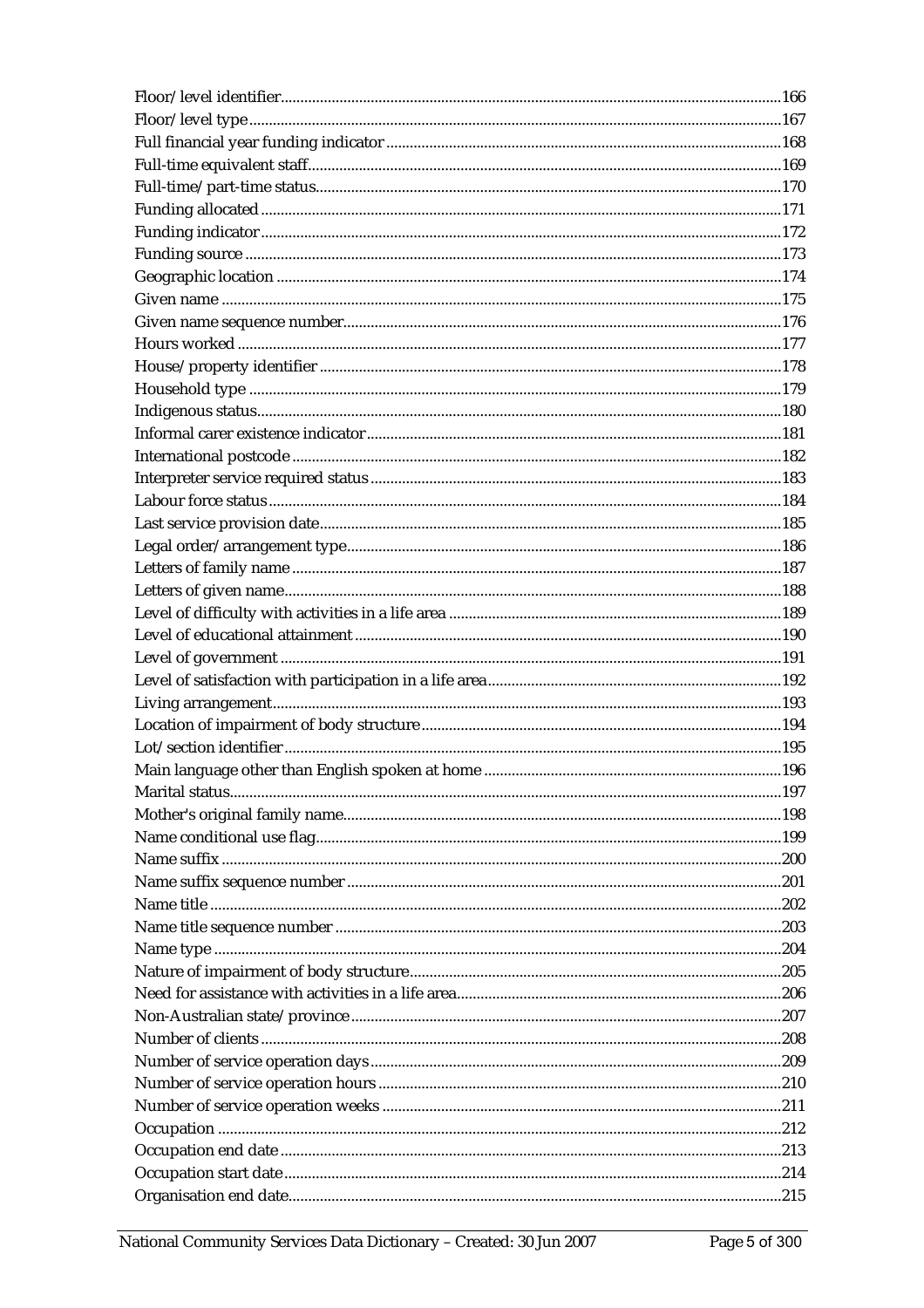| Australian and New Zealand Standard Classification of Occupations, First edition, 2006 254 |  |
|--------------------------------------------------------------------------------------------|--|
|                                                                                            |  |
|                                                                                            |  |
|                                                                                            |  |
|                                                                                            |  |
|                                                                                            |  |
|                                                                                            |  |
|                                                                                            |  |
|                                                                                            |  |
|                                                                                            |  |
|                                                                                            |  |
|                                                                                            |  |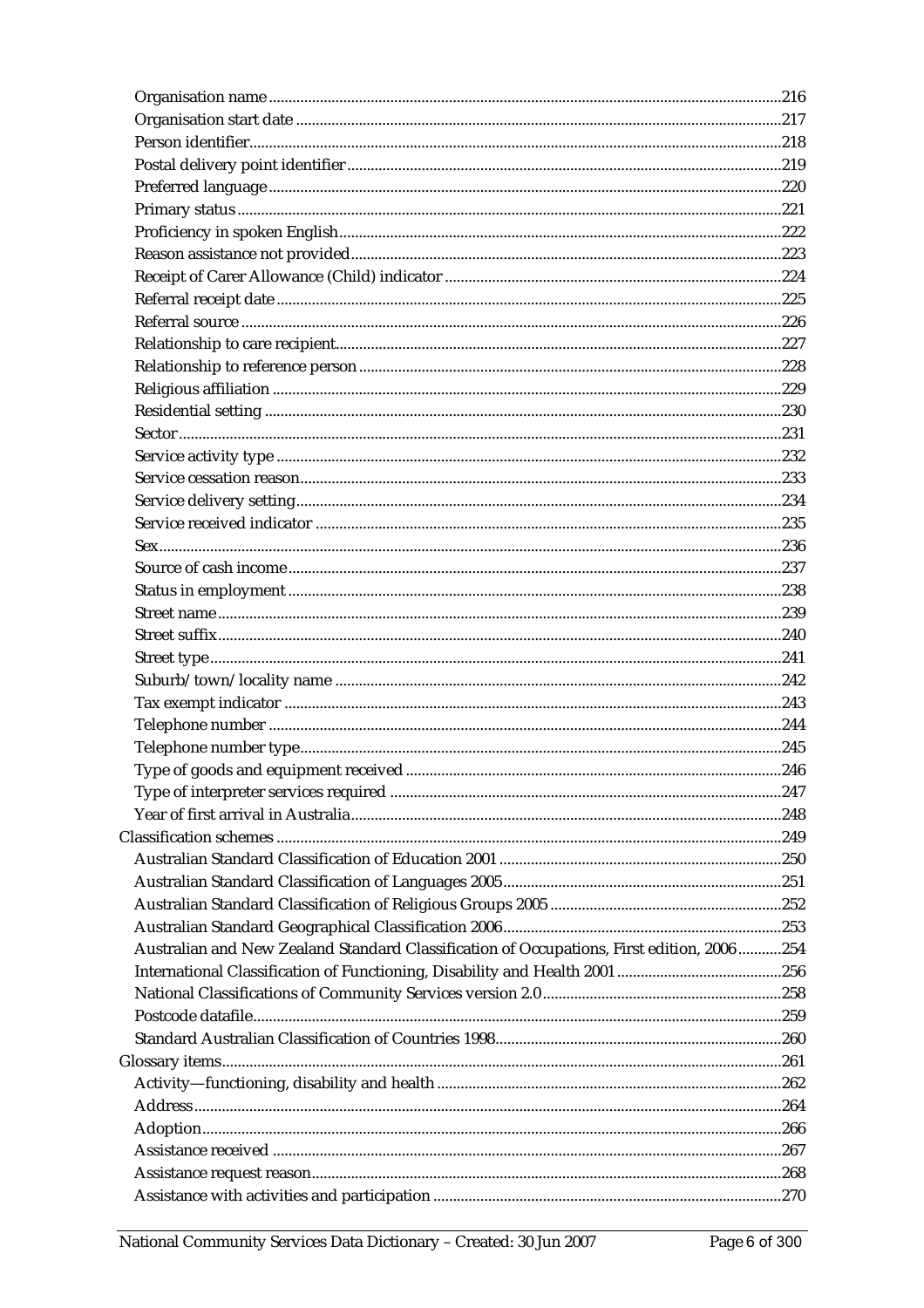| .274 |
|------|
|      |
|      |
|      |
|      |
|      |
|      |
|      |
| .288 |
|      |
| .291 |
|      |
|      |
|      |
|      |
|      |
|      |
|      |
|      |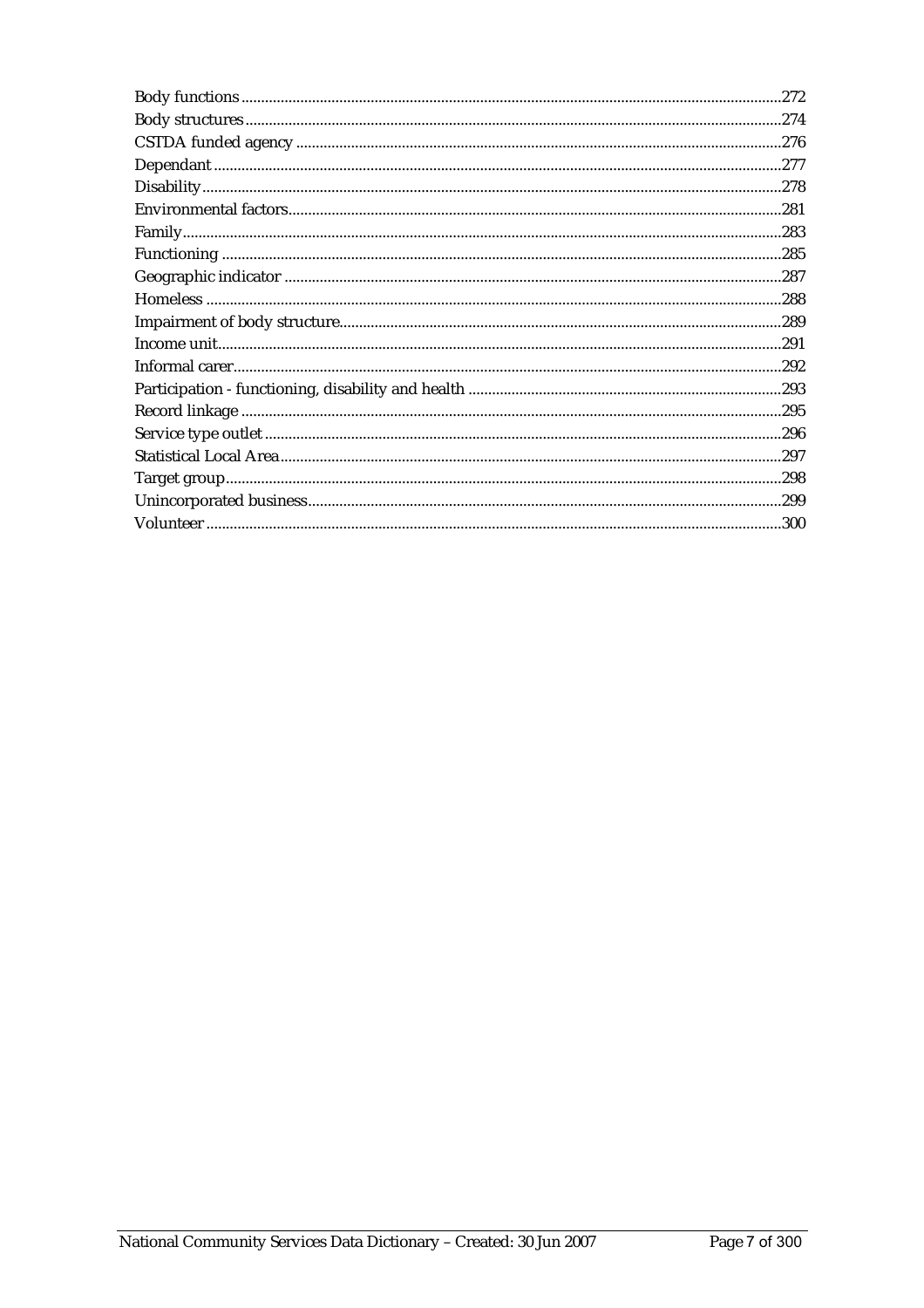### **Data Element Technical Names**

| Service provider organisation (address)-suburb/town/locality name, text [A(50)]60             |  |
|-----------------------------------------------------------------------------------------------|--|
|                                                                                               |  |
| Service provider organisation-number of service operation days (7 day period), total N[N] 26  |  |
| Service provider organisation—number of service operation hours (24 hour period), total NN 28 |  |
| Service provider organisation—number of service operation weeks (calendar year), total NN 30  |  |
|                                                                                               |  |
| Service provider organisation-service activity type, code (NCCS v2.0) ANN{.N{.NN}}15          |  |
| Service provider organisation-service delivery setting, code (NCCS v2.0) AN{.N{.NN}}24        |  |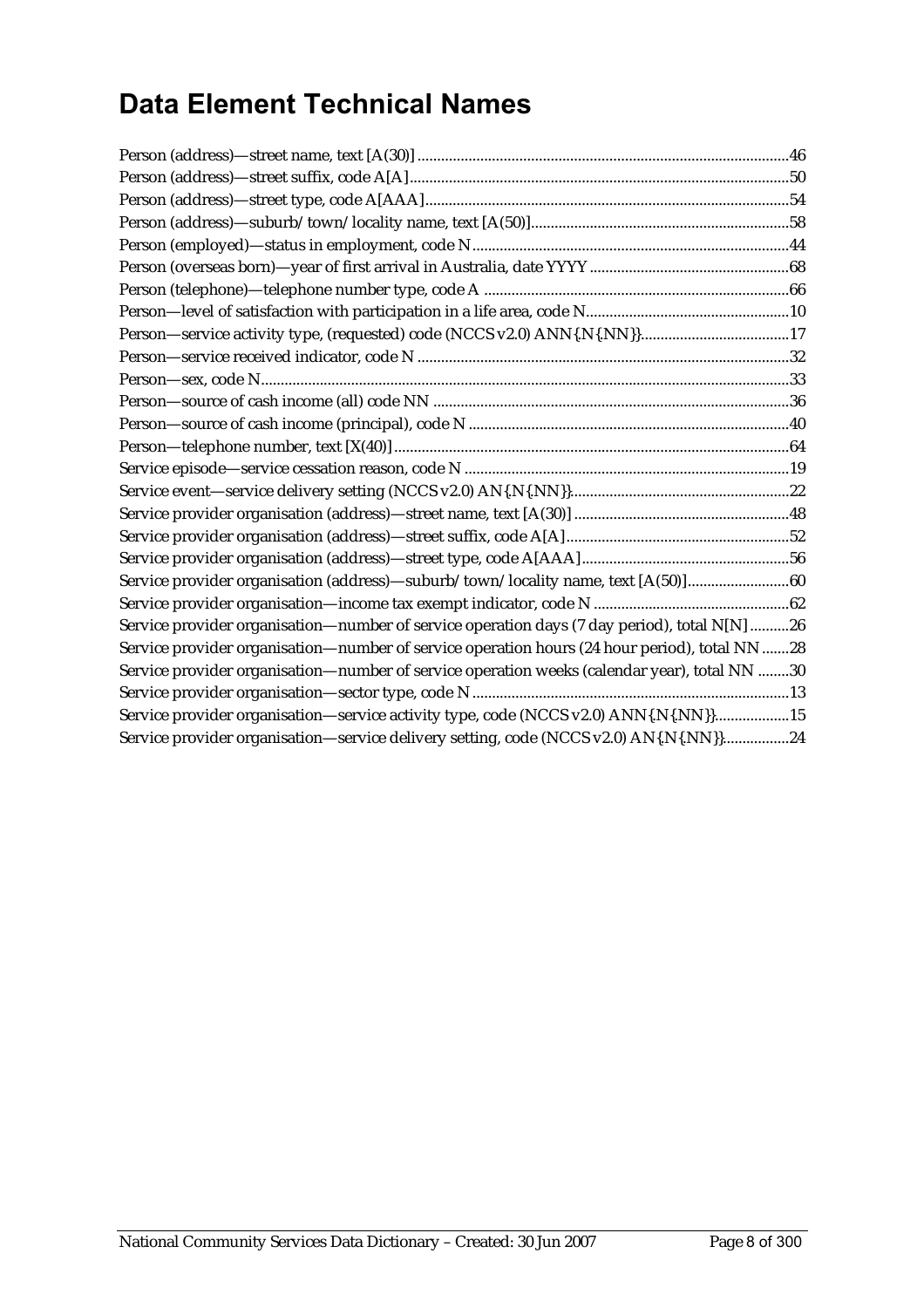### **Data Elements**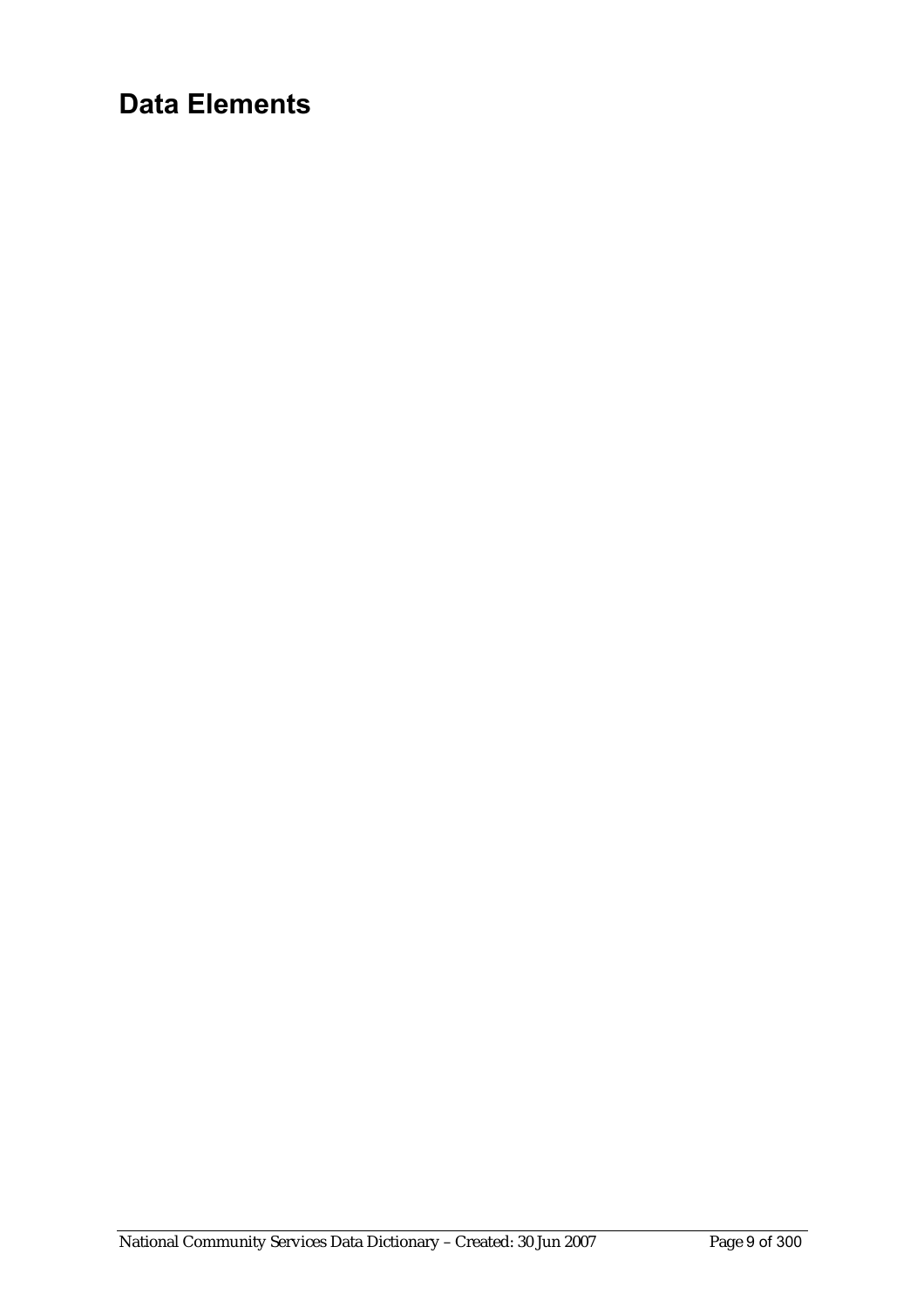### **Satisfaction with participation**

### **Identifying and definitional attributes**

| Metadata item type:         | Data Element                                                                                                            |
|-----------------------------|-------------------------------------------------------------------------------------------------------------------------|
| Technical name:             | Person—level of satisfaction with participation in a life area,<br>code N                                               |
| <b>METeOR</b> identifier:   | 320216                                                                                                                  |
| <b>Registration status:</b> | NHIG, Standard 29/11/2006<br>NCSIMG, Standard 16/10/2006                                                                |
| Definition:                 | The degree to which a person is satisfied with their<br>involvement in a specified life area, as represented by a code. |
| Context:                    | Human functioning and disability                                                                                        |

### **Data element concept attributes**

| Data element concept: | Person-level of satisfaction with participation in a life area                                                      |
|-----------------------|---------------------------------------------------------------------------------------------------------------------|
| Definition:           | A person's level of satisfaction with their involvement in a life<br>area, in relation to their current life goals. |
| Object class:         | Person                                                                                                              |
| <b>Property:</b>      | Level of satisfaction with participation in a life area                                                             |

### **Value domain attributes**

#### **Representational attributes**

| <b>Representation class:</b> | Code     |                                                          |
|------------------------------|----------|----------------------------------------------------------|
| Data type:                   | Number   |                                                          |
| Format:                      | N        |                                                          |
| Maximum character length:    | 1        |                                                          |
| Permissible values:          | Value    | Meaning                                                  |
|                              | $\bf{0}$ | High satisfaction with participation                     |
|                              | 1        | Moderate satisfaction with participation                 |
|                              | 2        | Neither satisfied nor dissatisfied with<br>participation |
|                              | 3        | Moderate dissatisfaction with participation              |
|                              | 4        | Extreme dissatisfaction with participation               |
|                              | 5        | Complete restriction and dissatisfaction                 |
| Supplementary values:        | 8        | Not specified                                            |
|                              | 9        | Not applicable                                           |

| Guide for use: | This metadata item contributes to the definition of the concept<br>'Disability' and gives an indication of the experience of<br>disability for a person.                                        |
|----------------|-------------------------------------------------------------------------------------------------------------------------------------------------------------------------------------------------|
|                | In the context of health, participation is involvement in a life<br>situation. Participation restrictions are problems an individual<br>may experience in involvement in life situations.       |
|                | This metadata item gives a rating of the person's degree of<br>satisfaction with participation in a domain of life, in relation to<br>their current life goals. Satisfaction with participation |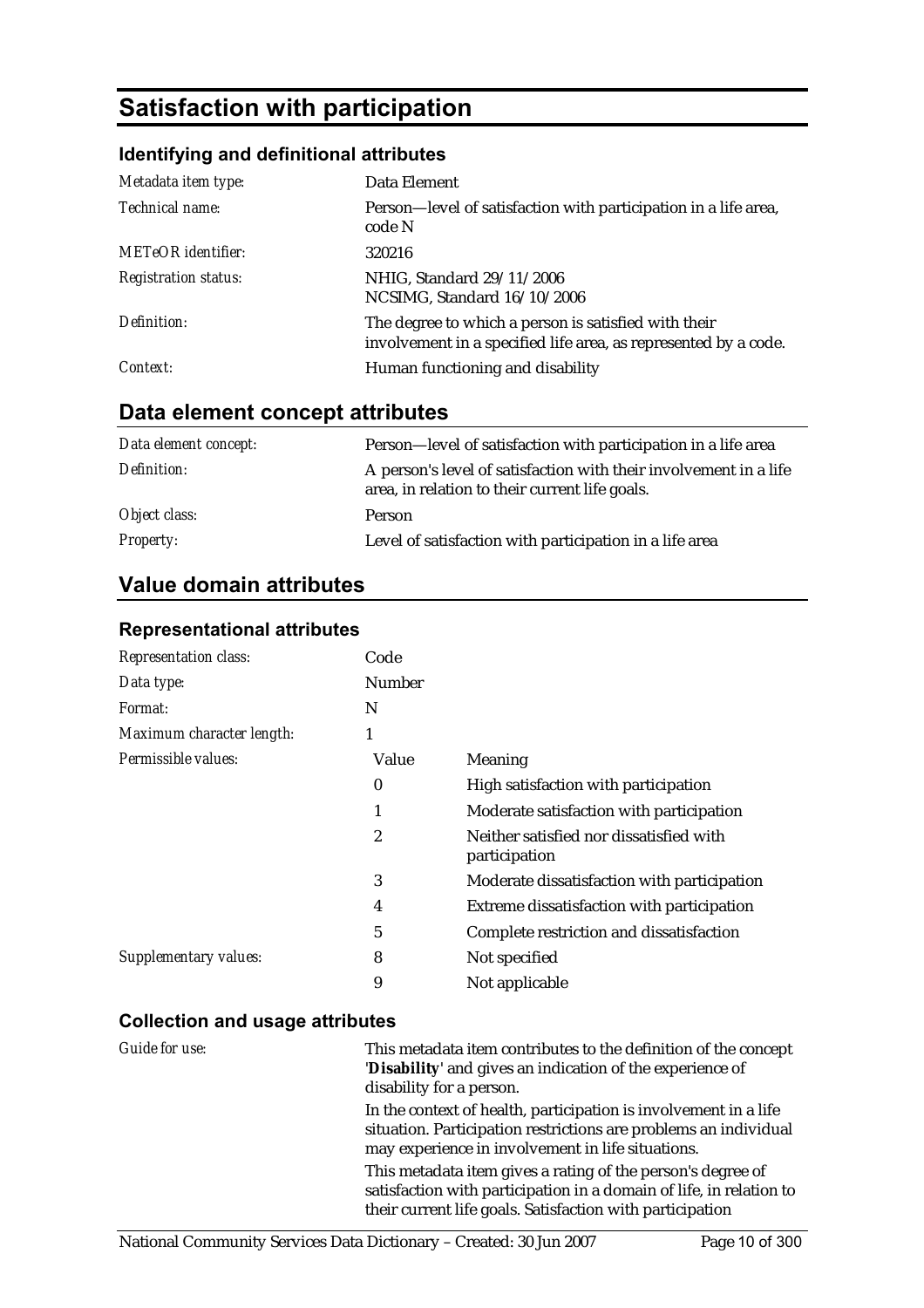corresponds to the person's own perspective on their participation, and reflects their attitude to their participation in the various life areas. It is essentially a summary measure in which are embedded the concepts of choice, opportunity and importance.

CODE 0 High satisfaction with participation Used if a person is involved in the specified life situation as he or she wishes to fulfil his or her current life goals in terms of duration, frequency, manner and outcome.

CODE 1 Moderate satisfaction with participation Used if the person is reasonably satisfied with their participation in this life situation, in terms of duration, frequency, manner and outcome. This could occur if one of the criteria (duration, frequency, manner or outcome) is not fulfilled and that criterion is not critical to the person's goals. For example, the person does not participate in the specified life situation as frequently as wished, but the other criteria are met and the frequency is not so affected that it is critical to the person's satisfaction.

CODE 2 Neither satisfied nor dissatisfied with participation Used if the person is neither satisfied nor dissatisfied with their participation in this life situation, in terms of duration, frequency, manner and outcome.

CODE 3 Moderate dissatisfaction with participation Used if two or three criteria (duration, frequency, manner or outcome) are not fulfilled, but are not so badly affected, in relation to the person's goals in that life area, that the person is extremely dissatisfied. For example, a person is able to participate in work, but is placed in supported employment rather than employment in the open labour market. This is not in line with the person's goals, so that the manner and outcome of the participation are not fulfilled.

CODE 4 Extreme dissatisfaction with participation Used when all criteria (duration, frequency, manner and outcome) are not fulfilled for the specified life situation, or where any of the criteria are so badly affected in relation to the person's goals that they consider themselves to be extremely dissatisfied with this life area. An example of the latter would arise when a person is extremely dissatisfied with participation in interpersonal activities because his/her goal in terms of duration of social visits is never fulfilled, although other criteria (frequency and manner) may be fulfilled.

CODE 5 Complete restriction and dissatisfaction Used when the person does not participate in this life situation in line with his or her own goals, i.e. in an area where they wish to participate and is completely dissatisfied with not participating in this life situation.

CODE 9 Not applicable

Used when participation in a life situation is not relevant, such as employment of an infant or where there is no participation and the person has no desire to participate in this area. For example, a personal preference not to participate in specific areas of community, social and civic life such as sport or hobbies. The area may not be applicable to the person's current life goals.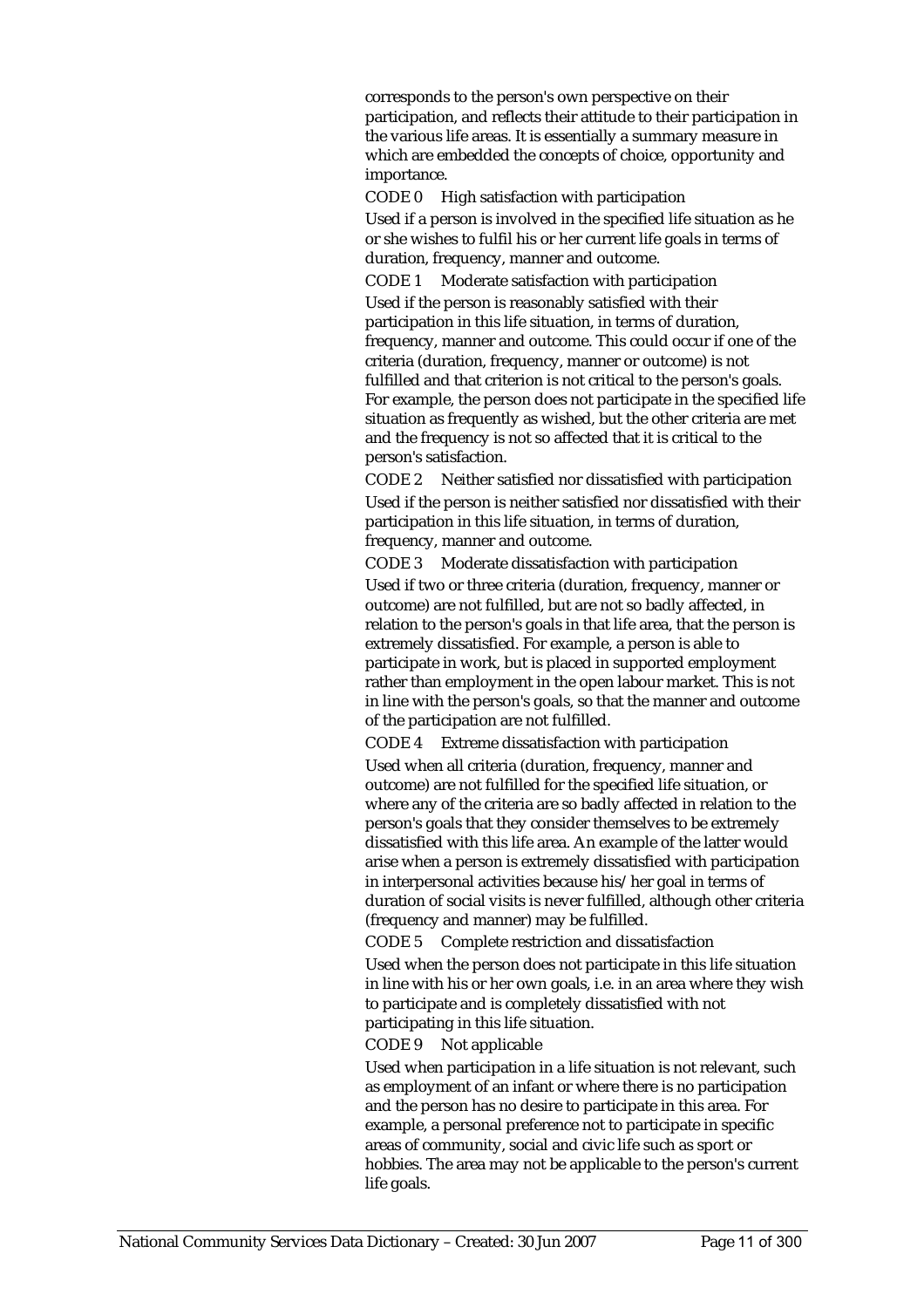#### **Source and reference attributes**

| Submitting organisation: | Australian Institute of Health and Welfare (AIHW) which is the<br>Australian Collaborating Centre for the World Health<br>Organization Family of International Classifications. |
|--------------------------|---------------------------------------------------------------------------------------------------------------------------------------------------------------------------------|
| Origin:                  | WHO 2001. ICF: International Classification of Functioning,<br>Disability and Health. Geneva: WHO                                                                               |
|                          | AIHW 2003. ICF Australian User Guide Version 1.0. Canberra:<br><b>AIHW</b>                                                                                                      |
| Reference documents:     | Further information on the ICF, including more detailed codes,<br>can be found in the ICF itself and the ICF Australian User<br>Guide (AIHW 2003), at the following websites:   |
|                          | <b>WHO ICF website</b><br>http://www.who.int/classifications/icf/en/                                                                                                            |
|                          | <b>Australian Collaborating Centre ICF website</b><br>$\bullet$<br>http://www.aihw.gov.au/disability/icf/index.html                                                             |

#### **Data element attributes**

#### **Collection and usage attributes**

| <i>Guide for use:</i>                  | Satisfaction with participation should be coded from the<br>perspective of the person. This data element should be coded in<br>conjunction with the Person-activities and participation life<br>area, code (ICF 2001) AN[NNN] data element. For example, a<br>person's 'moderate satisfaction with participation in exchange<br>of information'. |
|----------------------------------------|--------------------------------------------------------------------------------------------------------------------------------------------------------------------------------------------------------------------------------------------------------------------------------------------------------------------------------------------------|
| <b>Cource and reference attributes</b> |                                                                                                                                                                                                                                                                                                                                                  |

| Submitting organisation:     | Australian Institute of Health and Welfare (AIHW) which is the<br>Australian Collaborating Centre for the World Health<br>Organization Family of International Classifications. |
|------------------------------|---------------------------------------------------------------------------------------------------------------------------------------------------------------------------------|
| <b>Relational attributes</b> |                                                                                                                                                                                 |

| Implementation in Data Set | Activities and Participation cluster NHIG, Standard 29/11/2006 |
|----------------------------|----------------------------------------------------------------|
| Specifications:            | NCSIMG, Standard 16/10/2006                                    |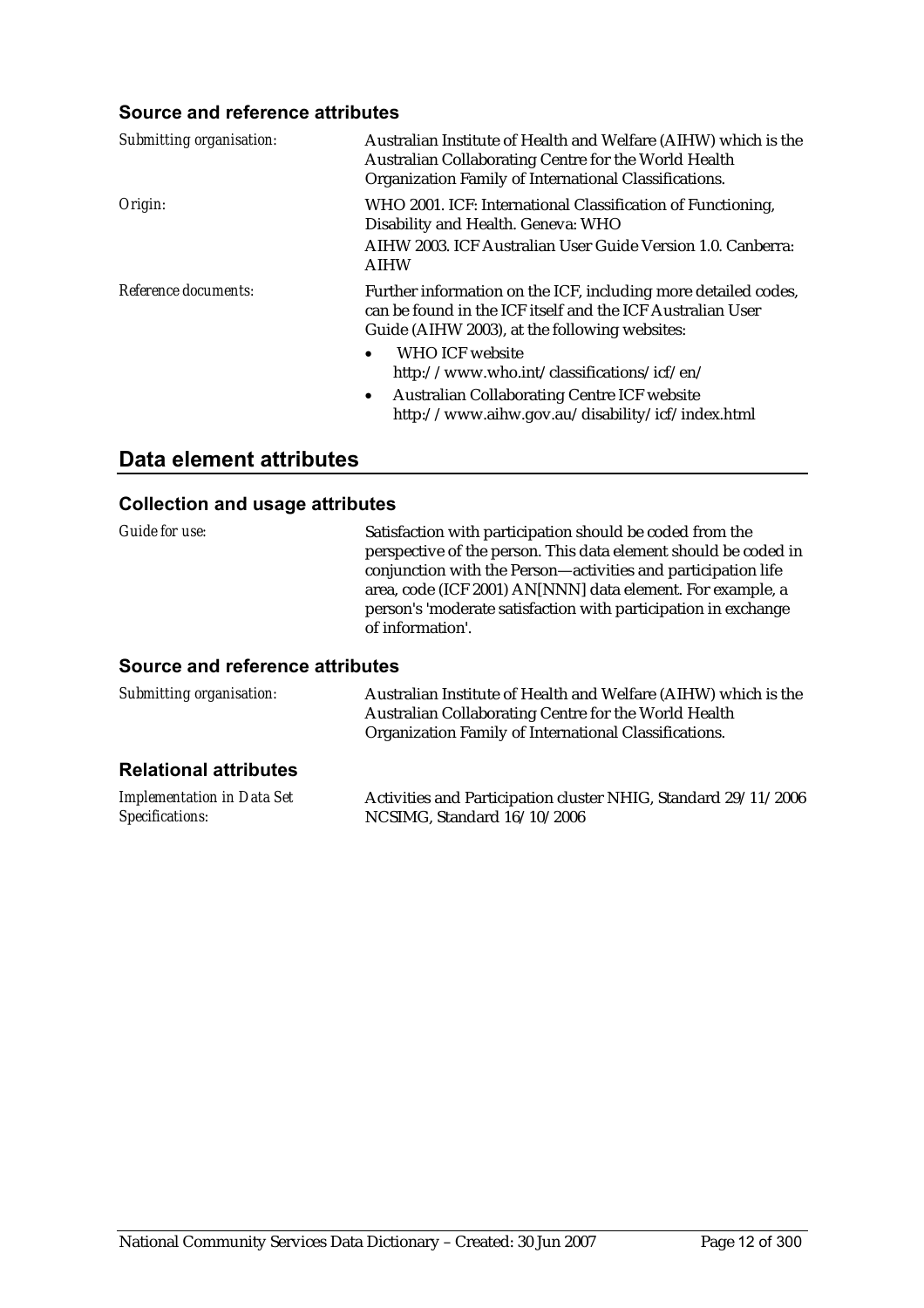### **Sector type**

#### **Identifying and definitional attributes**

| Metadata item type:         | Data Element                                                                                                                 |
|-----------------------------|------------------------------------------------------------------------------------------------------------------------------|
| Technical name:             | Service provider organisation-sector type, code N                                                                            |
| Synonymous names:           | Agency sector, Government/non-government sector,<br>public/private sector                                                    |
| <b>METeOR</b> identifier:   | 350937                                                                                                                       |
| <b>Registration status:</b> | NCSIMG, Standard 27/04/2007                                                                                                  |
| Definition:                 | A categorisation of agencies and organisations based on<br>funding and management arrangements, as represented by a<br>code. |

### **Data element concept attributes**

| Data element concept: | Service provider organisation—sector                                                              |
|-----------------------|---------------------------------------------------------------------------------------------------|
| Definition:           | A categorisation of service providers based on funding,<br>management and ownership arrangements. |
| Object class:         | Service provider organisation                                                                     |
| <b>Property:</b>      | <b>Sector</b>                                                                                     |

### **Value domain attributes**

#### **Representational attributes**

| <b>Representation class:</b> | Code           |                                     |
|------------------------------|----------------|-------------------------------------|
| Data type:                   | <b>Number</b>  |                                     |
| Format:                      | N              |                                     |
| Maximum character length:    |                |                                     |
| Permissible values:          | Value          | Meaning                             |
|                              | 1              | Government (public)                 |
|                              | $\overline{c}$ | Non-government (private)            |
| Supplementary values:        | 9              | Not stated, /inadequately described |

#### **Collection and usage attributes**

| Guide for use:                  | <b>CODE 1 Government</b>                                         |
|---------------------------------|------------------------------------------------------------------|
|                                 | The government (public) sector comprises all government units    |
|                                 | and non-market nonprofit institutions (NPIs) that are controlled |
|                                 | and mainly financed by government. This includes all public      |
|                                 | corporations and the general government sector represented by    |
|                                 | the three levels of government.                                  |
|                                 | <b>CODE 2 Non-government</b>                                     |
|                                 | The non-government (private) sector comprises all nonprofit      |
|                                 | institutions (NPIs) and corporations not controlled by the       |
|                                 | general government other than non-market NPIs that are           |
|                                 | controlled and mainly financed by government.                    |
|                                 |                                                                  |
| Cause and reference officiality |                                                                  |

| Submitting organisation:    | <b>CSTDA NMDS Network</b>                                      |
|-----------------------------|----------------------------------------------------------------|
| <i>Reference documents:</i> | Australian Bureau of Statistics 2002. Standard Economic Sector |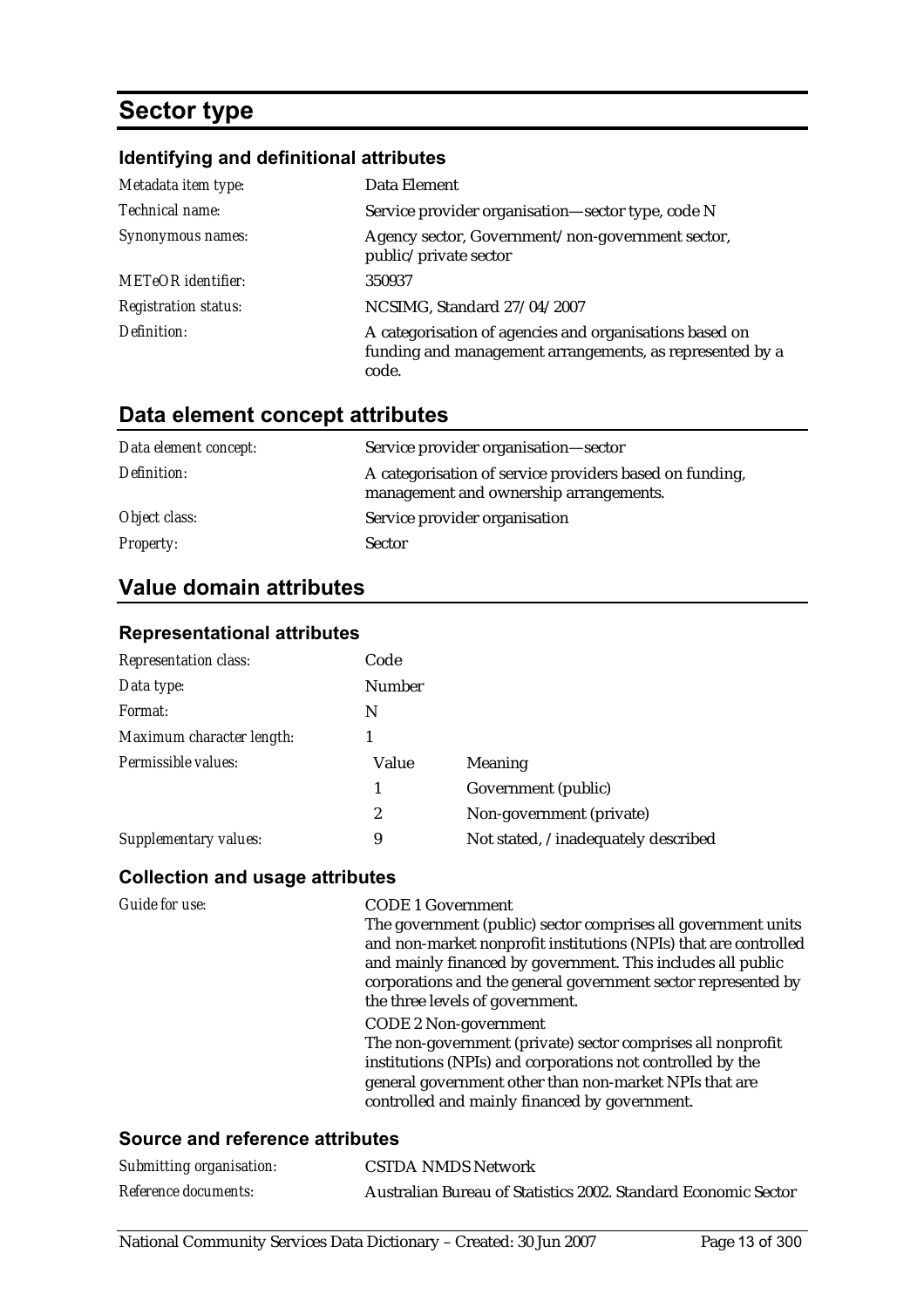#### **Data element attributes**

| Submitting organisation:                             | CSTDA NMDS Network.                                                                                                                                                                                                                                                                                                          |
|------------------------------------------------------|------------------------------------------------------------------------------------------------------------------------------------------------------------------------------------------------------------------------------------------------------------------------------------------------------------------------------|
| Origin:                                              | Australian Institute of Health and Welfare 2004.<br>Commonwealth State/Territory Disability Agreement National<br>Minimum Data Set collection: Data Dictionary Version 1.1.                                                                                                                                                  |
| Reference documents:                                 | Australian Bureau of Statisitics 2002. Standard Economic Sector<br>Classifications of Australia (SESCA). Cat No. 1218.0.<br>Australian Institute of Health and Welfare 2006.<br>Commonwealth State/Territory Disability Agreement National<br>Minimum Data Set collection: data guide-data items and<br>definitions 2006-07. |
| <b>Relational attributes</b>                         |                                                                                                                                                                                                                                                                                                                              |
| Related metadata references:                         | See also Service provider organisation—level of government,<br>code N NCSIMG, Standard 27/04/2007                                                                                                                                                                                                                            |
|                                                      | See also Service provider organisation—income tax exempt<br>indicator, code N NCSIMG, Standard 27/04/2007                                                                                                                                                                                                                    |
| <b>Implementation in Data Set</b><br>Specifications: | Commonwealth State/Territory Disability Agreement NMDS -<br>1 July 2006 NCSIMG, Standard 27/04/2007                                                                                                                                                                                                                          |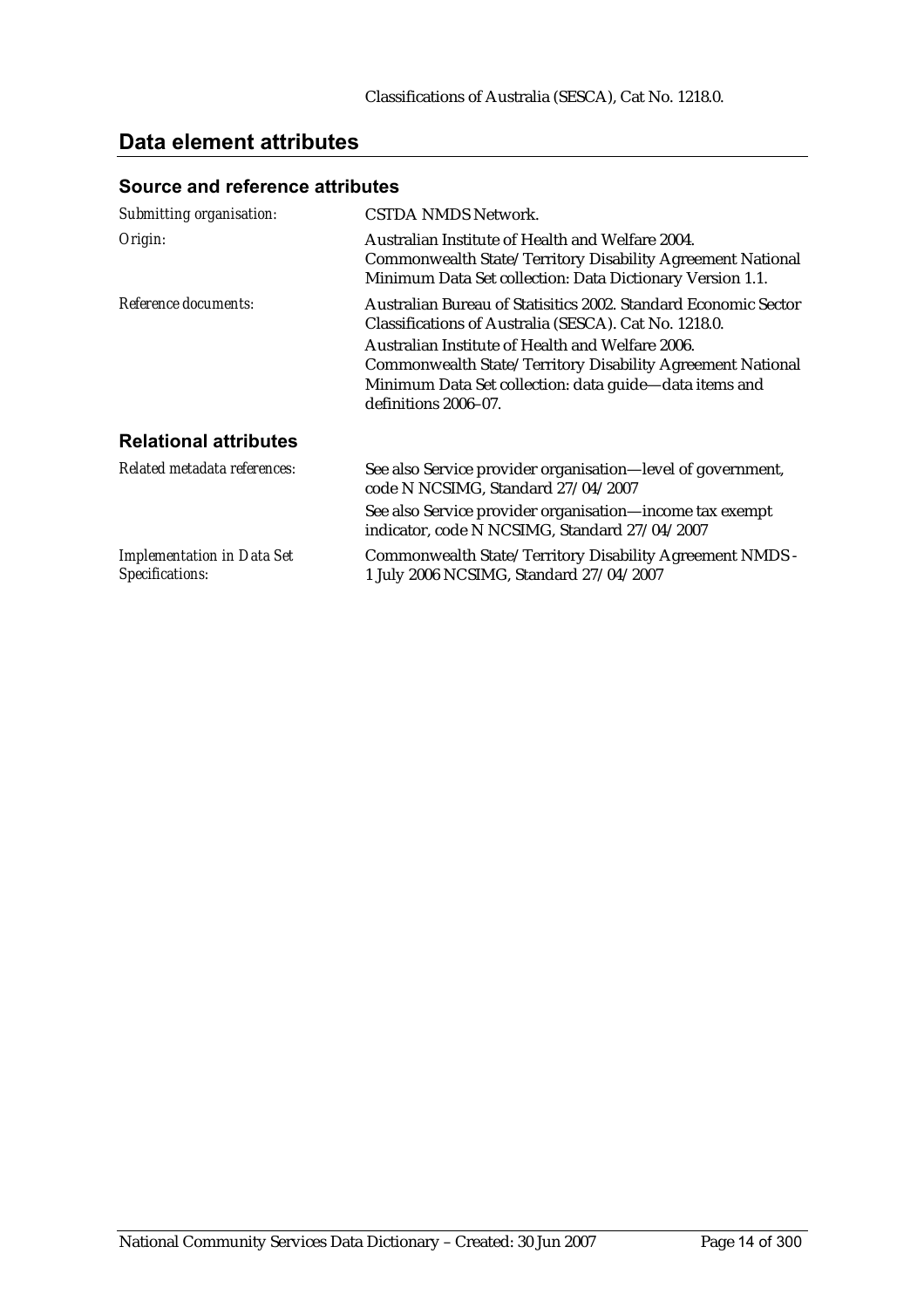### **Service activity type**

#### **Identifying and definitional attributes**

| Metadata item type:         | Data Element                                                                                               |
|-----------------------------|------------------------------------------------------------------------------------------------------------|
| Technical name:             | Service provider organisation-service activity type, code<br>$(NCCS v2.0)$ ANN $\{N\}$ .NN $\}$            |
| <b>METeOR</b> identifier:   | 270478                                                                                                     |
| <b>Registration status:</b> | NCSIMG, Standard 01/03/2005                                                                                |
| Definition:                 | The type(s) of services that are usually available to or provided<br>to persons, as represented by a code. |

#### **Data element concept attributes**

| Data element concept: | Service provider organisation—service activity type                              |
|-----------------------|----------------------------------------------------------------------------------|
| Definition:           | The type(s) of services that are usually available to or provided<br>to persons. |
| Context:              | Service and resource planning.                                                   |
| Object class:         | Service provider organisation                                                    |
| <b>Property:</b>      | Service activity type                                                            |

#### **Source and reference attributes**

| Submitting organisation: | Australian Institute of Health and Welfare |
|--------------------------|--------------------------------------------|
|                          |                                            |

#### **Value domain attributes**

#### **Representational attributes**

| <b>Classification scheme:</b> | National Classifications of Community Services version 2.0 |
|-------------------------------|------------------------------------------------------------|
| <b>Representation class:</b>  | Code                                                       |
| Data type:                    | <b>String</b>                                              |
| <i>Format:</i>                | $ANN\{N\}$                                                 |
| Maximum character length:     |                                                            |

#### **Source and reference attributes**

| Origin: | Australian Institute of Health and Welfare (AIHW) 2003.      |
|---------|--------------------------------------------------------------|
|         | National classifications of community services, Version 2.0. |
|         | AIHW Cat. no. HWI 40. Canberra: AIHW.                        |

#### **Data element attributes**

| Guide for use:             | Service activities should be collected according to the lower<br>level of coding in the National Classifications of Community<br>Services, Version 2.0 (NCCS v2.0)                                                                                                   |
|----------------------------|----------------------------------------------------------------------------------------------------------------------------------------------------------------------------------------------------------------------------------------------------------------------|
|                            | To meet program or service specific needs, the categories used<br>in individual data collections may be more detailed than those<br>in the service activities classification of the NCCS v2.0, but they<br>should always be mappable to categories in the NCCS v2.0. |
| <b>Collection methods:</b> | Can be collected for the main type of service provided or all<br>types on either an individual client event or episode of care or                                                                                                                                    |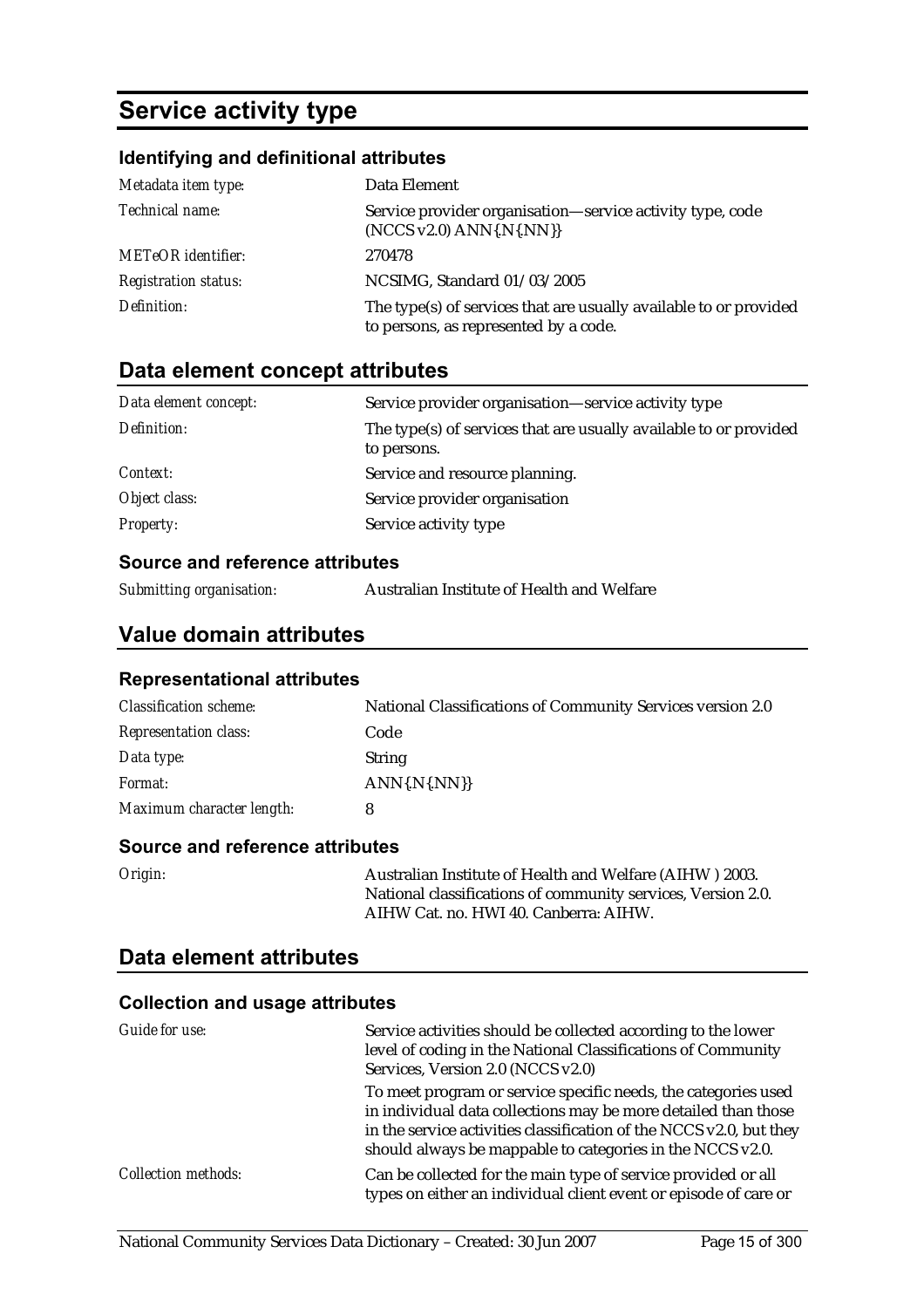|           | reflect general availability. In some collections this metadata<br>item may be more narrowly defined to include only the services<br>that are relevant to that collection. For example in the<br>Commonwealth/State/Territory Disability Agreement<br>National Minimum Data Set (CSTDA NMDS), only the support<br>activity which the service outlet has been funded to provide<br>under the Commonwealth State/Territory Disability<br>Agreement (CSTDA) is collected. There could be instances<br>though where an agency provides other services that are not<br>funded by the CSTDA. |
|-----------|----------------------------------------------------------------------------------------------------------------------------------------------------------------------------------------------------------------------------------------------------------------------------------------------------------------------------------------------------------------------------------------------------------------------------------------------------------------------------------------------------------------------------------------------------------------------------------------|
| Comments: | Categories used in individual community services data<br>collections such as the Home and Community Care (HACC),<br>CSTDA and the Supported Accommodation Assistance<br>Program (SAAP) have been mapped to the service activities<br>classification in the National Classifications of Community<br>Services.                                                                                                                                                                                                                                                                          |

#### **Source and reference attributes**

| Submitting organisation: | Australian Institute of Health and Welfare |
|--------------------------|--------------------------------------------|
|                          |                                            |

#### **Relational attributes**

| Related metadata references: | Supersedes Service activity type, version 2, DE, NCSDD, |
|------------------------------|---------------------------------------------------------|
|                              | NCSIMG, Superseded 01/03/2005                           |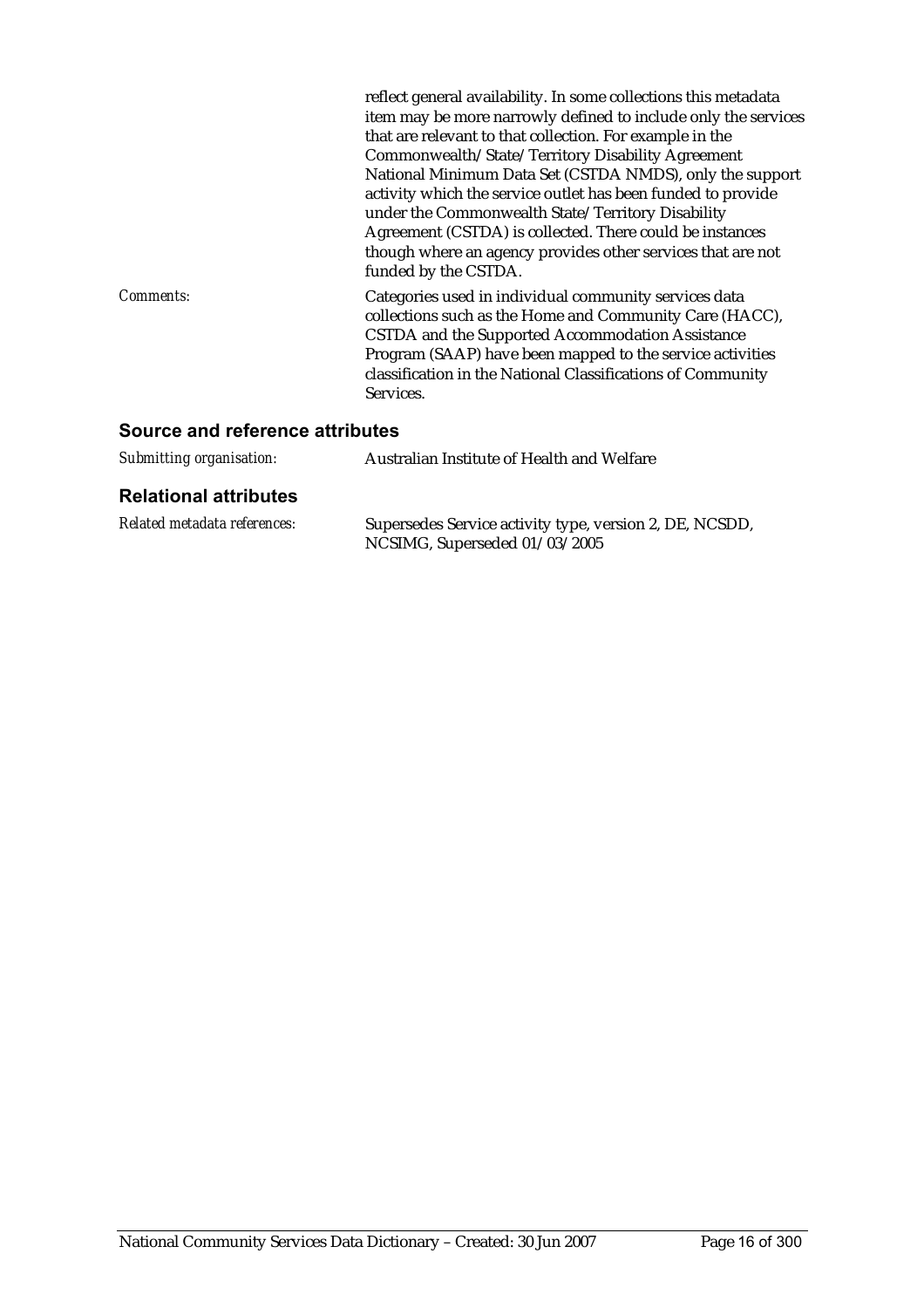### **Service activity type requested**

### **Identifying and definitional attributes**

| Metadata item type:         | Data Element                                                                                                                                                                                                                                                                              |
|-----------------------------|-------------------------------------------------------------------------------------------------------------------------------------------------------------------------------------------------------------------------------------------------------------------------------------------|
| Technical name:             | Person—service activity type, (requested) code (NCCS v2.0)<br>ANN{.N{.NN}}                                                                                                                                                                                                                |
| <b>METeOR</b> identifier:   | 270406                                                                                                                                                                                                                                                                                    |
| <b>Registration status:</b> | NCSIMG, Standard 01/03/2005                                                                                                                                                                                                                                                               |
| Definition:                 | The type(s) of assistance that a person or persons requests from<br>a community service agency, as represented by a code.                                                                                                                                                                 |
| Context:                    | Service planning:                                                                                                                                                                                                                                                                         |
|                             | Useful in the analysis of unmet demand where a person asks<br>for assistance but it is not provided. This information can be<br>used by agencies to plan appropriate services for their target<br>group, and by funding departments to help them make better<br>decisions about services. |

### **Data element concept attributes**

| Person-service activity type                                                                                                                                                                                                                                                              |
|-------------------------------------------------------------------------------------------------------------------------------------------------------------------------------------------------------------------------------------------------------------------------------------------|
| The type(s) of assistance that a person or persons requests from<br>a community service agency.                                                                                                                                                                                           |
| The type of assistance may or may not be provided by the<br>agency.                                                                                                                                                                                                                       |
| Service planning:                                                                                                                                                                                                                                                                         |
| Useful in the analysis of unmet demand where a person asks<br>for assistance but it is not provided. This information can be<br>used by agencies to plan appropriate services for their target<br>group, and by funding departments to help them make better<br>decisions about services. |
| Person                                                                                                                                                                                                                                                                                    |
| Service activity type                                                                                                                                                                                                                                                                     |
|                                                                                                                                                                                                                                                                                           |

#### **Source and reference attributes**

| Submitting organisation: | Australian Institute of Health and Welfare |
|--------------------------|--------------------------------------------|
|--------------------------|--------------------------------------------|

#### **Value domain attributes**

#### **Representational attributes**

| <b>Classification scheme:</b> | National Classifications of Community Services version 2.0 |
|-------------------------------|------------------------------------------------------------|
| <b>Representation class:</b>  | Code                                                       |
| Data type:                    | <b>String</b>                                              |
| <i>Format:</i>                | $ANN\{N\}$                                                 |
| Maximum character length:     |                                                            |

| Origin: | Australian Institute of Health and Welfare (AIHW) 2003.      |
|---------|--------------------------------------------------------------|
|         | National classifications of community services, Version 2.0. |
|         | AIHW Cat. no. HWI 40. Canberra: AIHW.                        |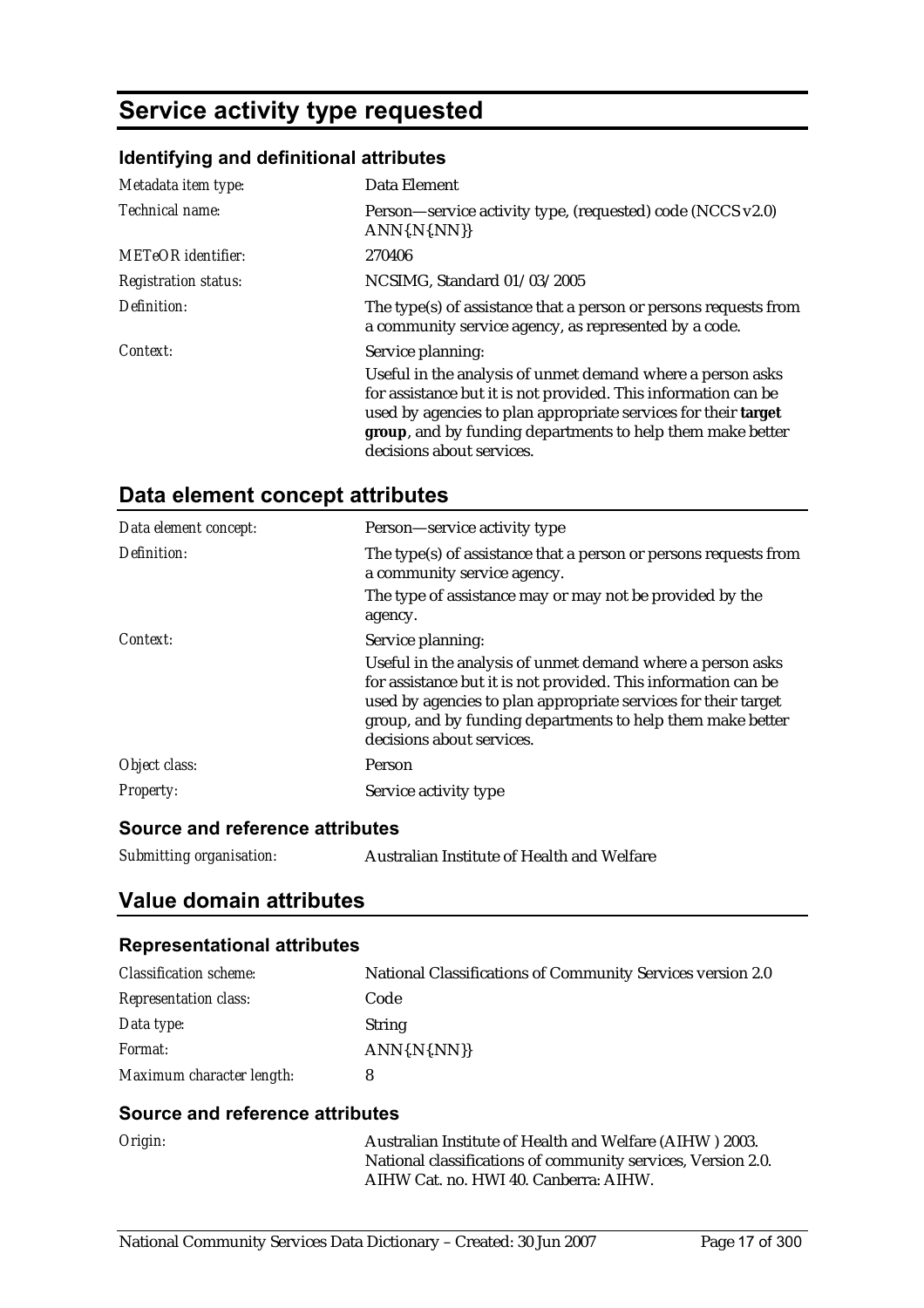| Guide for use:                  | A person or persons may request more than one type of<br>assistance on a single occasion.                                                                                                                                                                                                                                    |
|---------------------------------|------------------------------------------------------------------------------------------------------------------------------------------------------------------------------------------------------------------------------------------------------------------------------------------------------------------------------|
|                                 | Categories used in individual community services data<br>collections should be mappable to the service activities<br>classification in the National Classifications of Community<br>Services, version 2.0 (NCCS v2.0). Service activities should be<br>collected according to the lower level of coding in the NCCS<br>V2.0. |
|                                 | To meet program or service specific needs, the categories used<br>in individual data collections may be more detailed than those<br>in the service activities classification but they should always be<br>mappable to categories in this classification.                                                                     |
| <b>Collection methods:</b>      | This metadata item can be collected for the main service activity<br>type requested or all types.                                                                                                                                                                                                                            |
| Source and reference attributes |                                                                                                                                                                                                                                                                                                                              |

| Submitting organisation:     | Australian Institute of Health and Welfare                                                         |
|------------------------------|----------------------------------------------------------------------------------------------------|
| <b>Relational attributes</b> |                                                                                                    |
| Related metadata references: | Supersedes Service activity type requested, version 2, DE,<br>NCSDD, NCSIMG, Superseded 01/03/2005 |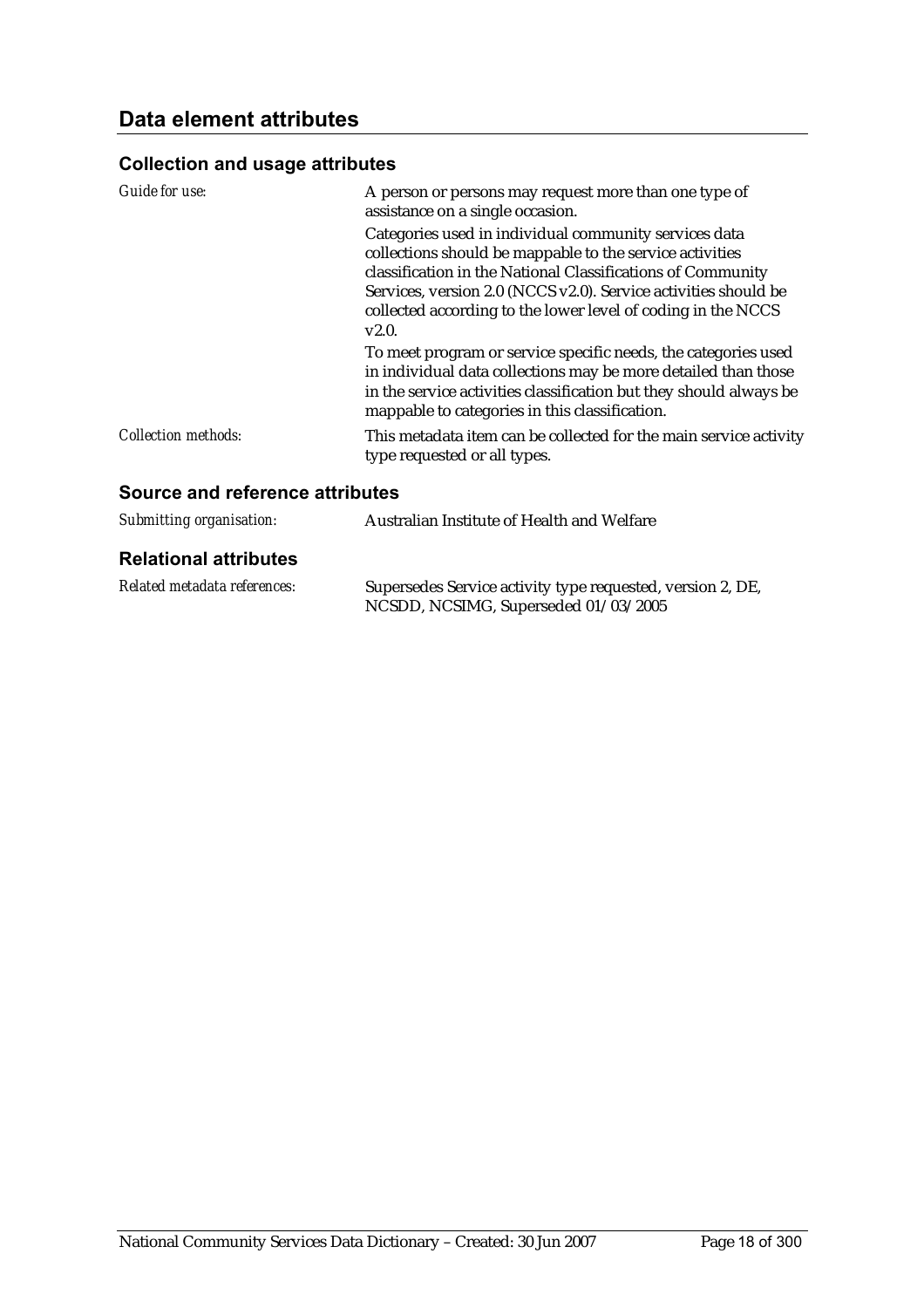### **Service cessation reason**

#### **Identifying and definitional attributes**

| Metadata item type:         | Data Element                                                                                        |
|-----------------------------|-----------------------------------------------------------------------------------------------------|
| <i>Technical name:</i>      | Service episode—service cessation reason, code N                                                    |
| <b>METeOR</b> identifier:   | 270099                                                                                              |
| <b>Registration status:</b> | NCSIMG, Standard 01/03/2005                                                                         |
| Definition:                 | The reason that the person ceased to receive services from the<br>agency, as represented by a code. |

### **Data element concept attributes**

| Data element concept: | Service episode—service cessation reason |
|-----------------------|------------------------------------------|
| Definition:           | The reason the service episode ceased.   |
| Object class:         | Service episode                          |
| <b>Property:</b>      | Service cessation reason                 |

#### **Source and reference attributes**

| Submitting organisation: | Australian Institute of Health and Welfare                         |
|--------------------------|--------------------------------------------------------------------|
| Origin:                  | Home and Community Care (HACC) Data Dictionary Version<br>1.0.1998 |

#### **Value domain attributes**

#### **Representational attributes**

| <b>Representation class:</b> | Code   |                                                                                        |
|------------------------------|--------|----------------------------------------------------------------------------------------|
| Data type:                   | Number |                                                                                        |
| Format:                      | N      |                                                                                        |
| Maximum character length:    | 1      |                                                                                        |
| Permissible values:          | Value  | Meaning                                                                                |
|                              | 1      | Client no longer needs assistance from agency                                          |
|                              | 2      | Client referred or moved to other agency                                               |
|                              | 3      | Client's needs have not changed but agency can<br>or will no longer provide assistance |
|                              | 4      | Client moved out of area                                                               |
|                              | 5      | Client terminated service                                                              |
|                              | 6      | Client died                                                                            |
|                              | 8      | Other reason                                                                           |
| Supplementary values:        | 9      | Not stated/inadequately described                                                      |

| Guide for use: | CODE 1 Client no longer needs assistance from agency             |
|----------------|------------------------------------------------------------------|
|                | Where the problem is resolved or no longer exists or client is   |
|                | able to manage without the agency's assistance. Where the        |
|                | client has moved to another agency or form of assistance (either |
|                | of their own choice or the agency 's) code 2 Client referred or  |
|                | moved to other agency, should be used.                           |
|                | Code 2 Client referred or moved to other agency                  |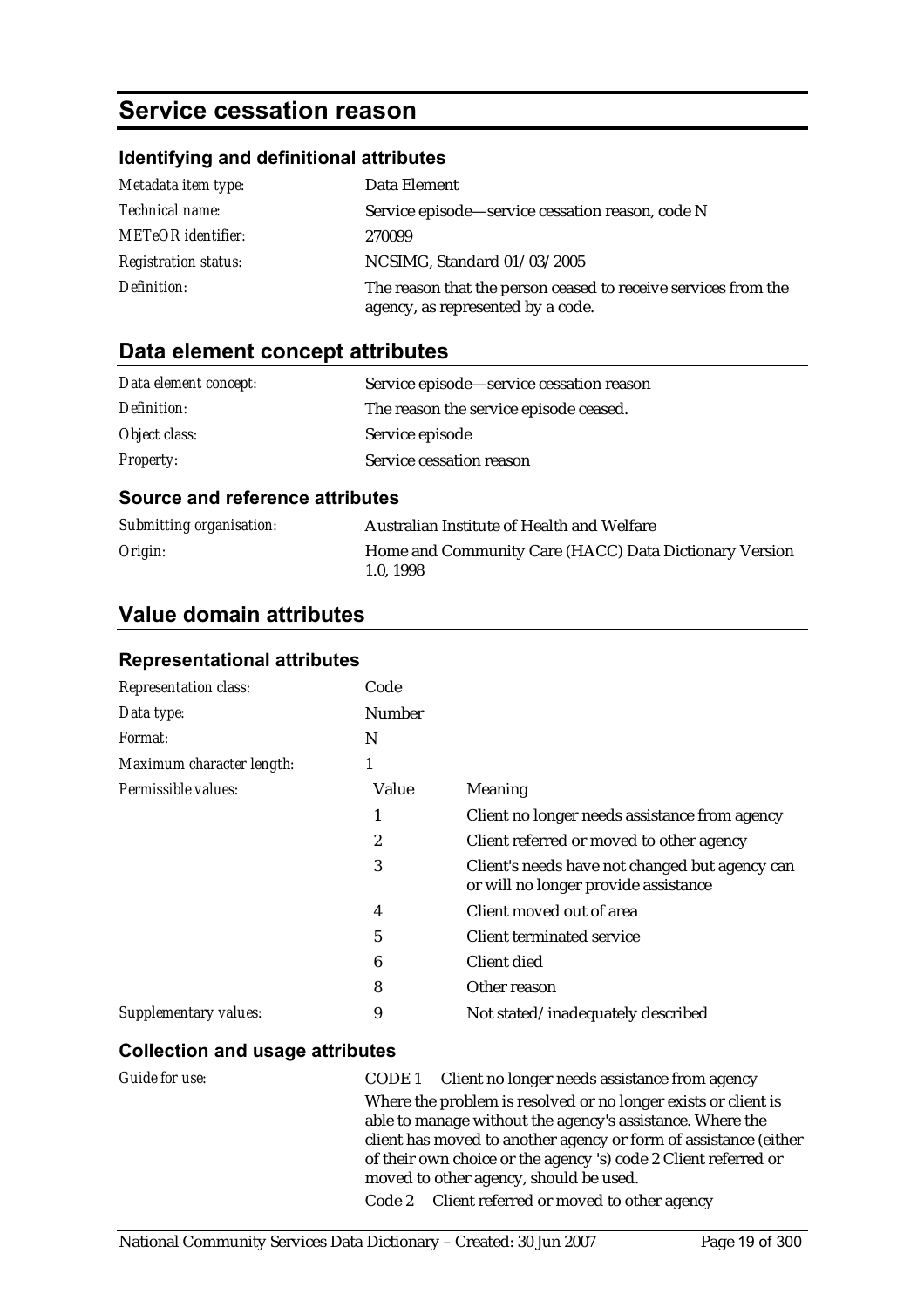This code includes situations where the client's changing dependency or need for assistance has reached the point where the agency can no longer provide the necessary assistance and the client is referred to a more appropriate agency. Includes situations where the agency's assistance is no longer provided because the client has moved onto another form of assistance (e.g. from home with a carer to an institutional or residential care setting or a supported accommodation care setting).

CODE 3 Client's needs have not changed but agency can or will no longer provide assistance

This code includes situations where the client's need for assistance has not changed but the agency has ceased to provide assistance to the client because of the agency's resource limitations. This would usually be associated with a review of the relative need of all agency clients in order to decide on which clients have priority. Where the main reason the client ceased to receive services from the agency was because the client's increased level of need /dependency led to a referral to another agency or program that provides a higher level of community care, code 2 should be used. Also includes when an agency terminates service to a client for worker (or **volunteer**) occupational health and safety reasons. Safety issues may relate to the physical setting of service delivery (e.g. unsafe or unsanitary dwelling) or to concerns with the physical or emotional wellbeing of the worker (or volunteer) due to the client's behaviour.

CODE 4 Client moved out of area

The client ceased to receive assistance from the agency because the client moved out of the geographic area of coverage of the agency. That is, the reason the agency ceases to assist the client is primarily because of a change in client's residential location and not because of any change in their need for assistance. CODE 5 Client terminated service

The decision to cease receiving assistance from the agency is made by the client. That is, it was the client's choice and not the result of any agency assessment of need or change in the client's external circumstances. If the client had not made this choice they would have continued to receive assistance from the agency.

#### **Source and reference attributes**

*Origin:* Home and Community Care (HACC) Data Dictionary Version 1.0, 1998

| Guide for use:      | Where the client has ceased to receive services for more than<br>one reason, the agency should clearly record the main or<br>primary reason for the cessation of service. Other reasons can<br>also be collected if necessary. |
|---------------------|--------------------------------------------------------------------------------------------------------------------------------------------------------------------------------------------------------------------------------|
| Collection methods: | This metadata item should be recorded for clients who cease to<br>receive funded assistance from an agency.                                                                                                                    |
| <i>Comments:</i>    | Service provision and planning:<br>This metadata item provides information about the                                                                                                                                           |
|                     |                                                                                                                                                                                                                                |

#### **Data element attributes**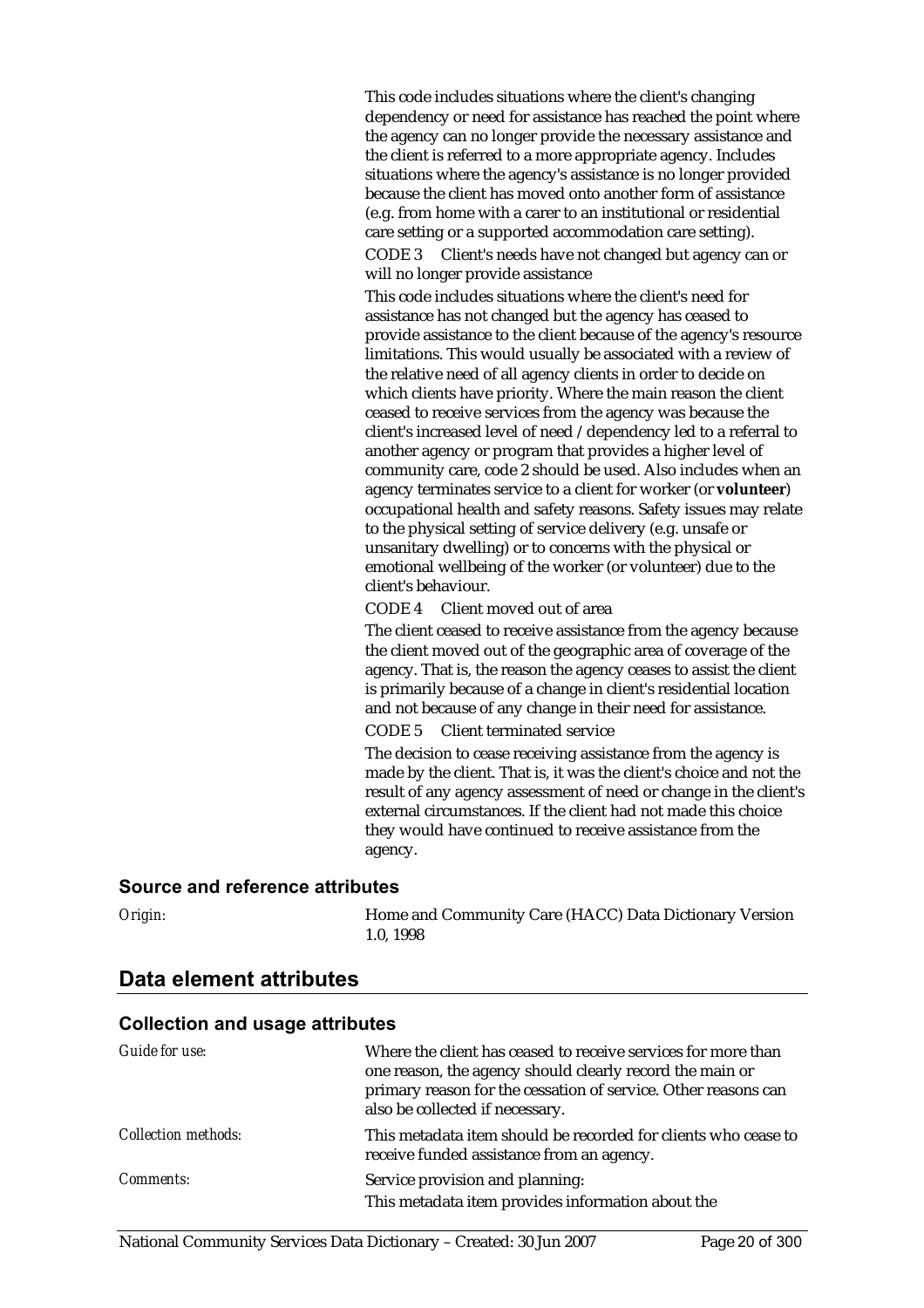circumstances surrounding the ending of a client's receipt of services from an agency. This metadata item contributes to a general understanding of the patterns of client movement into and out of the care and support of agencies. Reason for cessation of services also gives some indication of the impact on client turnover of factors relating to the agency's operations and to changes in client needs and circumstances.

#### **Source and reference attributes**

| Submitting organisation: | Australian Institute of Health and Welfare                         |
|--------------------------|--------------------------------------------------------------------|
| Origin:                  | Home and Community Care (HACC) Data Dictionary Version<br>1.0.1998 |

#### **Relational attributes**

*Related metadata references:* Supersedes Service cessation reason, version 1, DE, NCSDD, NCSIMG, Superseded 01/03/2005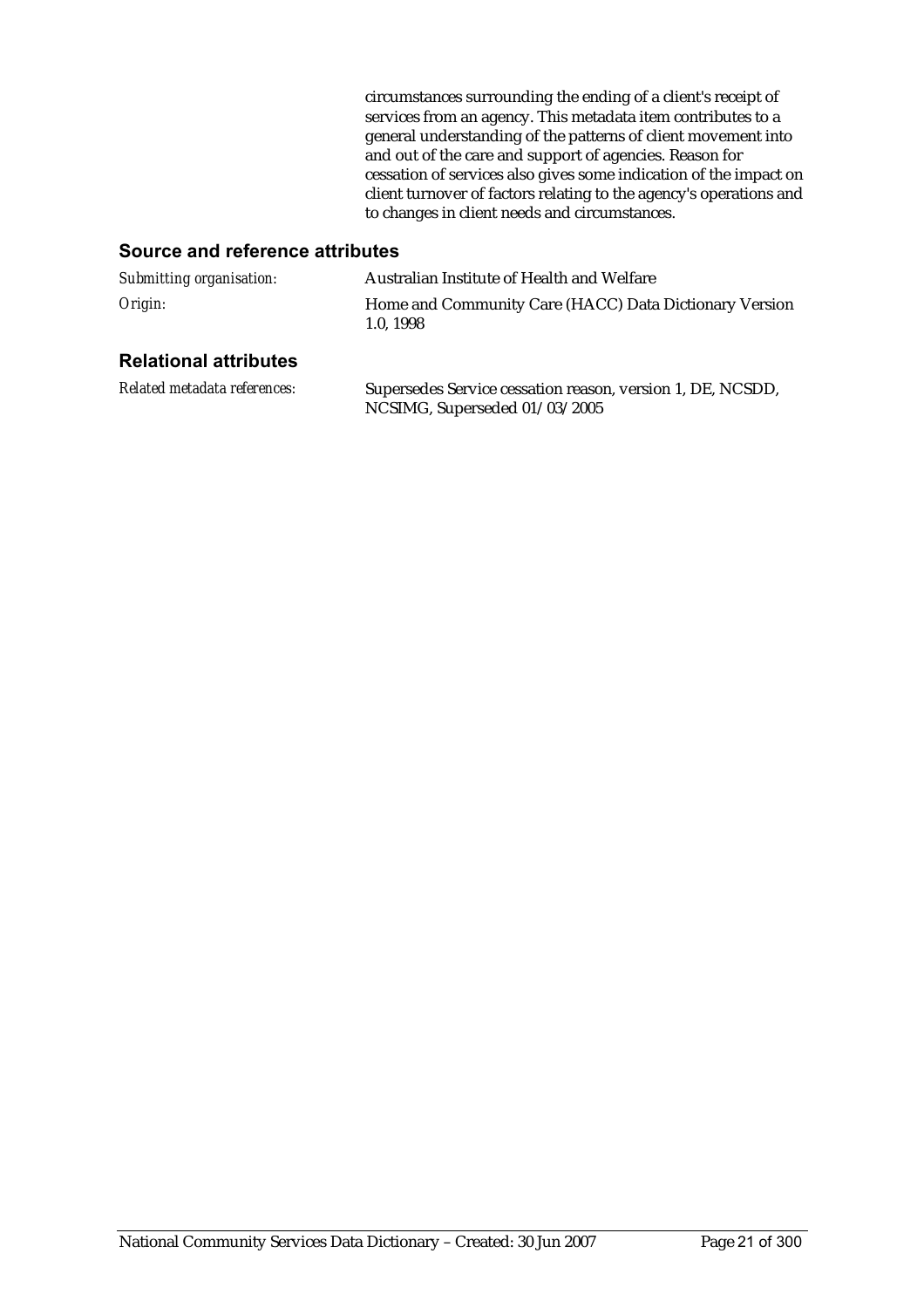### **Service delivery setting**

#### **Identifying and definitional attributes**

| Metadata item type:         | Data Element                                                                                                                                                                                                                                            |
|-----------------------------|---------------------------------------------------------------------------------------------------------------------------------------------------------------------------------------------------------------------------------------------------------|
| Technical name:             | Service event—service delivery setting (NCCS v2.0)<br>$AN{N,NN}$                                                                                                                                                                                        |
| <b>METeOR</b> identifier:   | 319817                                                                                                                                                                                                                                                  |
| <b>Registration status:</b> | NCSIMG, Standard 29/04/2006                                                                                                                                                                                                                             |
| Definition:                 | The type of setting in which a service or instance of assistance<br>is received by a client as represented by a code.                                                                                                                                   |
| Context:                    | At the broadest level, this data element should provide a<br>measure of the extent to which services are provided to clients<br>in their own homes, in community settings or centre-based<br>facilities, residential care facilities or other settings. |

#### **Data element concept attributes**

| Data element concept: | Service event—service delivery setting                                             |
|-----------------------|------------------------------------------------------------------------------------|
| Definition:           | The type of setting in which a service or assistance is received<br>by the client. |
| Object class:         | Service event                                                                      |
| <b>Property:</b>      | Service delivery setting                                                           |

#### **Value domain attributes**

#### **Representational attributes**

| <b>Classification scheme:</b> | National Classifications of Community Services version 2.0 |
|-------------------------------|------------------------------------------------------------|
| <b>Representation class:</b>  | Code                                                       |
| Data type:                    | <b>String</b>                                              |
| <i>Format:</i>                | $AN\{N\}$                                                  |
| Maximum character length:     |                                                            |

#### **Collection and usage attributes**

*Guide for use:* Service delivery settings should be collected according to the lower level of coding in the National Classifications of Community Services version 2.0 (NCCS v2.0). To meet program or service specific needs, the categories used in individual data collections may be more detailed than those in the settings classification of the NCCS, but they should always be mappable to categories in the NCCS v2.0.

| Submitting organisation: | Australian Institute of Health and Welfare (AIHW)                                                                                                                                                      |
|--------------------------|--------------------------------------------------------------------------------------------------------------------------------------------------------------------------------------------------------|
| Origin:                  | AIHW 2003. National Classifications of Community Services,<br>version 2.0. AIHW Cat. no. HWI 40. Canberra: AIHW.<br>Reference<br>through:http://www.aihw.gov.au/publications/hwi/nccsv2/<br>index.html |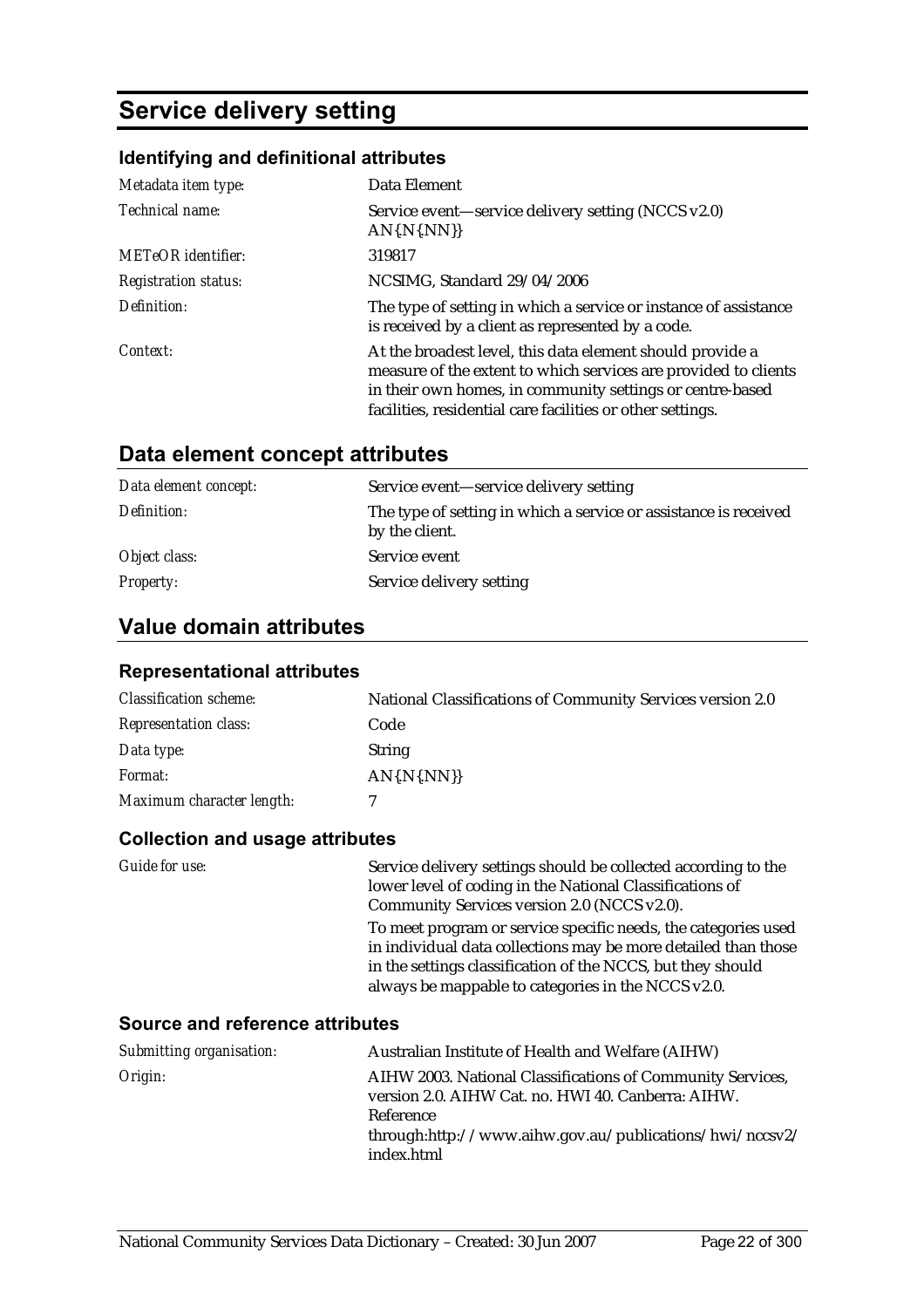#### **Data element attributes**

#### **Source and reference attributes**

| Submitting organisation:     | Australian Institute of Health and Welfare (AIHW).                                                                                                                                                                                                   |
|------------------------------|------------------------------------------------------------------------------------------------------------------------------------------------------------------------------------------------------------------------------------------------------|
| Origin:                      | Australian Institute of Health and Welfare (AIHW) 2003.<br>National classifications of community services, Version 2.0.<br>AIHW Cat. no. HWI 40. Canberra: AIHW. Reference through:<br>http://www.aihw.gov.au/publications/hwi/nccsv2/index.ht<br>ml |
| <b>Relational attributes</b> |                                                                                                                                                                                                                                                      |

*Related metadata references:* Supersedes Service delivery setting, version 3, DE, NCSDD, NCSIMG, Superseded 01/03/2005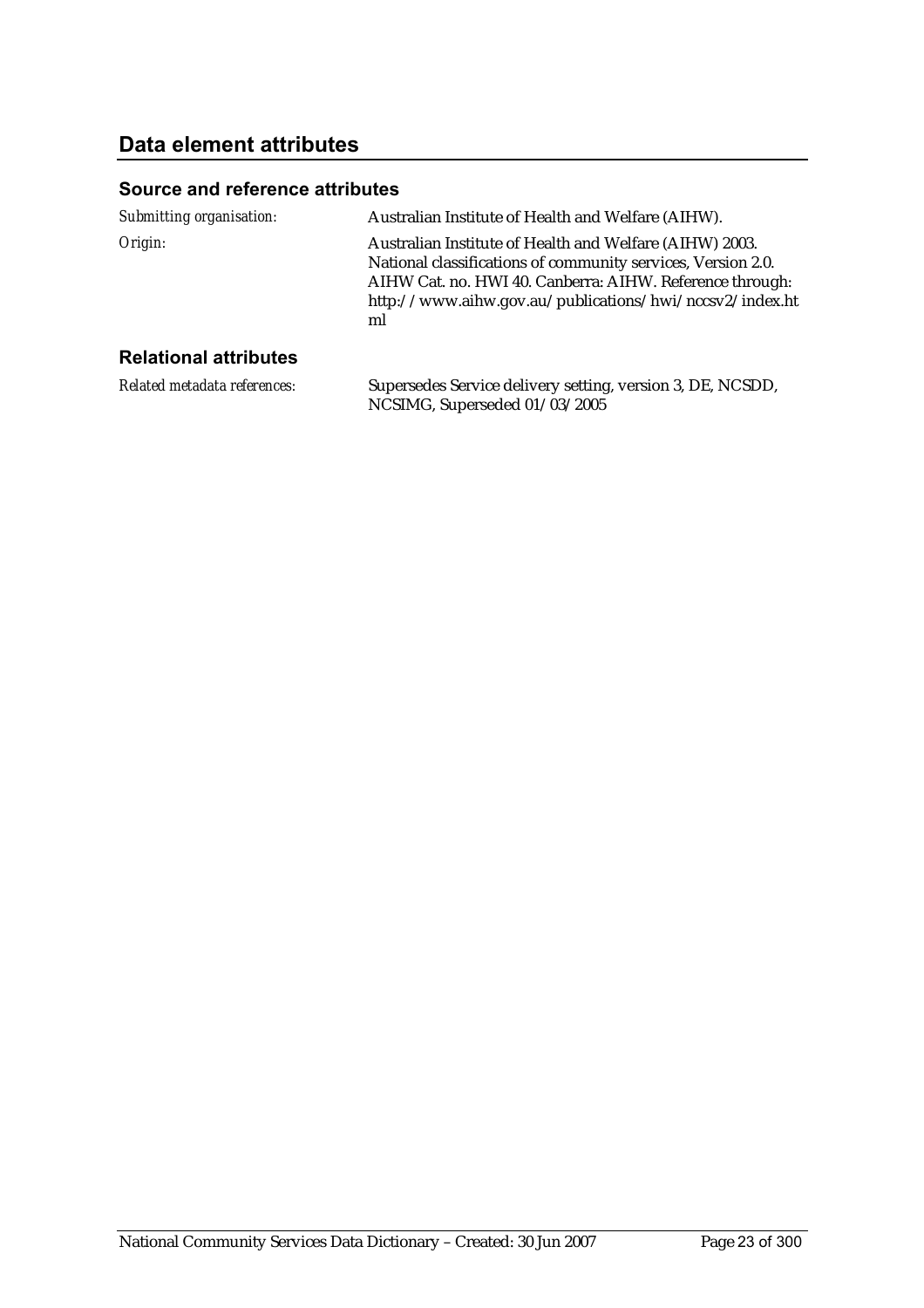### **Service delivery setting (agency)**

#### **Identifying and definitional attributes**

| Metadata item type:         | Data Element                                                                                                                                                                                |
|-----------------------------|---------------------------------------------------------------------------------------------------------------------------------------------------------------------------------------------|
| Technical name:             | Service provider organisation—service delivery setting, code<br>$(NCCS v2.0) AN{.}N{.}NN{}$                                                                                                 |
| <b>METeOR</b> identifier:   | 319826                                                                                                                                                                                      |
| <b>Registration status:</b> | NCSIMG, Standard 29/04/2006                                                                                                                                                                 |
| Definition:                 | The type of setting in which service activities are provided or<br>could be provided by a service provider as represented by a<br>code.                                                     |
| Context:                    | This data element is used, in conjunction with other data<br>elements about service provision, to obtain a more detailed<br>appraisal of service availability and how service are provided. |

#### **Data element concept attributes**

| Data element concept: | Service provider organisation—service delivery setting                                                      |
|-----------------------|-------------------------------------------------------------------------------------------------------------|
| Definition:           | The type of setting in which service activities are provided or<br>could be provided by a service provider. |
| Object class:         | Service provider organisation                                                                               |
| <b>Property:</b>      | Service delivery setting                                                                                    |

#### **Value domain attributes**

#### **Representational attributes**

| <b>Classification scheme:</b> | National Classifications of Community Services version 2.0 |
|-------------------------------|------------------------------------------------------------|
| <b>Representation class:</b>  | Code                                                       |
| Data type:                    | <b>String</b>                                              |
| <i>Format:</i>                | $AN\{N\}$                                                  |
| Maximum character length:     |                                                            |

#### **Collection and usage attributes**

*Guide for use:* Service delivery settings should be collected according to the lower level of coding in the National Classifications of Community Services version 2.0 (NCCS v2.0). To meet program or service specific needs, the categories used in individual data collections may be more detailed than those in the settings classification of the NCCS, but they should always be mappable to categories in the NCCS v2.0.

| Submitting organisation: | Australian Institute of Health and Welfare (AIHW)                                                                                                                                                      |
|--------------------------|--------------------------------------------------------------------------------------------------------------------------------------------------------------------------------------------------------|
| Origin:                  | AIHW 2003. National Classifications of Community Services,<br>version 2.0. AIHW Cat. no. HWI 40. Canberra: AIHW.<br>Reference<br>through:http://www.aihw.gov.au/publications/hwi/nccsv2/<br>index.html |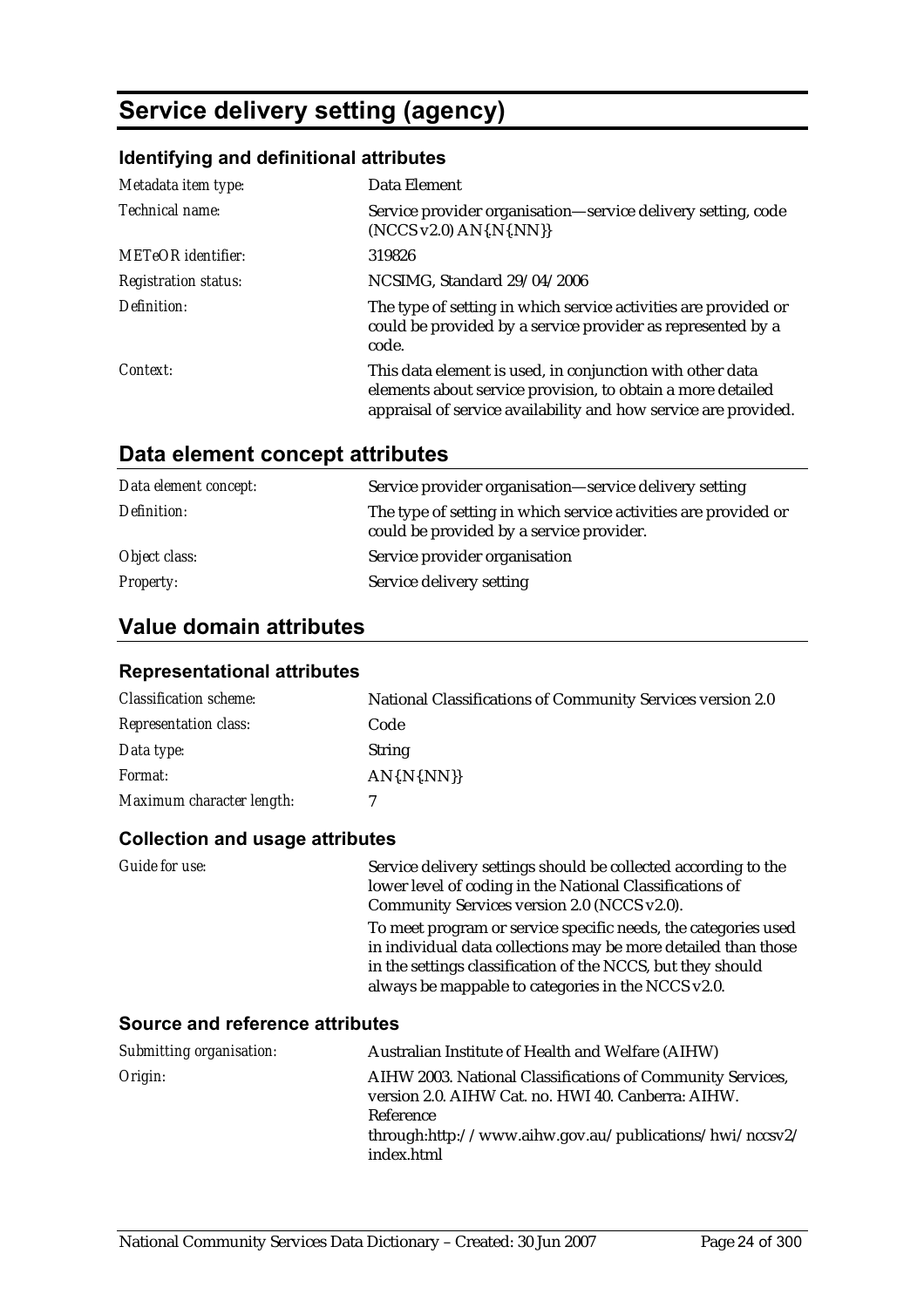#### **Data element attributes**

#### **Collection and usage attributes**

| <i>Guide for use:</i>           | Service delivery setting can refer to settings in which services<br>are actually provided to clients or could be provided to clients. |
|---------------------------------|---------------------------------------------------------------------------------------------------------------------------------------|
| Source and reference attributes |                                                                                                                                       |

| Submitting organisation: | Australian Institute of Health and Welfare (AIHW).                                                                                                                                                       |
|--------------------------|----------------------------------------------------------------------------------------------------------------------------------------------------------------------------------------------------------|
| Origin:                  | AIHW 2003. National Classifications of Community Services,<br>version 2.0. AIHW Cat. no. HWI 40. Canberra: AIHW.<br>Reference<br>$through: http://www.aihw.gov.au/publications/hwi/nccsv2/$<br>index.htm |
|                          |                                                                                                                                                                                                          |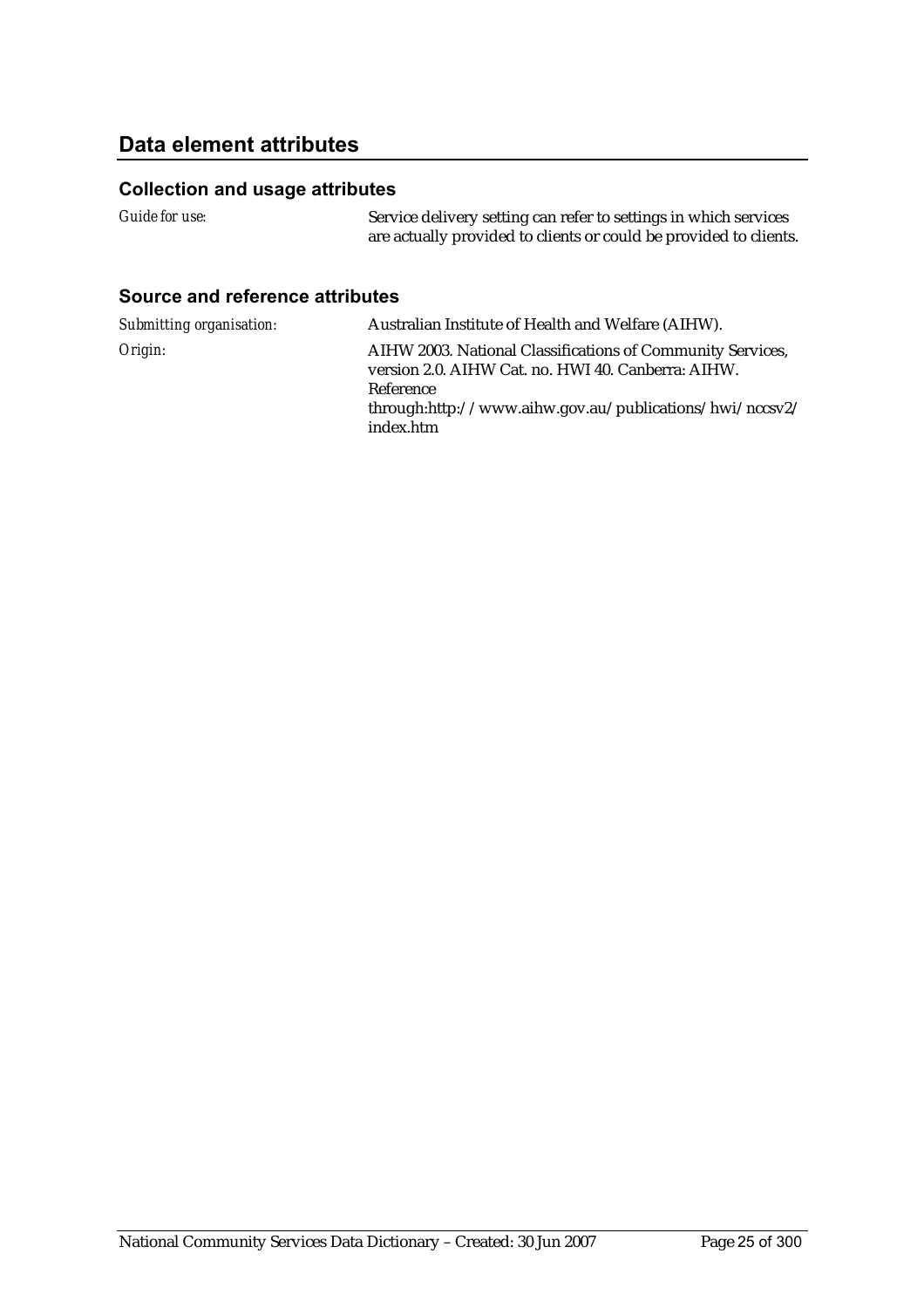### **Service operation days**

#### **Identifying and definitional attributes**

| Metadata item type:         | Data Element                                                                                        |
|-----------------------------|-----------------------------------------------------------------------------------------------------|
| Technical name:             | Service provider organisation—number of service operation<br>days (7 day period), total $N[N]$      |
| Synonymous names:           | Days per week of operation                                                                          |
| <b>METeOR</b> identifier:   | 323188                                                                                              |
| <b>Registration status:</b> | NCSIMG, Standard 29/04/2006                                                                         |
| Definition:                 | The actual number of days per week that the agency is usually<br>open for the provision of service. |

#### **Data element concept attributes**

| Data element concept: | Service provider organisation—number of service operation<br>days                                                     |
|-----------------------|-----------------------------------------------------------------------------------------------------------------------|
| Definition:           | The actual number of days during a specified period that the<br>agency is usually open for the provision of services. |
| Object class:         | Service provider organisation                                                                                         |
| <b>Property:</b>      | Number of service operation days                                                                                      |

#### **Source and reference attributes**

| Submitting organisation: | Australian Institute of Health and Welfare |
|--------------------------|--------------------------------------------|
|                          |                                            |

#### **Value domain attributes**

#### **Representational attributes**

| <b>Representation class:</b> | Total  |                                                |
|------------------------------|--------|------------------------------------------------|
| Data type:                   | Number |                                                |
| Format:                      | N[N]   |                                                |
| Maximum character length:    | 2      |                                                |
| Supplementary values:        | Value  | <b>Meaning</b>                                 |
|                              | 90     | No regular pattern of operation through a week |
|                              | 99     | Not stated/inadequately described              |
| Unit of measure:             | Day    |                                                |
|                              |        |                                                |

#### **Data element attributes**

| Guide for use: | Record whole numbers only rounded up to the nearest whole<br>day, for the total number of days per week on which the agency<br>provides any service to service users.                                                                                                                                        |
|----------------|--------------------------------------------------------------------------------------------------------------------------------------------------------------------------------------------------------------------------------------------------------------------------------------------------------------|
|                | An agency is considered to be operating whenever service is<br>provided to service users (e.g. if an agency is open for 4 days<br>per week for service provision to service users, and 1 day per<br>week for management/administration then the agency should<br>indicate that it operates 4 days per week). |
|                | The service must be provided by the agency but not necessarily<br>from its physical setting. For example 'own home respite' that is                                                                                                                                                                          |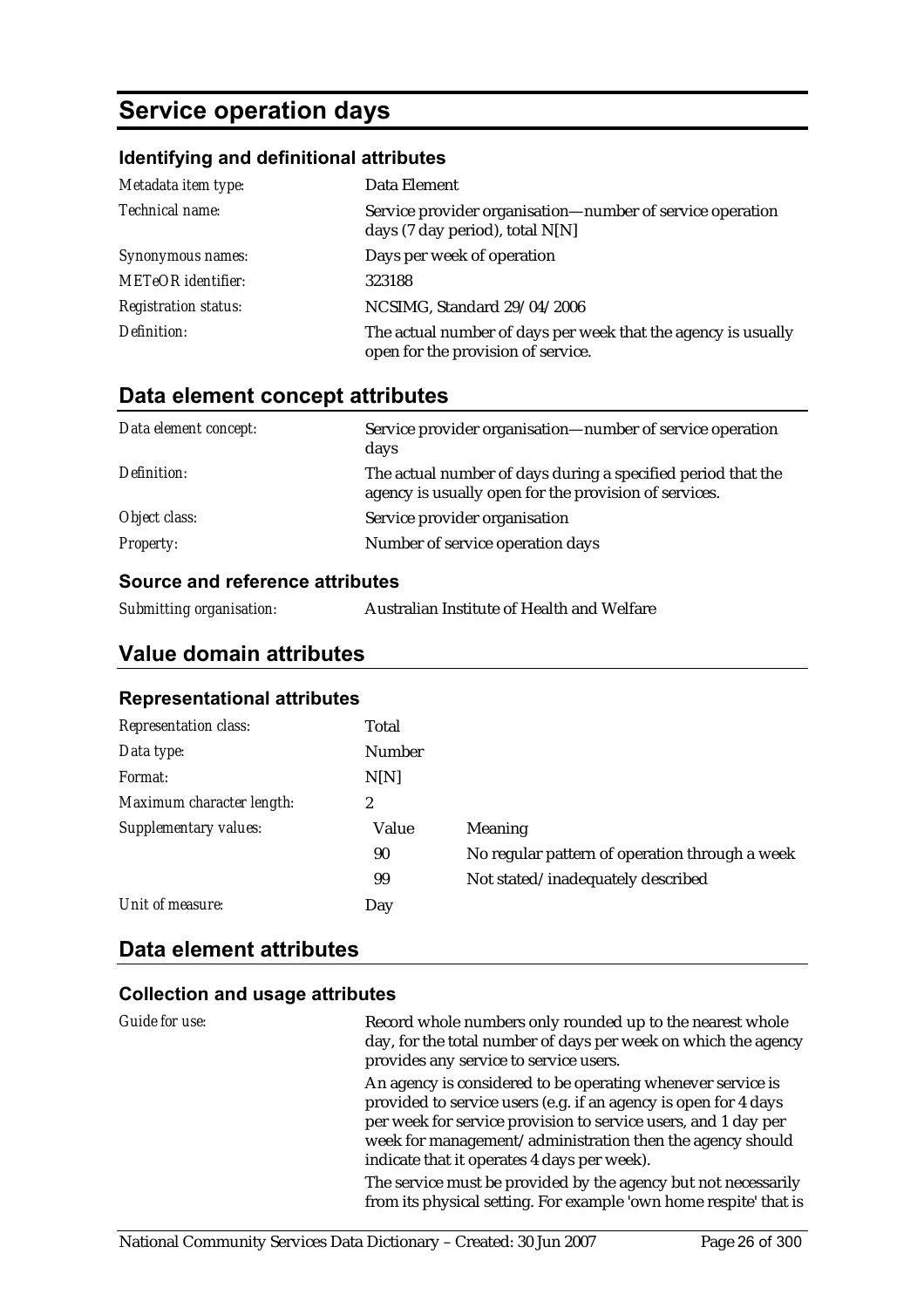|                            | arranged by an agency to occur on a particular day on which<br>the office of that agency is not open still counts as a day of<br>operation for that agency.                                                                                                                                   |
|----------------------------|-----------------------------------------------------------------------------------------------------------------------------------------------------------------------------------------------------------------------------------------------------------------------------------------------|
|                            | When an agency is available for service users on a day but does<br>not provide services to service users on that day it should still<br>be counted as a day of operation. For example, an agency may<br>be open for service, such as an advocacy service, but no service<br>users are seen.   |
|                            | Services which have no regular weekly pattern of operation<br>should record code 90 'no regular pattern of operation through<br>a week'. This includes, for example, cases where a service will<br>be made available to a service user after hours only upon<br>request (e.g. staff on call). |
| <b>Collection methods:</b> | This data element should be reported by all agencies.                                                                                                                                                                                                                                         |

#### **Source and reference attributes**

| Submitting organisation:          | Australian Institute of Health and Welfare                                                                                                                                                         |  |
|-----------------------------------|----------------------------------------------------------------------------------------------------------------------------------------------------------------------------------------------------|--|
|                                   | <b>National Community Services Data Committee</b>                                                                                                                                                  |  |
| Origin:                           | National Community Services Data Dictionary Version 2, 2000.                                                                                                                                       |  |
| Reference documents:              | Australian Institute of Health and Welfare 2005.<br>Commonwealth State / Territory Disability Agreement National<br>Minimum Data Set collection: Data guide-data items and<br>definitions 2005-06. |  |
| <b>Relational attributes</b>      |                                                                                                                                                                                                    |  |
| Related metadata references:      | Supersedes Service provider organisation—number of service<br>operation days (7 day period), total N NCSIMG, Superseded<br>02/05/2006                                                              |  |
| <b>Implementation in Data Set</b> | Commonwealth State/Territory Disability Agreement NMDS -                                                                                                                                           |  |

*Specifications:*

Commonwealth State/Territory Disability Agreement NMDS - 1 July 2006 NCSIMG, Standard 27/04/2007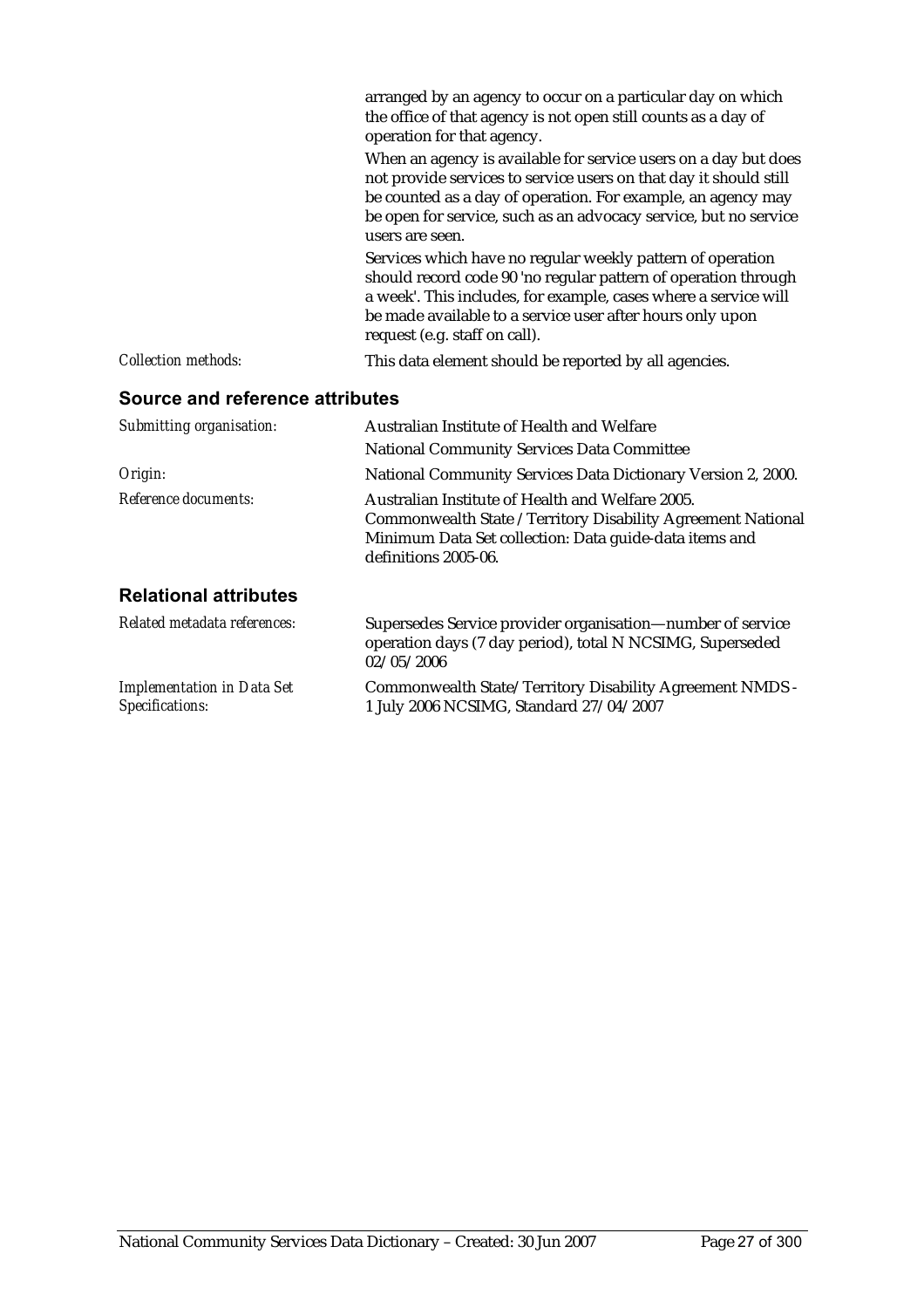### **Service operation hours**

#### **Identifying and definitional attributes**

| Metadata item type:         | Data Element                                                                                  |
|-----------------------------|-----------------------------------------------------------------------------------------------|
| Technical name:             | Service provider organisation—number of service operation<br>hours (24 hour period), total NN |
| <b>METeOR</b> identifier:   | 270376                                                                                        |
| <b>Registration status:</b> | NCSIMG, Standard 01/03/2005                                                                   |
| Definition:                 | The actual number of hours per day that the agency is open for<br>the provision of service.   |

#### **Data element concept attributes**

| Data element concept: | Service provider organisation—number of service operation<br>hours                                            |
|-----------------------|---------------------------------------------------------------------------------------------------------------|
| Definition:           | The actual number of hours during a specified period that the<br>agency is open for the provision of service. |
| Object class:         | Service provider organisation                                                                                 |
| <b>Property:</b>      | Number of service operation hours                                                                             |

#### **Source and reference attributes**

| Submitting organisation: | Australian Institute of Health and Welfare |
|--------------------------|--------------------------------------------|
|--------------------------|--------------------------------------------|

#### **Value domain attributes**

#### **Representational attributes**

| Total          |                                               |
|----------------|-----------------------------------------------|
| <b>String</b>  |                                               |
| <b>NN</b>      |                                               |
| $\overline{2}$ |                                               |
| Value          | <b>Meaning</b>                                |
| 90             | No regular pattern of operation through a day |
| 99             | Not stated/inadequately described             |
| Hour (h)       |                                               |
|                |                                               |

#### **Data element attributes**

| Guide for use:             | The actual number of hours is not the number of hours staffed,<br>e.g. a 'group home' would operate 24 hours a day, but might<br>only be staffed a few hours if at all on some days.                                                                                                                            |
|----------------------------|-----------------------------------------------------------------------------------------------------------------------------------------------------------------------------------------------------------------------------------------------------------------------------------------------------------------|
|                            | Round to the nearest whole hour. Valid numbers are 01 to 24.<br>Services that have no regular daily pattern of operation, or<br>which have different weekday and weekend patterns, should<br>tick the 'no regular pattern of operation through a day' box (e.g.<br>Flexible hours, on call, 24 hour sleepover). |
| <b>Collection methods:</b> | It may be necessary to collect the information separately for<br>week-days versus weekend days, or for individual days of the<br>week if there is no consistent pattern.                                                                                                                                        |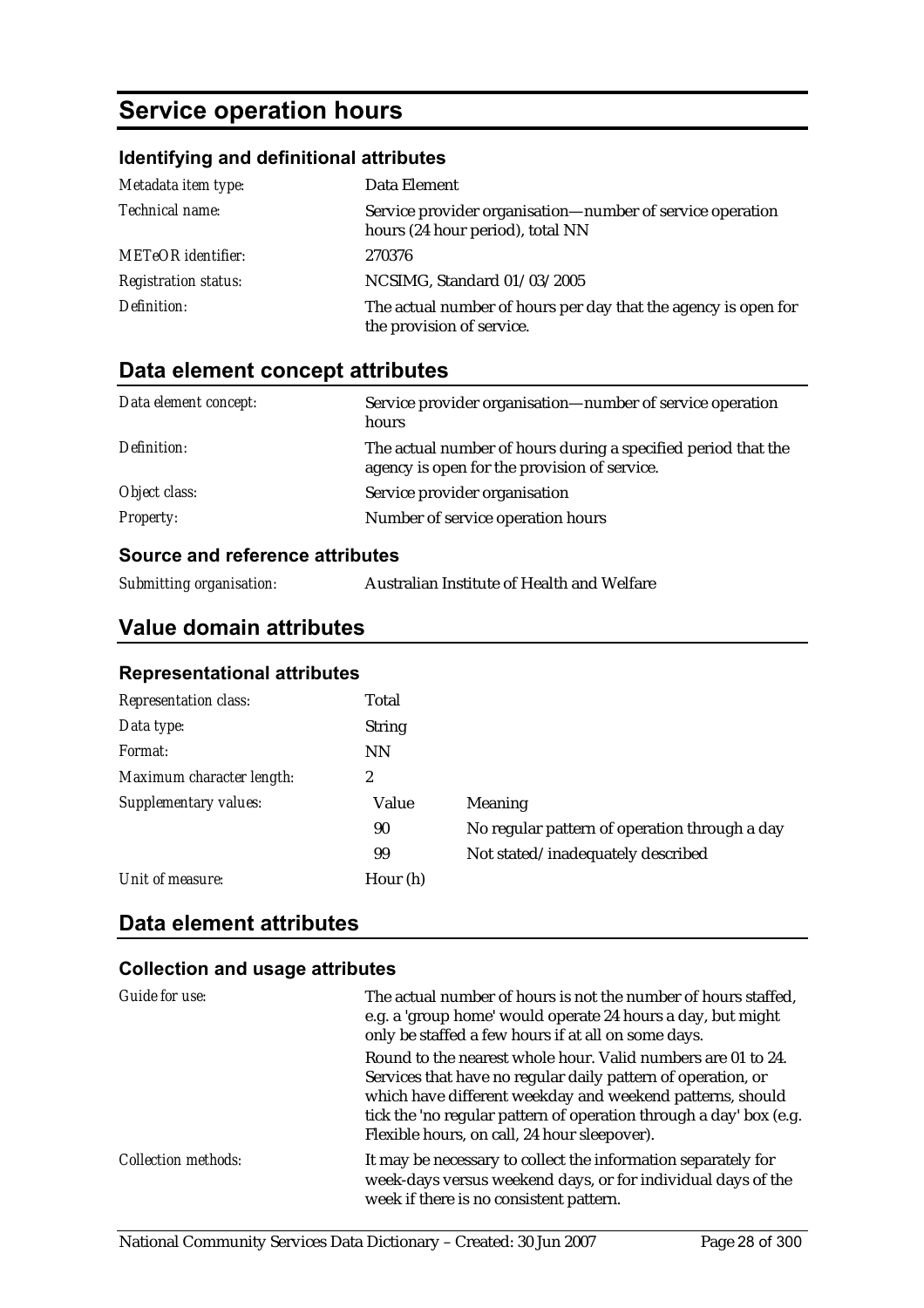| Comments:                                            | When collected in conjunction with service operation days, and<br>service operation weeks this metadata items can provide useful<br>information on patterns of service delivery.                |
|------------------------------------------------------|-------------------------------------------------------------------------------------------------------------------------------------------------------------------------------------------------|
| Source and reference attributes                      |                                                                                                                                                                                                 |
| Submitting organisation:                             | Australian Institute of Health and Welfare                                                                                                                                                      |
| Origin:                                              | Australian Institute of Health and Welfare 2002.<br>Commonwealth State/Territory Disability Agreement National<br>Minimum Data Set collection: Data guide-data items and<br>definitions 2002-03 |
| Reference documents:                                 | Commonwealth State/Territory Disability Agreement National<br>Minimum Data Set (CSTDA NMDS) collection. Data Guide:<br>data items and definitions 2006-07.                                      |
| <b>Relational attributes</b>                         |                                                                                                                                                                                                 |
| Related metadata references:                         | Supersedes Service operation hours, version 1, DE, NCSDD,<br>NCSIMG, Superseded 01/03/2005                                                                                                      |
| <b>Implementation in Data Set</b><br>Specifications: | Commonwealth State/Territory Disability Agreement NMDS -<br>1 July 2006 NCSIMG, Standard 27/04/2007                                                                                             |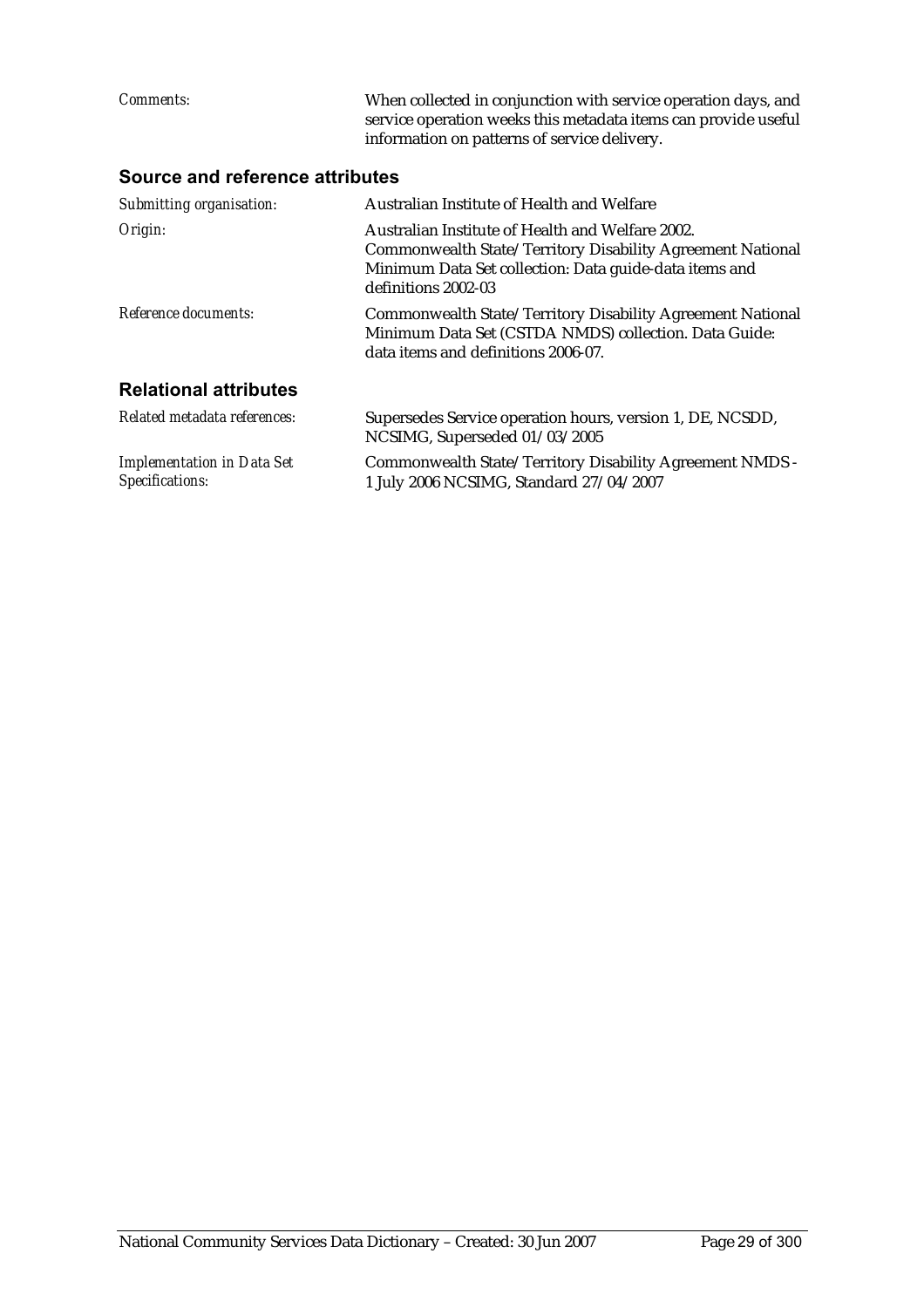### **Service operation weeks**

#### **Identifying and definitional attributes**

| Metadata item type:         | Data Element                                                                                 |
|-----------------------------|----------------------------------------------------------------------------------------------|
| Technical name:             | Service provider organisation—number of service operation<br>weeks (calendar year), total NN |
| <b>METeOR</b> identifier:   | 270377                                                                                       |
| <b>Registration status:</b> | NCSIMG, Standard 01/03/2005                                                                  |
| Definition:                 | The actual number of weeks per year that the agency is open for<br>the provision of service. |

#### **Data element concept attributes**

| Data element concept: | Service provider organisation—number of service operation<br>weeks                                            |
|-----------------------|---------------------------------------------------------------------------------------------------------------|
| Definition:           | The actual number of weeks during a specified period that the<br>agency is open for the provision of service. |
| Object class:         | Service provider organisation                                                                                 |
| <b>Property:</b>      | Number of service operation weeks                                                                             |

#### **Source and reference attributes**

| Submitting organisation: | Australian Institute of Health and Welfare |
|--------------------------|--------------------------------------------|
|--------------------------|--------------------------------------------|

#### **Value domain attributes**

#### **Representational attributes**

| <b>Representation class:</b> | Total         |                                                |
|------------------------------|---------------|------------------------------------------------|
| Data type:                   | <b>Number</b> |                                                |
| Format:                      | <b>NN</b>     |                                                |
| Maximum character length:    | 2             |                                                |
| Supplementary values:        | Value         | <b>Meaning</b>                                 |
|                              | 90            | No regular pattern of operation through a year |
|                              | 99            | Not stated/inadequately described              |
| Unit of measure:             | Week          |                                                |

#### **Collection and usage attributes**

*Guide for use:* A week is measured from 12:00AM (midnight) Monday morning to 11:59PM the following Sunday. If a service operates within this period then it is counted as having operated during that week. Therefore if an agency operates for only a short time for one of the days within a week, it is counted as operating during that week.

#### **Data element attributes**

| <b>Collection and usage attributes</b> |                                                                                                                          |  |
|----------------------------------------|--------------------------------------------------------------------------------------------------------------------------|--|
| Guide for use:                         | Valid numbers are 01 to 52.                                                                                              |  |
| <i>Comments:</i>                       | When collected in conjunction with the number of service<br>operation hours in a day and the service operation days in a |  |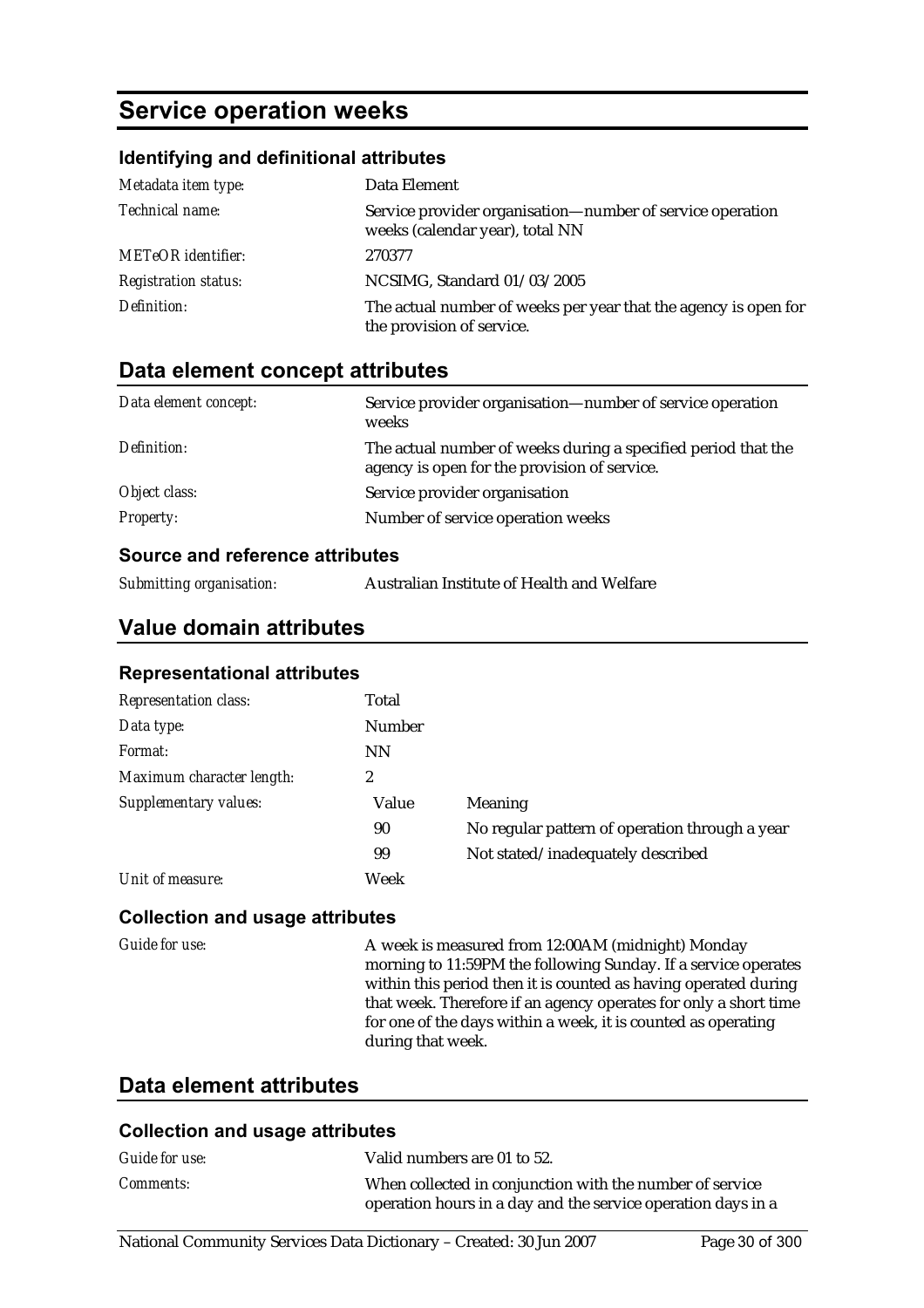week this metadata item can provide useful information on patterns of service delivery.

#### **Source and reference attributes**

*Specifications:*

| Submitting organisation:          | Australian Institute of Health and Welfare                                                                                                                                                      |
|-----------------------------------|-------------------------------------------------------------------------------------------------------------------------------------------------------------------------------------------------|
| Origin:                           | Australian Institute of Health and Welfare 2002.<br>Commonwealth State/Territory Disability Agreement National<br>Minimum Data Set collection: Data guide-data items and<br>definitions 2002-03 |
| Reference documents:              | Commonwealth State/Territory Disability Agreement National<br>Minimum Data Set (CSTDA NMDS) collection. Data Guide:<br>data items and definitions 2006-07.                                      |
| <b>Relational attributes</b>      |                                                                                                                                                                                                 |
| Related metadata references:      | Supersedes Service operation weeks, version 1, DE, NCSDD,<br>NCSIMG, Superseded 01/03/2005                                                                                                      |
| <b>Implementation in Data Set</b> | Commonwealth State/Territory Disability Agreement NMDS -                                                                                                                                        |

1 July 2006 NCSIMG, Standard 27/04/2007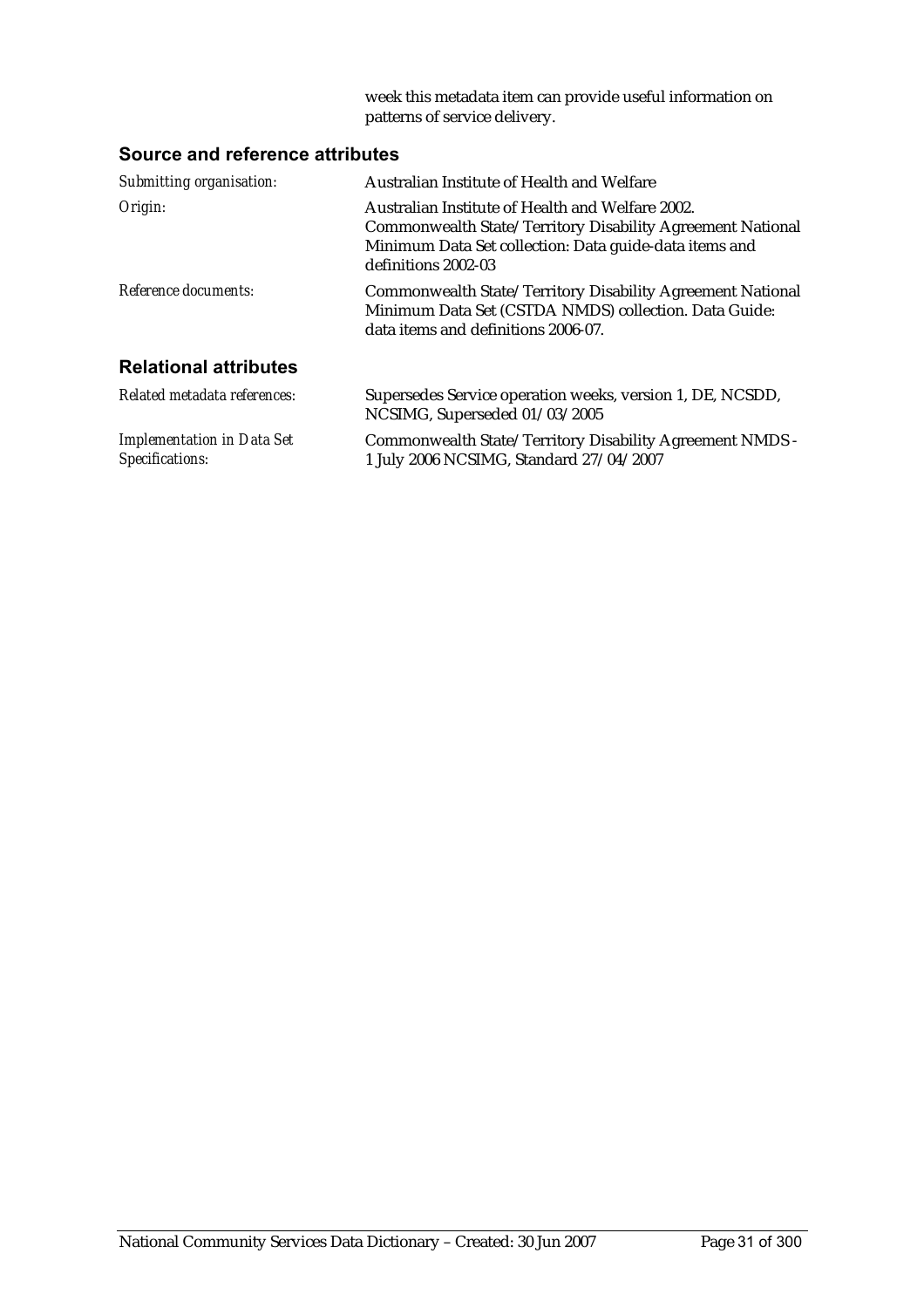### **Service received indicator**

#### **Identifying and definitional attributes**

| Metadata item type:         | Data Element                                                    |
|-----------------------------|-----------------------------------------------------------------|
| Technical name:             | Person-service received indicator, code N                       |
| Synonymous names:           | Snapshot date flag                                              |
| <b>METeOR</b> identifier:   | 323510                                                          |
| <b>Registration status:</b> | NCSIMG, Standard 27/04/2007                                     |
| Definition:                 | Whether the person received a service as represented by a code. |

### **Data element concept attributes**

| Data element concept: | Person—service received indicator      |
|-----------------------|----------------------------------------|
| Definition:           | Whether the person received a service. |
| Object class:         | <b>Person</b>                          |
| <b>Property:</b>      | Service received indicator             |

#### **Value domain attributes**

#### **Representational attributes**

| Representation class:     | Code   |                |
|---------------------------|--------|----------------|
| Data type:                | Number |                |
| Format:                   | N      |                |
| Maximum character length: |        |                |
| Permissible values:       | Value  | <b>Meaning</b> |
|                           | 1      | Yes            |
|                           | 2      | No             |

### **Data element attributes**

| Submitting organisation:                             | <b>CSTDA NMDS Network.</b>                                                                                                                                 |
|------------------------------------------------------|------------------------------------------------------------------------------------------------------------------------------------------------------------|
| Reference documents:                                 | Commonwealth State/Territory Disability Agreement National<br>Minimum Data Set (CSTDA NMDS) collection. Data Guide:<br>data items and definitions 2006-07. |
| <b>Relational attributes</b>                         |                                                                                                                                                            |
| <b>Implementation in Data Set</b><br>Specifications: | Commonwealth State/Territory Disability Agreement NMDS -<br>1 July 2006 NCSIMG, Standard 27/04/2007                                                        |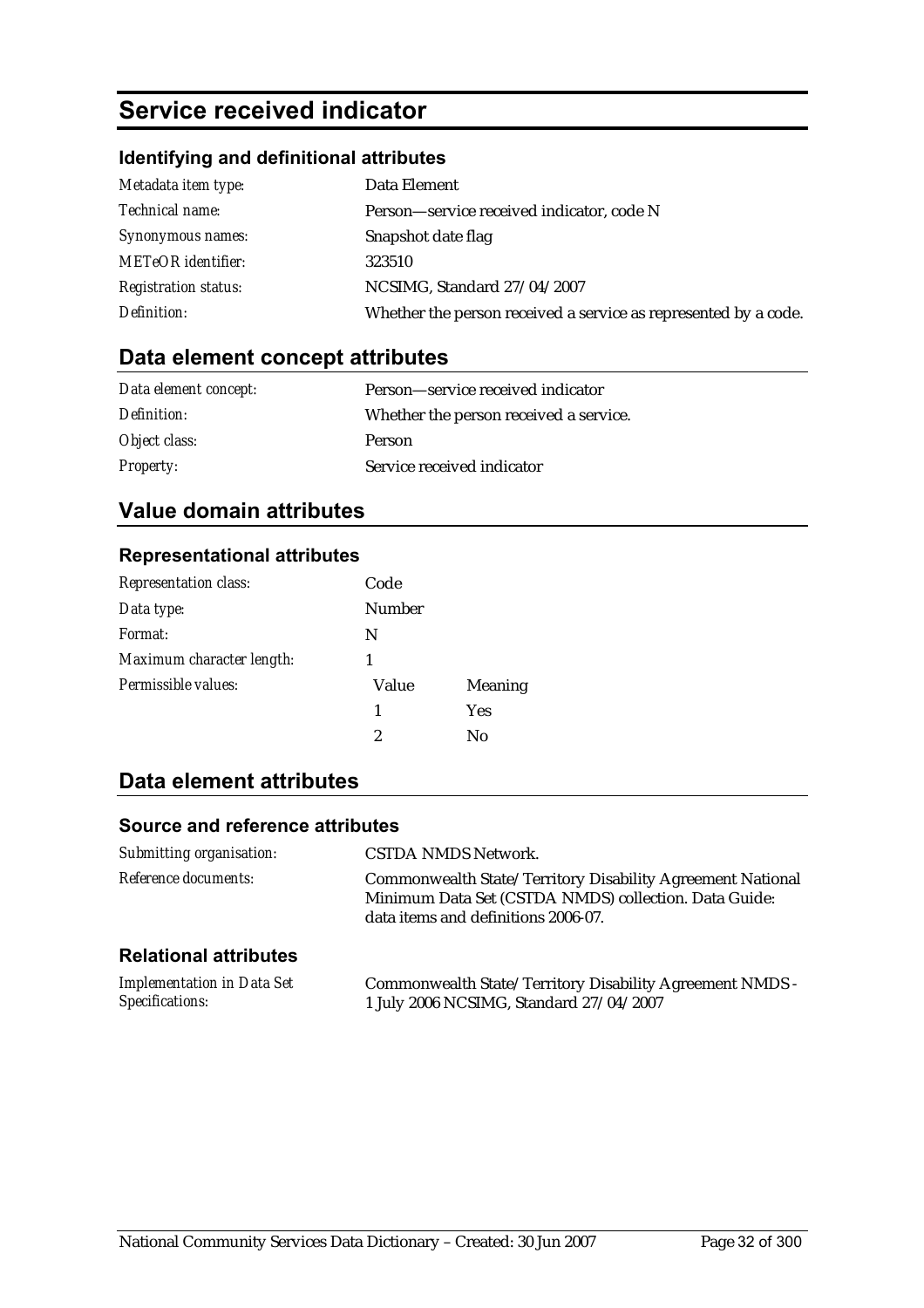### **Sex**

#### **Identifying and definitional attributes**

| Metadata item type:         | Data Element                                                                            |
|-----------------------------|-----------------------------------------------------------------------------------------|
| Technical name:             | Person—sex, code N                                                                      |
| <b>METeOR</b> identifier:   | 287316                                                                                  |
| <b>Registration status:</b> | NHIG, Standard 04/05/2005<br>NCSIMG, Standard 25/08/2005<br>NHDAMG, Standard 10/02/2006 |
| Definition:                 | The biological distinction between male and female, as<br>represented by a code.        |

#### **Data element concept attributes**

| Data element concept: | Person—sex                                                                                                                                                                                          |
|-----------------------|-----------------------------------------------------------------------------------------------------------------------------------------------------------------------------------------------------|
| Definition:           | Sex is the biological distinction between male and female.<br>Where there is an inconsistency between anatomical and<br>chromosomal characteristics, sex is based on anatomical<br>characteristics. |
| Context:              | Sex is a core metadata item in a wide range of social, labour and<br>demographic statistics.                                                                                                        |
| Object class:         | Person                                                                                                                                                                                              |
| <b>Property:</b>      | <b>Sex</b>                                                                                                                                                                                          |

#### **Value domain attributes**

#### **Representational attributes**

| <b>Representation class:</b> | Code          |                                   |
|------------------------------|---------------|-----------------------------------|
| Data type:                   | <b>Number</b> |                                   |
| Format:                      | N             |                                   |
| Maximum character length:    | 1             |                                   |
| Permissible values:          | Value         | Meaning                           |
|                              | 1             | Male                              |
|                              | 2             | Female                            |
|                              | 3             | Intersex or indeterminate         |
| Supplementary values:        | 9             | Not stated/inadequately described |

#### **Collection and usage attributes**

*Guide for use:* Diagnosis and procedure codes should be checked against the national ICD-10-AM sex edits, unless the person is undergoing, or has undergone a sex change or has a genetic condition resulting in a conflict between sex and ICD-10-AM code. CODE 3 Intersex or indeterminate Intersex or indeterminate, refers to a person, who because of a genetic condition, was born with reproductive organs or sex chromosomes that are not exclusively male or female or whose sex has not yet been determined for whatever reason. Intersex or indeterminate, should be confirmed if reported for people aged 90 days or greater.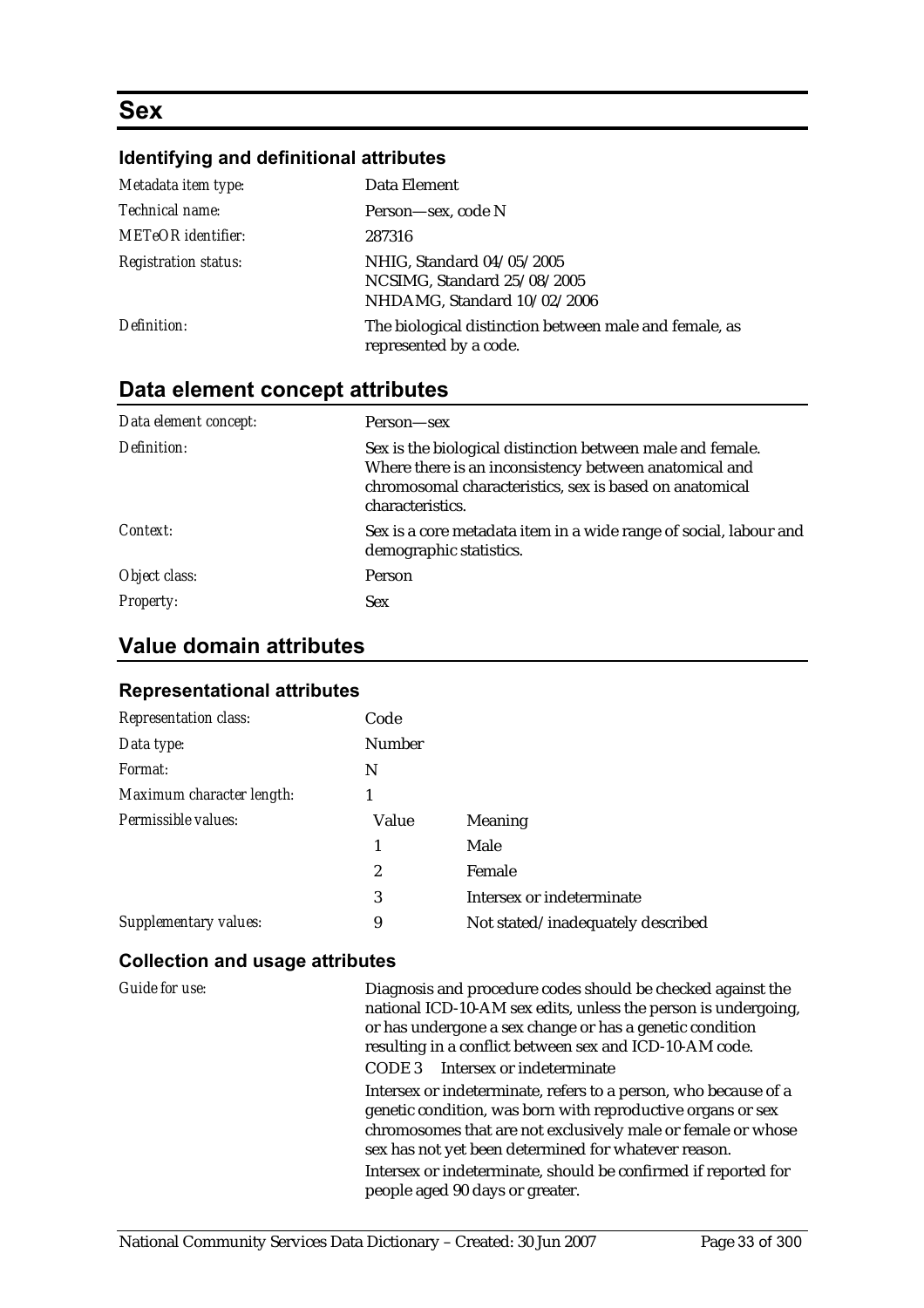*Comments:* The definition for Intersex in Guide for use is sourced from the ACT Legislation (Gay, Lesbian and Transgender) Amendment Act 2003. **Source and reference attributes**  *Origin:* Australian Capital Territory 2003. Legislation (Gay, Lesbian and Transgender) Amendment Act 2003

|                      | Transgender) Amendment Act 2003                          |
|----------------------|----------------------------------------------------------|
| Reference documents: | Legislation (Gay, Lesbian and Transgender) Amendment Act |
|                      | 2003. See http://www.legislation.act.gov.au/a/2003-      |
|                      | 14/20030328-4969/pdf/2003-14.pdf.                        |

#### **Data element attributes**

#### **Collection and usage attributes**

| <b>Collection methods:</b>             | Operationally, sex is the distinction between male and female,<br>as reported by a person or as determined by an interviewer.<br>When collecting data on sex by personal interview, asking the<br>sex of the respondent is usually unnecessary and may be<br>inappropriate, or even offensive. It is usually a simple matter to<br>infer the sex of the respondent through observation, or from<br>other cues such as the relationship of the person(s)<br>accompanying the respondent, or first name. The interviewer<br>may ask whether persons not present at the interview are male<br>or female. |
|----------------------------------------|-------------------------------------------------------------------------------------------------------------------------------------------------------------------------------------------------------------------------------------------------------------------------------------------------------------------------------------------------------------------------------------------------------------------------------------------------------------------------------------------------------------------------------------------------------------------------------------------------------|
|                                        | A person's sex may change during their lifetime as a result of<br>procedures known alternatively as sex change, gender<br>reassignment, transsexual surgery, transgender reassignment or<br>sexual reassignment. Throughout this process, which may be<br>over a considerable period of time, the person's sex could be<br>recorded as either Male or Female.                                                                                                                                                                                                                                         |
|                                        | In data collections that use the ICD-10-AM classification, where<br>sex change is the reason for admission, diagnoses should<br>include the appropriate ICD-10-AM code(s) that clearly identify<br>that the person is undergoing such a process. This code(s)<br>would also be applicable after the person has completed such a<br>process, if they have a procedure involving an organ(s) specific<br>to their previous sex (e.g. where the patient has prostate or<br>ovarian cancer).                                                                                                              |
|                                        | CODE <sub>3</sub><br>Intersex or indeterminate                                                                                                                                                                                                                                                                                                                                                                                                                                                                                                                                                        |
|                                        | Is normally used for babies for whom sex has not been<br>determined for whatever reason.                                                                                                                                                                                                                                                                                                                                                                                                                                                                                                              |
|                                        | Should not generally be used on data collection forms<br>completed by the respondent.                                                                                                                                                                                                                                                                                                                                                                                                                                                                                                                 |
|                                        | Should only be used if the person or respondent volunteers that<br>the person is intersex or where it otherwise becomes clear<br>during the collection process that the individual is neither male<br>nor female.                                                                                                                                                                                                                                                                                                                                                                                     |
|                                        | CODE <sub>9</sub><br>Not stated/inadequately described                                                                                                                                                                                                                                                                                                                                                                                                                                                                                                                                                |
|                                        | Is not to be used on primary collection forms. It is primarily for<br>use in administrative collections when transferring data from<br>data sets where the item has not been collected.                                                                                                                                                                                                                                                                                                                                                                                                               |
| <b>Source and reference attributes</b> |                                                                                                                                                                                                                                                                                                                                                                                                                                                                                                                                                                                                       |

*Origin:* Australian Institute of Health and Welfare (AIHW) National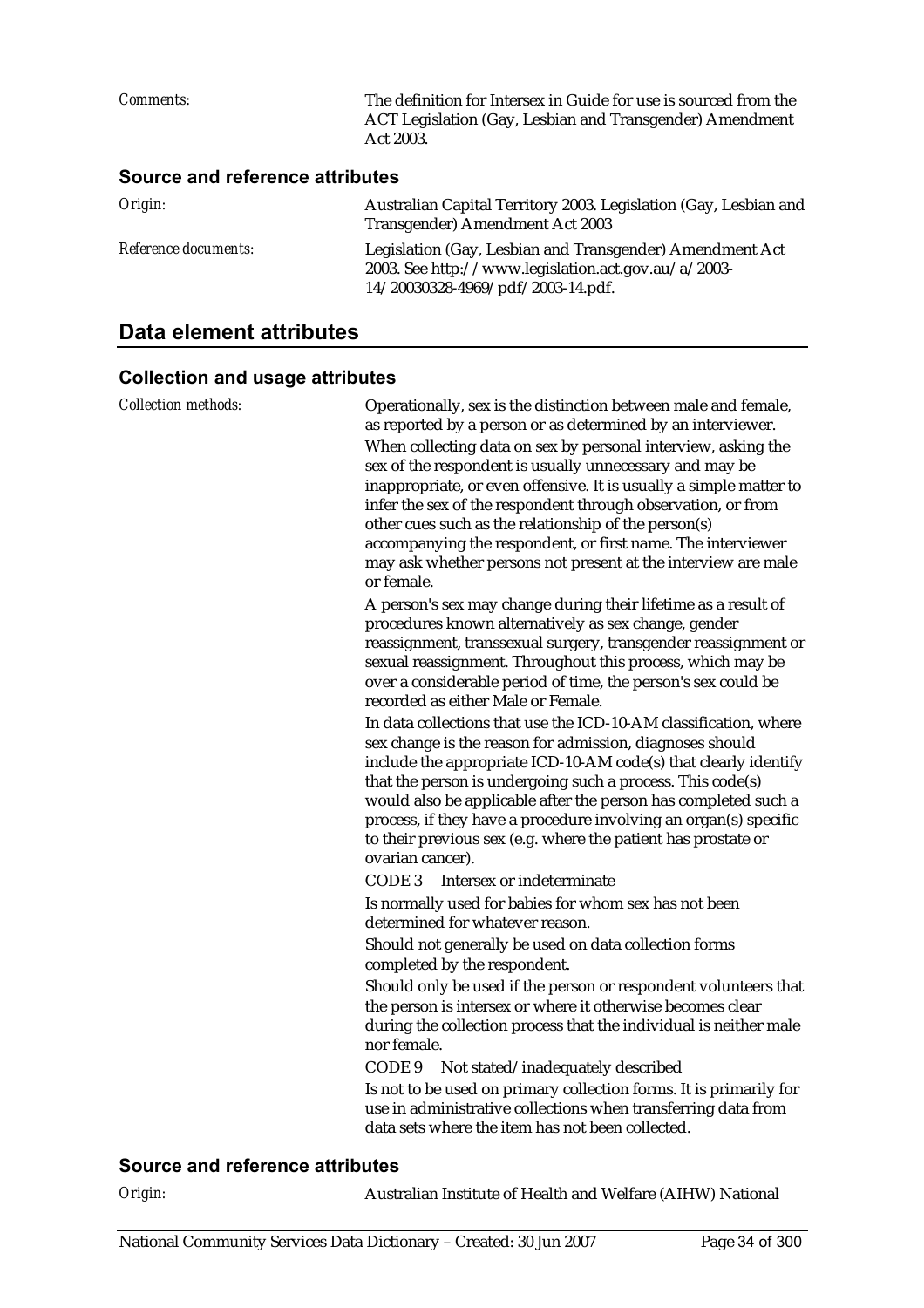|                                                      | Mortality Database 1997/98 AIHW 2001 National Diabetes<br>Register, Statistical Profile, December 2000 (Diabetes Series No.<br>2.)             |
|------------------------------------------------------|------------------------------------------------------------------------------------------------------------------------------------------------|
| Reference documents:                                 | <b>Australian Bureau of Statistics</b>                                                                                                         |
|                                                      | AS4846 Health Care Provider Identification, 2004, Sydney:<br>Standards Australia                                                               |
|                                                      | AS5017 Health Care Client Identification, 2002, Sydney:<br>Standards Australia                                                                 |
|                                                      | In AS4846 and AS5017 alternative codes are presented. Refer to<br>the current standard for more details.                                       |
| <b>Relational attributes</b>                         |                                                                                                                                                |
| Related metadata references:                         | Supersedes Person-sex, code N NHIG, Superseded<br>04/05/2005, NCSIMG, Superseded 31/08/2005                                                    |
|                                                      | Is used in the formation of Episode of admitted patient care-<br>major diagnostic category, code (AR-DRG v5.1) NN NHIG,<br>Standard 01/03/2005 |
|                                                      | Is used in the formation of Episode of admitted patient care—<br>diagnosis related group, code (AR-DRG v5.1) ANNA NHIG,<br>Standard 01/03/2005 |
| <b>Implementation in Data Set</b><br>Specifications: | Commonwealth State/Territory Disability Agreement NMDS -<br>1 July 2006 NCSIMG, Standard 27/04/2007                                            |
|                                                      | Juvenile Justice NMDS 2005-06 NCSIMG, Standard 27/03/2007                                                                                      |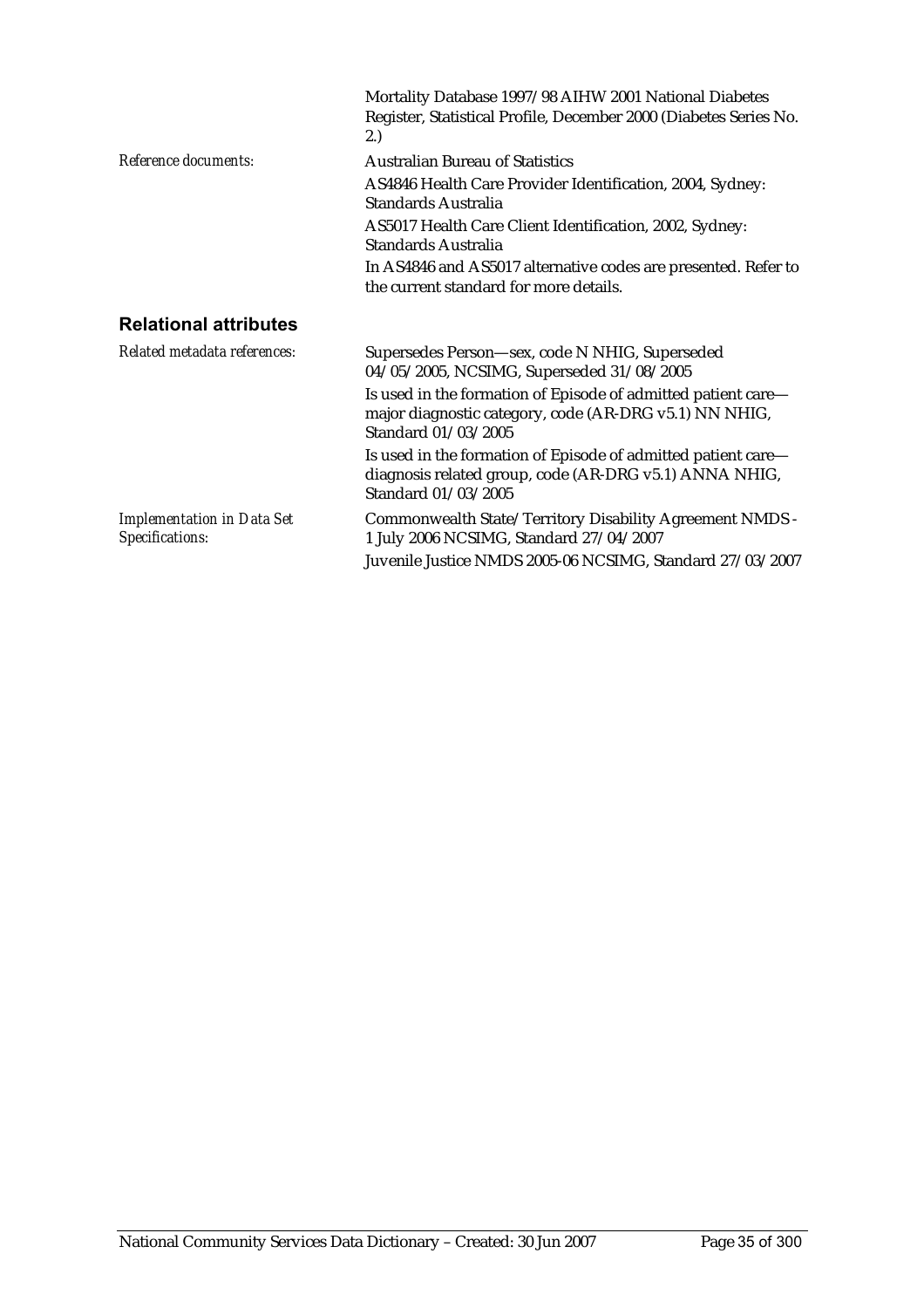### **Source of income**

#### **Identifying and definitional attributes**

| Metadata item type:         | Data Element                                                                                                                              |
|-----------------------------|-------------------------------------------------------------------------------------------------------------------------------------------|
| Technical name:             | Person-source of cash income (all) code NN                                                                                                |
| <b>METeOR</b> identifier:   | 321156                                                                                                                                    |
| <b>Registration status:</b> | NCSIMG, Standard 29/04/2006                                                                                                               |
| Definition:                 | The source from which a person derives any part of his/her<br>income, as represented by a code.                                           |
| Context:                    | The metadata item is an indicator of the needs and<br>circumstances of individuals and sometimes, used in<br>assessment of income equity. |

#### **Data element concept attributes**

| Data element concept: | Person—source of cash income (all)                                         |
|-----------------------|----------------------------------------------------------------------------|
| Definition:           | The source from which a person derives any part of his/her<br>cash income. |
| Object class:         | Person                                                                     |
| <b>Property:</b>      | Source of cash income                                                      |

### **Value domain attributes**

#### **Representational attributes**

| Representation class:     | Code   |                                                                   |
|---------------------------|--------|-------------------------------------------------------------------|
| Data type:                | Number |                                                                   |
| Format:                   | NN     |                                                                   |
| Maximum character length: | 4      |                                                                   |
| Permissible values:       | Value  | Meaning                                                           |
|                           | 11     | Employee cash income                                              |
|                           | 21     | Unincorporated business cash income                               |
|                           | 31     | Allowances for students and the unemployed                        |
|                           | 32     | Centrelink pensions for the aged and persons<br>with a disability |
|                           | 39     | Other Government cash pensions and<br>allowances                  |
|                           | 41     | Property cash income                                              |
|                           | 42     | Superannuation/annuities                                          |
|                           | 43     | Transfers from private organisations                              |
|                           | 44     | Transfers from other households                                   |
|                           | 45     | Scholarships                                                      |
|                           | 49     | Other cash income                                                 |
| Supplementary values:     | 88     | Nil income                                                        |
|                           | 99     | Not stated/not known/inadequately described                       |

#### **Collection and usage attributes**

| <i>Guide for use:</i> |
|-----------------------|
|-----------------------|

The value domain categories shown above are directly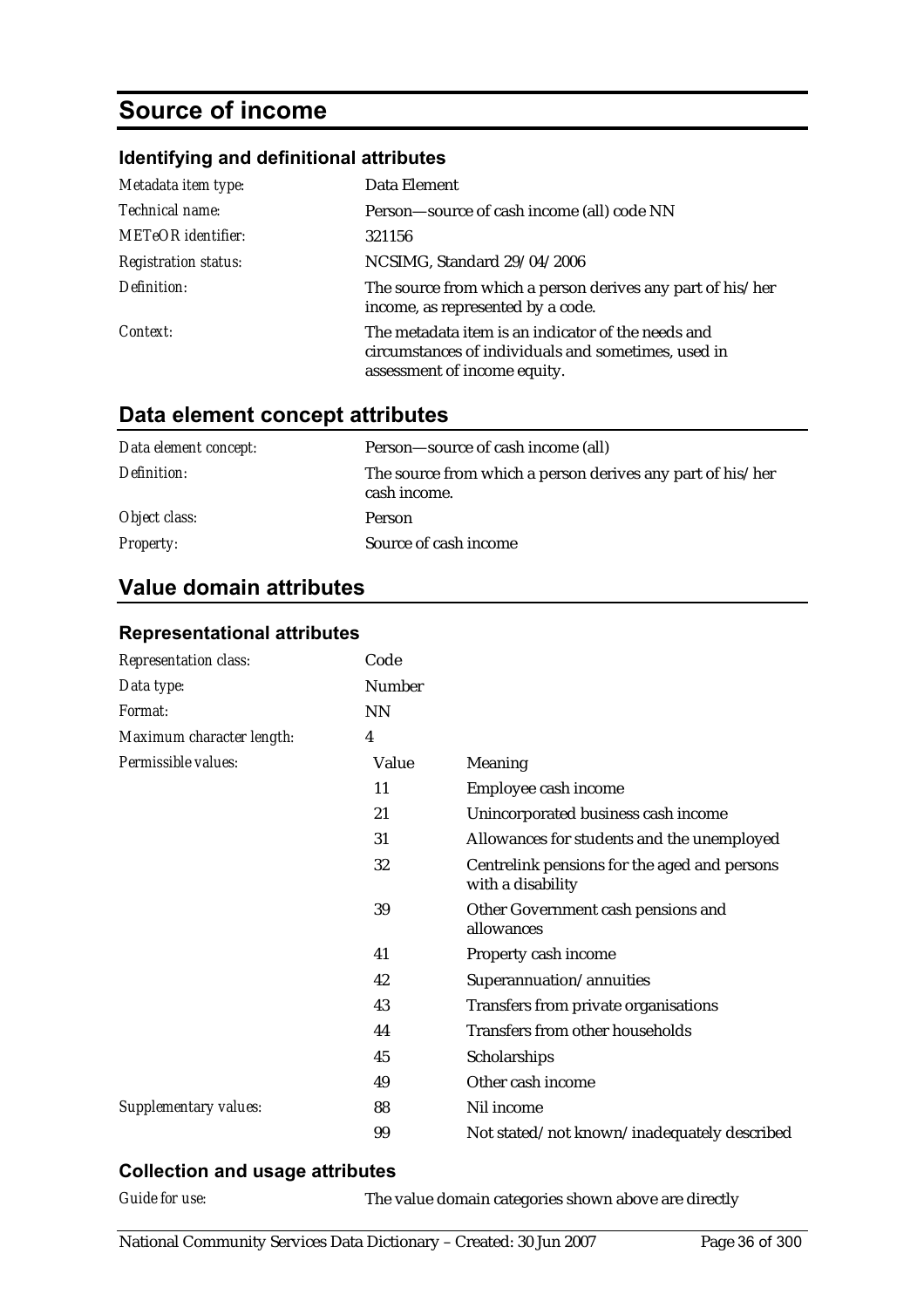mappable to the narrow sources of cash income specified in the Statistical Concepts Library of the Australian Bureau of Statistics. This is a three level hierarchical classification and is described at the broad (one-digit), narrow (two-digit) and detailed (four-digit) levels.

This value domain uses the two-digit level. Each of the levels may be associated with one or more sub-categories that may be coded at the 4-digit level if desired.

Code 11 Employee cash income:

Payments from an employer or own limited liability company, including wages or salary, tips, piece rates, penalty rates, loadings, regular bonuses, payment for time not worked (sick leave, recreation leave, public holidays etc.) and director's fees. An employee is classed as receiving cash from an employer or his/her own incorporated enterprise.

Code 21 **Unincorporated business** cash income:

Unincorporated business cash income is net of operating expenses including: labour costs in the form of wages, salaries and supplements; the value of raw materials and services purchased; the repair and maintenance of equipment (including vehicles); the purchase of fuel; indirect taxes; interest paid in connection with the business; and rent paid for buildings and land used in the business. Unincorporated business cash income is also net of depreciation of capital, such as machinery, vehicles and tools used in the business.

Code 41 Property cash income:

Includes cash income deriving from the ownership of assets; it comprises returns from financial assets (interest, dividend) from physical assets (rent) and from intellectual assets (royalties).

Code 43 Transfers from private organisations: Includes payments from workers compensation, insurance companies etc.

Code 44 Transfers from other households:

Includes payments from such sources as child support payments, gifts from relatives etc.

#### *Collection methods:* Please note the differences between this Value domain and the ABS classification (that is, Codes 41, 42, 43, 44, 45 and 49 are mappable to the classification codes 91, 92, 93, 94, 95 and 99. In this value domain code 88 and 99 are supplementary values.).

#### **Source and reference attributes**

| Submitting organisation: | Australian Institute of Health and Welfare for the National<br><b>Community Services Data Committee.</b>                                                                                                                                  |
|--------------------------|-------------------------------------------------------------------------------------------------------------------------------------------------------------------------------------------------------------------------------------------|
| Reference documents:     | Statistical concepts library, Standards for Social, Labour and<br>Demographic Variables, Cash Income Variables, Framework for<br>Standard Cash Income Variables, Classification and<br>Coding, Canberra: Australian Bureau of Statistics. |
|                          | Reference online through:                                                                                                                                                                                                                 |
|                          | Ausstats Standards for Social, Labour and Demographic<br>Variables, Cash Income Variables                                                                                                                                                 |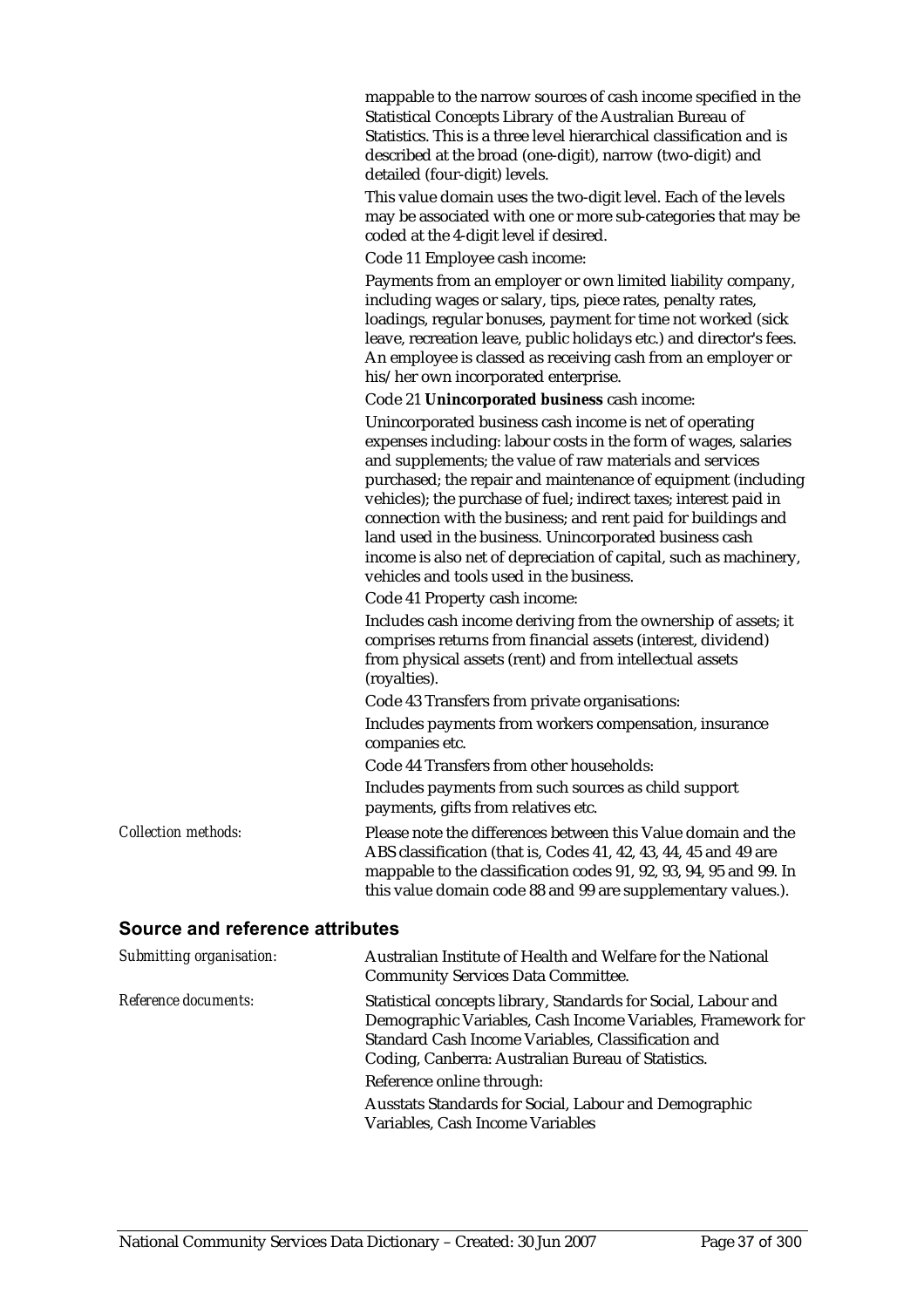## **Data element attributes**

| Guide for use:             | All sources of cash income are included in this concept.          |
|----------------------------|-------------------------------------------------------------------|
|                            | Cash income may be received from employment (Employee             |
|                            | cash income), as a profit or loss from an unincorporated          |
|                            | enterprise (Unincorporated business cash income), from the        |
|                            | ownership of assets (Property cash income). Income may also       |
|                            | be derived from current transfers from government (pensions       |
|                            | and benefits) or from private sources, such as superannuation     |
|                            | funds. An individual may receive cash income from more than       |
|                            | one source.                                                       |
|                            | Excluded from this concept is income in kind e.g. barter for      |
|                            | goods or services.                                                |
| <b>Collection methods:</b> | If the person has multiple sources of income, all sources should  |
|                            | be counted.                                                       |
|                            | This question is not asked of person's aged less than 15 years    |
|                            | because they are generally dependants.                            |
|                            | While this standard requires collection of data at the 2-digit    |
|                            | level, some agencies may wish to collect at the 4-digit level for |
|                            | their own purposes. The 4-digit level is detailed below:          |
|                            | Detailed (four-digit) level of sources of cash income             |
|                            | 1101 Employee cash income                                         |
|                            | 2101 Unincorporated business cash income                          |
|                            | 3101 Newstart allowance                                           |
|                            | 3102 Youth allowance                                              |
|                            | 3103 Mature age allowance                                         |
|                            | 3104 Sickness allowance                                           |
|                            | 3105 Austudy payment                                              |
|                            | 3106 ABSTUDY payment                                              |
|                            | 3201 Age pension                                                  |
|                            | 3202 Disability support pension                                   |
|                            | 3901 Family Tax Benefit (Parts A and B)                           |
|                            | 3902 Parenting Payment                                            |
|                            | 3903 Double Orphan Pension<br>3904 Carer Allowance                |
|                            | 3905 Wife Pension                                                 |
|                            | 3906 Bereavement Allowance                                        |
|                            | 3907 Widow Allowance (Widow B Pension)                            |
|                            | 3908 Carer Payment                                                |
|                            | 3911 Service pension (DVA)                                        |
|                            | 3912 Disability pension (DVA)                                     |
|                            | 3913 Partner Allowance                                            |
|                            | 3914 War Widow's Pension (DVA)                                    |
|                            | 3915 Special Benefit                                              |
|                            | 3916 Mobility Allowance                                           |
|                            | 3917 CDEP Participant Supplement                                  |
|                            | 3918 Pensions and allowances from overseas governments            |
|                            | 3999 Other Government cash pensions and allowances, nec           |
|                            | 4101 Interest                                                     |
|                            | 4102 Dividends                                                    |
|                            | <b>4103 Rent</b><br>4104 Royalties                                |
|                            | 4199 Other property cash income, nec                              |
|                            |                                                                   |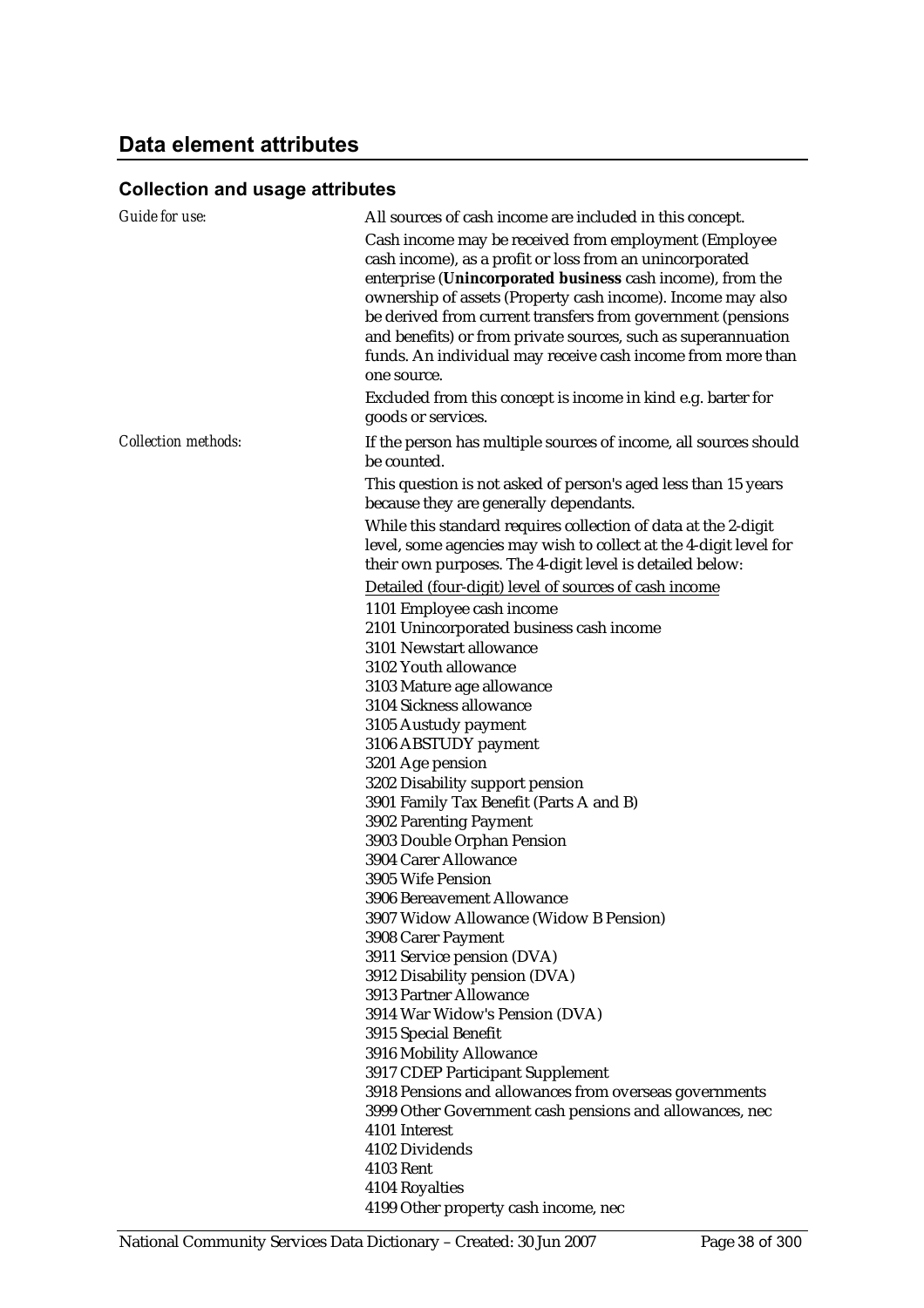4201 Superannuation/annuities 4301 Workers compensation/sickness/accident insurance 4399 Other transfers from private organisations, nec 4401 Child support 4402 Gifts from relatives 4499 Other cash transfers from other households, nec 4501 Scholarships 4999 Other cash income, nec 8888 Nil income 9999 Not stated/not known/inadequately described

#### **Relational attributes**

*Related metadata references:* Supersedes Person—income source (cash), code N{.N} NCSIMG, Superseded 29/04/2006 Supersedes Sources of cash income, version 1, DE, NCSDD, NCSIMG, Superseded 01/03/2005 See also Person—source of cash income (principal) NCSIMG, Standard 29/04/2006, NHDAMG, Standard 10/02/2006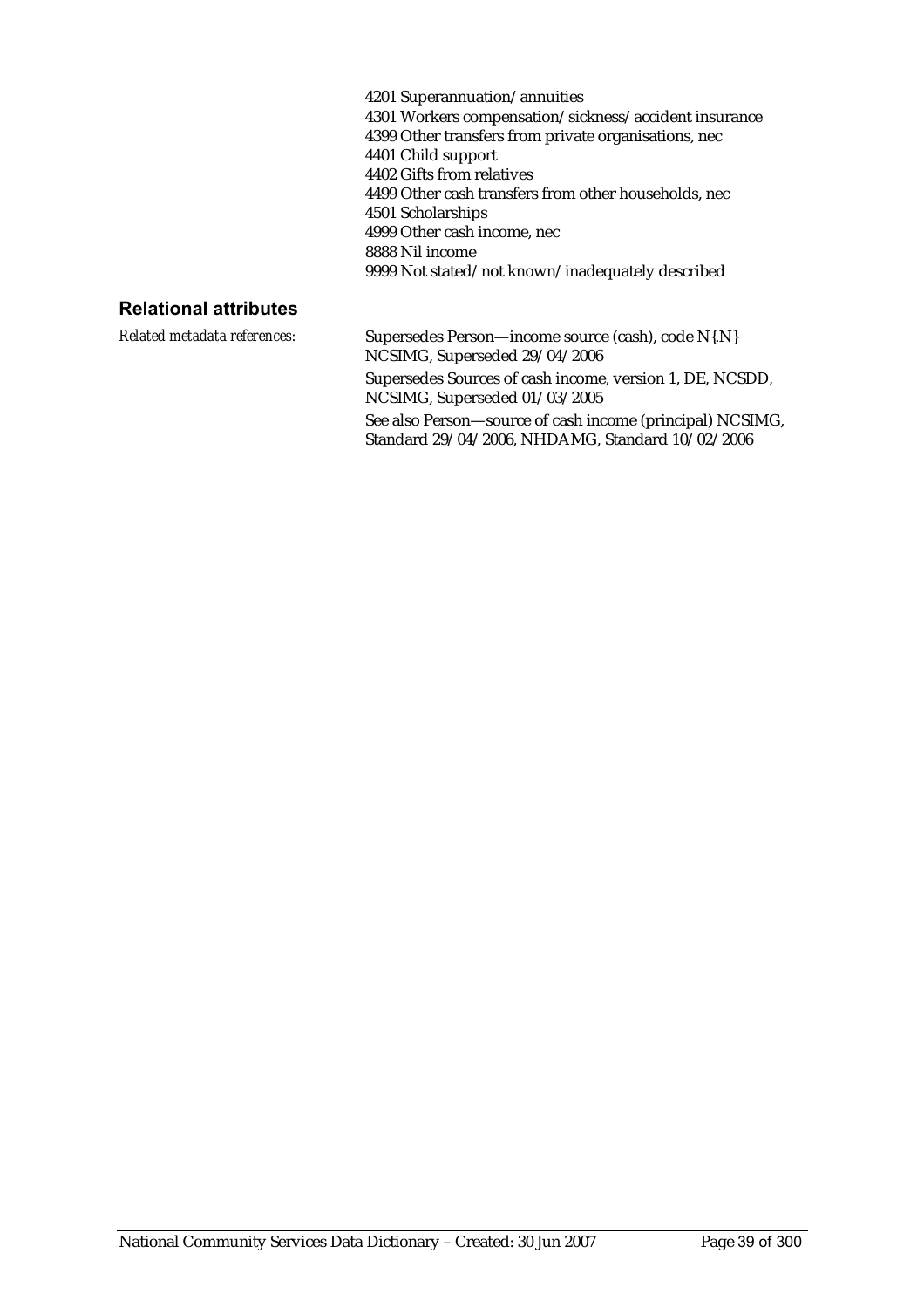# **Source of principal income**

#### **Identifying and definitional attributes**

| Metadata item type:         | Data Element                                                                                                     |
|-----------------------------|------------------------------------------------------------------------------------------------------------------|
| Technical name:             | Person-source of cash income (principal), code N                                                                 |
| Synonymous names:           | Main income source                                                                                               |
| <b>METeOR</b> identifier:   | 321063                                                                                                           |
| <b>Registration status:</b> | NCSIMG, Standard 29/04/2006                                                                                      |
| Definition:                 | The source from which a person derives the greatest proportion<br>of his/her income, as represented by a code.   |
| Context:                    | An indicator of the needs and circumstances of individuals and<br>sometimes used in assessment of income equity. |

## **Data element concept attributes**

| Data element concept: | Person—source of cash income (principal)                                             |
|-----------------------|--------------------------------------------------------------------------------------|
| Definition:           | The source from which a person derives the greatest proportion<br>of his/her income. |
| Object class:         | Person                                                                               |
| <b>Property:</b>      | Source of cash income                                                                |

### **Value domain attributes**

#### **Representational attributes**

| <b>Representation class:</b> | Code   |                                             |
|------------------------------|--------|---------------------------------------------|
| Data type:                   | Number |                                             |
| Format:                      | N      |                                             |
| Maximum character length:    | 4      |                                             |
| Permissible values:          | Value  | Meaning                                     |
|                              | 1      | Employee cash income                        |
|                              | 2      | Unincorporated business cash income         |
|                              | 3      | Government cash pensions and allowances     |
|                              | 4      | Other income                                |
| Supplementary values:        | 8      | Nil income                                  |
|                              | 9      | Not stated/not known/inadequately described |

#### **Collection and usage attributes**

*Guide for use:* A person with more than one source of income should be categorised only to the value domain category, which best describes their primary source of income.

> The value domain categories shown above can be linked to broad sources of cash income specified in the Statistical Concepts Library of the Australian Bureau of Statistics. 'Sources of cash income' and 'Principal source of cash income' are classified to the Standard classification of sources of cash income. This is a three level hierarchical classification and is described in detail at the broad (one-digit), narrow (two-digit) and detailed (four-digit) levels.

Code 1 Primary cash income: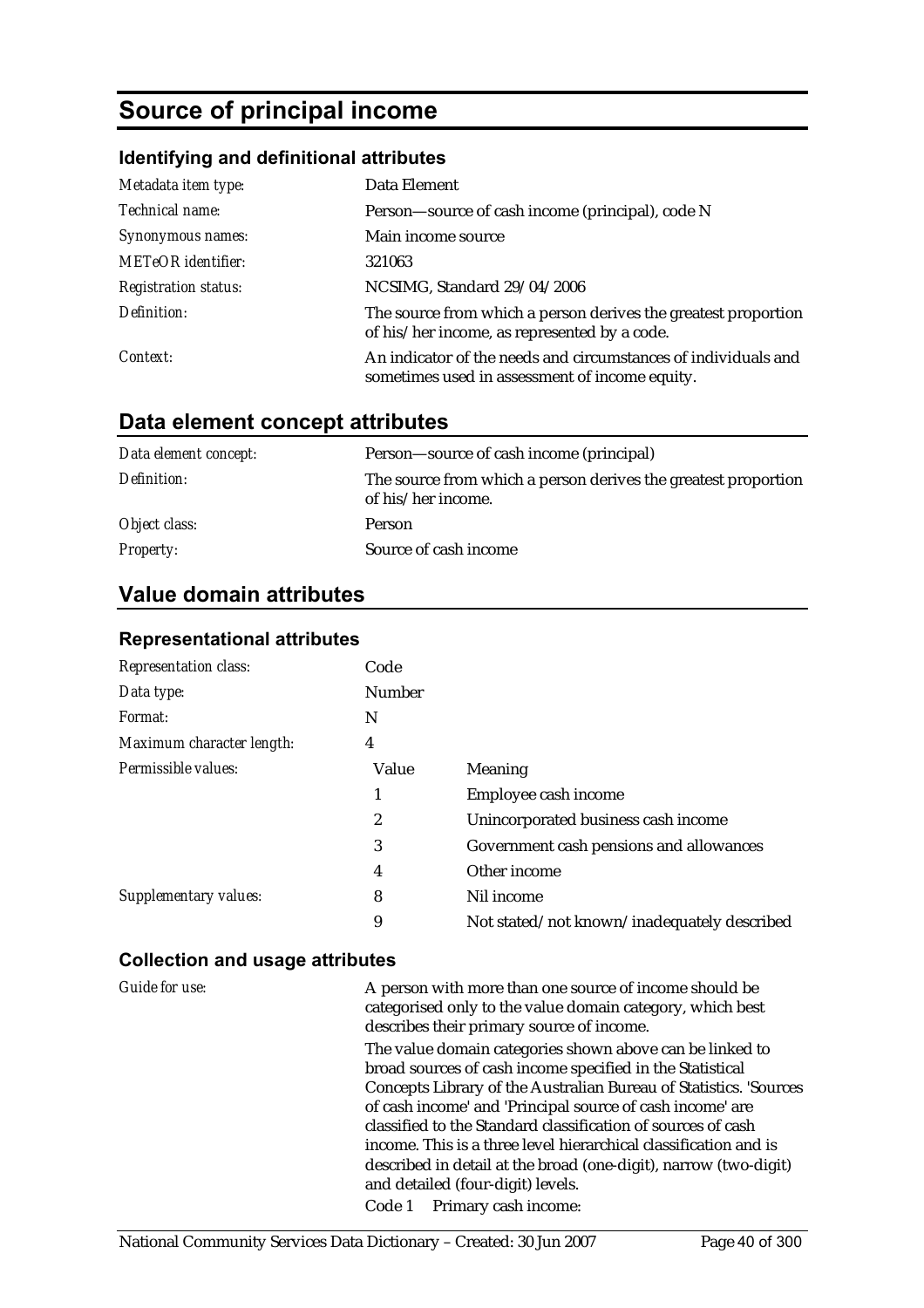|                            | Payments from an employer or own limited liability company,<br>including wages or salary, tips, piece rates, penalty rates,<br>loadings, regular bonuses, payment for time not worked (sick<br>leave, recreation leave, public holidays etc.) and director's fees.<br>An employee is classed as receiving cash from an employer or<br>his/her own incorporated enterprise.                                                                                                                                                                                                |
|----------------------------|---------------------------------------------------------------------------------------------------------------------------------------------------------------------------------------------------------------------------------------------------------------------------------------------------------------------------------------------------------------------------------------------------------------------------------------------------------------------------------------------------------------------------------------------------------------------------|
|                            | Unincorporated business cash income:<br>Code 2                                                                                                                                                                                                                                                                                                                                                                                                                                                                                                                            |
|                            | Unincorporated business cash income is net of operating<br>expenses including: labour costs in the form of wages, salaries<br>and supplements; the value of raw materials and services<br>purchased; the repair and maintenance of equipment (including<br>vehicles); the purchase of fuel; indirect taxes; interest paid in<br>connection with the business; and rent paid for buildings and<br>land used in the business. Unincorporated business cash<br>income is also net of depreciation of capital, such as machinery,<br>vehicles and tools used in the business. |
|                            | Code 3<br>Government cash pensions and allowances                                                                                                                                                                                                                                                                                                                                                                                                                                                                                                                         |
|                            | All government cash pensions, benefits and allowances.                                                                                                                                                                                                                                                                                                                                                                                                                                                                                                                    |
|                            | Code 4<br>Other income:                                                                                                                                                                                                                                                                                                                                                                                                                                                                                                                                                   |
|                            | Includes cash income deriving from the ownership of assets<br>(comprising returns from financial assets, physical assets and<br>from intellectual assets), superannuation/annuities, transfers<br>from private organisations (e.g. workers compensation),<br>transfers from other households (e.g. child support payments)<br>and scholarships.                                                                                                                                                                                                                           |
| <b>Collection methods:</b> | Please note the difference between the permissible values of this<br>Value domain and the ABS classification (that is, Code 4 of this<br>Value domain maps to code 9 of the classification and Code 9 of<br>this value domain is a supplementary value.).                                                                                                                                                                                                                                                                                                                 |

#### **Source and reference attributes**

| <i>Reference documents:</i> | Statistical concepts library, Standards for Social, Labour and |
|-----------------------------|----------------------------------------------------------------|
|                             | Demographic Variables, Cash Income Variables, Framework for    |
|                             | Standard Cash Income Variables, Classification and Coding,     |
|                             | Canberra: Australian Bureau of Statistics.                     |
|                             | Reference online through:                                      |
|                             | Ausstats Standards for Social, Labour and Demographic          |
|                             | Variables, Cash Income Variables                               |

### **Data element attributes**

| <b>Guide for use:</b> | If the person has multiple sources of income and none equal to<br>or greater than 50%, the one, which contributes the largest<br>percentage, should be counted.                       |
|-----------------------|---------------------------------------------------------------------------------------------------------------------------------------------------------------------------------------|
|                       | If there is more than one source and they are exactly equal, list<br>the source of income which the person most identifies as<br>receiving from the primary occupation.               |
|                       | Included is cash income that may be received from employment<br>(Employee cash income), as a profit or loss from an<br>unincorporated enterprise (Unincorporated business cash        |
|                       | income), from the ownership of assets (Property cash income).                                                                                                                         |
|                       | Income may also be derived from current transfers from<br>government (pensions and benefits) or from private sources,<br>such as superannuation funds. An individual may receive cash |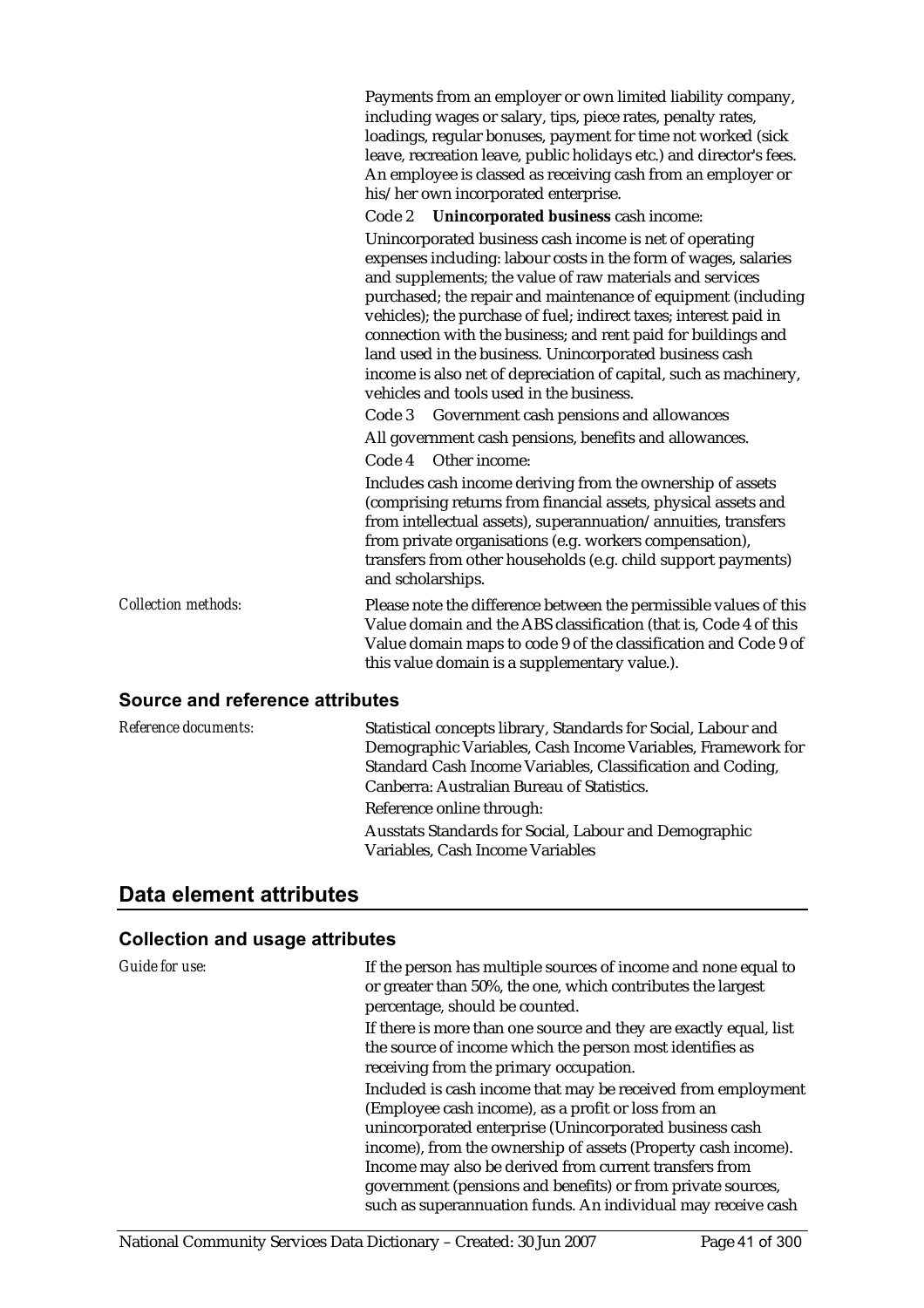income from more than one source.

Excluded from this concept is income in kind e.g. barter for goods or services.

*Collection methods:* This question is not asked of person's aged less than 15 years because they are generally dependants.

> While this standard specifies the collection of data at the 1-digit level, individual community services data collections may use more detailed categories for one or more of the above for program or service-specific purposes. For example, the Commonwealth State Disability Agreement National Minimum Data Set separately identifies disability support pension recipients and other pension/benefit recipients.

It is permissible for agencies to collect at 2- or 4-digit as well, if this suits their purposes.

The 2- and 4-digit levels are described below:

Narrow 2 digit representation

11 Employee cash income

21 Unincorporated business cash income

31 Allowances for students and the unemployed

32 Centrelink pensions for the aged and persons with a disability

39 Other Government cash pensions and allowances

41 Property cash income

42 Superannuation/annuities

43Transfers from private organisations

44 Transfers from other households

43 Scholarships

49 Other cash income

88 Nil income

99 Not stated/not known/inadequately described

Detailed (four-digit) representation

1101 Employee cash income

2101 **Unincorporated business** cash income

3101 Newstart allowance

3102 Youth allowance

3103 Mature age allowance

3104 Sickness allowance

3105 Austudy payment

3106 ABSTUDY payment

3201 Age pension

3202 Disability support pension

3901 Family Tax Benefit (Parts A and B)

3902 Parenting Payment 3903 Double Orphan Pension

3904 Carer Allowance

3905 Wife Pension

3906 Bereavement Allowance

3907 Widow Allowance (Widow B Pension)

3908 Carer Payment

3911 Service pension (DVA)

3912 Disability pension (DVA)

3913 Partner Allowance

3914 War Widow's Pension (DVA)

3915 Special Benefit

3916 Mobility Allowance

3917 CDEP Participant Supplement

3918 Pensions and allowances from overseas governments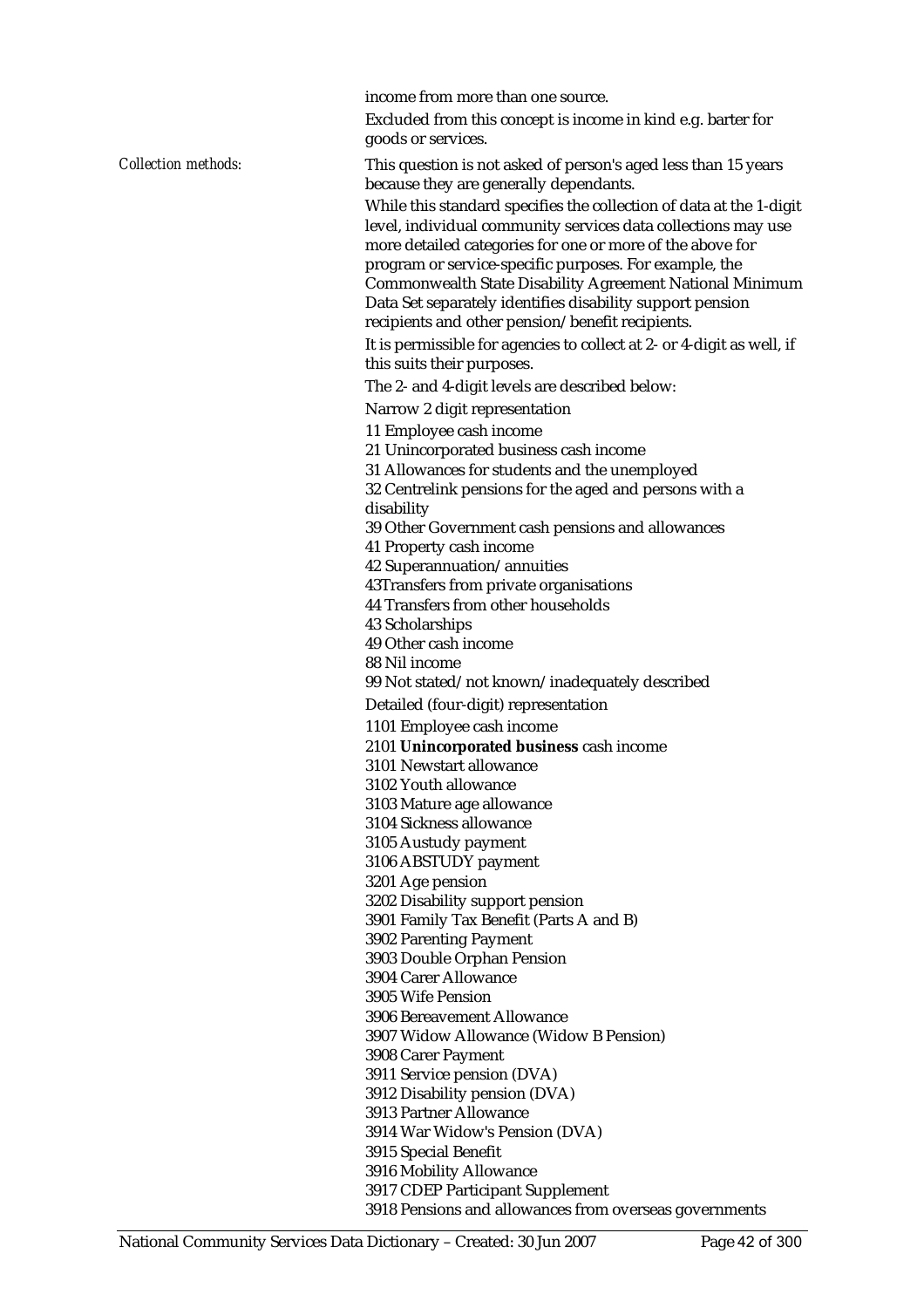3999 Other Government cash pensions and allowances, nec 4101 Interest 4102 Dividends 4103 Rent 4104 Royalties 4199 Other property cash income, nec 4201 Superannuation/annuities 4301 Workers compensation/sickness/accident insurance 4399 Other transfers from private organisations, nec 4401 Child support 4402 Gifts from relatives 4499 Other cash transfers from other households, nec 4501 Scholarships 4999 Other cash income, nec 8888 Nil income 9999 Not stated/not known/inadequately described

#### **Source and reference attributes**

| Submitting organisation: | Australian Institute of Health and Welfare for the National |
|--------------------------|-------------------------------------------------------------|
|                          | <b>Community Services Data Committee.</b>                   |

#### **Relational attributes**

| Related metadata references: | Supersedes Person—income source (principal), code N[N]      |
|------------------------------|-------------------------------------------------------------|
|                              | NCSIMG, Superseded 29/04/2006                               |
|                              | See also Person—source of cash income (all) code NN NCSIMG, |
|                              | Standard 29/04/2006                                         |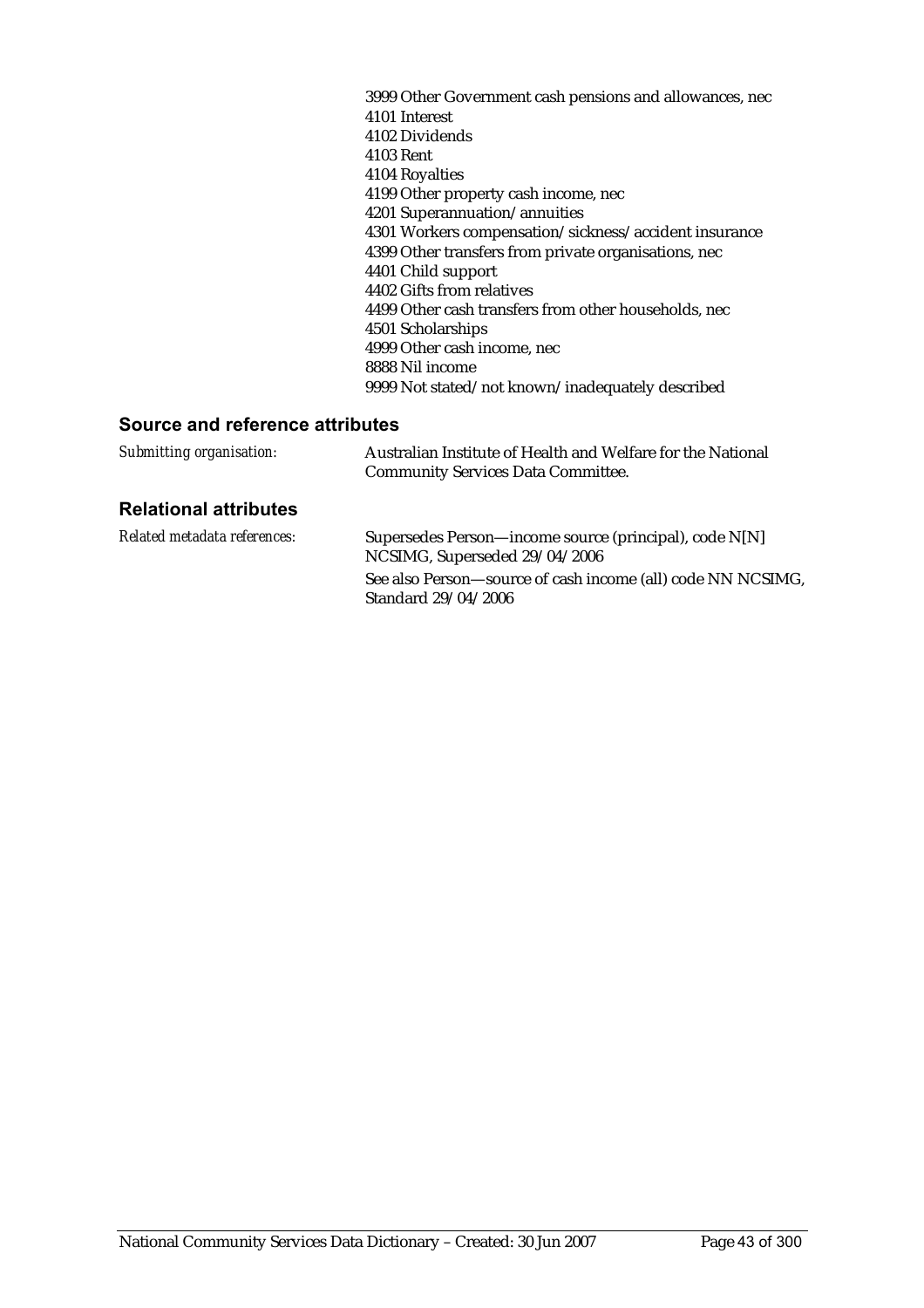# **Status in employment**

## **Identifying and definitional attributes**

| Metadata item type:         | Data Element                                                                        |
|-----------------------------|-------------------------------------------------------------------------------------|
| <i>Technical name:</i>      | Person (employed)—status in employment, code N                                      |
| <b>METeOR</b> identifier:   | 269951                                                                              |
| <b>Registration status:</b> | NCSIMG, Standard 01/03/2005                                                         |
| Definition:                 | The person's position in relation to their employment, as<br>represented by a code. |

# **Data element concept attributes**

| Data element concept: | Person (employed)-status in employment                                                                                                                                                                                                                                                             |
|-----------------------|----------------------------------------------------------------------------------------------------------------------------------------------------------------------------------------------------------------------------------------------------------------------------------------------------|
| Definition:           | The person's position in relation to their employment.                                                                                                                                                                                                                                             |
| Context:              | An indicator of the socio-economic status (economic activity) of<br>a person and a key element in assessing the circumstances and<br>needs of individuals and families. This metadata item is one of<br>a group of items that provide a description of a person's labour<br>force characteristics. |
| Object class:         | Person                                                                                                                                                                                                                                                                                             |
| <b>Property:</b>      | Status in employment                                                                                                                                                                                                                                                                               |

# **Value domain attributes**

### **Representational attributes**

| <b>Representation class:</b> | Code          |                                   |
|------------------------------|---------------|-----------------------------------|
| Data type:                   | <b>Number</b> |                                   |
| Format:                      | N             |                                   |
| Maximum character length:    |               |                                   |
| Permissible values:          | Value         | Meaning                           |
|                              | 1             | Employee                          |
|                              | 2             | Employer                          |
|                              | 3             | Own account worker                |
|                              | 4             | Contributing family worker        |
| Supplementary values:        | 9             | Not stated/inadequately described |

| Guide for use: | CODE 1<br>Employee<br>This code represents a person who works for a public or private                                                                                                  |
|----------------|----------------------------------------------------------------------------------------------------------------------------------------------------------------------------------------|
|                | employer and receives remuneration in wages, salary, or a<br>retainer fee from their employer while working on a                                                                       |
|                | commission basis or for tips, piece-rates or payment in kind. An<br>employee may also be a person who operates his or her own                                                          |
|                | incorporated enterprise with or without hiring employees.                                                                                                                              |
|                | CODE 2<br>Employer                                                                                                                                                                     |
|                | This code represents a person who operates his or her own<br>unincorporated economic enterprise or engages independently<br>in a profession or trade, and hires one or more employees. |
|                | CODE 3 Own account worker                                                                                                                                                              |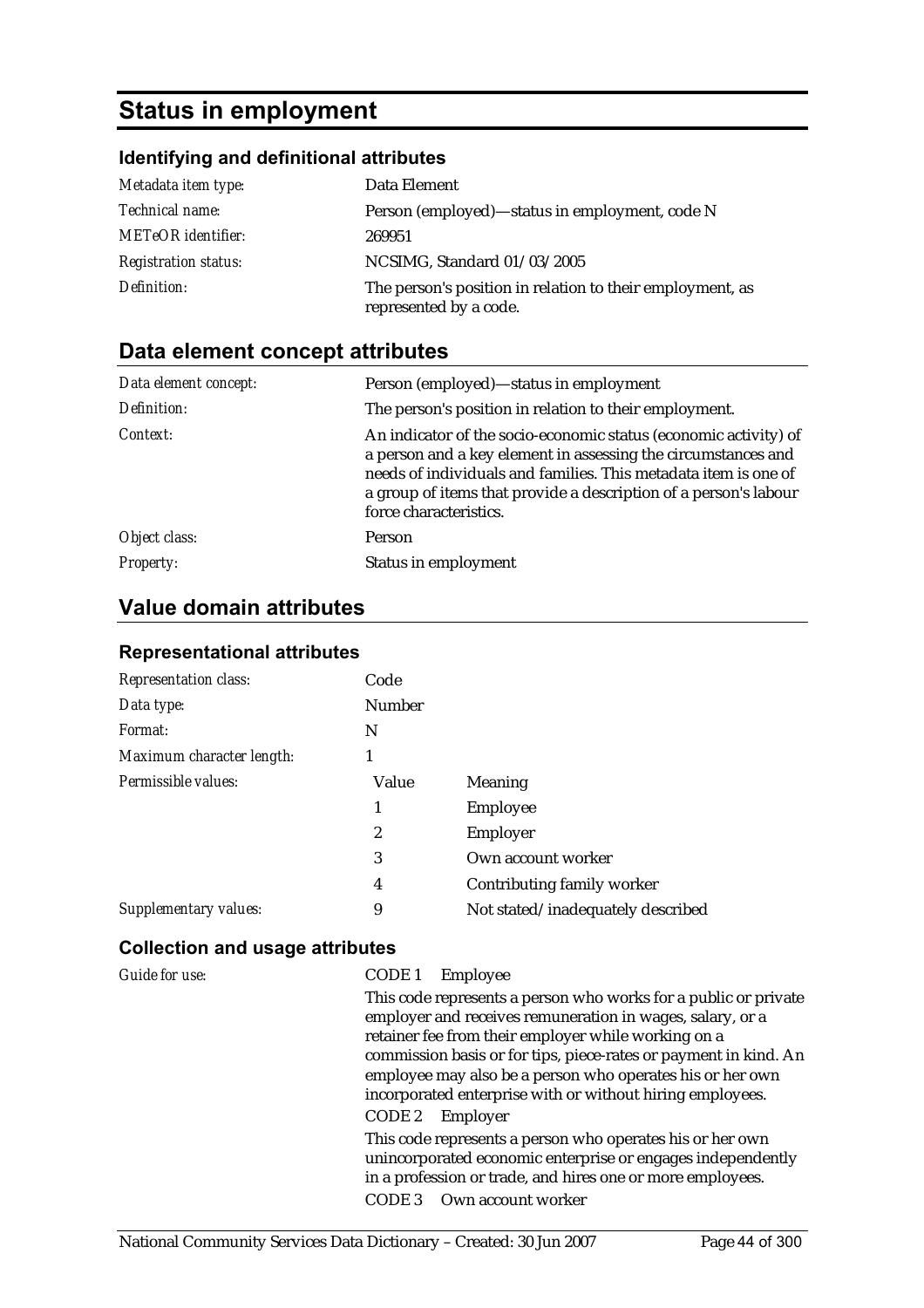This code represents a person who operates his or her own unincorporated economic enterprise or engages independently in a profession or trade, and hires no employees. CODE 4 Contributing family worker This code represents a person who works without pay in an economic enterprise operated by a relative. CODE 9 Not stated/inadequately described This code is not for use on primary collection forms. It is primarily for use in administrative collections when transferring data from data sets where the item has not been collected.

#### **Source and reference attributes**

*Origin:* Australian Bureau of Statistics 2001. Labour Statistics Concepts, Sources and Methods. Cat. no. 6102.0. Canberra: ABS. Reference through: http://www.abs.gov.au/ausstats/abs@.nsf/StatsLibrary and choose 'Other ABS Statistical Standards/Standards for Social, Labour and Demographic Variables/Labour Force Variables'. http://www.abs.gov.au/Ausstats/abs@.nsf/ 66f306f503e529a5ca25697e0017661f/afeef7 e2813c764dca25697e0018fed2!OpenDocument

### **Data element attributes**

| Guide for use:               | Usually the standard applies to the 'main job' in which the<br>person is employed (that is, the job in which the person usually<br>works the most hours). However, it may also be applied to the<br>person's 'last job', 'second job', etc.' |
|------------------------------|----------------------------------------------------------------------------------------------------------------------------------------------------------------------------------------------------------------------------------------------|
| <b>Relational attributes</b> |                                                                                                                                                                                                                                              |
| Related metadata references: | Supersedes Status in employment, version 2, DE, NCSDD,<br>NCSIMG, Superseded 01/03/2005                                                                                                                                                      |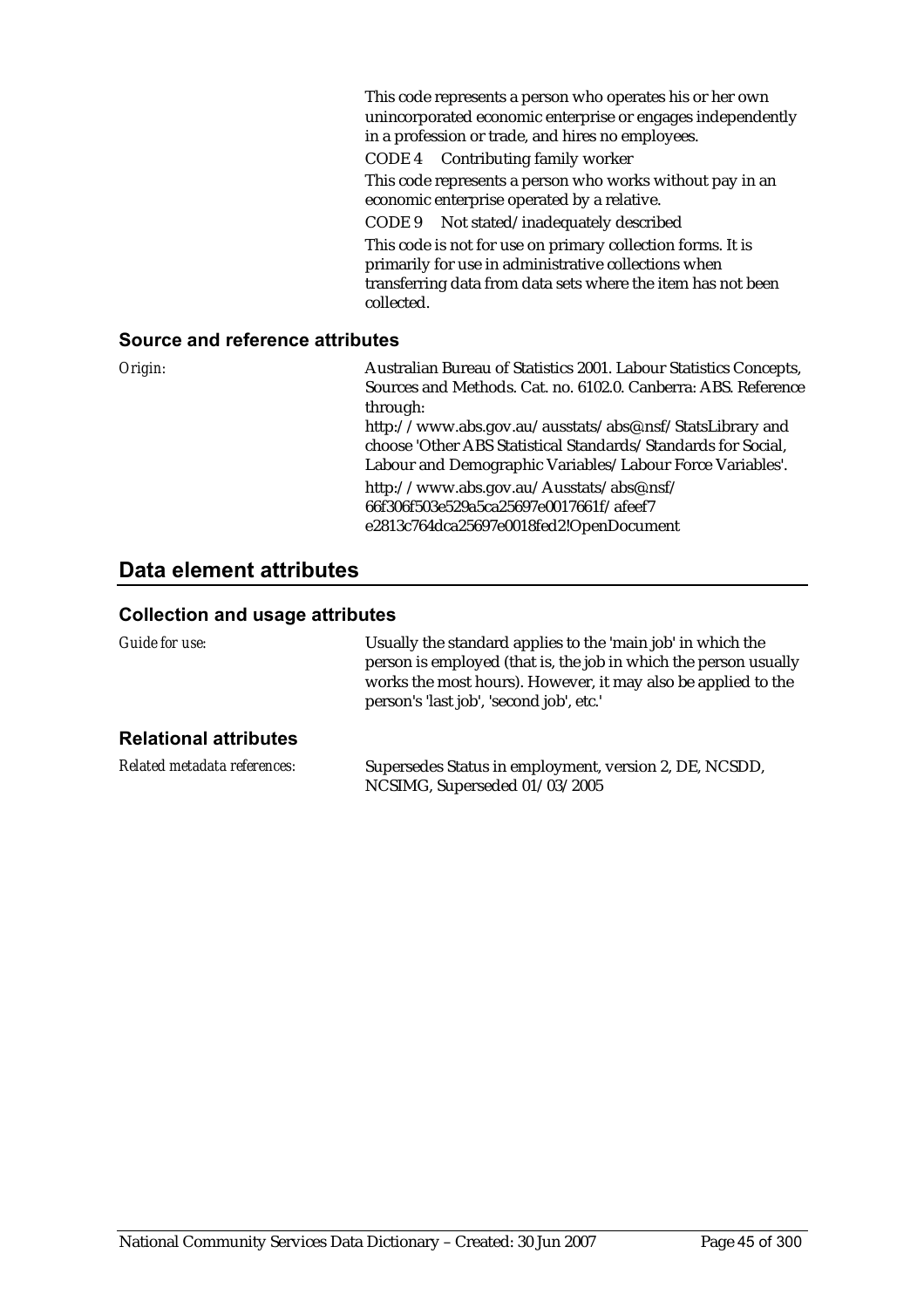# **Street name (person)**

### **Identifying and definitional attributes**

| Metadata item type:         | Data Element                                                                                                                                                                                                                 |
|-----------------------------|------------------------------------------------------------------------------------------------------------------------------------------------------------------------------------------------------------------------------|
| Technical name:             | Person (address)—street name, text [A(30)]                                                                                                                                                                                   |
| <b>METeOR</b> identifier:   | 270019                                                                                                                                                                                                                       |
| <b>Registration status:</b> | NHIG, Standard 01/03/2005<br>NCSIMG, Standard 30/09/2005                                                                                                                                                                     |
| Definition:                 | The concatenation of a person's street type and street suffix<br>resulting in a name that identifies a public thoroughfare and<br>differentiates it from others in the same suburb/town/locality,<br>as represented by text. |

### **Data element concept attributes**

| Data element concept: | Person (address)—street name                                                                                                                                                                      |
|-----------------------|---------------------------------------------------------------------------------------------------------------------------------------------------------------------------------------------------|
| Definition:           | The concatenation of a person's street type and street suffix<br>resulting in a name that identifies a public thoroughfare and<br>differentiates it from others in the same suburb/town/locality. |
| Object class:         | Person                                                                                                                                                                                            |
| <b>Property:</b>      | Street name                                                                                                                                                                                       |

## **Value domain attributes**

#### **Representational attributes**

| <b>Representation class:</b> | Text          |
|------------------------------|---------------|
| Data type:                   | <b>String</b> |
| <i>Format:</i>               | [A(30)]       |
| Maximum character length:    | 30            |

### **Data element attributes**

#### **Collection and usage attributes**

| Guide for use:                         | To be used in conjunction with street type. To be used in<br>conjunction with street suffix.                                                                                                                                                                                                                                                                                                     |
|----------------------------------------|--------------------------------------------------------------------------------------------------------------------------------------------------------------------------------------------------------------------------------------------------------------------------------------------------------------------------------------------------------------------------------------------------|
| <i>Comments:</i>                       | Where suburb/town/locality, state/territory and Postcode -<br>Australian are insufficient to assign a Statistical Local Area<br>(SLA) code from the Australian Standard Geographical<br>Classification (Australian Bureau of Statistics, Cat. No. 1216.0),<br>the Street name metadata item in conjunction with street type,<br>house/property identifier and street suffix should also be used. |
| <b>Source and reference attributes</b> |                                                                                                                                                                                                                                                                                                                                                                                                  |
| Origin:                                | <b>Health Data Standards Committee</b>                                                                                                                                                                                                                                                                                                                                                           |

#### **Relational attributes**

| Related metadata references: | Supersedes Street name, version 1, DE, NHDD, NHIMG,<br>Superseded 01/03/2005 |
|------------------------------|------------------------------------------------------------------------------|
|                              | Is used in the formation of Person (address)—address line, text              |

Australia Post Address Presentation Standard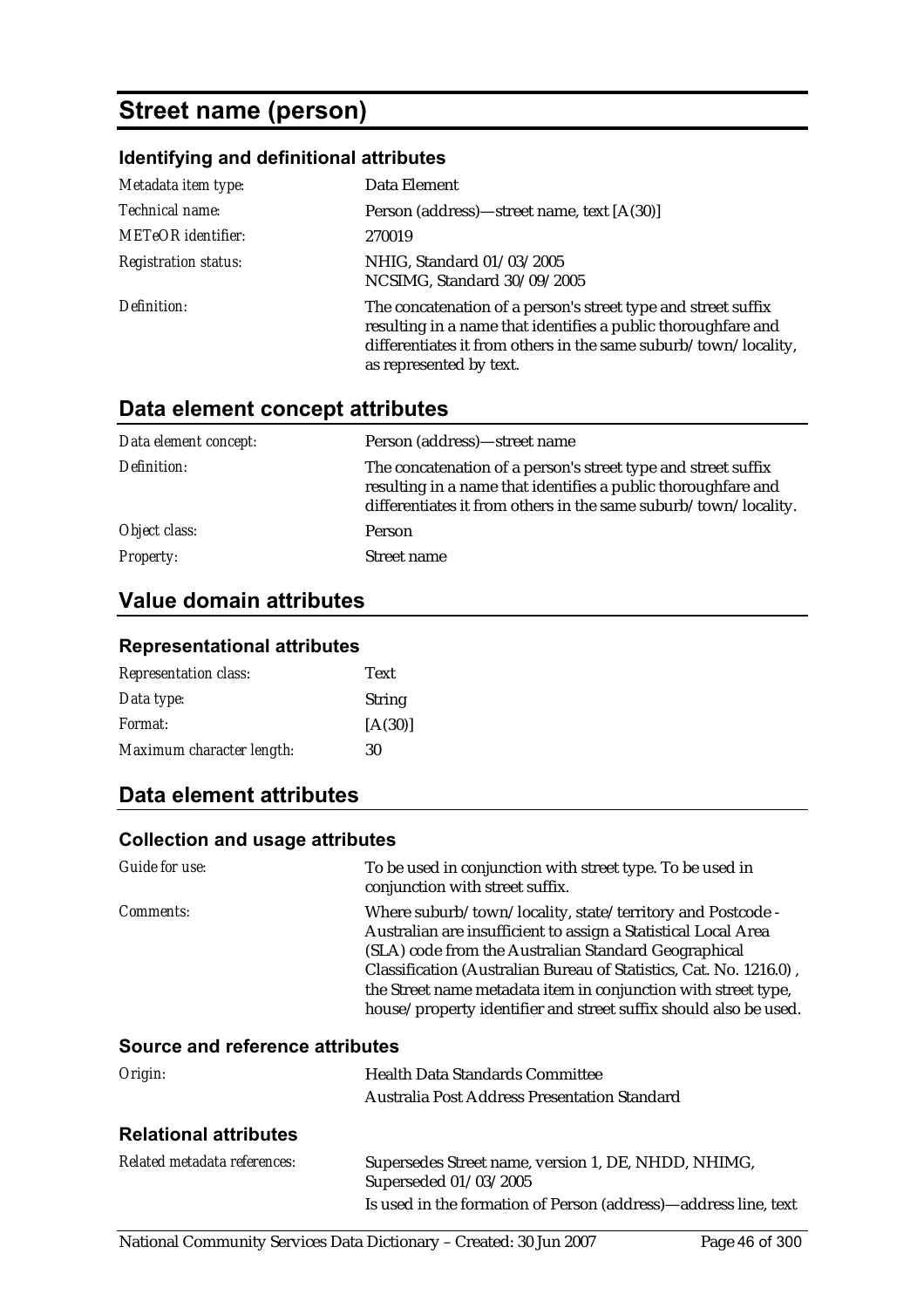[X(180)] NHIG, Standard 04/05/2005, NCSIMG, Standard 30/09/2005

Is used in the formation of Person (address)—health address line, text [X(180)] NHIG, Superseded 04/05/2005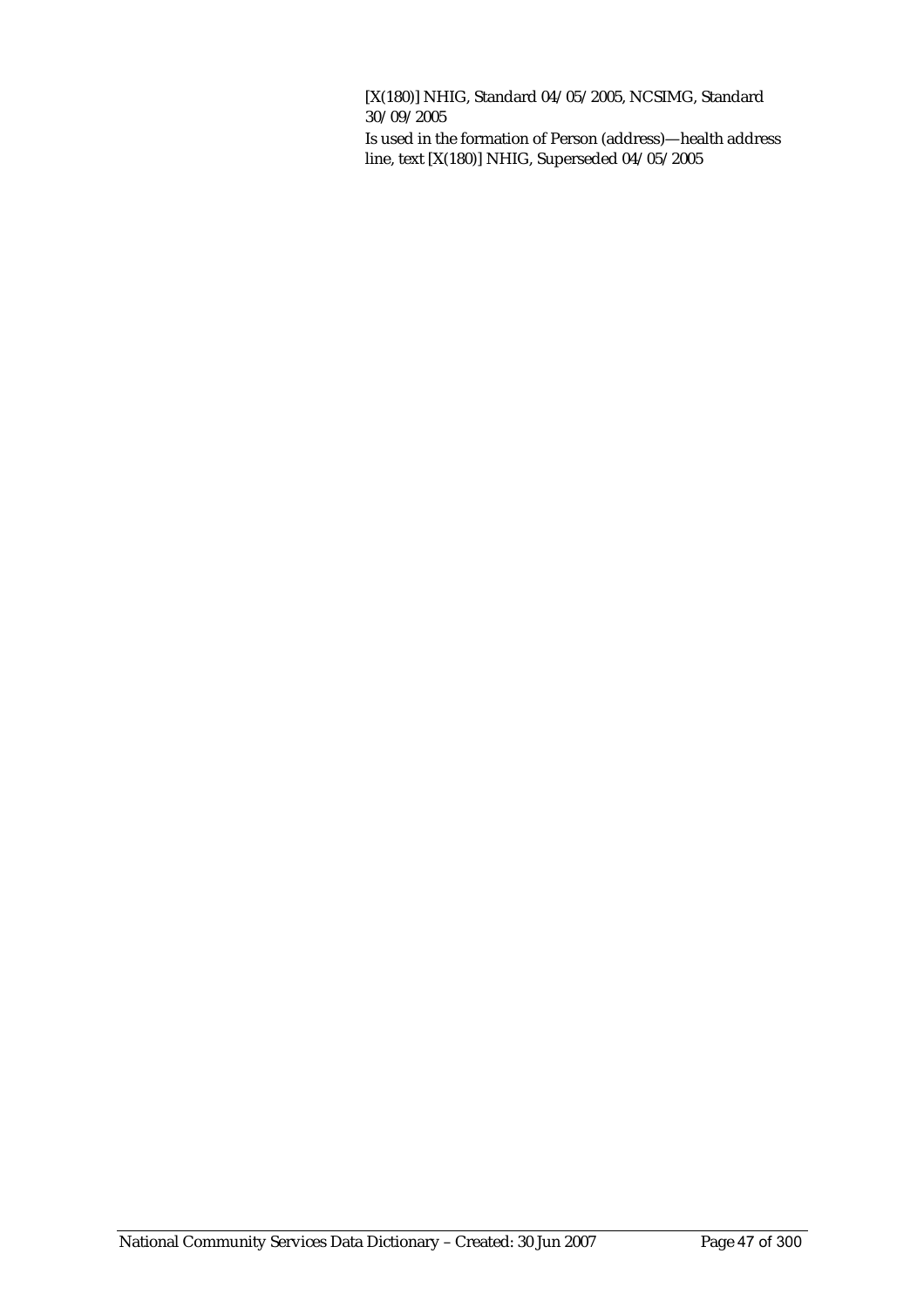# **Street name (service provider organisation)**

### **Identifying and definitional attributes**

| Metadata item type:         | Data Element                                                                                                                                                                                                                        |
|-----------------------------|-------------------------------------------------------------------------------------------------------------------------------------------------------------------------------------------------------------------------------------|
| Technical name:             | Service provider organisation (address)—street name, text<br>[A(30)]                                                                                                                                                                |
| <b>METeOR</b> identifier:   | 290218                                                                                                                                                                                                                              |
| <b>Registration status:</b> | NHIG, Standard 04/05/2005<br>NCSIMG, Standard 30/09/2005                                                                                                                                                                            |
| Definition:                 | The concatenation of an organisation's street type and street<br>suffix resulting in a name that identifies a public thoroughfare<br>and differentiates it from others in the same<br>suburb/town/locality, as represented by text. |

# **Data element concept attributes**

| Data element concept: | Service provider organisation (address)-street name                                                                                                                                                         |
|-----------------------|-------------------------------------------------------------------------------------------------------------------------------------------------------------------------------------------------------------|
| Definition:           | The concatenation of an organisation's street type and street<br>suffix resulting in a name that identifies a public thoroughfare<br>and differentiates it from others in the same<br>suburb/town/locality. |
| Object class:         | Service provider organisation                                                                                                                                                                               |
| <b>Property:</b>      | Street name                                                                                                                                                                                                 |

## **Value domain attributes**

#### **Representational attributes**

| <b>Representation class:</b> | Text    |
|------------------------------|---------|
| Data type:                   | String  |
| <i>Format:</i>               | [A(30)] |
| Maximum character length:    | 30      |

# **Data element attributes**

#### **Collection and usage attributes**

| Guide for use:   | To be used in conjunction with street type. To be used in<br>conjunction with street suffix.                                                                                                                                                                                                                                                                                                     |
|------------------|--------------------------------------------------------------------------------------------------------------------------------------------------------------------------------------------------------------------------------------------------------------------------------------------------------------------------------------------------------------------------------------------------|
| <i>Comments:</i> | Where suburb/town/locality, state/territory and Postcode -<br>Australian are insufficient to assign a Statistical Local Area<br>(SLA) code from the Australian Standard Geographical<br>Classification (Australian Bureau of Statistics, Cat. No. 1216.0),<br>the Street name metadata item in conjunction with street type,<br>house/property identifier and street suffix should also be used. |

#### **Source and reference attributes**

| Origin:                      | <b>Health Data Standards Committee</b>       |  |  |
|------------------------------|----------------------------------------------|--|--|
|                              | Australia Post Address Presentation Standard |  |  |
| <b>Relational attributes</b> |                                              |  |  |
| $-1$ $-1$ $-1$ $-1$          | .                                            |  |  |

#### *Related metadata references:* Is used in the formation of Service provider organisation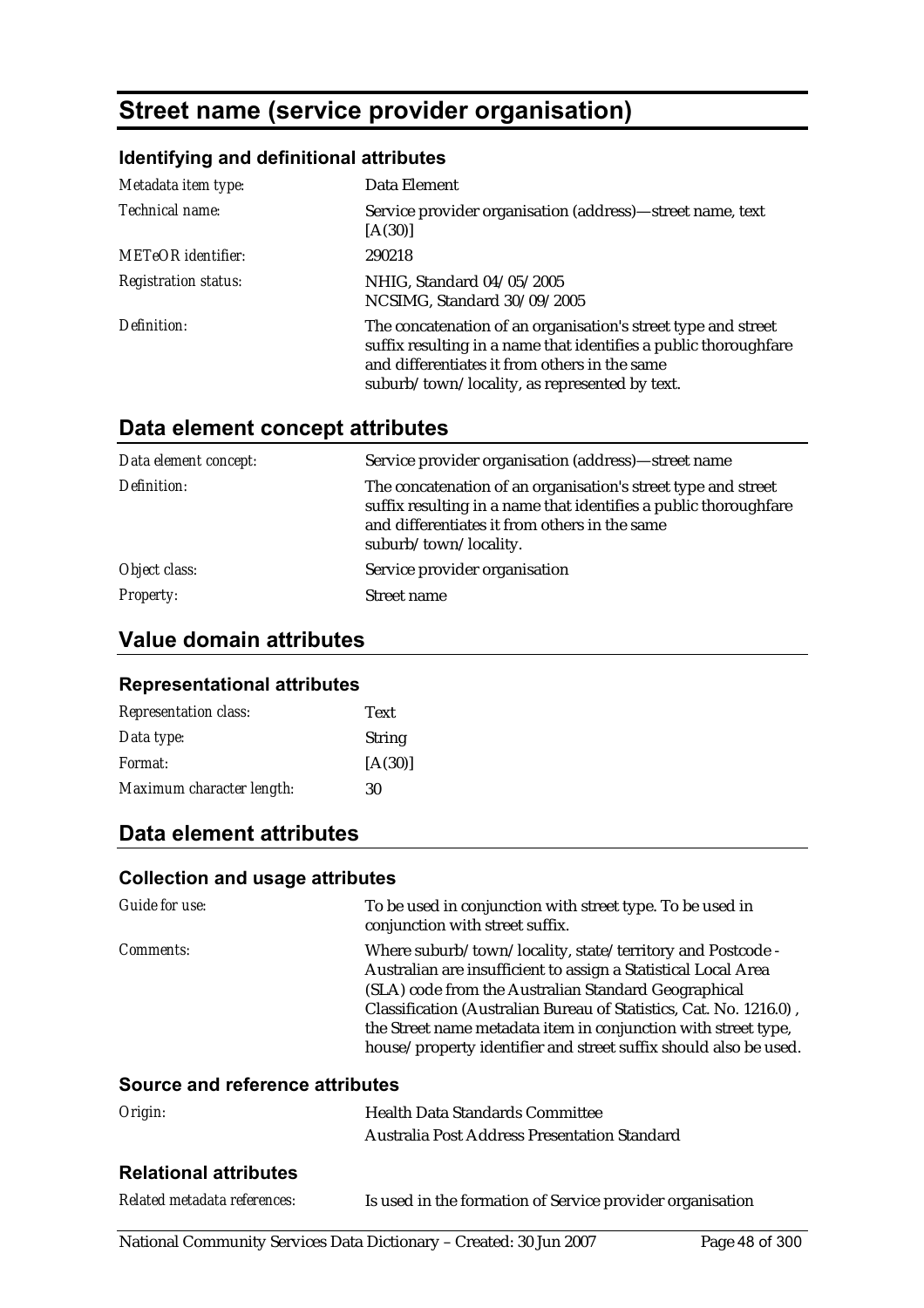(address)—address line, text [X(180)] NHIG, Standard 04/05/2005, NCSIMG, Standard 30/09/2005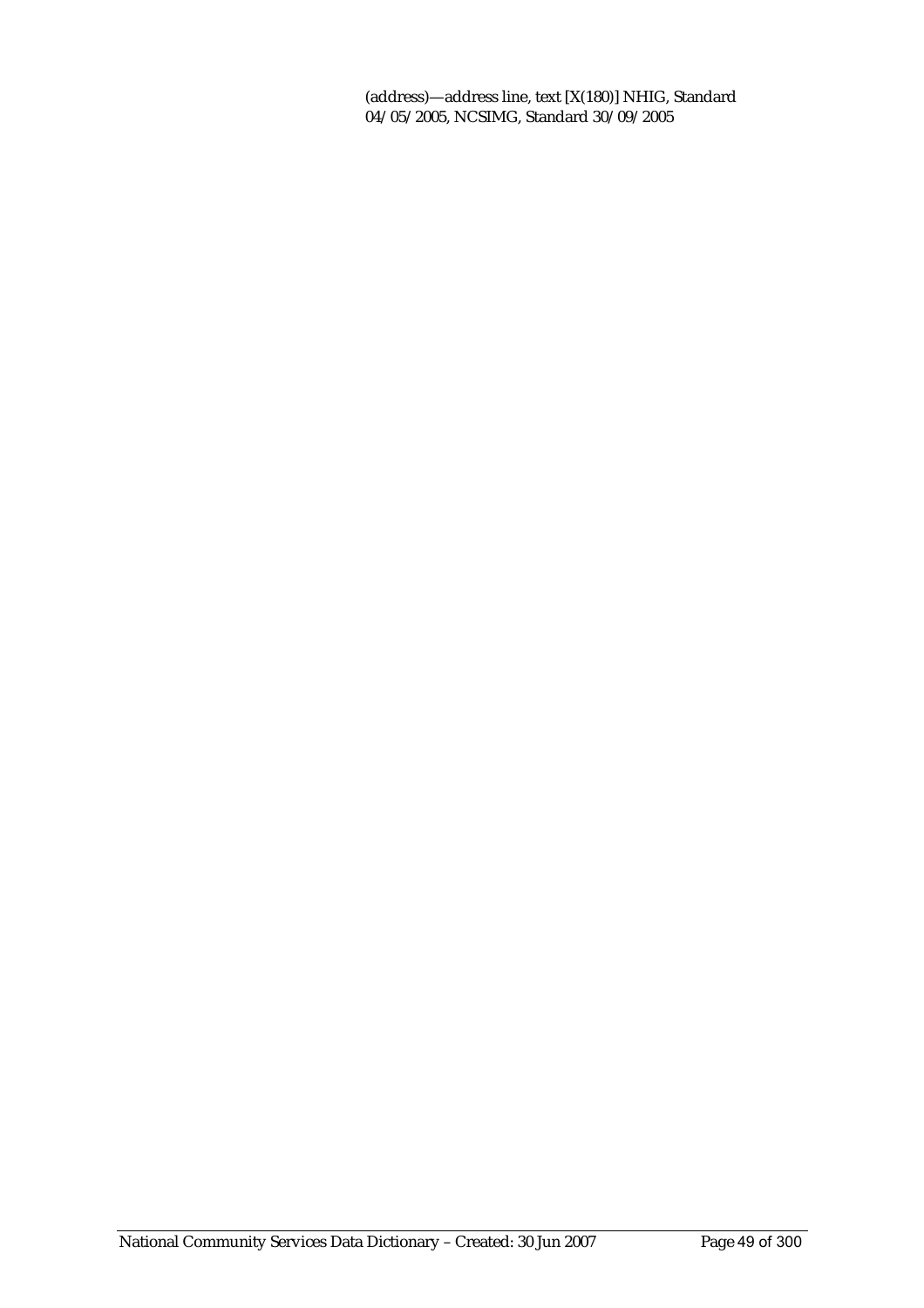# **Street suffix code (person)**

### **Identifying and definitional attributes**

| Metadata item type:         | Data Element                                                                                                   |
|-----------------------------|----------------------------------------------------------------------------------------------------------------|
| Technical name:             | Person (address)—street suffix, code A[A]                                                                      |
| <b>METeOR</b> identifier:   | 270022                                                                                                         |
| <b>Registration status:</b> | NHIG, Standard 01/03/2005<br>NCSIMG, Standard 30/09/2005                                                       |
| Definition:                 | The abbreviated suffix that identifies the type of street where a<br>person resides, as represented by a code. |

# **Data element concept attributes**

| Data element concept: | Person (address)—street suffix                                                       |
|-----------------------|--------------------------------------------------------------------------------------|
| Definition:           | The abbreviated suffix that identifies the type of street where a<br>person resides. |
| Object class:         | Person                                                                               |
| <b>Property:</b>      | Street suffix                                                                        |

## **Value domain attributes**

#### **Representational attributes**

| <b>Representation class:</b> | Code           |                   |
|------------------------------|----------------|-------------------|
| Data type:                   | <b>String</b>  |                   |
| Format:                      | A[A]           |                   |
| Maximum character length:    | $\overline{2}$ |                   |
| Permissible values:          | Value          | Meaning           |
|                              | CN             | Central           |
|                              | E              | East              |
|                              | EX             | <b>Extension</b>  |
|                              | LR             | Lower             |
|                              | N              | North             |
|                              | <b>NE</b>      | <b>North East</b> |
|                              | <b>NW</b>      | <b>North West</b> |
|                              | S              | South             |
|                              | <b>SE</b>      | <b>South East</b> |
|                              | <b>SW</b>      | <b>South West</b> |
|                              | <b>UP</b>      | Upper             |
|                              | W              | West              |

# **Data element attributes**

| <i>Collection methods:</i> | To be used in conjunction with street name. To be used in<br>conjunction with street type. |
|----------------------------|--------------------------------------------------------------------------------------------|
|                            | For example:                                                                               |
|                            | Browns Rd W                                                                                |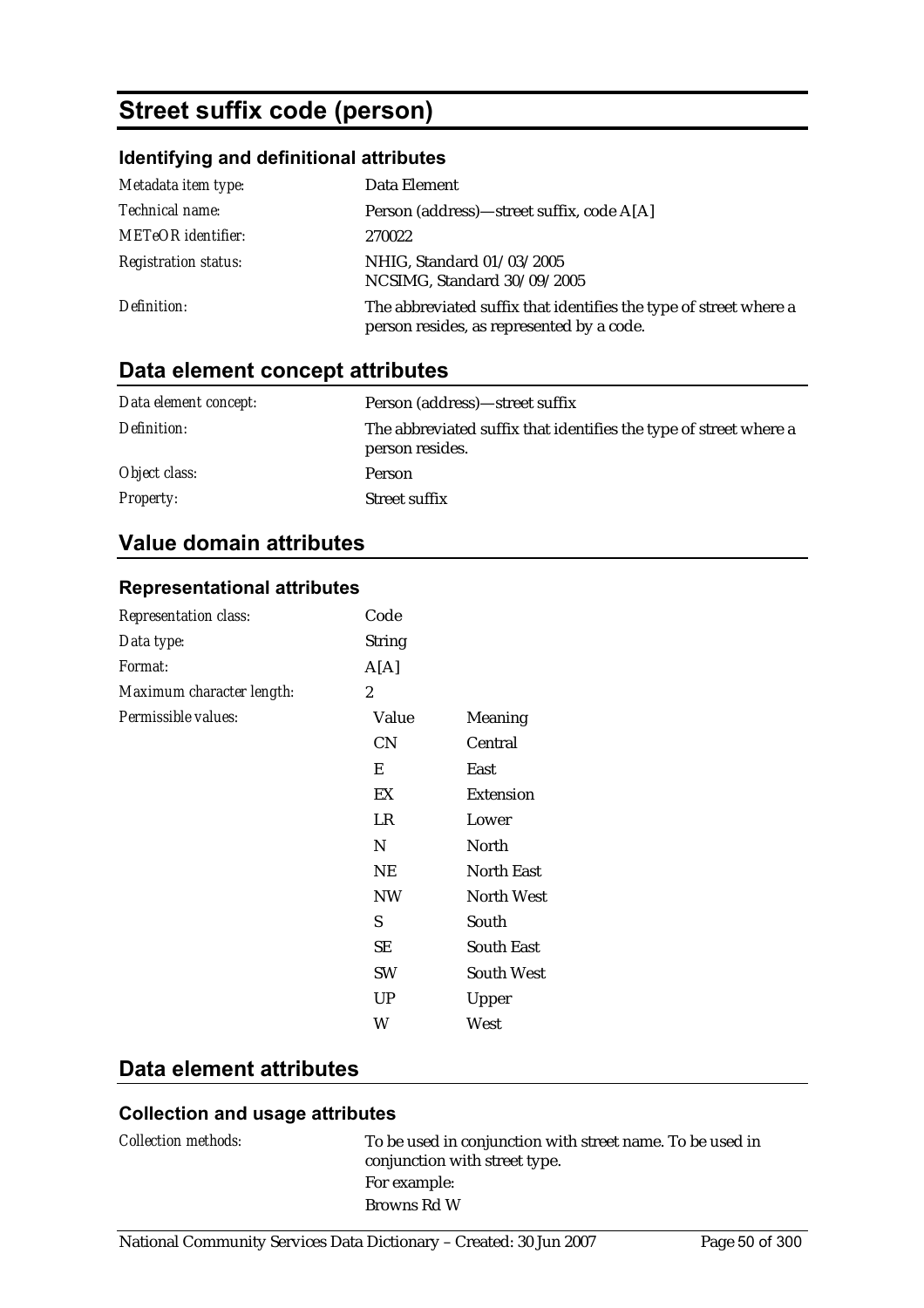### **Source and reference attributes**

| Submitting organisation: | Australian Institute of Health and Welfare                                                       |
|--------------------------|--------------------------------------------------------------------------------------------------|
| Origin:                  | AS4590 Interchange of client information, Australia Post<br><b>Address Presentation Standard</b> |

### **Relational attributes**

| Related metadata references: | Supersedes Street suffix code, version 1, DE, NHDD, NHIMG,<br>Superseded 01/03/2005                                                   |
|------------------------------|---------------------------------------------------------------------------------------------------------------------------------------|
|                              | Is used in the formation of Person (address)—address line, text<br>[X(180)] NHIG, Standard 04/05/2005, NCSIMG, Standard<br>30/09/2005 |
|                              | Is used in the formation of Person (address)—health address<br>line, text $[X(180)]$ NHIG, Superseded $04/05/2005$                    |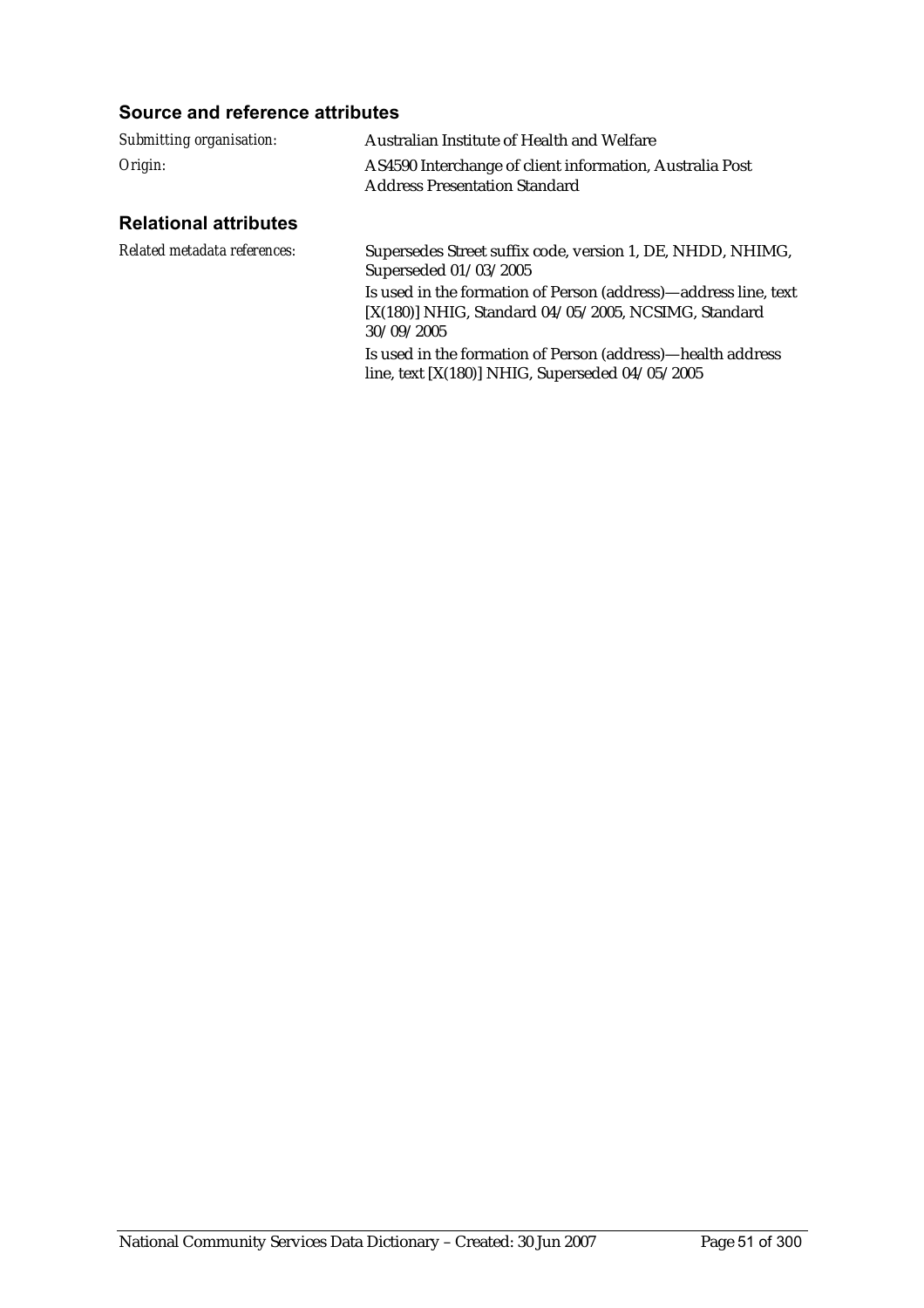# **Street suffix code (service provider organisation)**

### **Identifying and definitional attributes**

| Metadata item type:         | Data Element                                                                                                             |
|-----------------------------|--------------------------------------------------------------------------------------------------------------------------|
| Technical name:             | Service provider organisation (address)—street suffix, code<br>A[A]                                                      |
| <b>METeOR</b> identifier:   | 290170                                                                                                                   |
| <b>Registration status:</b> | NHIG, Standard 04/05/2005<br>NCSIMG, Standard 30/09/2005                                                                 |
| Definition:                 | The abbreviated suffix that identifies the type of street where an<br>organisation is located, as represented by a code. |

## **Data element concept attributes**

| Data element concept: | Service provider organisation (address)—street suffix                                          |
|-----------------------|------------------------------------------------------------------------------------------------|
| Definition:           | The abbreviated suffix that identifies the type of street where an<br>organisation is located. |
| Object class:         | Service provider organisation                                                                  |
| <i>Property:</i>      | Street suffix                                                                                  |

### **Value domain attributes**

#### **Representational attributes**

| Representation class:     | Code           |                   |
|---------------------------|----------------|-------------------|
| Data type:                | <b>String</b>  |                   |
| Format:                   | A[A]           |                   |
| Maximum character length: | $\overline{c}$ |                   |
| Permissible values:       | Value          | Meaning           |
|                           | <b>CN</b>      | Central           |
|                           | E              | East              |
|                           | EX             | <b>Extension</b>  |
|                           | LR             | Lower             |
|                           | N              | North             |
|                           | <b>NE</b>      | <b>North East</b> |
|                           | <b>NW</b>      | <b>North West</b> |
|                           | S              | South             |
|                           | SE             | <b>South East</b> |
|                           | <b>SW</b>      | <b>South West</b> |
|                           | <b>UP</b>      | Upper             |
|                           | W              | West              |

### **Data element attributes**

## **Collection and usage attributes**

*Collection methods:* To be used in conjunction with street name. To be used in conjunction with street type. For example: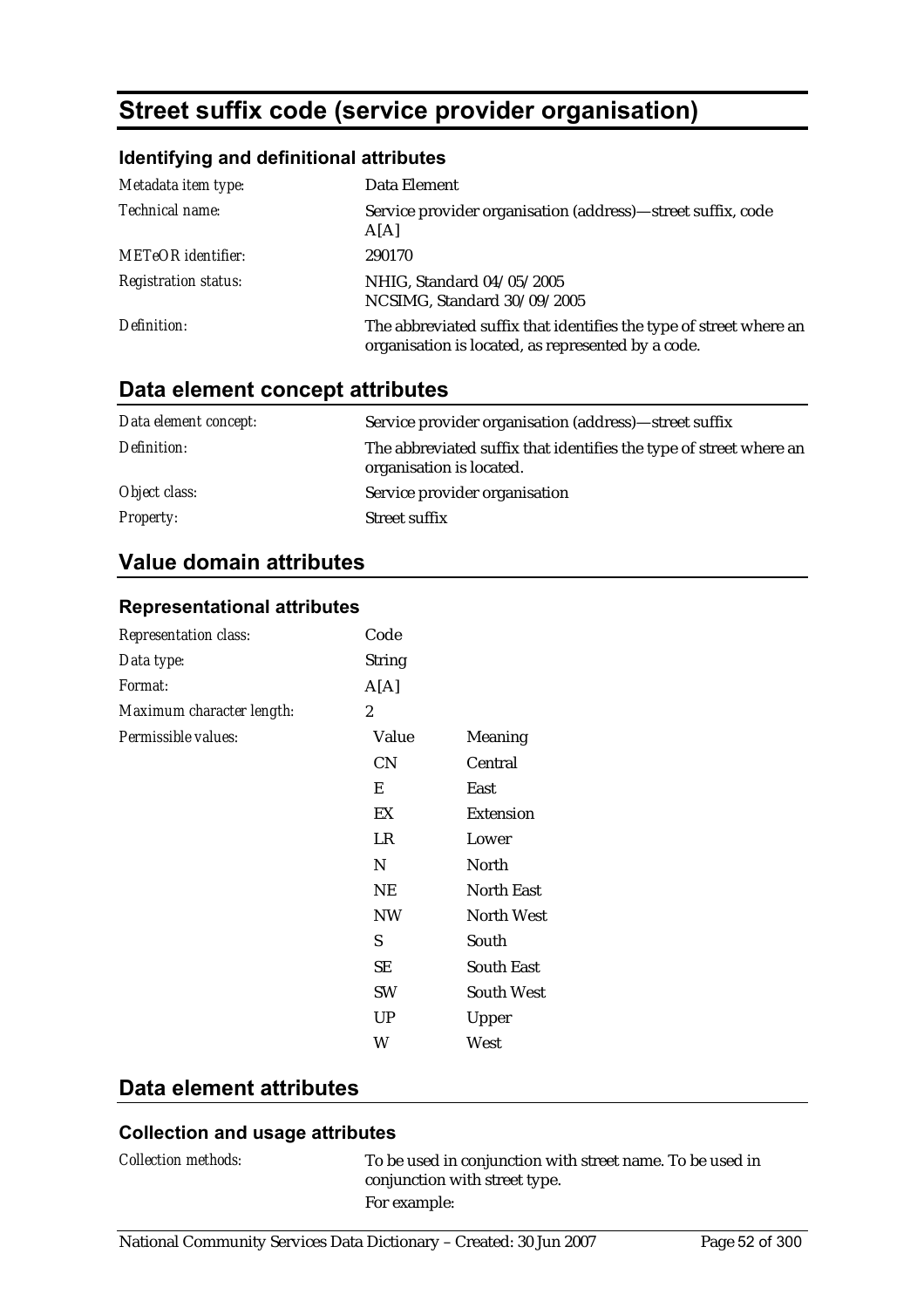#### Browns Rd W

### **Source and reference attributes**

| Submitting organisation: | Australian Institute of Health and Welfare                                                       |
|--------------------------|--------------------------------------------------------------------------------------------------|
| Origin:                  | AS4590 Interchange of client information, Australia Post<br><b>Address Presentation Standard</b> |

# **Relational attributes**

| Related metadata references: | Is used in the formation of Service provider organisation |
|------------------------------|-----------------------------------------------------------|
|                              | (address)—address line, text [X(180)] NHIG, Standard      |
|                              | 04/05/2005, NCSIMG, Standard 30/09/2005                   |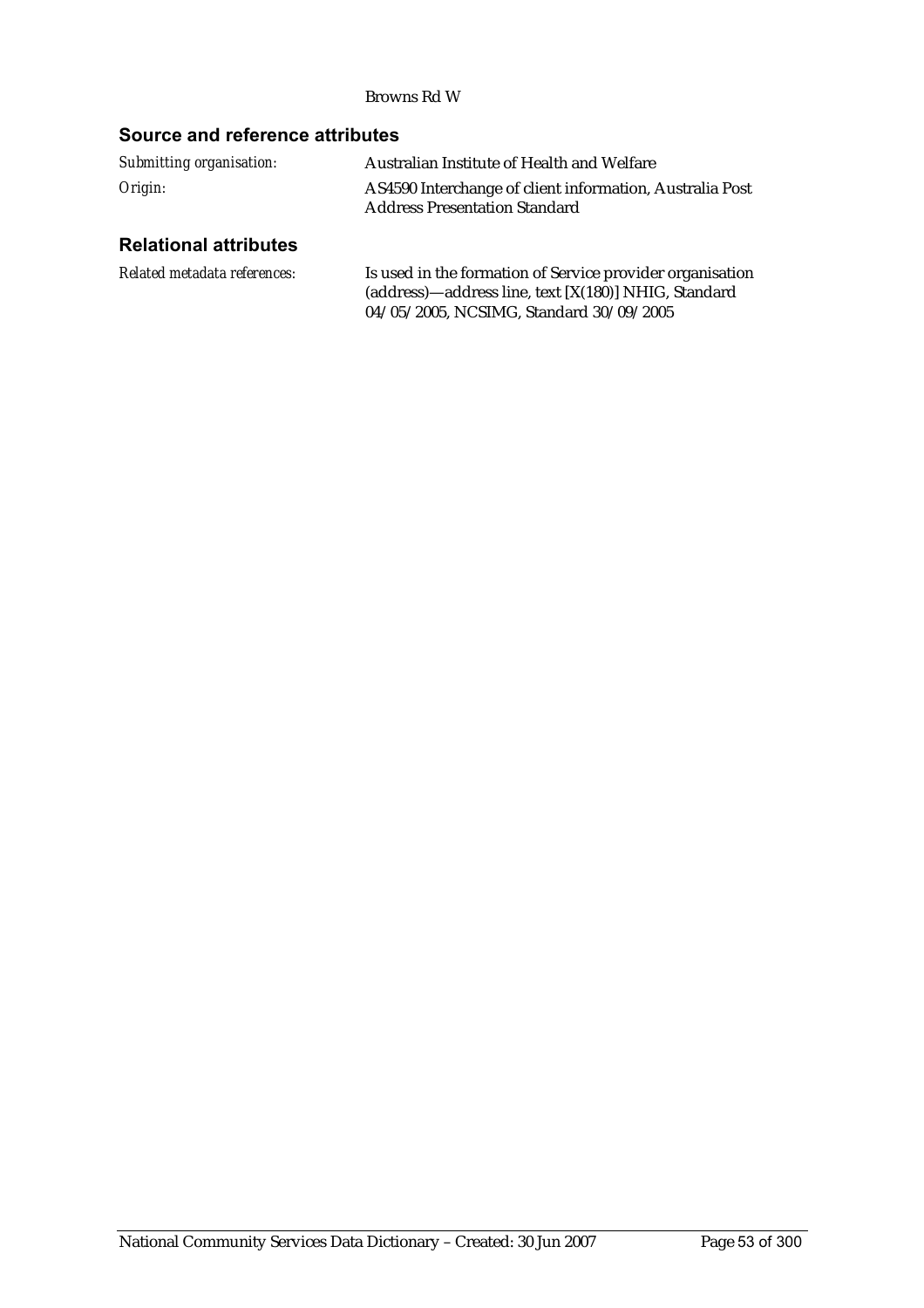# **Street type code (person)**

# **Identifying and definitional attributes**

| Metadata item type:         | Data Element                                                                         |
|-----------------------------|--------------------------------------------------------------------------------------|
| Technical name:             | Person (address)—street type, code A[AAA]                                            |
| <b>METeOR</b> identifier:   | 270020                                                                               |
| <b>Registration status:</b> | NHIG, Standard 01/03/2005<br>NCSIMG, Standard 30/09/2005                             |
| Definition:                 | The type of public thoroughfare where a person resides, as<br>represented by a code. |

# **Data element concept attributes**

| Data element concept: | Person (address)—street type                             |
|-----------------------|----------------------------------------------------------|
| Definition:           | The type of public thorough fare where a person resides. |
| Object class:         | Person                                                   |
| <b>Property:</b>      | Street type                                              |

## **Value domain attributes**

#### **Representational attributes**

| <b>Representation class:</b> | Code          |
|------------------------------|---------------|
| Data type:                   | <b>String</b> |
| <i>Format:</i>               | A[AAA]        |
| Maximum character length:    | 4             |

| Guide for use: | The following is a list of commonly used abbreviations from AS<br>4590: |              |
|----------------|-------------------------------------------------------------------------|--------------|
|                | Street type                                                             | Abbreviation |
|                | Alley                                                                   | Ally         |
|                | Arcade                                                                  | Arc          |
|                | Avenue                                                                  | Ave          |
|                | Boulevard                                                               | <b>Bvd</b>   |
|                | <b>Bypass</b>                                                           | <b>Bypa</b>  |
|                | Circuit                                                                 | Cct          |
|                | Close                                                                   | Cl           |
|                | Corner                                                                  | Crn          |
|                | Court                                                                   | Ct           |
|                | Crescent                                                                | <b>Cres</b>  |
|                | Cul-de-sac                                                              | Cds          |
|                | <b>Drive</b>                                                            | Dr           |
|                | Esplanade                                                               | Esp          |
|                | Green                                                                   | Grn          |
|                | Grove                                                                   | Gr           |
|                | Highway                                                                 | <b>Hwy</b>   |
|                | <b>Junction</b>                                                         | Jnc          |
|                | Lane                                                                    | Lane         |
|                | Link                                                                    | Link         |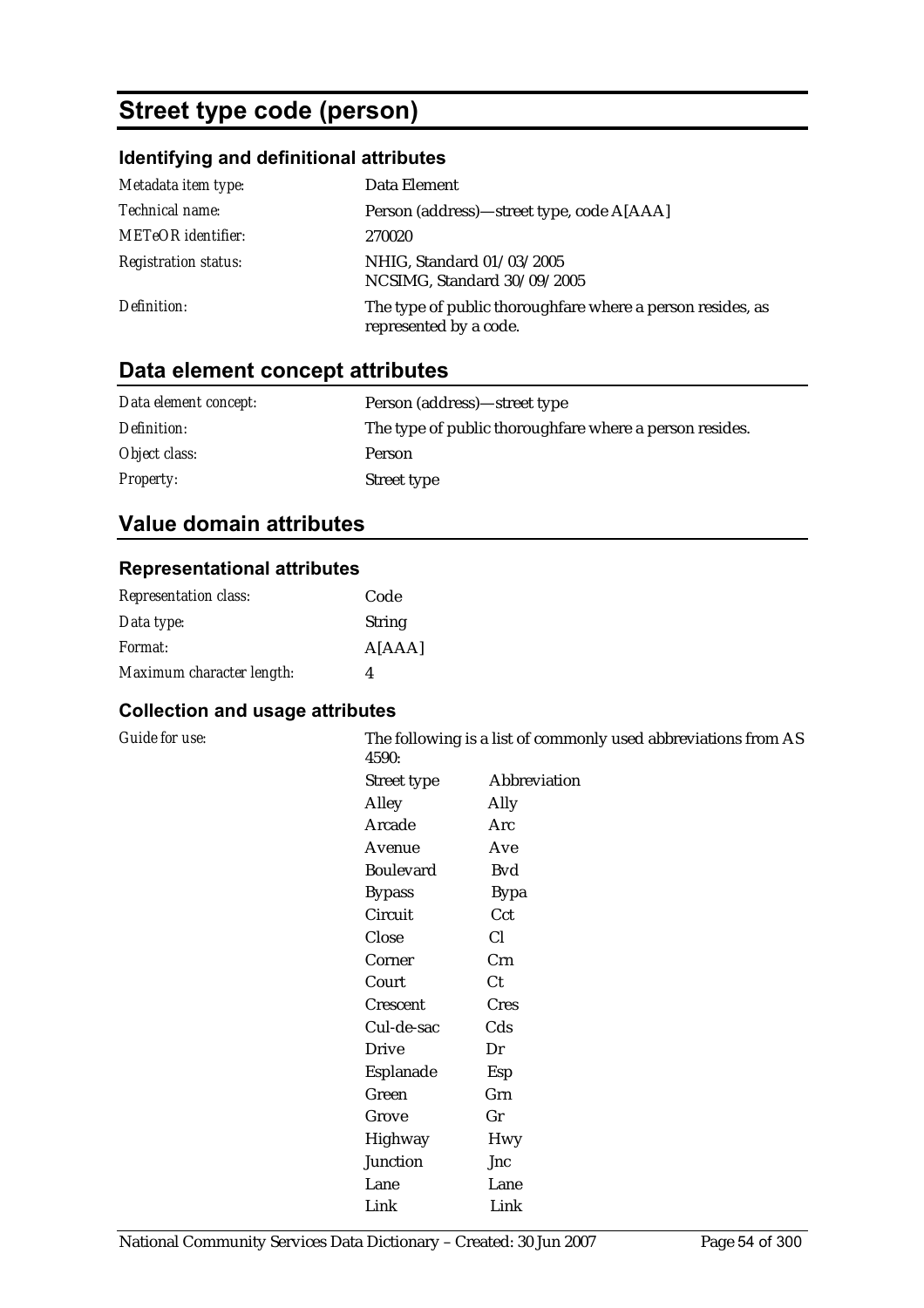| Mews    | <b>Mews</b> |
|---------|-------------|
| Parade  | Pde         |
| Place   | Pl          |
| Ridge   | Rdge        |
| Road    | Rd          |
| Square  | Sq          |
| Street  | St          |
| Terrace | Tce         |
|         |             |

# **Data element attributes**

### **Source and reference attributes**

| Submitting organisation:     | Standards Australia                                                                                                                     |
|------------------------------|-----------------------------------------------------------------------------------------------------------------------------------------|
| Origin:                      | <b>Health Data Standards Committee</b><br>AS4590 Interchange of client information, Australia Post                                      |
| <b>Relational attributes</b> | <b>Address Presentation Standard</b>                                                                                                    |
| Related metadata references: | Supersedes Street type code, version 1, DE, NHDD, NHIMG,<br>Superseded 01/03/2005                                                       |
|                              | Is used in the formation of Person (address)—address line, text<br>$[X(180)]$ NHIG, Standard 04/05/2005, NCSIMG, Standard<br>30/09/2005 |
|                              | Is used in the formation of Person (address)—health address<br>line, text $[X(180)]$ NHIG, Superseded $04/05/2005$                      |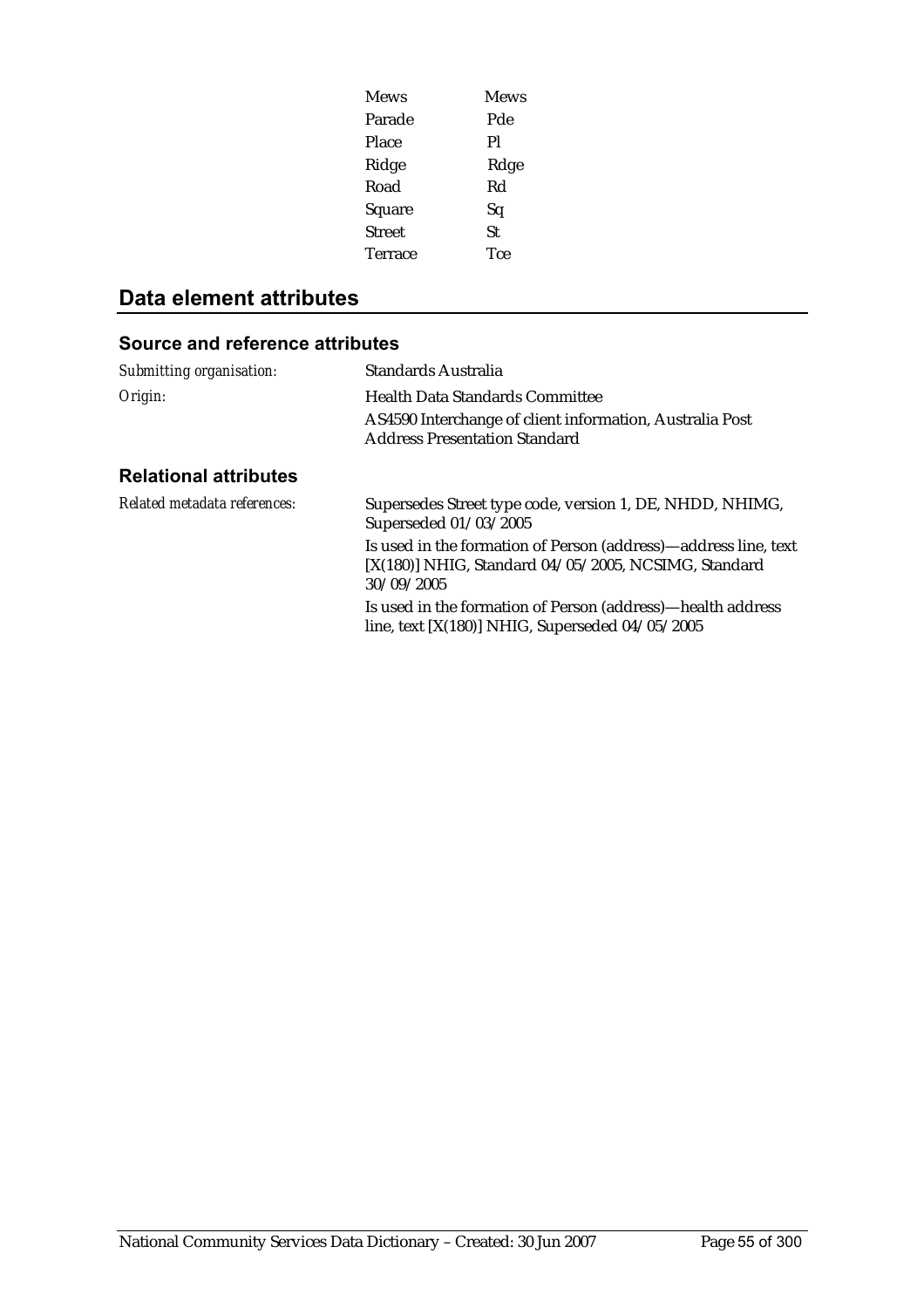# **Street type code (service provider organisation)**

### **Identifying and definitional attributes**

| Metadata item type:         | Data Element                                                                                   |
|-----------------------------|------------------------------------------------------------------------------------------------|
| Technical name:             | Service provider organisation (address)—street type, code<br>A[AAA]                            |
| <b>METeOR</b> identifier:   | 290193                                                                                         |
| <b>Registration status:</b> | NHIG, Standard 04/05/2005<br>NCSIMG, Standard 30/09/2005                                       |
| Definition:                 | The type of public thoroughfare where an organisation is<br>located, as represented by a code. |

# **Data element concept attributes**

| Data element concept: | Service provider organisation (address)—street type                  |
|-----------------------|----------------------------------------------------------------------|
| Definition:           | The type of public thoroughfare where an organisation is<br>located. |
| Object class:         | Service provider organisation                                        |
| <b>Property:</b>      | Street type                                                          |

## **Value domain attributes**

#### **Representational attributes**

| <b>Representation class:</b> | Code          |
|------------------------------|---------------|
| Data type:                   | <b>String</b> |
| <i>Format:</i>               | A[AAA]        |
| Maximum character length:    | Δ             |

### **Collection and usage attributes**

*Guide for use:* The following is a list of commonly used abbreviations from AS 4590:

| TJJU.            |              |
|------------------|--------------|
| Street type      | Abbreviation |
| Alley            | Ally         |
| Arcade           | Arc          |
| Avenue           | Ave          |
| <b>Boulevard</b> | <b>B</b> vd  |
| <b>Bypass</b>    | <b>Bypa</b>  |
| Circuit          | Cct          |
| Close            | Cl           |
| Corner           | Crn          |
| Court            | Ct           |
| Crescent         | <b>Cres</b>  |
| Cul-de-sac       | Cds          |
| <b>Drive</b>     | Dr           |
| Esplanade        | Esp          |
| Green            | Grn          |
| Grove            | Gr           |
| Highway          | <b>Hwy</b>   |
| Junction         | Jnc          |
|                  |              |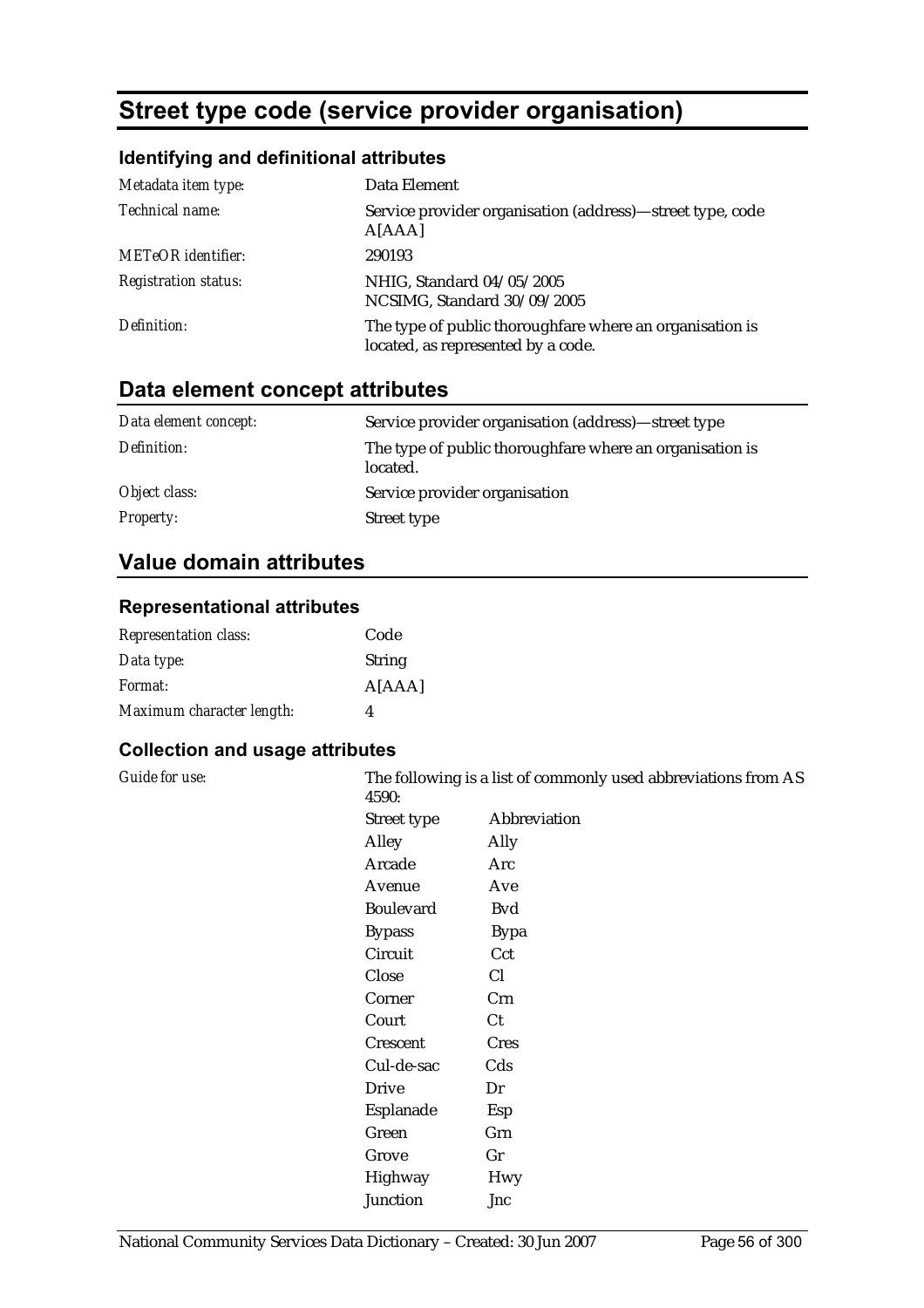| Lane           | Lane        |
|----------------|-------------|
| Link           | Link        |
| <b>Mews</b>    | <b>Mews</b> |
| Parade         | Pde         |
| Place          | Pl          |
| Ridge          | Rdge        |
| Road           | Rd          |
| Square         | Sq          |
| <b>Street</b>  | St          |
| <b>Terrace</b> | Tce         |
|                |             |

# **Data element attributes**

## **Collection and usage attributes**

| <b>Collection methods:</b> | To be collected in conjunction with street name. To be collected |
|----------------------------|------------------------------------------------------------------|
|                            | in conjunction with street suffix.                               |

### **Source and reference attributes**

| Origin:                      | AS4590 Interchange of client information, Australia Post<br><b>Address Presentation Standard</b>                                                             |
|------------------------------|--------------------------------------------------------------------------------------------------------------------------------------------------------------|
| <b>Relational attributes</b> |                                                                                                                                                              |
| Related metadata references: | Is used in the formation of Service provider organisation<br>(address)-address line, text [X(180)] NHIG, Standard<br>04/05/2005, NCSIMG, Standard 30/09/2005 |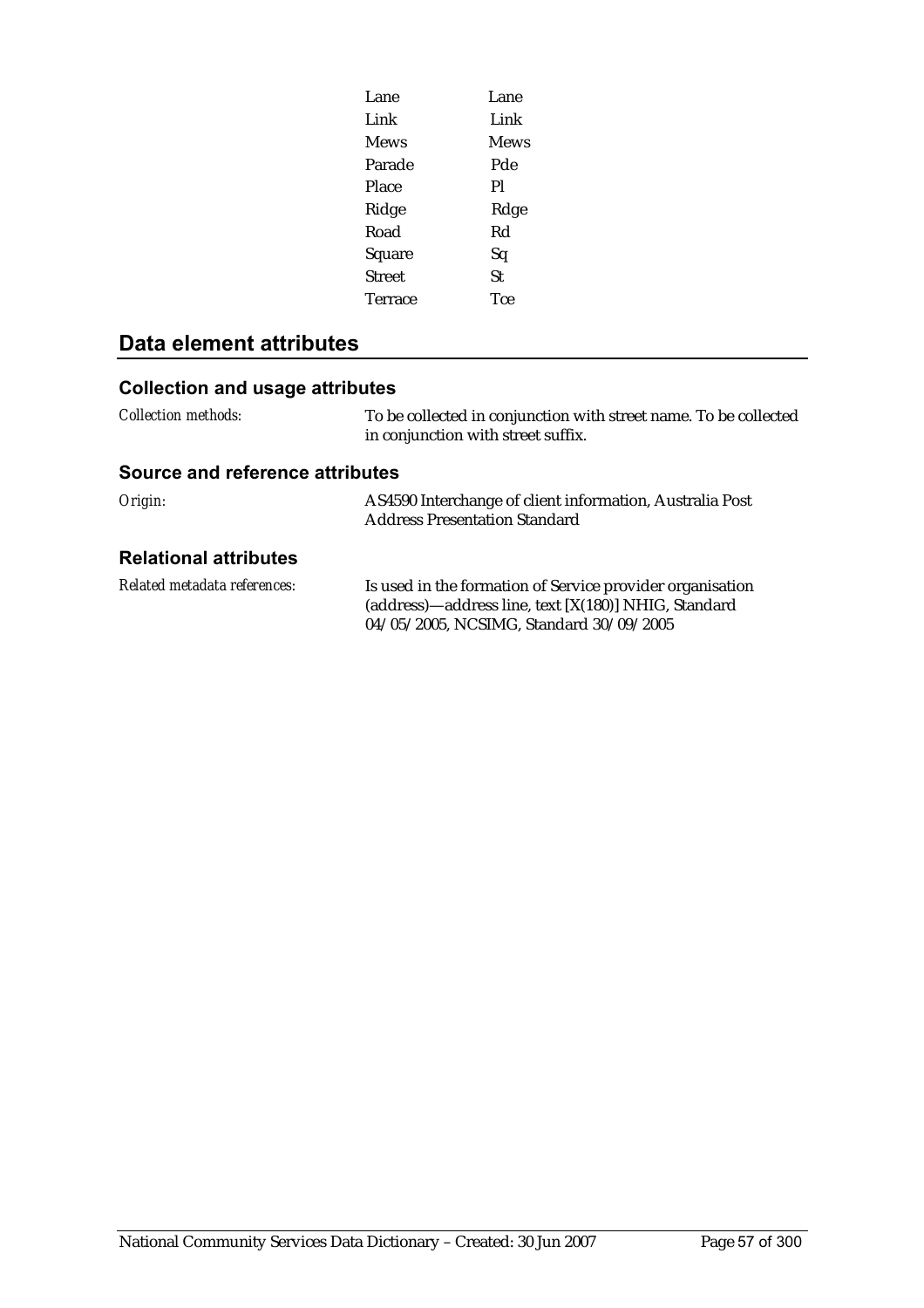# **Suburb/town/locality name (person)**

#### **Identifying and definitional attributes**

| Metadata item type:         | Data Element                                                                                                |
|-----------------------------|-------------------------------------------------------------------------------------------------------------|
| Technical name:             | Person (address)—suburb/town/locality name, text [A(50)]                                                    |
| <b>METeOR</b> identifier:   | 287326                                                                                                      |
| <b>Registration status:</b> | NHIG, Standard 04/05/2005<br>NCSIMG, Standard 25/08/2005                                                    |
| Definition:                 | The full name of the locality contained within the specific<br>address of a person, as represented by text. |

# **Data element concept attributes**

| Data element concept: | Person (address)—suburb/town/locality name                                                                                                                                                                                                                                                                                                                                                                                                                                                                                                                                                                                                                                                                                                                                                                                                     |
|-----------------------|------------------------------------------------------------------------------------------------------------------------------------------------------------------------------------------------------------------------------------------------------------------------------------------------------------------------------------------------------------------------------------------------------------------------------------------------------------------------------------------------------------------------------------------------------------------------------------------------------------------------------------------------------------------------------------------------------------------------------------------------------------------------------------------------------------------------------------------------|
| Definition:           | The full name of the locality contained within the specific<br>address of a person.                                                                                                                                                                                                                                                                                                                                                                                                                                                                                                                                                                                                                                                                                                                                                            |
| Context:              | In conjunction with the postcode, the data element<br>Suburb/town/locality name is included as an alternative<br>means of reporting information about the geographic location<br>of the residence of a client, or an agency/establishment or<br>where an event occurred. The preferred standard for reporting<br>this information is by using a statistical local area (SLA) in<br>conjunction with a State/Territory code. However, as some<br>agencies may have difficulty allocating SLA codes to the<br>residential locations of their clients without more computerised<br>assistance than is currently available to them, agencies may be<br>given the option of reporting this information by using<br>Australian postcode plus Suburb/town/locality name.<br>Suburb/town/locality name may also be a component of a<br>postal address. |
| Object class:         | Person                                                                                                                                                                                                                                                                                                                                                                                                                                                                                                                                                                                                                                                                                                                                                                                                                                         |
| Property:             | Suburb/town/locality name                                                                                                                                                                                                                                                                                                                                                                                                                                                                                                                                                                                                                                                                                                                                                                                                                      |

### **Value domain attributes**

# **Representational attributes**

| <b>Representation class:</b> | Text          |
|------------------------------|---------------|
| Data type:                   | <b>String</b> |
| Format:                      | [A(50)]       |
| Maximum character length:    | 50            |

### **Data element attributes**

#### **Collection and usage attributes**

*Guide for use:* The suburb/town/locality name may be a town, city, suburb or commonly used location name such as a large agricultural property or Aboriginal community. This metadata item may be used to describe the location of person. It can be a component of a street or postal address. The Australian Bureau of Statistics has suggested that a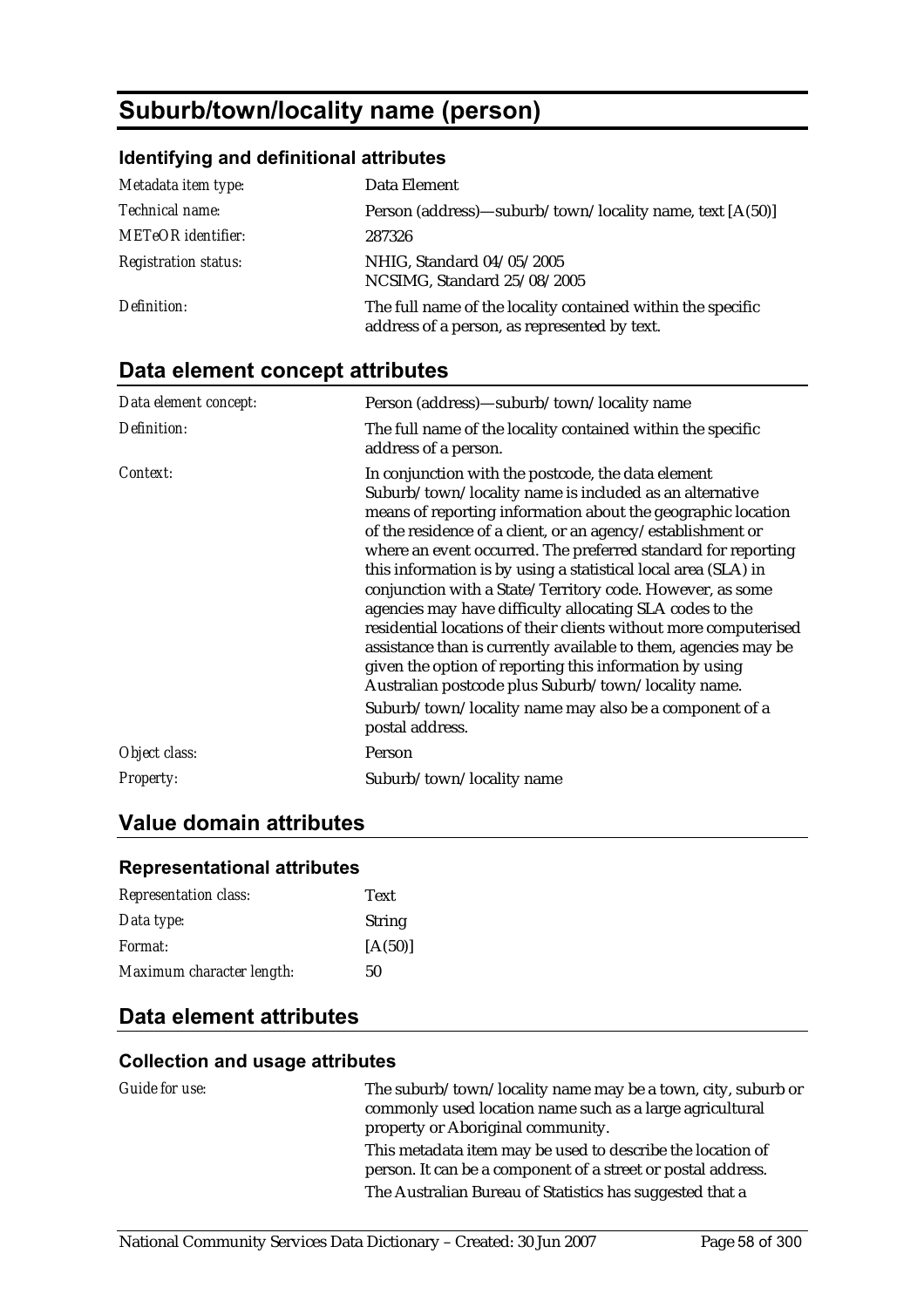|                            | maximum field length of 50 characters should be sufficient to<br>record the vast majority of locality names.                     |
|----------------------------|----------------------------------------------------------------------------------------------------------------------------------|
| <i>Collection methods:</i> | Enter 'Unknown' when the locality name or geographic area for<br>a person or event is not known. Enter 'No fixed address' when a |
|                            | person has no fixed address or is homeless.                                                                                      |

### **Source and reference attributes**

| Origin:                           | National Health Data Committee                                                                                                                     |
|-----------------------------------|----------------------------------------------------------------------------------------------------------------------------------------------------|
|                                   | <b>National Community Services Data Committee</b>                                                                                                  |
| Reference documents:              | AS5017 Health Care Client Identification, 2002, Sydney:<br>Standards Australia                                                                     |
|                                   | AS4846 Health Care Provider Identification, 2004, Sydney:<br>Standards Australia                                                                   |
|                                   | Australia Post 2005. Australia Postcode File.                                                                                                      |
|                                   | Viewed 12 April, www.auspost.com.au/postcodes                                                                                                      |
| <b>Relational attributes</b>      |                                                                                                                                                    |
| Related metadata references:      | Supersedes Person (address)—suburb/town/locality name,<br>text [A(50)] NHIG, Superseded 04/05/2005, NCSIMG,<br>Superseded 25/08/2005               |
|                                   | Is used in the formation of Person (address)—postal delivery<br>point identifier, {N(8)} NHIG, Standard 04/05/2005, NCSIMG,<br>Standard 25/08/2005 |
|                                   | Is used in the formation of Dwelling—geographic location,<br>remoteness structure code (ASGC 2004) N[N] NHDAMG,<br>Retired 10/02/2006              |
| <b>Implementation in Data Set</b> | Juvenile Justice NMDS 2005-06 NCSIMG, Standard 27/03/2007                                                                                          |

*Implementation in Data Set Specifications:*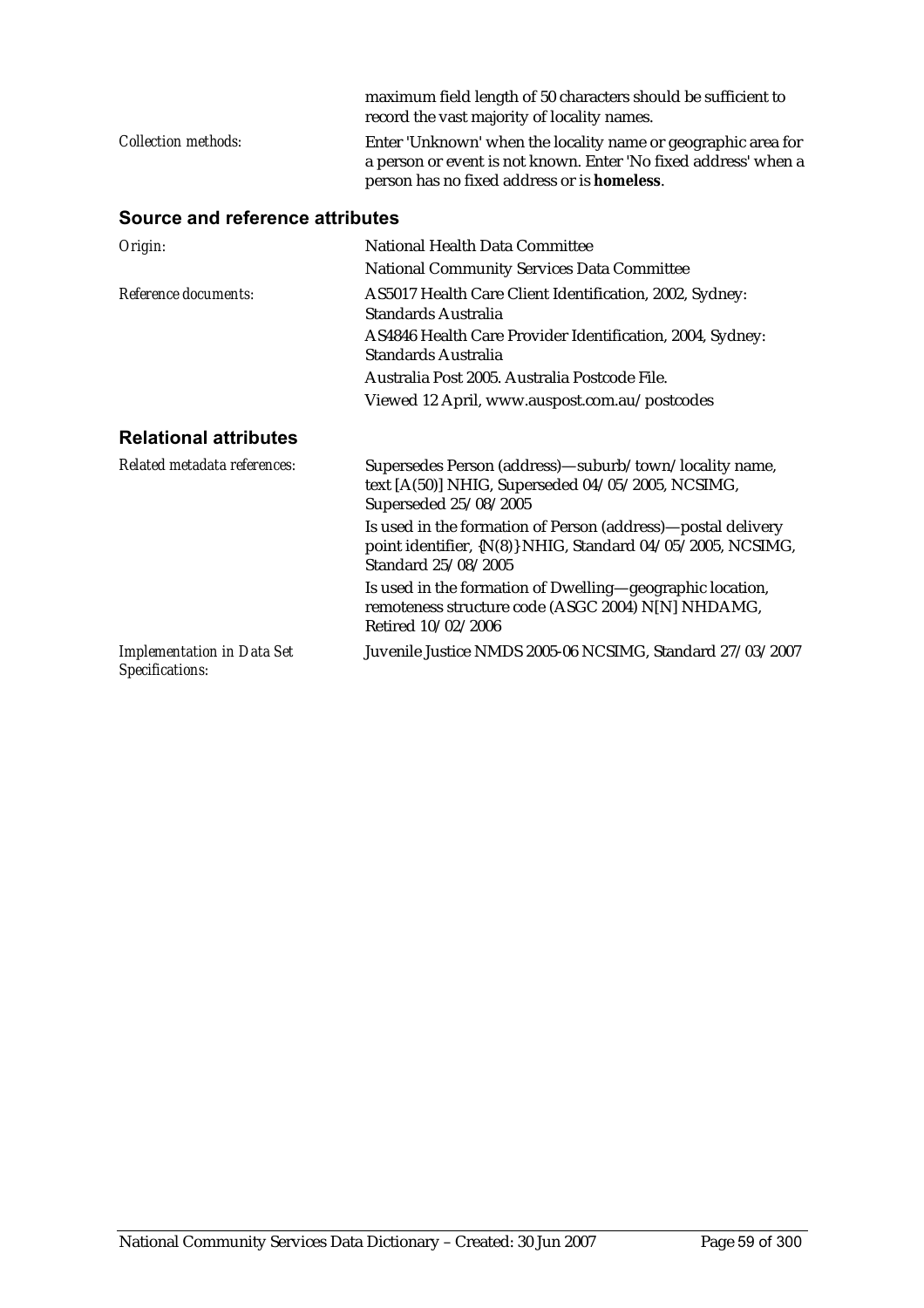# **Suburb/town/locality name (service provider organisation)**

#### **Identifying and definitional attributes**

| Metadata item type:         | Data Element                                                                                                         |
|-----------------------------|----------------------------------------------------------------------------------------------------------------------|
| Technical name:             | Service provider organisation (address)—suburb/town/locality<br>name, text $[A(50)]$                                 |
| <b>METeOR</b> identifier:   | 290059                                                                                                               |
| <b>Registration status:</b> | NHIG, Standard 04/05/2005<br>NCSIMG, Standard 31/08/2005                                                             |
| Definition:                 | The full name of the general locality containing the specific<br>address of an organisation, as represented by text. |

# **Data element concept attributes**

| Data element concept: | Service provider organisation (address)—suburb/town/locality<br>name                                                                                                                                                                                                                                                                                                                                                                                                 |
|-----------------------|----------------------------------------------------------------------------------------------------------------------------------------------------------------------------------------------------------------------------------------------------------------------------------------------------------------------------------------------------------------------------------------------------------------------------------------------------------------------|
| Definition:           | The full name of the general locality containing the specific<br>address of an organisation.                                                                                                                                                                                                                                                                                                                                                                         |
| Context:              | In conjunction with the data element Postcode-Australian, the<br>data element Suburb/town/locality name is included as an<br>alternative means of reporting information about the<br>geographic location of an agency/establishment. The preferred<br>standard for reporting this information is by using a statistical<br>local area (SLA) in conjunction with a State/Territory code.<br>Suburb/town/locality name may also be a component of a<br>postal address. |
| Object class:         | Service provider organisation                                                                                                                                                                                                                                                                                                                                                                                                                                        |
| <i>Property:</i>      | Suburb/town/locality name                                                                                                                                                                                                                                                                                                                                                                                                                                            |

### **Value domain attributes**

#### **Representational attributes**

| <b>Representation class:</b> | Text          |
|------------------------------|---------------|
| Data type:                   | <b>String</b> |
| <i>Format:</i>               | [A(50)]       |
| Maximum character length:    | 50            |

## **Data element attributes**

| Guide for use: | The suburb/town/locality name, may be a town, city, suburb<br>or commonly used location name such as a large agricultural<br>property or Aboriginal community.           |
|----------------|--------------------------------------------------------------------------------------------------------------------------------------------------------------------------|
|                | The Australian Bureau of Statistics has suggested that a<br>maximum field length of 50 characters should be sufficient to<br>record the vast majority of locality names. |
|                | This metadata item may be used to describe the location of an<br>organisation. It can be a component of a street or postal<br>address.                                   |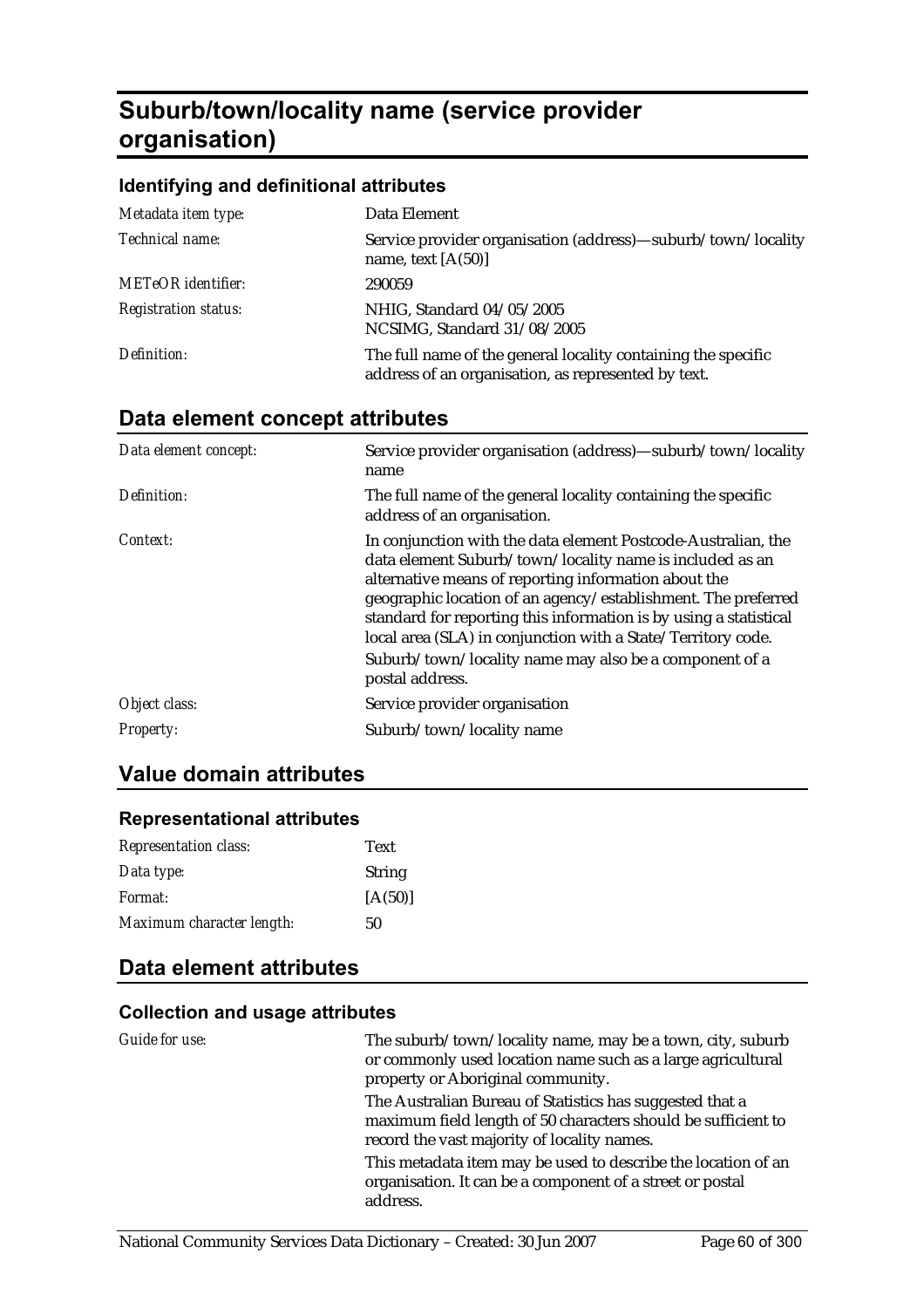| Collection methods:             | Enter 'Unknown' when the locality name or geographic area for<br>an organisation is not known.                                                                                       |
|---------------------------------|--------------------------------------------------------------------------------------------------------------------------------------------------------------------------------------|
| Source and reference attributes |                                                                                                                                                                                      |
| Origin:                         | National Health Data Committee<br><b>National Community Services Data Committee</b><br>Australia Post 2005. Australia Postcode File. Viewed 12 April<br>www.auspost.com.au/postcodes |
| Reference documents:            | AS5017 Health Care Client Identification, 2002, Sydney:<br>Standards Australia<br>AS4846 Health Care Provider Identification, 2004, Sydney:<br>Standards Australia                   |
| <b>Relational attributes</b>    |                                                                                                                                                                                      |

*Related metadata references:* Is used in the formation of Service provider organisation (address)—postal delivery point identifier, {N(8)} NHIG, Standard 04/05/2005, NCSIMG, Standard 31/08/2005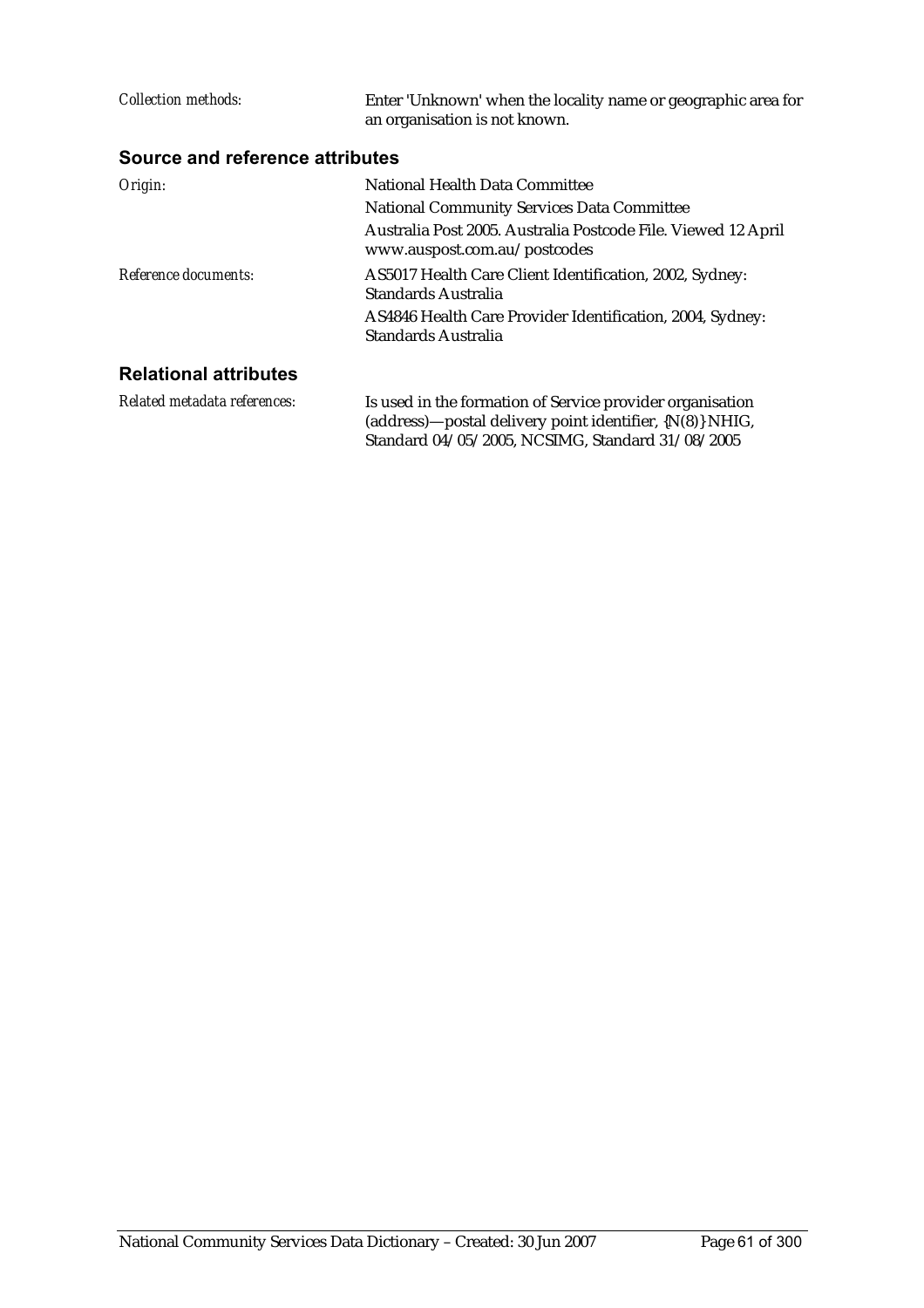# **Tax exempt indicator**

### **Identifying and definitional attributes**

| Metadata item type:         | Data Element                                                                                          |
|-----------------------------|-------------------------------------------------------------------------------------------------------|
| Technical name:             | Service provider organisation—income tax exempt indicator,<br>code N                                  |
| Synonymous names:           | Agency sector type                                                                                    |
| <b>METeOR</b> identifier:   | 321004                                                                                                |
| <b>Registration status:</b> | NCSIMG, Standard 27/04/2007                                                                           |
| Definition:                 | Whether an organisation or agency has been assessed as income<br>tax exempt as represented by a code. |

# **Data element concept attributes**

| Data element concept: | Service provider organisation—tax exempt indicator                           |
|-----------------------|------------------------------------------------------------------------------|
| Definition:           | Whether an organisation or agency has been assessed as income<br>tax exempt. |
| Object class:         | Service provider organisation                                                |
| <i>Property:</i>      | Tax exempt indicator                                                         |

### **Value domain attributes**

### **Representational attributes**

| <b>Representation class:</b> | Code   |                                   |
|------------------------------|--------|-----------------------------------|
| Data type:                   | Number |                                   |
| Format:                      | N      |                                   |
| Maximum character length:    |        |                                   |
| Permissible values:          | Value  | Meaning                           |
|                              | 1      | Income tax exempt                 |
|                              | 2      | Non-income tax exempt             |
| <b>Supplementary values:</b> | 9      | Not stated/inadequately described |

#### **Collection and usage attributes**

| Guide for use: | CODE 1 Income tax exempt                                                                                                                                   |
|----------------|------------------------------------------------------------------------------------------------------------------------------------------------------------|
|                | Income Tax Exempt organisation has been endorsed by the                                                                                                    |
|                | Australian Taxation Office as exempt from income tax. As well                                                                                              |
|                | as being exempt from paying income tax, an Income Tax                                                                                                      |
|                | Exempt organisation does not have to lodge income tax returns                                                                                              |
|                | unless specifically requested to do so by the Australian                                                                                                   |
|                | Taxation Office (www.ato.gov.au).                                                                                                                          |
|                | CODE 2 Non-income tax exempt                                                                                                                               |
|                | Organisation that are not endorsed by the Australian Taxation<br>Office as being exempt from paying income tax are classified as<br>non-income tax exempt. |
|                |                                                                                                                                                            |

### **Data element attributes**

#### **Collection and usage attributes**

*Guide for use:* Charities are not automatically exempt from income tax. There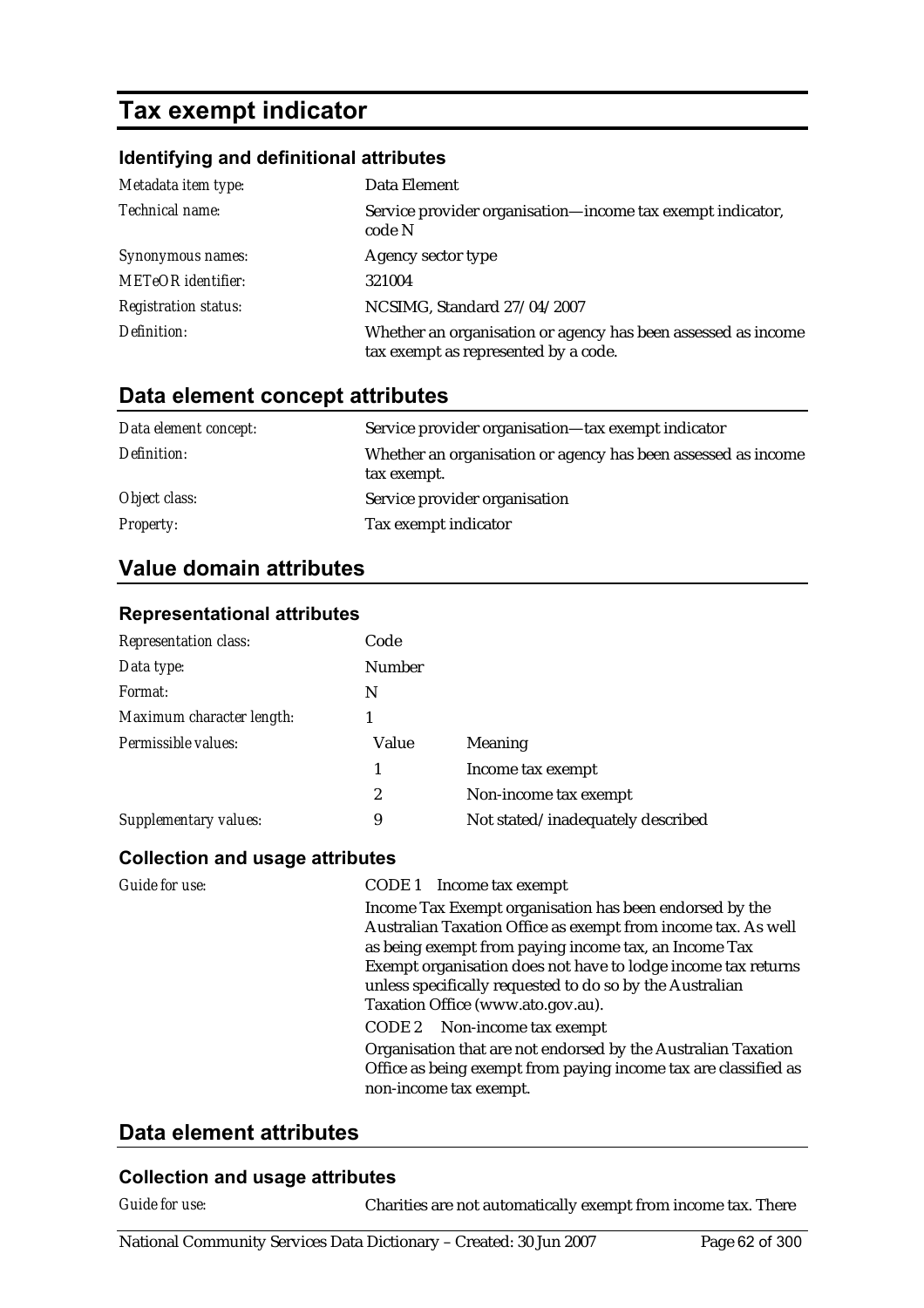is an endorsement system under which they should apply to the Australian Tax Office to be endorsed as income tax exempt.

#### **Source and reference attributes**

| Submitting organisation: | CSTDA NMDS Network.                                                                                                                                        |
|--------------------------|------------------------------------------------------------------------------------------------------------------------------------------------------------|
| Origin:                  | Commonwealth State/Territory Disability Agreement National<br>Minimum Data Set (CSTDA NMDS) collection. Data Guide:<br>data items and definitions 2006-07. |
|                          |                                                                                                                                                            |

#### **Relational attributes**

| <b>Implementation in Data Set</b> | Commonwealth State/Territory Disability Agreement NMDS - |
|-----------------------------------|----------------------------------------------------------|
| Specifications:                   | 1 July 2006 NCSIMG, Standard 27/04/2007                  |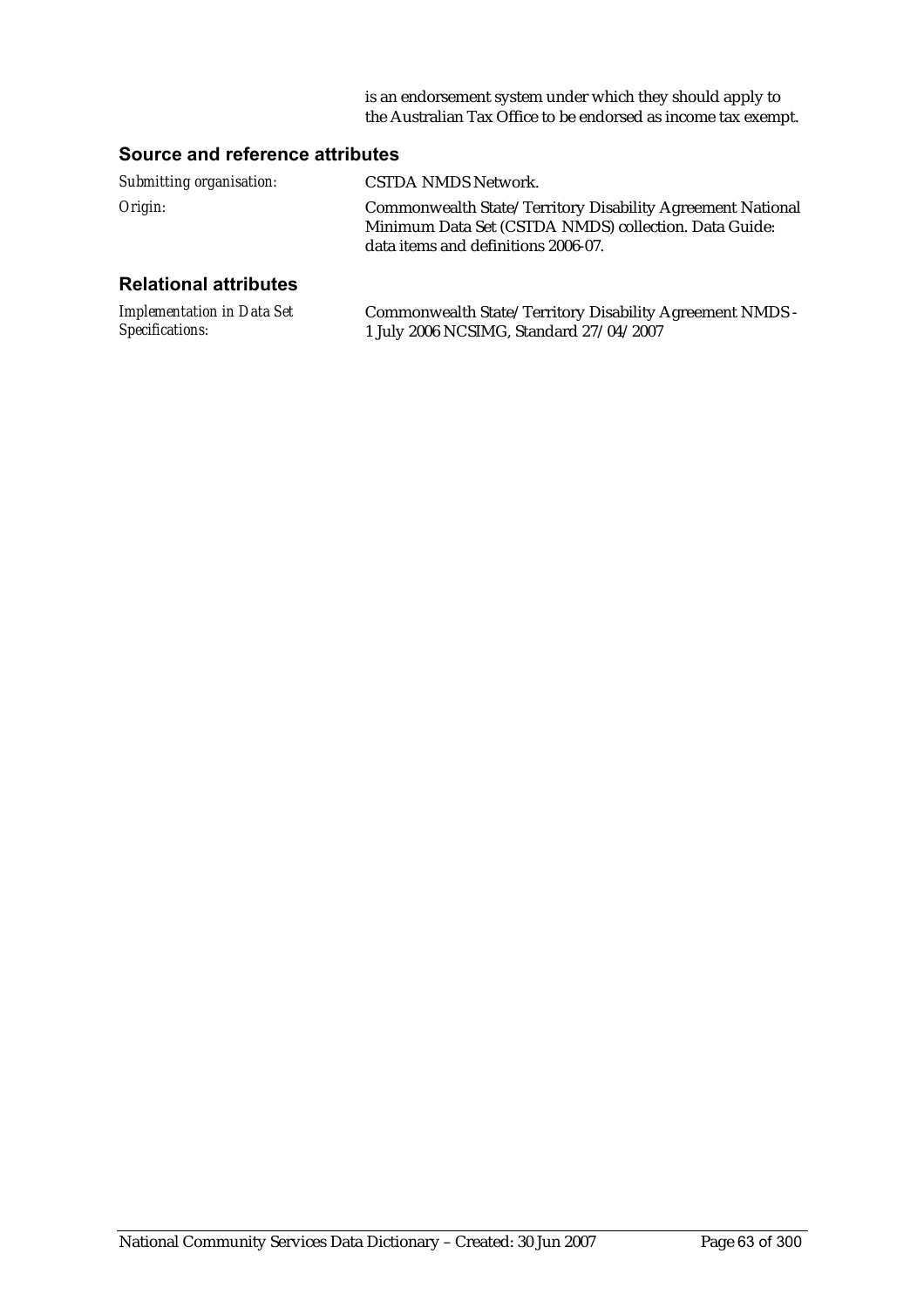# **Telephone number**

## **Identifying and definitional attributes**

| Metadata item type:         | Data Element                                                   |
|-----------------------------|----------------------------------------------------------------|
| <i>Technical name:</i>      | Person—telephone number, text $[X(40)]$                        |
| <b>METeOR</b> identifier:   | 270266                                                         |
| <b>Registration status:</b> | NHIG, Standard 01/03/2005<br>NCSIMG, Standard 01/03/2005       |
| Definition:                 | The person's contact telephone number, as represented by text. |

# **Data element concept attributes**

| Data element concept: | Person-telephone number          |
|-----------------------|----------------------------------|
| Definition:           | Person contact telephone number. |
| Object class:         | Person                           |
| <b>Property:</b>      | Telephone number                 |

## **Value domain attributes**

### **Representational attributes**

| <b>Representation class:</b> | Text          |
|------------------------------|---------------|
| Data type:                   | <b>String</b> |
| <i>Format:</i>               | [X(40)]       |
| Maximum character length:    | 40            |

# **Data element attributes**

| <b>Guide for use:</b>      | More than one phone number may be recorded as required.<br>Each phone number should have an appropriate telephone<br>number type code assigned. Record the full phone number<br>(including any prefixes) with no punctuation (hyphens or<br>brackets).                                                                      |
|----------------------------|-----------------------------------------------------------------------------------------------------------------------------------------------------------------------------------------------------------------------------------------------------------------------------------------------------------------------------|
| <b>Collection methods:</b> | Prefix plus telephone number:                                                                                                                                                                                                                                                                                               |
|                            | Record the prefix plus telephone number. The default should be<br>the local prefix with an ability to overtype with a different<br>prefix.                                                                                                                                                                                  |
|                            | For example, 08 8226 6000 or 0417 123456.                                                                                                                                                                                                                                                                                   |
|                            | <b>Punctuation:</b>                                                                                                                                                                                                                                                                                                         |
|                            | Do not record punctuation.                                                                                                                                                                                                                                                                                                  |
|                            | For example, (08) 8226 6000 or 08-8226 6000 would not be<br>correct.                                                                                                                                                                                                                                                        |
|                            | Unknown:                                                                                                                                                                                                                                                                                                                    |
|                            | Leave the field blank.                                                                                                                                                                                                                                                                                                      |
| Comments:                  | Concerned with the use of person identification data. For<br>organisations that create, use or maintain records on people.<br>Organisations should use this standard, where appropriate, for<br>collecting data when registering people. The positive and<br>unique identification of people is a critical event in service |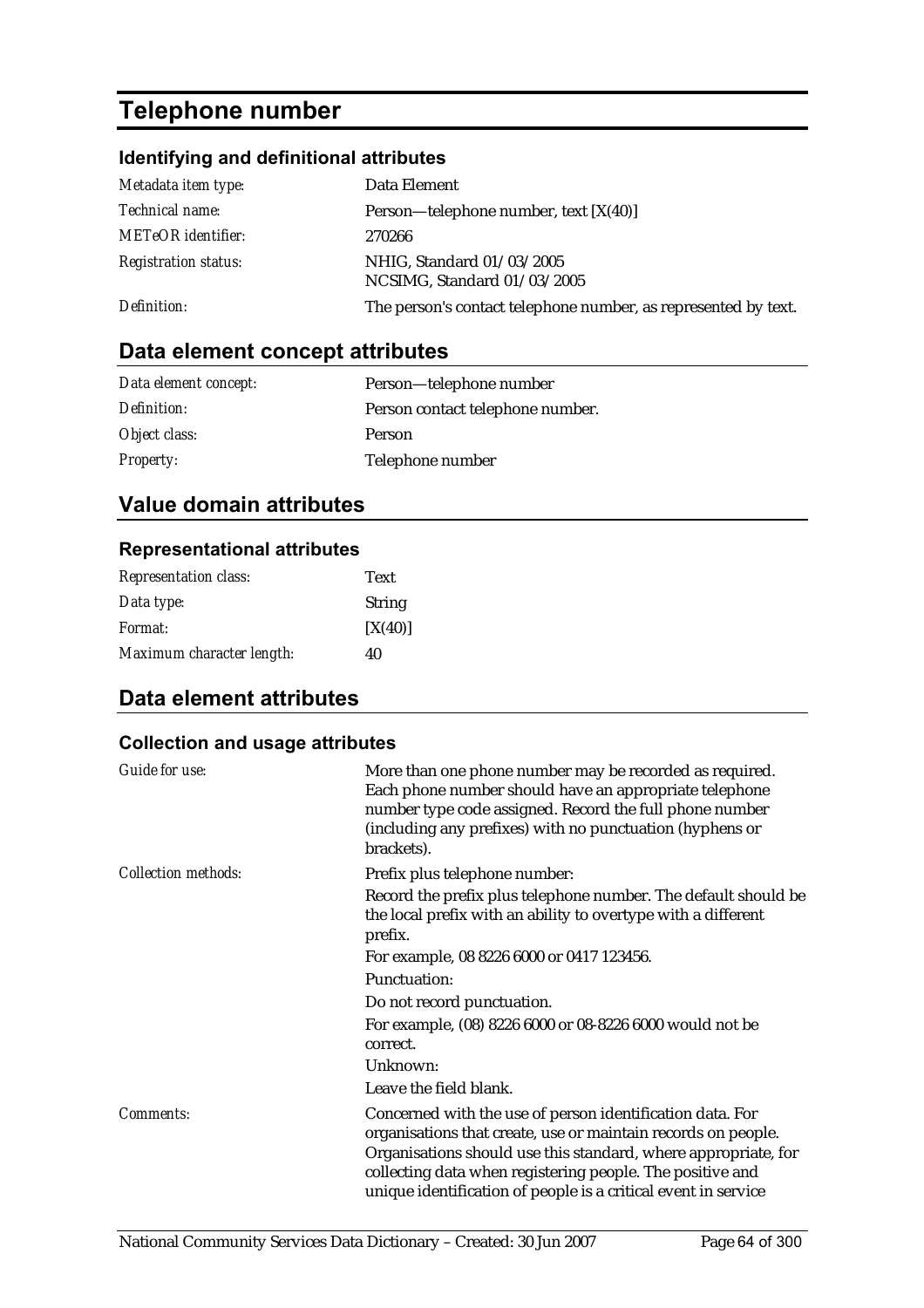delivery, with direct implications for the safety and quality of care delivered by health and community services.

### **Source and reference attributes**

| Submitting organisation:     | Standards Australia                                                                                                         |
|------------------------------|-----------------------------------------------------------------------------------------------------------------------------|
| Origin:                      | National Health Data Committee                                                                                              |
|                              | <b>National Community Services Data Committee</b>                                                                           |
|                              | Standards Australia 2002. Australian Standard AS5017-2002<br>Health Care Client Identification. Sydney: Standards Australia |
| <b>Relational attributes</b> |                                                                                                                             |
|                              |                                                                                                                             |

| Related metadata references: | Supersedes Telephone number, version 2, DE, Int. NCSDD & |
|------------------------------|----------------------------------------------------------|
|                              | NHDD, NCSIMG & NHIMG, Superseded 01/03/2005              |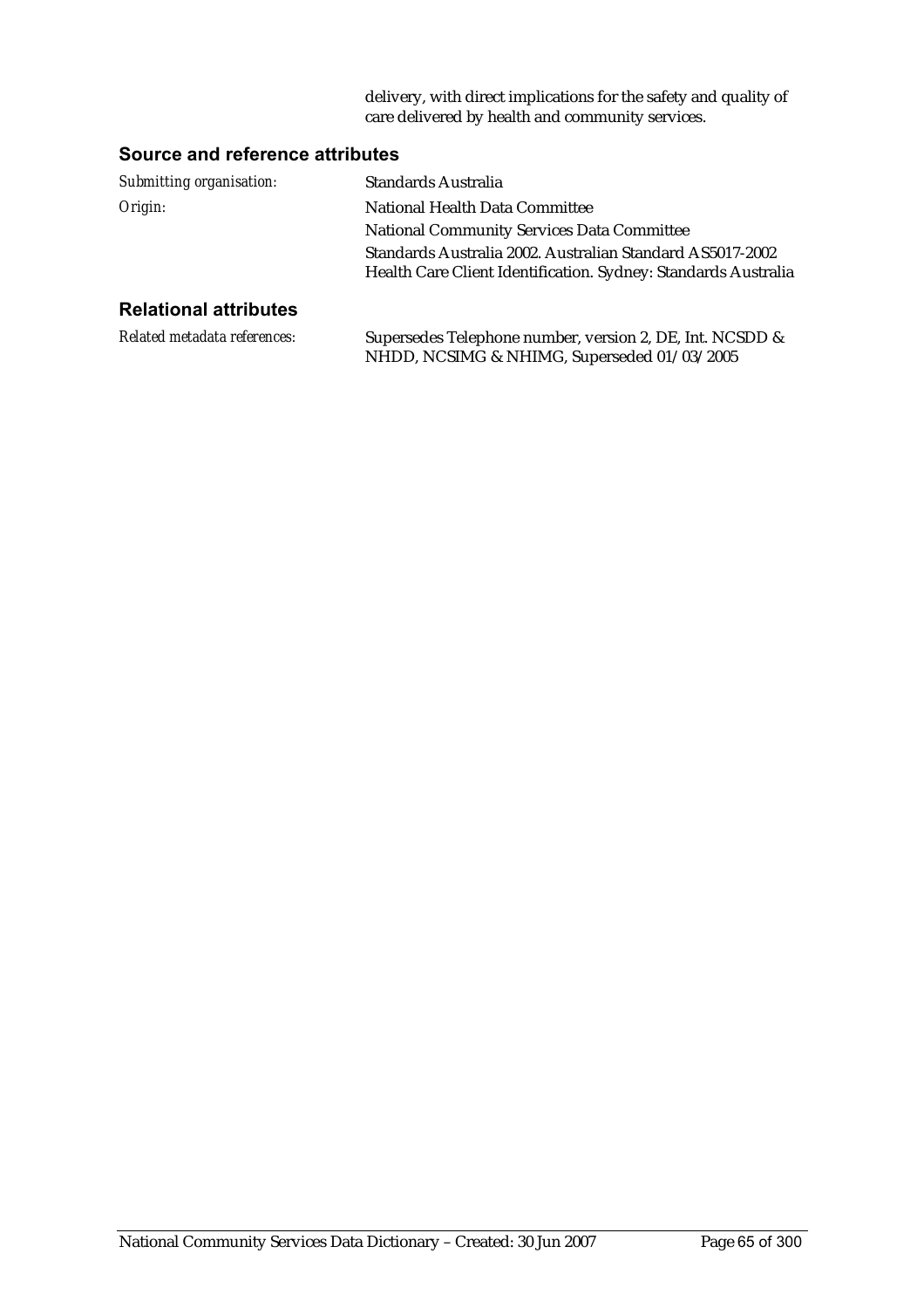# **Telephone number type**

### **Identifying and definitional attributes**

| Metadata item type:         | Data Element                                                                     |
|-----------------------------|----------------------------------------------------------------------------------|
| Technical name:             | Person (telephone)—telephone number type, code A                                 |
| <b>METeOR</b> identifier:   | 270299                                                                           |
| <b>Registration status:</b> | NHIG, Standard 01/03/2005<br>NCSIMG, Standard 01/03/2005                         |
| Definition:                 | The type of telephone number recorded for a person, as<br>represented by a code. |

# **Data element concept attributes**

| Data element concept: | Person (telephone)—telephone number type            |
|-----------------------|-----------------------------------------------------|
| Definition:           | The type of telephone number recorded for a person. |
| Object class:         | <b>Person</b>                                       |
| <i>Property:</i>      | Telephone number type                               |

## **Value domain attributes**

### **Representational attributes**

| <b>Representation class:</b> | Code          |                                |
|------------------------------|---------------|--------------------------------|
| Data type:                   | <b>String</b> |                                |
| Format:                      | A             |                                |
| Maximum character length:    | 1             |                                |
| Permissible values:          | Value         | Meaning                        |
|                              | B             | <b>Business or work</b>        |
|                              | H             | Home                           |
|                              | M             | Personal mobile                |
|                              | N             | Contact number (not own)       |
|                              | Ω             | <b>Business or work mobile</b> |
|                              | т             | <b>Temporary</b>               |

## **Data element attributes**

| Guide for use:   | Where more than one telephone number has been recorded,<br>then each telephone number should have the appropriate<br>telephone number type code assigned.                                                                                                                                                                                                                                                                                           |
|------------------|-----------------------------------------------------------------------------------------------------------------------------------------------------------------------------------------------------------------------------------------------------------------------------------------------------------------------------------------------------------------------------------------------------------------------------------------------------|
| <i>Comments:</i> | Concerned with the use of person identification data. For<br>organisations that create, use or maintain records on people.<br>Organisations should use this standard, where appropriate, for<br>collecting data when registering people. The positive and<br>unique identification of people is a critical event in service<br>delivery, with direct implications for the safety and quality of<br>care delivered by health and community services. |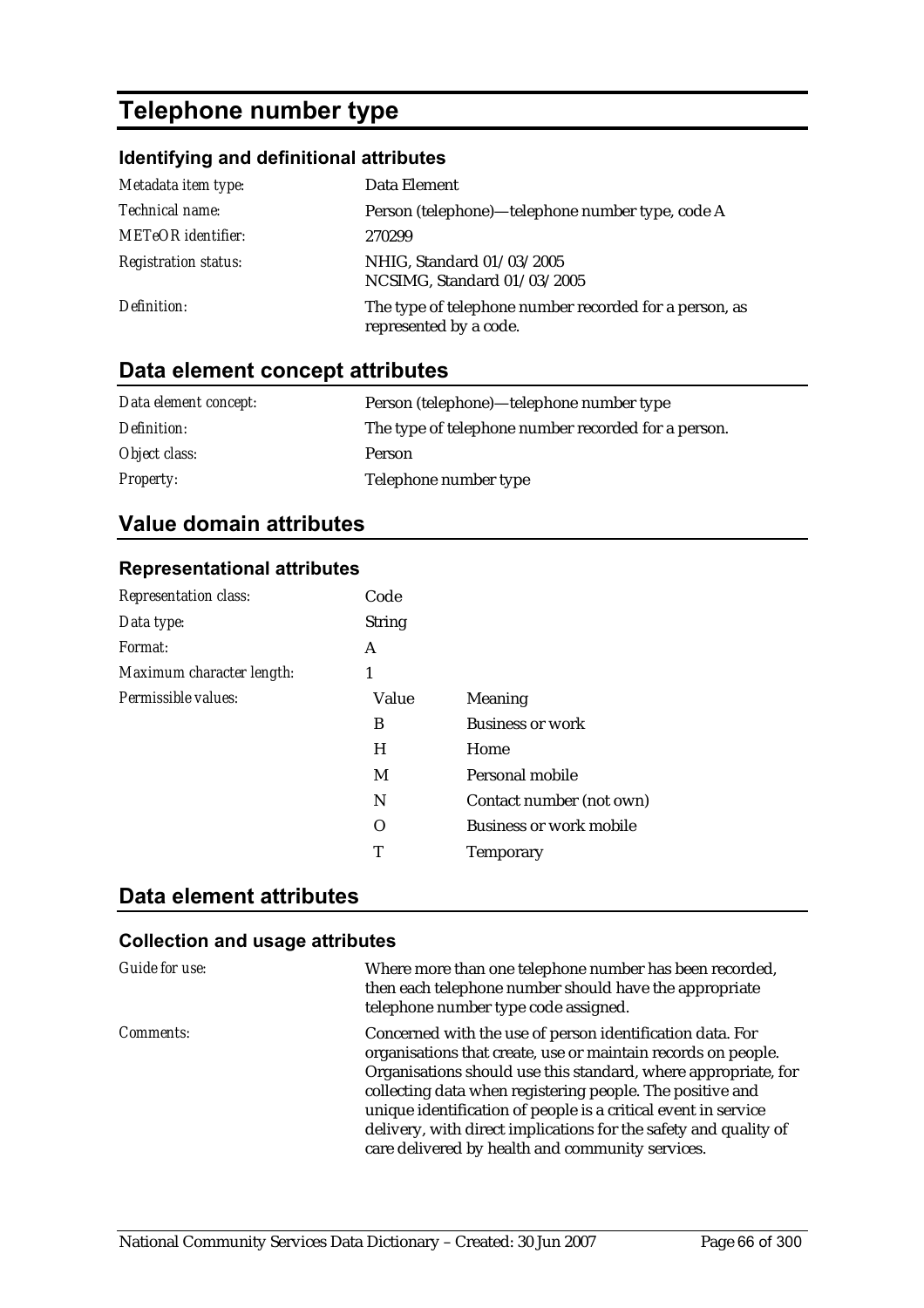### **Source and reference attributes**

| Submitting organisation:     | <b>Standards Australia</b>                                                                                                  |
|------------------------------|-----------------------------------------------------------------------------------------------------------------------------|
| Origin:                      | National Health Data Committee                                                                                              |
|                              | <b>National Community Services Data Committee</b>                                                                           |
| Reference documents:         | Standards Australia 2002. Australian Standard AS5017-2002<br>Health Care Client Identification. Sydney: Standards Australia |
| <b>Relational attributes</b> |                                                                                                                             |
| Related metadata references: | Supersedes Telephone number type, version 2, DE, Int. NCSDD<br>& NHDD, NCSIMG & NHIMG, Superseded 01/03/2005                |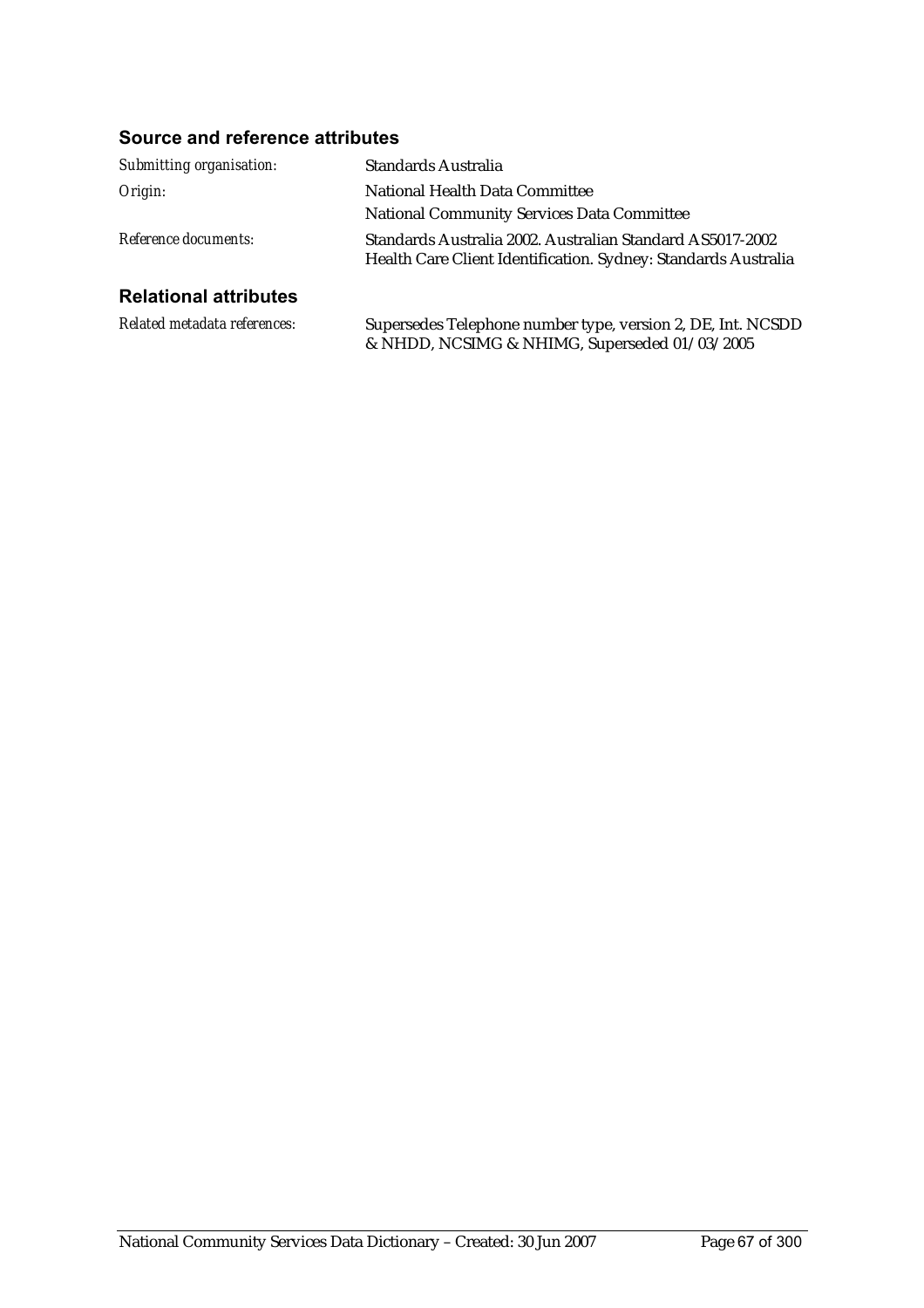# **Year of arrival in Australia**

### **Identifying and definitional attributes**

| Metadata item type:         | Data Element                                                                                                                                                           |
|-----------------------------|------------------------------------------------------------------------------------------------------------------------------------------------------------------------|
| Technical name:             | Person (overseas born)-year of first arrival in Australia, date<br>YYYY                                                                                                |
| <b>METeOR</b> identifier:   | 269929                                                                                                                                                                 |
| <b>Registration status:</b> | NHIG, Standard 04/05/2005<br>NCSIMG, Standard 01/03/2005                                                                                                               |
| Definition:                 | The year a person (born outside of Australia) first arrived in<br>Australia, from another country, with the intention of staying in<br>Australia for one year or more. |

# **Data element concept attributes**

| Data element concept: | Person (overseas born)—year of first arrival in Australia                                                                                                                                                                                                                                                                                                                                                |  |
|-----------------------|----------------------------------------------------------------------------------------------------------------------------------------------------------------------------------------------------------------------------------------------------------------------------------------------------------------------------------------------------------------------------------------------------------|--|
| Definition:           | The year a person (born outside of Australia) first arrived in<br>Australia, from another country, with the intention of staying in<br>Australia for one year or more.                                                                                                                                                                                                                                   |  |
| Context:              | Client demographic and support needs:                                                                                                                                                                                                                                                                                                                                                                    |  |
|                       | This metadata item is an important indicator of cultural<br>identity, and provides further information about the person's<br>cultural values and practices which is significant in determining<br>service type and support required. May also be used in<br>conjunction with other socio-demographic data to indicate the<br>background of the person, communication skills and their<br>possible needs. |  |
| Object class:         | Person                                                                                                                                                                                                                                                                                                                                                                                                   |  |
| Property:             | Year of first arrival in Australia                                                                                                                                                                                                                                                                                                                                                                       |  |

### **Value domain attributes**

#### **Representational attributes**

| <b>Representation class:</b> | Date        |
|------------------------------|-------------|
| Data type:                   | Date/Time   |
| Format:                      | <b>YYYY</b> |
| Maximum character length:    |             |

# **Data element attributes**

| <b>Collection methods:</b> | Actual year of arrival in Australia.                                |
|----------------------------|---------------------------------------------------------------------|
|                            | Recommended question:                                               |
|                            | In what year did you/the person first arrive in Australia to live   |
|                            | here for one year or more?                                          |
|                            | (Write in the calendar year of arrival or mark the box if here less |
|                            | than one year)                                                      |
|                            | Calendar year of arrival                                            |
|                            | Will be here less than one year                                     |
|                            | It is anticipated that for the majority of people their response to |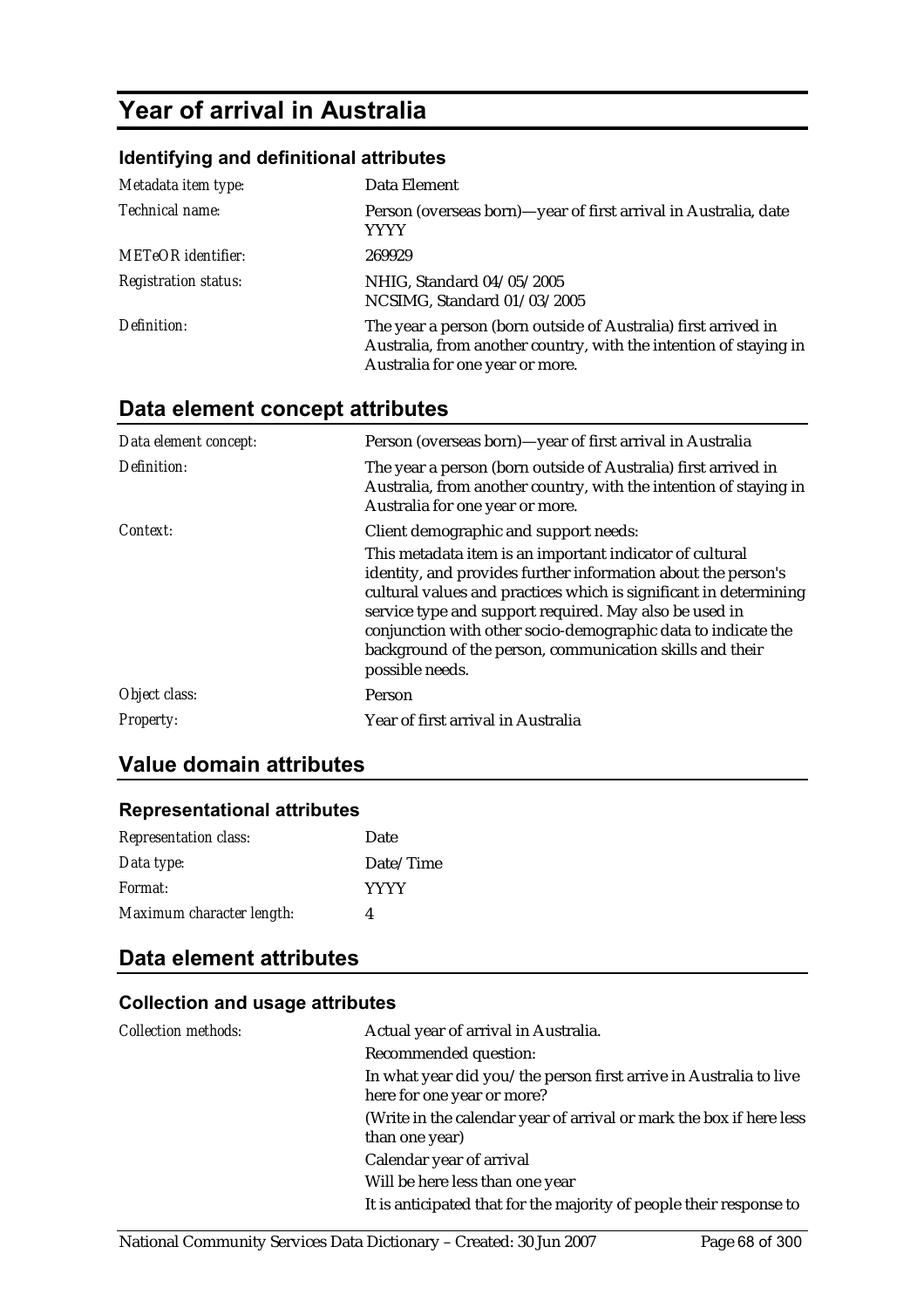the question will be the year of their only arrival in Australia. However, some respondents may have multiple arrivals in Australia. To deal with these cases in self-enumerated collections, an instruction such as 'Please indicate the year of first arrival only' should be included with the question. While agencies are encouraged to use the recommended question described above, it is acknowledged that this is not always possible in practice. For example, where the data collection is a by-product of the provision of a health or community service, the information may be ascertained using different means. However, the recommended question should be used wherever practically possible.

#### **Source and reference attributes**

| Origin:                      | The Australian Bureau of Statistics Standard for Year of Arrival<br>in Australia. (last viewed 05/12/2006)                                                                                                                                                                                 |
|------------------------------|--------------------------------------------------------------------------------------------------------------------------------------------------------------------------------------------------------------------------------------------------------------------------------------------|
| Reference documents:         | The ABS standard for the collection of Year of arrival in<br>Australia appears on the ABS Website<br>http://www.abs.gov.au/ausstats/abs@.nsf/StatsLibrary select<br>Other ABS Statistical Standards/Standards for Social, Labour<br>and Demographic Variables/Cultural Diversity Variable. |
| <b>Relational attributes</b> |                                                                                                                                                                                                                                                                                            |
| Related metadata references: | Supersedes Year of arrival in Australia, version 2, DE, NCSDD,<br>NCSIMG, Superseded 01/03/2005                                                                                                                                                                                            |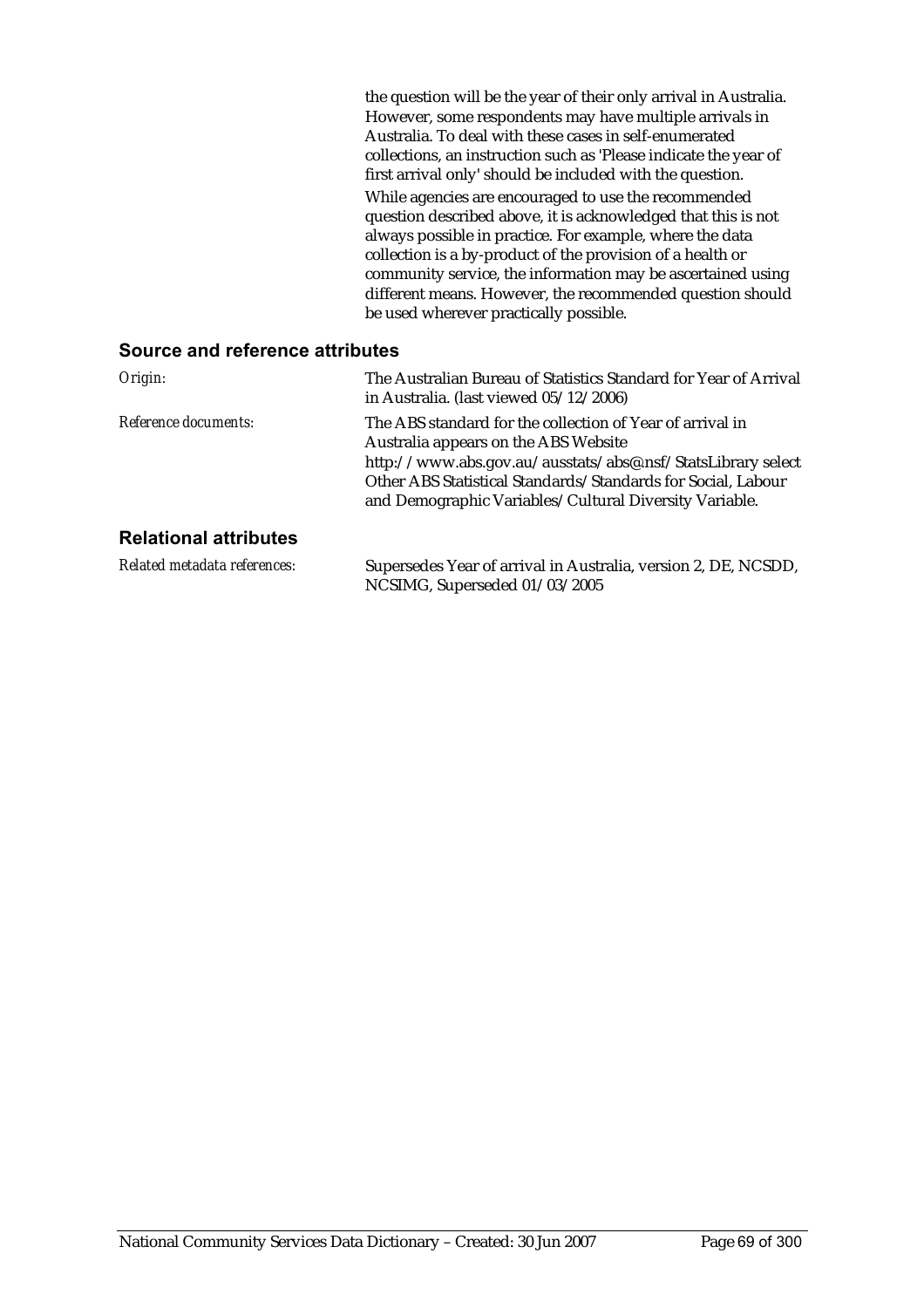# **National Minimum Data Sets**

A National minimum data set (NMDS) is a minimum set of data elements agreed for mandatory collection and reporting at a national level. It may include data elements that are also included in other National minimum data sets. An NMDS is contingent upon a national agreement to collect uniform data and to supply it as part of the national collection, but does not preclude agencies and service providers from collecting additional data to meet their own specific needs.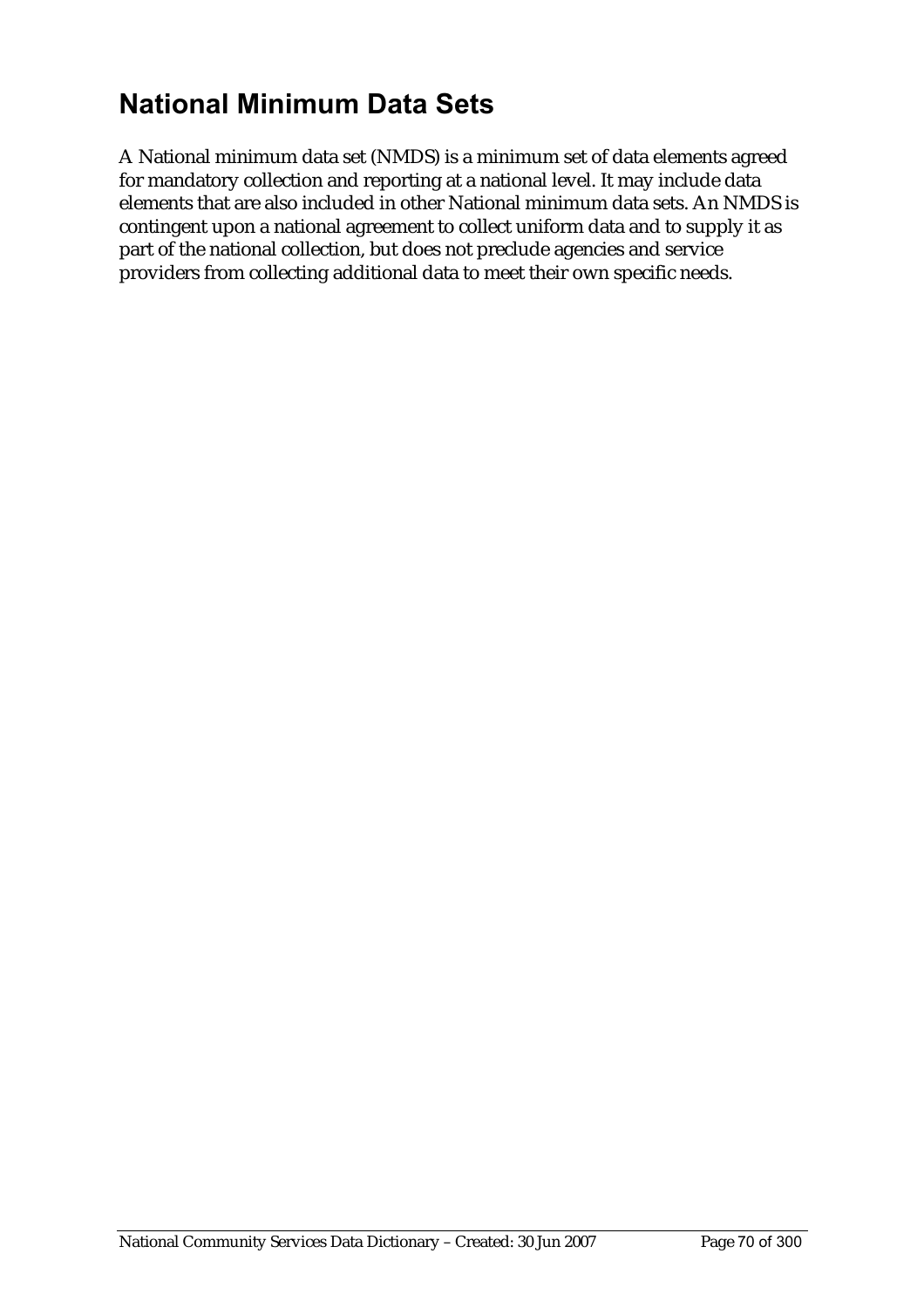# **Commonwealth State/Territory Disability Agreement NMDS - 1 July 2006**

### **Identifying and definitional attributes**

| Metadata item type:         | Data Set Specification                                                                                                                                                                                                                                                                                                                                                                                                                                   |                                                                                                                                                                                                                                                                                                                                                           |                                              |                                                |  |
|-----------------------------|----------------------------------------------------------------------------------------------------------------------------------------------------------------------------------------------------------------------------------------------------------------------------------------------------------------------------------------------------------------------------------------------------------------------------------------------------------|-----------------------------------------------------------------------------------------------------------------------------------------------------------------------------------------------------------------------------------------------------------------------------------------------------------------------------------------------------------|----------------------------------------------|------------------------------------------------|--|
| <b>METeOR</b> identifier:   |                                                                                                                                                                                                                                                                                                                                                                                                                                                          | 317350                                                                                                                                                                                                                                                                                                                                                    |                                              |                                                |  |
| <b>Registration status:</b> |                                                                                                                                                                                                                                                                                                                                                                                                                                                          | NCSIMG, Standard 27/04/2007                                                                                                                                                                                                                                                                                                                               |                                              |                                                |  |
| DSS type:                   | National Minimum Data Set (NMDS)                                                                                                                                                                                                                                                                                                                                                                                                                         |                                                                                                                                                                                                                                                                                                                                                           |                                              |                                                |  |
| Scope:                      | The Commonwealth State/Territory Disability Agreement National<br>Minimum Data Set (CSTDA NMDS) and its national collection is:                                                                                                                                                                                                                                                                                                                          |                                                                                                                                                                                                                                                                                                                                                           |                                              |                                                |  |
|                             | a set of nationally significant data items or pieces of information<br>٠<br>that are collected in all Australian jurisdictions; and<br>an agreed method of collection and transmission.                                                                                                                                                                                                                                                                  |                                                                                                                                                                                                                                                                                                                                                           |                                              |                                                |  |
|                             | The purpose of the CSTDA NMDS collection is to facilitate the annual<br>collation of nationally comparable data about CSTDA-funded services,<br>and to obtain reliable, consistent data with minimal load on the<br>disability services field. Under the CSTDA, the Disability<br>Administrators in all Australian jurisdictions are responsible for<br>ensuring 'that CSTDA NMDS information will be comparable across<br>all jurisdictions and years'. |                                                                                                                                                                                                                                                                                                                                                           |                                              |                                                |  |
|                             | Services within the scope of the collection are those for which funding<br>has been provided, during the specified period, by a government<br>organisation operating under the CSTDA. Therefore, if a service type<br>outlet did not receive CSTDA funding for the 2006-07 collection (i.e.<br>its CSTDA funding dollars for the financial year are zero), then details<br>of this outlet should not be included in the data collection.                 |                                                                                                                                                                                                                                                                                                                                                           |                                              |                                                |  |
|                             |                                                                                                                                                                                                                                                                                                                                                                                                                                                          | A funded agency may receive funding from multiple sources. Where a<br>funded agency is unable to differentiate service users and/or staff<br>according to funding source (i.e. CSTDA or other), they are asked to<br>provide details of all service users and staff (for each service type).<br>Most agencies funded under the CSTDA are asked to provide |                                              |                                                |  |
|                             | information about:<br>$\bullet$                                                                                                                                                                                                                                                                                                                                                                                                                          | each of the service types they are funded to provide (i.e. service<br>type outlets they operate);                                                                                                                                                                                                                                                         |                                              |                                                |  |
|                             | ٠                                                                                                                                                                                                                                                                                                                                                                                                                                                        | all service users who received support over a specified reporting<br>period; and                                                                                                                                                                                                                                                                          |                                              |                                                |  |
|                             |                                                                                                                                                                                                                                                                                                                                                                                                                                                          | • the CSTDA NMDS service type(s) the service user received.                                                                                                                                                                                                                                                                                               |                                              |                                                |  |
|                             | The level of information a funded agency is asked to provide varies<br>according to the particular service type (i.e. for each service type<br>outlet).                                                                                                                                                                                                                                                                                                  |                                                                                                                                                                                                                                                                                                                                                           |                                              |                                                |  |
|                             | Where services are provided to groups or families (e.g., 2.02, 2.04,                                                                                                                                                                                                                                                                                                                                                                                     |                                                                                                                                                                                                                                                                                                                                                           |                                              |                                                |  |
|                             | 2.05), details are only requested about the service user who is eligible<br>for services, not their family or other group members. For example, if a                                                                                                                                                                                                                                                                                                     |                                                                                                                                                                                                                                                                                                                                                           |                                              |                                                |  |
|                             | family member/carer receives respite services, only details about the                                                                                                                                                                                                                                                                                                                                                                                    |                                                                                                                                                                                                                                                                                                                                                           |                                              |                                                |  |
|                             | service user (i.e., the person with the disability) are required, not those                                                                                                                                                                                                                                                                                                                                                                              |                                                                                                                                                                                                                                                                                                                                                           |                                              |                                                |  |
|                             | of the family or carer.<br>Table 1:                                                                                                                                                                                                                                                                                                                                                                                                                      |                                                                                                                                                                                                                                                                                                                                                           |                                              |                                                |  |
|                             |                                                                                                                                                                                                                                                                                                                                                                                                                                                          |                                                                                                                                                                                                                                                                                                                                                           |                                              |                                                |  |
|                             | <b>Service type</b><br>classification                                                                                                                                                                                                                                                                                                                                                                                                                    | <b>Service type</b><br>outlet-details<br>required                                                                                                                                                                                                                                                                                                         | <b>Service user</b><br>- details<br>required | <b>Services</b><br>received by<br>each service |  |

**(except for** 

**user in the**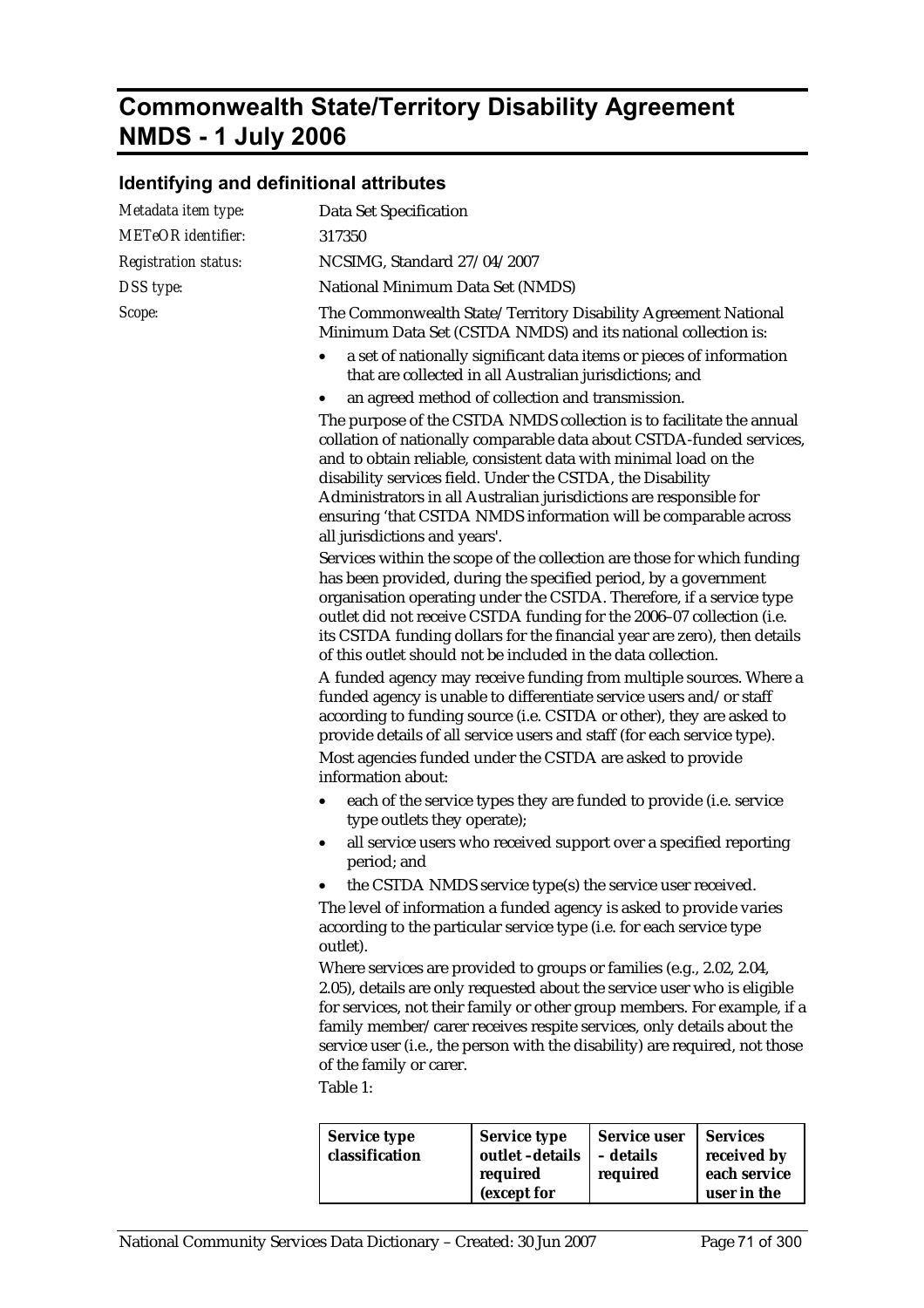|                                                                                           | those<br>provided by<br>the<br>jurisdiction) |                                                                                            | reporting<br>period-<br>details<br>required                                                                              |
|-------------------------------------------------------------------------------------------|----------------------------------------------|--------------------------------------------------------------------------------------------|--------------------------------------------------------------------------------------------------------------------------|
| <b>CSTDA</b><br>Accommodation<br>support 1.01-1.04,<br>1.08                               | All                                          | All                                                                                        | All (except<br>for data<br>items on<br>hours<br>received -<br>Client-<br>amount of<br>assistance,<br>total hours<br>NNN) |
| <b>CSTDA</b><br>Accommodation<br>support 1.05-1.07                                        | All                                          | All                                                                                        | All                                                                                                                      |
| <b>CSTDA</b><br>Community<br>support 2.01-2.05                                            | All                                          | All                                                                                        | All (except<br>for data<br>items on<br>hours<br>received -<br>Client-<br>amount of<br>assistance,<br>total hours<br>NNN) |
| <b>CSTDA</b><br>Community<br>support 2.06                                                 | All                                          | All (except<br>for<br>community<br>development<br>activity<br>within this<br>service type) | All (except<br>for<br>community<br>development<br>activity<br>within this<br>service type)                               |
| <b>CSTDA</b><br>Community<br>support 2.07                                                 | All                                          | All                                                                                        | All (except<br>for data<br>items on<br>hours<br>received -<br>Client-<br>amount of<br>assistance,<br>total hours<br>NNN) |
| <b>CSTDA</b><br>Community access<br>3.01, 3.03 Learning<br>and life skills<br>development | All                                          | All                                                                                        | All                                                                                                                      |
| <b>CSTDA</b><br><b>Community access</b><br>3.02<br>Recreation/holiday<br>programs(a)      | All                                          | Linkage key<br>elements<br>only (items<br>$2a-2e$                                          | The<br>following<br>items are<br>optional:<br>Service<br>episode-                                                        |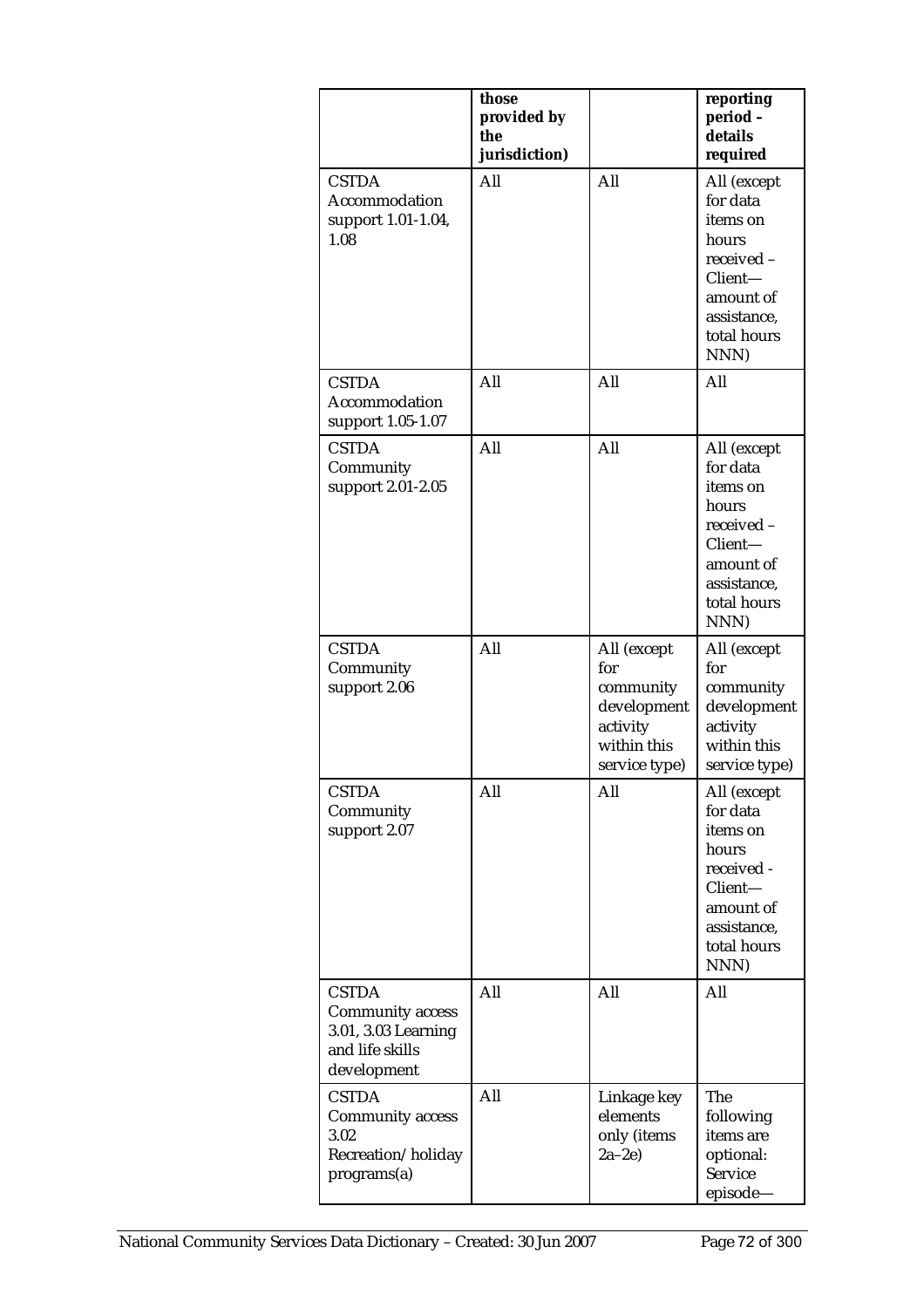|                                                                                              |                                                                                                                 |                                                                                                               | episode start<br>date; Service<br>event -last<br>service<br>provision<br>date; and<br>Person-<br>service<br>received<br>indicator |
|----------------------------------------------------------------------------------------------|-----------------------------------------------------------------------------------------------------------------|---------------------------------------------------------------------------------------------------------------|-----------------------------------------------------------------------------------------------------------------------------------|
| <b>CSTDA Respite</b><br>$4.01 - 4.05$                                                        | All                                                                                                             | All                                                                                                           | All                                                                                                                               |
| <b>CSTDA</b><br><b>Employment 5.01-</b><br>5.02                                              | All                                                                                                             | All (except<br>for carer-<br>primary<br>status,<br>residency<br>status, age<br>$group -$<br>items<br>12b,c,e) | All (except<br>for data<br>items on<br>hours<br>received-<br>Client-<br>amount of<br>assistance,<br>total hours<br>NNN)           |
| CSTDA Advocacy,<br>information and<br>alternative forms of<br>communication<br>$6.01 - 6.05$ | All                                                                                                             | None                                                                                                          | None                                                                                                                              |
| <b>CSTDA Other</b><br>support 7.01-7.04                                                      | All (except<br><b>Service</b><br>provider<br>organisation-<br>number of<br>clients, total<br>people<br>N[NNNN]) | None                                                                                                          | None                                                                                                                              |

The data collection is based around the concept of a 'service type outlet', each of which provides only one service type from a discrete location. A funded agency may be funded to provide one or more service types through one or more service type outlets. For example, an agency may be funded under the CSTDA to provide residential accommodation and respite services from one location or funded to provide group homes in three separate locations. A separate service type outlet form is completed for each service type the agency is funded to provide under the CSTDA. If a service user receives more than one service type in the reporting period, a separate service user form is completed for each service type received.

#### **Statistical units:**

Service type outlets, service users

#### **Reporting period:**

CSTDA-funded agencies are asked to record key information about service users on an ongoing basis, so that they can transmit the required information at the end of each 'reporting period'. Most jurisdictions have set their reporting period (and will therefore ask for information to be transmitted) at the end of each financial year quarter. Some will still only require information to be transmitted at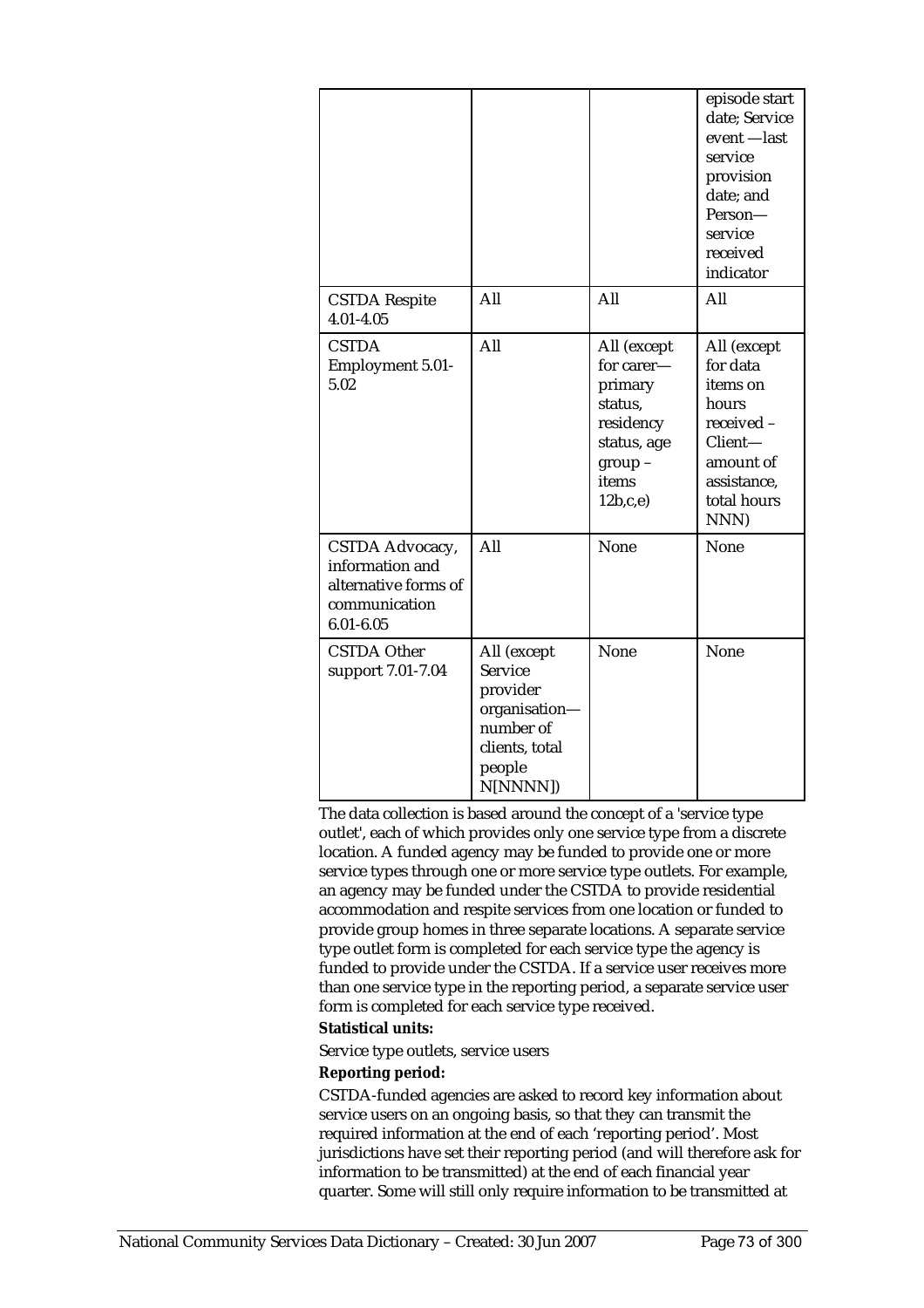#### the end of a financial year.

#### **Reference week:**

The annual reference week is the 7-day week preceding the end of the financial year (i.e. 24 June to 30 June).

#### **Snapshot day:**

Collection of annual snapshot day data is essential to ensure continuity of data interpretation. The snapshot day for each year is generally the last Wednesday in June.

#### **Privacy:**

CSTDA NMDS collections conducted in each jurisdiction must comply with Commonwealth privacy legislation and established privacy and data principles.

#### **Collection and usage attributes**

*Implementation start date:* 01/07/2006

#### **Source and reference attributes**

| Submitting organisation: | <b>CSTDA NMDS Network</b>                                                                                                                                  |
|--------------------------|------------------------------------------------------------------------------------------------------------------------------------------------------------|
| Origin:                  | Commonwealth State/Territory Disability Agreement National<br>Minimum Data Set (CSTDA NMDS) collection. Data Guide: data items<br>and definitions 2006-07. |
| Reference documents:     | Commonwealth State/Territory Disability Agreement National<br>Minimum Data Set (CSTDA NMDS) Data Dictionary Version 1.1. July<br>2004. AIHW.               |

| <b>Seq</b><br>No. | Metadata item                                                            | <b>Obligation</b> | <b>Max</b><br><b>occurs</b> |
|-------------------|--------------------------------------------------------------------------|-------------------|-----------------------------|
|                   | Activity and participation life area                                     | Conditional       | 1                           |
|                   | Age group                                                                | Conditional       | 1                           |
|                   | Amount of assistance                                                     | Conditional       | $\overline{c}$              |
|                   | Assistance with activities (CSTDA)                                       | Conditional       | 1                           |
|                   | Australian state/territory identifier (service provider<br>organisation) | Mandatory         | 1                           |
|                   | Carer Allowance (Child) receipt indicator                                | Conditional       | 1                           |
|                   | Communication method                                                     | Conditional       | $\mathbf{1}$                |
|                   | Country of birth                                                         | Conditional       | 1                           |
|                   | Date estimate indicator                                                  | Conditional       | 1                           |
|                   | Date of birth                                                            | Conditional       | 1                           |
|                   | Disability group (CSTDA)                                                 | Conditional       | 1                           |
|                   | Effective communication indicator                                        | Conditional       | 1                           |
|                   | Episode end date                                                         | Conditional       | 1                           |
|                   | Episode start date                                                       | Conditional       | 1                           |
|                   | Full financial year funding indicator                                    | Mandatory         | 1                           |
|                   | Funded agency identifier (CSTDA)                                         | Mandatory         | 1                           |
|                   | <b>Funding allocated</b>                                                 | Mandatory         | 1                           |
|                   | <b>Funding source</b>                                                    | Mandatory         | 1                           |
|                   | Geographic location of organisation                                      | Mandatory         | 1                           |
|                   | Hours worked-paid staff                                                  | Mandatory         | $\boldsymbol{2}$            |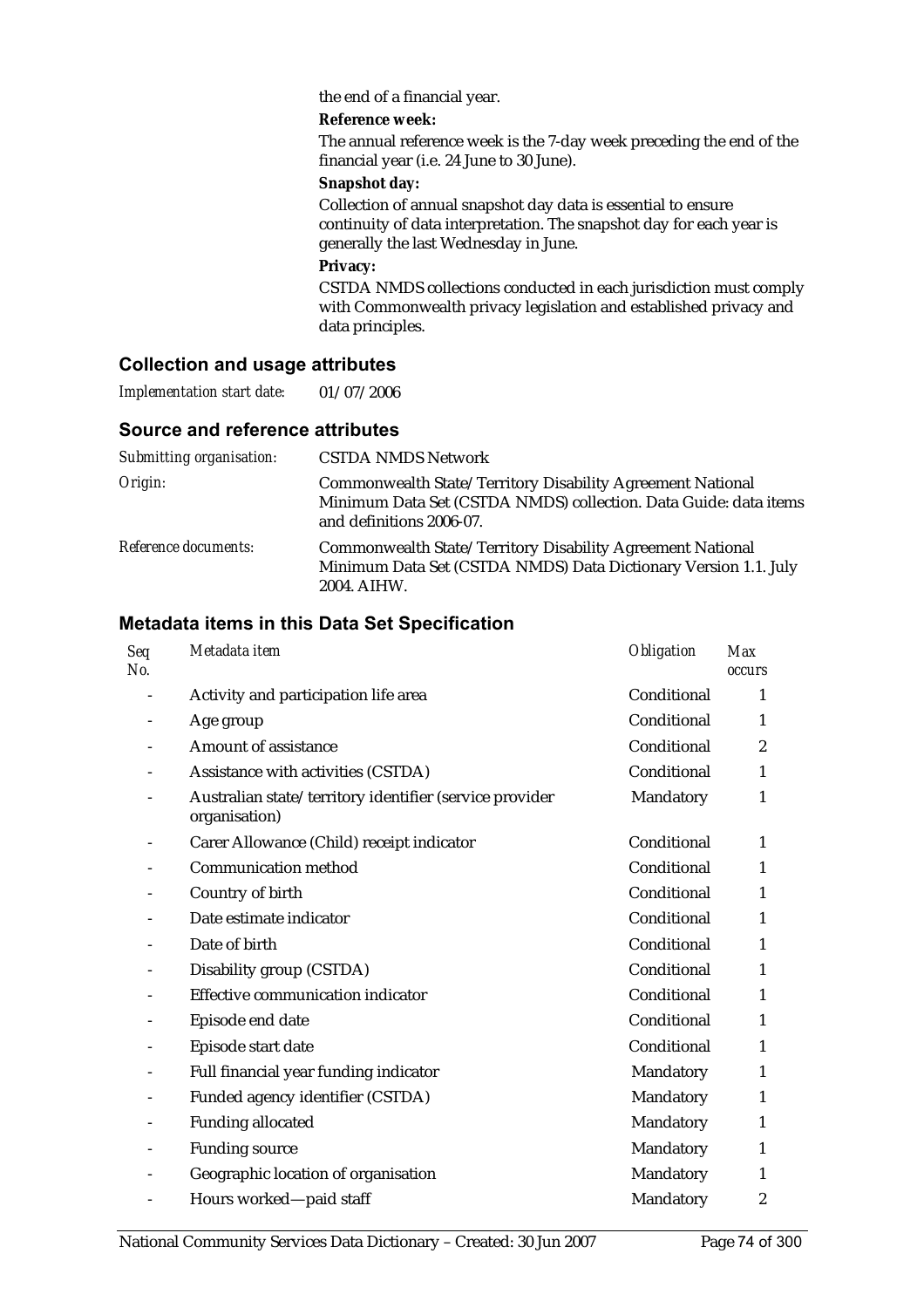| Hours worked-volunteer/unpaid staff                 | Mandatory   | $\boldsymbol{2}$ |
|-----------------------------------------------------|-------------|------------------|
| Indigenous status                                   | Conditional | $\mathbf{1}$     |
| Individual funding indicator                        | Conditional | $\mathbf{1}$     |
| Informal carer co-residency                         | Conditional | $\mathbf{1}$     |
| Informal carer existence indicator                  | Conditional | $\mathbf{1}$     |
| Informal carer primary status                       | Conditional | 1                |
| Interpreter service type                            | Conditional | 1                |
| Interpreter services required                       | Conditional | $\mathbf{1}$     |
| Labour force status                                 | Conditional | $\mathbf{1}$     |
| Last service provision date                         | Conditional | 1                |
| Letters of family name                              | Conditional | $\mathbf{1}$     |
| Letters of given name                               | Conditional | $\mathbf{1}$     |
| Level of government                                 | Mandatory   | $\boldsymbol{2}$ |
| Living arrangement                                  | Conditional | $\mathbf{1}$     |
| Main source of income (CSTDA)                       | Conditional | 1                |
| Number of clients                                   | Mandatory   | 1                |
| Postcode-Australian (person)                        | Conditional | $\mathbf{1}$     |
| Postcode-Australian (service provider organisation) | Mandatory   | $\mathbf{1}$     |
| Record identifier (CSTDA)                           | Conditional | 1                |
| Relationship of carer to care recipient (CSTDA)     | Conditional | $\mathbf{1}$     |
| Residential setting (CSTDA)                         | Conditional | 1                |
| Sector type                                         | Mandatory   | 1                |
| Service cessation reason                            | Conditional | 1                |
| Service operation days                              | Mandatory   | 1                |
| Service operation hours                             | Mandatory   | 1                |
| Service operation weeks                             | Mandatory   | $\mathbf{1}$     |
| Service received indicator                          | Conditional | $\mathbf{1}$     |
| Service type (CSTDA)                                | Mandatory   | 1                |
| Service type outlet identifier (CSTDA)              | Mandatory   | 1                |
| <b>Sex</b>                                          | Conditional | 1                |
| Tax exempt indicator                                | Conditional | 1                |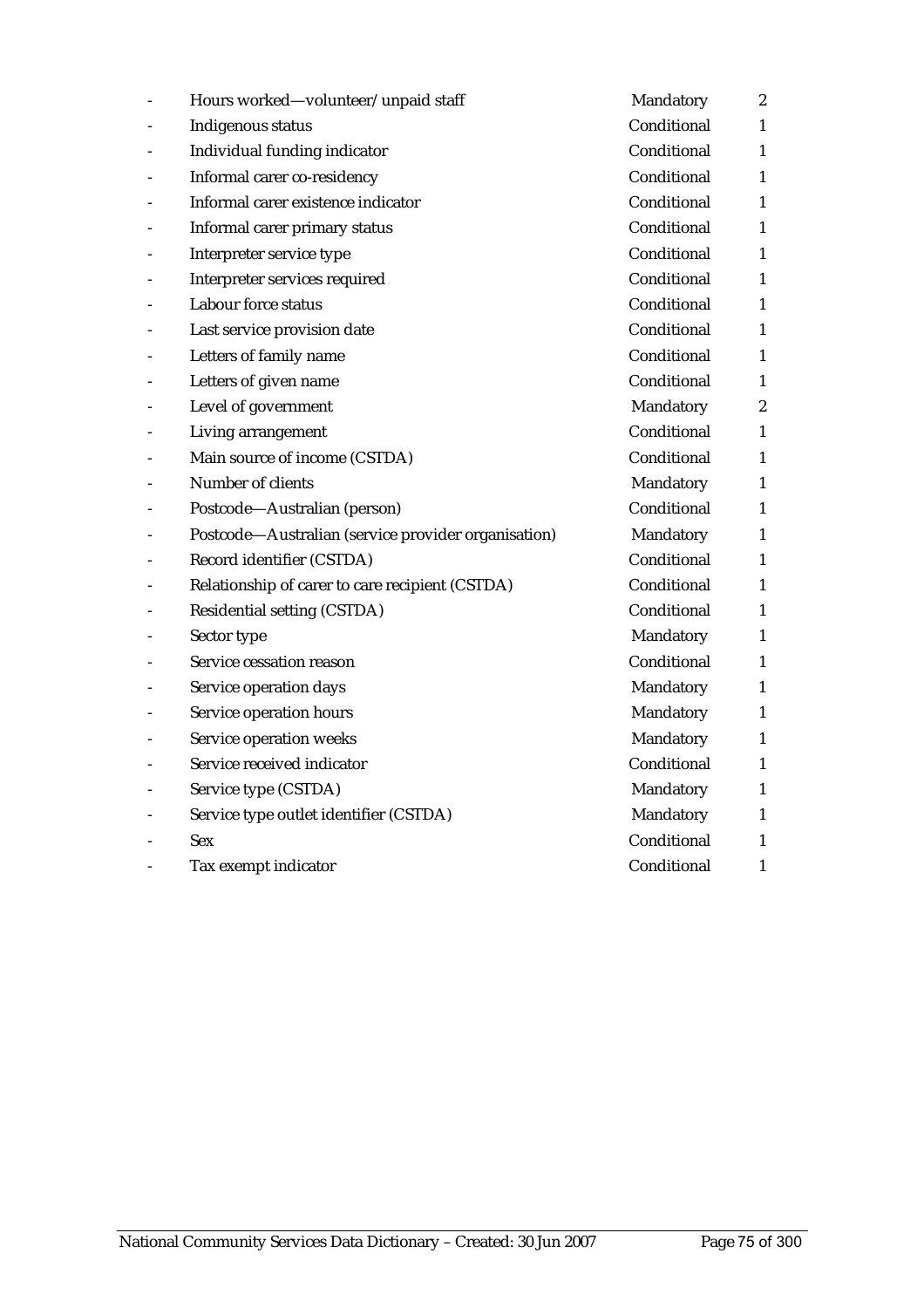# **Juvenile Justice NMDS 2005-06**

### **Identifying and definitional attributes**

| Metadata item type:         | Data Set Specification                                                                                                                                                                                                                                                                                                                                                                                                                                                                                                                                                                                                                                                                         |
|-----------------------------|------------------------------------------------------------------------------------------------------------------------------------------------------------------------------------------------------------------------------------------------------------------------------------------------------------------------------------------------------------------------------------------------------------------------------------------------------------------------------------------------------------------------------------------------------------------------------------------------------------------------------------------------------------------------------------------------|
| METeOR identifier:          | 314122                                                                                                                                                                                                                                                                                                                                                                                                                                                                                                                                                                                                                                                                                         |
| <b>Registration status:</b> | NCSIMG, Standard 27/03/2007                                                                                                                                                                                                                                                                                                                                                                                                                                                                                                                                                                                                                                                                    |
| DSS type:                   | National Minimum Data Set (NMDS)                                                                                                                                                                                                                                                                                                                                                                                                                                                                                                                                                                                                                                                               |
| Scope:                      |                                                                                                                                                                                                                                                                                                                                                                                                                                                                                                                                                                                                                                                                                                |
|                             | There are three collections within the JJ NMDS. The first collection<br>is the client collection which lists all clients active in the juvenile<br>justice system for the collection year and contains all relevant client<br>characteristic variables. All episodes in the collection year for these<br>clients are reported in the second episode-related collection. It<br>contains unit-record data summarising each episode and clients<br>may have multiple episodes within the collection year. Lastly, the<br>centre collection provides some details on the detention centres<br>administered by State and Territory juvenile justice departments<br>within the scope of the JJ NMDS. |
|                             | Juvenile justice clients                                                                                                                                                                                                                                                                                                                                                                                                                                                                                                                                                                                                                                                                       |
|                             | The JJ NMDS is designed to capture information on all young<br>people involved in the juvenile justice systems throughout<br>Australia. The ages of young people in the juvenile justice systems<br>in Australia differ between jurisdictions. To allow for these<br>variations, a client for the purposes of inclusion in the JJ NMDS is:                                                                                                                                                                                                                                                                                                                                                     |
|                             | A person who is under the supervision or case management of a<br>juvenile justice department as a result of:                                                                                                                                                                                                                                                                                                                                                                                                                                                                                                                                                                                   |
|                             | • having committed or allegedly committed an offence between the<br>ages of 10 years and 17 years;<br><b>OR</b>                                                                                                                                                                                                                                                                                                                                                                                                                                                                                                                                                                                |
|                             | • having committed or allegedly committed an offence at age<br>greater than 17 years, and who is treated as a juvenile due to his or<br>her vulnerability or immaturity.                                                                                                                                                                                                                                                                                                                                                                                                                                                                                                                       |
|                             | <b>Supervision type</b>                                                                                                                                                                                                                                                                                                                                                                                                                                                                                                                                                                                                                                                                        |
|                             | In general, the types of juvenile justice agency supervision in the<br>scope of the JJ NMDS collection are those entailing direct JJ agency<br>involvement, such as formal supervision at pre-court, pre-sentence,<br>sentence, and parole stages. Both community and custodial<br>supervision types are included. Note that some types of<br>intervention that may be administered by JJ agencies are not in the<br>scope of the JJ NMDS. These include some diversionary schemes,<br>conferences, warning, fines, and good behaviour bonds                                                                                                                                                   |
|                             | Service episodes                                                                                                                                                                                                                                                                                                                                                                                                                                                                                                                                                                                                                                                                               |
|                             | In the JJ NMDS, a service episode is defined as a period of time<br>during which a juvenile justice client is under the supervision of, or<br>is case managed by, a State or Territory juvenile justice department,<br>as a result of having committed or allegedly committed an offence,<br>and where there is no change in the type of supervision provided<br>or the specific juvenile justice agency responsible. These service<br>episodes also contribute to the reporting on supervision periods.<br>Supervision periods are a conceptual unit of analysis, derived from<br>episode data, rather than being data elements specifically collected.                                       |
|                             | The AIHW derives supervision periods by ordering episodes by<br>entry date. A new supervision period is applied where the period<br>of time between the exit date of one episode and the entry date of                                                                                                                                                                                                                                                                                                                                                                                                                                                                                         |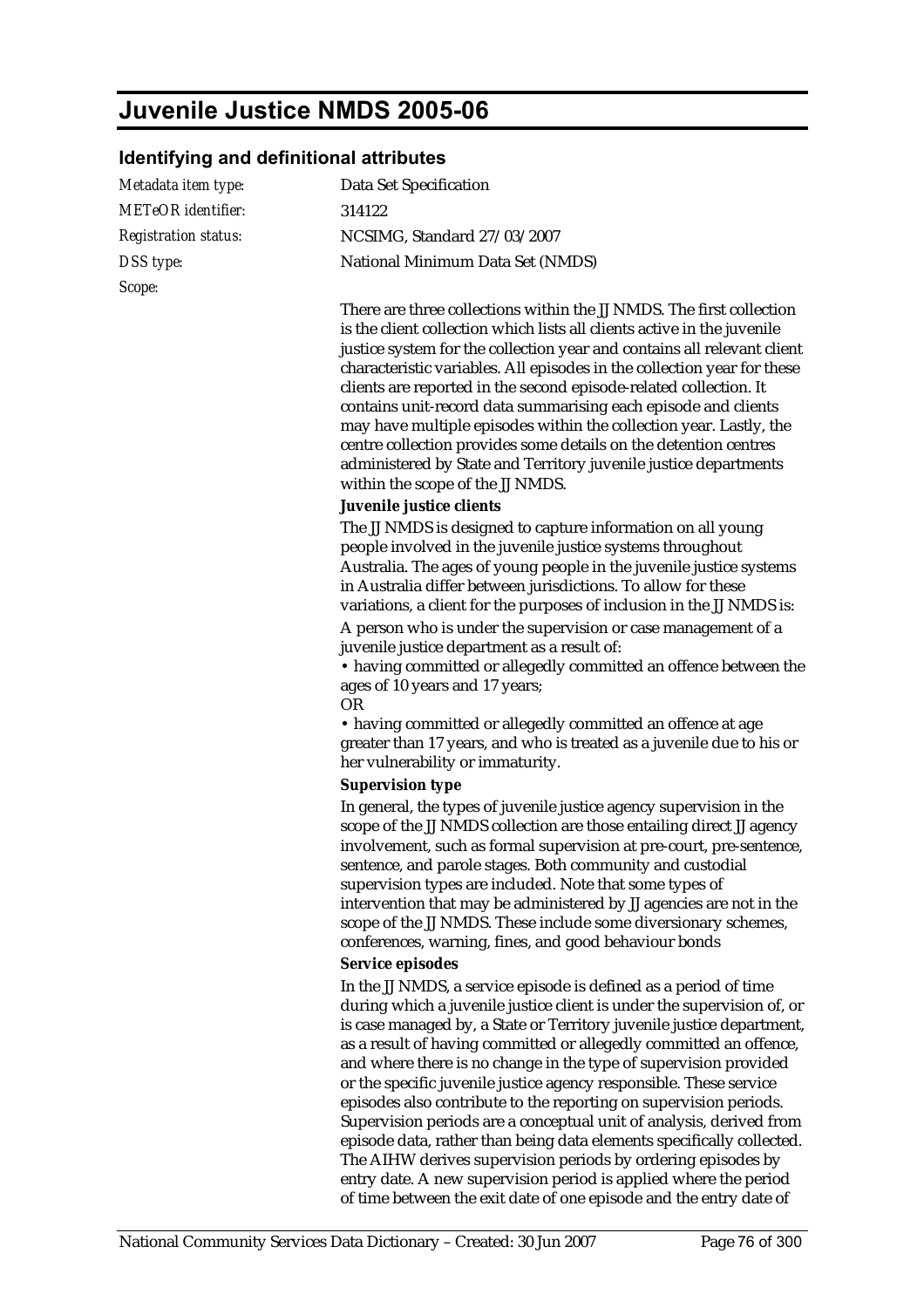the following episode is greater than or equal to two days. A supervision period provides broad level information on contacts between young people and juvenile justice supervision, and episodes provide the detail regarding the length and type of that contact. One supervision period may contain several JJ episodes as the client moves through the system e.g. from remand to sentencing, and may contain more than one sentencing episode where continuous supervision is maintained.

A new supervision period begins when:

A client enters the JJ system for the first time; >=2 days has passed since the exit date of the previous episode.

The supervision period ends on the episode end date when JJ supervision ceases for at least 2 days. Where a client is on two or more orders at a particular time in a jurisdiction, the supervision period will continue until all current orders are completed or otherwise finished. A new supervision period begins when the client is next under JJ Department supervision. Thus there will be a gap in time between supervision periods, whilst the client is in the community and not subject to any JJ Department supervision.

#### **Juvenile justice departments**

The relevant juvenile justice departments at August 2004 are:

- Department of Juvenile Justice, New South Wales
- Department of Human Services, Victoria
- Department of Communities, Queensland
- Department of Corrective Services, Western Australia
- Department for Families and Communities, South Australia
- Department of Health and Human Services, Tasmania
- Office for Children, Youth and Family Support, Australian
- Capital Territory
- Department of Justice, Northern Territory

#### **Collection and usage attributes**

| Statistical unit:          | There are three collections within the JJ NMDS.                                                                                                            |
|----------------------------|------------------------------------------------------------------------------------------------------------------------------------------------------------|
|                            | First, the episode-related collection is unit-record data.                                                                                                 |
|                            | The second collection is the client collection which provides one<br>line of data per client and contains all relevant client characteristic<br>variables. |
|                            | Lastly, the centre collection provides some administrative details<br>on the detention centres used in the JJ NMDS.                                        |
| Implementation start date: | 01/07/2005                                                                                                                                                 |

#### **Source and reference attributes**

| Submitting organisation: | Juvenile Justice Data Sub-Committee                                                                |
|--------------------------|----------------------------------------------------------------------------------------------------|
| Steward:                 | Australian Juvenile Justice Administrators                                                         |
| Origin:                  | Juvenile Justice National Minimum Data Set Version 1.3 Data<br>Dictionary. AIHW Nov 2004.          |
| Reference documents:     | Juvenile Justice National Minimum Data Set. Data Collection<br>Manual for 2005-06. AIHW July 2006. |
|                          | Juvenile Justice National Minimum Data Set Version 3 Data<br>Dictionary. AIHW July 2006.           |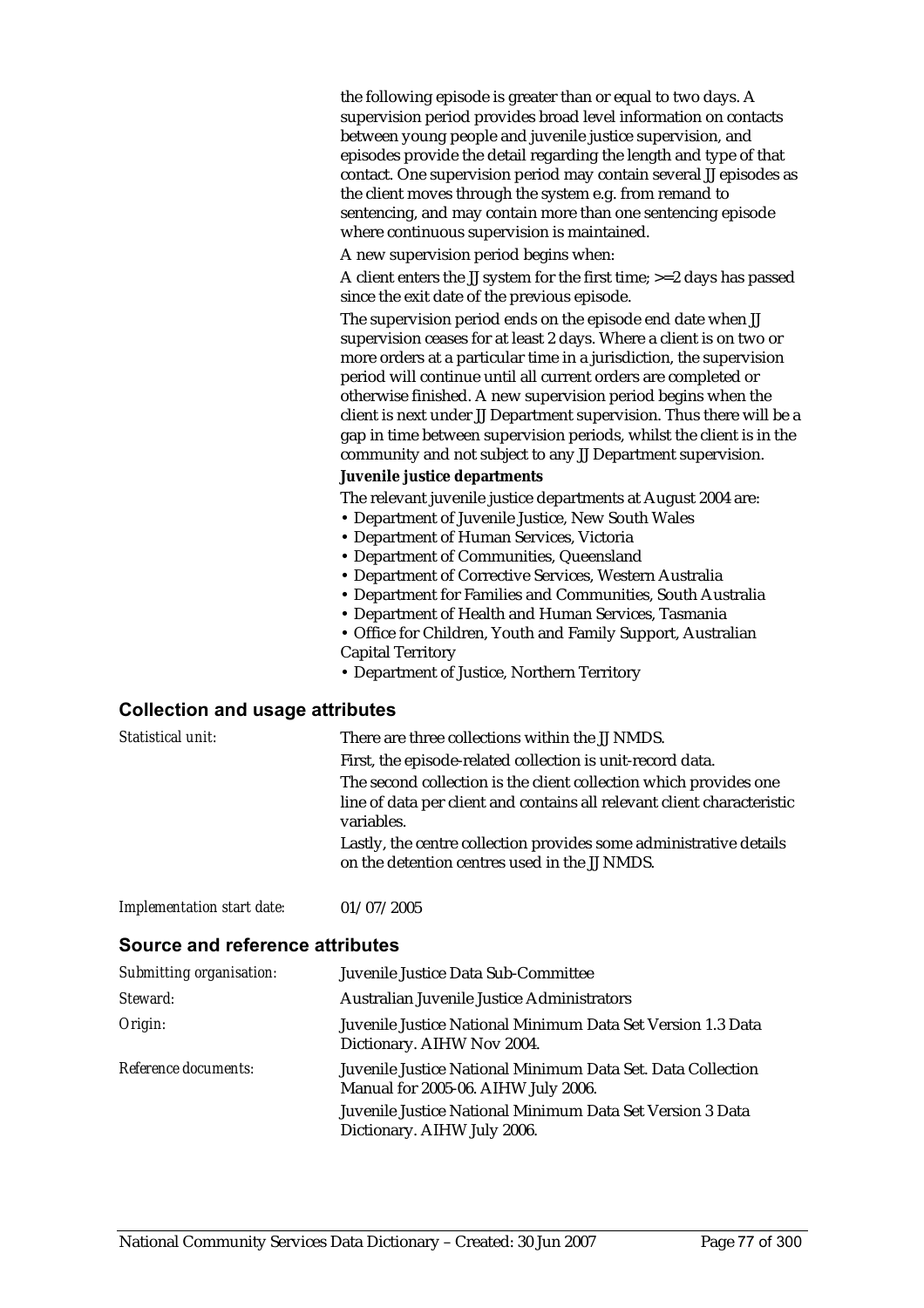| Seq No. | Metadata item                                       | <b>Obligation</b> | Max occurs     |
|---------|-----------------------------------------------------|-------------------|----------------|
|         | Date of birth                                       | Mandatory         | 1              |
|         | Design capacity                                     | Mandatory         | $\mathbf{1}$   |
|         | Episode end date                                    | Mandatory         | $\mathbf{1}$   |
|         | Episode end reason (juvenile justice)               | Mandatory         | $\mathbf{1}$   |
|         | Episode identifier -juvenile justice                | Mandatory         | $\mathbf{1}$   |
|         | Episode start date                                  | Mandatory         | $\mathbf{1}$   |
|         | Episode type (juvenile justice)                     | Mandatory         | 1              |
|         | First service contact date                          | Mandatory         | 1              |
|         | Indigenous status                                   | Mandatory         | 1              |
|         | Letters of family name                              | Mandatory         | 1              |
|         | Letters of given name                               | Mandatory         | 1              |
|         | Number of detainees (Juvenile Justice)              | Mandatory         | 1              |
|         | Number of escapes (Juvenile Justice)                | Mandatory         | $\overline{2}$ |
|         | Organisation name                                   | Mandatory         | 1              |
|         | Person identifier                                   | Mandatory         | 1              |
|         | Postcode-Australian (person)                        | Mandatory         | $\mathbf{1}$   |
|         | Postcode-Australian (service provider organisation) | Mandatory         | $\mathbf{1}$   |
|         | <b>Sex</b>                                          | Mandatory         | 1              |
|         | Suburb/town/locality name (person)                  | Mandatory         | 1              |
|         | Transfer source (juvenile justice)                  | Mandatory         | 1              |
|         |                                                     |                   |                |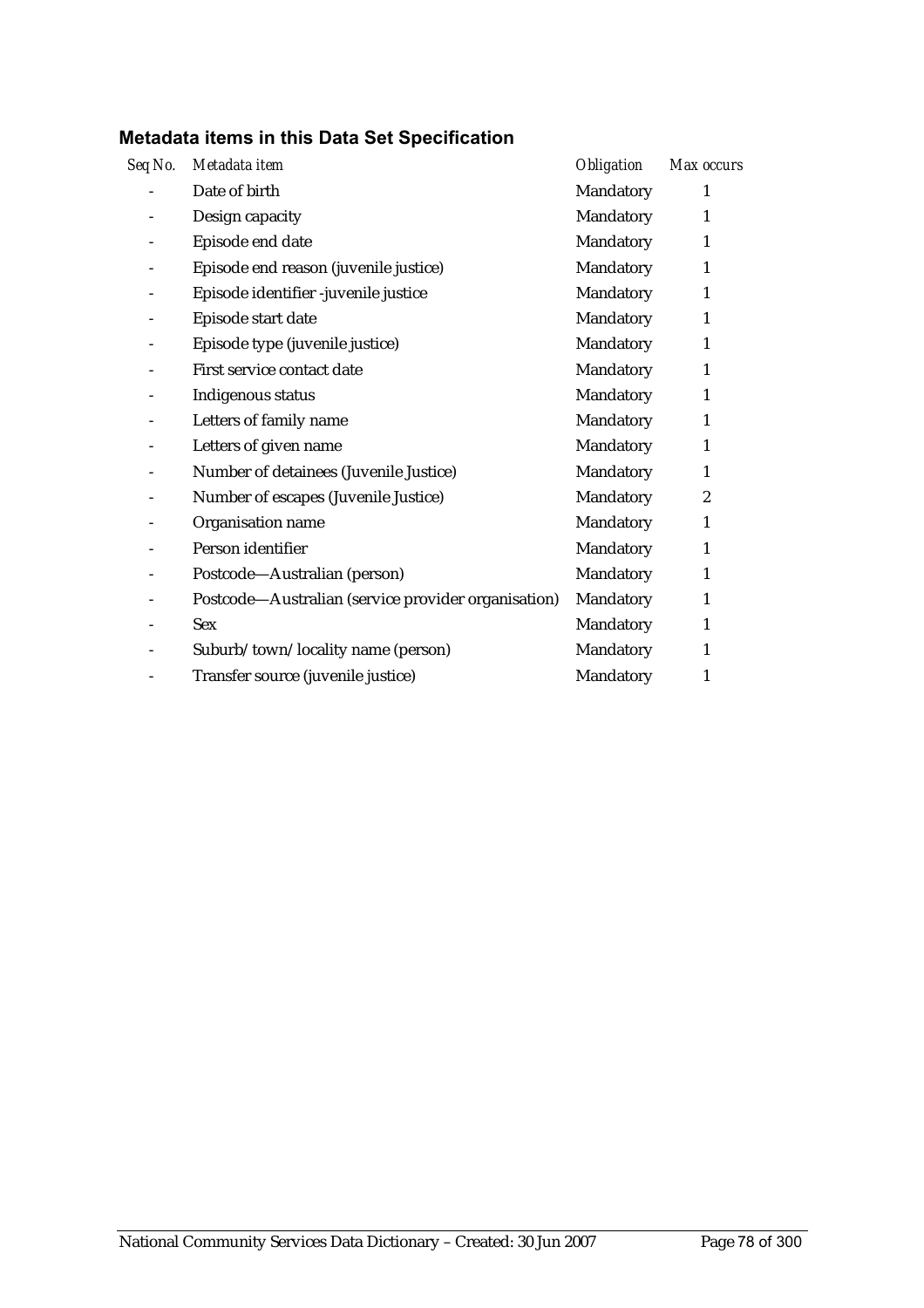# **Data Set Specifications**

The National Community Services Data Dictionary identifies metadata items from Data Set Specifications. Data Set Specifications (DSS) are metadata sets that are not mandated for collection but are recommended as best practice. It is recommended that, if collecting data for the purposes of planning or analysis the entire DSS be collected.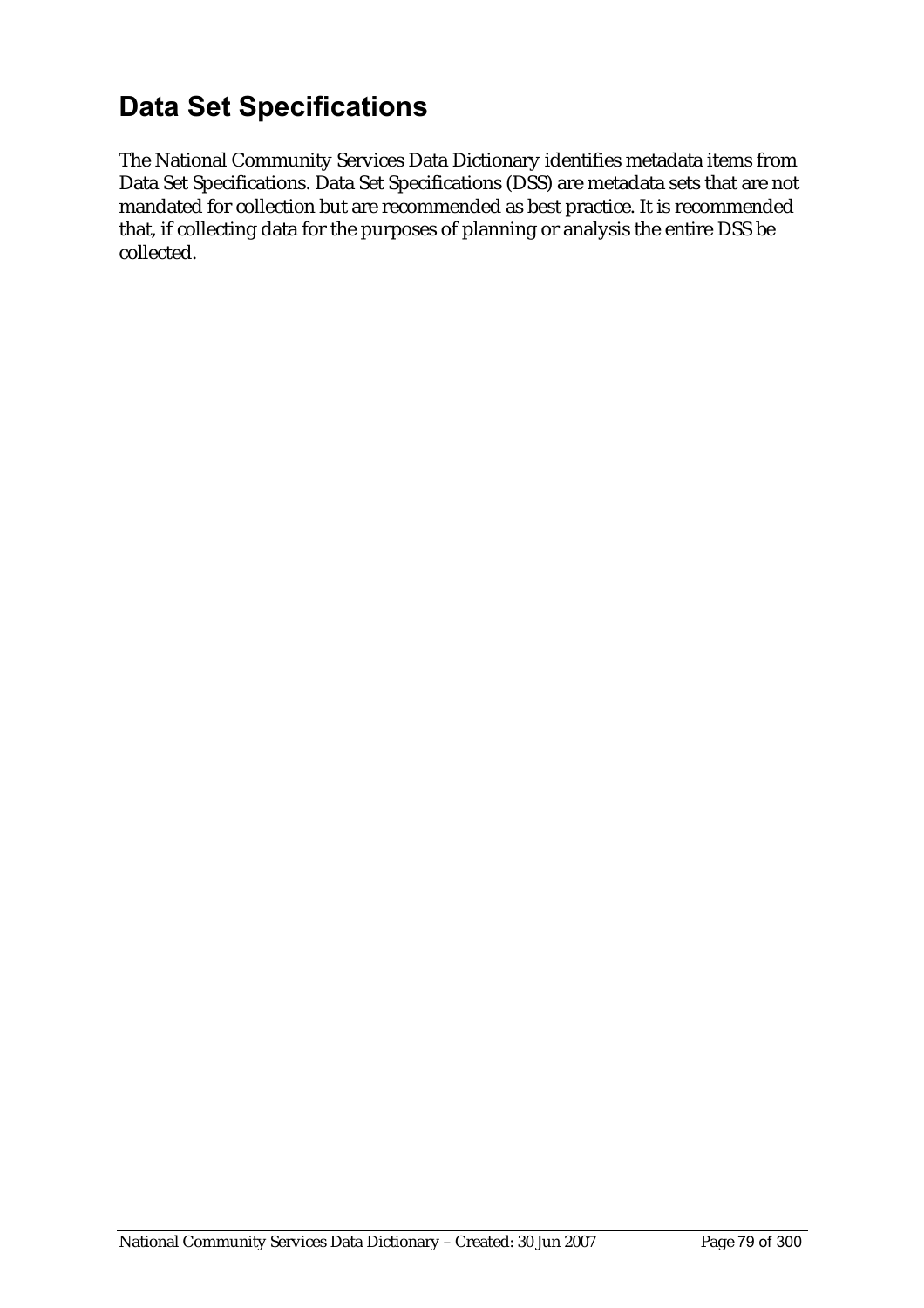# **Functioning and Disability DSS**

### **Identifying and definitional attributes**

| Metadata item type:         | Data Set Specification                                                                                                                                                                                                                                                                                                                                                                                                                                                                                                                                                                                                                                                                                                                                                                                                                                                                                                                                                                                                                                                                                                                                                                                                                                                                                                                                                                                                                                                                                                                                                                            |
|-----------------------------|---------------------------------------------------------------------------------------------------------------------------------------------------------------------------------------------------------------------------------------------------------------------------------------------------------------------------------------------------------------------------------------------------------------------------------------------------------------------------------------------------------------------------------------------------------------------------------------------------------------------------------------------------------------------------------------------------------------------------------------------------------------------------------------------------------------------------------------------------------------------------------------------------------------------------------------------------------------------------------------------------------------------------------------------------------------------------------------------------------------------------------------------------------------------------------------------------------------------------------------------------------------------------------------------------------------------------------------------------------------------------------------------------------------------------------------------------------------------------------------------------------------------------------------------------------------------------------------------------|
| <b>METeOR</b> identifier:   | 320319                                                                                                                                                                                                                                                                                                                                                                                                                                                                                                                                                                                                                                                                                                                                                                                                                                                                                                                                                                                                                                                                                                                                                                                                                                                                                                                                                                                                                                                                                                                                                                                            |
| <b>Registration status:</b> | NHIG, Standard 29/11/2006<br>NCSIMG, Standard 16/10/2006                                                                                                                                                                                                                                                                                                                                                                                                                                                                                                                                                                                                                                                                                                                                                                                                                                                                                                                                                                                                                                                                                                                                                                                                                                                                                                                                                                                                                                                                                                                                          |
| DSS type:                   | Data Set Specification (DSS)                                                                                                                                                                                                                                                                                                                                                                                                                                                                                                                                                                                                                                                                                                                                                                                                                                                                                                                                                                                                                                                                                                                                                                                                                                                                                                                                                                                                                                                                                                                                                                      |
| Scope:                      | The Functioning and Disability DSS aims to ensure national<br>consistency in relation to defining and measuring human<br>functioning and disability. This DSS has been developed to be<br>consistent with the International Classification of Functioning,<br>Disability and Health (ICF).<br>Functioning and disability are dual concepts in a broad<br>framework.                                                                                                                                                                                                                                                                                                                                                                                                                                                                                                                                                                                                                                                                                                                                                                                                                                                                                                                                                                                                                                                                                                                                                                                                                               |
|                             | Functioning is the umbrella term for any or all of: body functions,<br>body structures, activities and participation. Functioning is a<br>multidimensional concept denoting the neutral aspects of the<br>interaction between an individual (with a health condition) and<br>that individual's environmental and personal factors.<br>Disability is the umbrella term for any or all of: an impairment of<br>body structure or function, a limitation in activities, or a restriction<br>in participation. Disability is a multi-dimensional and complex<br>concept and is conceived as a dynamic interaction between health<br>conditions and environmental and personal factors (WHO 2001:6).<br>A health condition may be a disease (acute or chronic), disorder,<br>injury or trauma. Environmental factors make up the physical,<br>social and attitudinal environment in which people live and<br>conduct their lives. Personal factors relate to the individual, such<br>as age, sex and Indigenous status.<br>The components of functioning and disability are classified and<br>defined in the ICF as body structures and body functions,<br>activities and participation and environmental factors. Each<br>component is composed of various domains; these are sets of<br>related physiological functions, anatomical structures, actions,<br>tasks, areas of life, and external influences. Qualifiers, the numeric<br>measures coded after the relevant domain, are usually essential to<br>the meaningful use of the classification because of the neutral<br>terms of the domains. |
|                             | Many different 'definitions' of disability are used in Australia, both<br>in administrative data collections and in Acts of Parliament. The<br>consistent identification of disability in national data collections<br>has been recommended in a number of reports, for instance to<br>enable:                                                                                                                                                                                                                                                                                                                                                                                                                                                                                                                                                                                                                                                                                                                                                                                                                                                                                                                                                                                                                                                                                                                                                                                                                                                                                                    |
|                             | the monitoring of access to generic services by people with a<br>disability;                                                                                                                                                                                                                                                                                                                                                                                                                                                                                                                                                                                                                                                                                                                                                                                                                                                                                                                                                                                                                                                                                                                                                                                                                                                                                                                                                                                                                                                                                                                      |
|                             | the collection of more consistent data on disability support<br>$\bullet$<br>and related services, including data on service use by different<br>groups;                                                                                                                                                                                                                                                                                                                                                                                                                                                                                                                                                                                                                                                                                                                                                                                                                                                                                                                                                                                                                                                                                                                                                                                                                                                                                                                                                                                                                                          |
|                             | population data and service data to be related, thereby<br>٠<br>improving the nation's analytical capacity in relation to the<br>need for and supply of services; and                                                                                                                                                                                                                                                                                                                                                                                                                                                                                                                                                                                                                                                                                                                                                                                                                                                                                                                                                                                                                                                                                                                                                                                                                                                                                                                                                                                                                             |
|                             | improved understanding of the relationship between<br>٠                                                                                                                                                                                                                                                                                                                                                                                                                                                                                                                                                                                                                                                                                                                                                                                                                                                                                                                                                                                                                                                                                                                                                                                                                                                                                                                                                                                                                                                                                                                                           |

disability, health conditions and other health outcomes.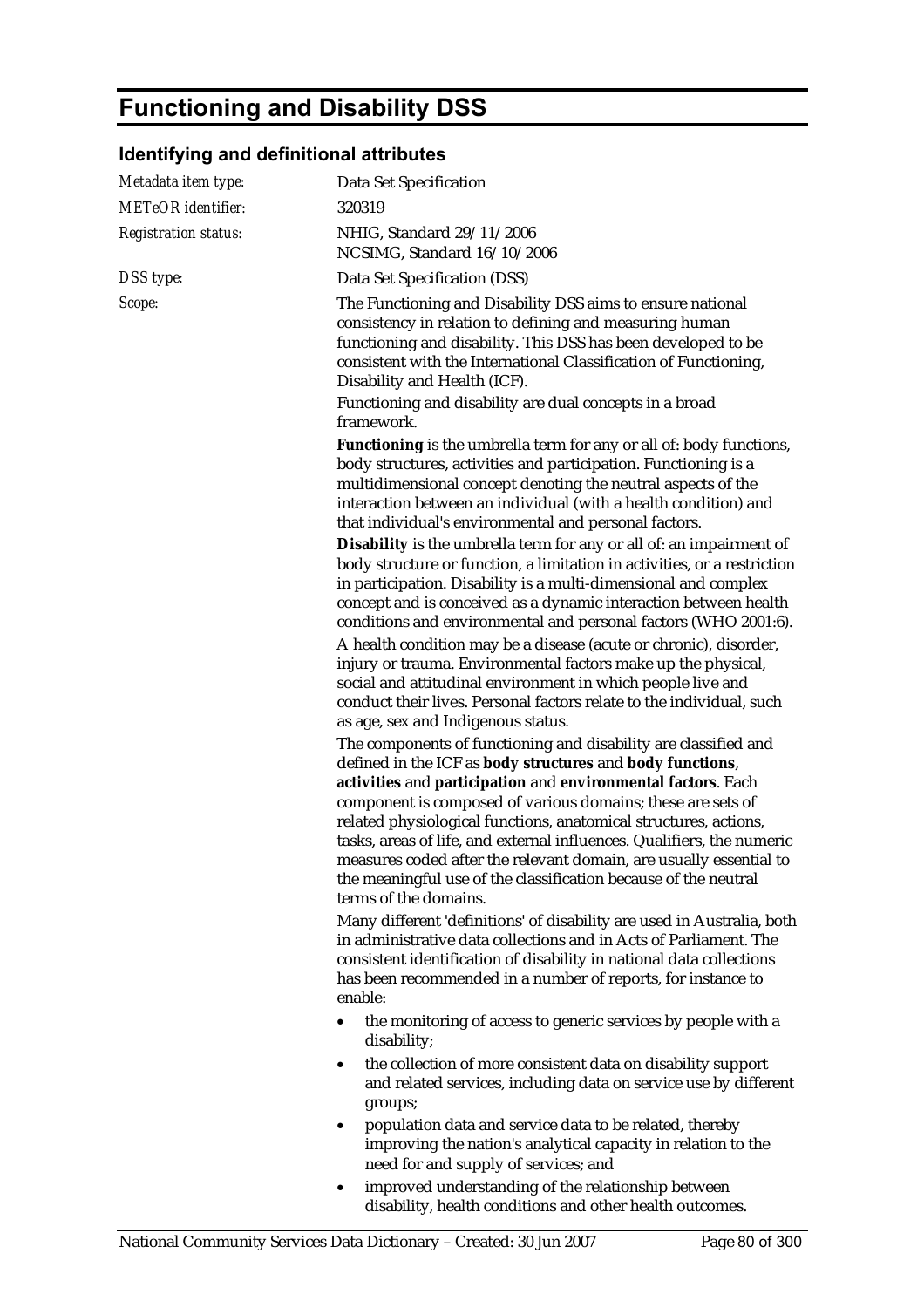Defining disability makes it possible to determine the number of people in the population with disability, those who are accessing services, both disability specific and generic, and those with a disability in the general population with unmet need. Better definition of disability will aid better targeting of resources to those in need.

The concept 'Disability' can be operationalised in a wide variety of settings and for various purposes, using a combination of related metadata items as building blocks.

The metadata items selected for a particular application may vary depending on the approach to functioning and disability. For example, in hospital rehabilitation, the focus may be on the impairment and activity dimensions, and in community-based care the focus may be primarily on participation. Some applications may require a broad scope for inclusion (e.g. discrimination legislation). Data collections relating to services will select combinations of the data elements, which best reflect the eligibility criteria for the service.

The Functioning and Disability DSS comprises the following four clusters to describe level of human functioning:

- 1. Body functioning, qualified by extent of impairment
- 2. Body structure, qualified by extent, nature and location of impairment
- 3. Activities and participation, qualified by level of difficulty and need for assistance with undertaking activities and extent of and satisfaction with participation
- 4. Environmental factors, qualified by extent of influence of the environment

Data collected using this DSS can be related to national data collections which use ICF concepts such as the Commonwealth State Territory Disability Agreement (CSTDA) NMDS collection and the ABS Survey of Ageing, Disability and Carers and, from 2006, the Census.

#### **Collection and usage attributes**

*Collection methods:* Each of the four clusters that make up the Functioning and Disability DSS should be recorded for a complete description of human functioning. This information can be gathered over time by a range of health and community care providers.

> Completion of the DSS will record a person-centred description of the experience of functioning of the individual who is the subject of the data. The experience of functioning is in relation to a health condition, and does not consider decrements in functioning that may be associated with social factors such as ethnic background or economic status. For example, the level of communication is recorded in relation to the heath condition, not to the fact that a person does not speak English at home.

> The ICF provides a framework for the description of human functioning and disability. The components of ICF are defined in relation to a health condition. A health condition is an umbrella term for 'disease (acute or chronic), disorder, injury or trauma' (WHO 2001). A health condition may be recorded, for example, as:

- Episode of care principal diagnosis, code (ICD-10-AM 5th Ed)  $ANN\{N[N]\}$
- Episode of care additional diagnosis, code (ICD-10-AM 5th Ed) ANN{.N[N}.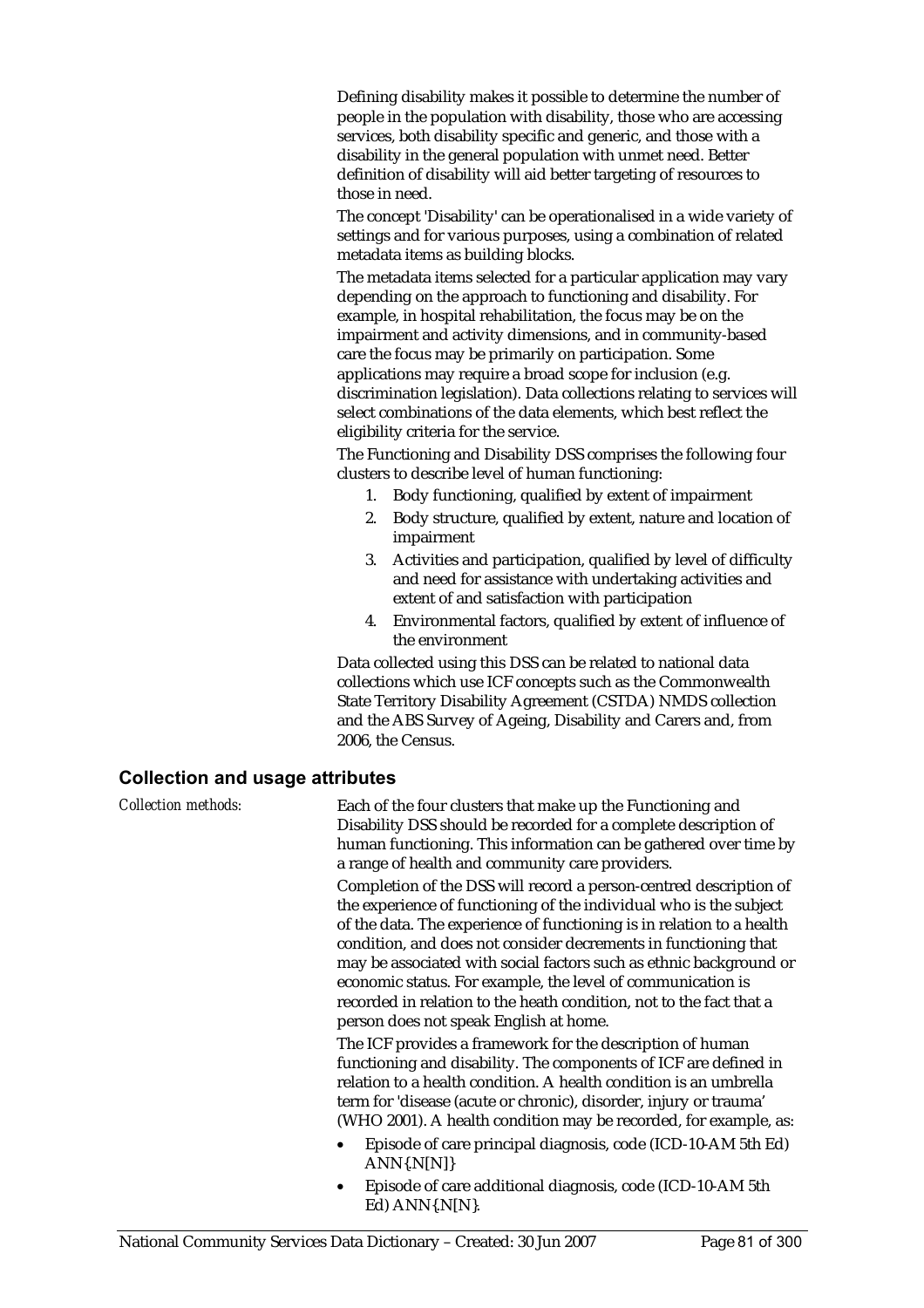|                  | This DSS may be used in data collections in the community<br>services, housing and health sectors.                                                                                                                                                                                                                                                                                                                                                                                                                                                                                                                                                                                             |
|------------------|------------------------------------------------------------------------------------------------------------------------------------------------------------------------------------------------------------------------------------------------------------------------------------------------------------------------------------------------------------------------------------------------------------------------------------------------------------------------------------------------------------------------------------------------------------------------------------------------------------------------------------------------------------------------------------------------|
| <i>Comments:</i> | The ICF was endorsed by the World Health Assembly in 2001 as a<br>reference member of the WHO Family of International<br>Classifications and of the Australian Family of Health and Related<br>Classifications (endorsed by the National Health Information<br>Management Group in 2002). The ICF is grounded in a human<br>rights philosophy, and its relationship to the UN Standard Rules<br>on Equalization of Opportunities for Persons with Disabilities<br>endorsed by the United Nations in 1994 is acknowledged. The<br>purpose of the Rules is to ensure that people with disabilities, as<br>members of their societies, may exercise the same rights and<br>obligations as others. |

#### **Source and reference attributes**

| Submitting organisation: | Australian Institute of Health and Welfare (AIHW) which is the<br>Australian Collaborating Centre for the World Health<br>Organization Family of International Classifications. |
|--------------------------|---------------------------------------------------------------------------------------------------------------------------------------------------------------------------------|
| Origin:                  | WHO 2001. ICF: International Classification of Functioning,<br>Disability and Health. Geneva: WHO                                                                               |
|                          | AIHW 2003. ICF Australian User Guide Version 1.0. Canberra:<br><b>AIHW</b>                                                                                                      |
| Reference documents:     | Further information on the ICF, including more detailed codes, can<br>be found in the ICF itself and the ICF Australian User Guide<br>(AIHW 2003), at the following websites:   |
|                          | <b>WHO ICF</b><br>$\bullet$<br>website http://www.who.int/classifications/icf/en/                                                                                               |

• Australian Collaborating Centre ICF website http://www.aihw.gov.au/disability/icf/index.html

| <b>Seq</b><br>No. | Metadata item                        | <b>Obligation</b> | <b>Max</b>   |
|-------------------|--------------------------------------|-------------------|--------------|
|                   | Activities and Participation cluster | Optional          | 1            |
|                   | Activity and participation life area | Mandatory         | 1            |
|                   | Assistance with activities           | Optional          | $\mathbf{1}$ |
|                   | Difficulty with activities           | Optional          | 1            |
|                   | <b>Extent of participation</b>       | Optional          | 1            |
|                   | Satisfaction with participation      | Optional          | $\mathbf{1}$ |
|                   | <b>Body functions cluster</b>        | Optional          | $\mathbf{1}$ |
|                   | <b>Body function</b>                 | Mandatory         | 1            |
|                   | <b>Impairment of body function</b>   | Mandatory         | 1            |
|                   | Body structures cluster              | Optional          | $\mathbf{1}$ |
|                   | <b>Body structure</b>                | Mandatory         | 1            |
|                   | Change to body structure             | Optional          | $\mathbf{1}$ |
|                   | <b>Impairment of body structure</b>  | Mandatory         | 1            |
|                   | <b>Location of impairment</b>        | Optional          | 1            |
|                   | Environmental factors cluster        | Optional          | 1            |
|                   | <b>Environmental factor</b>          | Mandatory         | 1            |
|                   | Influence of environmental factor    | Mandatory         | 1            |
|                   |                                      |                   |              |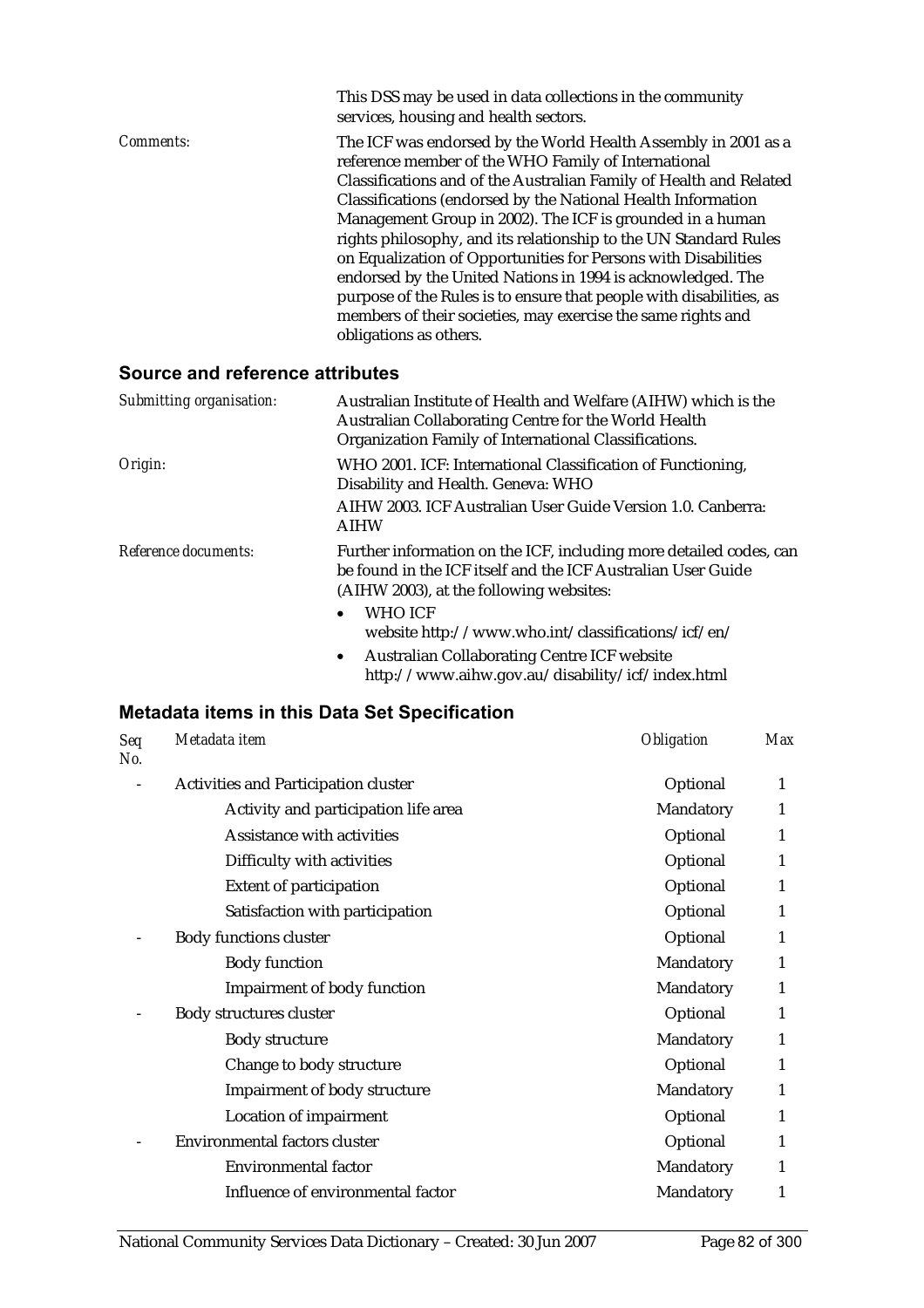# **Data element clusters**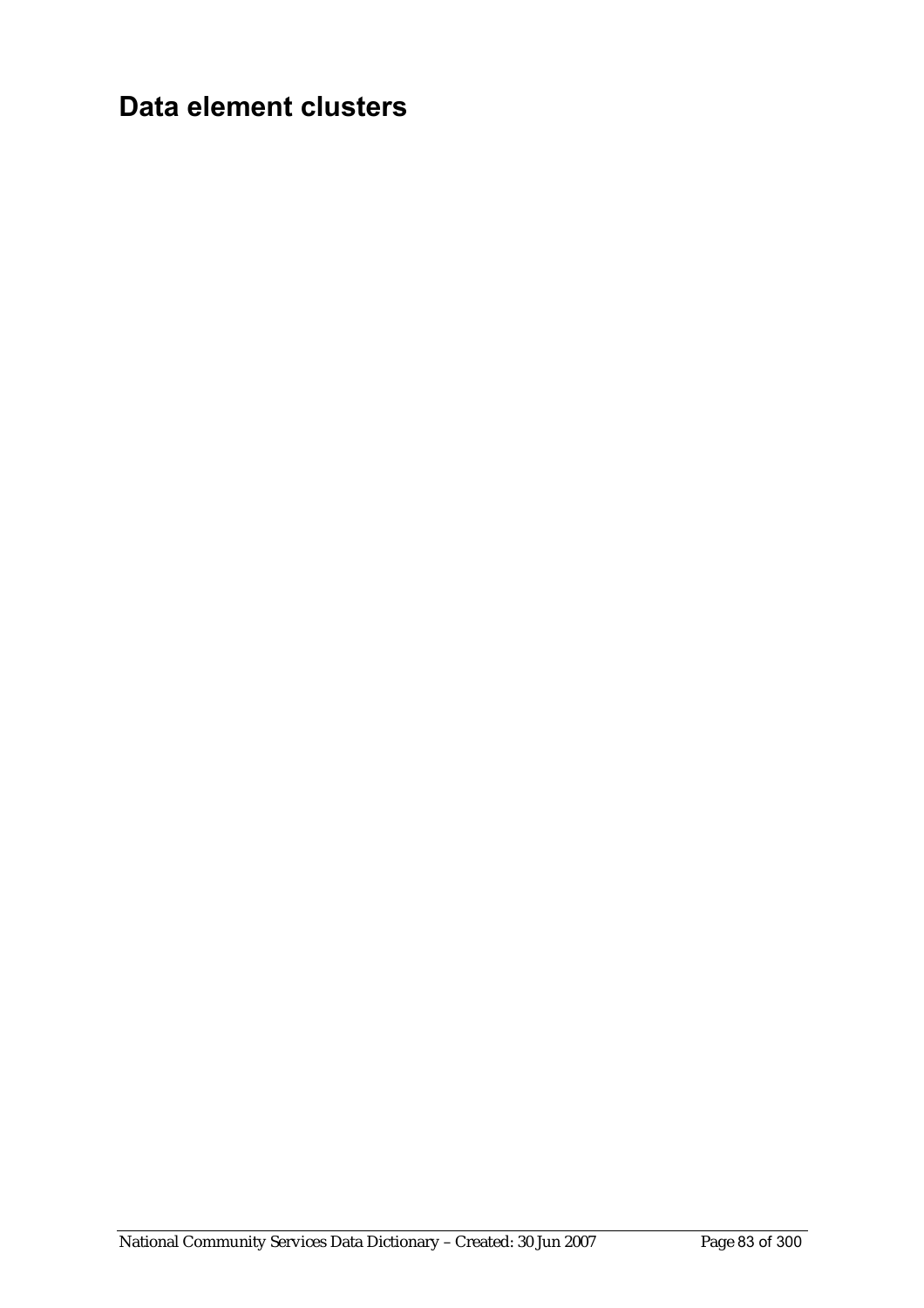# **Activities and Participation cluster**

#### **Identifying and definitional attributes**

| Metadata item type:                    | Data Set Specification                                                                                                                                                                                                                                                                                                     |
|----------------------------------------|----------------------------------------------------------------------------------------------------------------------------------------------------------------------------------------------------------------------------------------------------------------------------------------------------------------------------|
| <b>METeOR</b> identifier:              | 320111                                                                                                                                                                                                                                                                                                                     |
| <b>Registration status:</b>            | NHIG, Standard 29/11/2006<br>NCSIMG, Standard 16/10/2006                                                                                                                                                                                                                                                                   |
| DSS type:                              | National Minimum Data Set (NMDS)                                                                                                                                                                                                                                                                                           |
| Scope:                                 | This data cluster is one of four clusters that make up the<br>Functioning and Disability DSS. To ensure a complete<br>description of human functioning it is recommended that<br>this cluster be collected along with the following three<br>clusters over time and by a range of health and community<br>care providers:  |
|                                        | 1. Body functions cluster                                                                                                                                                                                                                                                                                                  |
|                                        | 2. Body structures cluster                                                                                                                                                                                                                                                                                                 |
|                                        | <b>Environmental factors cluster</b><br>3.                                                                                                                                                                                                                                                                                 |
|                                        | In the context of health, activity refers to the execution of a<br>task or action by an individual, and participation refers to<br>involvement in a life situation.                                                                                                                                                        |
|                                        | The Activities and Participation cluster collects<br>information on a person's level of difficulty with activities,<br>assistance needed to perform activities, extent of<br>participation, and satisfaction with participation in the<br>following life areas:                                                            |
|                                        | 1. Learning and applying knowledge                                                                                                                                                                                                                                                                                         |
|                                        | General tasks and demands<br>2.                                                                                                                                                                                                                                                                                            |
|                                        | 3.<br>Communication                                                                                                                                                                                                                                                                                                        |
|                                        | Mobility<br>4.                                                                                                                                                                                                                                                                                                             |
|                                        | 5.<br>Self-care                                                                                                                                                                                                                                                                                                            |
|                                        | 6.<br>Domestic life                                                                                                                                                                                                                                                                                                        |
|                                        | 7.<br>Interpersonal interactions and relationships                                                                                                                                                                                                                                                                         |
|                                        | Major life areas<br>8.                                                                                                                                                                                                                                                                                                     |
|                                        | 9.<br>Community, social and civic life                                                                                                                                                                                                                                                                                     |
|                                        | The use of this cluster to collect information on activity<br>limitations and participation restrictions should enhance<br>data quality for medical purposes as well as for a range of<br>purposes related to understanding human functioning.<br>This data cluster should be complementary to information<br>on diseases. |
|                                        | The information collected in the Activities and<br>Participation cluster may also indicate the sorts of<br>interventions that could result in improved functioning.<br>This could be in the form of rehabilitation, health-related<br>interventions, equipment, or support for example.                                    |
| <b>Collection and usage attributes</b> |                                                                                                                                                                                                                                                                                                                            |
| Guide for use:                         | The following four measures are used to describe activities                                                                                                                                                                                                                                                                |

and participation in life areas: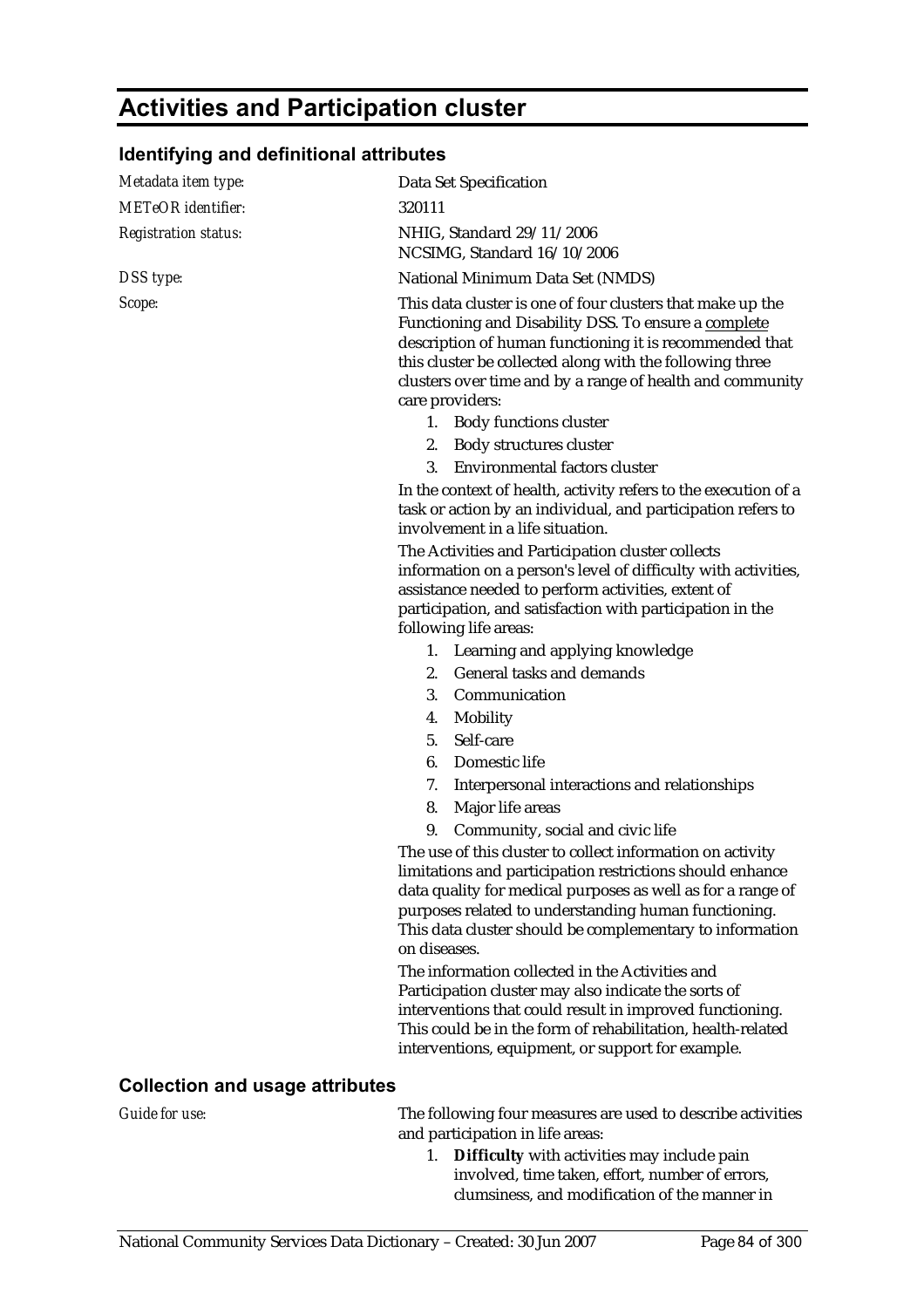which the activity is performed. Difficulty is the combination of the frequency with which the problem exists, the duration of the problem and the intensity of the problem.

- 2. **Need for assistance** with activities includes personal assistance and/or supervision.
- 3. **Extent of participation** indicates the level of participation restriction. This corresponds to an externally observable measure of participation.
- 4. **Satisfaction with participation** corresponds to the person's own perspective on their participation, and reflects their attitude to their participation in the various life areas. It is essentially a summary measure in which are embedded the concepts of choice, opportunity and importance.

For each life area code recorded there can be one response for each of the measures. The choice of measure will depend on the user and their information requirements. There are numerous possible methods for collecting activity, activity limitation, participation and participation restriction. A decision could be made to collect information:

- about every domain;
- on domains of particular relevance; or
- on a number of domains which are prioritised according to specified criteria.

See also the *ICF Australian User Guide* for further guidelines.

*Collection methods:* The Person—activities/participation life area, code (ICF 2001) AN[NNN] data element is supported by a value domain - Activities and participation code (ICF 2001) AN[NNN] - representing a single list of activity and participation domains that are grouped together.

The World Health Organization suggests the list be used in one of four operational ways.

a) To designate some domains as activities and others as participation, not allowing any overlap.

b) Same as (a) above, but allowing partial overlap. c) To designate all detailed domains as activities and the broad category headings as participation.

d) To use all domains as both activities and participation. The ICF Australian User Guide proposes the use of either option (b) or (d) with the use of additional qualifiers to delineate between activity and participation.

The Person—activities and participation life area, code (ICF 2001) AN[NNN] data element can be used on its own as a neutral list of tasks, actions and life situations, or together with the four additional data elements in this cluster to record positive or neutral performance as well as activity limitations and participation restrictions. (It is important to note that the Person—activities and participation life area, code (ICF 2001) AN[NNN] data element must always be used when recording any of the other four data elements.)

*Comments:* This cluster is based on the International Classification of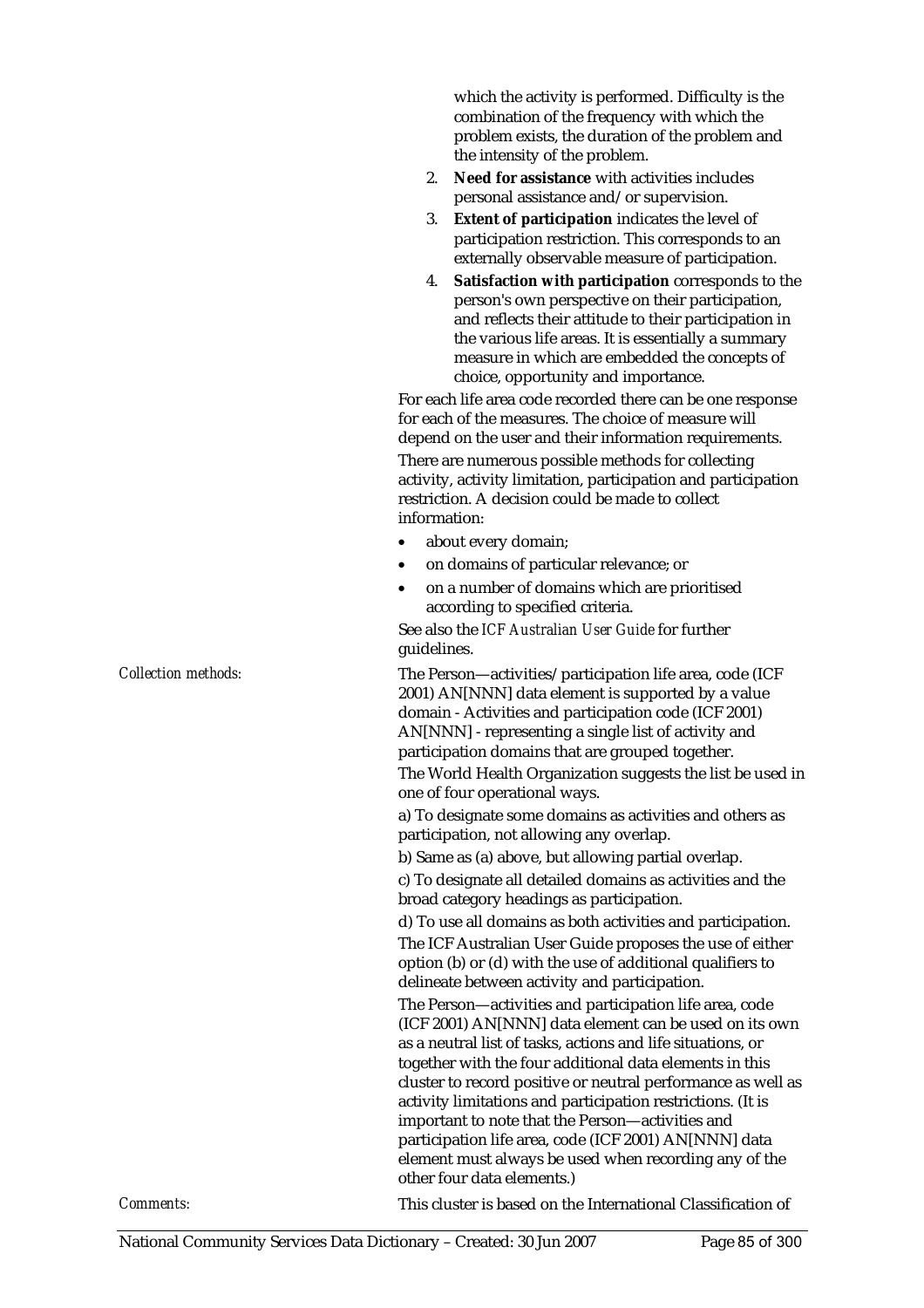Functioning, Disability and Health (ICF). The ICF is a reference member of the WHO Family of International Classifications (endorsed by the World Health Assembly in 2001) and of the Australian Family of Health and Related Classifications (endorsed by the National Health Information Management Group in 2002).

The ICF provides a framework for the description of human functioning and disability. The components of ICF are defined in relation to a health condition. A health condition is an 'umbrella term for disease (acute or chronic), disorder, injury or trauma' (WHO 2001). A health condition may be recorded, for example, as:

- Episode of care principal diagnosis, code (ICD-10-AM 5th Ed) ANN{.N[N}
- Episode of care additional diagnosis, code (ICD-10-AM 5th Ed) ANN{.N[N}.

The ICF recognises two constructs that can be used with 'Activities and Participation': performance and capacity. 'Performance' is what the person does in their usual environment. 'Capacity' describes 'an individual's ability to execute a task or an action in a standardised environment, where a standardised environment may be:

- an actual environment commonly used for assessment in test settings; or
- in cases where this is not possible, an assumed environment which can be thought to have a uniform impact' (WHO 2001).

The standardised environment has not been generally operationalised. However, the recognition of these two constructs in the ICF underscores the importance of recording the environment in which activities are being performed.

#### **Source and reference attributes**

| Submitting organisation: | Australian Institute of Health and Welfare (AIHW) which |
|--------------------------|---------------------------------------------------------|
|                          | is the Australian Collaborating Centre for the World    |
|                          | Health Organization Family of International             |
|                          | Classifications.                                        |
|                          |                                                         |

#### **Relational attributes**

*Implementation in Data Set Specification:* Functioning and Disability DSS NHIG, Standard 29/11/2006 NCSIMG, Standard 16/10/2006

| Seq No.                  | Metadata item                        | <i><b>Obligation</b></i> | Max occurs |
|--------------------------|--------------------------------------|--------------------------|------------|
| $\overline{\phantom{a}}$ | Activity and participation life area | Mandatory                |            |
|                          | Assistance with activities           | Optional                 |            |
|                          | Difficulty with activities           | Optional                 |            |
| $\overline{\phantom{a}}$ | <b>Extent of participation</b>       | Optional                 |            |
|                          | Satisfaction with participation      | Optional                 |            |
|                          |                                      |                          |            |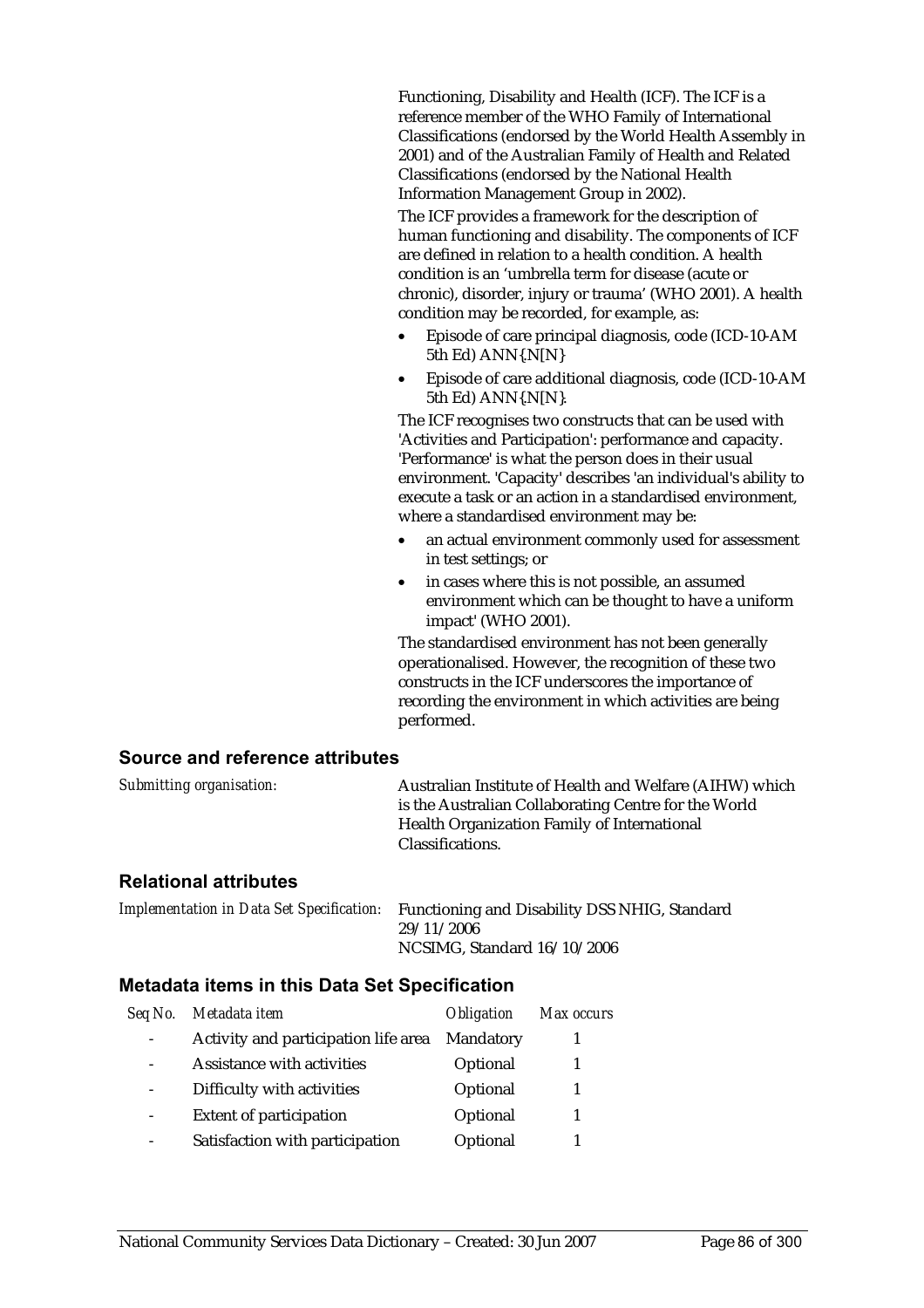# **Body functions cluster**

### **Identifying and definitional attributes**

| Metadata item type:         | Data Set Specification                                                                                                                                                                                                                                                                                                                                                                     |
|-----------------------------|--------------------------------------------------------------------------------------------------------------------------------------------------------------------------------------------------------------------------------------------------------------------------------------------------------------------------------------------------------------------------------------------|
| <b>METeOR</b> identifier:   | 320117                                                                                                                                                                                                                                                                                                                                                                                     |
| <b>Registration status:</b> | NHIG, Standard 29/11/2006<br>NCSIMG, Standard 16/10/2006                                                                                                                                                                                                                                                                                                                                   |
| DSS type:                   | Data Set Specification (DSS)                                                                                                                                                                                                                                                                                                                                                               |
| Scope:                      | This data cluster is one of four clusters that make up the<br>Functioning and Disability DSS. To ensure a complete<br>description of human functioning it is recommended that it<br>be collected along with the following three clusters over<br>time and by a range of health and community care<br>providers:                                                                            |
|                             | 1. Body Structures cluster                                                                                                                                                                                                                                                                                                                                                                 |
|                             | 2. Activities and Participation cluster                                                                                                                                                                                                                                                                                                                                                    |
|                             | Environmental factors cluster<br>3.                                                                                                                                                                                                                                                                                                                                                        |
|                             | Body functions are the physiological functions of body<br>systems (including psychological functions). The term<br>'body' refers to the human organism as a whole; hence it<br>includes the brain and its functions, that is, the mind.<br>The Body functions cluster collects information on the<br>presence and extent of impairment of the eight body<br>function domains listed below: |
|                             | 1. Mental functions                                                                                                                                                                                                                                                                                                                                                                        |
|                             | Sensory functions and pain<br>2.                                                                                                                                                                                                                                                                                                                                                           |
|                             | 3. Voice and speech functions                                                                                                                                                                                                                                                                                                                                                              |
|                             | Functions of the cardiovascular, haematological,<br>4.<br>immunological and respiratory systems                                                                                                                                                                                                                                                                                            |
|                             | Functions of the digestive, metabolic and the<br>5.<br>endocrine system                                                                                                                                                                                                                                                                                                                    |
|                             | Genitourinary and reproductive functions<br>6.                                                                                                                                                                                                                                                                                                                                             |
|                             | Neuromusculoskeletal and movement-related<br>7.<br>functions                                                                                                                                                                                                                                                                                                                               |
|                             | Functions of the skin and related structures<br>8.                                                                                                                                                                                                                                                                                                                                         |
|                             | Impairments of body functions, as defined in the ICF, are<br>problems in body functions such as a loss or significant<br>departure from population standards or averages. The ICD<br>uses impairment as 'signs and symptoms', a 'component of<br>disease' or sometimes 'reason for contact with health<br>services'.                                                                       |
|                             | Impairments are recorded in terms of their extent or<br>magnitude, nature and/or location. Determination of<br>impairment is undertaken primarily by those qualified to<br>evaluate physical and mental functioning or structure<br>according to these standards.                                                                                                                          |
|                             | Impairments should be detectable or noticeable by others<br>or the person by direct observation or by inference from<br>indirect observation. Impairments are not the same as the<br>underlying pathology, but are manifestations of that<br>pathology.                                                                                                                                    |

Impairments can be temporary or permanent; progressive, regressive or static; intermittent or continuous. The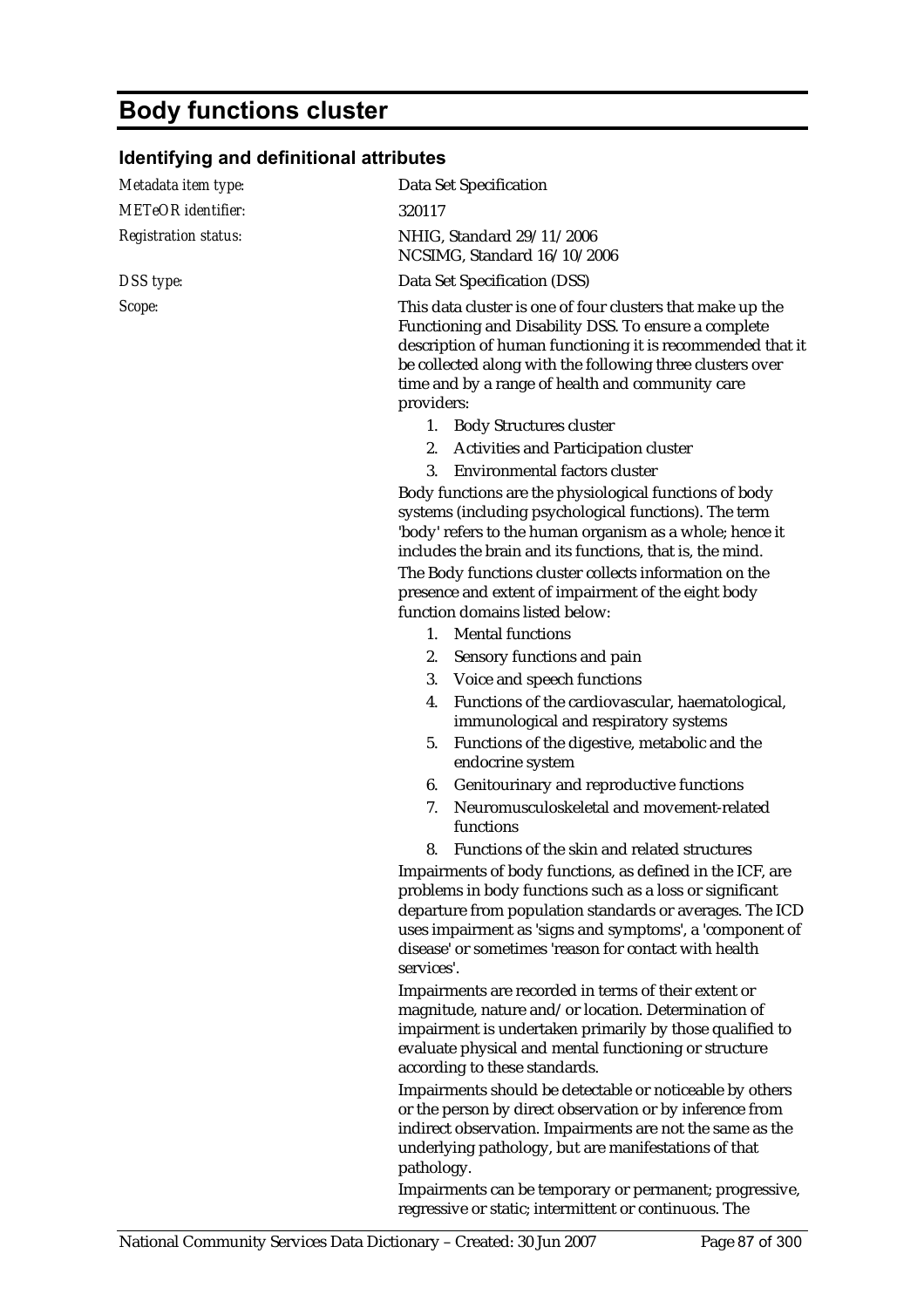deviation from the population norm may be slight or severe and may fluctuate over time. Impairments may result in other impairments.

Impairments may be part, or an expression of a health condition, but do not necessarily indicate that a disease is present or that the individual should be regarded as sick. The use of this cluster to collect information on impairments of body functions should enhance data quality for medical purposes as well as for a range of purposes related to human functioning. This data cluster should be complementary to information on diseases.

The information collected in the Body functions cluster may also indicate the sorts of interventions that could result in improved functioning. This could be in the form of rehabilitation, health-related interventions, equipment, or support for example.

#### **Collection and usage attributes**

| <b>Collection methods:</b> | The Person-body function, code (ICF 2001) AN[NNNN]<br>data element is a neutral list of functions that can be used<br>to record positive or neutral body function, as well as<br>impairment of a specified body function when used in<br>conjunction with Person-extent of impairment of body<br>function, code (ICF 2001)N. For each body function code<br>recorded there should be a code for impairment of body<br>functions.<br>There are numerous possible methods for collecting body<br>functions and impairments. A decision could be made to<br>collect information:<br>about every domain;<br>on domains of particular relevance; or |
|----------------------------|------------------------------------------------------------------------------------------------------------------------------------------------------------------------------------------------------------------------------------------------------------------------------------------------------------------------------------------------------------------------------------------------------------------------------------------------------------------------------------------------------------------------------------------------------------------------------------------------------------------------------------------------|
|                            | on a number of domains which are prioritised<br>$\bullet$<br>according to specified criteria.                                                                                                                                                                                                                                                                                                                                                                                                                                                                                                                                                  |
|                            | See also the ICF Australian User Guide for further<br>guidelines.                                                                                                                                                                                                                                                                                                                                                                                                                                                                                                                                                                              |
| Comments:                  | This cluster is based on the International Classification of<br>Functioning, Disability and Health (ICF). The ICF was<br>endorsed by the World Health Assembly in 2001 as a<br>reference member of the WHO Family of International<br>Classifications and of the Australian Family of Health and<br>Related Classifications (endorsed by the National Health<br>Information Management Group in 2002).                                                                                                                                                                                                                                         |
|                            | The ICF provides a framework for the description of<br>human functioning and disability. The components of ICF<br>are defined in relation to a health condition. A health<br>condition is an 'umbrella term for disease (acute or<br>chronic), disorder, injury or trauma' (WHO 2001). A health<br>condition may be recorded, for example, as:                                                                                                                                                                                                                                                                                                 |
|                            | Episode of care principal diagnosis, code (ICD-10-AM<br>$\bullet$<br>5th Ed) ANN{.N[N}                                                                                                                                                                                                                                                                                                                                                                                                                                                                                                                                                         |
|                            | Episode of care additional diagnosis, code (ICD-10-AM<br>5th Ed) ANN{.N[N}.                                                                                                                                                                                                                                                                                                                                                                                                                                                                                                                                                                    |

#### **Source and reference attributes**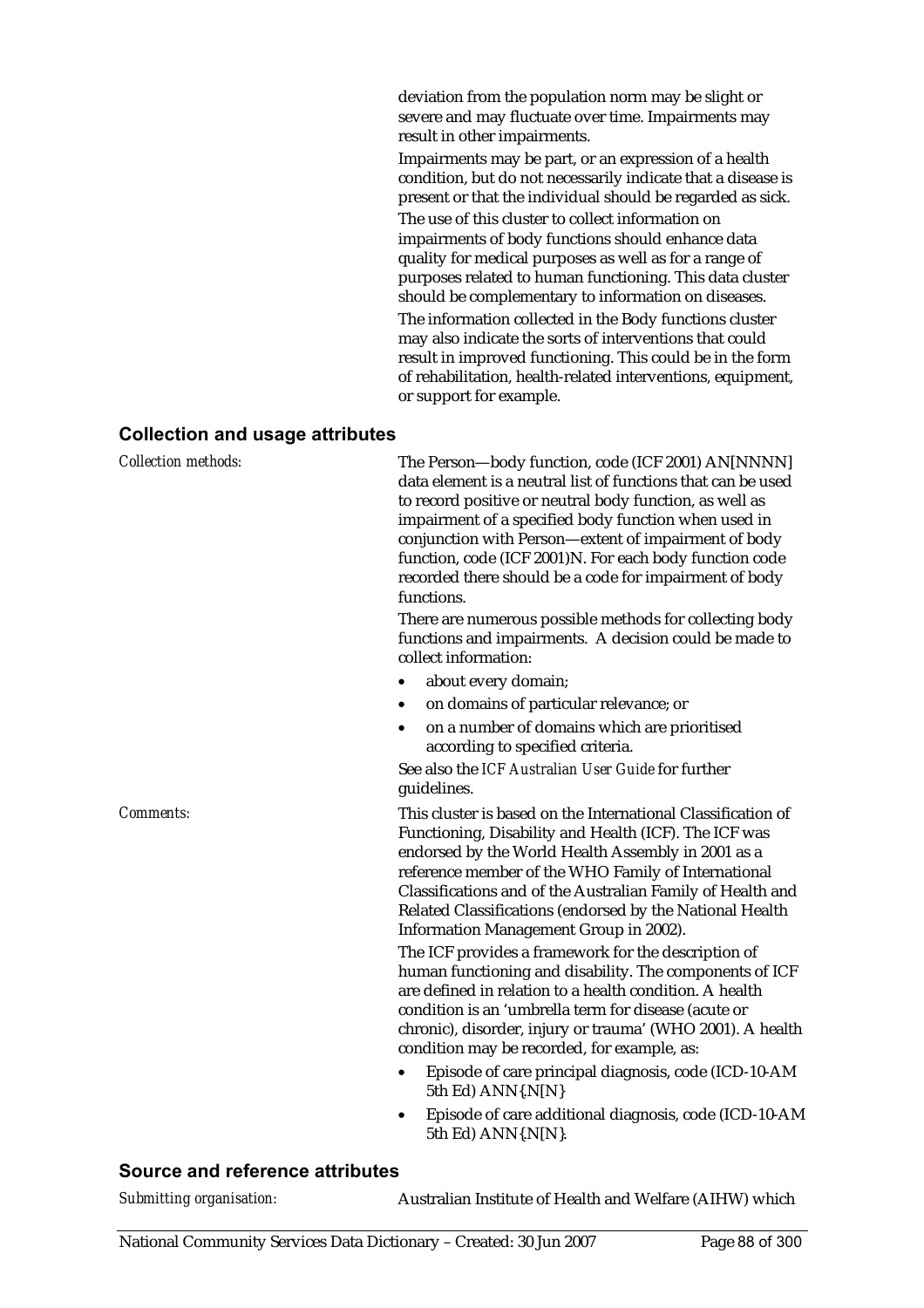is the Australian Collaborating Centre for the World Health Organization Family of International Classifications.

#### **Relational attributes**

*Implementation in Data Set Specification:* Functioning and Disability DSS NHIG, Standard 29/11/2006 NCSIMG, Standard 16/10/2006

|                 | Seq No. Metadata item                 | <b>Obligation</b> Max occurs |  |
|-----------------|---------------------------------------|------------------------------|--|
| $\sim 100$      | <b>Body function</b>                  | Mandatory                    |  |
| $\sim$ 10 $\pm$ | Impairment of body function Mandatory |                              |  |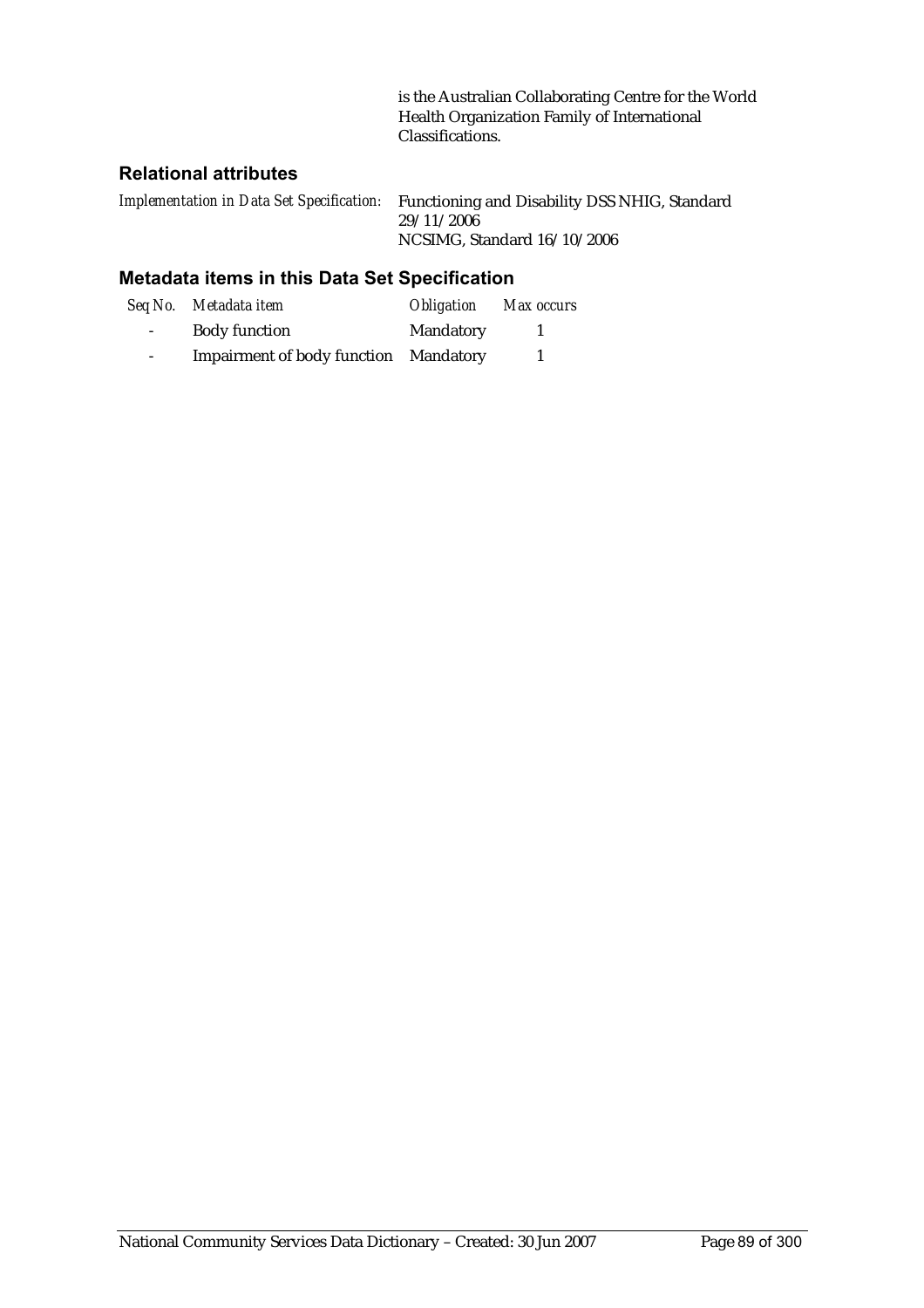# **Body structures cluster**

### **Identifying and definitional attributes**

| Metadata item type:         | Data Set Specification                                                                                                                                                                                                                                                                                                    |
|-----------------------------|---------------------------------------------------------------------------------------------------------------------------------------------------------------------------------------------------------------------------------------------------------------------------------------------------------------------------|
| <b>METeOR</b> identifier:   | 320151                                                                                                                                                                                                                                                                                                                    |
| <b>Registration status:</b> | NHIG, Standard 29/11/2006<br>NCSIMG, Standard 16/10/2006                                                                                                                                                                                                                                                                  |
| DSS type:                   | Data Set Specification (DSS)                                                                                                                                                                                                                                                                                              |
| Scope:                      | This data cluster is one of four clusters that make up the<br>Functioning and Disability DSS. To ensure a complete<br>description of human functioning it is recommended that<br>this cluster be collected along with the following three<br>clusters over time and by a range of health and community<br>care providers: |
|                             | 1. Body functions cluster                                                                                                                                                                                                                                                                                                 |
|                             | 2. Activities and participation cluster                                                                                                                                                                                                                                                                                   |
|                             | Environmental factors cluster<br>3.                                                                                                                                                                                                                                                                                       |
|                             | Body structures are anatomical parts of the body such as<br>organs, limbs and their components.                                                                                                                                                                                                                           |
|                             | The Body structures cluster collects information on the<br>presence and extent of impairment, the nature of<br>the change and the location of the impairment for the eight<br>body structure domains listed below:                                                                                                        |
|                             | 1. Structures of the nervous system                                                                                                                                                                                                                                                                                       |
|                             | The eye, ear and related structures<br>2.                                                                                                                                                                                                                                                                                 |
|                             | 3.<br>Structures involved in voice and speech                                                                                                                                                                                                                                                                             |
|                             | Structures of the cardiovascular, immunological<br>4.<br>and respiratory systems                                                                                                                                                                                                                                          |
|                             | Structures related to the digestive, metabolism and<br>5.<br>endocrine systems                                                                                                                                                                                                                                            |
|                             | Structures related to genitourinary and<br>6.<br>reproductive systems                                                                                                                                                                                                                                                     |
|                             | Structures related to movement<br>7.                                                                                                                                                                                                                                                                                      |
|                             | Skin and related structures<br>8.                                                                                                                                                                                                                                                                                         |
|                             | Impairments of body structures, as defined in the ICF, are<br>problems in body structure such as a loss or significant<br>departure from population standards or averages. The ICD<br>uses impairment as 'signs and symptoms', a 'component of<br>disease' or sometimes 'reason for contact with health<br>services'.     |
|                             | Impairments are recorded in terms of their extent or<br>magnitude, nature and/or location. Determination of<br>impairment is undertaken primarily by those qualified to<br>evaluate physical and mental functioning or structure<br>according to population standards or averages.                                        |
|                             | Impairments should be detectable or noticeable by others<br>or the person by direct observation or by inference from<br>indirect observation. Impairments are not the same as the<br>underlying pathology, but are manifestations of that<br>pathology.                                                                   |
|                             | Impairments can be temporary or permanent: progressive.                                                                                                                                                                                                                                                                   |

Impairments can be temporary or permanent; progressive, regressive or static; intermittent or continuous. The deviation from the population norm may be slight or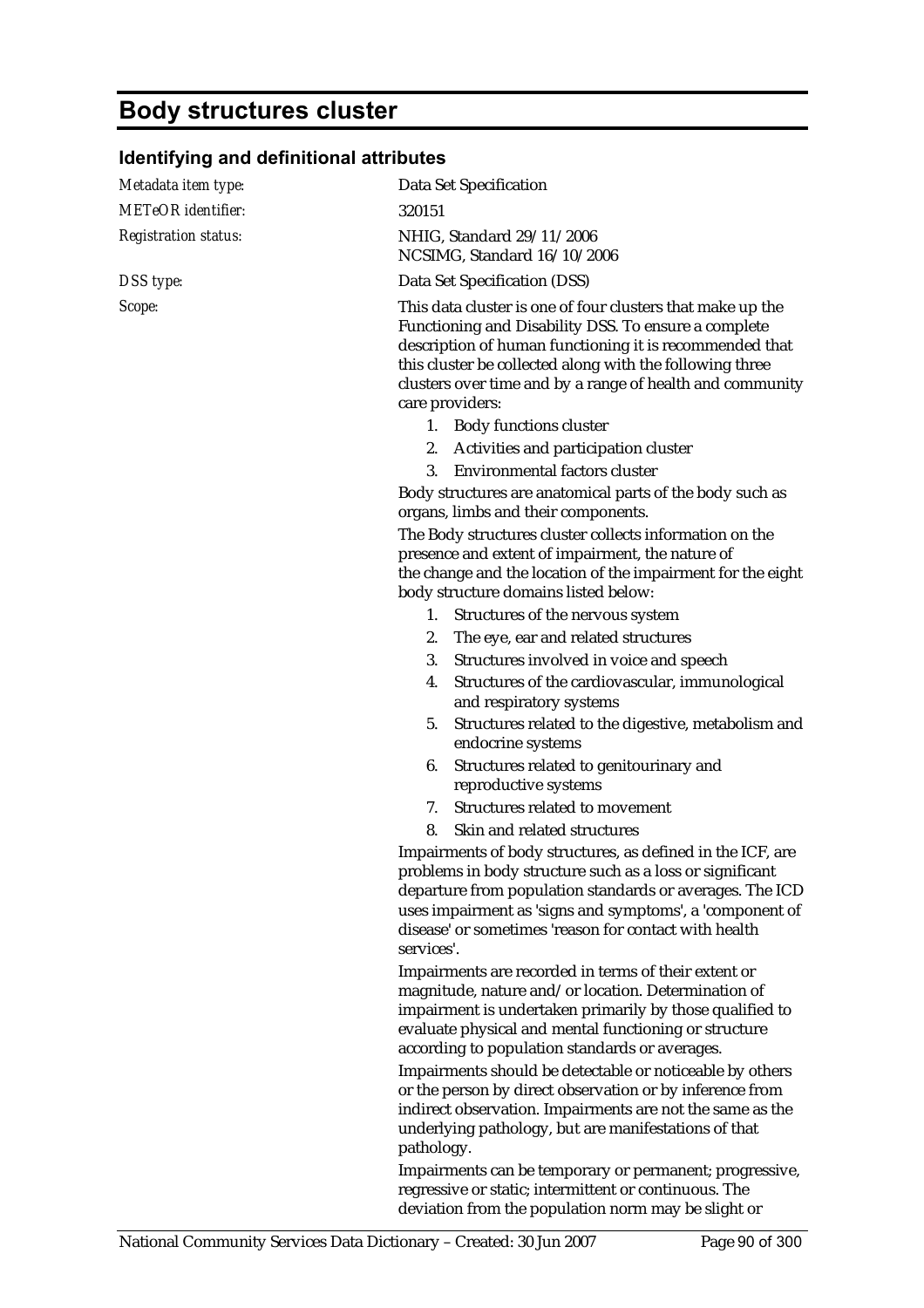severe and may fluctuate over time. Impairments may result in other impairments.

Impairments may be part, or an expression of a health condition, but do not necessarily indicate that a disease is present or that the individual should be regarded as sick.

The use of this cluster to collect information on impairments should enhance data quality for medical purposes as well as for a range of purposes related to understanding human functioning. This data cluster should be complementary to information on diseases. The information collected in the Body structures cluster may also indicate the sorts of interventions that could result in improved functioning. This could be in the form of rehabilitation, health-related interventions, equipment, or support for example.

#### **Collection and usage attributes**

| Guide for use: | The Person-body structure, code (ICF 2001) AN[NNNN]<br>is a data element supported by the value domain Body<br>structure code (ICF 2001) AN(NNNN) that represents<br>a neutral list of structures from the ICF. This data element<br>can be used to record positive or neutral body structure, as<br>well as impairment of a specified body structure when<br>used in conjunction with Person-extent of impairment of<br>body structure, code (ICF 2001) N. |
|----------------|-------------------------------------------------------------------------------------------------------------------------------------------------------------------------------------------------------------------------------------------------------------------------------------------------------------------------------------------------------------------------------------------------------------------------------------------------------------|
|                | It is optional to record the location and nature of the<br>impairment using Person-nature of impairment of body<br>structure, code (ICF 2001) X and Person-location of<br>impairment of body structure, code (ICF 2001) X<br>respectively.                                                                                                                                                                                                                  |
|                | There are numerous possible methods for collecting body<br>structures and impairments. A decision could be made to<br>collect information:                                                                                                                                                                                                                                                                                                                  |
|                | about every domain;                                                                                                                                                                                                                                                                                                                                                                                                                                         |
|                | on domains of particular relevance; or                                                                                                                                                                                                                                                                                                                                                                                                                      |
|                | on a number of domains which are prioritised<br>$\bullet$<br>according to specified criteria.                                                                                                                                                                                                                                                                                                                                                               |
| Comments:      | This cluster is based on the International Classification of<br>Functioning, Disability and Health (ICF). The ICF was<br>endorsed by the World Health Assembly in 2001 as a<br>reference member of the WHO Family of International<br>Classifications and of the Australian Family of Health and<br>Related Classifications (endorsed by the National Health<br>Information Management Group in 2002).                                                      |
|                | The ICF provides a framework for the description of<br>human functioning and disability. The components of ICF<br>are defined in relation to a health condition. A health<br>condition is an 'umbrella term for disease (acute or<br>chronic), disorder, injury or trauma' (WHO 2001). A health<br>condition may be recorded, for example, as:                                                                                                              |
|                | Episode of care principal diagnosis, code (ICD-10-AM<br>$\bullet$<br>5th Ed) ANN{.N[N}                                                                                                                                                                                                                                                                                                                                                                      |
|                | Episode of care additional diagnosis, code (ICD-10-AM<br>5th Ed) ANN{.N[N}                                                                                                                                                                                                                                                                                                                                                                                  |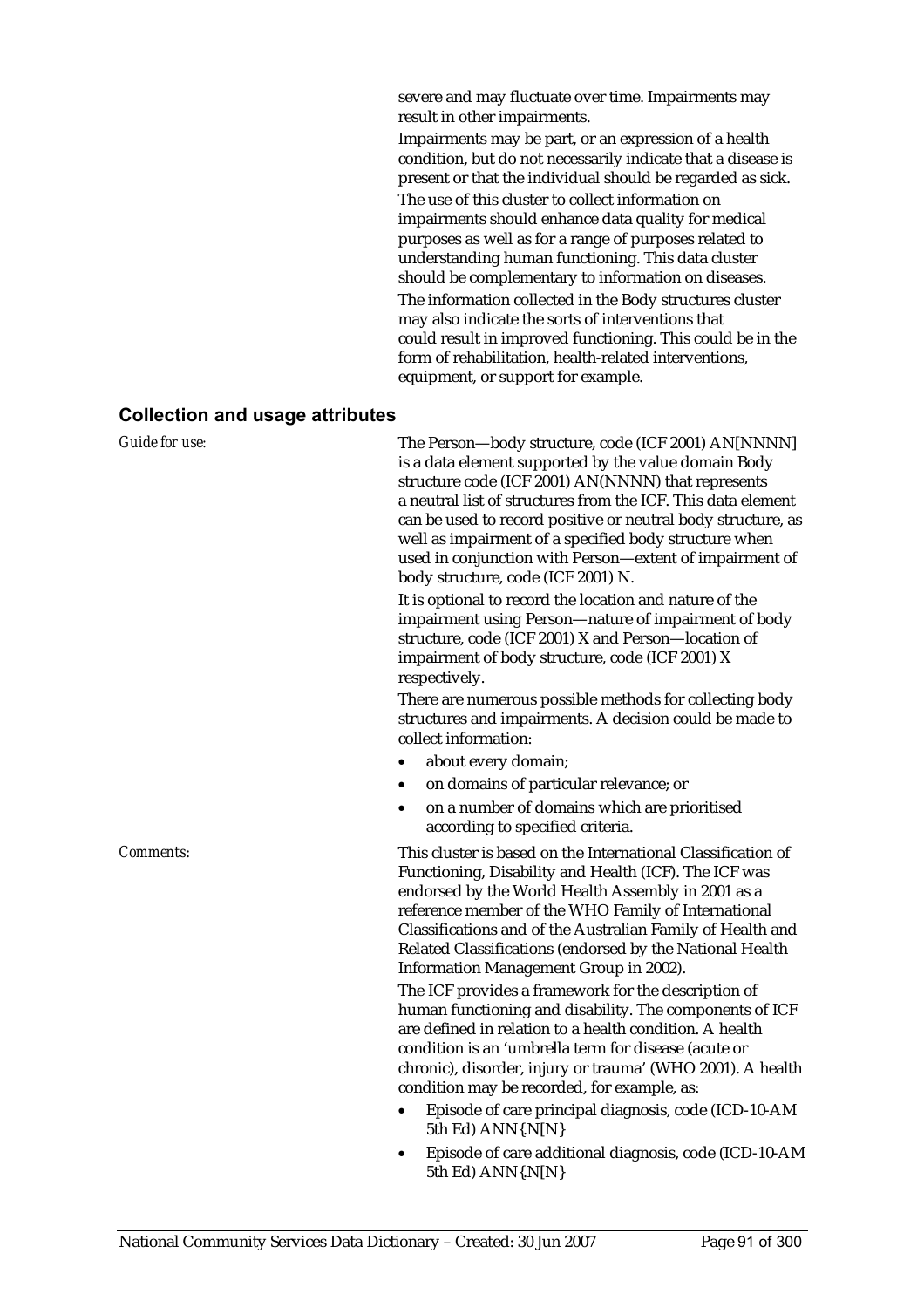#### **Source and reference attributes**

| Submitting organisation: | Australian Institute of Health and Welfare (AIHW) which |
|--------------------------|---------------------------------------------------------|
|                          | is the Australian Collaborating Centre for the World    |
|                          | Health Organization Family of International             |
|                          | Classifications.                                        |
|                          |                                                         |

#### **Relational attributes**

*Implementation in Data Set Specification:* Functioning and Disability DSS NHIG, Standard  $29/11/2006$ NCSIMG, Standard 16/10/2006

| Seq No. | Metadata item                       | <i><b>Obligation</b></i> | Max occurs |
|---------|-------------------------------------|--------------------------|------------|
|         | <b>Body structure</b>               | Mandatory                |            |
|         | Change to body structure            | Optional                 |            |
|         | <b>Impairment of body structure</b> | Mandatory                |            |
|         | <b>Location of impairment</b>       | Optional                 |            |
|         |                                     |                          |            |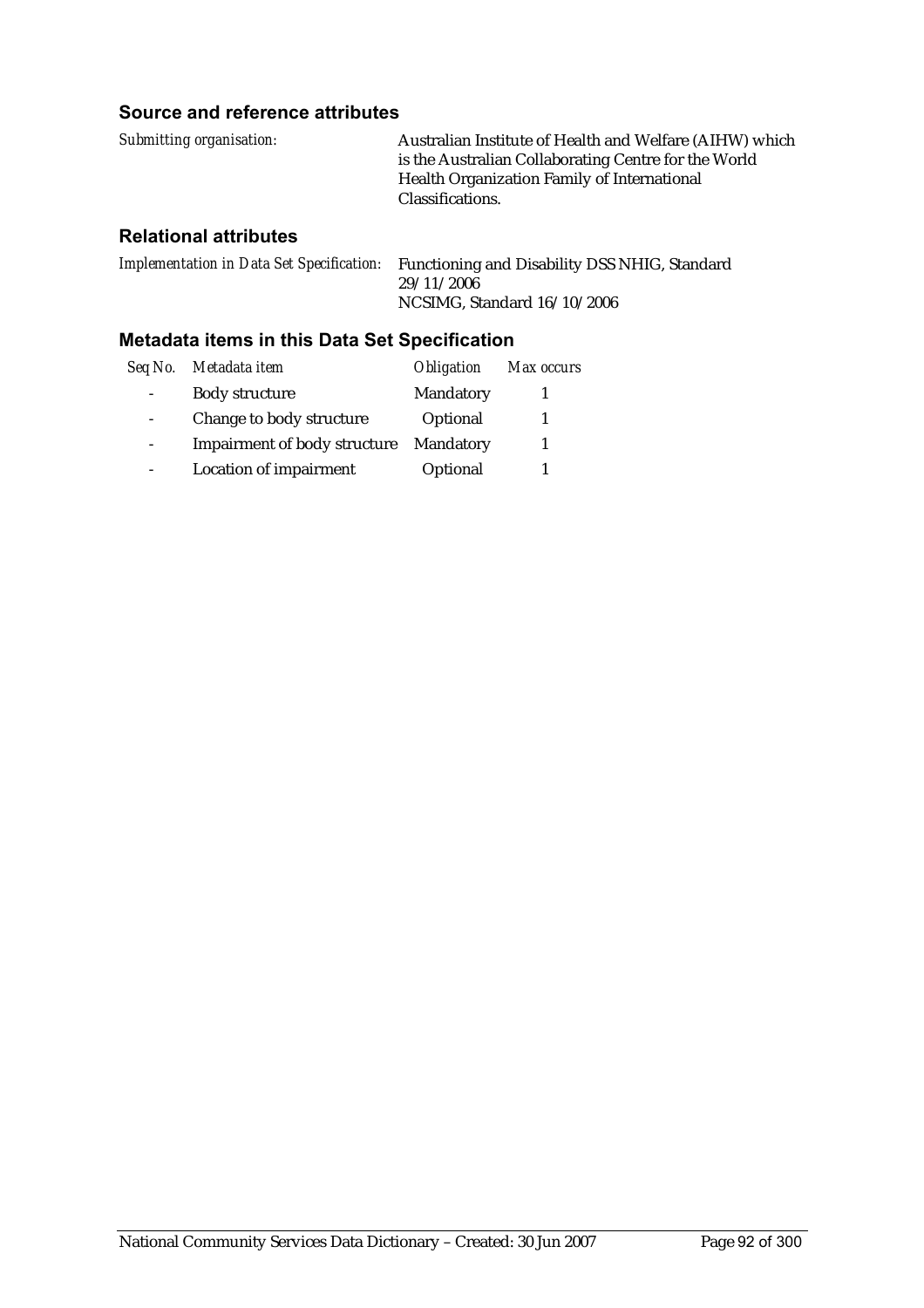# **Environmental factors cluster**

### **Identifying and definitional attributes**

| Metadata item type:         | Data Set Specification                                                                                                                                                                                                                                                                                                             |
|-----------------------------|------------------------------------------------------------------------------------------------------------------------------------------------------------------------------------------------------------------------------------------------------------------------------------------------------------------------------------|
| <b>METeOR</b> identifier:   | 320195                                                                                                                                                                                                                                                                                                                             |
| <b>Registration status:</b> | NHIG, Standard 29/11/2006<br>NCSIMG, Standard 16/10/2006                                                                                                                                                                                                                                                                           |
| DSS type:                   | Data Set Specification (DSS)                                                                                                                                                                                                                                                                                                       |
| Scope:                      | This data cluster is one of four clusters that make up the<br>Functioning and Disability DSS. To ensure a complete<br>description of human functioning it is recommended that<br>this cluster be collected along with the following three<br>clusters over time and by a range of health and community<br>care providers:          |
|                             | 1. Body functions cluster                                                                                                                                                                                                                                                                                                          |
|                             | Body structures cluster<br>2.                                                                                                                                                                                                                                                                                                      |
|                             | Activities and participation cluster<br>3.                                                                                                                                                                                                                                                                                         |
|                             | Environmental factors make up the physical, social and<br>attitudinal environment in which people live and conduct<br>their lives. These factors can have a positive or negative<br>influence on a person's participation as a member of<br>society, on performance of activities, or on a person's body<br>function or structure. |
|                             | The Environmental Factors cluster collects information on<br>the extent to which each of the domains in the five chapters<br>listed below influence the body function or structure,<br>activity or participation of a person:                                                                                                      |
|                             | 1. Products and technology                                                                                                                                                                                                                                                                                                         |
|                             | 2. Natural environment and human-made changes to<br>environment                                                                                                                                                                                                                                                                    |
|                             | 3. Support and relationships                                                                                                                                                                                                                                                                                                       |
|                             | 4. Attitudes                                                                                                                                                                                                                                                                                                                       |
|                             | 5. Services, systems and policies                                                                                                                                                                                                                                                                                                  |
|                             | Each chapter contains categories at different levels ordered<br>from general to detailed. For detailed information the user<br>should follow the structure of the ICF; the codes should be<br>drawn from the same hierarchical level within any<br>particular chapter.                                                             |
|                             | Codes at the ICF chapter headings may be recorded. If<br>further detail is required the Environmental Factors<br>classification includes 3 and 4 digit codes:                                                                                                                                                                      |
|                             | Services, systems and policies<br>e5                                                                                                                                                                                                                                                                                               |
|                             | e580 Health services, systems and policies                                                                                                                                                                                                                                                                                         |
|                             | e5800 Health services                                                                                                                                                                                                                                                                                                              |
|                             | Where multiple environmental factors and the extent of<br>influence are recorded, the following prioritising system<br>may be useful:                                                                                                                                                                                              |
|                             | The first recorded environmental factor is the one<br>having the greatest impact on the individual.                                                                                                                                                                                                                                |
|                             | Second and subsequent environmental factors are also<br>٠<br>of relevance to the individual.                                                                                                                                                                                                                                       |
|                             | The Environmental factors cluster may be used in health,                                                                                                                                                                                                                                                                           |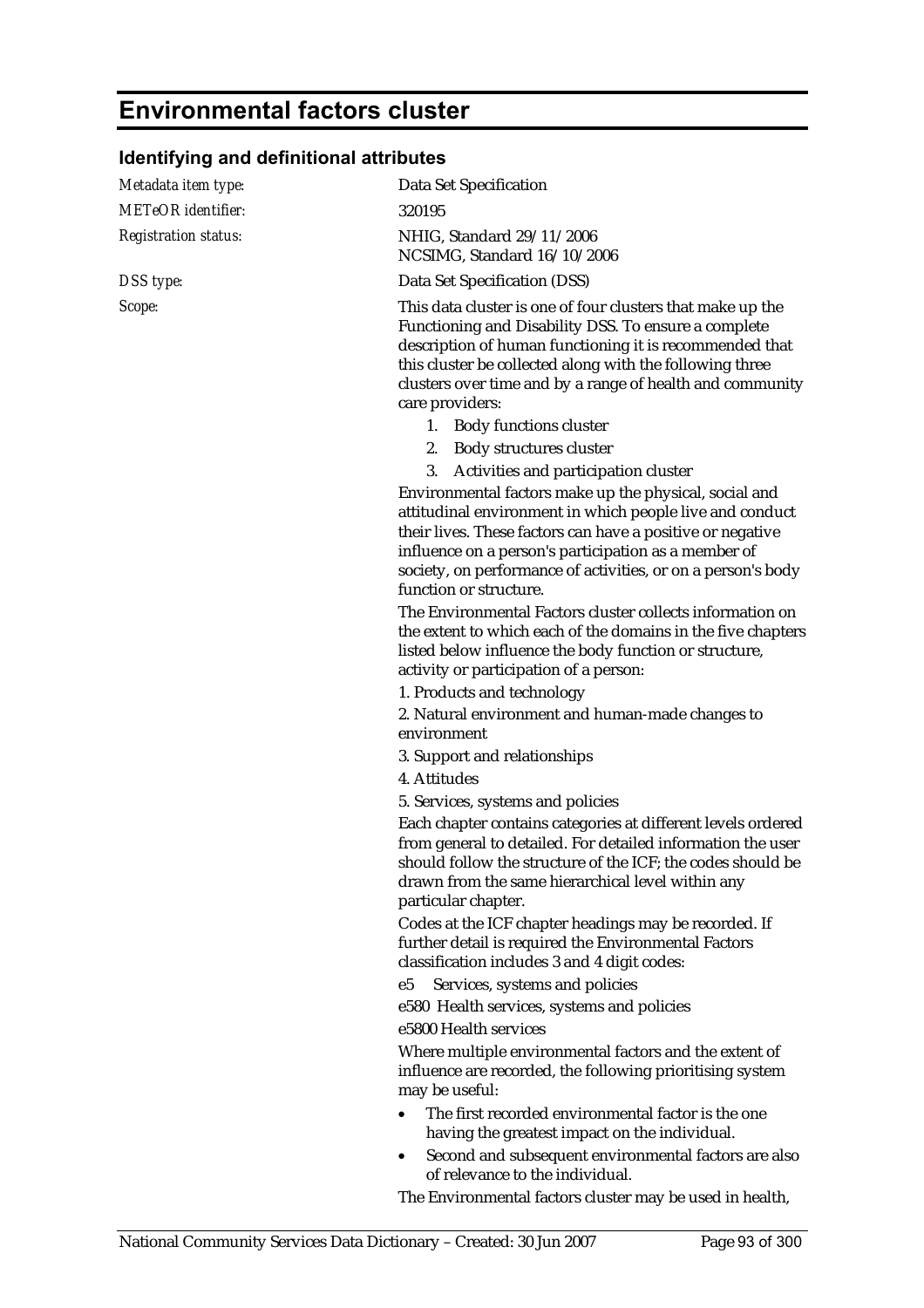community services and other disability-related data collections to record the environmental factors that facilitate or inhibit optimum functioning at the body, person or societal level. Identifying whether, and by how much, these environmental factors are influencing an individual's level of functioning, and whether the influence is a facilitator or barrier, may indicate the sorts of interventions that will optimise the individual's functioning. This information may be useful for policy development, service provision, or advocacy purposes. Preventative strategies could also be indicated by this information.

#### **Collection and usage attributes**

| Guide for use: | For each environmental factor code recorded there should<br>be one response for the influence of the environmental<br>factor.                                                                                                                                                                                                                                                                                                                                                                                                                                                       |
|----------------|-------------------------------------------------------------------------------------------------------------------------------------------------------------------------------------------------------------------------------------------------------------------------------------------------------------------------------------------------------------------------------------------------------------------------------------------------------------------------------------------------------------------------------------------------------------------------------------|
|                | There are numerous possible methods for collecting<br>environmental factors. Information can be collected on:                                                                                                                                                                                                                                                                                                                                                                                                                                                                       |
|                | all environmental factors;<br>$\bullet$                                                                                                                                                                                                                                                                                                                                                                                                                                                                                                                                             |
|                | environmental factors of particular relevance;                                                                                                                                                                                                                                                                                                                                                                                                                                                                                                                                      |
|                | a number of environmental factors, prioritised<br>$\bullet$<br>according to specified criteria;                                                                                                                                                                                                                                                                                                                                                                                                                                                                                     |
|                | one environmental factor per person; or<br>$\bullet$                                                                                                                                                                                                                                                                                                                                                                                                                                                                                                                                |
|                | record environmental factors for each recorded body<br>$\bullet$<br>function, body structure, and activities and<br>participation.                                                                                                                                                                                                                                                                                                                                                                                                                                                  |
|                | See also the ICF Australian User Guide for further<br>guidelines.                                                                                                                                                                                                                                                                                                                                                                                                                                                                                                                   |
| Comments:      | This cluster is based on the International Classification of<br>Functioning, Disability and Health (ICF). The ICF was<br>endorsed by the World Health Assembly in 2001 as a<br>reference member of the WHO Family of International<br>Classifications and of the Australian Family of Health and<br>Related Classifications (endorsed by the National Health<br>Information Management Group in 2002).<br>The ICF provides a framework for the description of<br>human functioning and disability. The components of ICF<br>are defined in relation to a health condition. A health |
|                | condition is an 'umbrella term for disease (acute or<br>chronic), disorder, injury or trauma' (WHO 2001). A health<br>condition may be recorded, for example, as:                                                                                                                                                                                                                                                                                                                                                                                                                   |
|                | Episode of care principal diagnosis, code (ICD-10-AM<br>5th Ed) ANN{.N[N}                                                                                                                                                                                                                                                                                                                                                                                                                                                                                                           |
|                | Episode of care additional diagnosis, code (ICD-10-AM<br>$\bullet$<br>5th Ed) ANN{.N[N}.                                                                                                                                                                                                                                                                                                                                                                                                                                                                                            |

#### **Source and reference attributes**

| Submitting organisation: | Australian Institute of Health and Welfare (AIHW) which |
|--------------------------|---------------------------------------------------------|
|                          | is the Australian Collaborating Centre for the World    |
|                          | Health Organization Family of International             |
|                          | Classifications.                                        |

#### **Relational attributes**

*Implementation in Data Set Specification:* Functioning and Disability DSS NHIG, Standard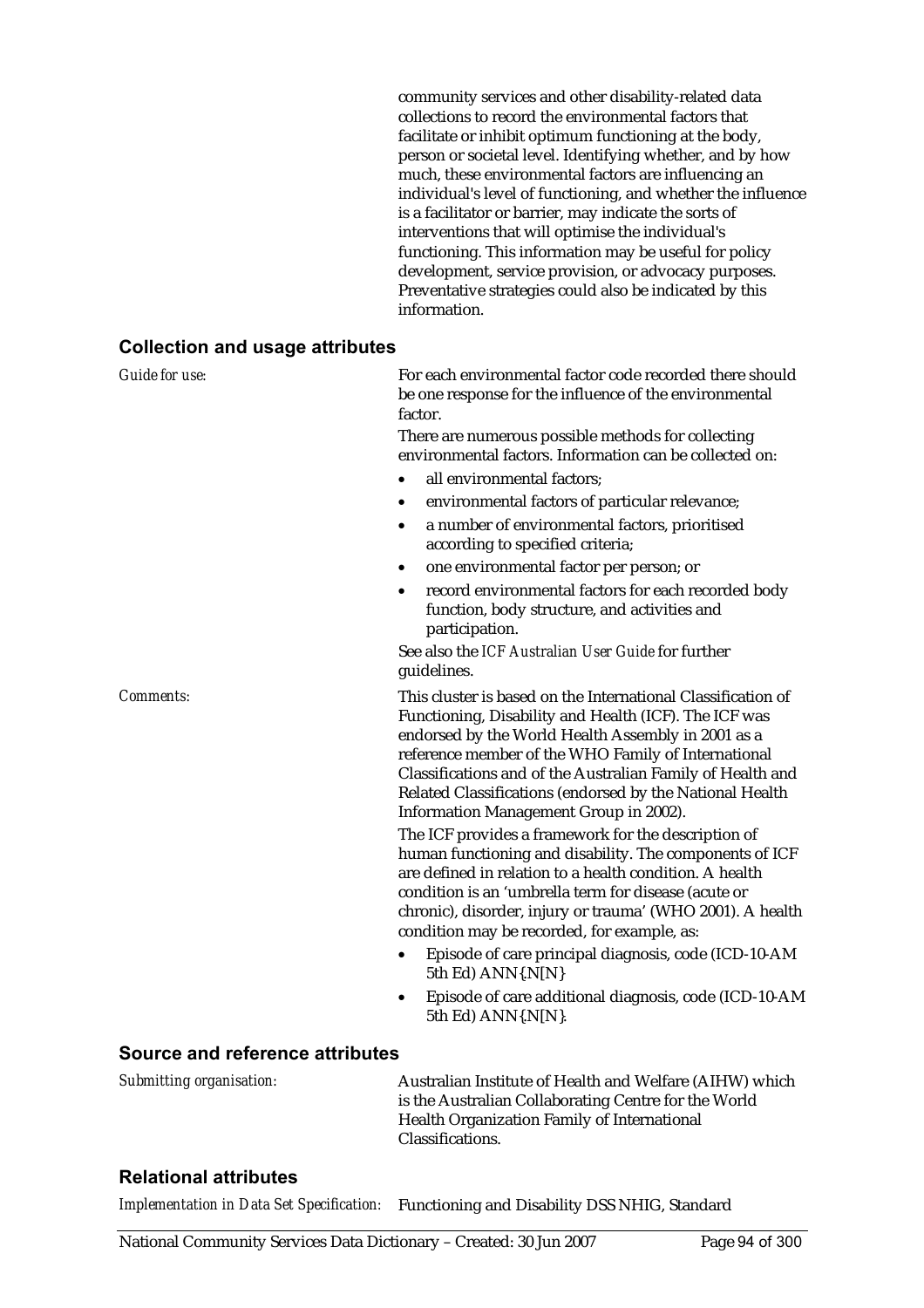#### 29/11/2006 NCSIMG, Standard 16/10/2006

|                  | Seq No. Metadata item                       | <b>Obligation</b> Max occurs |  |
|------------------|---------------------------------------------|------------------------------|--|
| $\sim$ 100 $\mu$ | <b>Environmental factor</b>                 | Mandatory                    |  |
| $\sim$           | Influence of environmental factor Mandatory |                              |  |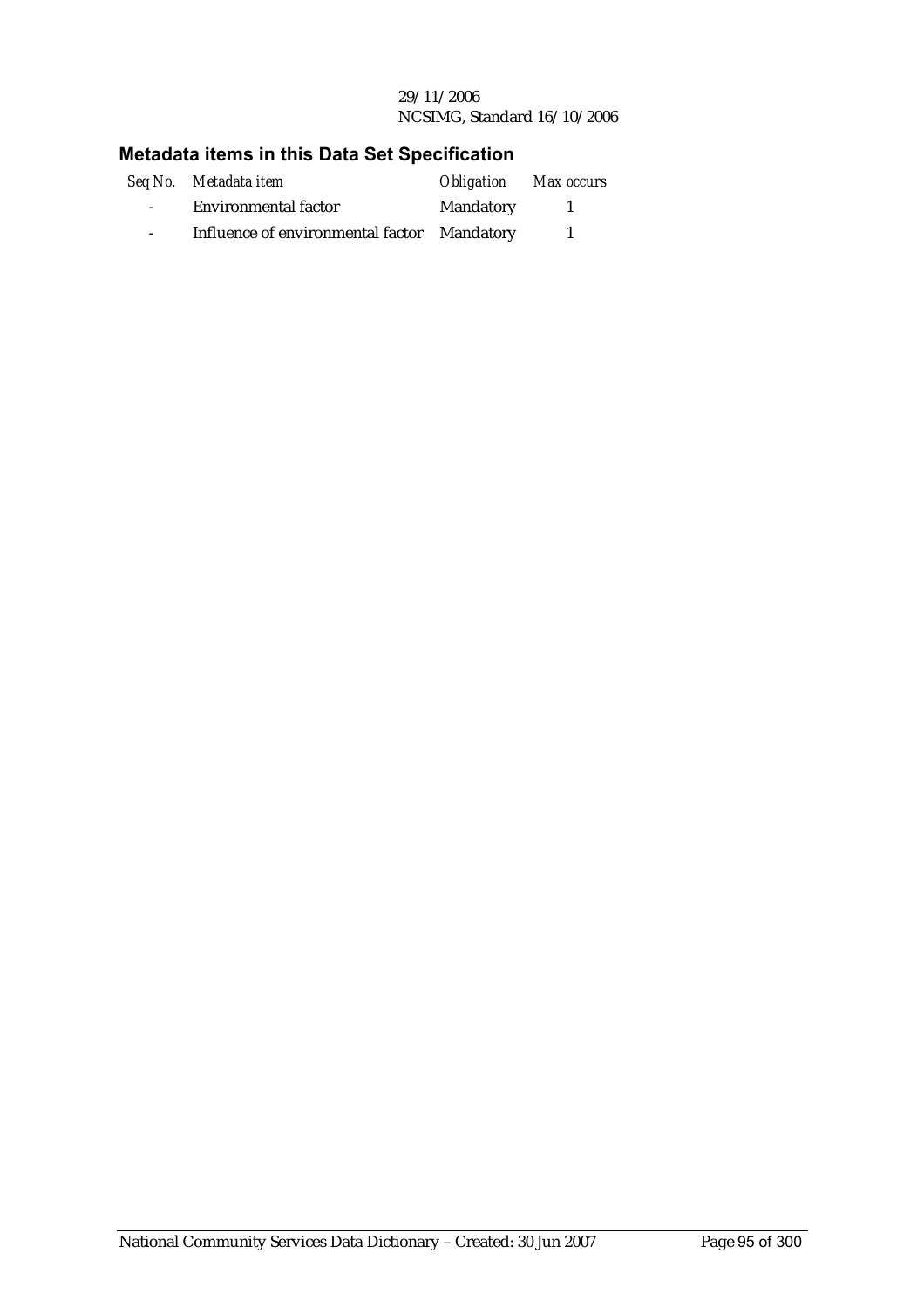# **Supporting metadata items**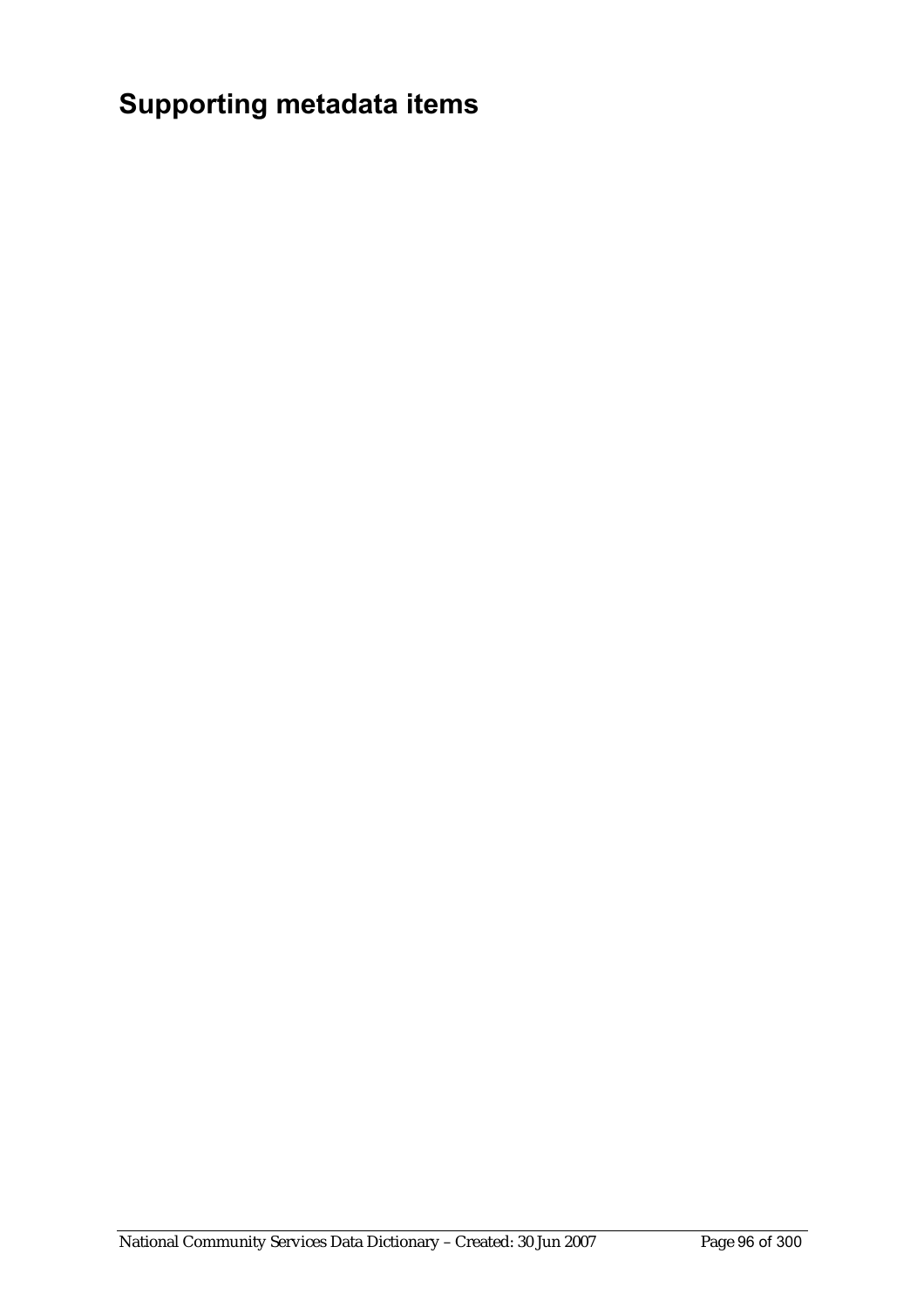# **Object classes**

An object class represents a person, organisation, structure or event that is of interest and needs to be described. Within METeOR examples of object classes include Person, Dwelling and Family.

The union of a specific object class with a specific property creates a data element concept. For example, some of the above mentioned object classes can be combined with an Religious affiliation property to create the data element concepts: Person—religious affiliation and Family—religious affiliation.

Object classes can be specialisations of other object classes. For example, Adult is an age group related specialisation of Person.

Specialisations allow object classes to be grouped and subtyped in a meaningful manner and help users in browsing and locating relevant object classes. In a specialisation tree an object class can only be associated with a single parent object class but may have more than one child object classes. A child object class inherits all characteristics of its parent object class, but a child object class may have unique characteristics.

Below is a graphical representation of the relationship between object classes and related metadata item types.

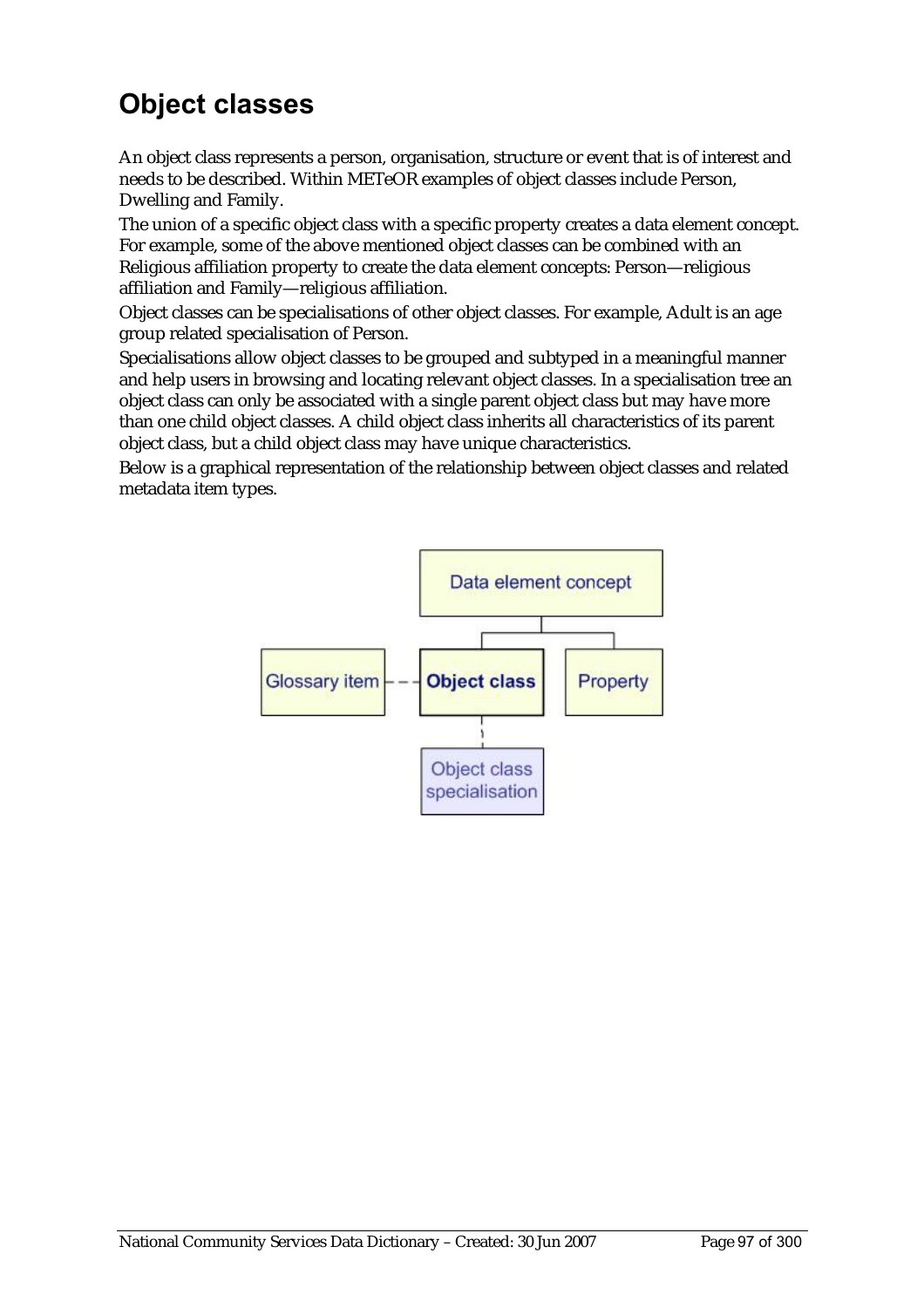# **Child**

#### **Identifying and definitional attributes**

| Metadata item type:         | <b>Object Class</b>                                      |
|-----------------------------|----------------------------------------------------------|
| <b>METeOR</b> identifier:   | 268987                                                   |
| <b>Registration status:</b> | NHIG, Standard 25/02/2005<br>NCSIMG, Standard 01/12/2004 |
| Definition:                 | An individual under the age of 18 years.                 |
| Specialisation of:          | Person (Age group)                                       |

#### **Source and reference attributes**

| Submitting organisation: | Australia Institute of Health and Welfare |
|--------------------------|-------------------------------------------|
|                          |                                           |

#### **Relational attributes**

*Data Element Concepts implementing this Object Class:*

Child—abuse and neglect type NCSIMG, Standard 01/03/2005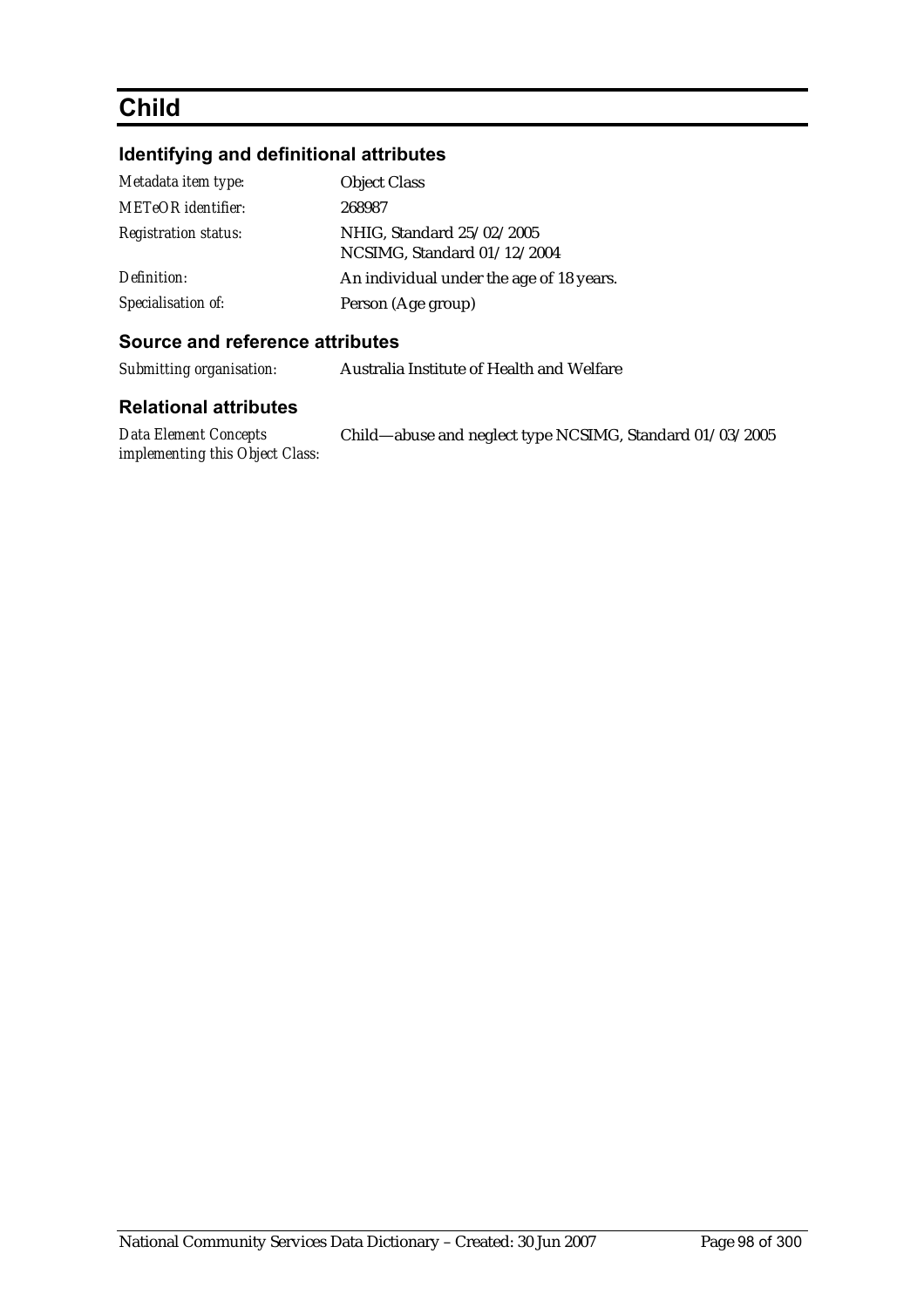# **Client**

| Metadata item type:             | <b>Object Class</b>                                                                                                                                                                                                                                                                                                                                                                                                                                                                                                                                                                                                                                                                                                                                                                                                                                                                                                                                                                                                                                                                                                                                                                                                                                                                                                                                                                                                                                                                                                                                                                                                                                                                                                                                                                                                                                                                                                                                                                                                                                                                                                          |
|---------------------------------|------------------------------------------------------------------------------------------------------------------------------------------------------------------------------------------------------------------------------------------------------------------------------------------------------------------------------------------------------------------------------------------------------------------------------------------------------------------------------------------------------------------------------------------------------------------------------------------------------------------------------------------------------------------------------------------------------------------------------------------------------------------------------------------------------------------------------------------------------------------------------------------------------------------------------------------------------------------------------------------------------------------------------------------------------------------------------------------------------------------------------------------------------------------------------------------------------------------------------------------------------------------------------------------------------------------------------------------------------------------------------------------------------------------------------------------------------------------------------------------------------------------------------------------------------------------------------------------------------------------------------------------------------------------------------------------------------------------------------------------------------------------------------------------------------------------------------------------------------------------------------------------------------------------------------------------------------------------------------------------------------------------------------------------------------------------------------------------------------------------------------|
| Synonymous names:               | <b>Client</b>                                                                                                                                                                                                                                                                                                                                                                                                                                                                                                                                                                                                                                                                                                                                                                                                                                                                                                                                                                                                                                                                                                                                                                                                                                                                                                                                                                                                                                                                                                                                                                                                                                                                                                                                                                                                                                                                                                                                                                                                                                                                                                                |
| <b>METeOR</b> identifier:       | 268969                                                                                                                                                                                                                                                                                                                                                                                                                                                                                                                                                                                                                                                                                                                                                                                                                                                                                                                                                                                                                                                                                                                                                                                                                                                                                                                                                                                                                                                                                                                                                                                                                                                                                                                                                                                                                                                                                                                                                                                                                                                                                                                       |
| <b>Registration status:</b>     | NCSIMG, Standard 01/03/2005                                                                                                                                                                                                                                                                                                                                                                                                                                                                                                                                                                                                                                                                                                                                                                                                                                                                                                                                                                                                                                                                                                                                                                                                                                                                                                                                                                                                                                                                                                                                                                                                                                                                                                                                                                                                                                                                                                                                                                                                                                                                                                  |
| Definition:                     | A person, group or organisation eligible to receive services<br>either directly or indirectly from an agency.                                                                                                                                                                                                                                                                                                                                                                                                                                                                                                                                                                                                                                                                                                                                                                                                                                                                                                                                                                                                                                                                                                                                                                                                                                                                                                                                                                                                                                                                                                                                                                                                                                                                                                                                                                                                                                                                                                                                                                                                                |
| Context:                        | Agencies may provide assistance to individual persons, groups<br>of persons (e.g. support groups) or to other organisations. All of<br>these may be considered clients of an agency. Specific data<br>collections may circumscribe the Type of clients that are<br>included in the collection. For example, at the current stage of<br>development of the Home and Community Care (HACC)<br>Minimum Data Set (MDS), HACC funded agencies are only<br>required to report on clients who are individual persons. Future<br>developments may extend the coverage of the HACC MDS<br>collection to include organisational or group clients.<br>The definition of a 'client' may also be circumscribed by the<br>definition of 'assistance'. What is included as 'assistance' may<br>depend on what activities are considered significant enough to<br>warrant separate recording and reporting of the nature and/or<br>amount of the assistance provided to a person. For example, an<br>agency worker answering a telephone call from an anonymous<br>member of the public seeking some basic information (e.g. a<br>phone number for someone) would not usually consider that<br>this interaction constituted assistance of sufficient significance<br>to warrant recording that person as a 'client'.<br>Furthermore, what constitutes 'assistance' may be influenced by<br>the type of assistance the agency was established to provide. In<br>the above example, the agency in question was funded<br>specifically to provide telephone advice, and referral<br>information, to members of the public or specific sub-groups of<br>the public. The agency may have a policy that all persons<br>telephoning the agency for information are classified as clients,<br>albeit anonymous clients.<br>The level of support or the amount of support given to a person<br>by an agency can also be used to define them as a client or not.<br>For example in the Supported Accommodation Assistance<br>Program (SAAP) National data collection, clients are defined by<br>either taking up an amount of time of an agency; being |
|                                 | accommodated by an agency; or by entering an ongoing<br>support relationship with an agency.                                                                                                                                                                                                                                                                                                                                                                                                                                                                                                                                                                                                                                                                                                                                                                                                                                                                                                                                                                                                                                                                                                                                                                                                                                                                                                                                                                                                                                                                                                                                                                                                                                                                                                                                                                                                                                                                                                                                                                                                                                 |
| Specialisation of:              | Person (Client status)                                                                                                                                                                                                                                                                                                                                                                                                                                                                                                                                                                                                                                                                                                                                                                                                                                                                                                                                                                                                                                                                                                                                                                                                                                                                                                                                                                                                                                                                                                                                                                                                                                                                                                                                                                                                                                                                                                                                                                                                                                                                                                       |
| Source and reference attributes |                                                                                                                                                                                                                                                                                                                                                                                                                                                                                                                                                                                                                                                                                                                                                                                                                                                                                                                                                                                                                                                                                                                                                                                                                                                                                                                                                                                                                                                                                                                                                                                                                                                                                                                                                                                                                                                                                                                                                                                                                                                                                                                              |
| Submitting organisation:        | Australian Institute of Health and Welfare                                                                                                                                                                                                                                                                                                                                                                                                                                                                                                                                                                                                                                                                                                                                                                                                                                                                                                                                                                                                                                                                                                                                                                                                                                                                                                                                                                                                                                                                                                                                                                                                                                                                                                                                                                                                                                                                                                                                                                                                                                                                                   |
| <b>Relational attributes</b>    |                                                                                                                                                                                                                                                                                                                                                                                                                                                                                                                                                                                                                                                                                                                                                                                                                                                                                                                                                                                                                                                                                                                                                                                                                                                                                                                                                                                                                                                                                                                                                                                                                                                                                                                                                                                                                                                                                                                                                                                                                                                                                                                              |
| Related metadata references:    | Supersedes Client, version 1, DEC, NCSDD, NCSIMG,<br>Superseded 01/03/2005                                                                                                                                                                                                                                                                                                                                                                                                                                                                                                                                                                                                                                                                                                                                                                                                                                                                                                                                                                                                                                                                                                                                                                                                                                                                                                                                                                                                                                                                                                                                                                                                                                                                                                                                                                                                                                                                                                                                                                                                                                                   |

*Data Element Concepts* Client—amount of assistance NCSIMG, Standard 27/04/2007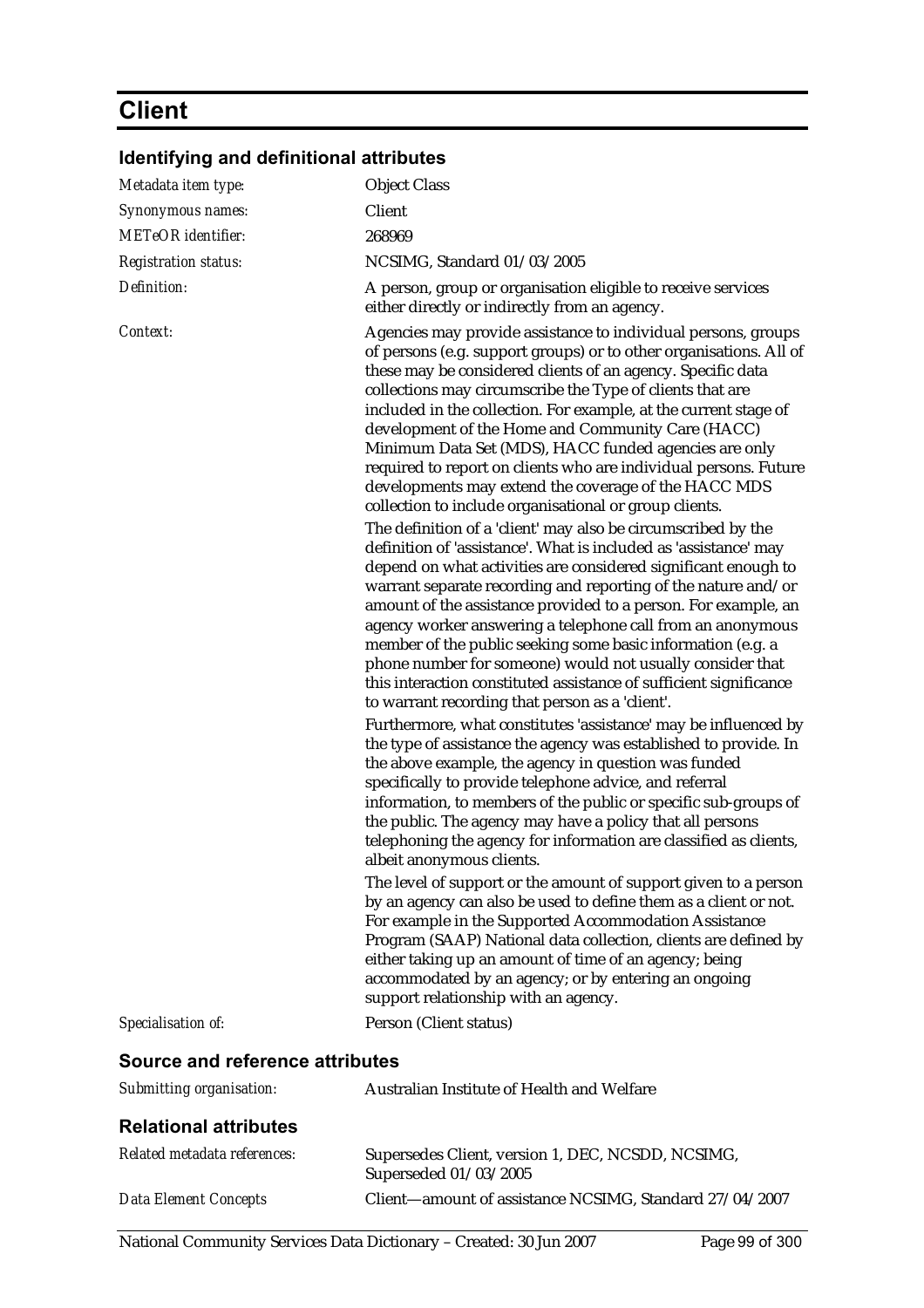*implementing this Object Class:* Client—case management plan indicator NCSIMG, Standard 01/03/2005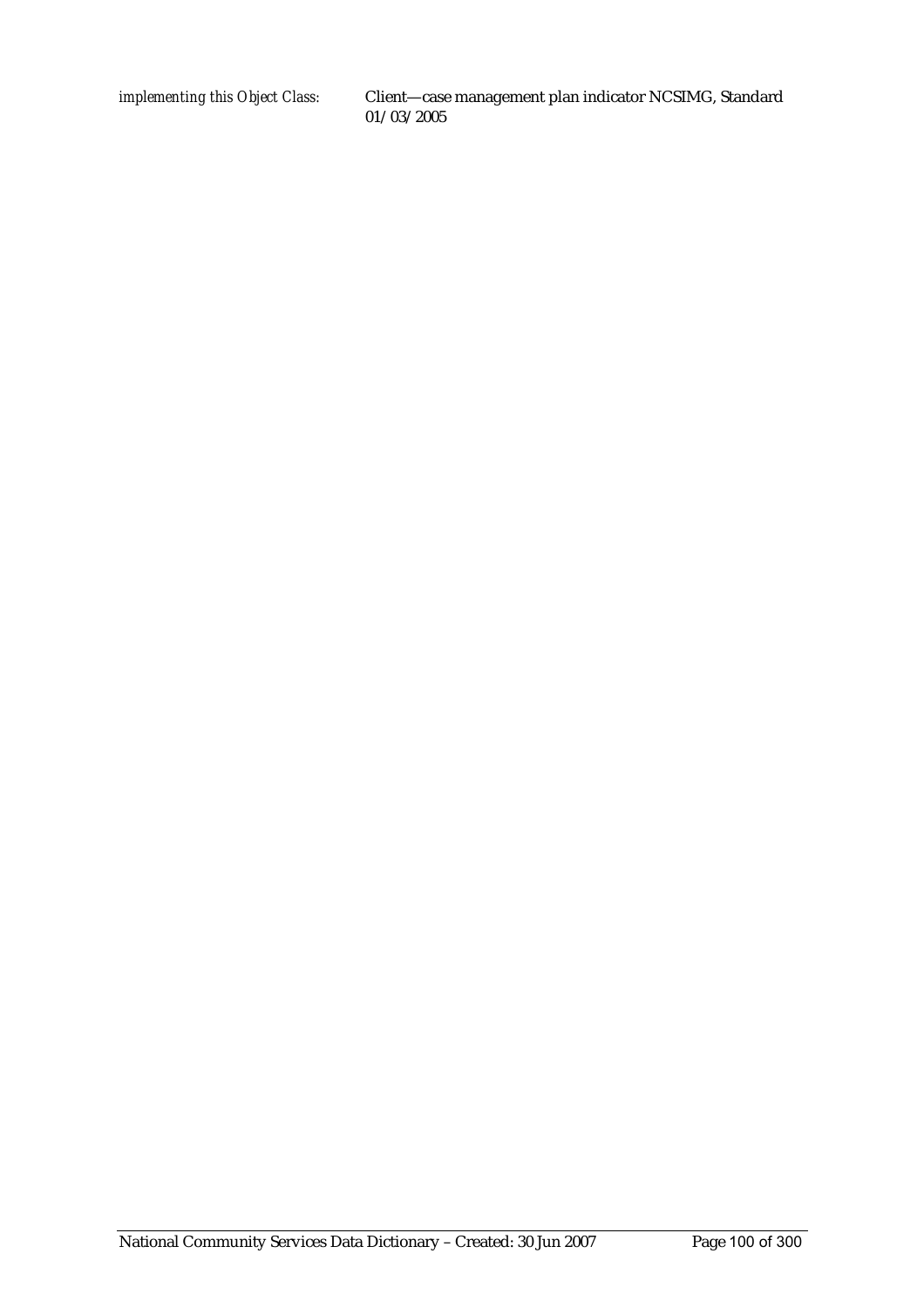## **Date**

### **Identifying and definitional attributes**

| Metadata item type:         | <b>Object Class</b>                                      |
|-----------------------------|----------------------------------------------------------|
| <b>METeOR</b> identifier:   | 294409                                                   |
| <i>Registration status:</i> | NHIG. Standard 04/05/2005<br>NCSIMG, Standard 30/09/2005 |
| Definition:                 | The day of the month and year as specified by a number.  |

#### **Source and reference attributes**

| Submitting organisation: | Australian Institute of Health and Welfare |
|--------------------------|--------------------------------------------|
| Reference documents:     | Oxford English dictionary.                 |

### **Relational attributes**

| <b>Data Element Concepts</b>           | Date—accuracy indicator NHIG, Standard 04/05/2005   |
|----------------------------------------|-----------------------------------------------------|
| <i>implementing this Object Class:</i> | NCSIMG, Standard 30/09/2005                         |
|                                        | Date-estimate indicator NCSIMG, Standard 27/04/2007 |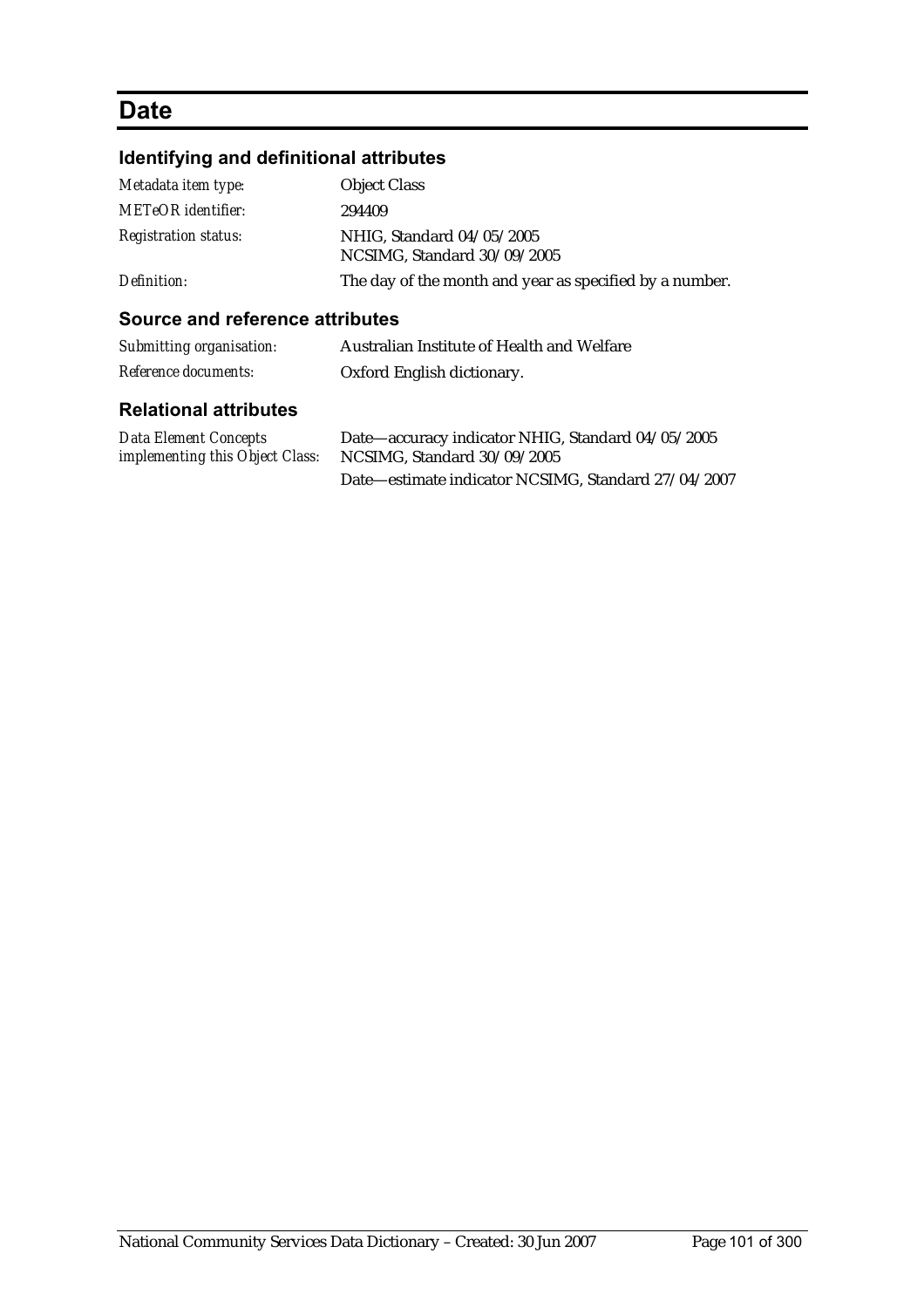# **Household**

#### **Identifying and definitional attributes**

| Metadata item type:         | <b>Object Class</b>                                                                                                      |
|-----------------------------|--------------------------------------------------------------------------------------------------------------------------|
| <b>METeOR</b> identifier:   | 351492                                                                                                                   |
| <b>Registration status:</b> | NCSIMG, Standard 27/04/2007                                                                                              |
| Definition:                 | One of more persons, at least one of whom is at least 15 years of<br>age, usually resident in the same private dwelling. |

#### **Collection and usage attributes**

*Guide for use:* Together with family, household is considered one of the basic groups of social aggregation. Information on household numbers and composition aids in identifying groups within the population such as Indigenous households or the number of people living alone. For the Commonwealth-State Housing Agreement (CSHA) data collections, the number of tenancy agreements is a practical proxy for calculating the number of households receiving housing assistance. The persons in the group may pool their incomes and have a common budget to a greater or lesser extent: they may be related or unrelated persons, or a combination of both. Only usual residents of the household are included as members of the household. Visitors to a household are, by definition, excluded from the household. **Source and reference attributes** 

| Origin:                                                         | CSHA Public rental housing data manual 2001-02                                                                                               |
|-----------------------------------------------------------------|----------------------------------------------------------------------------------------------------------------------------------------------|
| Reference documents:                                            | Australian Bureau of Statistics. Family, household and income<br>unit variables. Cat. no. 1286.0. Canberra: ABS. Viewed on<br>$29/09/2006$ . |
| <b>Relational attributes</b>                                    |                                                                                                                                              |
| Related metadata references:                                    | Supersedes Household family NCSIMG, Superseded<br>27/04/2007                                                                                 |
|                                                                 | Supersedes Household NCSIMG, Superseded 27/04/2007,<br>NHDAMG, Standard 01/03/2005                                                           |
| <b>Data Element Concepts</b><br>implementing this Object Class: | Household-family composition NCSIMG, Standard<br>27/04/2007                                                                                  |
|                                                                 | Household-household type NCSIMG, Standard 27/04/2007                                                                                         |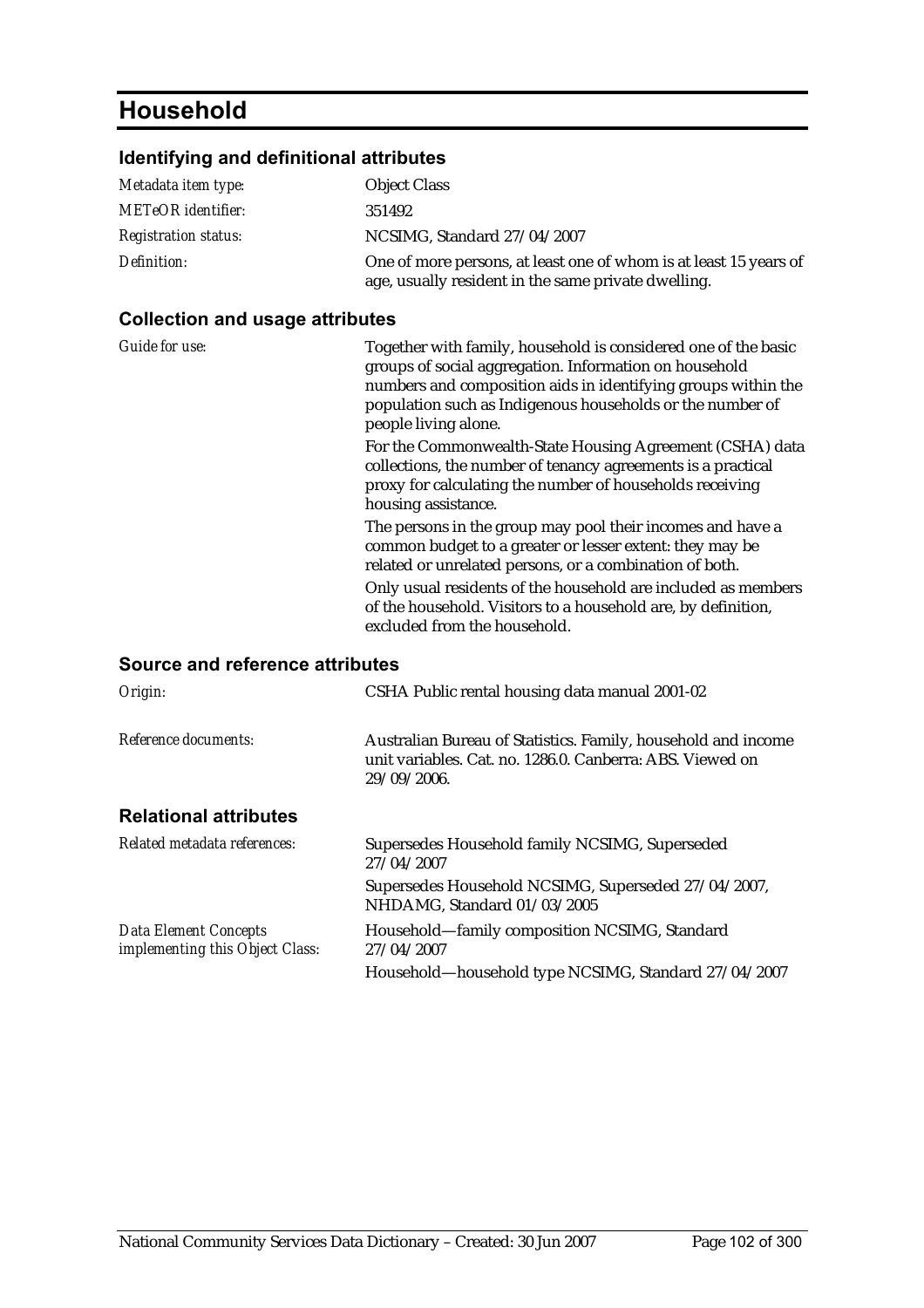# **Individual service provider**

### **Identifying and definitional attributes**

| Metadata item type:         | <b>Object Class</b>                                                                     |
|-----------------------------|-----------------------------------------------------------------------------------------|
| <b>METeOR</b> identifier:   | 269021                                                                                  |
| <b>Registration status:</b> | NHIG, Standard 01/03/2005<br>NCSIMG, Standard 01/03/2005<br>NHDAMG, Standard 01/03/2005 |
| Definition:                 | A person who provides a service and/or care.                                            |
| Specialisation of:          | Service/care provider (Organisation status)                                             |

#### **Source and reference attributes**

| Submitting organisation: | Australian Institute of Health and Welfare |
|--------------------------|--------------------------------------------|
|                          |                                            |

#### **Relational attributes**

| <b>Data Element Concepts</b><br>implementing this Object Class: | Individual service provider—occupation (self-identified) NHIG,<br>Standard 04/05/2005<br>NCSIMG, Standard 30/09/2005 |
|-----------------------------------------------------------------|----------------------------------------------------------------------------------------------------------------------|
|                                                                 | Individual service provider—occupation end date NHIG, Standard<br>04/05/2005<br>NCSIMG, Standard 30/09/2005          |
|                                                                 | Individual service provider-occupation start date NHIG, Standard<br>04/05/2005<br>NCSIMG, Standard 30/09/2005        |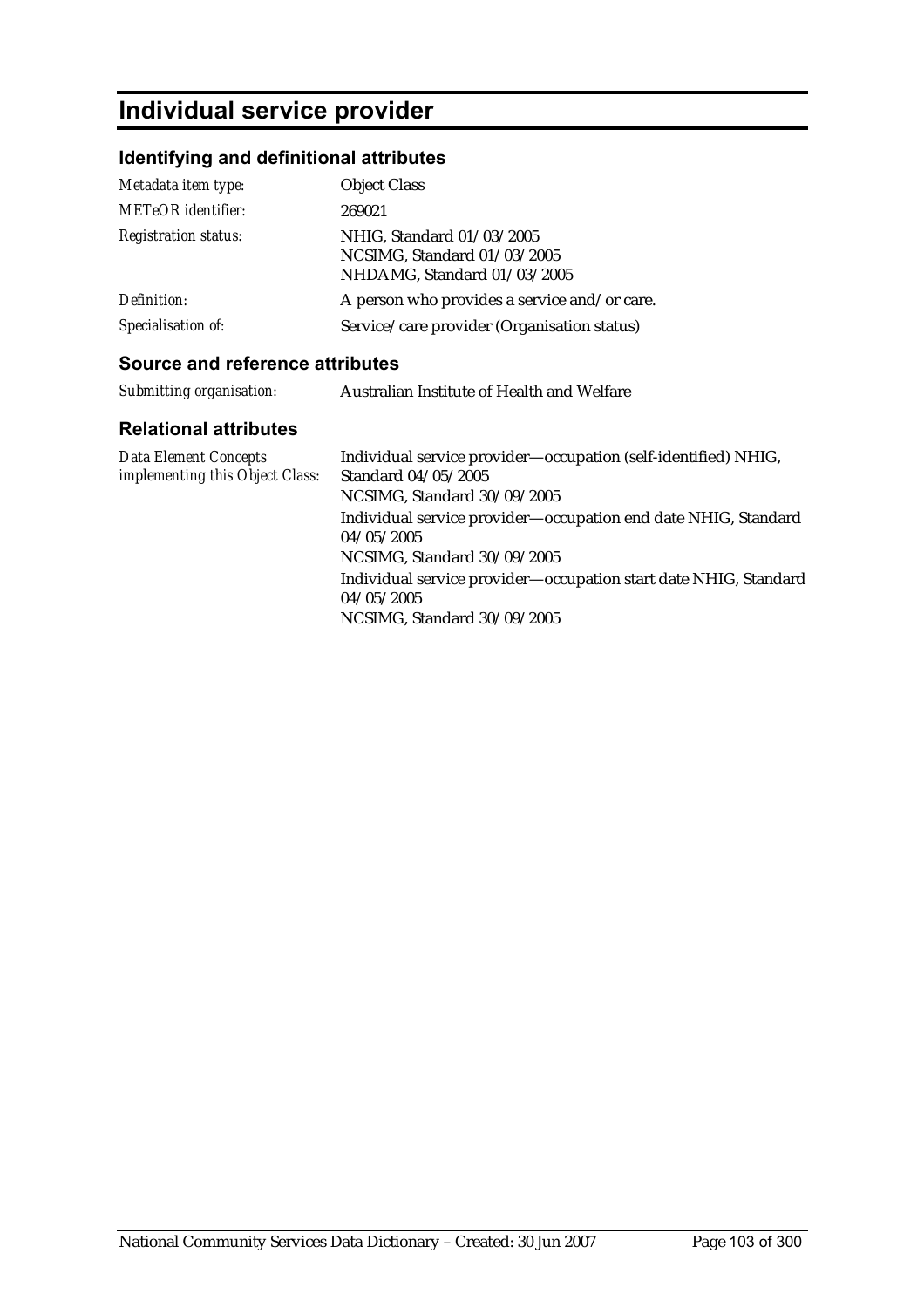# **Informal carer**

| Metadata item type:             | <b>Object Class</b>                                                                                                                                                                                                                                                                                                                                                                                                                                                                                                                                                                                                                                                                                                                             |
|---------------------------------|-------------------------------------------------------------------------------------------------------------------------------------------------------------------------------------------------------------------------------------------------------------------------------------------------------------------------------------------------------------------------------------------------------------------------------------------------------------------------------------------------------------------------------------------------------------------------------------------------------------------------------------------------------------------------------------------------------------------------------------------------|
| <b>METeOR</b> identifier:       | 268964                                                                                                                                                                                                                                                                                                                                                                                                                                                                                                                                                                                                                                                                                                                                          |
| <b>Registration status:</b>     | NCSIMG, Standard 01/03/2005                                                                                                                                                                                                                                                                                                                                                                                                                                                                                                                                                                                                                                                                                                                     |
| Definition:                     | An informal carer includes any person, such as a family<br>member, friend or neighbour, who is giving regular, ongoing<br>assistance to another person without payment for the care<br>given.                                                                                                                                                                                                                                                                                                                                                                                                                                                                                                                                                   |
| Context:                        | Care and support networks where the carers are unpaid (other<br>than pension or benefit) play a critical role in community<br>services provision, especially in caring for frail aged and<br>younger people with disabilities within the community.                                                                                                                                                                                                                                                                                                                                                                                                                                                                                             |
|                                 | Information about informal carers is therefore of fundamental<br>importance in assessing the ongoing needs of clients and their<br>carers, and in service planning. The presence of an<br>informal carer is often a key indicator of a person's ability to<br>remain at home, especially if the person requires assistance. The<br>absence of an informal carer, where a vulnerable client lives<br>alone, is an indicator of client risk. Information on client living<br>arrangement and informal carer availability provides an<br>indicator of the potential in-home support and the extent to<br>which the burden of care is absorbed by the informal caring<br>system.<br>The stability or otherwise of the informal carer's availability |
|                                 | may be significant in the capacity of the client continuing to<br>remain at home.                                                                                                                                                                                                                                                                                                                                                                                                                                                                                                                                                                                                                                                               |
|                                 | Existing carer definitions (e.g. for purposes of establishing<br>eligibility for Domiciliary Nursing Care Benefits (DNCB/Carer<br>Allowance; Carer's Pension/Carer Payment) definitions used in<br>ABS population, surveys of disability, ageing and carers) vary<br>in context and purpose.                                                                                                                                                                                                                                                                                                                                                                                                                                                    |
| Specialisation of:              | Individual service provider (Informal carer status)                                                                                                                                                                                                                                                                                                                                                                                                                                                                                                                                                                                                                                                                                             |
| Collection and usage attributes |                                                                                                                                                                                                                                                                                                                                                                                                                                                                                                                                                                                                                                                                                                                                                 |

#### **Identifying and definitional attributes**

#### **Collection and usage attributes**

*Guide for use:* The definition excludes formal care services such as homecare, care provided by volunteers or foster care that is arranged by formal services. It also excludes unregistered child carers who are receiving payment for their services. Where a potential carer is not prepared to undertake the caring role, the carer is considered to be not available.

#### **Source and reference attributes**

| Submitting organisation:     | Australian Institute of Health and Welfare                                         |
|------------------------------|------------------------------------------------------------------------------------|
| Origin:                      | Home and Community Care (HACC) Data Dictionary Version<br>1.0.1998                 |
| <b>Relational attributes</b> |                                                                                    |
| Related metadata references: | Supersedes Informal carer, version 2, DEC, NCSDD, NCSIMG,<br>Superseded 01/03/2005 |
| <b>Data Element Concepts</b> | Informal carer—co-residency status NCSIMG, Standard                                |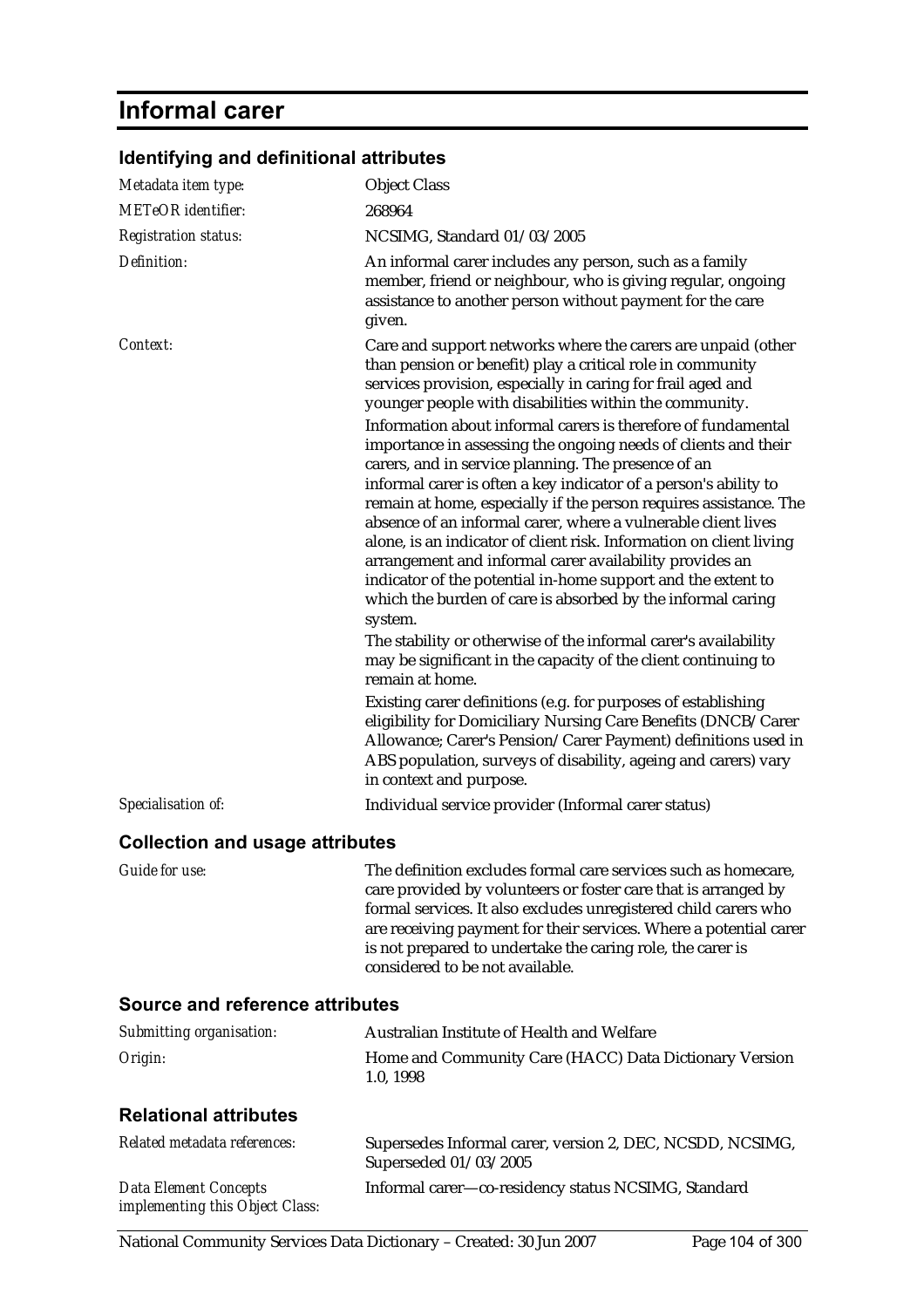#### 01/03/2005

Informal carer—primary status NCSIMG, Standard 27/04/2007 Informal carer—relationship to care recipient NCSIMG, Standard 01/03/2005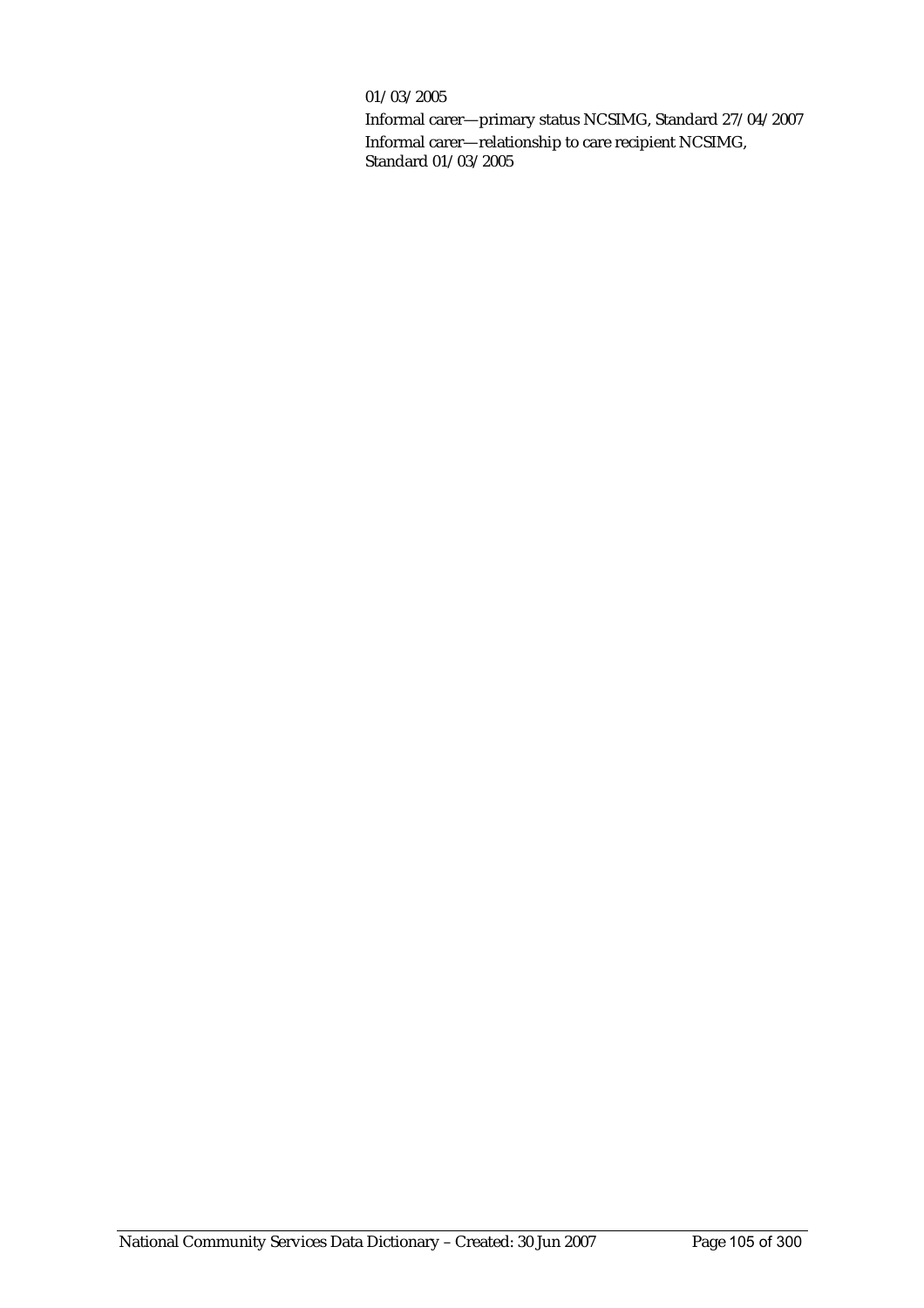# **Parent/guardian**

### **Identifying and definitional attributes**

| Metadata item type:         | <b>Object Class</b>                                                                                                                                                                   |
|-----------------------------|---------------------------------------------------------------------------------------------------------------------------------------------------------------------------------------|
| <b>METeOR</b> identifier:   | 314980                                                                                                                                                                                |
| <b>Registration status:</b> | NCSIMG, Standard 27/04/2007                                                                                                                                                           |
| Definition:                 | One who is legally responsible for the care and management of an<br>incompetent or a minor, whether it be because they are that<br>person's father or mother (parent), or a guardian. |
|                             |                                                                                                                                                                                       |

#### **Relational attributes**

| Data Element Concepts                  | Parent/guardian—receipt of Carer Allowance (Child) indicator |
|----------------------------------------|--------------------------------------------------------------|
| <i>implementing this Object Class:</i> | NCSIMG, Standard 27/04/2007                                  |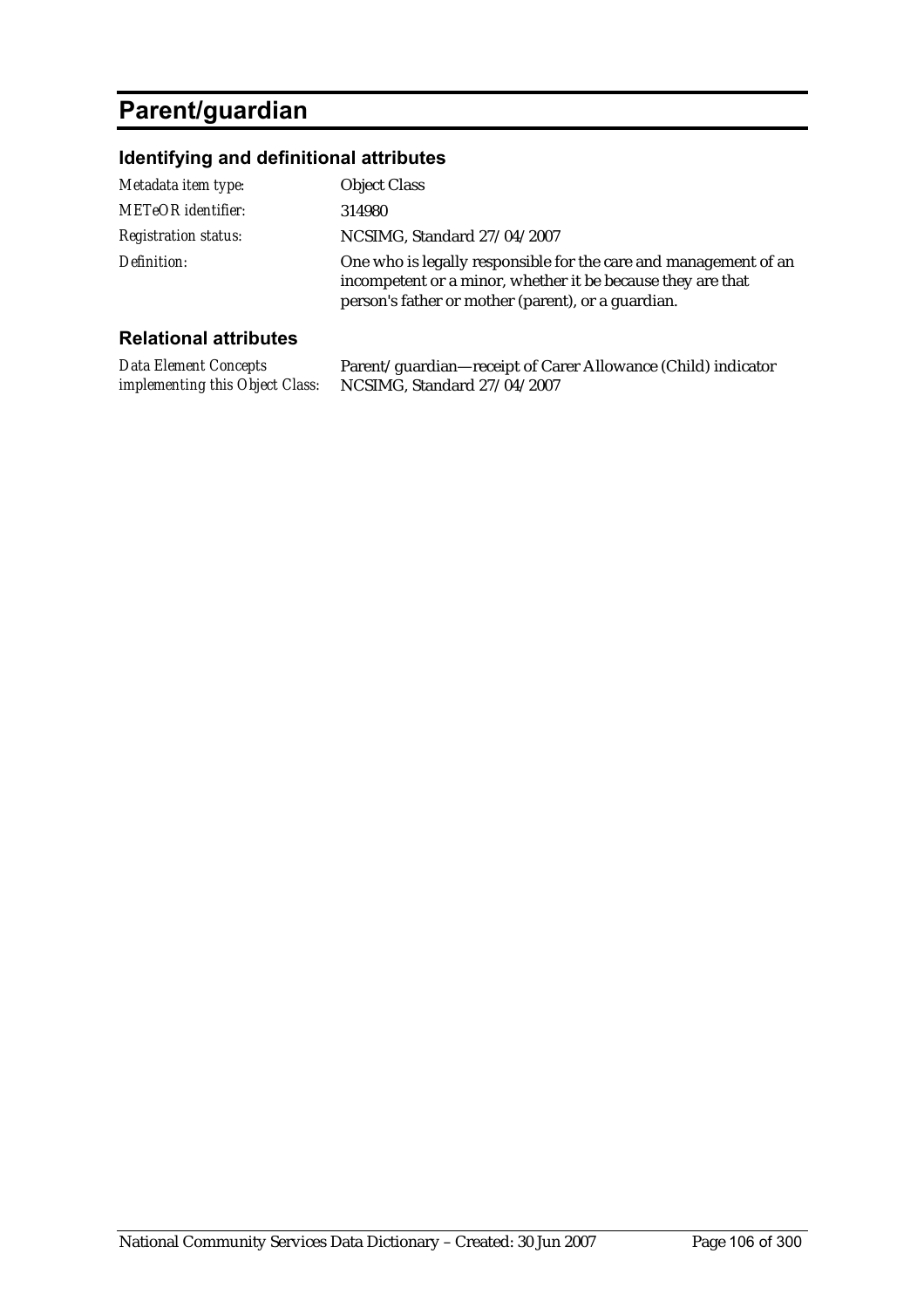# **Person**

### **Identifying and definitional attributes**

| Metadata item type:         | <b>Object Class</b>                                                                     |
|-----------------------------|-----------------------------------------------------------------------------------------|
| <b>METeOR</b> identifier:   | 268955                                                                                  |
| <b>Registration status:</b> | NHIG, Standard 01/03/2005<br>NCSIMG, Standard 01/03/2005<br>NHDAMG, Standard 01/03/2005 |
| Definition:                 | A human being, whether man, woman or child.                                             |
| Specialisation of:          | Person/group of persons (Group status)                                                  |

#### **Source and reference attributes**

| Submitting organisation: | Australia Institute of Health and Welfare                                                              |
|--------------------------|--------------------------------------------------------------------------------------------------------|
| Origin:                  | Macquarie University 2003. The Macquarie Dictionary 3rd edn.<br>Sydney: The Macquarie Library Pty. Ltd |

### **Relational attributes**

| <b>Data Element Concepts</b><br>implementing this Object Class: | Person (address)—address line NHIG, Standard 04/05/2005<br>NCSIMG, Standard 30/09/2005                           |
|-----------------------------------------------------------------|------------------------------------------------------------------------------------------------------------------|
|                                                                 | Person (address)-address type NHIG, Standard 01/03/2005<br>NCSIMG, Standard 30/09/2005                           |
|                                                                 | Person (address)-Australian postcode NHIG, Standard<br>01/03/2005<br>NCSIMG, Standard 01/03/2005                 |
|                                                                 | NHDAMG, Standard 10/02/2006                                                                                      |
|                                                                 | Person (address)—country identifier NHIG, Standard 04/05/2005<br>NCSIMG, Standard 30/09/2005                     |
|                                                                 | Person (address)-electronic communication address NHIG,<br>Standard 04/05/2005<br>NCSIMG, Standard 30/09/2005    |
|                                                                 | Person (address)-electronic communication medium NHIG,<br>Standard 04/05/2005<br>NCSIMG, Standard 30/09/2005     |
|                                                                 | Person (address)-electronic communication usage code NHIG,<br>Standard 04/05/2005<br>NCSIMG, Standard 30/09/2005 |
|                                                                 | Person (address)-international postcode NHIG, Standard<br>04/05/2005<br>NCSIMG, Standard 30/09/2005              |
|                                                                 | Person (address)-non-Australian state/province NHIG, Standard<br>04/05/2005<br>NCSIMG, Standard 30/09/2005       |
|                                                                 | Person (address)-postal delivery point identifier NHIG, Standard<br>01/03/2005<br>NCSIMG, Standard 01/03/2005    |
|                                                                 | Person (address)—suburb/town/locality name NHIG, Standard<br>01/03/2005<br>NCSIMG, Standard 01/03/2005           |
|                                                                 | Person (assessed)—assistance eligibility status NCSIMG,<br>Superseded 02/05/2006                                 |
|                                                                 | Person (employed)-full-time/part-time status NCSIMG, Standard<br>14/12/2005                                      |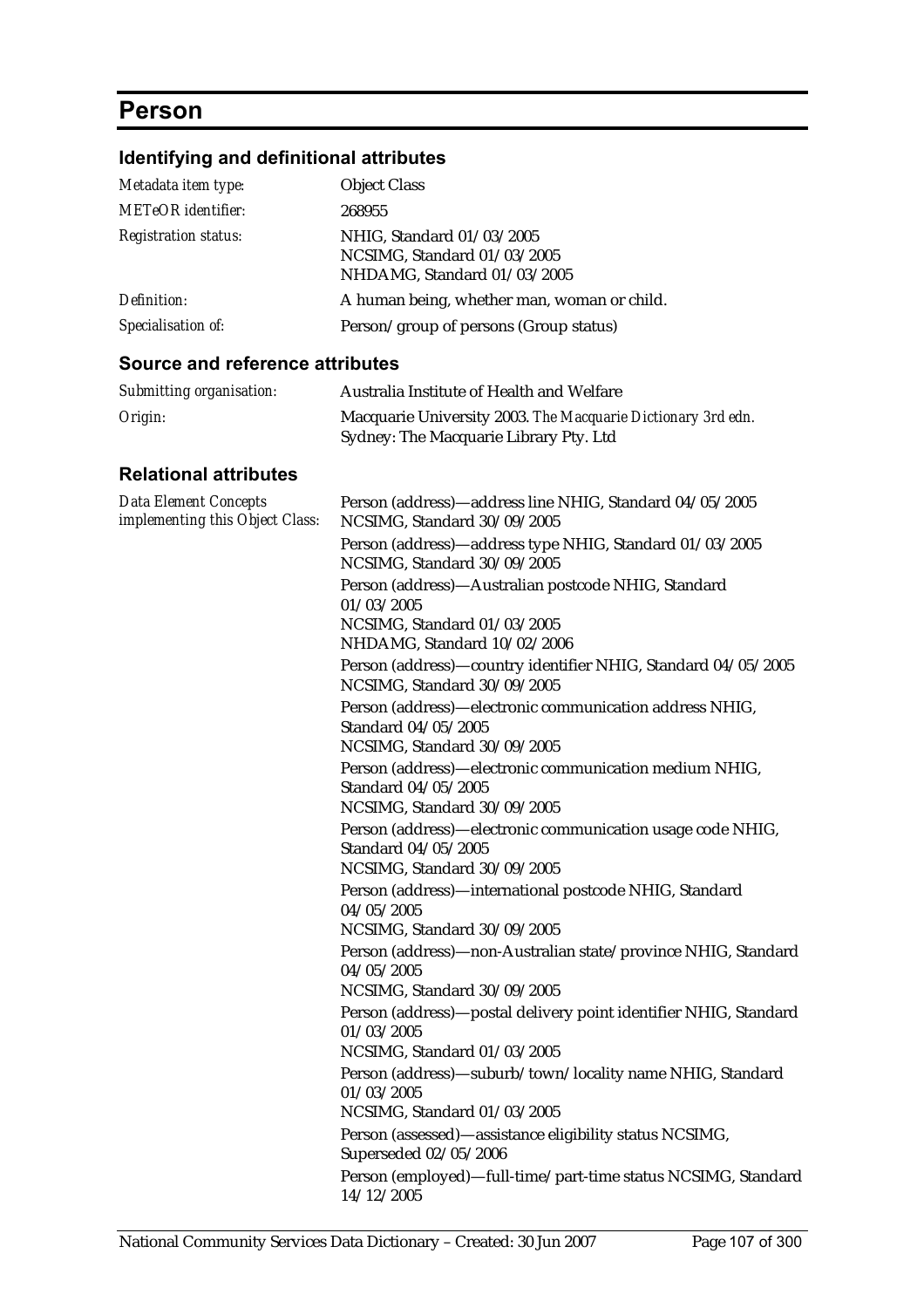Person (employed)—hours worked (per week) NCSIMG, Standard 01/03/2005 Person (employed)—status in employment NCSIMG, Standard 01/03/2005 Person (name)—family name NHIG, Standard 01/03/2005 NCSIMG, Standard 01/03/2005 NHDAMG, Standard 28/07/2005 Person (name)—given name NHIG, Standard 01/03/2005 NCSIMG, Standard 01/03/2005 NHDAMG, Standard 01/08/2005 Person (name)—given name sequence number NHIG, Standard 04/05/2005 NCSIMG, Standard 30/09/2005 Person (name)—name conditional use flag NHIG, Standard 04/05/2005 NCSIMG, Standard 25/08/2005 Person (name)—name context flag NHIG, Superseded 04/05/2005 NCSIMG, Superseded 25/08/2005 Person (name)—name suffix NHIG, Standard 01/03/2005 NCSIMG, Standard 01/03/2005 Person (name)—name suffix sequence number NHIG, Standard 04/05/2005 NCSIMG, Standard 30/09/2005 Person (name)—name title NHIG, Standard 01/03/2005 NCSIMG, Standard 01/03/2005 Person (name)—name title sequence number NHIG, Standard 04/05/2005 NCSIMG, Standard 30/09/2005 Person (name)—name type NHIG, Standard 01/03/2005 NCSIMG, Standard 30/09/2005 Person (overseas born)—year of first arrival in Australia NHIG, Standard 04/05/2005 NCSIMG, Standard 01/03/2005 Person (requiring care)—carer availability status NHIG, Standard 01/03/2005 NCSIMG, Superseded 02/05/2006 Person (telephone)—telephone number type NHIG, Standard 01/03/2005 NCSIMG, Standard 01/03/2005 Person—activity and participation life area NHIG, Standard 29/11/2006 NCSIMG, Standard 16/10/2006 Person—age NHIG, Standard 04/05/2005 NCSIMG, Standard 04/05/2005 NHDAMG, Standard 17/06/2005 Person—age (community services) NCSIMG, Superseded 04/05/2005 Person—Australian state/territory identifier NHIG, Standard 01/03/2005 NCSIMG, Standard 01/03/2005 NHDAMG, Standard 10/02/2006 Person—body function NHIG, Standard 29/11/2006 NCSIMG, Standard 16/10/2006 Person—body structure NHIG, Standard 29/11/2006 NCSIMG, Standard 16/10/2006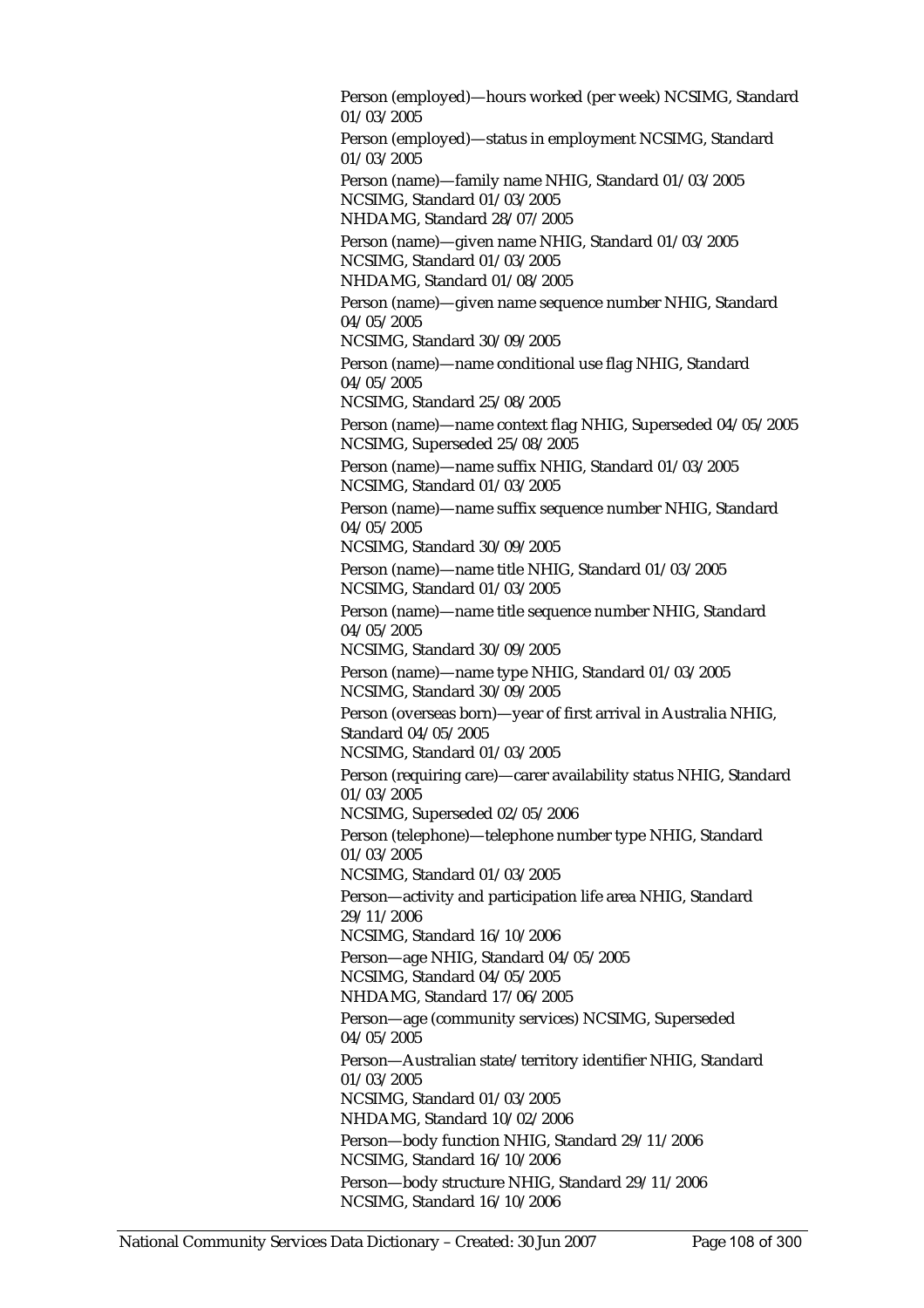Person—communication method NCSIMG, Standard 01/03/2005 Person—country of birth NHIG, Standard 01/03/2005 NCSIMG, Standard 01/03/2005 NHDAMG, Standard 27/07/2005 Person—date of birth NHIG, Standard 01/03/2005 NCSIMG, Standard 01/03/2005 NHDAMG, Standard 27/07/2005 Person—date of death NHIG, Standard 04/05/2005 NCSIMG, Standard 30/09/2005 Person—disability group NCSIMG, Standard 08/05/2006 Person—effective communication indicator NCSIMG, Standard 27/04/2007 Person—eligibility status NHIG, Standard 04/01/2006 NCSIMG, Standard 04/01/2006 Person—environmental factor NHIG, Standard 29/11/2006 NCSIMG, Standard 16/10/2006 Person—extent of environmental factor influence NHIG, Standard 29/11/2006 NCSIMG, Standard 16/10/2006 Person—extent of impairment of body function NHIG, Standard 29/11/2006 NCSIMG, Standard 16/10/2006 Person—extent of impairment of body structure NHIG, Standard 29/11/2006 NCSIMG, Standard 16/10/2006 Person—extent of participation in a life area NHIG, Standard 29/11/2006 NCSIMG, Standard 16/10/2006 Person—field of education NCSIMG, Standard 01/03/2005 Person—first language spoken NCSIMG, Standard 01/03/2005 NHDAMG, Standard 01/08/2005 Person—funding indicator NCSIMG, Standard 27/04/2007 Person—geographic location NCSIMG, Standard 01/03/2005 Person—income source (cash) NCSIMG, Superseded 29/04/2006 Person—income source (principal) NCSIMG, Superseded 29/04/2006 Person—Indigenous status NHIG, Standard 01/03/2005 NCSIMG, Standard 01/03/2005 NHDAMG, Standard 01/03/2005 Person—informal carer existence indicator NHIG, Recorded 12/01/2007 NCSIMG, Standard 02/05/2006 Person—interpreter service required NHIG, Standard 08/02/2006 NCSIMG, Standard 10/04/2006 Person—interpreter service required (community services) NCSIMG, Standard 01/03/2005 Person—labour force status NHIG, Standard 01/03/2005 NCSIMG, Standard 01/03/2005 NHDAMG, Standard 01/08/2005 Person—legal order/arrangement type NCSIMG, Standard 01/03/2005 Person—letters of family name NCSIMG, Standard 27/03/2007 Person—letters of given name NCSIMG, Standard 27/03/2007 Person—level of difficulty with activities in a life area NHIG,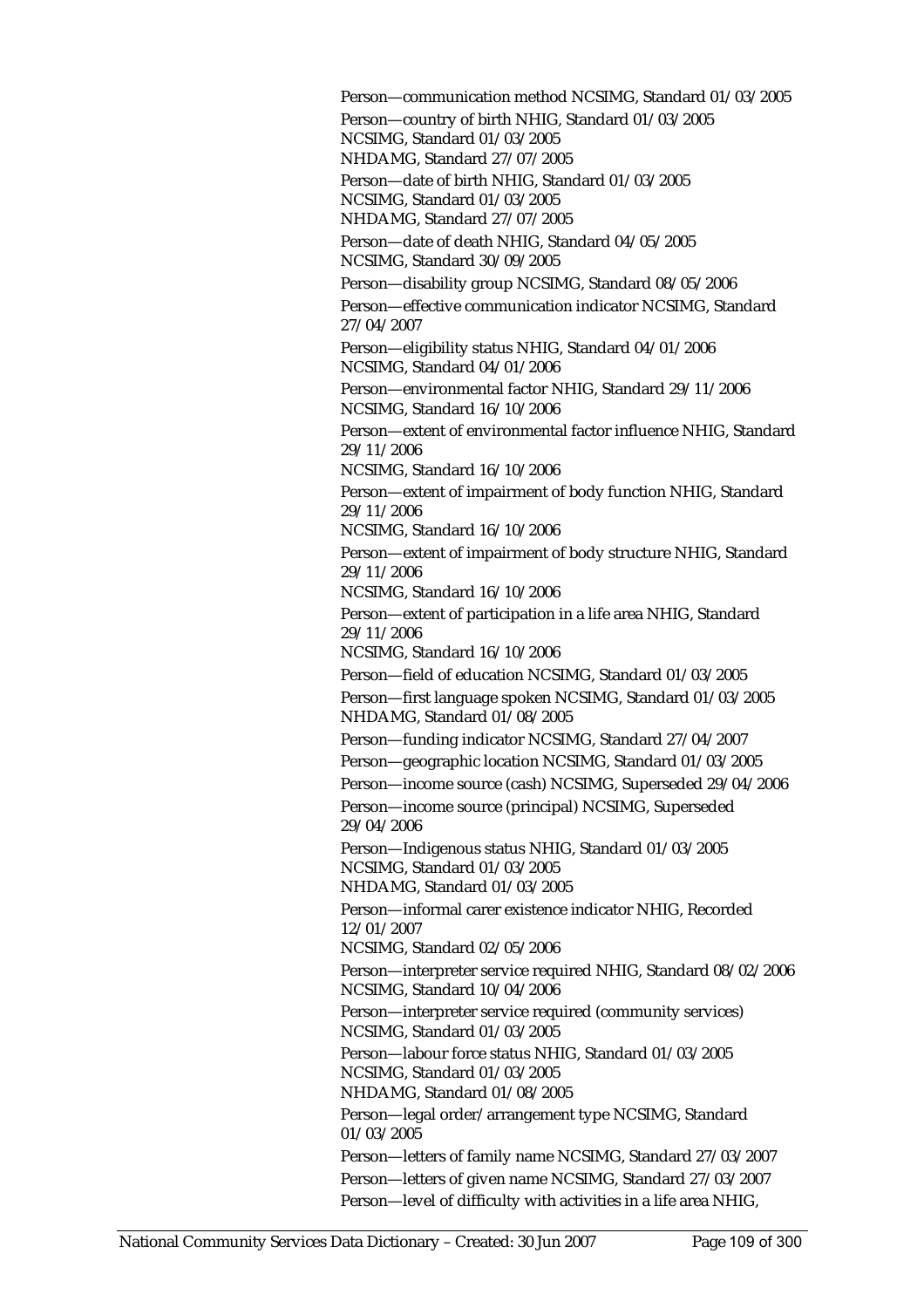Standard 29/11/2006 NCSIMG, Standard 16/10/2006 Person—level of highest educational attainment NCSIMG, Standard 29/04/2006 Person—level of highest educational attainment NCSIMG, Superseded 29/04/2006 Person—level of satisfaction with participation in a life area NHIG, Standard 29/11/2006 NCSIMG, Standard 16/10/2006 Person—living arrangement NHIG, Standard 19/04/2005 NCSIMG, Standard 01/03/2005 Person—location of impairment of body structure NHIG, Standard 29/11/2006 NCSIMG, Standard 16/10/2006 Person—main language other than English spoken at home NHIG, Standard 01/03/2005 NCSIMG, Standard 01/03/2005 NHDAMG, Standard 10/02/2006 Person—marital status NHIG, Standard 01/03/2005 NCSIMG, Standard 01/03/2005 NHDAMG, Standard 10/02/2006 Person—mother's original family name NHIG, Standard 01/03/2005 NCSIMG, Standard 01/03/2005 Person—nature of impairment of body structure NHIG, Standard 29/11/2006 NCSIMG, Standard 16/10/2006 Person—need for assistance with activities in a life area NHIG, Standard 29/11/2006 NCSIMG, Standard 16/10/2006 Person—occupation (main) NHIG, Standardisation pending 14/06/2007 NCSIMG, Standard 27/03/2007 Person—occupation (main) NHIG, Standard 01/03/2005 NCSIMG, Superseded 27/03/2007 NHDAMG, Standard 10/02/2006 Person—person identifier NHIG, Standard 04/05/2005 NCSIMG, Standard 25/08/2005 Person—person identifier (within establishment/agency) NHIG, Superseded 04/05/2005 NCSIMG, Superseded 25/08/2005 Person—preferred language NHIG, Standard 01/03/2005 NCSIMG, Standard 10/04/2006 Person—proficiency in spoken English NHIG, Standard 01/03/2005 NCSIMG, Standard 01/03/2005 NHDAMG, Standard 10/02/2006 Person—reference person status (household) NCSIMG, Standard 27/04/2007 NHDAMG, Standard 10/02/2006 Person—relationship to household reference person NCSIMG, Standard 01/03/2005 Person—religious affiliation NCSIMG, Standard 01/03/2005 Person—residential setting NCSIMG, Standard 01/03/2005 Person—service activity type NCSIMG, Standard 01/03/2005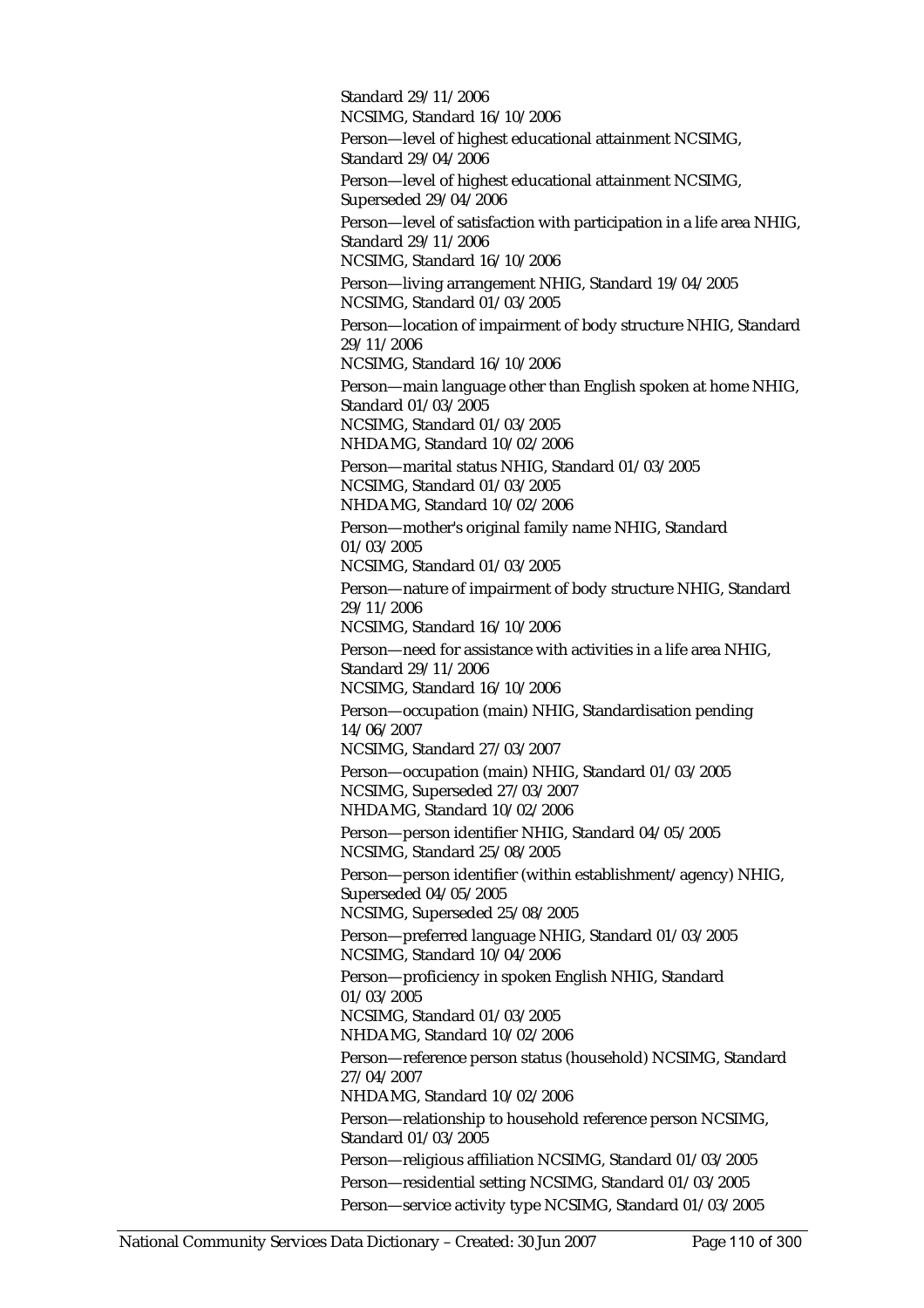Person—service received indicator NCSIMG, Standard 27/04/2007 Person—sex NHIG, Standard 01/03/2005 NCSIMG, Standard 01/03/2005 NHDAMG, Standard 10/02/2006 Person—source of cash income (all) NCSIMG, Standard 29/04/2006 Person—source of cash income (principal) NCSIMG, Standard 29/04/2006 NHDAMG, Standard 10/02/2006 Person—telephone number NHIG, Standard 01/03/2005 NCSIMG, Standard 01/03/2005 Person—type of interpreter services required NCSIMG, Standard 27/04/2007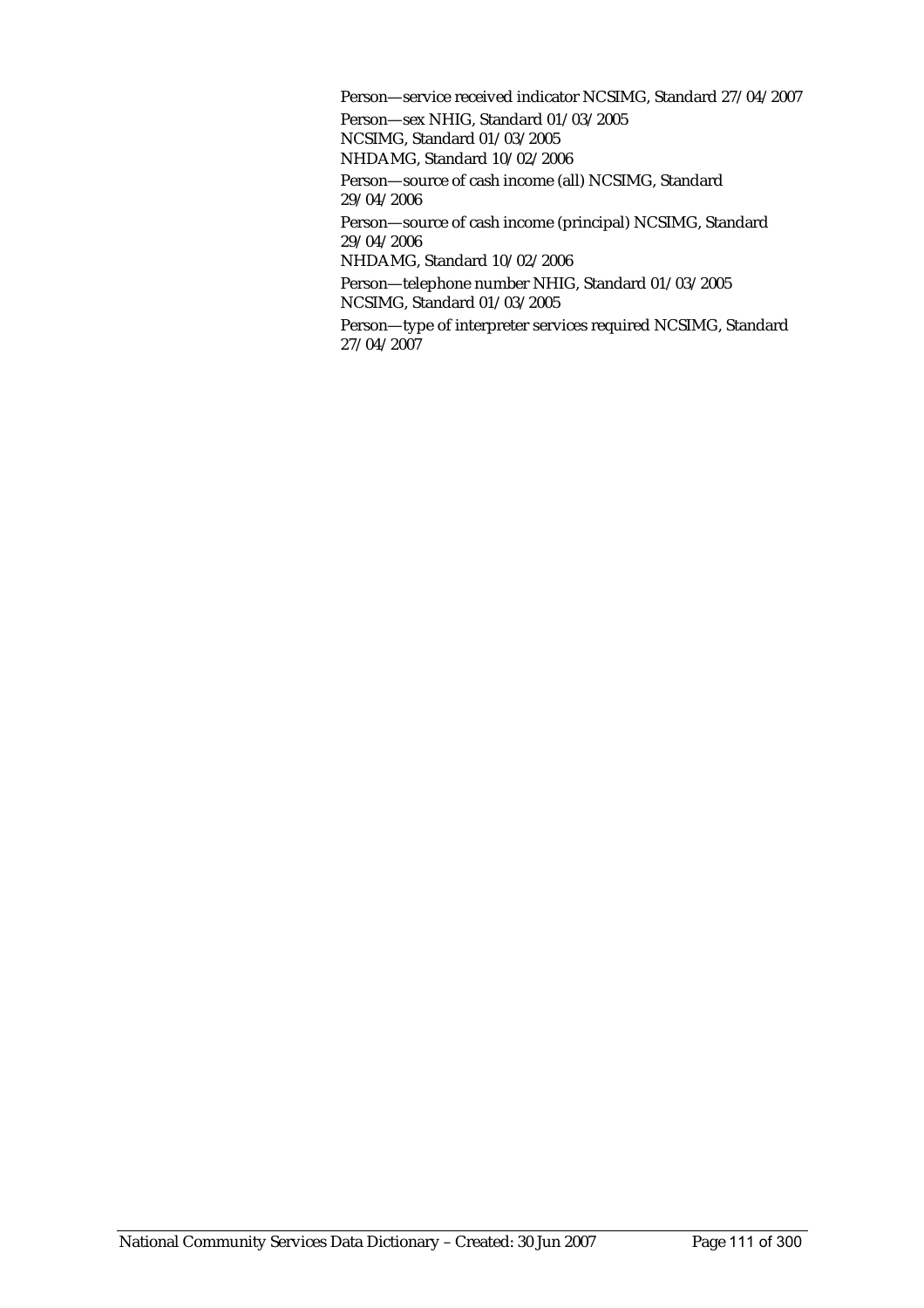# **Referral**

## **Identifying and definitional attributes**

| Metadata item type:         | <b>Object Class</b>                                                                        |
|-----------------------------|--------------------------------------------------------------------------------------------|
| <b>METeOR</b> identifier:   | 269015                                                                                     |
| <b>Registration status:</b> | NCSIMG, Standard 01/03/2005                                                                |
| Definition:                 | A recommendation by a care or service provider to further care or<br>alternative services. |
| Specialisation of:          | Service/care event (Referral event status)                                                 |
|                             |                                                                                            |

#### **Source and reference attributes**

| Submitting organisation:     | Australia Institute of Health and Welfare         |
|------------------------------|---------------------------------------------------|
| <b>Relational attributes</b> |                                                   |
| Dota Flament Concenter       | Defemal contact method NCCIMC Stendard 01/02/2005 |

| Data Element Concepts           | Referral—contact method NCSIMG, Standard 01/03/2005        |
|---------------------------------|------------------------------------------------------------|
| implementing this Object Class: | Referral—referral receipt date NCSIMG, Standard 01/03/2005 |
|                                 | Referral—referral source NCSIMG, Standard 02/06/2005       |
|                                 | Referral—referral source (community services) NCSIMG,      |
|                                 | Superseded 02/06/2005                                      |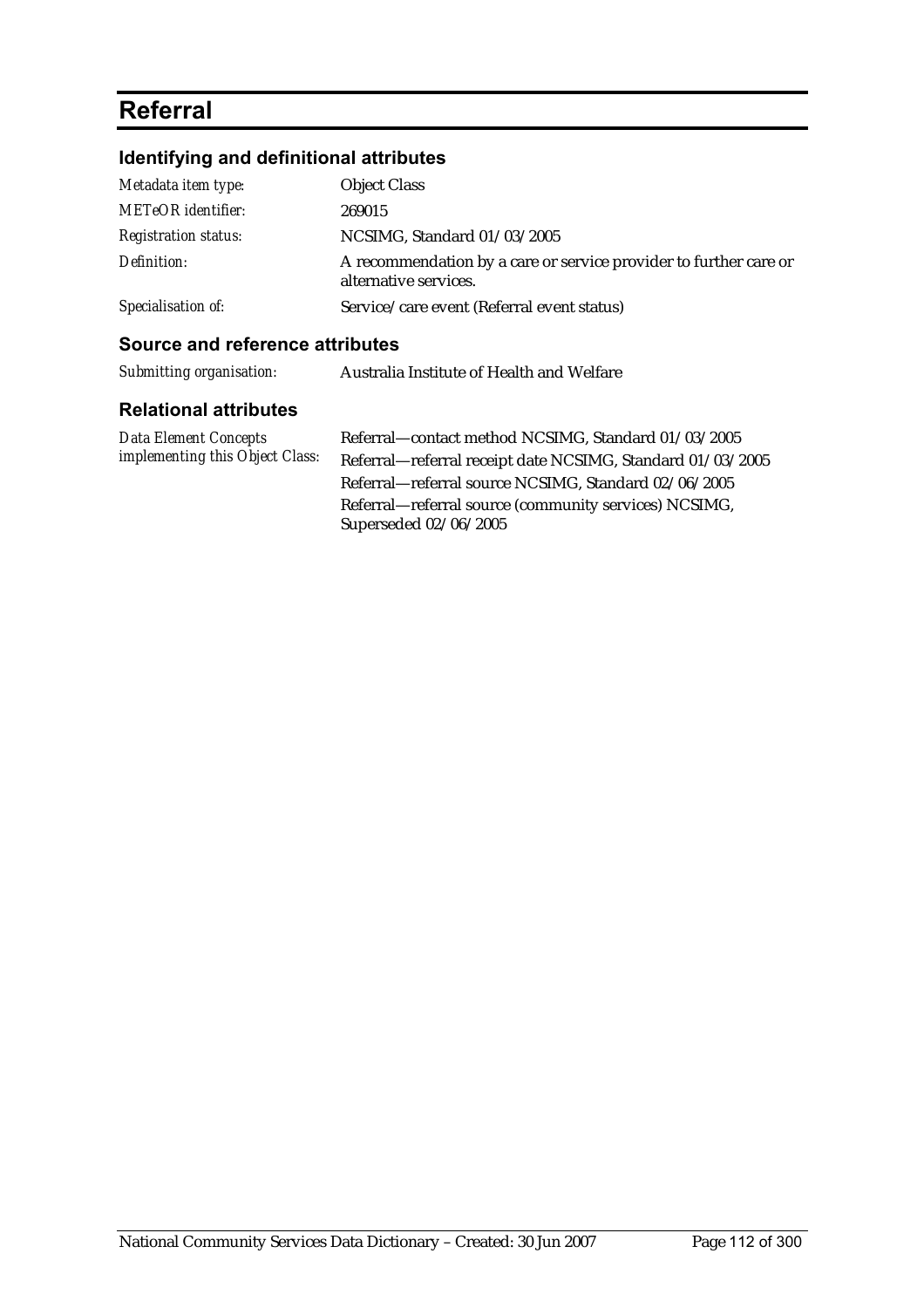# **Service episode**

| Metadata item type:         | <b>Object Class</b>                                                                                                                                                                                                                                                                                                                                                                                                                                                                                                                                                                                                                                                                                                                                                                                                                                                                                                                                                                                                                                                                                                                                                                                                                                                                                                                                                                                                                                                                                                                                                                                                                                                                                                                                                                                                                                                                                                                                                                                                                                                                                                                                                                                                                                                                                                                                                                                                                                                                                                                                                     |
|-----------------------------|-------------------------------------------------------------------------------------------------------------------------------------------------------------------------------------------------------------------------------------------------------------------------------------------------------------------------------------------------------------------------------------------------------------------------------------------------------------------------------------------------------------------------------------------------------------------------------------------------------------------------------------------------------------------------------------------------------------------------------------------------------------------------------------------------------------------------------------------------------------------------------------------------------------------------------------------------------------------------------------------------------------------------------------------------------------------------------------------------------------------------------------------------------------------------------------------------------------------------------------------------------------------------------------------------------------------------------------------------------------------------------------------------------------------------------------------------------------------------------------------------------------------------------------------------------------------------------------------------------------------------------------------------------------------------------------------------------------------------------------------------------------------------------------------------------------------------------------------------------------------------------------------------------------------------------------------------------------------------------------------------------------------------------------------------------------------------------------------------------------------------------------------------------------------------------------------------------------------------------------------------------------------------------------------------------------------------------------------------------------------------------------------------------------------------------------------------------------------------------------------------------------------------------------------------------------------------|
| <b>METeOR</b> identifier:   | 320994                                                                                                                                                                                                                                                                                                                                                                                                                                                                                                                                                                                                                                                                                                                                                                                                                                                                                                                                                                                                                                                                                                                                                                                                                                                                                                                                                                                                                                                                                                                                                                                                                                                                                                                                                                                                                                                                                                                                                                                                                                                                                                                                                                                                                                                                                                                                                                                                                                                                                                                                                                  |
| <b>Registration status:</b> | NCSIMG, Standard 29/04/2006                                                                                                                                                                                                                                                                                                                                                                                                                                                                                                                                                                                                                                                                                                                                                                                                                                                                                                                                                                                                                                                                                                                                                                                                                                                                                                                                                                                                                                                                                                                                                                                                                                                                                                                                                                                                                                                                                                                                                                                                                                                                                                                                                                                                                                                                                                                                                                                                                                                                                                                                             |
| Definition:                 | A period of time during which a client receives assistance from<br>an agency.                                                                                                                                                                                                                                                                                                                                                                                                                                                                                                                                                                                                                                                                                                                                                                                                                                                                                                                                                                                                                                                                                                                                                                                                                                                                                                                                                                                                                                                                                                                                                                                                                                                                                                                                                                                                                                                                                                                                                                                                                                                                                                                                                                                                                                                                                                                                                                                                                                                                                           |
| Context:                    | Service provision and planning:<br>The concept of a service episode (and associated metadata<br>items) is necessary for the analysis, of the length of provision of<br>assistance to clients. In conjunction with information about the<br>amount and type of assistance received by clients, information<br>about the length of the service episode also gives some<br>indication of the intensity of assistance provided by agencies.<br>A client's service episode always begins and ends with dates<br>that mark the first and last time that the person received<br>assistance from the agency. That is, a service episode will<br>always begin and end with service event (see metadata item the<br>service event).<br>The pathway or process followed by a person entering or<br>exiting from a service episode varies from one agency to<br>another and from one type of assistance to another. It cannot be<br>assumed, for example, that every client has undergone an<br>assessment (or the same type of assessment) before entering a<br>service episode. At times, a client may receive services from an<br>agency on the basis of a referral from an established source with<br>which the agency has well-developed referral protocols. At<br>other times, a client who has been previously assisted by the<br>agency may begin to receive services again without undergoing<br>the same level of assessment on entry into a subsequent service<br>episode.<br>The definition of service episode has not assumed that any<br>standard sequence of events applies to all service episodes for<br>all clients across all types of agencies and across all programs.<br>Rather, the definition of a service episode allows for the receipt<br>of any of the types of assistance to serve as a trigger for the<br>beginning of a service episode. That is, the service activity<br>associated with the beginning of a service episode (i.e. the first<br>service event) will vary across agencies.<br>While agency policies and practices will impact upon the<br>determination of a Service episode to some extent (e.g. different<br>policies for taking clients 'off the books') the basic feature across<br>agencies remain the first and the last Service events received by<br>a client within a period of receipt of assistance. Establishing<br>greater consistency in the determination of Service episodes<br>would require a national cross-program approach to<br>standardising entry and exit procedures across the community<br>service sector. |
|                             |                                                                                                                                                                                                                                                                                                                                                                                                                                                                                                                                                                                                                                                                                                                                                                                                                                                                                                                                                                                                                                                                                                                                                                                                                                                                                                                                                                                                                                                                                                                                                                                                                                                                                                                                                                                                                                                                                                                                                                                                                                                                                                                                                                                                                                                                                                                                                                                                                                                                                                                                                                         |

### **Identifying and definitional attributes**

### **Source and reference attributes**

| Submitting organisation: | Australian Institute of Health and Welfare                         |
|--------------------------|--------------------------------------------------------------------|
| Origin:                  | Home and Community Care (HACC) Data Dictionary Version<br>1.0.1998 |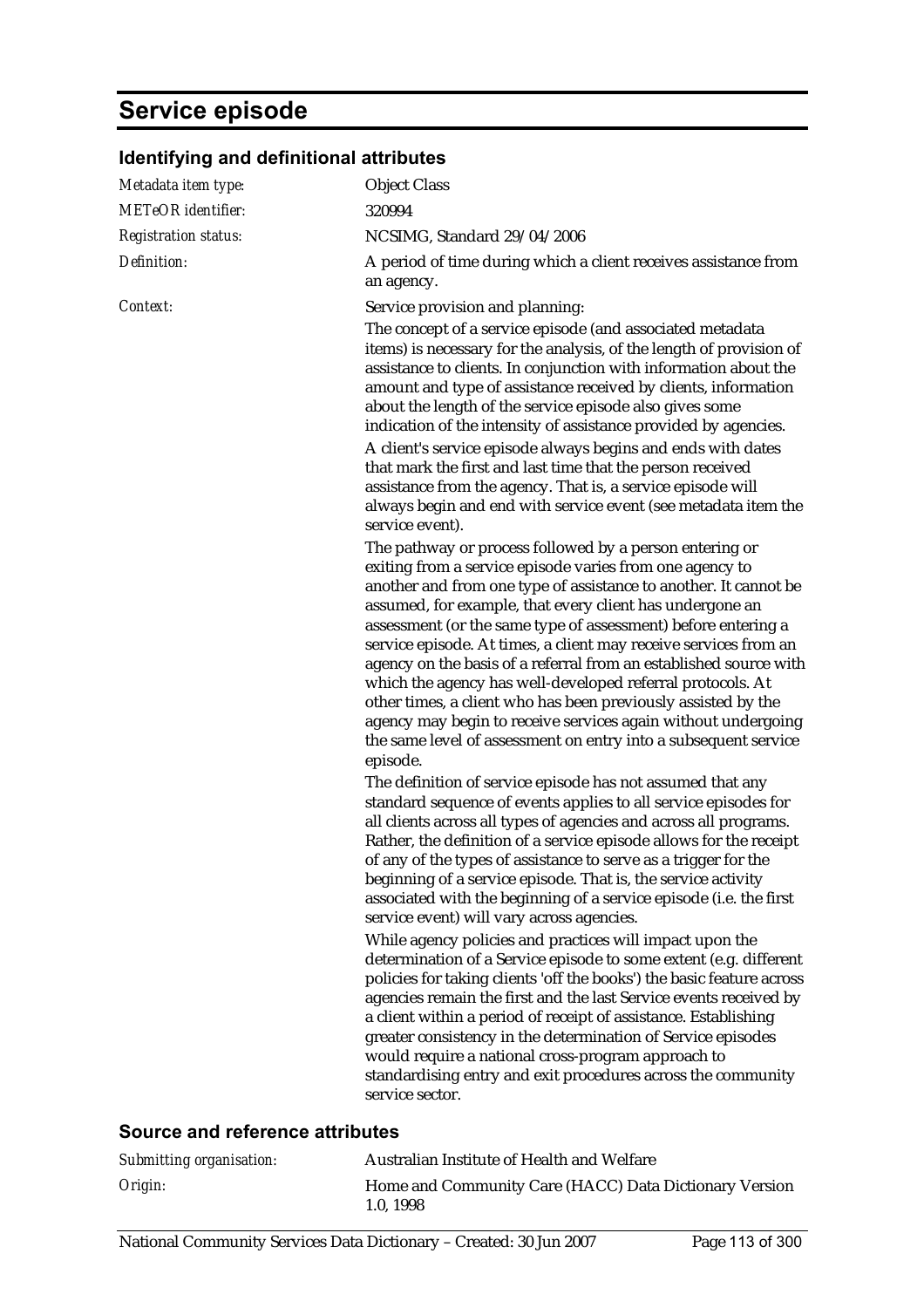### **Relational attributes**

*Related metadata references:* Supersedes Service episode, version 1, DEC, NCSDD, NCSIMG, Superseded 01/03/2005 *Data Element Concepts implementing this Object Class:* Service episode—episode end date NCSIMG, Standard 01/03/2005 Service episode—episode start date NCSIMG, Standard 16/05/2006 Service episode—service cessation reason NCSIMG, Standard 01/03/2005 Service episode—type of goods and equipment received NCSIMG, Standard 01/03/2005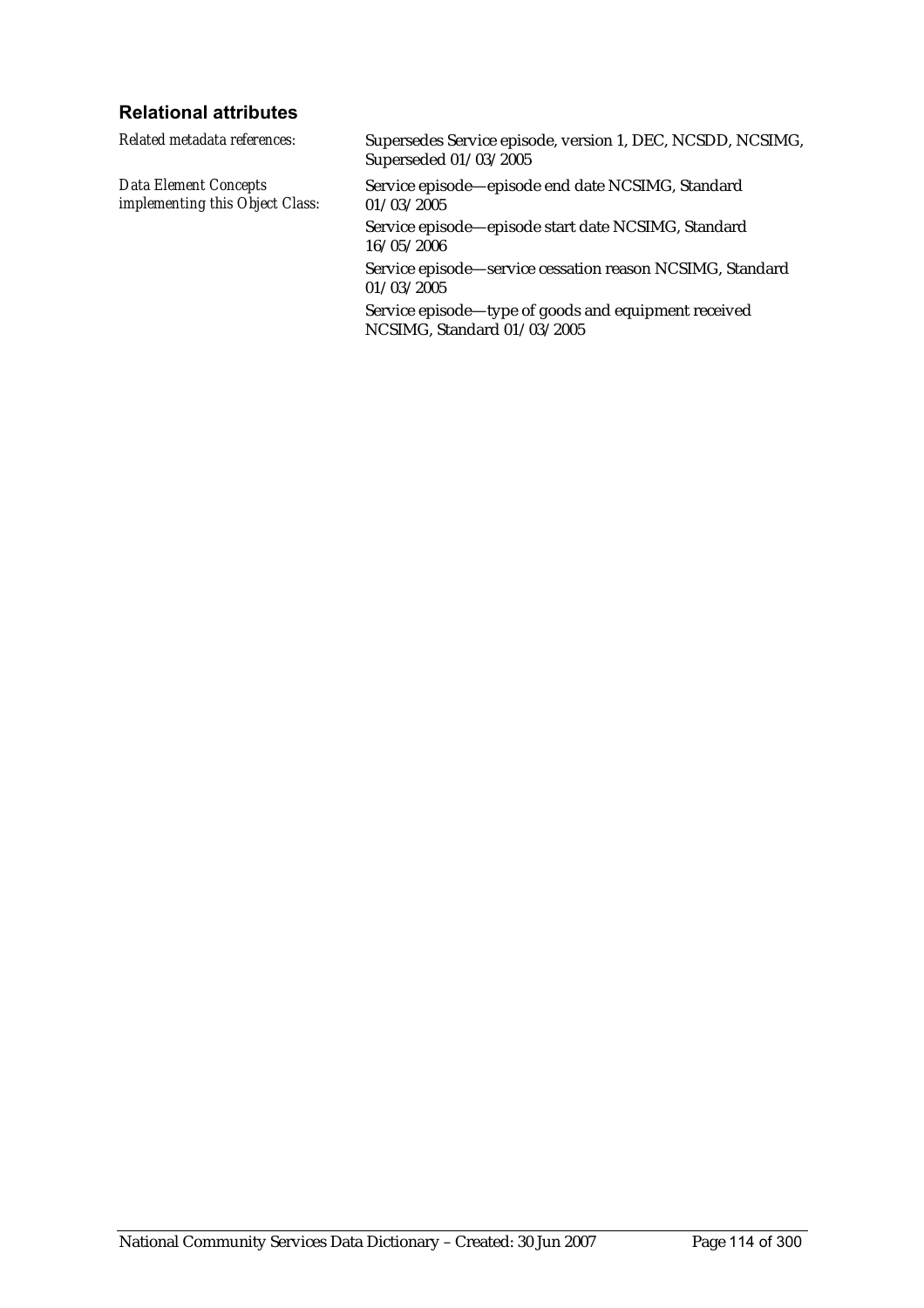# **Service event**

| Metadata item type:         | <b>Object Class</b>                                                                                                                                                                                                                                                                                                                                                                                                                                                                                                                                                                                                                                                                                                                                                                                |
|-----------------------------|----------------------------------------------------------------------------------------------------------------------------------------------------------------------------------------------------------------------------------------------------------------------------------------------------------------------------------------------------------------------------------------------------------------------------------------------------------------------------------------------------------------------------------------------------------------------------------------------------------------------------------------------------------------------------------------------------------------------------------------------------------------------------------------------------|
| <b>METeOR</b> identifier:   | 320989                                                                                                                                                                                                                                                                                                                                                                                                                                                                                                                                                                                                                                                                                                                                                                                             |
| <b>Registration status:</b> | NCSIMG, Standard 07/03/2006                                                                                                                                                                                                                                                                                                                                                                                                                                                                                                                                                                                                                                                                                                                                                                        |
| Definition:                 | An instance or occasion of assistance received by a client from a<br>service provider.                                                                                                                                                                                                                                                                                                                                                                                                                                                                                                                                                                                                                                                                                                             |
| Context:                    | Information about individual instances of the receipt of assistance<br>by a client from a service agency is of fundamental interest to<br>service providers, but may or may not be required for national<br>reporting purposes. However, information about an individual<br>service event is a basic building block for other information that is<br>of relevance to national reporting and statistical analysis. For<br>example, if information about the length of time that certain types<br>of persons have received particular types of assistance from specific<br>types of agencies is required, then information about each instance<br>of service provision should be recorded in a standard way. This<br>should enable reliable, valid and comparable data to be reported<br>nationally. |
|                             | Generally, a service event is described by a cluster of data elements<br>that provide information about when it happened, where it<br>happened, what assistance was received, how much and from<br>whom. The need for information about service events reflects an<br>interest in locating community service assistance to clients in time.<br>This information may help to identify the intensity of assistance<br>received by a person during a time period. Knowing when a person<br>received assistance from an agency also helps to identify those<br>records that are of interest to particular data collections. For<br>example, an agency may be required to report on all assistance<br>provided to clients during, say 1999-2000.                                                        |
|                             | As with the definition of Client, what constitutes a Service event is<br>influenced by the definition of 'assistance'. That is, every interaction<br>between an agency and a client may not be considered of sufficient<br>significance to warrant recording as a Service event. Furthermore,<br>decisions about what is included or excluded from the definition of<br>'assistance' may be affected by specific program requirements as<br>well as practical considerations related to the amount of time and<br>resources it takes to record every interaction between an agency<br>and a client.                                                                                                                                                                                                |

### **Identifying and definitional attributes**

### **Source and reference attributes**

| Submitting organisation:                                 | Australia Institute of Health and Welfare                                                                                                                                                                  |
|----------------------------------------------------------|------------------------------------------------------------------------------------------------------------------------------------------------------------------------------------------------------------|
| Reference documents:                                     | Home and Community Care (HACC) Data Dictionary Version 1.0,<br>1998                                                                                                                                        |
| <b>Relational attributes</b>                             |                                                                                                                                                                                                            |
| Data Element Concepts<br>implementing this Object Class: | Service event—assessment date NCSIMG, Standard 01/03/2005<br>Service event-assistance received date NCSIMG, Standard<br>01/03/2005<br>Service event—assistance request date NCSIMG, Standard<br>01/03/2005 |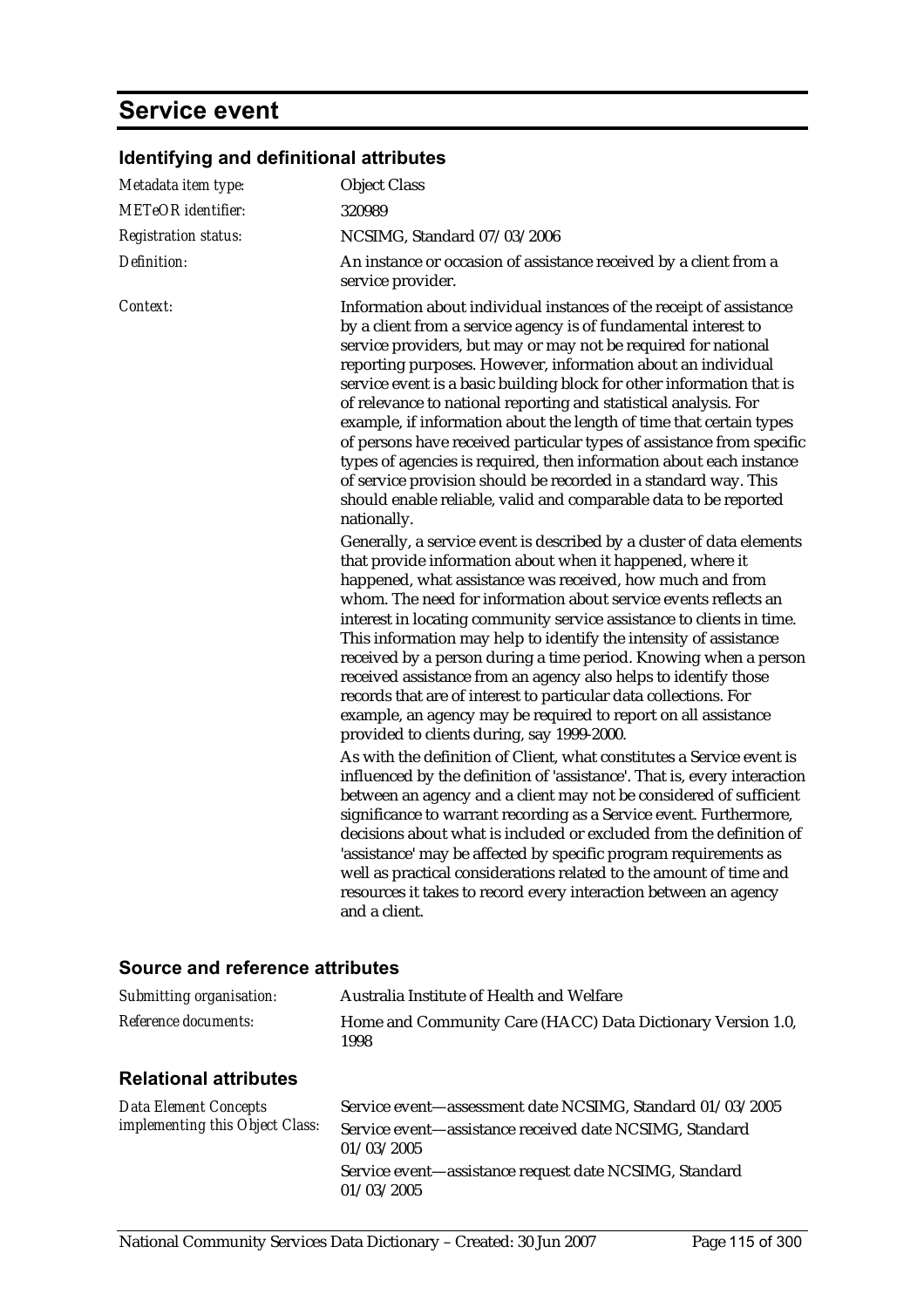Service event—assistance urgency NCSIMG, Standard 01/03/2005

Service event—first service contact date NCSIMG, Standard 01/03/2005

Service event—last service provision date NCSIMG, Standard 07/03/2006

Service event—reason assistance not provided NCSIMG, Standard 01/03/2005

Service event—service delivery setting NCSIMG, Standard 02/05/2006

Service event—type of goods and equipment received NCSIMG, Standard 01/03/2005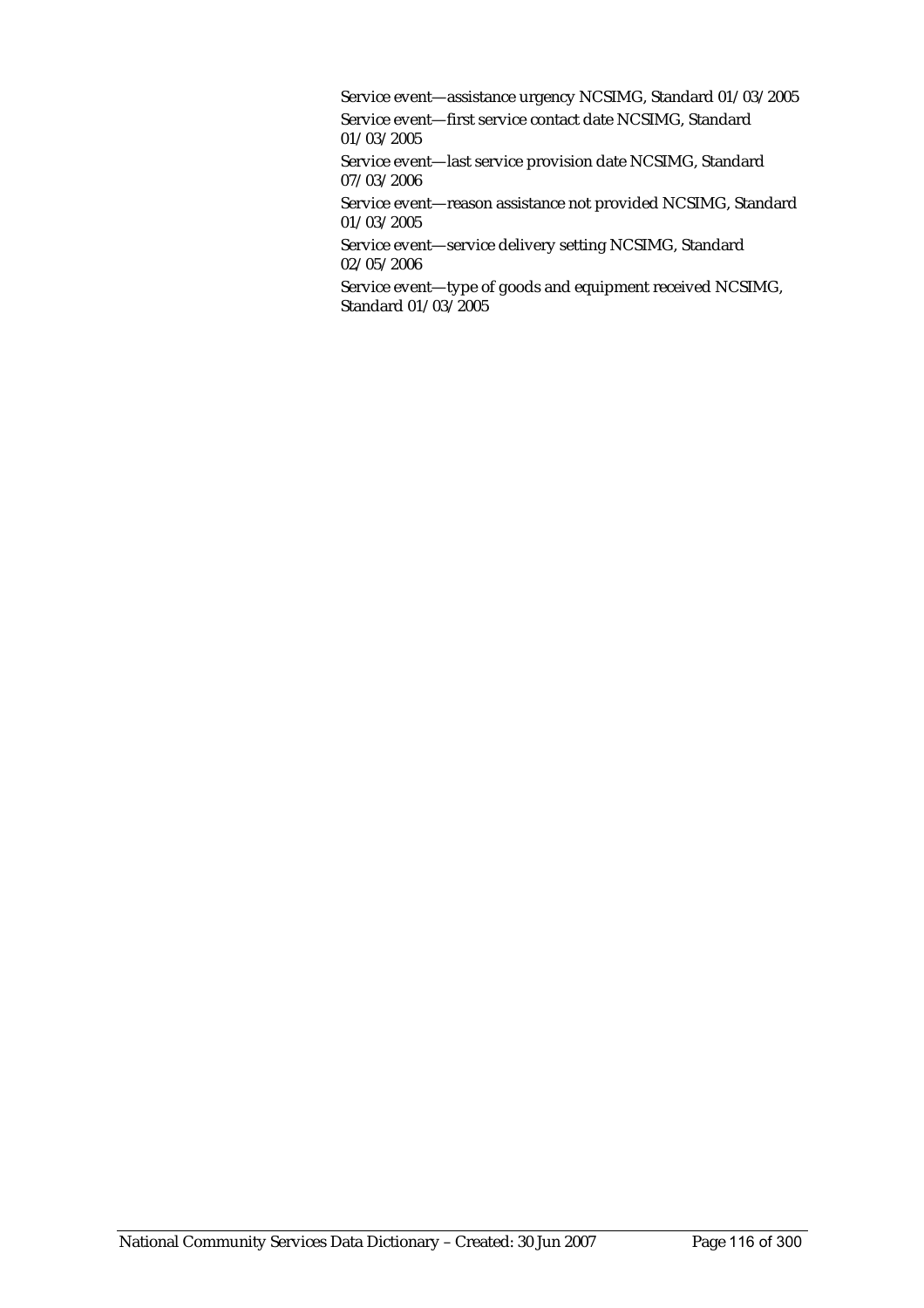# **Service provider organisation**

## **Identifying and definitional attributes**

| Metadata item type:         | <b>Object Class</b>                                                                     |
|-----------------------------|-----------------------------------------------------------------------------------------|
| <b>METeOR</b> identifier:   | 269022                                                                                  |
| <b>Registration status:</b> | NHIG, Standard 01/03/2005<br>NCSIMG, Standard 01/03/2005<br>NHDAMG, Standard 01/03/2005 |
| Definition:                 | An organisation that provides services and/or care.                                     |
| Specialisation of:          | Service/care provider (Organisation status)                                             |

#### **Source and reference attributes**

| Submitting organisation: | Australian Institute of Health and Welfare |
|--------------------------|--------------------------------------------|
|                          |                                            |

| <b>Data Element Concepts</b><br>implementing this Object Class: | Service provider organisation (address)-address line NHIG,<br>Standard 04/05/2005<br>NCSIMG, Standard 30/09/2005                     |
|-----------------------------------------------------------------|--------------------------------------------------------------------------------------------------------------------------------------|
|                                                                 | Service provider organisation (address)-address type NHIG,<br>Standard 04/05/2005<br>NCSIMG, Standard 30/09/2005                     |
|                                                                 | Service provider organisation (address)-Australian postcode<br>NHIG, Standard 04/05/2005<br>NCSIMG, Standard 31/08/2005              |
|                                                                 | Service provider organisation (address)-electronic communication<br>address NHIG, Standard 04/05/2005<br>NCSIMG, Standard 30/09/2005 |
|                                                                 | Service provider organisation (address)-electronic communication<br>medium NHIG, Standard 04/05/2005<br>NCSIMG, Standard 30/09/2005  |
|                                                                 | Service provider organisation (address)-international postcode<br>NHIG, Standard 04/05/2005<br>NCSIMG, Standard 30/09/2005           |
|                                                                 | Service provider organisation (address)-non-Australian<br>state/province NHIG, Standard 04/05/2005<br>NCSIMG, Standard 30/09/2005    |
|                                                                 | Service provider organisation (address)-postal delivery point<br>identifier NHIG, Standard 04/05/2005<br>NCSIMG, Standard 31/08/2005 |
|                                                                 | Service provider organisation (address)-suburb/town/locality<br>name NHIG, Standard 04/05/2005<br>NCSIMG, Standard 31/08/2005        |
|                                                                 | Service provider organisation (name)-name type NHIG, Standard<br>04/05/2005<br>NCSIMG, Standard 30/09/2005                           |
|                                                                 | Service provider organisation (name)-organisation name NHIG,<br>Standard 04/05/2005<br>NCSIMG, Standard 30/09/2005                   |
|                                                                 | Service provider organisation-Australian state/territory identifier<br>NHIG, Standard 04/05/2005<br>NCSIMG, Standard 07/12/2005      |
|                                                                 | Service provider organisation-design capacity NCSIMG, Standard                                                                       |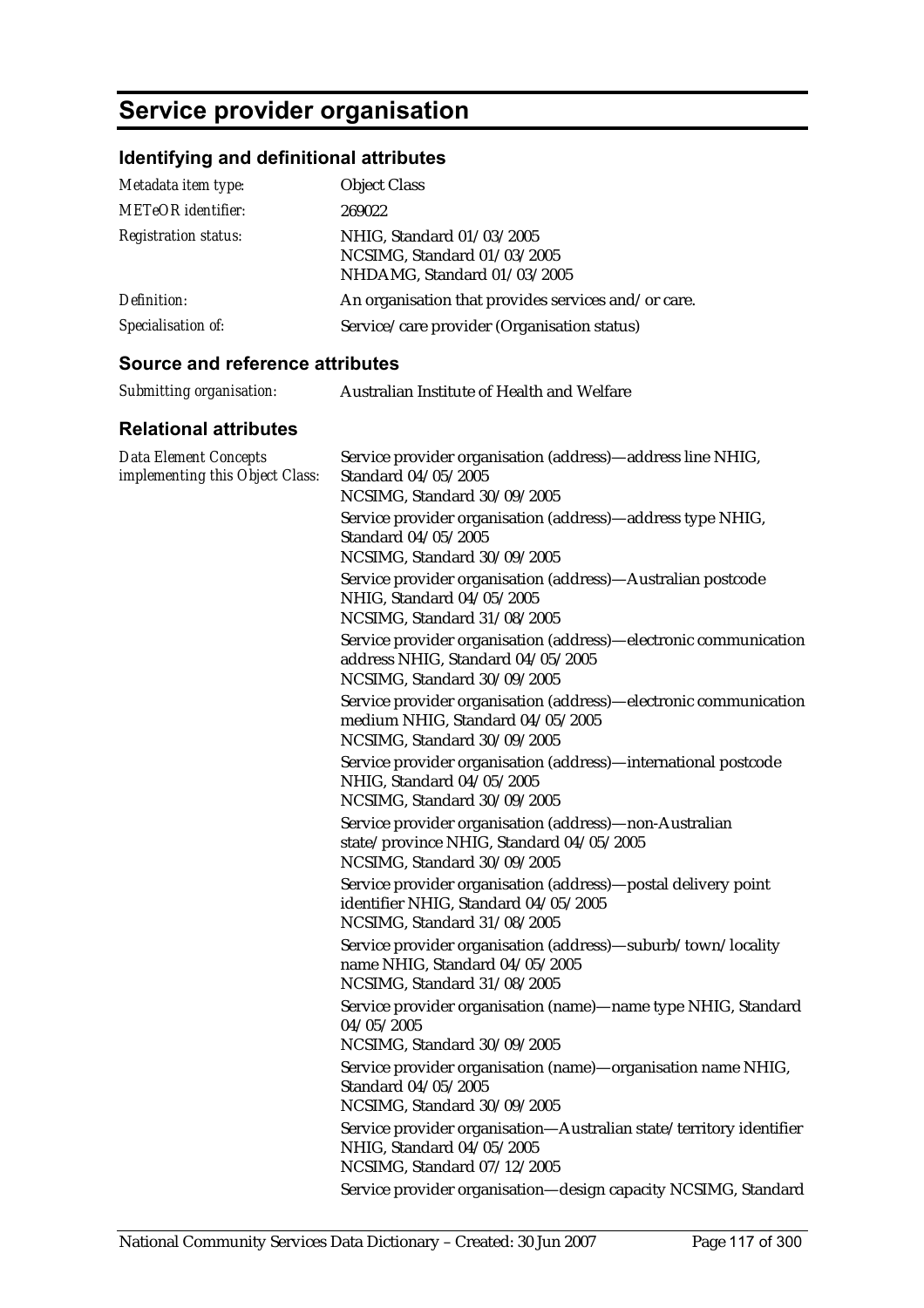#### 27/03/2007

Service provider organisation—full financial year funding indicator NCSIMG, Standard 27/04/2007

Service provider organisation—full-time equivalent staff NCSIMG, Standard 01/03/2005

Service provider organisation—full-time equivalent staff NCSIMG, Standard 01/03/2005

Service provider organisation—funding allocated NCSIMG, Standard 27/04/2007

Service provider organisation—funding source NCSIMG, Standard 27/04/2007

Service provider organisation—geographic location NCSIMG, Standard 01/03/2005

Service provider organisation—hours worked NCSIMG, Standard 27/04/2007

Service provider organisation—hours worked NCSIMG, Superseded 27/04/2007

Service provider organisation—level of government NCSIMG, Standard 27/04/2007

Service provider organisation—number of clients NCSIMG, Standard 27/04/2007

Service provider organisation—number of service operation days NCSIMG, Standard 01/03/2005

Service provider organisation—number of service operation hours NCSIMG, Standard 01/03/2005

Service provider organisation—number of service operation weeks NCSIMG, Standard 01/03/2005

Service provider organisation—organisation end date NHIG, Standard 04/05/2005

NCSIMG, Standard 30/09/2005

Service provider organisation—organisation identifier NCSIMG, Standard 01/03/2005

Service provider organisation—organisation start date NHIG, Standard 04/05/2005

NCSIMG, Standard 30/09/2005

Service provider organisation—sector NCSIMG, Standard 27/04/2007

Service provider organisation—service activity type NCSIMG, Standard 01/03/2005

Service provider organisation—service delivery setting NCSIMG, Standard 29/04/2006

Service provider organisation—tax exempt indicator NCSIMG, Standard 27/04/2007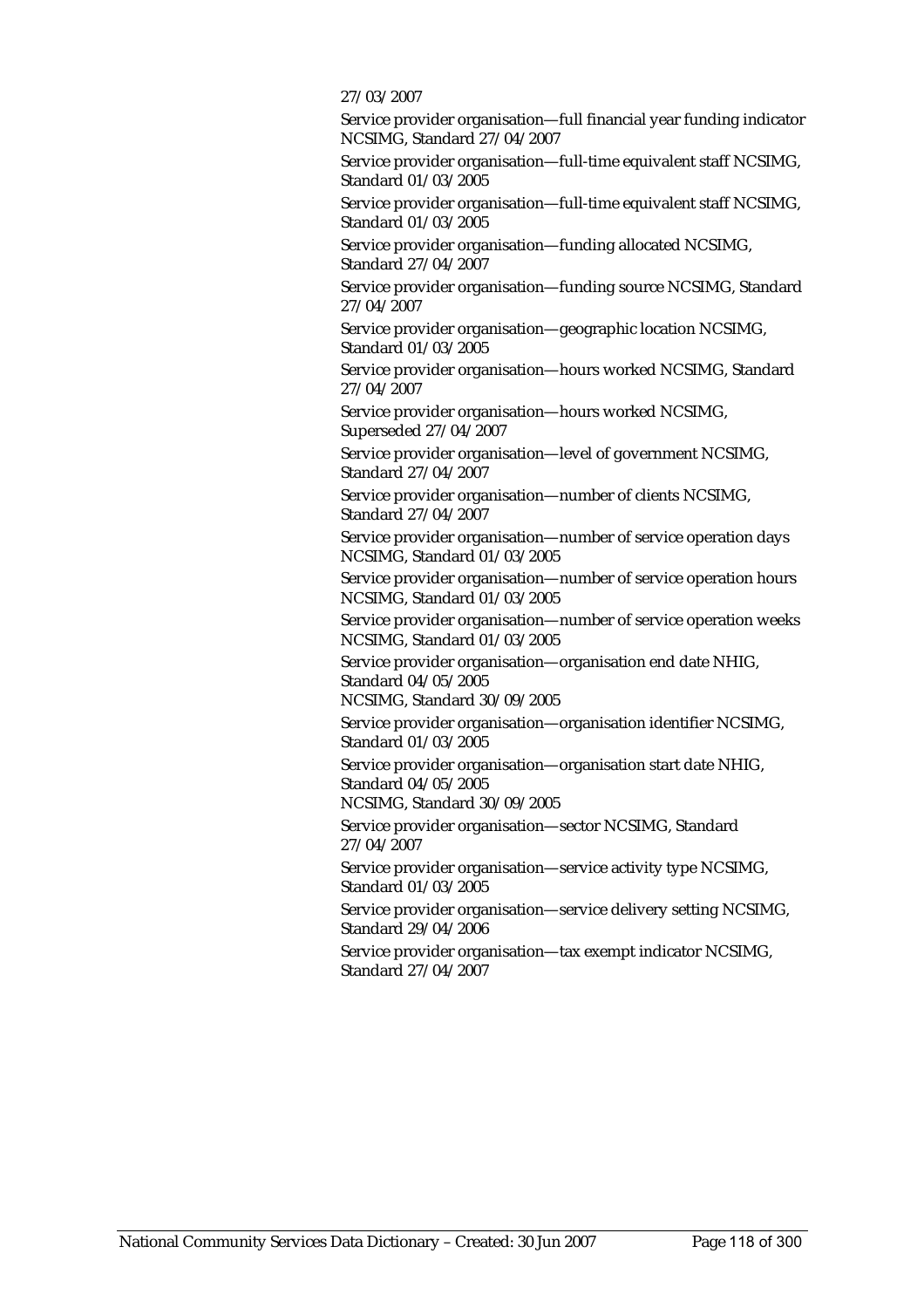# **Properties**

A property is a characteristic of an object class of interest. For example, the object class Person can have characteristics such as sex and date of birth. These characteristics are referred to as properties.

The union of a specific property with a specific object class creates a data element concept. The above mentioned examples create the data element concepts Person—sex and Person—date of birth.

Properties are assigned property groups which group similar properties such as Lifestyle characteristics and Financial characteristics. These property groups assist users in browsing and locating relevant properties.

Below is a graphical representation of the relationship between properties and related metadata item types.

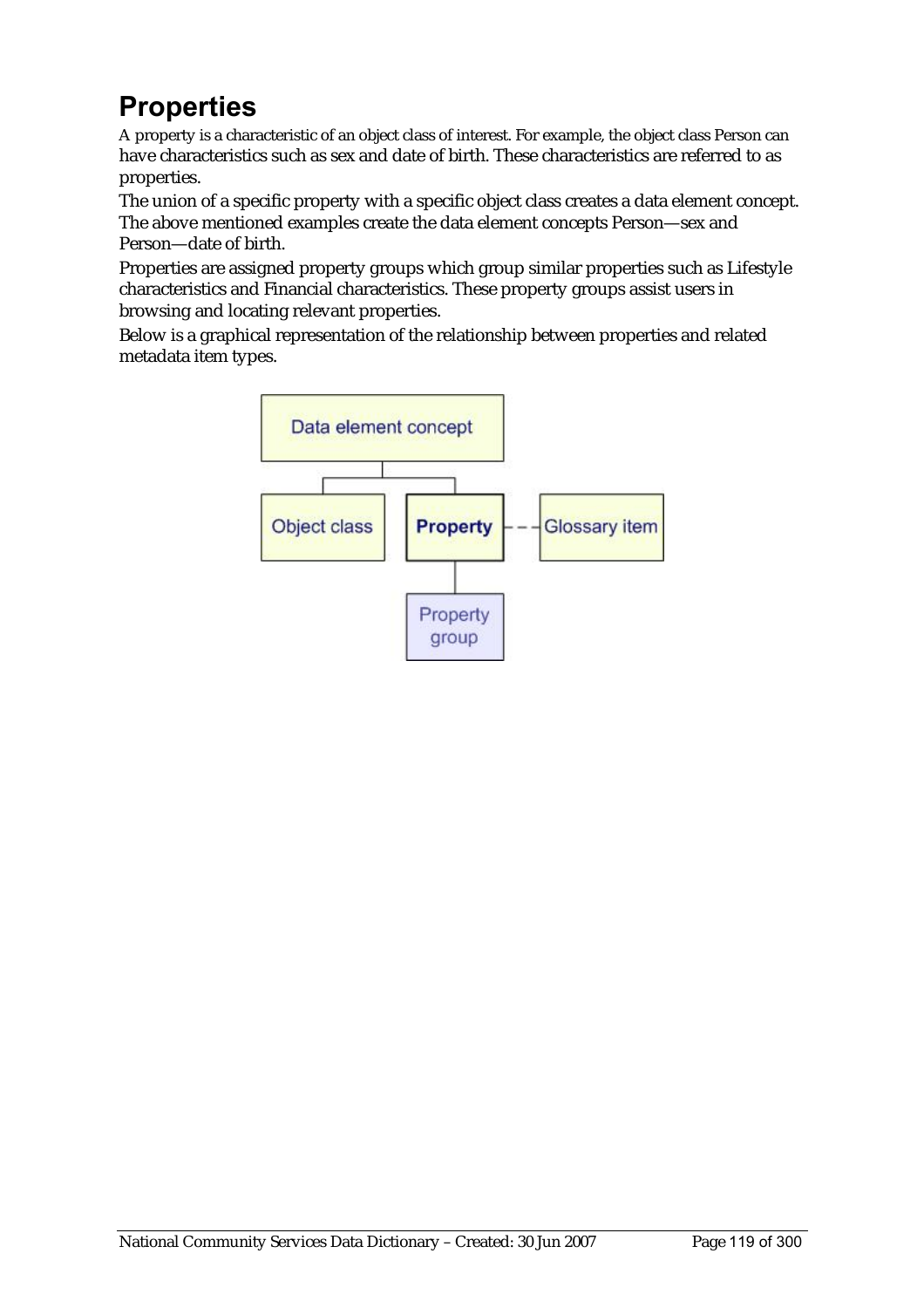# **Abuse and neglect type**

## **Identifying and definitional attributes**

| Metadata item type:         | Property                                                                                                                    |
|-----------------------------|-----------------------------------------------------------------------------------------------------------------------------|
| <b>METeOR</b> identifier:   | 269167                                                                                                                      |
| <b>Registration status:</b> | NCSIMG, Standard 01/03/2005                                                                                                 |
| Definition:                 | The type of actions or inactions which have resulted in, or may<br>result in, significant harm or injury to another person. |
| <b>Property group:</b>      | Crisis event                                                                                                                |

### **Source and reference attributes**

| Submitting organisation:                             | Australian Institute of Health and Welfare               |
|------------------------------------------------------|----------------------------------------------------------|
| <b>Relational attributes</b>                         |                                                          |
| Data Element Concepts<br>implementing this Property: | Child—abuse and neglect type NCSIMG, Standard 01/03/2005 |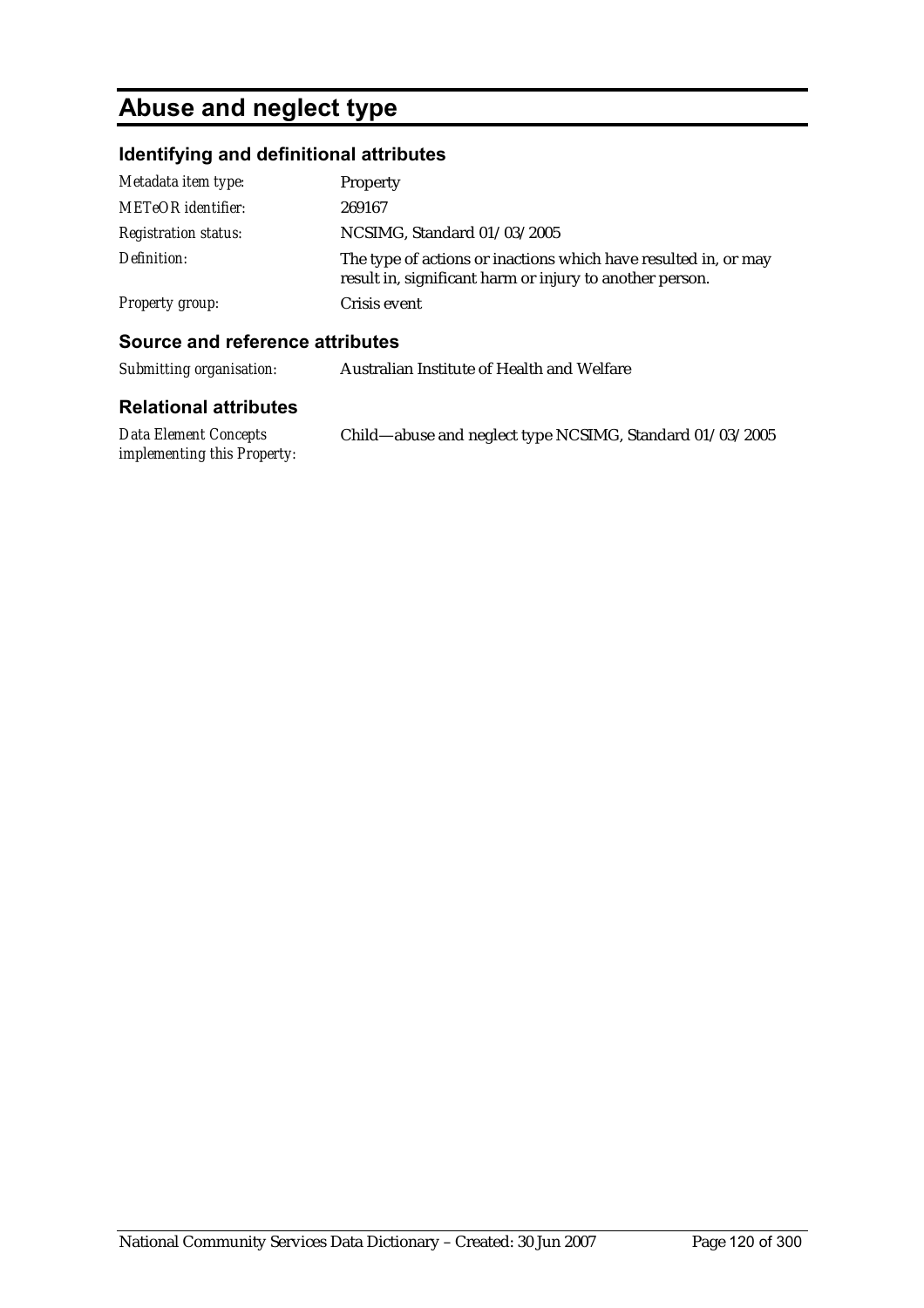# **Accuracy indicator**

## **Identifying and definitional attributes**

| Metadata item type:         | Property                                                      |
|-----------------------------|---------------------------------------------------------------|
| <b>METeOR</b> identifier:   | 294414                                                        |
| <b>Registration status:</b> | NHIG, Standard 04/05/2005<br>NCSIMG, Standard 30/09/2005      |
| Definition:                 | The level of detail to which recorded information is correct. |
| <b>Property group:</b>      | Performance indicators                                        |

#### **Source and reference attributes**

| Submitting organisation: | Australian Institute of Health and Welfare |
|--------------------------|--------------------------------------------|
|                          |                                            |

| <b>Data Element Concepts</b>       | Date—accuracy indicator NHIG, Standard 04/05/2005 |
|------------------------------------|---------------------------------------------------|
| <i>implementing this Property:</i> | NCSIMG, Standard 30/09/2005                       |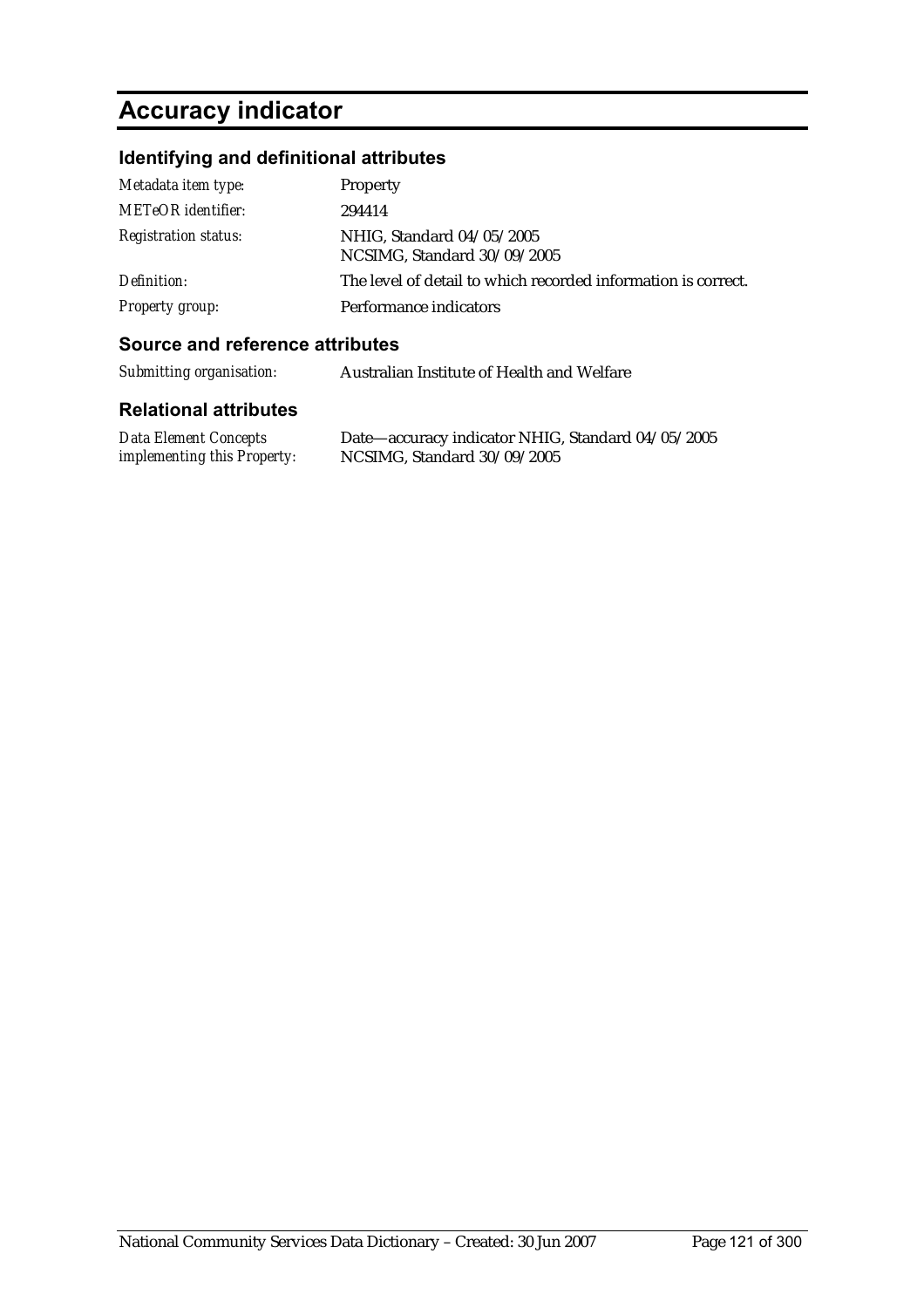# **Activity and participation life area**

## **Identifying and definitional attributes**

| Metadata item type:                                  | <b>Property</b>                                                             |
|------------------------------------------------------|-----------------------------------------------------------------------------|
| METeOR identifier:                                   | 324432                                                                      |
| <b>Registration status:</b>                          | NHIG, Standard 29/11/2006<br>NCSIMG, Standard 16/10/2006                    |
| Definition:                                          | Life areas in which individuals may participate or undertake<br>activities. |
| <b>Property group:</b>                               | Physical characteristics                                                    |
| <b>Relational attributes</b>                         |                                                                             |
| Data Element Concepts<br>implementing this Property: | Person—activity and participation life area NHIG, Standard<br>29/11/2006    |

NCSIMG, Standard 16/10/2006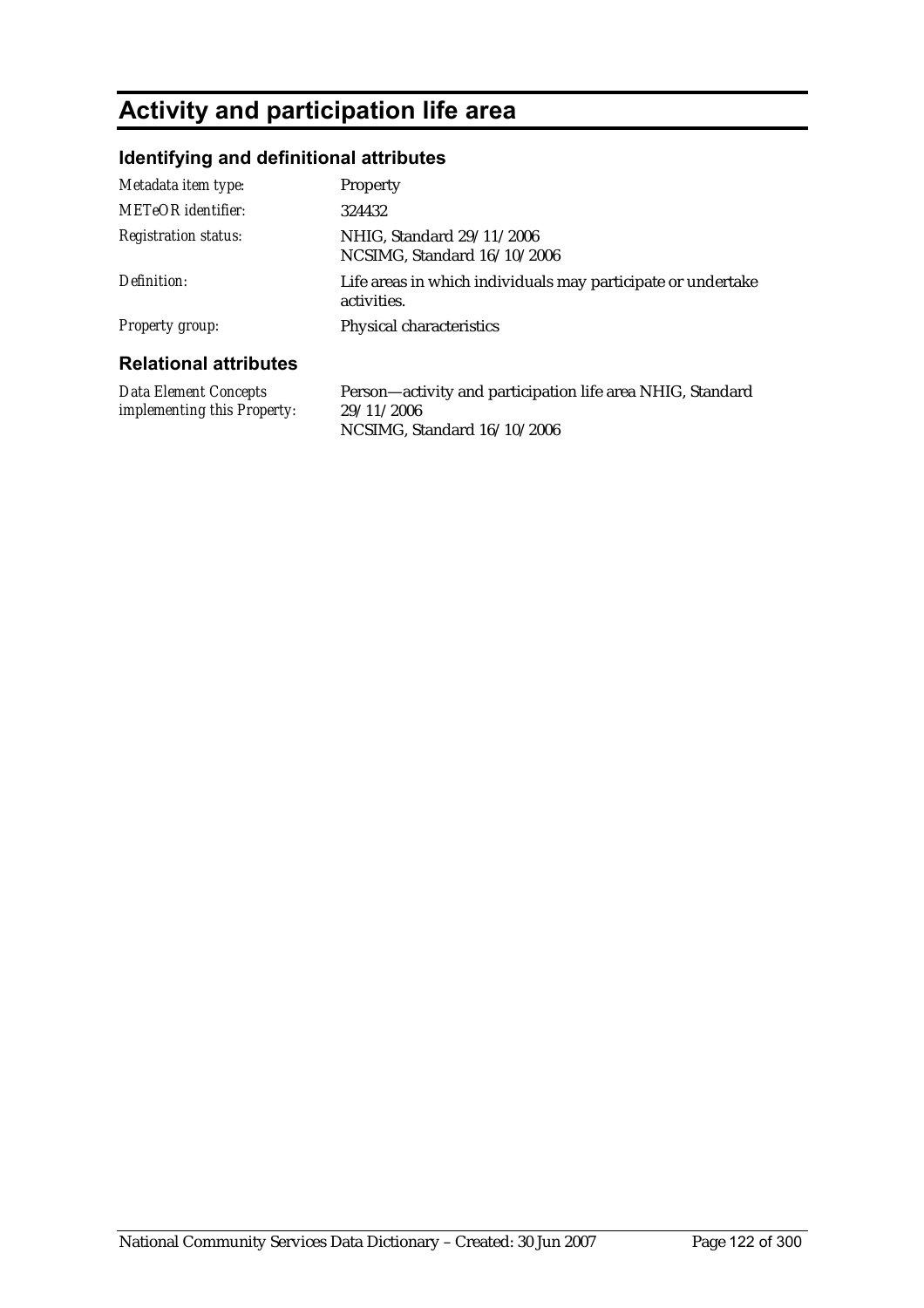# **Address line**

## **Identifying and definitional attributes**

| Metadata item type:             | Property                                                                                                                                    |
|---------------------------------|---------------------------------------------------------------------------------------------------------------------------------------------|
| <b>METeOR</b> identifier:       | 292741                                                                                                                                      |
| <b>Registration status:</b>     | NHIG, Standard 04/05/2005<br>NCSIMG, Standard 30/09/2005                                                                                    |
| Definition:                     | A composite of one or more standard address components that<br>describes a low level of geographical/physical description of a<br>location. |
| <b>Property group:</b>          | Location characteristics                                                                                                                    |
| Source and reference attributes |                                                                                                                                             |

#### *Submitting organisation:* Australian Institute of Health and Welfare

| Data Element Concepts       | Person (address)—address line NHIG, Standard 04/05/2005    |
|-----------------------------|------------------------------------------------------------|
| implementing this Property: | NCSIMG, Standard 30/09/2005                                |
|                             | Service provider organisation (address)—address line NHIG, |
|                             | Standard 04/05/2005                                        |
|                             | NCSIMG, Standard 30/09/2005                                |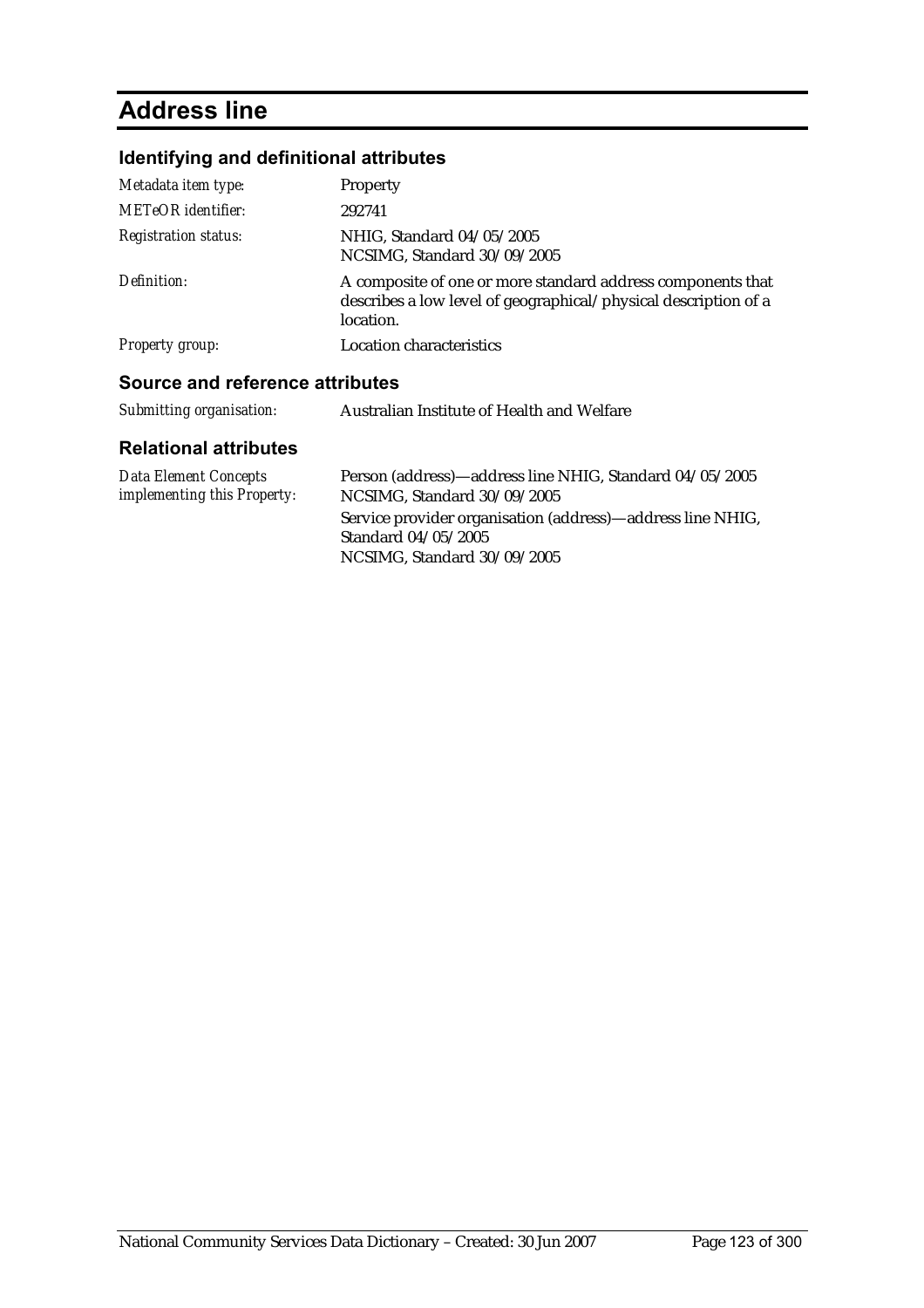# **Address type**

## **Identifying and definitional attributes**

| Metadata item type:         | Property                                                       |
|-----------------------------|----------------------------------------------------------------|
| <b>METeOR</b> identifier:   | 269037                                                         |
| <b>Registration status:</b> | NHIG, Standard 01/03/2005<br>NCSIMG, Standard 30/09/2005       |
| Definition:                 | A descriptor of the class of a geographical/physical location. |
| <b>Property group:</b>      | Location characteristics                                       |

#### **Source and reference attributes**

| Submitting organisation:                             | Australian Institute of Health and Welfare                                             |
|------------------------------------------------------|----------------------------------------------------------------------------------------|
| <b>Relational attributes</b>                         |                                                                                        |
| Data Element Concepts<br>implementing this Property: | Person (address)—address type NHIG, Standard 01/03/2005<br>NCSIMG, Standard 30/09/2005 |

Service provider organisation (address)—address type NHIG, Standard 04/05/2005 NCSIMG, Standard 30/09/2005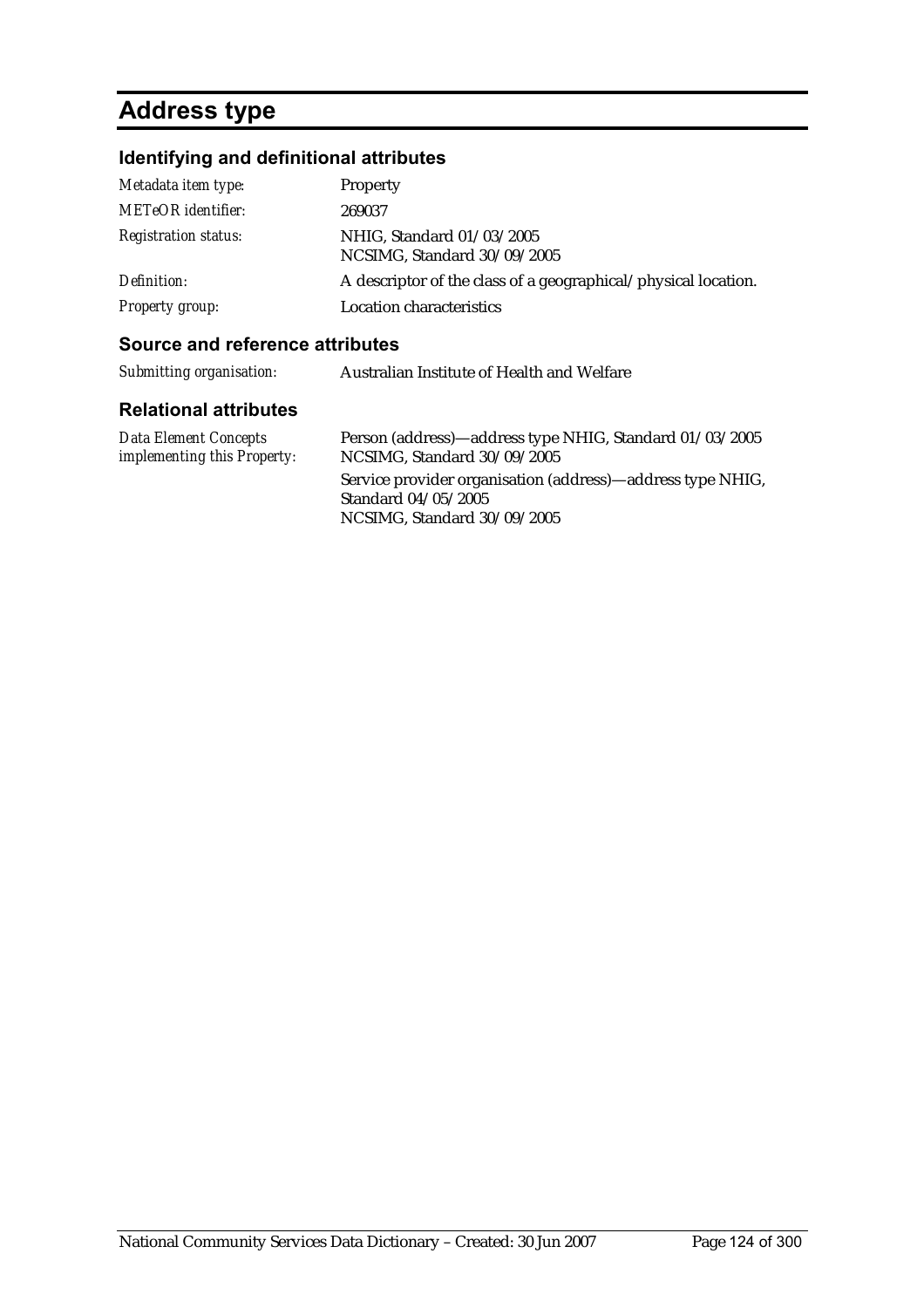## **Age**

## **Identifying and definitional attributes**

| Metadata item type:         | Property                                                                                |
|-----------------------------|-----------------------------------------------------------------------------------------|
| <b>METeOR</b> identifier:   | 269152                                                                                  |
| <b>Registration status:</b> | NHIG, Standard 04/05/2005<br>NCSIMG, Standard 04/05/2005<br>NHDAMG, Standard 01/03/2005 |
| Definition:                 | The length of life or existence.                                                        |
| <b>Property group:</b>      | Physical characteristics                                                                |
|                             |                                                                                         |

#### **Source and reference attributes**

| Submitting organisation: | Australian Institute of Health and Welfare                                                           |
|--------------------------|------------------------------------------------------------------------------------------------------|
| Origin:                  | Macquarie University 2003. The Macquarie Dictionary 3rd ed.<br>Sydney: The Macquarie Library Pty Ltd |

| Data Element Concepts              | Person—age NHIG, Standard 04/05/2005                             |
|------------------------------------|------------------------------------------------------------------|
| <i>implementing this Property:</i> | NCSIMG, Standard 04/05/2005                                      |
|                                    | NHDAMG, Standard 17/06/2005                                      |
|                                    | Person—age (community services) NCSIMG, Superseded<br>04/05/2005 |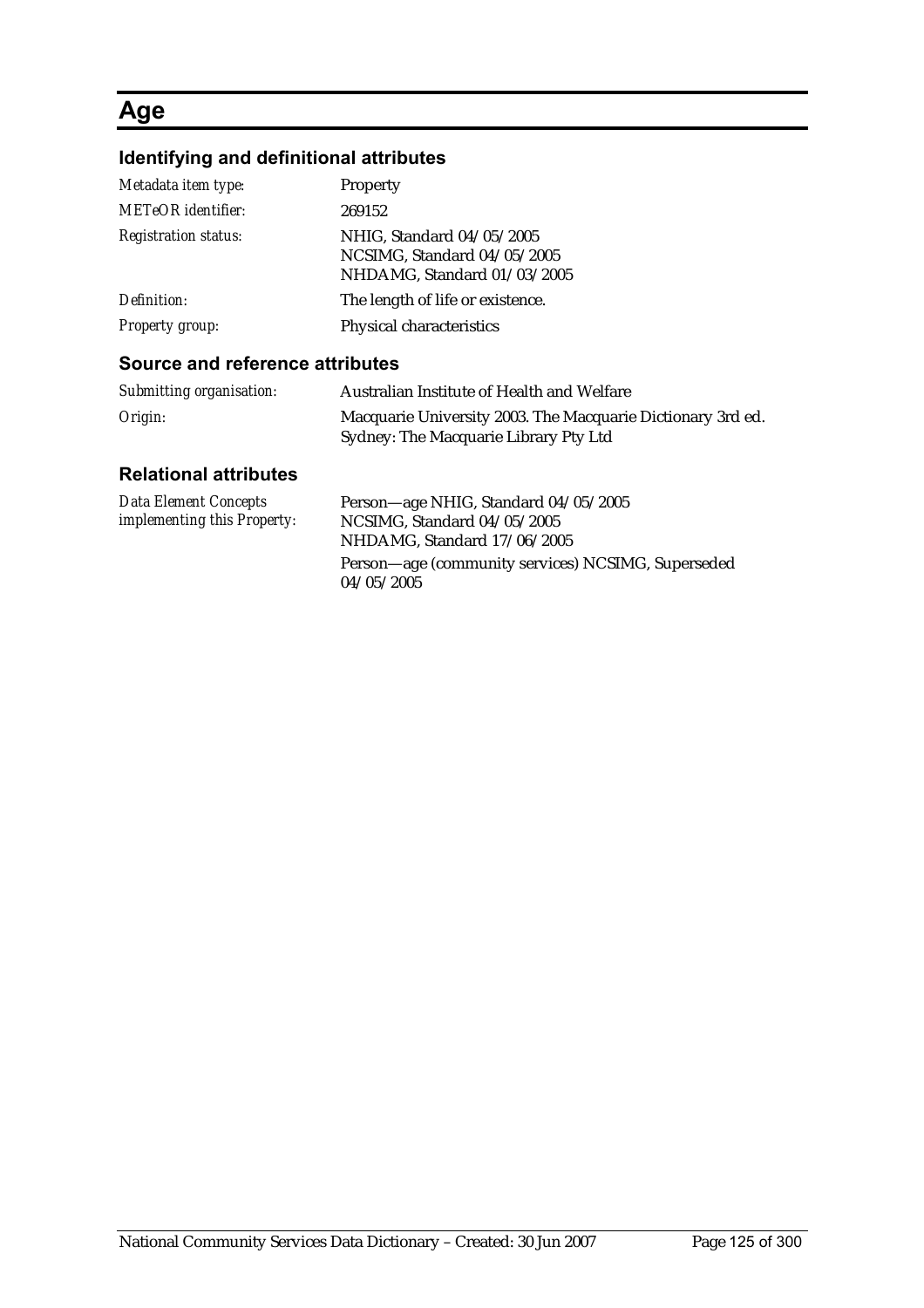# **Amount of assistance**

## **Identifying and definitional attributes**

| Metadata item type:         | Property                                       |
|-----------------------------|------------------------------------------------|
| <b>METeOR</b> identifier:   | 308133                                         |
| <b>Registration status:</b> | NCSIMG, Standard 27/04/2007                    |
| Definition:                 | The amount of assistance provided to a person. |
| Property group:             | Service provision event                        |

| Data Element Concepts       | Client-amount of assistance NCSIMG, Standard 27/04/2007 |
|-----------------------------|---------------------------------------------------------|
| implementing this Property: |                                                         |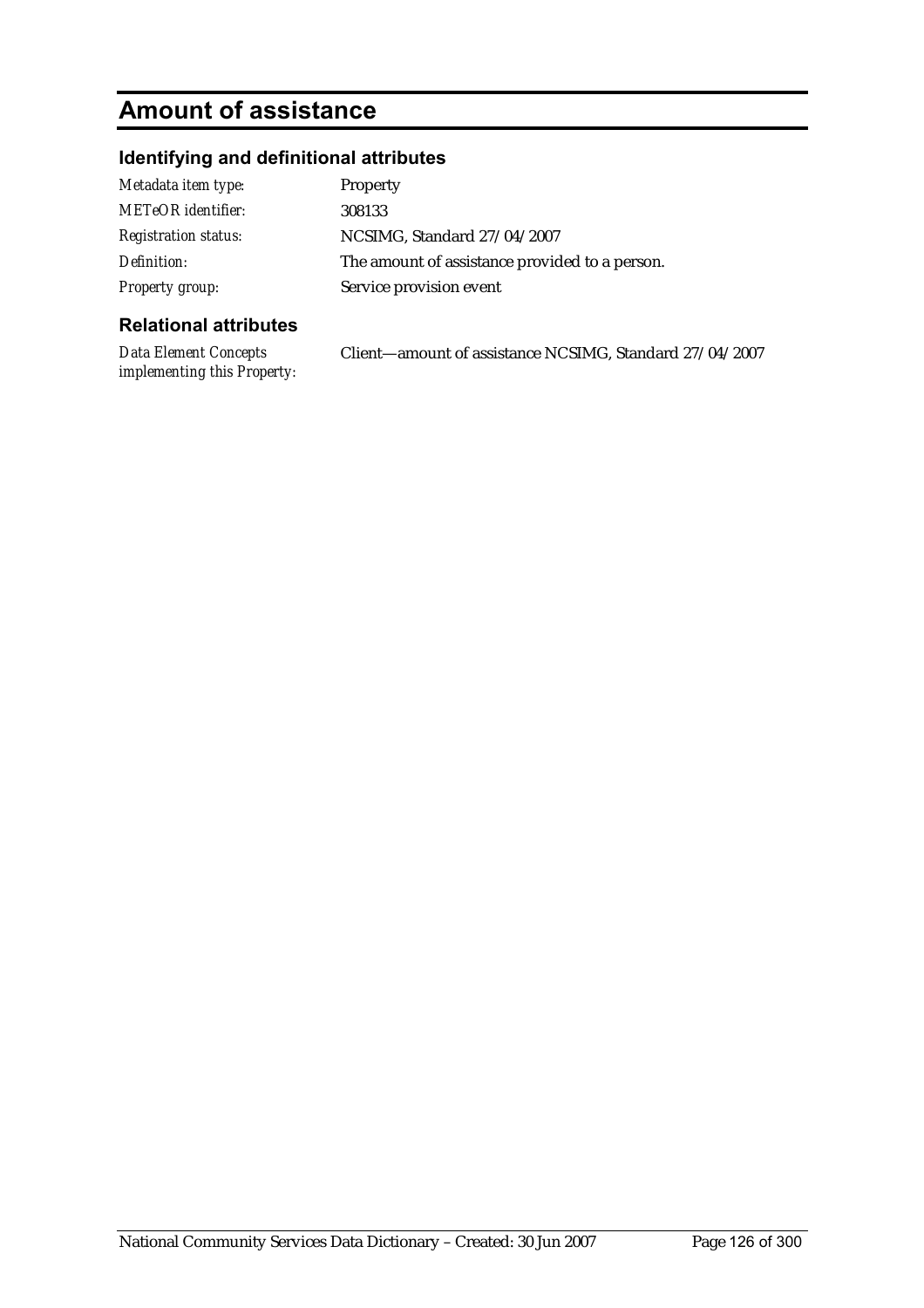## **Assessment date**

## **Identifying and definitional attributes**

| Metadata item type:         | Property                                                                                                              |
|-----------------------------|-----------------------------------------------------------------------------------------------------------------------|
| <b>METeOR</b> identifier:   | 269248                                                                                                                |
| <b>Registration status:</b> | NCSIMG, Standard 01/03/2005                                                                                           |
| Definition:                 | The date on which the need for assistance, appropriateness of<br>service provision and/or circumstances was assessed. |
| <b>Property group:</b>      | Service provision event                                                                                               |

#### **Source and reference attributes**

| Submitting organisation: | Australian Institute of Health and Welfare |
|--------------------------|--------------------------------------------|
|                          |                                            |

| Data Element Concepts       | Service event—assessment date NCSIMG, Standard 01/03/2005 |
|-----------------------------|-----------------------------------------------------------|
| implementing this Property: |                                                           |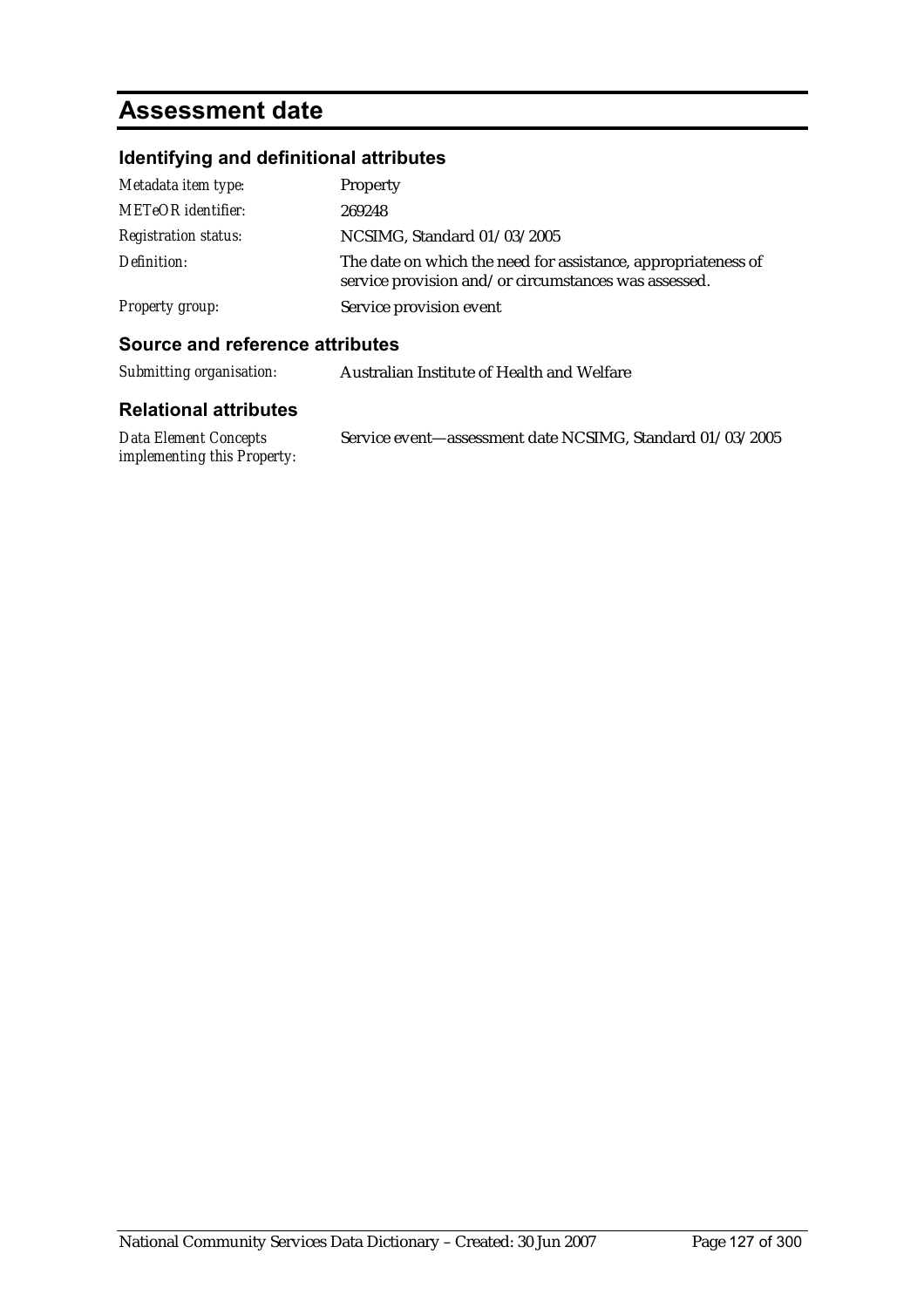## **Assistance received date**

### **Identifying and definitional attributes**

| Metadata item type:         | Property                                           |
|-----------------------------|----------------------------------------------------|
| <b>METeOR</b> identifier:   | 269249                                             |
| <b>Registration status:</b> | NCSIMG, Standard 01/03/2005                        |
| Definition:                 | The date on which assistance is formally received. |
| Property group:             | Service provision event                            |

#### **Source and reference attributes**

*Submitting organisation:* Australian Institute of Health and Welfare

#### **Relational attributes**

*Data Element Concepts implementing this Property:* Service event—assistance received date NCSIMG, Standard 01/03/2005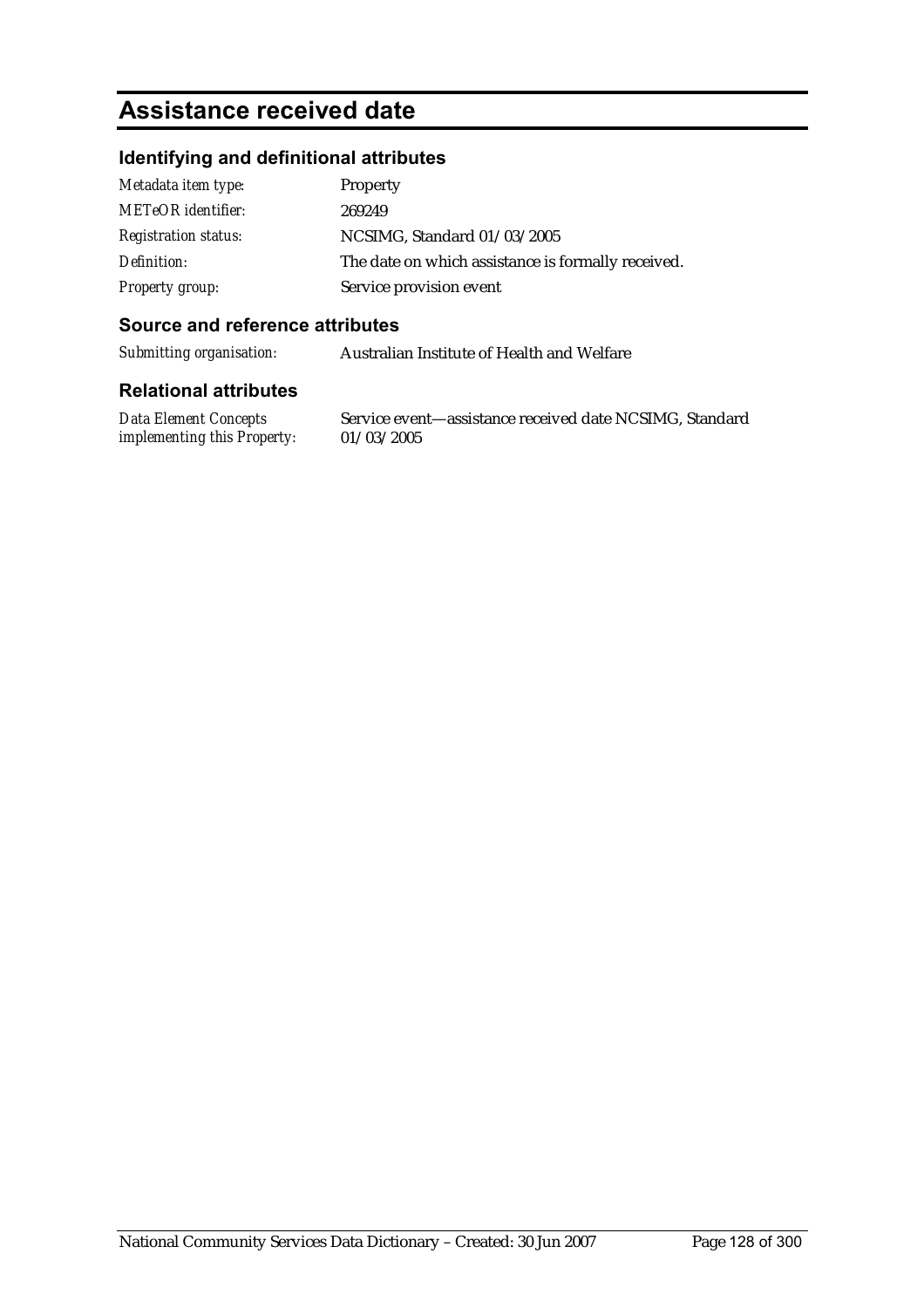## **Assistance request date**

### **Identifying and definitional attributes**

| Metadata item type:         | Property                                               |
|-----------------------------|--------------------------------------------------------|
| <b>METeOR</b> identifier:   | 269250                                                 |
| <b>Registration status:</b> | NCSIMG, Standard 01/03/2005                            |
| Definition:                 | The date on which an assistance is formally requested. |
| Property group:             | Request for/entry into service event                   |

#### **Source and reference attributes**

*Submitting organisation:* Australian Institute of Health and Welfare

#### **Relational attributes**

*Data Element Concepts implementing this Property:* Service event—assistance request date NCSIMG, Standard 01/03/2005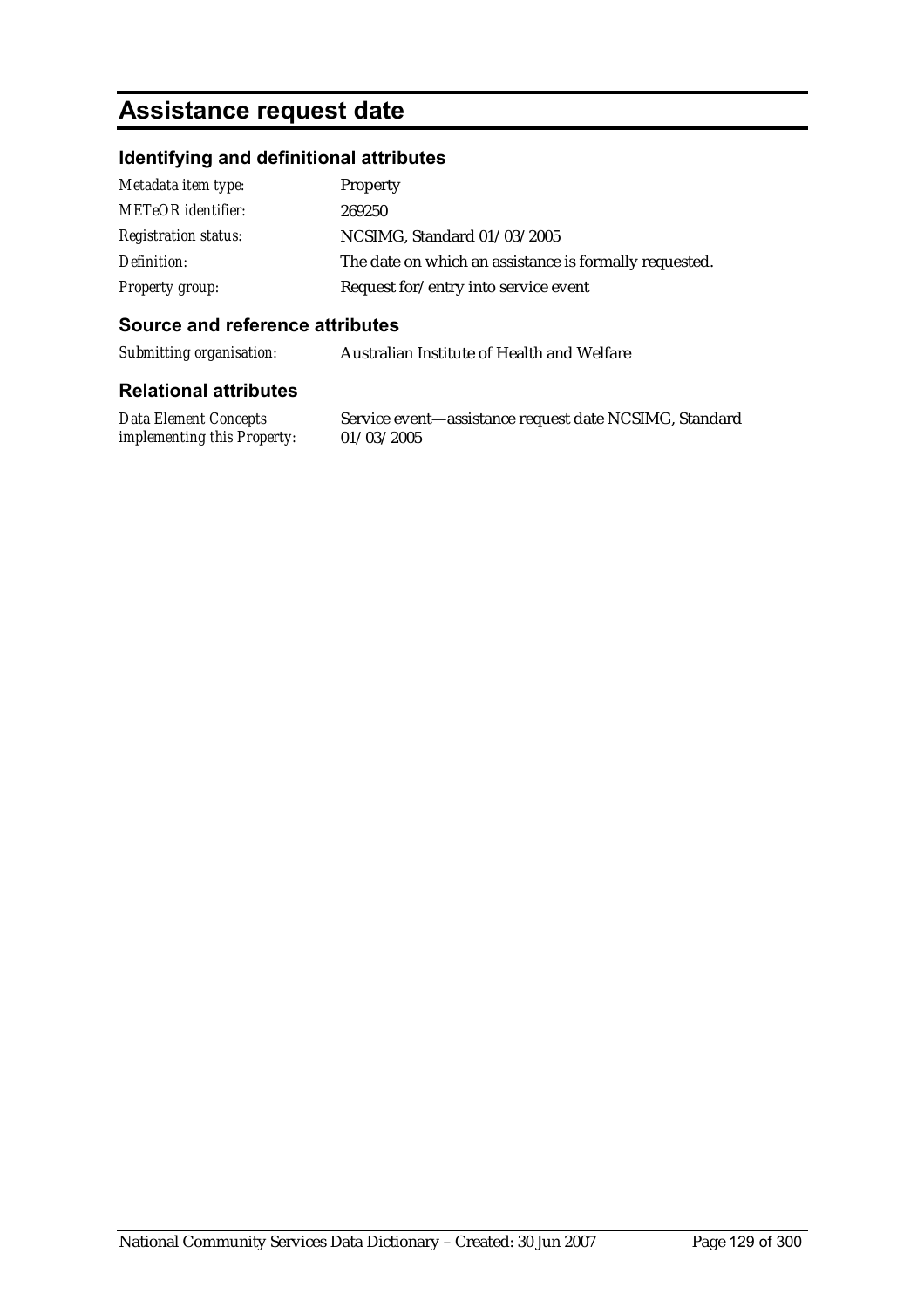## **Assistance urgency**

## **Identifying and definitional attributes**

| Metadata item type:         | <b>Property</b>                                             |
|-----------------------------|-------------------------------------------------------------|
| <b>METeOR</b> identifier:   | 269124                                                      |
| <b>Registration status:</b> | NCSIMG, Standard 01/03/2005                                 |
| Definition:                 | The assessed time period within which assistance is needed. |
| Property group:             | Service/care urgency                                        |

#### **Source and reference attributes**

*Submitting organisation:* Australian Institute of Health and Welfare

| Data Element Concepts              | Service event-assistance urgency NCSIMG, Standard 01/03/2005 |
|------------------------------------|--------------------------------------------------------------|
| <i>implementing this Property:</i> |                                                              |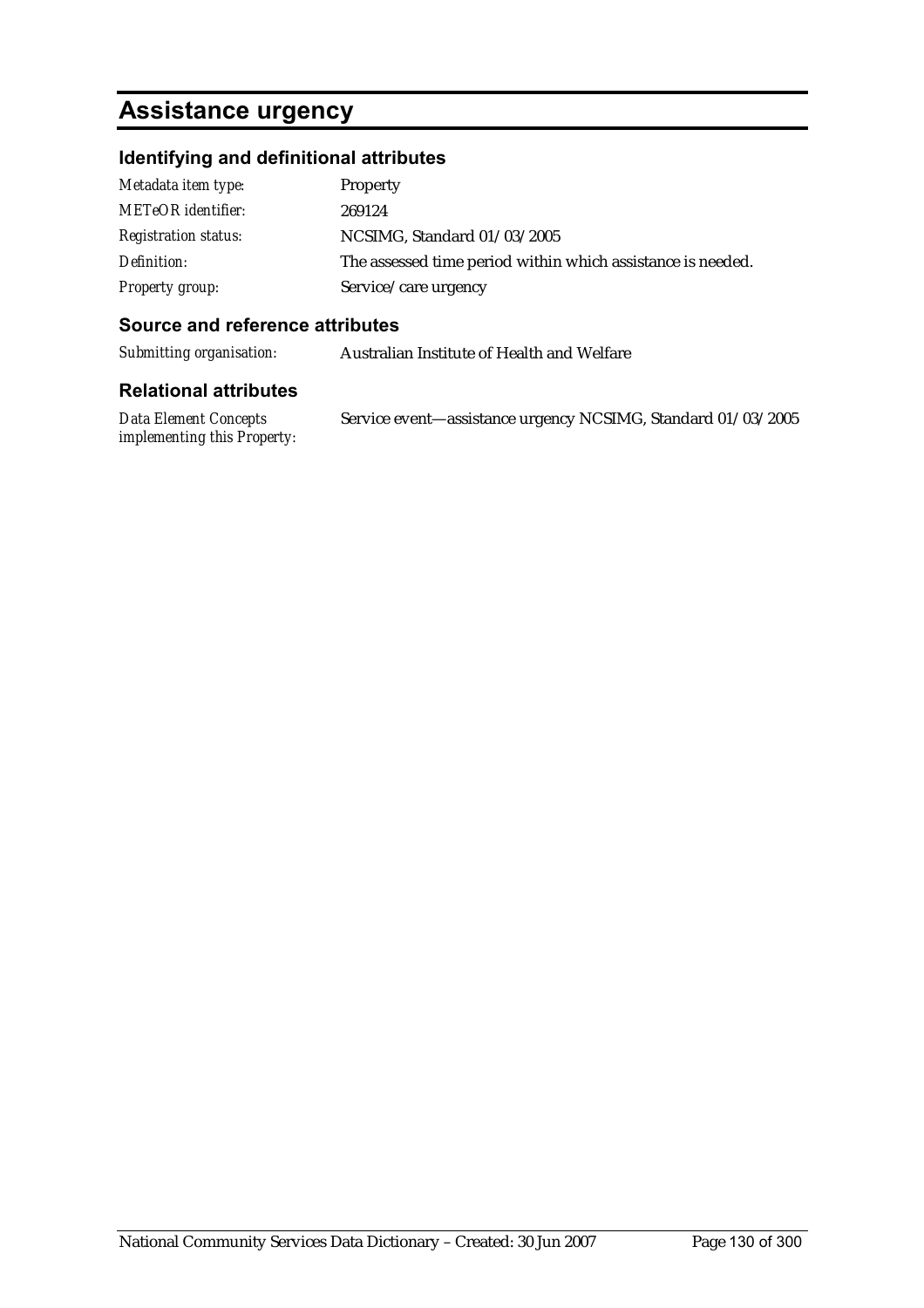# **Australian postcode**

## **Identifying and definitional attributes**

| Metadata item type:         | <b>Property</b>                                                                                                                                                                                     |
|-----------------------------|-----------------------------------------------------------------------------------------------------------------------------------------------------------------------------------------------------|
| <b>METeOR</b> identifier:   | 269316                                                                                                                                                                                              |
| <b>Registration status:</b> | NHIG, Standard 01/03/2005<br>NCSIMG, Standard 01/03/2005<br>NHDAMG, Standard 22/10/2005                                                                                                             |
| Definition:                 | The numeric descriptor for a postal delivery area, aligned with<br>locality, suburb or place.                                                                                                       |
| Context:                    | Postcode is an important part of a postal address and facilitates<br>written communication. It is one of a number of geographic<br>identifiers that can be used to determine a geographic location. |
| <b>Property group:</b>      | Location characteristics                                                                                                                                                                            |

#### **Source and reference attributes**

| Submitting organisation: | Standards Australia                        |
|--------------------------|--------------------------------------------|
|                          | Australian Institute of Health and Welfare |

| Data Element Concepts              | Person (address)—Australian postcode NHIG, Standard                                                                     |
|------------------------------------|-------------------------------------------------------------------------------------------------------------------------|
| <i>implementing this Property:</i> | 01/03/2005                                                                                                              |
|                                    | NCSIMG. Standard $01/03/2005$                                                                                           |
|                                    | NHDAMG, Standard 10/02/2006                                                                                             |
|                                    | Service provider organisation (address)—Australian postcode<br>NHIG, Standard 04/05/2005<br>NCSIMG, Standard 31/08/2005 |
|                                    |                                                                                                                         |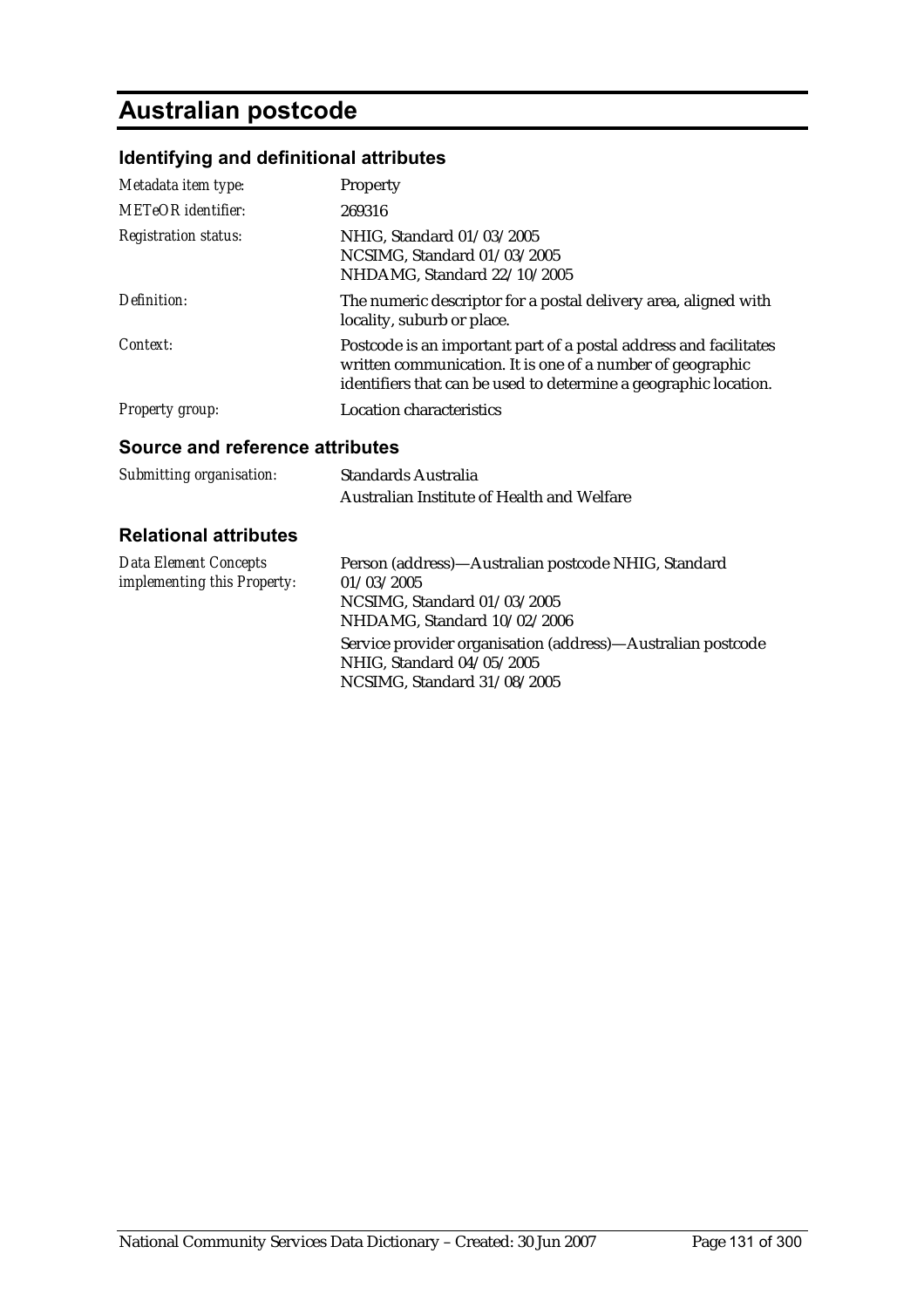# **Australian state/territory identifier**

## **Identifying and definitional attributes**

| Metadata item type:                                         | Property                                                                                                                                                                                                                                                                   |
|-------------------------------------------------------------|----------------------------------------------------------------------------------------------------------------------------------------------------------------------------------------------------------------------------------------------------------------------------|
| <b>METeOR</b> identifier:                                   | 269056                                                                                                                                                                                                                                                                     |
| <b>Registration status:</b>                                 | NHIG, Standard 01/03/2005<br>NCSIMG, Standard 01/03/2005<br>NHDAMG, Standard 22/10/2005                                                                                                                                                                                    |
| Definition:                                                 | An identifier of the Australian state or territory.                                                                                                                                                                                                                        |
| Context:                                                    | This is a <b>geographic indicator</b> which is used for analysis of the<br>distribution of clients or patients, agencies or establishments and<br>services.                                                                                                                |
| <b>Property group:</b>                                      | Location characteristics                                                                                                                                                                                                                                                   |
| <b>Relational attributes</b>                                |                                                                                                                                                                                                                                                                            |
| <b>Data Element Concepts</b><br>implementing this Property: | Establishment-Australian state/territory identifier NHIG,<br>Standard 01/03/2005<br>NCSIMG, Standard 01/03/2005                                                                                                                                                            |
|                                                             | Person-Australian state/territory identifier NHIG, Standard<br>01/03/2005<br>NCSIMG, Standard 01/03/2005<br>NHDAMG, Standard 10/02/2006<br>Service provider organisation-Australian state/territory identifier<br>NHIG, Standard 04/05/2005<br>NCSIMG, Standard 07/12/2005 |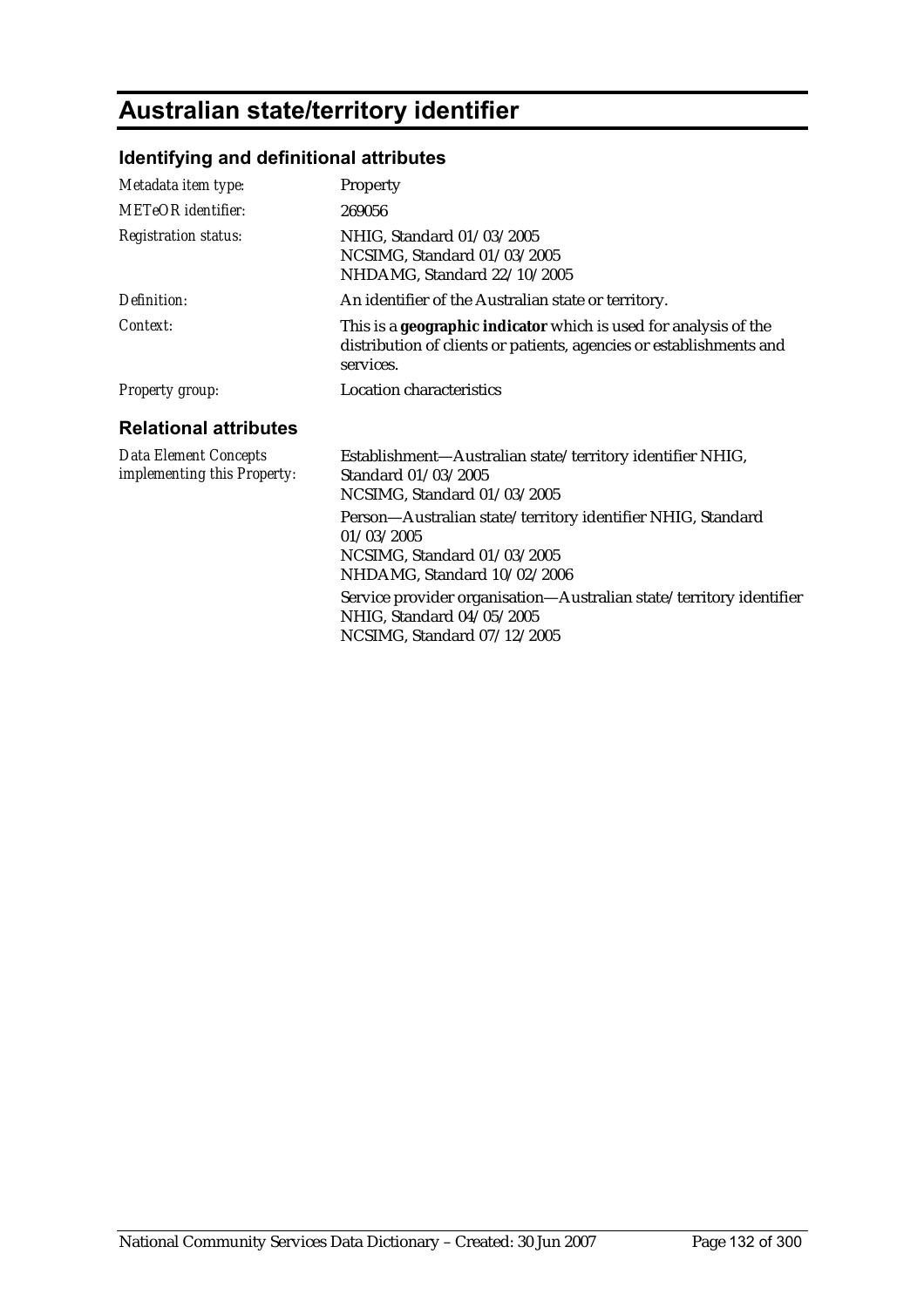# **Body function**

## **Identifying and definitional attributes**

| Metadata item type:          | <b>Property</b>                                             |
|------------------------------|-------------------------------------------------------------|
| METeOR identifier:           | 320237                                                      |
| <b>Registration status:</b>  | NHIG, Standard 29/11/2006<br>NCSIMG, Standard 16/10/2006    |
| Definition:                  | The physiological or psychological function of body system. |
| Property group:              | Physical characteristics                                    |
| <b>Relational attributes</b> |                                                             |

| <b>Data Element Concepts</b>       | Person—body function NHIG, Standard 29/11/2006 |
|------------------------------------|------------------------------------------------|
| <i>implementing this Property:</i> | NCSIMG, Standard $16/10/2006$                  |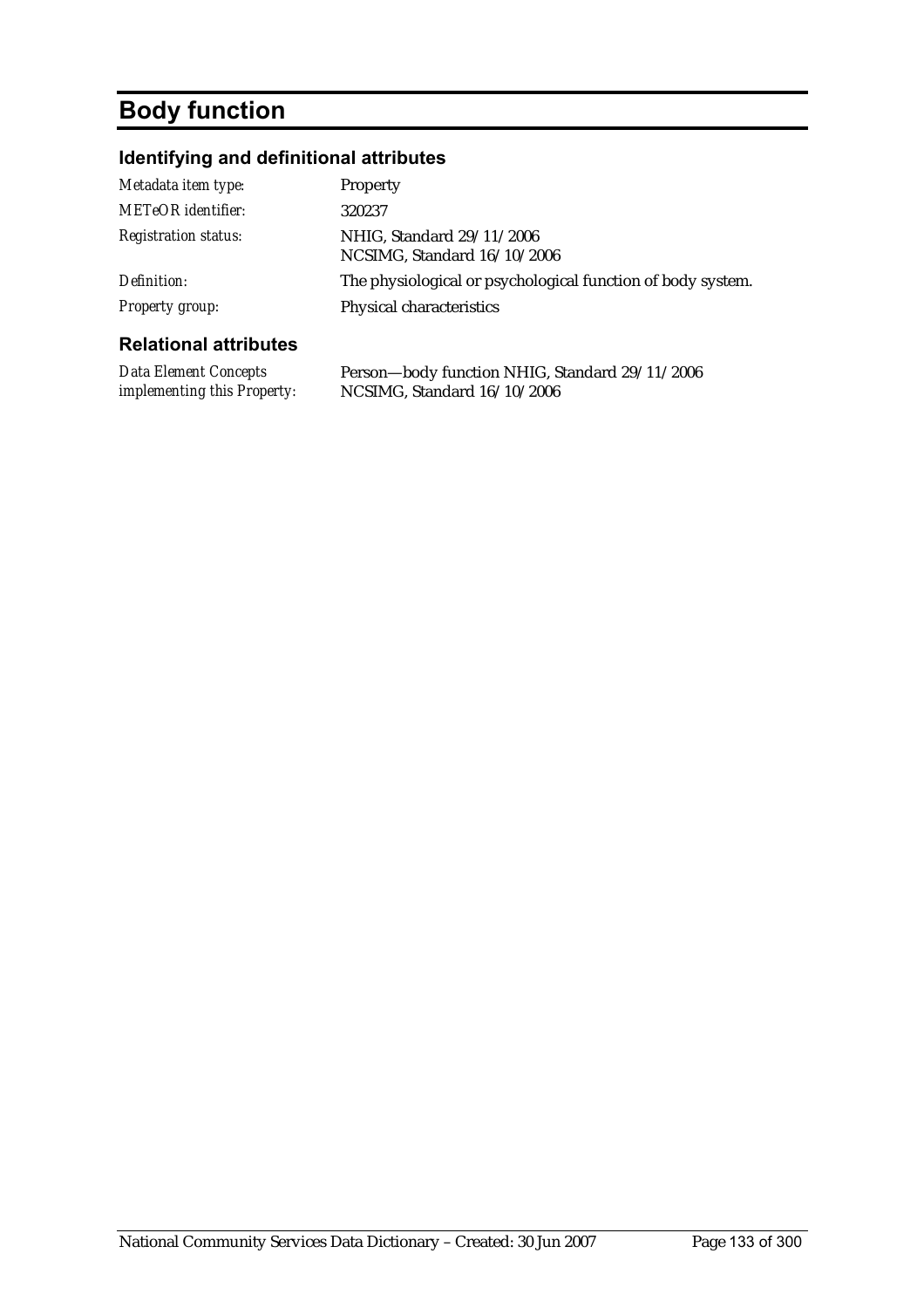## **Body structure**

## **Identifying and definitional attributes**

| Metadata item type:                                  | Property                                                                       |
|------------------------------------------------------|--------------------------------------------------------------------------------|
| <b>METeOR</b> identifier:                            | 320249                                                                         |
| <b>Registration status:</b>                          | NHIG, Standard 29/11/2006<br>NCSIMG, Standard 16/10/2006                       |
| Definition:                                          | An anatomical part of the body such as organs, limbs or their<br>components.   |
| <b>Property group:</b>                               | Physical characteristics                                                       |
| <b>Relational attributes</b>                         |                                                                                |
| Data Element Concepts<br>implementing this Property: | Person-body structure NHIG, Standard 29/11/2006<br>NCSIMG, Standard 16/10/2006 |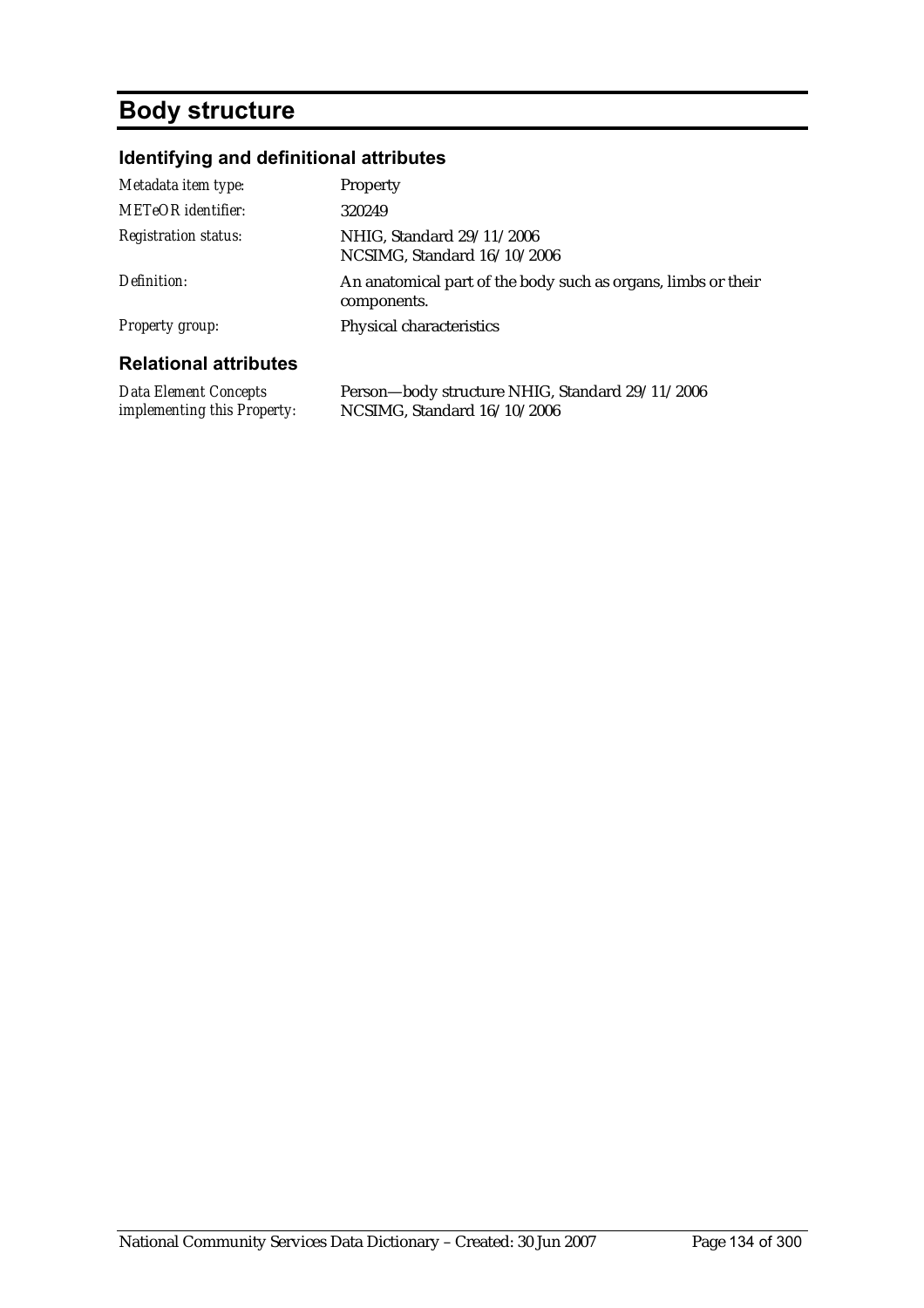# **Building/complex sub-unit identifier**

## **Identifying and definitional attributes**

| Property<br>269388                                                                                                              |
|---------------------------------------------------------------------------------------------------------------------------------|
| NHIG, Standard 01/03/2005                                                                                                       |
| The specification of the number or identifier of a<br>building/complex, marina, etc. to clearly distinguish it from<br>another. |
| Australian addresses.                                                                                                           |
| Location characteristics                                                                                                        |
|                                                                                                                                 |

#### **Source and reference attributes**

*Submitting organisation:* Health Data Standards Committee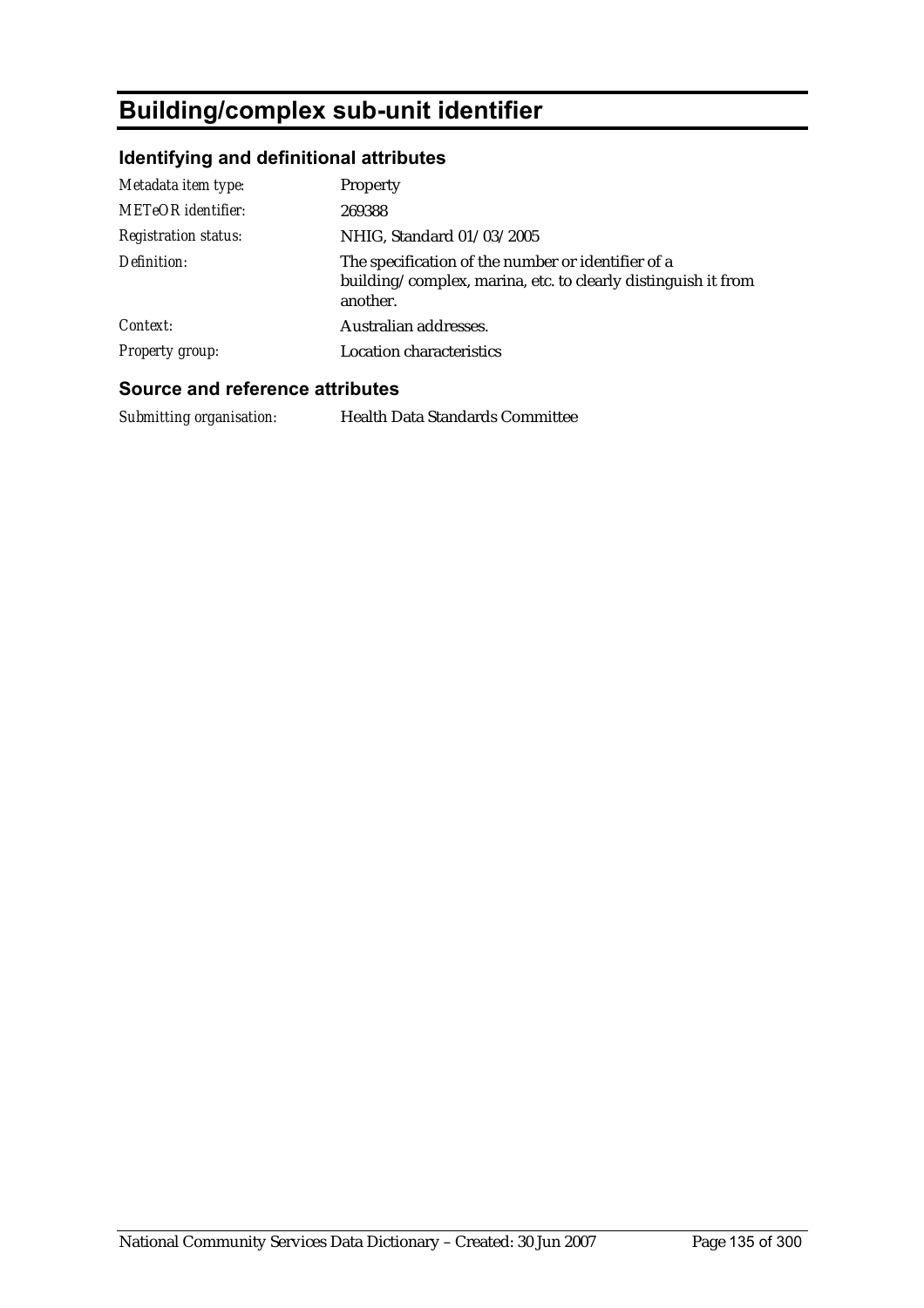# **Building/complex sub-unit type**

## **Identifying and definitional attributes**

| Metadata item type:<br><b>METeOR</b> identifier:<br><b>Registration status:</b> | <b>Property</b><br>269380<br>NHIG, Standard 01/03/2005                                                                                                   |
|---------------------------------------------------------------------------------|----------------------------------------------------------------------------------------------------------------------------------------------------------|
| Definition:                                                                     | The specification of the type of a separately identifiable portion<br>within a building/complex, marina, etc. to clearly distinguish it<br>from another. |
| Context:                                                                        | Australian addresses.                                                                                                                                    |
| <b>Property group:</b>                                                          | Location characteristics                                                                                                                                 |

### **Source and reference attributes**

| Submitting organisation: | <b>Health Data Standards Committee</b>        |
|--------------------------|-----------------------------------------------|
| Origin:                  | Australia Post Address Presentation Standard. |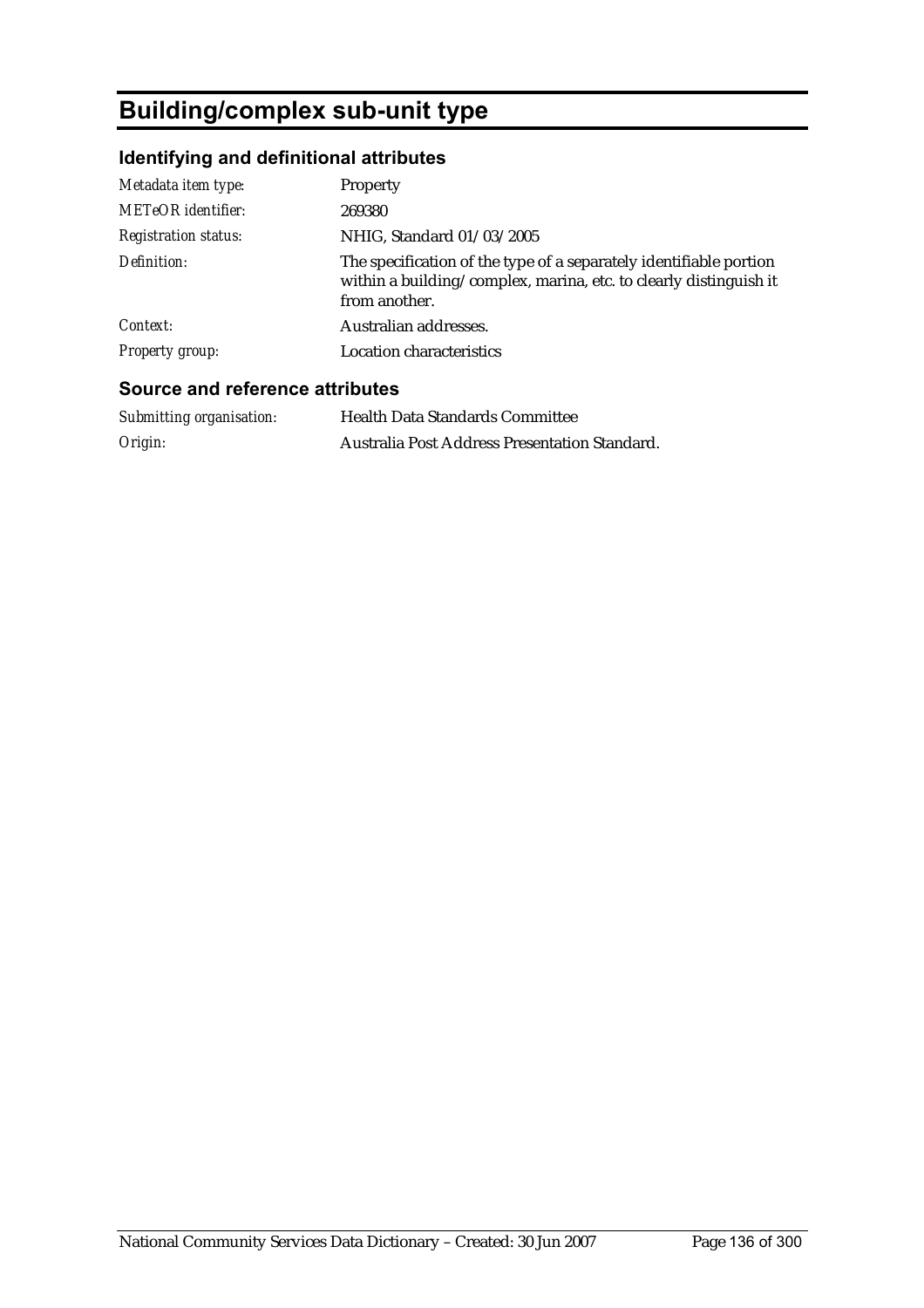# **Building/property name**

## **Identifying and definitional attributes**

| Metadata item type:         | <b>Property</b>                                                                              |
|-----------------------------|----------------------------------------------------------------------------------------------|
| <b>METeOR</b> identifier:   | 269387                                                                                       |
| <b>Registration status:</b> | NHIG, Standard 01/03/2005                                                                    |
| Definition:                 | The full name used to identify the physical building or property as<br>part of its location. |
| Context:                    | Australian addresses.                                                                        |
| <b>Property group:</b>      | Location characteristics                                                                     |

#### **Source and reference attributes**

*Submitting organisation:* Health Data Standards Committee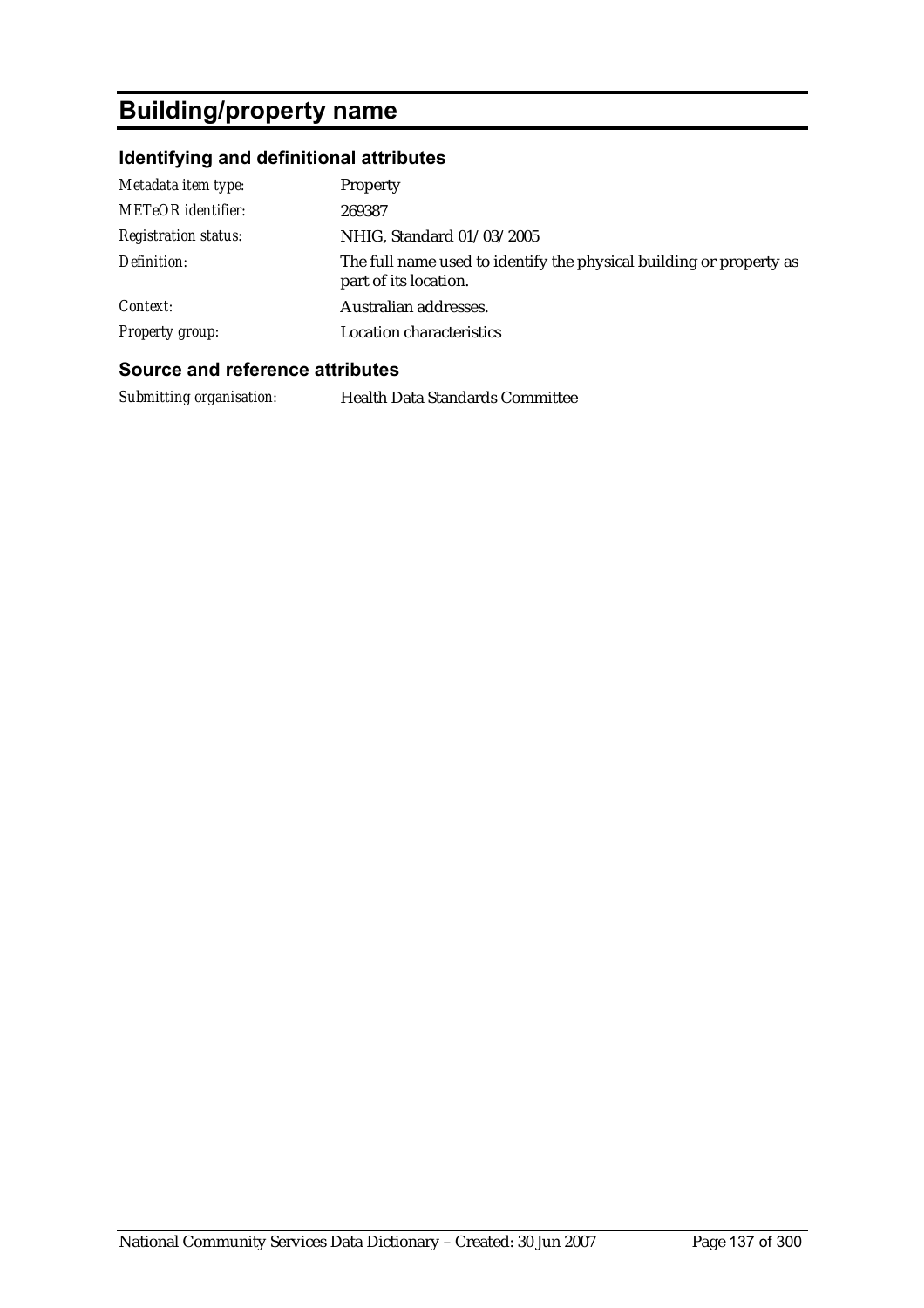## **Case management plan indicator**

### **Identifying and definitional attributes**

| Metadata item type:         | Property                                                                                                          |
|-----------------------------|-------------------------------------------------------------------------------------------------------------------|
| <b>METeOR</b> identifier:   | 269312                                                                                                            |
| <b>Registration status:</b> | NCSIMG, Standard 01/03/2005                                                                                       |
| Definition:                 | An indicator of the extent to which a case management plan has<br>been implemented in the provision of a service. |
| Property group:             | Service provision event                                                                                           |

#### **Source and reference attributes**

*Submitting organisation:* Australian Institute of Health and Welfare

#### **Relational attributes**

*Data Element Concepts implementing this Property:* Client—case management plan indicator NCSIMG, Standard 01/03/2005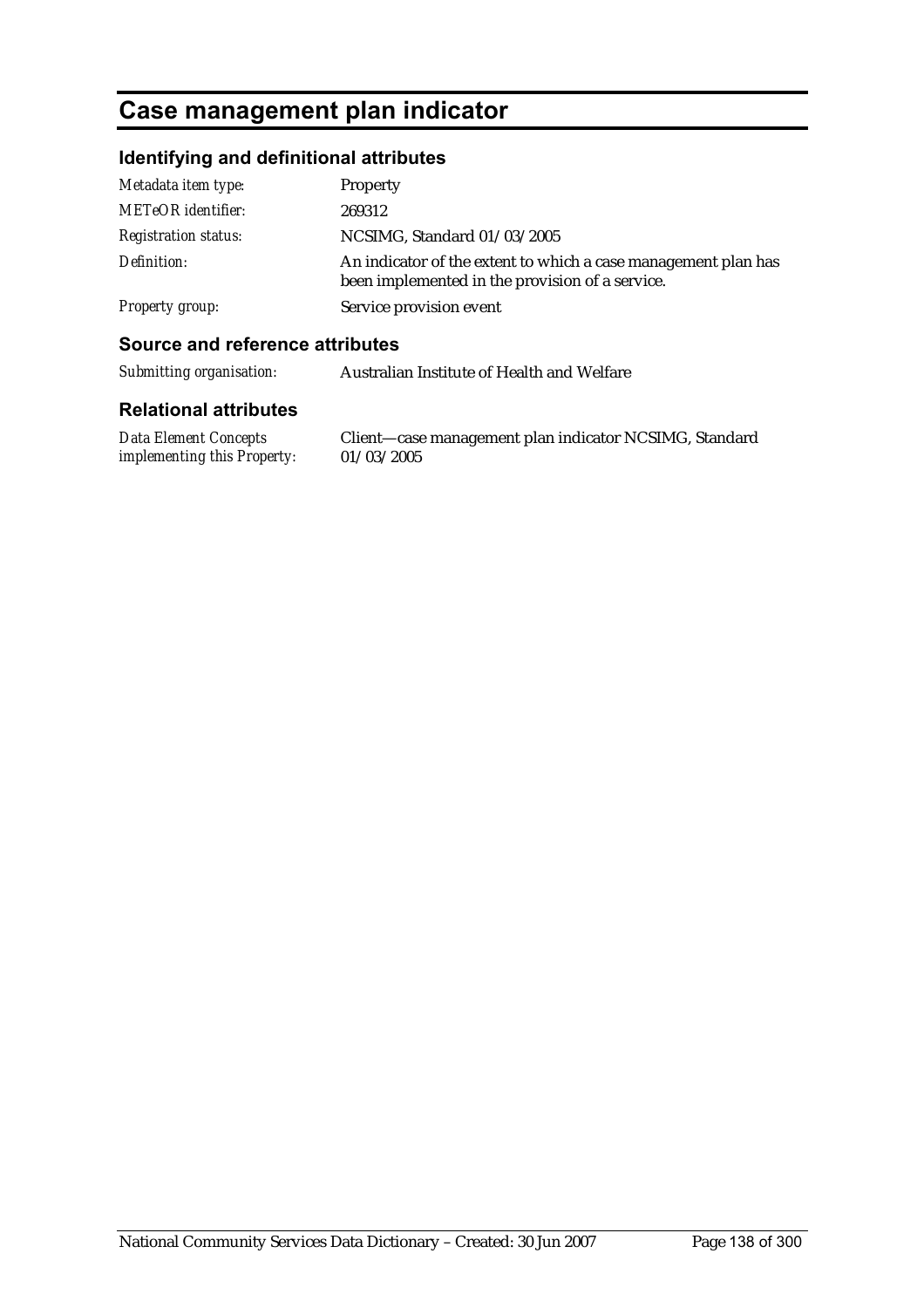# **Co-residency status**

## **Identifying and definitional attributes**

| Metadata item type:         | Property                                                      |
|-----------------------------|---------------------------------------------------------------|
| <b>METeOR</b> identifier:   | 269168                                                        |
| <i>Registration status:</i> | NCSIMG, Standard 01/03/2005                                   |
| Definition:                 | An indicator of whether a person resides with another person. |
| Property group:             | Accommodation/living characteristics                          |

#### **Source and reference attributes**

| Submitting organisation: | Australian Institute of Health and Welfare |
|--------------------------|--------------------------------------------|
|                          |                                            |

#### **Relational attributes**

*Data Element Concepts implementing this Property:* Informal carer—co-residency status NCSIMG, Standard 01/03/2005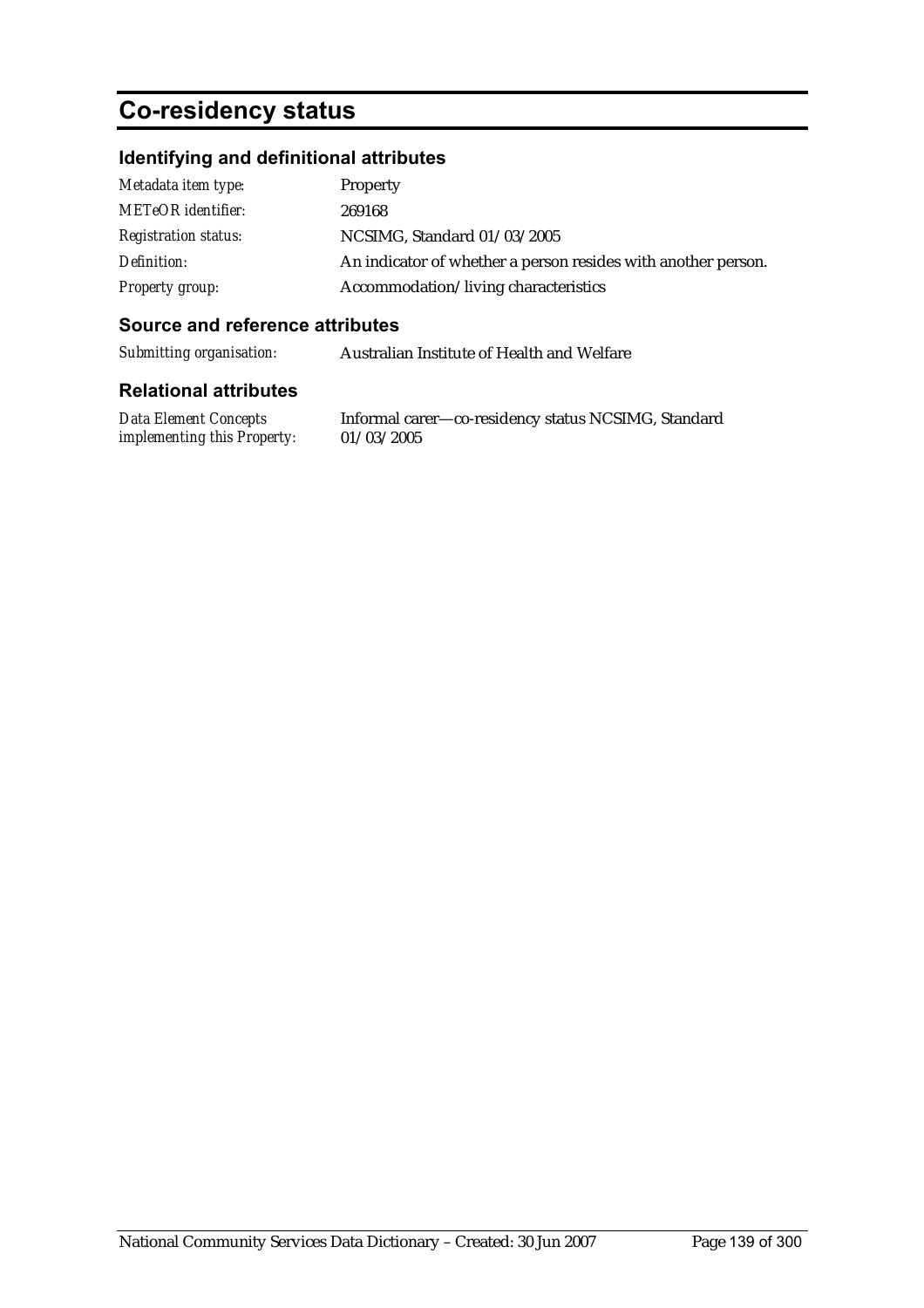## **Communication method**

### **Identifying and definitional attributes**

| Metadata item type:         | Property                                    |
|-----------------------------|---------------------------------------------|
| <b>METeOR</b> identifier:   | 269178                                      |
| <b>Registration status:</b> | NCSIMG, Standard 01/03/2005                 |
| Definition:                 | The method used to exchange information.    |
| <b>Property group:</b>      | Demographic/social/cultural characteristics |

### **Collection and usage attributes**

| Guide for use: | Communication may be in a language other than English, even |
|----------------|-------------------------------------------------------------|
|                | where the person can speak fluent English.                  |

#### **Source and reference attributes**

|  | Submitting organisation: | Australian Institute of Health and Welfare |
|--|--------------------------|--------------------------------------------|
|--|--------------------------|--------------------------------------------|

| <b>Data Element Concepts</b>       | Person—communication method NCSIMG, Standard 01/03/2005 |
|------------------------------------|---------------------------------------------------------|
| <i>implementing this Property:</i> |                                                         |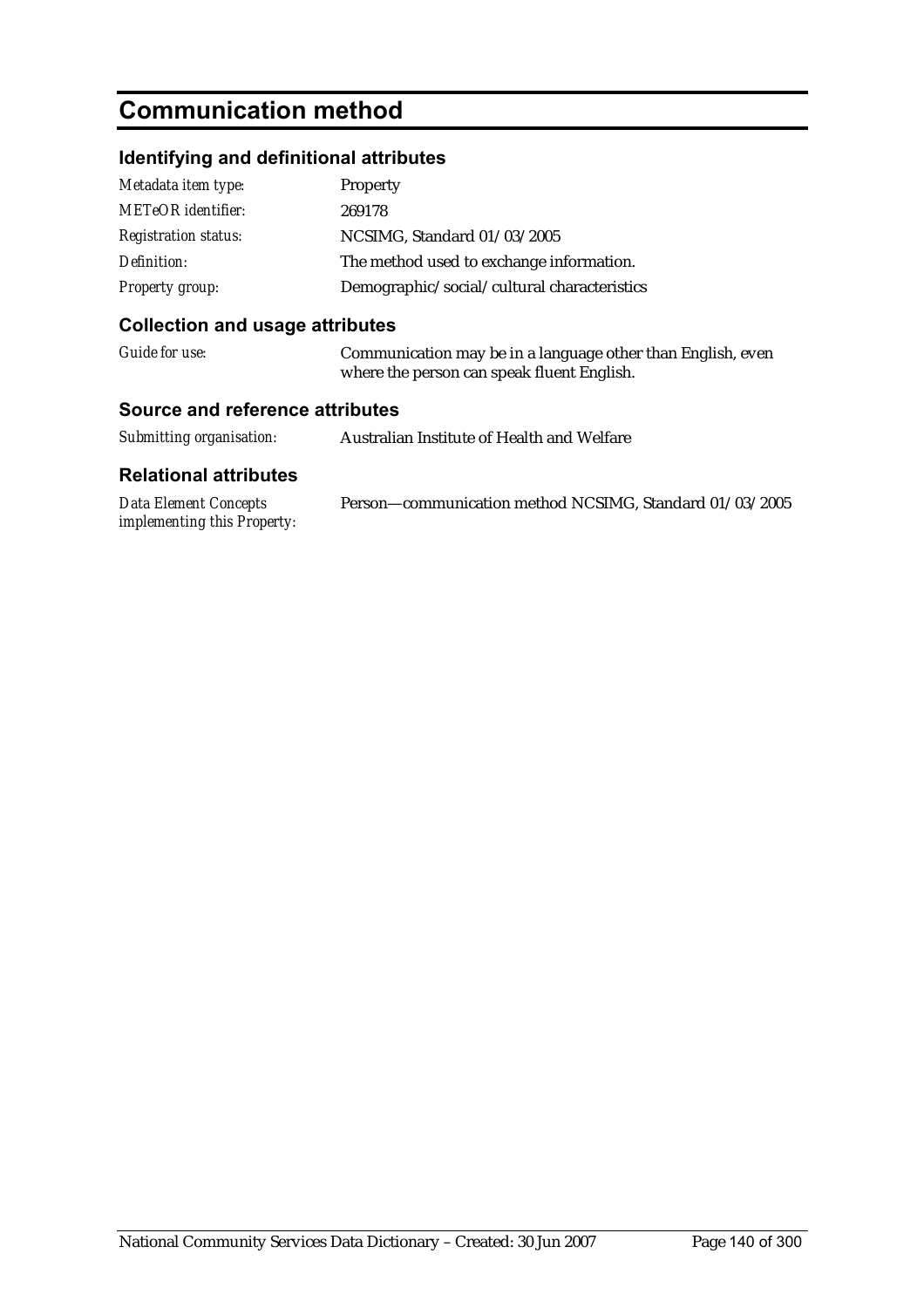# **Contact method**

## **Identifying and definitional attributes**

| Metadata item type:         | Property                                             |
|-----------------------------|------------------------------------------------------|
| <b>METeOR</b> identifier:   | 269108                                               |
| <b>Registration status:</b> | NCSIMG, Standard 01/03/2005                          |
| Definition:                 | The method by which contact with an agency was made. |
| Property group:             | Service provision event                              |

#### **Source and reference attributes**

*Submitting organisation:* Australian Institute of Health and Welfare

| Data Element Concepts              | Referral—contact method NCSIMG, Standard 01/03/2005 |
|------------------------------------|-----------------------------------------------------|
| <i>implementing this Property:</i> |                                                     |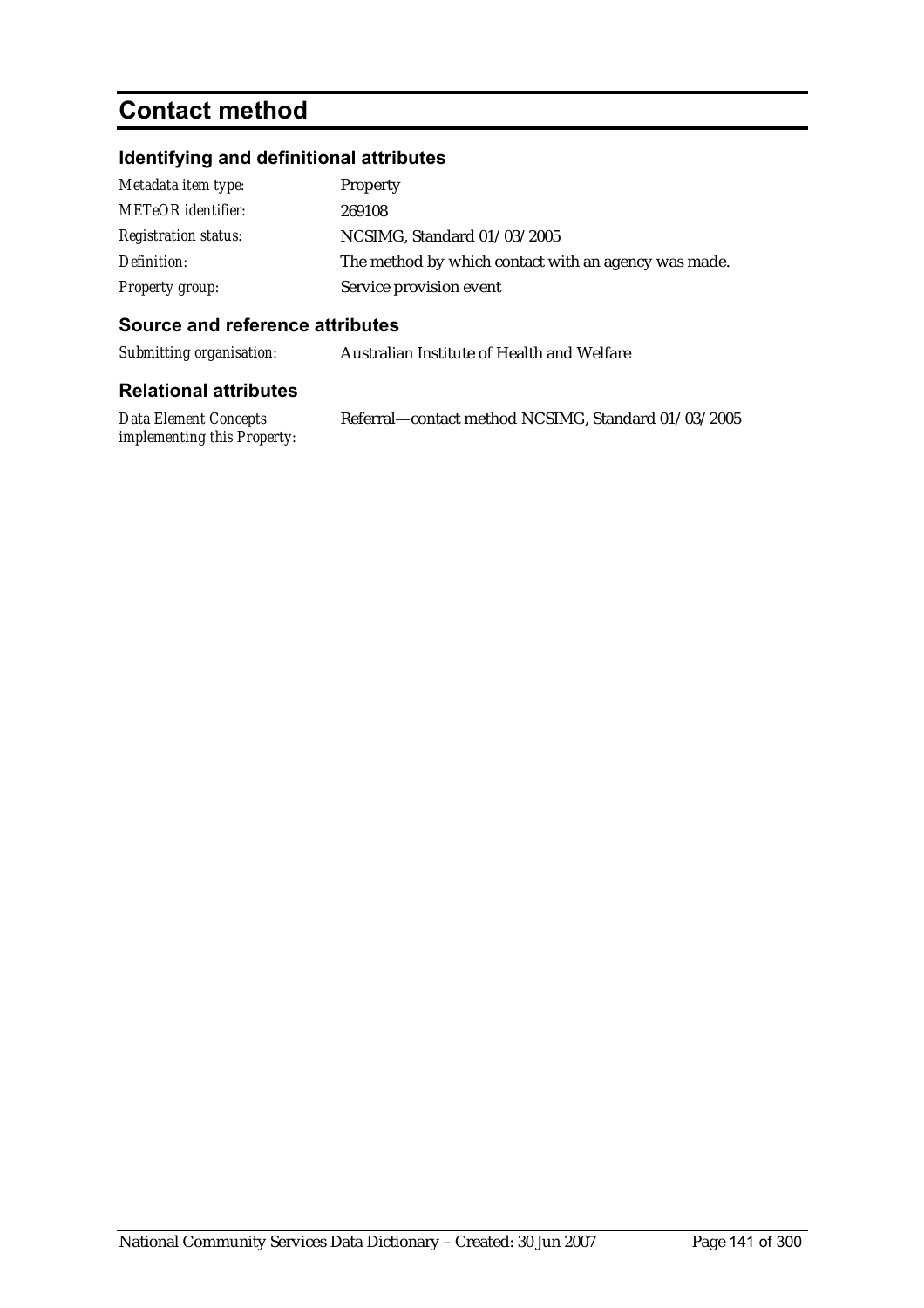# **Country identifier**

## **Identifying and definitional attributes**

| Metadata item type:         | Property                                                 |
|-----------------------------|----------------------------------------------------------|
| <b>METeOR</b> identifier:   | 288063                                                   |
| <b>Registration status:</b> | NHIG, Standard 04/05/2005<br>NCSIMG, Standard 30/09/2005 |
| Definition:                 | The country component of an address.                     |
| <b>Property group:</b>      | Identifier characteristics                               |

#### **Source and reference attributes**

*Submitting organisation:* Australian Institute of Health and Welfare

| Data Element Concepts              | Person (address)—country identifier NHIG, Standard 04/05/2005 |
|------------------------------------|---------------------------------------------------------------|
| <i>implementing this Property:</i> | NCSIMG, Standard 30/09/2005                                   |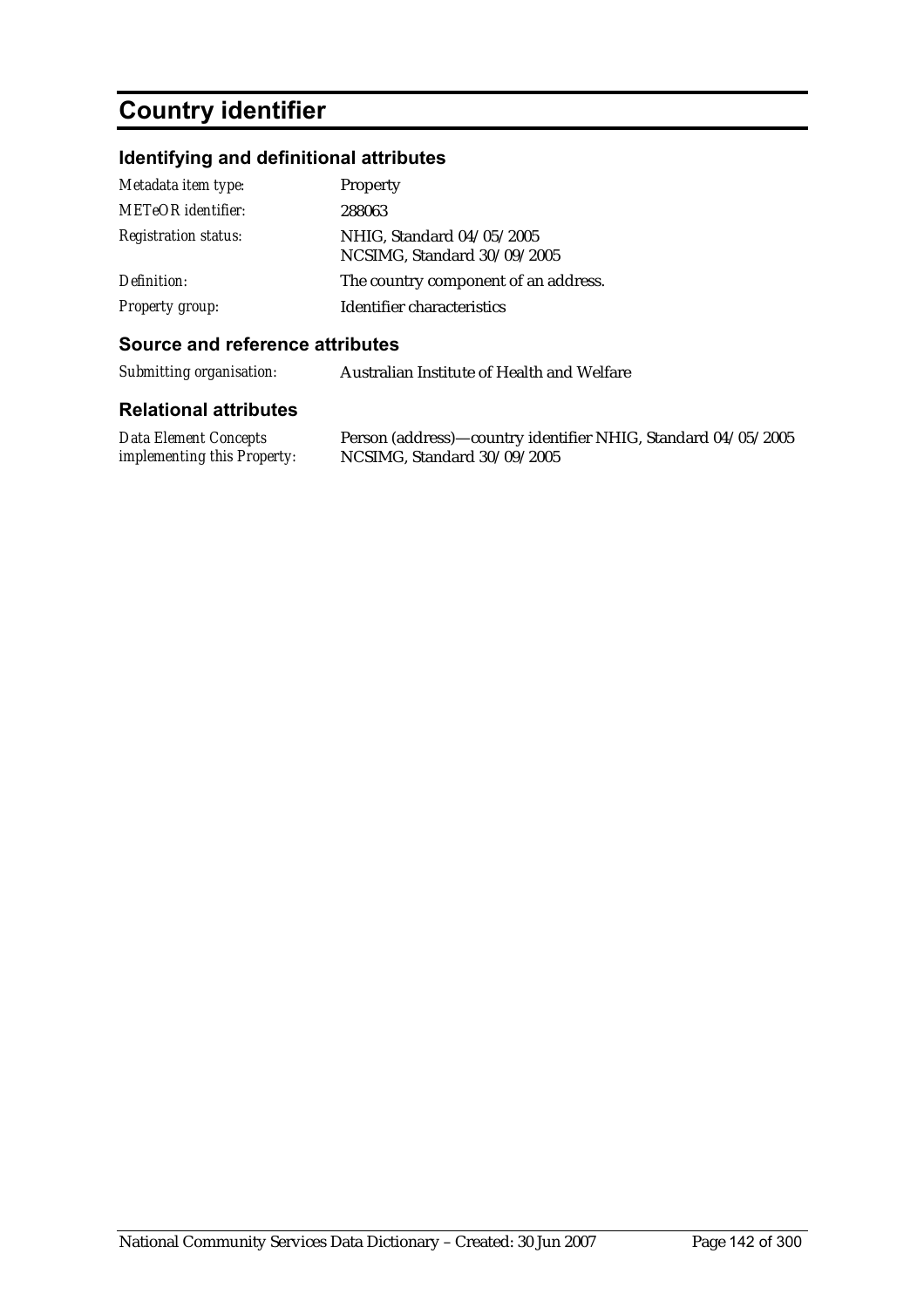# **Country of birth**

## **Identifying and definitional attributes**

| Metadata item type:         | Property                                                                                |
|-----------------------------|-----------------------------------------------------------------------------------------|
| <b>METeOR</b> identifier:   | 269206                                                                                  |
| <b>Registration status:</b> | NHIG, Standard 01/03/2005<br>NCSIMG, Standard 01/03/2005<br>NHDAMG, Standard 22/10/2005 |
| Definition:                 | The country in which an individual was born.                                            |
| <b>Property group:</b>      | Demographic/social/cultural characteristics                                             |

#### **Source and reference attributes**

| Submitting organisation: | Australian Institute of Health and Welfare |
|--------------------------|--------------------------------------------|
|                          |                                            |

| <b>Data Element Concepts</b>       | Person-country of birth NHIG, Standard 01/03/2005 |
|------------------------------------|---------------------------------------------------|
| <i>implementing this Property:</i> | NCSIMG, Standard $01/03/2005$                     |
|                                    | NHDAMG, Standard 27/07/2005                       |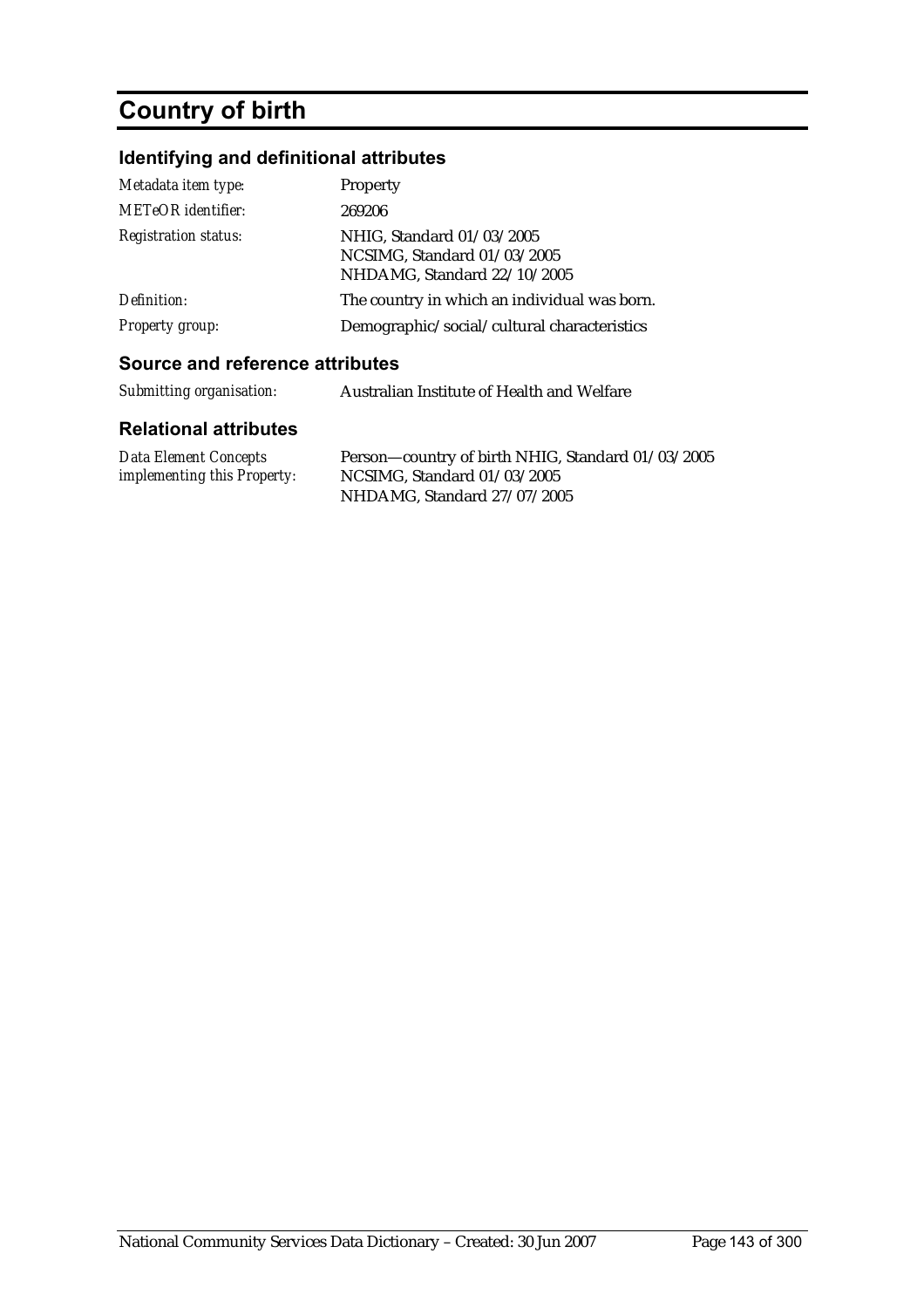## **Date of birth**

## **Identifying and definitional attributes**

| Metadata item type:         | Property                                                                                |
|-----------------------------|-----------------------------------------------------------------------------------------|
| <b>METeOR</b> identifier:   | 269318                                                                                  |
| <b>Registration status:</b> | NHIG, Standard 01/03/2005<br>NCSIMG, Standard 01/03/2005<br>NHDAMG, Standard 22/10/2005 |
| Definition:                 | The date on which an individual was born.                                               |
| <b>Property group:</b>      | Demographic/social/cultural characteristics                                             |

### **Source and reference attributes**

| Submitting organisation: | Australian Institute of Health and Welfare |
|--------------------------|--------------------------------------------|
|                          |                                            |

| Data Element Concepts              | Person—date of birth NHIG, Standard 01/03/2005 |
|------------------------------------|------------------------------------------------|
| <i>implementing this Property:</i> | NCSIMG. Standard $01/03/2005$                  |
|                                    | NHDAMG, Standard 27/07/2005                    |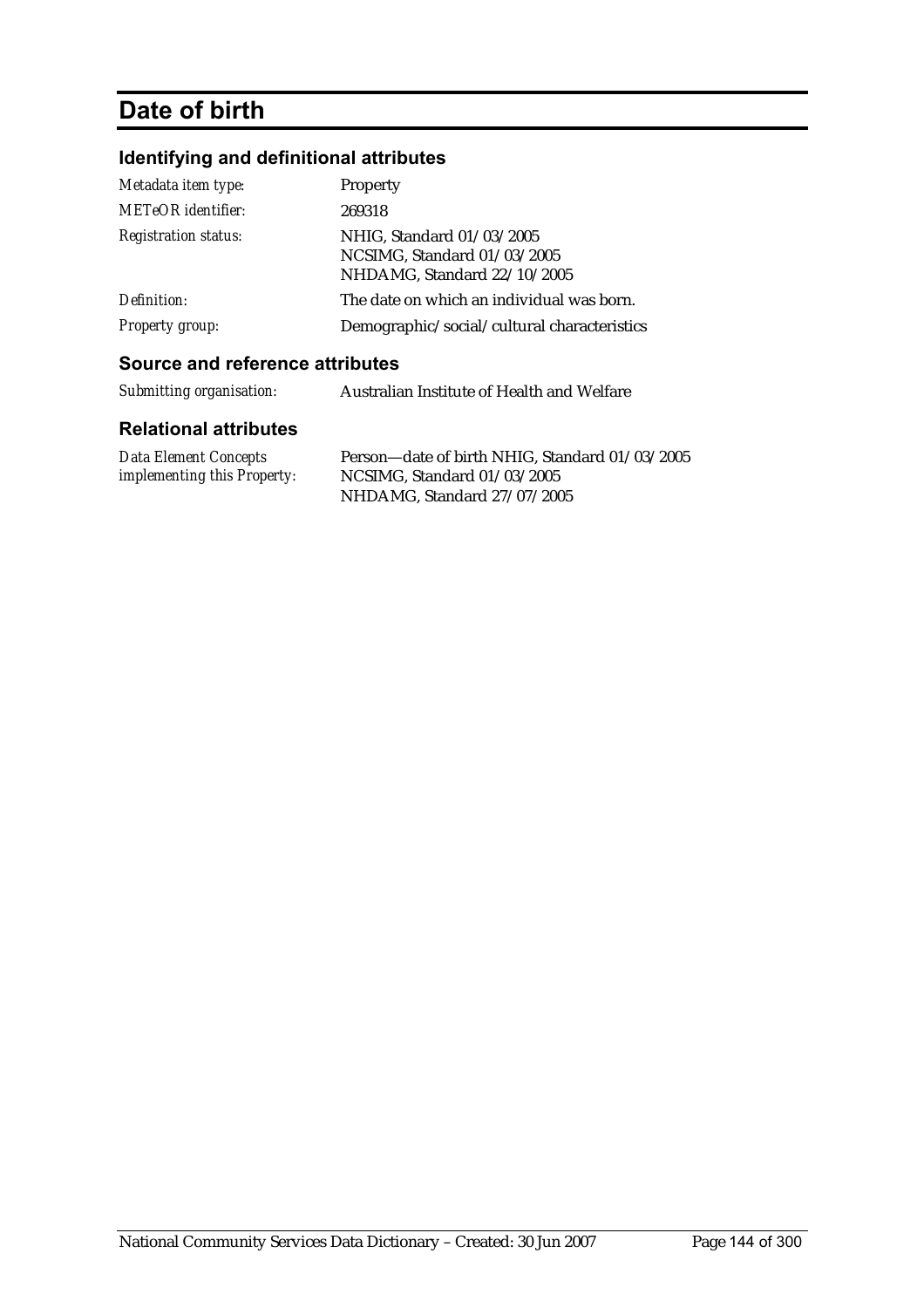# **Date of death**

### **Identifying and definitional attributes**

| Metadata item type:         | Property                                                 |
|-----------------------------|----------------------------------------------------------|
| METeOR identifier:          | 287292                                                   |
| <b>Registration status:</b> | NHIG, Standard 04/05/2005<br>NCSIMG, Standard 30/09/2005 |
| Definition:<br>Context:     | Date on which an individual died.                        |
| <b>Property group:</b>      | Demographic/social/cultural characteristics              |
|                             |                                                          |

#### **Source and reference attributes**

| Submitting organisation:     | Australian Institute of Health and Welfare     |
|------------------------------|------------------------------------------------|
| <b>Relational attributes</b> |                                                |
| <b>Data Element Concepts</b> | Person-date of death NHIG, Standard 04/05/2005 |

*implementing this Property:* NCSIMG, Standard 30/09/2005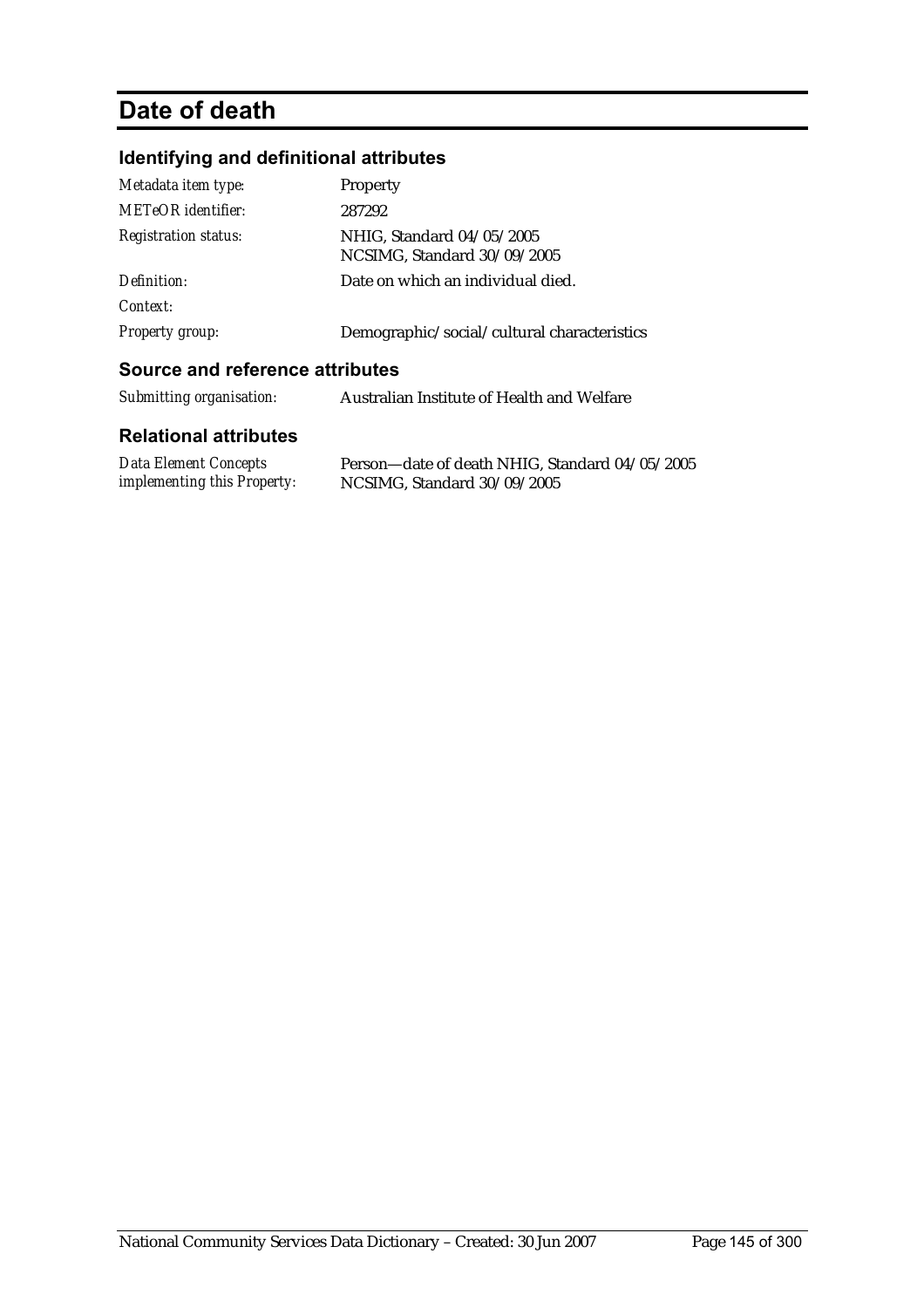# **Design capacity**

### **Identifying and definitional attributes**

| Metadata item type:         | <b>Property</b>                |
|-----------------------------|--------------------------------|
| <b>METeOR</b> identifier:   | 314046                         |
| <b>Registration status:</b> | NCSIMG, Standard 27/03/2007    |
| Definition:                 | The useable design capacity.   |
| <b>Property group:</b>      | Organisational characteristics |

#### **Relational attributes**

*Data Element Concepts implementing this Property:* Service provider organisation—design capacity NCSIMG, Standard 27/03/2007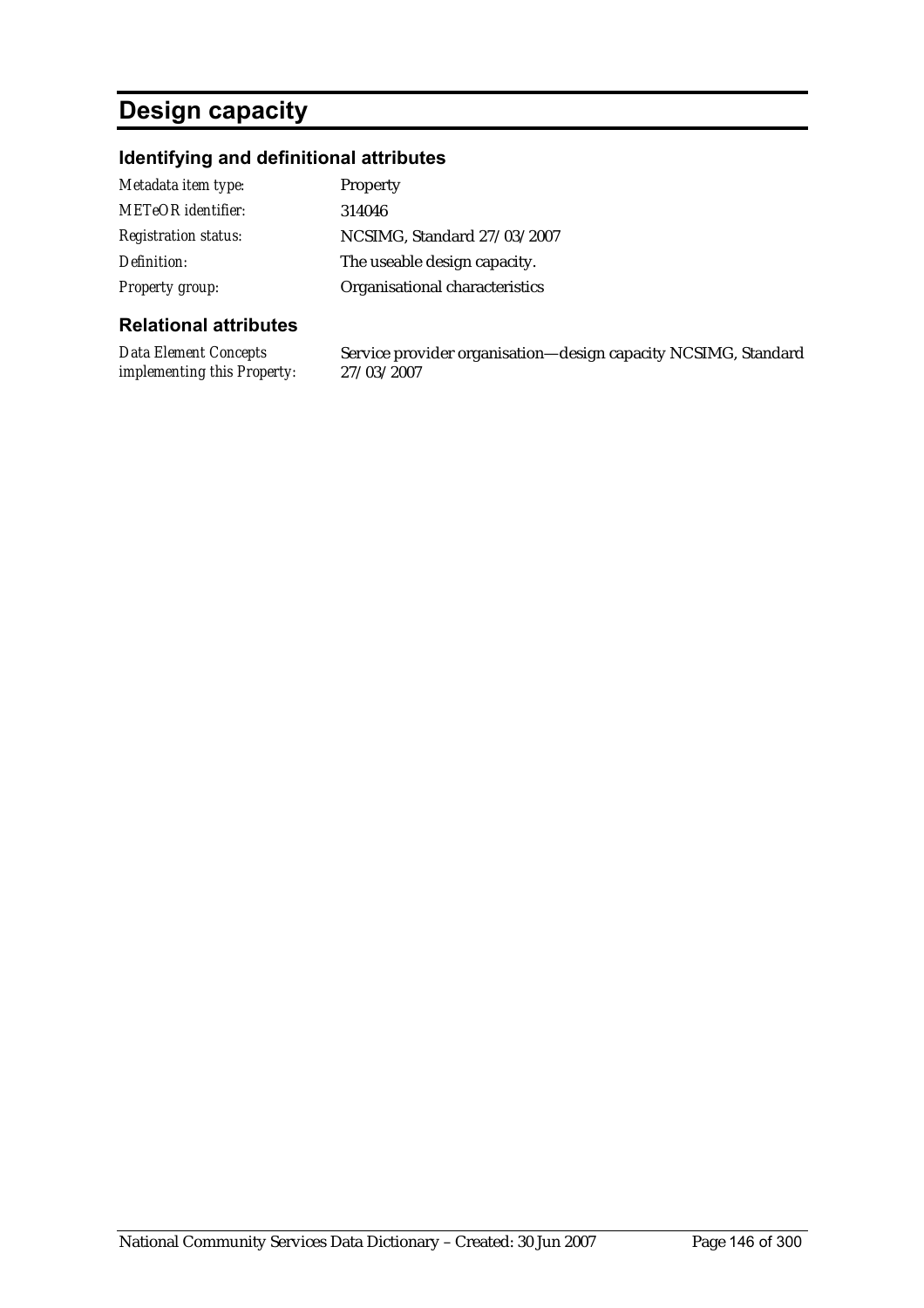# **Disability group**

### **Identifying and definitional attributes**

| Metadata item type:          | Property                                                                                      |
|------------------------------|-----------------------------------------------------------------------------------------------|
| <b>METeOR</b> identifier:    | 315314                                                                                        |
| <b>Registration status:</b>  | NCSIMG, Standard 08/05/2006                                                                   |
| Definition:                  | The disability group that most clearly expresses the experience of<br>disability of a person. |
| <b>Property group:</b>       | Health and wellbeing                                                                          |
| <b>Relational attributes</b> |                                                                                               |

*Data Element Concepts implementing this Property:* Person—disability group NCSIMG, Standard 08/05/2006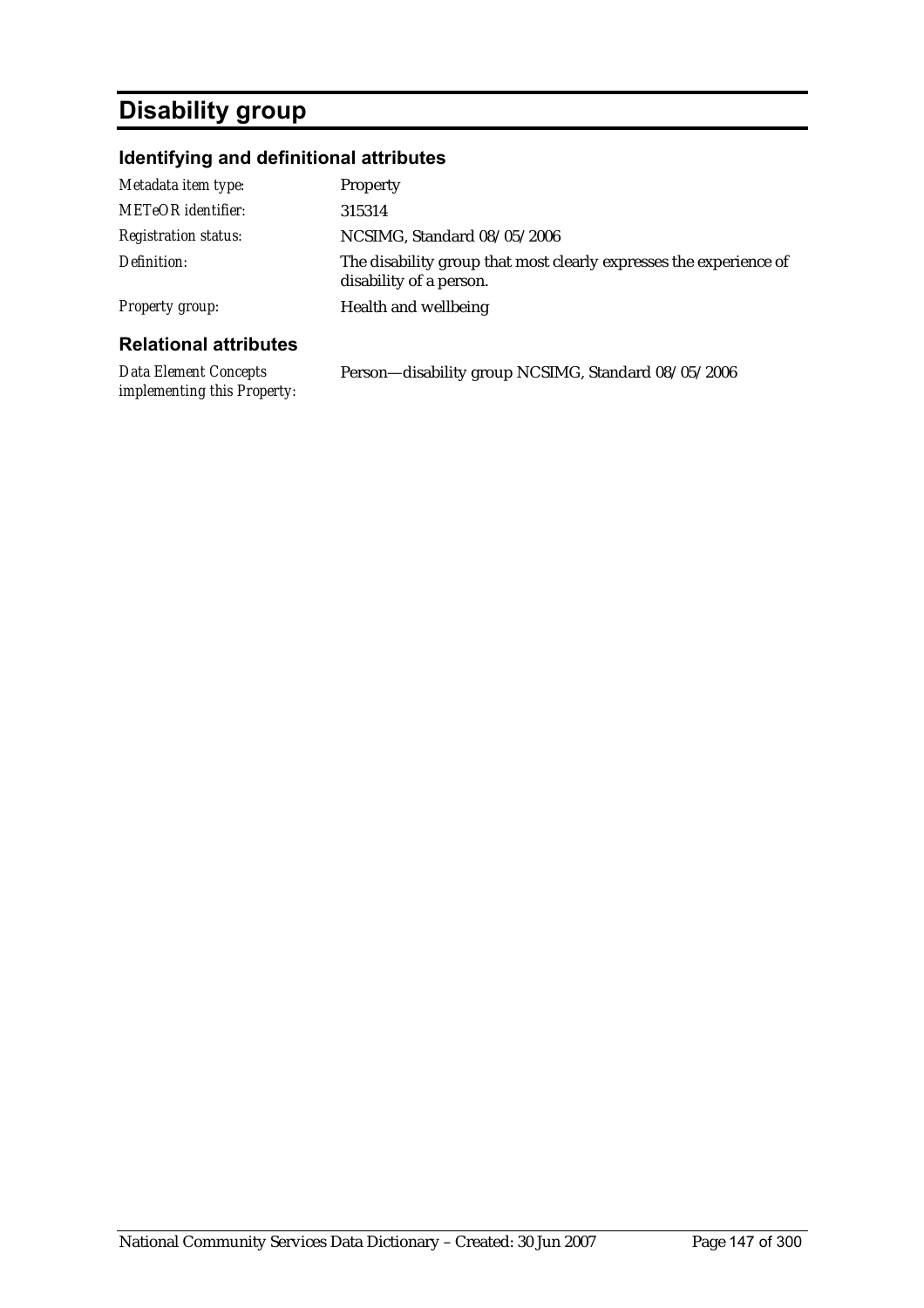# **Effective communication indicator**

# **Identifying and definitional attributes**

| <b>Dolational attributos</b> |                                                                           |
|------------------------------|---------------------------------------------------------------------------|
| Property group:              | Health and wellbeing                                                      |
| Definition:                  | An indicator of the ability to communicate more than just basic<br>needs. |
| <b>Registration status:</b>  | NCSIMG, Standard 27/04/2007                                               |
| <b>METeOR</b> identifier:    | 345056                                                                    |
| Metadata item type:          | Property                                                                  |

| Data Element Concepts              | Person—effective communication indicator NCSIMG, Standard |
|------------------------------------|-----------------------------------------------------------|
| <i>implementing this Property:</i> | 27/04/2007                                                |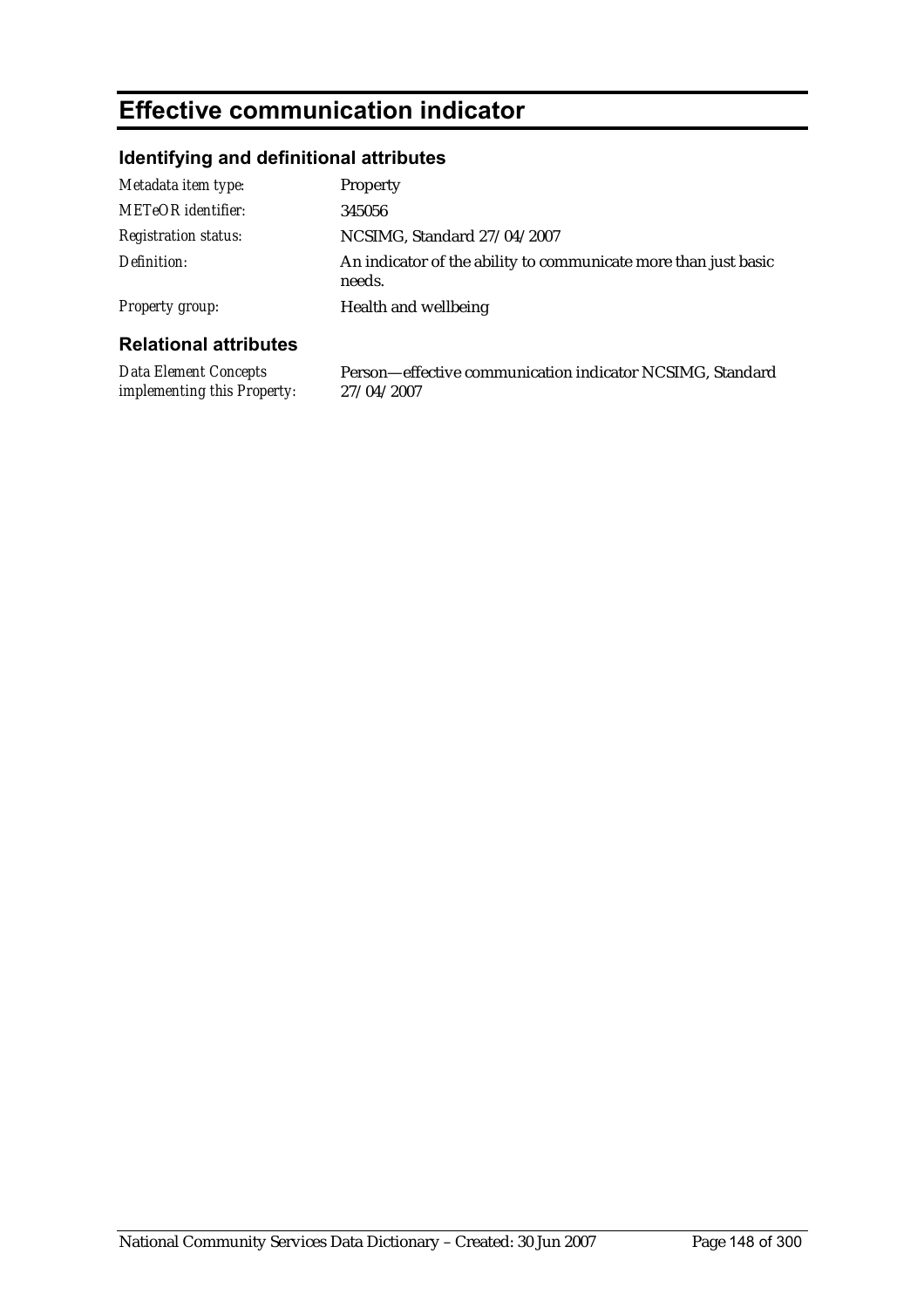# **Electronic communication address**

### **Identifying and definitional attributes**

| Metadata item type:         | Property                                                                     |
|-----------------------------|------------------------------------------------------------------------------|
| <b>METeOR</b> identifier:   | 287451                                                                       |
| <b>Registration status:</b> | NHIG, Standard 04/05/2005<br>NCSIMG, Standard 30/09/2005                     |
| Definition:                 | The characters used for the purpose of communication by<br>electronic means. |
| <b>Property group:</b>      | Location characteristics                                                     |

#### **Source and reference attributes**

| Submitting organisation: | Australian Institute of Health and Welfare |
|--------------------------|--------------------------------------------|
|--------------------------|--------------------------------------------|

| Data Element Concepts              | Person (address)—electronic communication address NHIG,          |
|------------------------------------|------------------------------------------------------------------|
| <i>implementing this Property:</i> | Standard 04/05/2005                                              |
|                                    | NCSIMG, Standard 30/09/2005                                      |
|                                    | Service provider organisation (address)—electronic communication |
|                                    | address NHIG, Standard 04/05/2005                                |
|                                    | NCSIMG, Standard 30/09/2005                                      |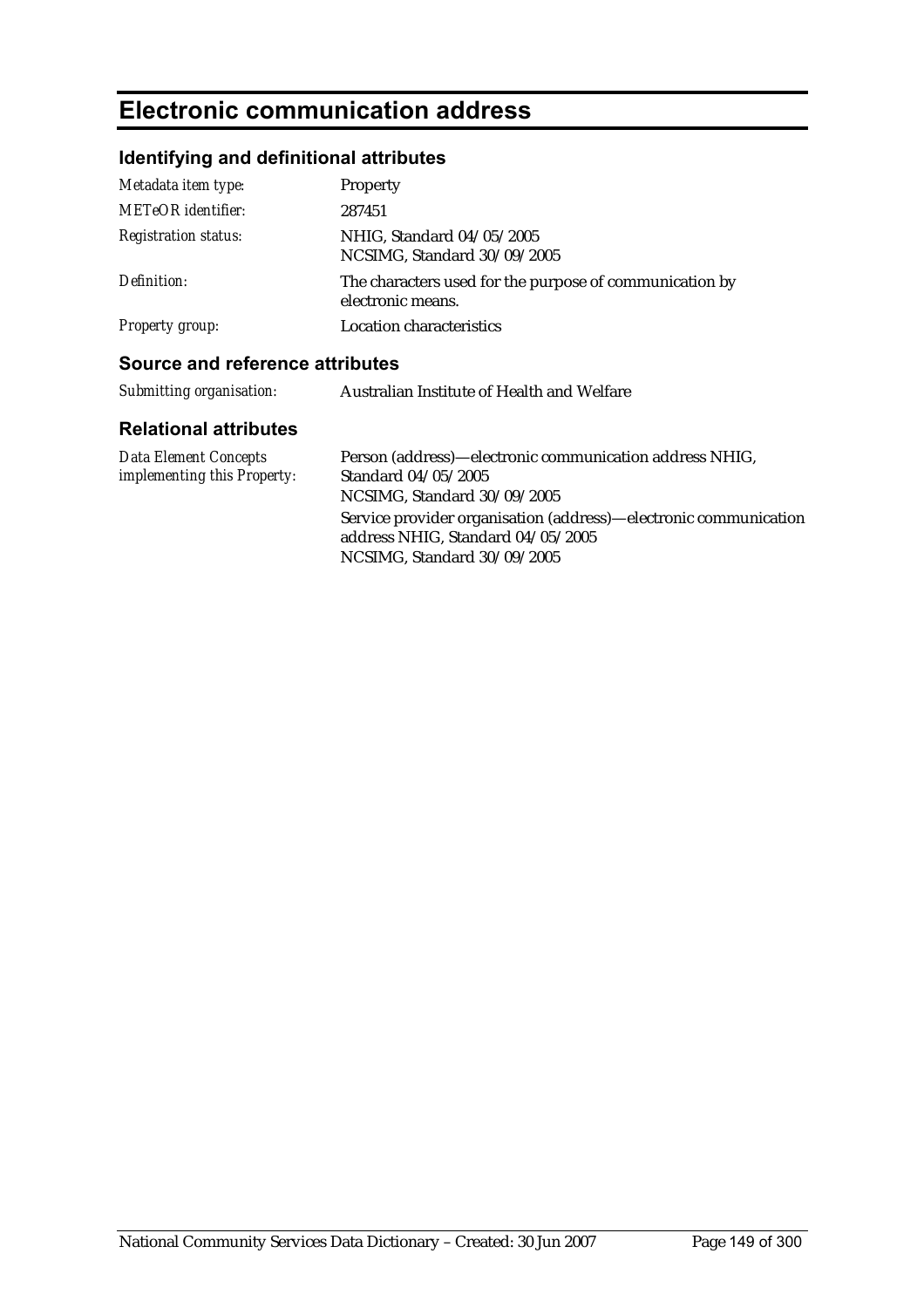# **Electronic communication medium**

### **Identifying and definitional attributes**

| Metadata item type:         | Property                                                 |
|-----------------------------|----------------------------------------------------------|
| <b>METeOR</b> identifier:   | 287501                                                   |
| <b>Registration status:</b> | NHIG, Standard 04/05/2005<br>NCSIMG, Standard 30/09/2005 |
| Definition:                 | The type of mechanism used for electronic communication. |
| <b>Property group:</b>      | Location characteristics                                 |

#### **Source and reference attributes**

| Submitting organisation: | Australian Institute of Health and Welfare |
|--------------------------|--------------------------------------------|
|                          |                                            |

| <b>Data Element Concepts</b>       | Person (address)—electronic communication medium NHIG,                                                                              |
|------------------------------------|-------------------------------------------------------------------------------------------------------------------------------------|
| <i>implementing this Property:</i> | Standard 04/05/2005                                                                                                                 |
|                                    | NCSIMG, Standard 30/09/2005                                                                                                         |
|                                    | Service provider organisation (address)—electronic communication<br>medium NHIG, Standard 04/05/2005<br>NCSIMG, Standard 30/09/2005 |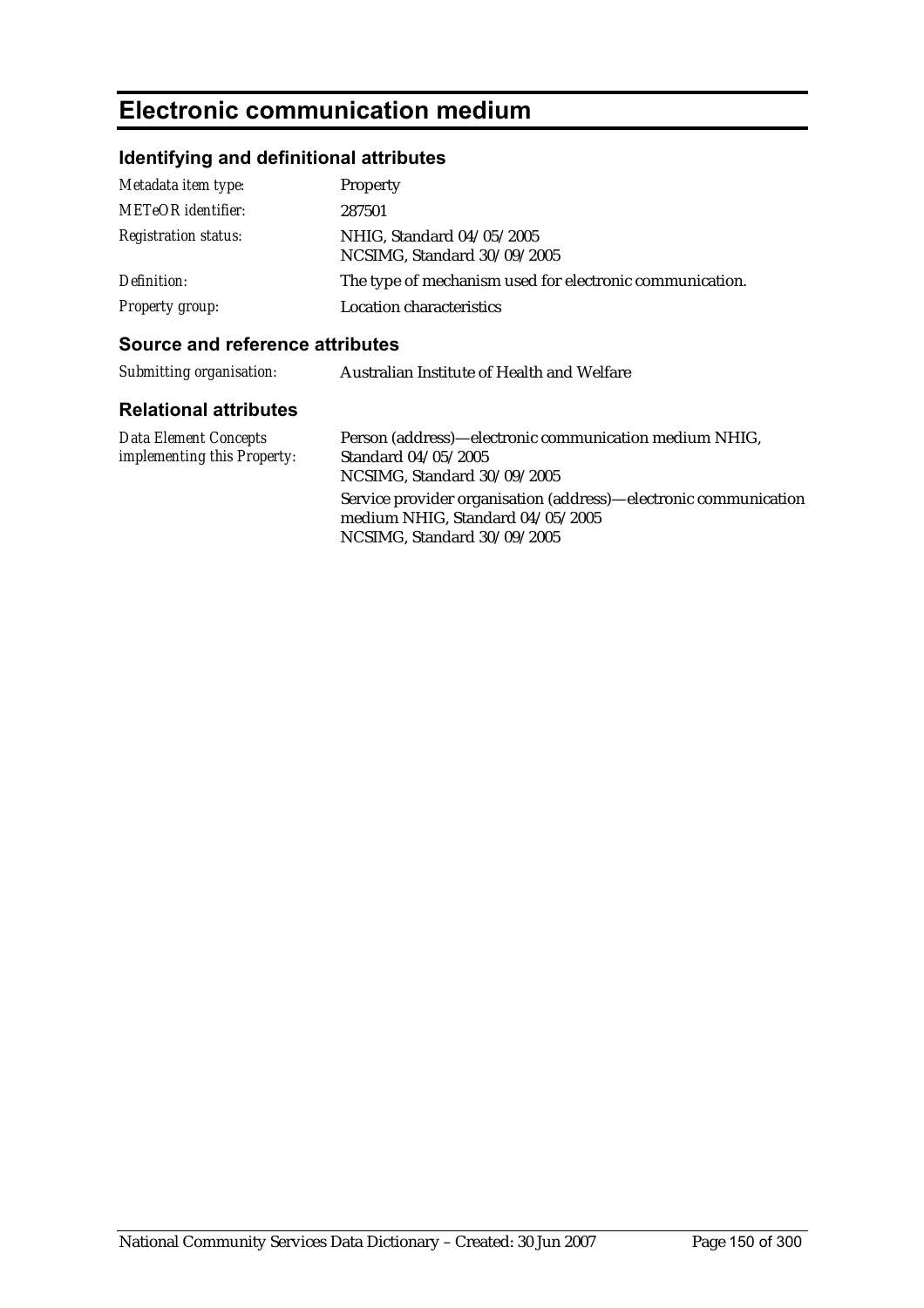# **Electronic communication usage code**

# **Identifying and definitional attributes**

| Metadata item type:         | Property                                                  |
|-----------------------------|-----------------------------------------------------------|
| <b>METeOR</b> identifier:   | 287523                                                    |
| <b>Registration status:</b> | NHIG, Standard 04/05/2005<br>NCSIMG, Standard 30/09/2005  |
| Definition:                 | The manner of use of an electronic communication address. |
| <b>Property group:</b>      | Location characteristics                                  |

#### **Source and reference attributes**

| Data Element Concepts              | Person (address)—electronic communication usage code NHIG, |
|------------------------------------|------------------------------------------------------------|
| <i>implementing this Property:</i> | Standard 04/05/2005                                        |
|                                    | NCSIMG, Standard 30/09/2005                                |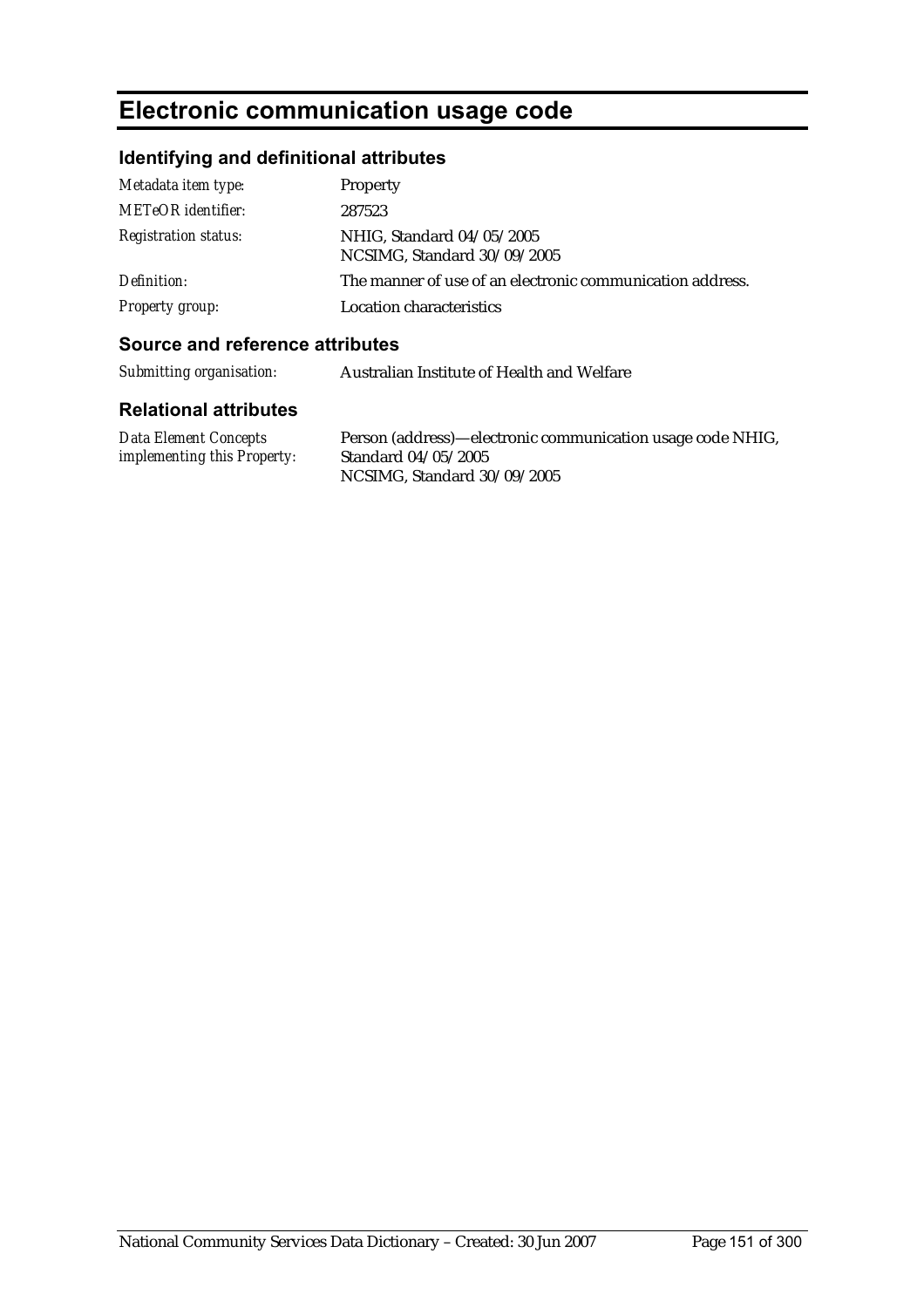# **Eligibility status**

### **Identifying and definitional attributes**

| Metadata item type:         | Property                                  |
|-----------------------------|-------------------------------------------|
| <b>METeOR</b> identifier:   | 304551                                    |
| <b>Registration status:</b> | NHIG, Standard 05/01/2006                 |
| Definition:                 | An indicator of eligibility for services. |
| <b>Property group:</b>      | Service provision event                   |

#### **Source and reference attributes**

*Submitting organisation:* Australian Institute of Health and Welfare

| <b>Data Element Concepts</b>       | Person—eligibility status NHIG, Standard 04/01/2006 |
|------------------------------------|-----------------------------------------------------|
| <i>implementing this Property:</i> | NCSIMG, Standard $04/01/2006$                       |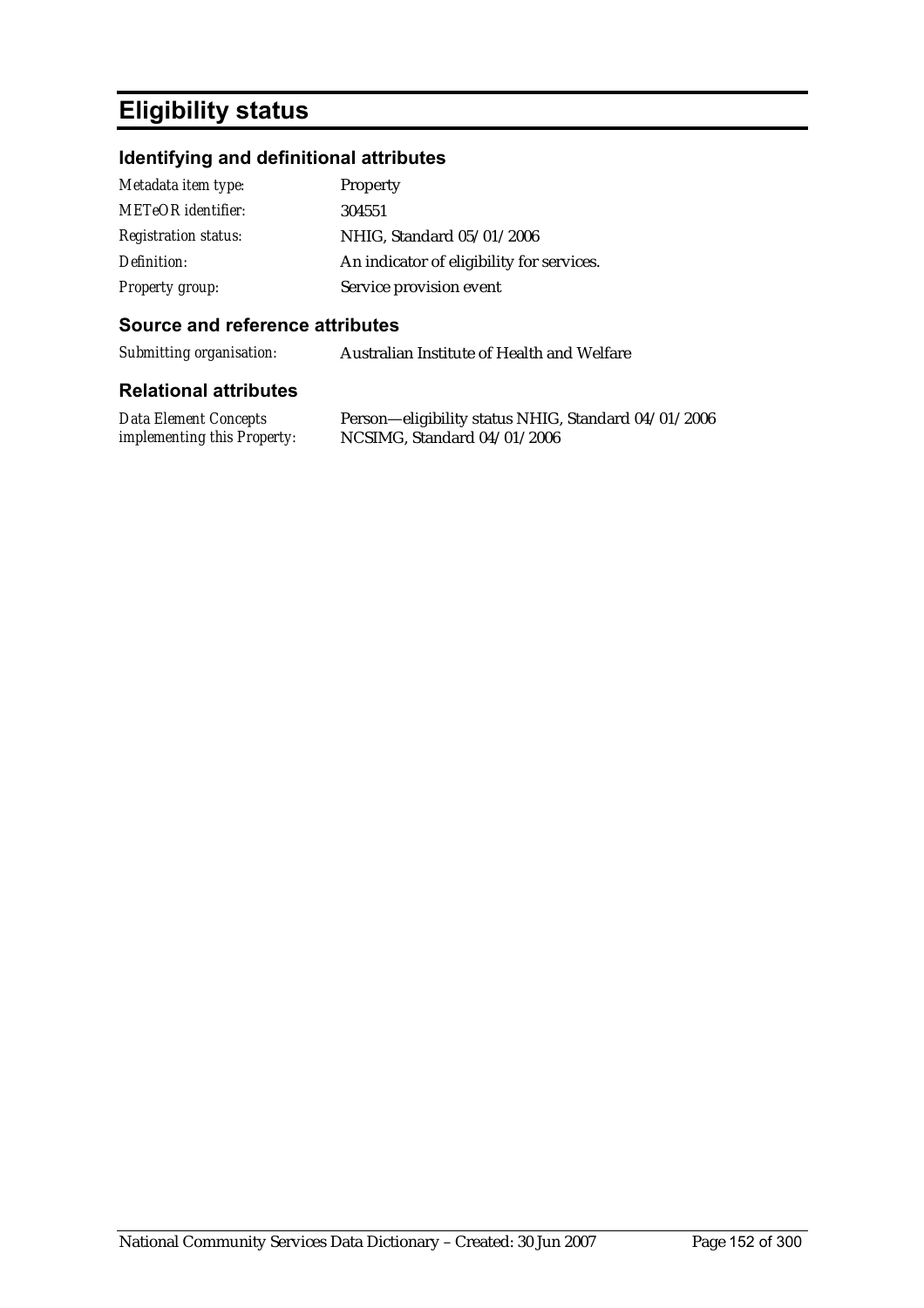# **Environmental factor**

# **Identifying and definitional attributes**

| Metadata item type:         | Property                                                                                                                             |
|-----------------------------|--------------------------------------------------------------------------------------------------------------------------------------|
| <b>METeOR</b> identifier:   | 320223                                                                                                                               |
| <b>Registration status:</b> | NHIG, Standard 29/11/2006<br>NCSIMG, Standard 16/10/2006                                                                             |
| Definition:                 | Environmental factors make up the physical, social and attitudinal<br>environment in which individuals live and conduct their lives. |
| .<br>- - -                  |                                                                                                                                      |

| <b>Data Element Concepts</b>       | Person-environmental factor NHIG, Standard 29/11/2006 |
|------------------------------------|-------------------------------------------------------|
| <i>implementing this Property:</i> | NCSIMG, Standard 16/10/2006                           |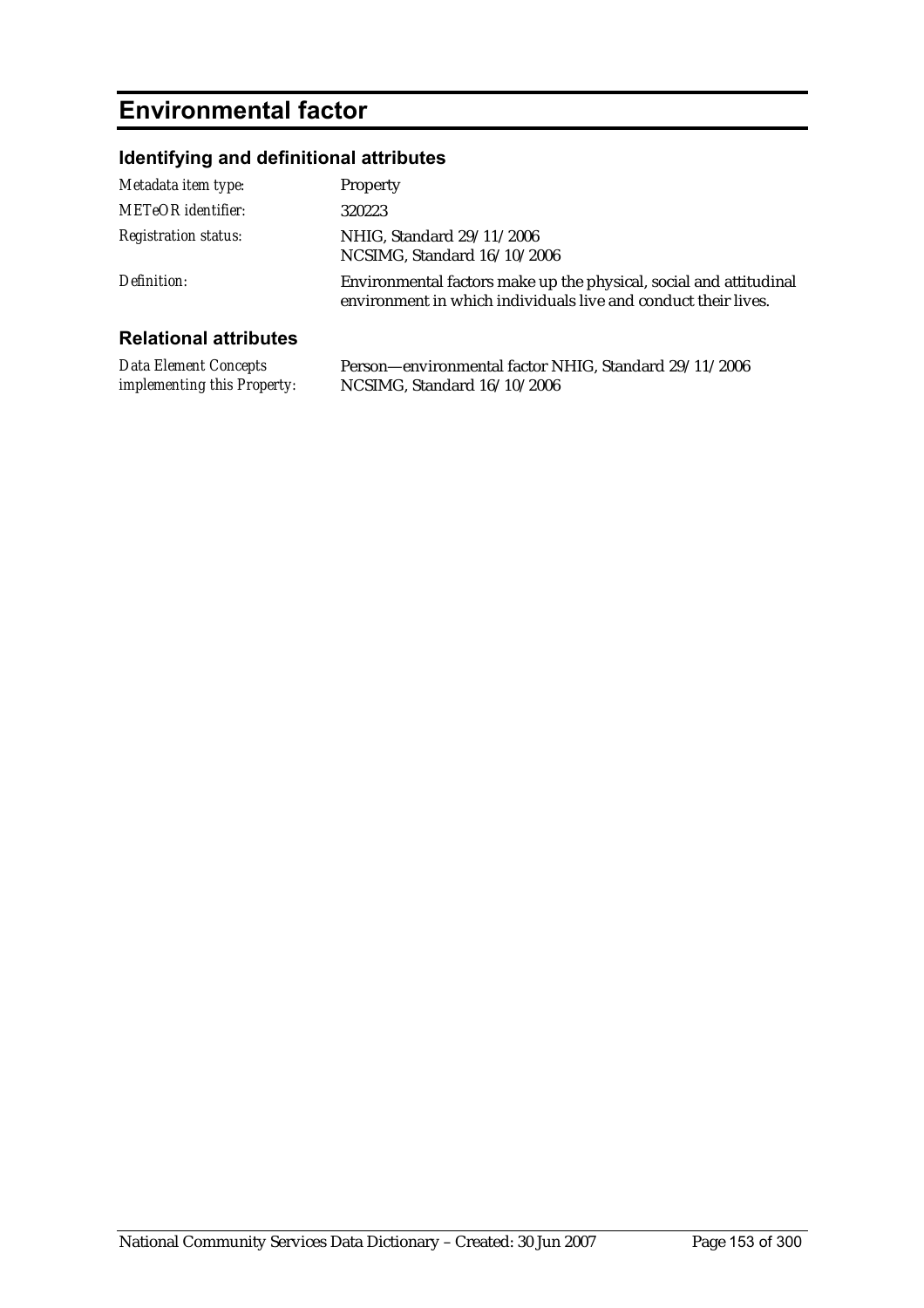# **Episode end date**

### **Identifying and definitional attributes**

| Metadata item type:         | Property                                                 |
|-----------------------------|----------------------------------------------------------|
| <b>METeOR</b> identifier:   | 269252                                                   |
| <b>Registration status:</b> | NHIG, Standard 01/03/2005<br>NCSIMG, Standard 16/05/2006 |
| Definition:                 | The date on which an episode is completed.               |
| <b>Property group:</b>      | Exit/leave from service event                            |

#### **Source and reference attributes**

| Submitting organisation: | Australian Institute of Health and Welfare |
|--------------------------|--------------------------------------------|
|                          |                                            |

| <b>Data Element Concepts</b>       | Service episode—episode end date NCSIMG, Standard 01/03/2005 |
|------------------------------------|--------------------------------------------------------------|
| <i>implementing this Property:</i> |                                                              |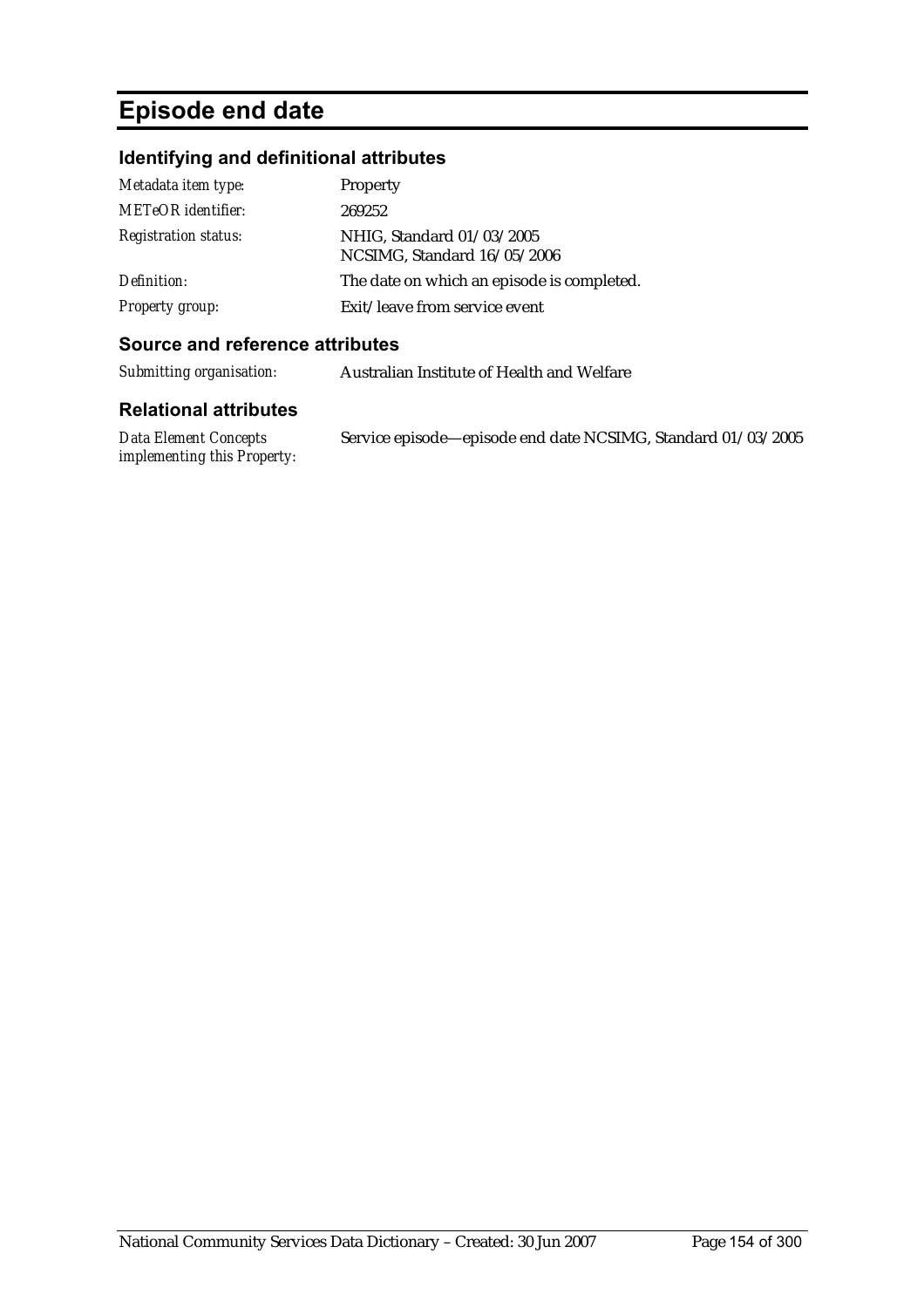# **Episode start date**

#### **Identifying and definitional attributes**

| Metadata item type:         | Property                                                 |
|-----------------------------|----------------------------------------------------------|
| <b>METeOR</b> identifier:   | 269253                                                   |
| <b>Registration status:</b> | NHIG, Standard 01/03/2005<br>NCSIMG, Standard 16/05/2006 |
| Definition:                 | The date on which an episode commenced.                  |
| <b>Property group:</b>      | Request for/entry into service event                     |

#### **Source and reference attributes**

| Submitting organisation: | Australian Institute of Health and Welfare |
|--------------------------|--------------------------------------------|
|                          |                                            |

#### **Relational attributes**

*Data Element Concepts implementing this Property:* Service episode—episode start date NCSIMG, Standard 16/05/2006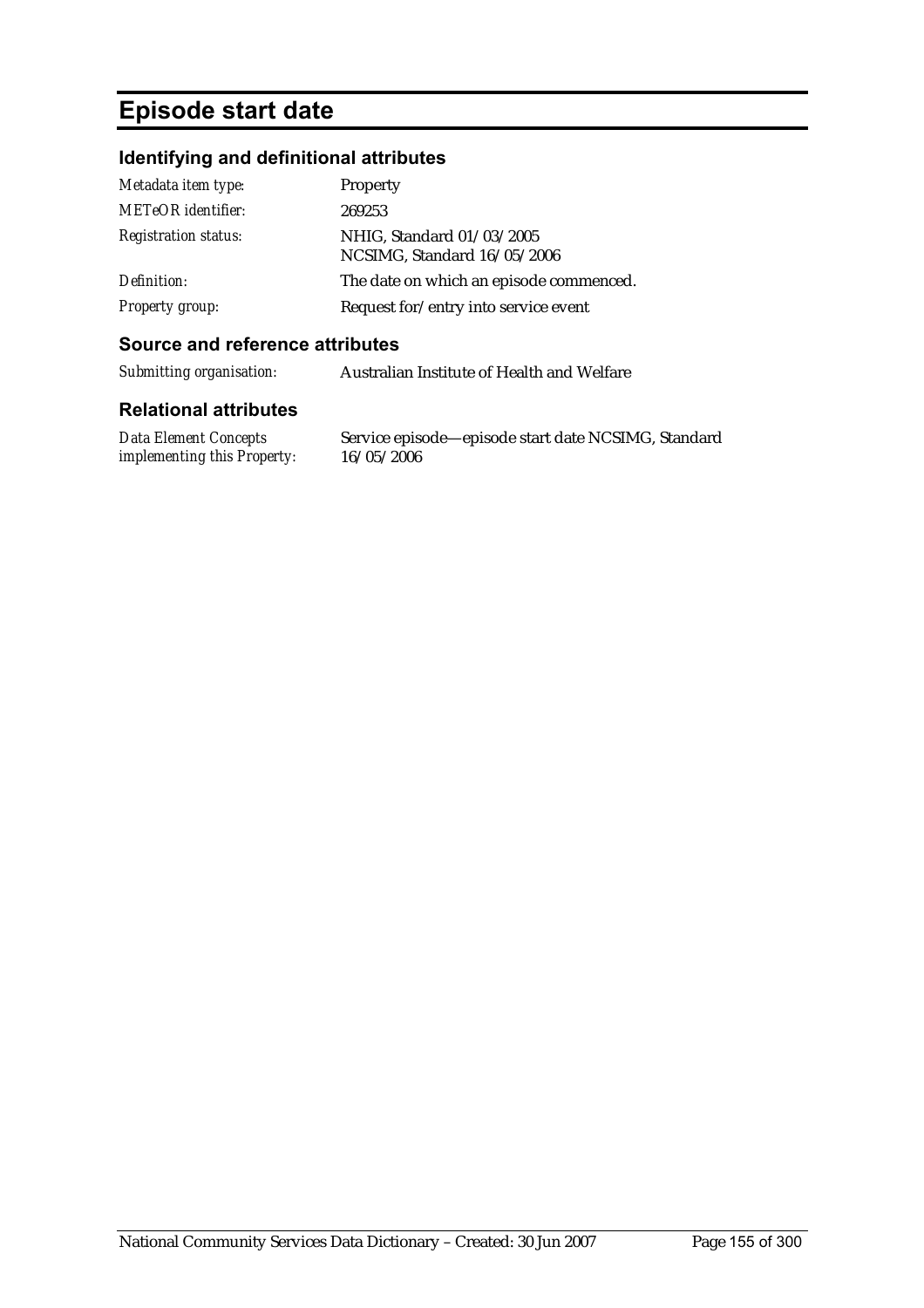# **Estimate indicator**

# **Identifying and definitional attributes**

| Metadata item type:         | Property                                          |
|-----------------------------|---------------------------------------------------|
| <b>METeOR</b> identifier:   | 306544                                            |
| <b>Registration status:</b> | NCSIMG, Standard 27/04/2007                       |
| Definition:                 | An indicator that reported data is an estimation. |
| Property group:             | Performance indicators                            |

| Data Element Concepts              | Date—estimate indicator NCSIMG, Standard 27/04/2007 |
|------------------------------------|-----------------------------------------------------|
| <i>implementing this Property:</i> |                                                     |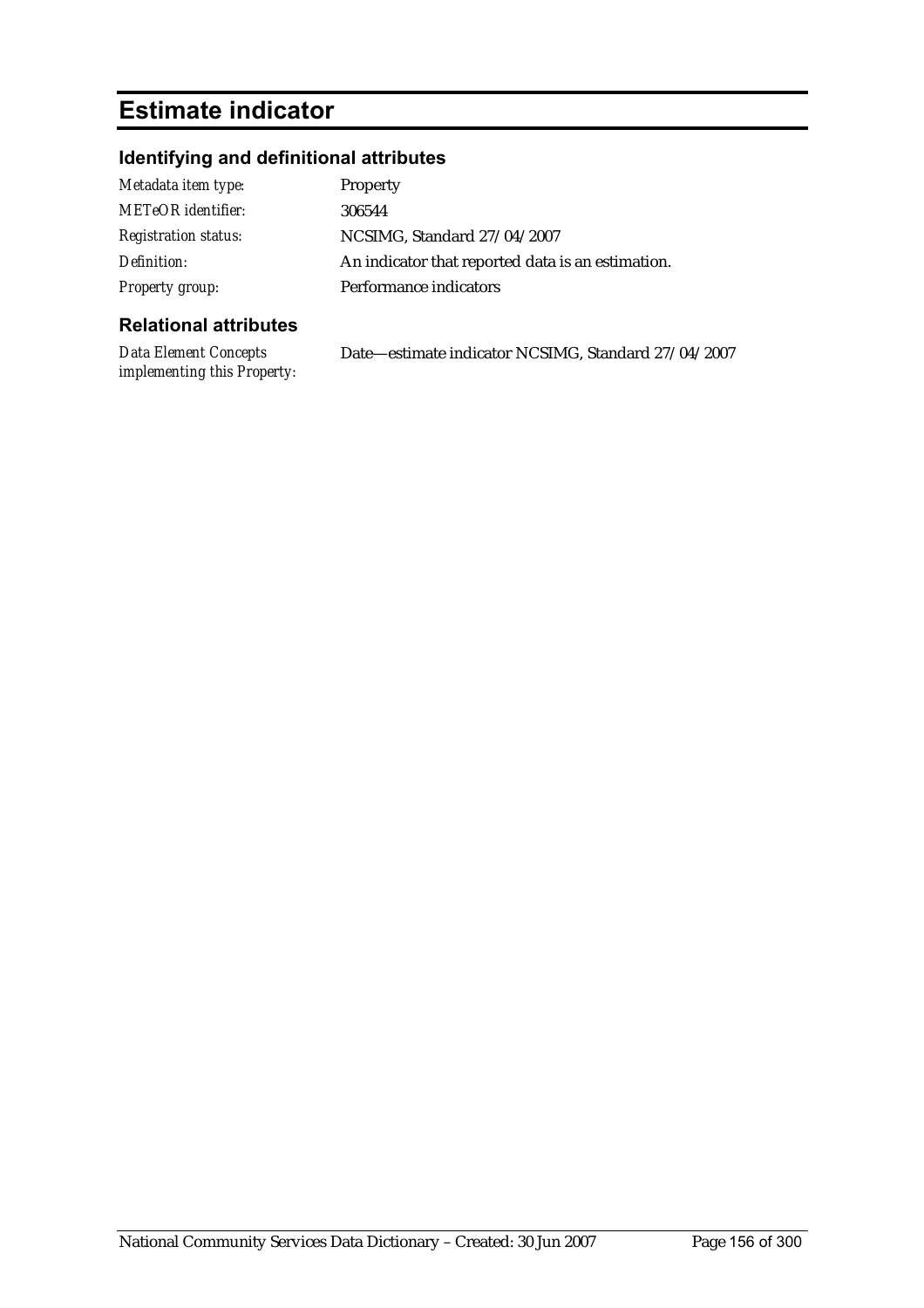# **Extent of environmental factor influence**

### **Identifying and definitional attributes**

| Metadata item type:          | <b>Property</b>                                                                              |
|------------------------------|----------------------------------------------------------------------------------------------|
| <b>METeOR</b> identifier:    | 320232                                                                                       |
| <b>Registration status:</b>  | NHIG, Standard 29/11/2006<br>NCSIMG, Standard 16/10/2006                                     |
| Definition:                  | The degree to which specified environmental factors influence<br>functioning and disability. |
| <b>Relational attributes</b> |                                                                                              |

#### **Relational attributes**

*Data Element Concepts implementing this Property:* Person—extent of environmental factor influence NHIG, Standard 29/11/2006 NCSIMG, Standard 16/10/2006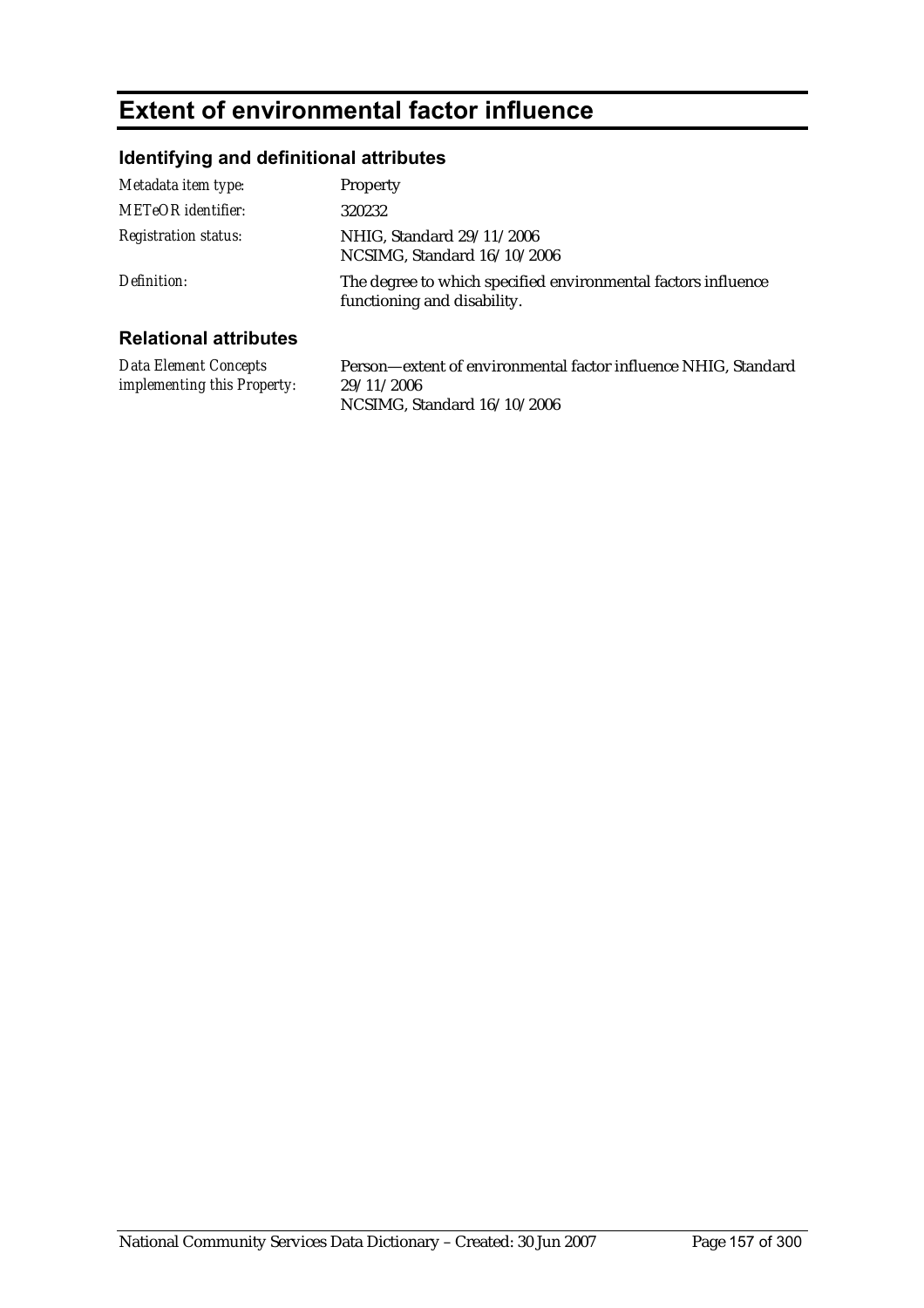# **Extent of impairment of body function**

### **Identifying and definitional attributes**

| <b>Relational attributes</b> |                                                          |
|------------------------------|----------------------------------------------------------|
| Property group:              | Physical characteristics                                 |
| Definition:                  | The degree of impairment in a specified body function.   |
| <b>Registration status:</b>  | NHIG, Standard 29/11/2006<br>NCSIMG, Standard 16/10/2006 |
| <b>METeOR</b> identifier:    | 320240                                                   |
| Metadata item type:          | <b>Property</b>                                          |

*Data Element Concepts implementing this Property:* Person—extent of impairment of body function NHIG, Standard 29/11/2006 NCSIMG, Standard 16/10/2006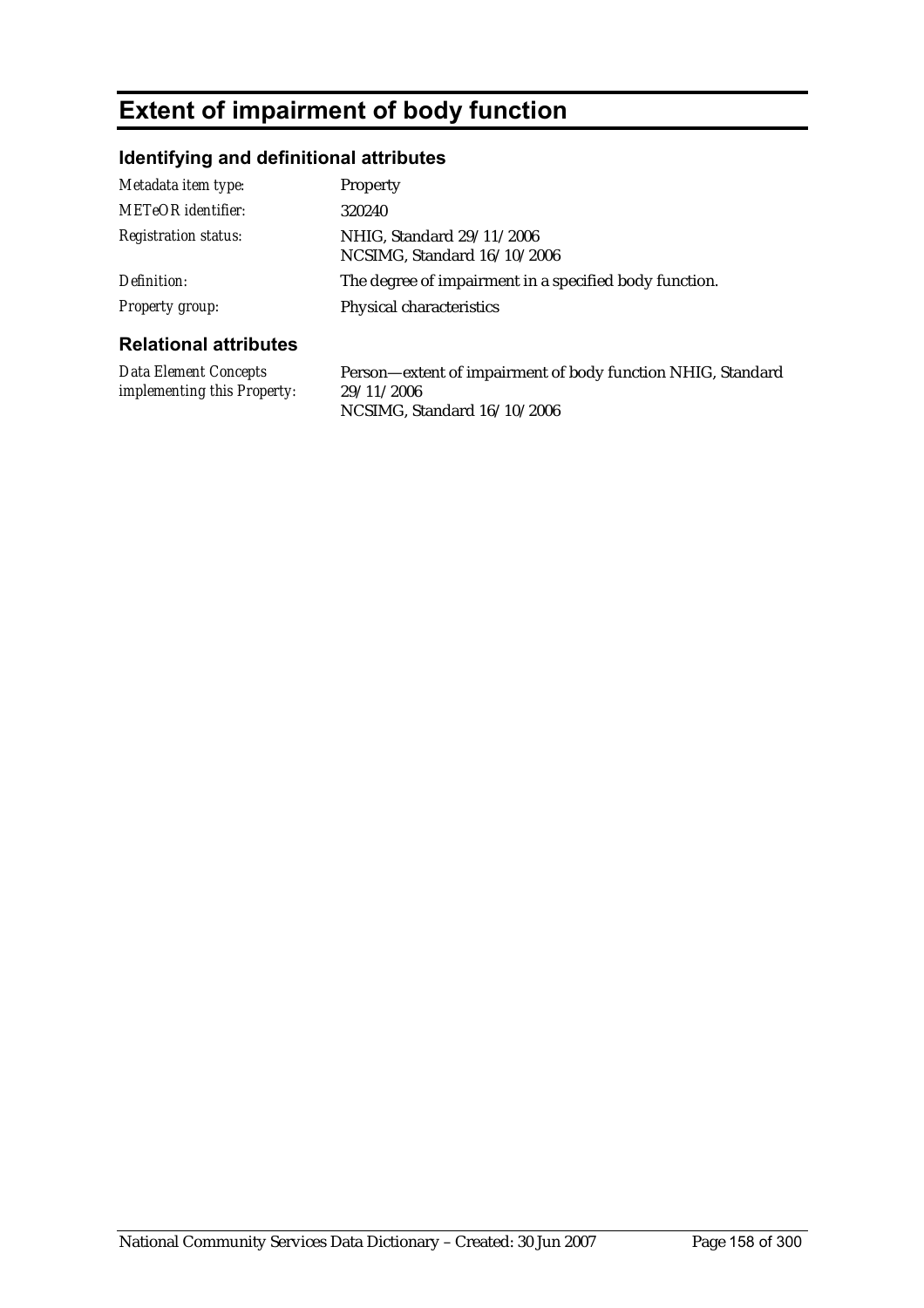# **Extent of impairment of body structure**

### **Identifying and definitional attributes**

| Metadata item type:          | <b>Property</b>                                          |
|------------------------------|----------------------------------------------------------|
| METeOR identifier:           | 320252                                                   |
| <b>Registration status:</b>  | NHIG, Standard 29/11/2006<br>NCSIMG, Standard 16/10/2006 |
| Definition:                  | The degree of impairment in a specified body structure.  |
| Property group:              | Physical characteristics                                 |
| <b>Relational attributes</b> |                                                          |

*Data Element Concepts implementing this Property:*

Person—extent of impairment of body structure NHIG, Standard 29/11/2006 NCSIMG, Standard 16/10/2006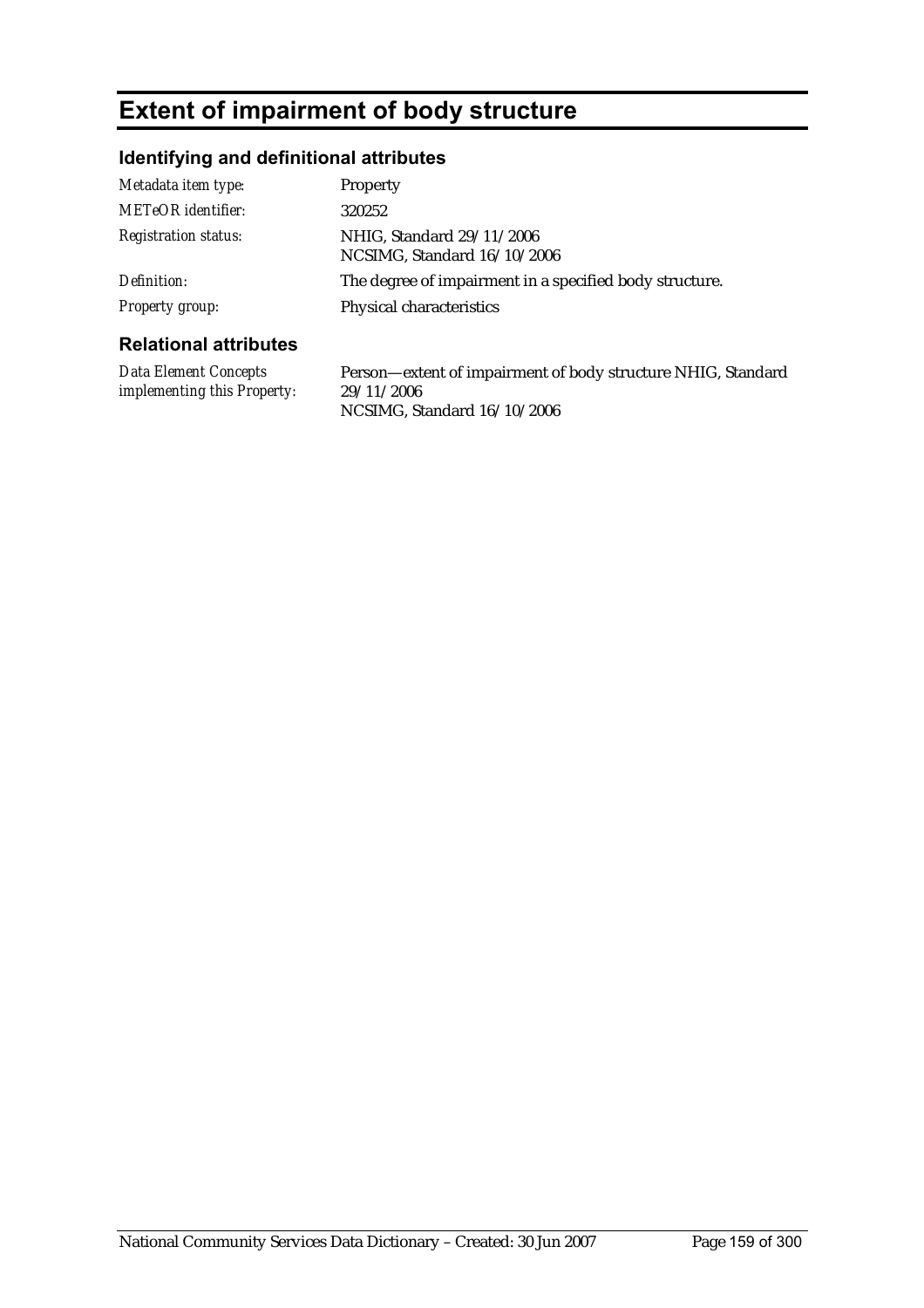# **Extent of participation in a life area**

### **Identifying and definitional attributes**

| Metadata item type:          | <b>Property</b>                                          |
|------------------------------|----------------------------------------------------------|
| METeOR identifier:           | 324449                                                   |
| <b>Registration status:</b>  | NHIG, Standard 29/11/2006<br>NCSIMG, Standard 16/10/2006 |
| Definition:                  | The degree of participation in a life area.              |
| Property group:              | Lifestyle characteristics                                |
| <b>Relational attributes</b> |                                                          |

### **Relational attributes**

*Data Element Concepts implementing this Property:* Person—extent of participation in a life area NHIG, Standard 29/11/2006 NCSIMG, Standard 16/10/2006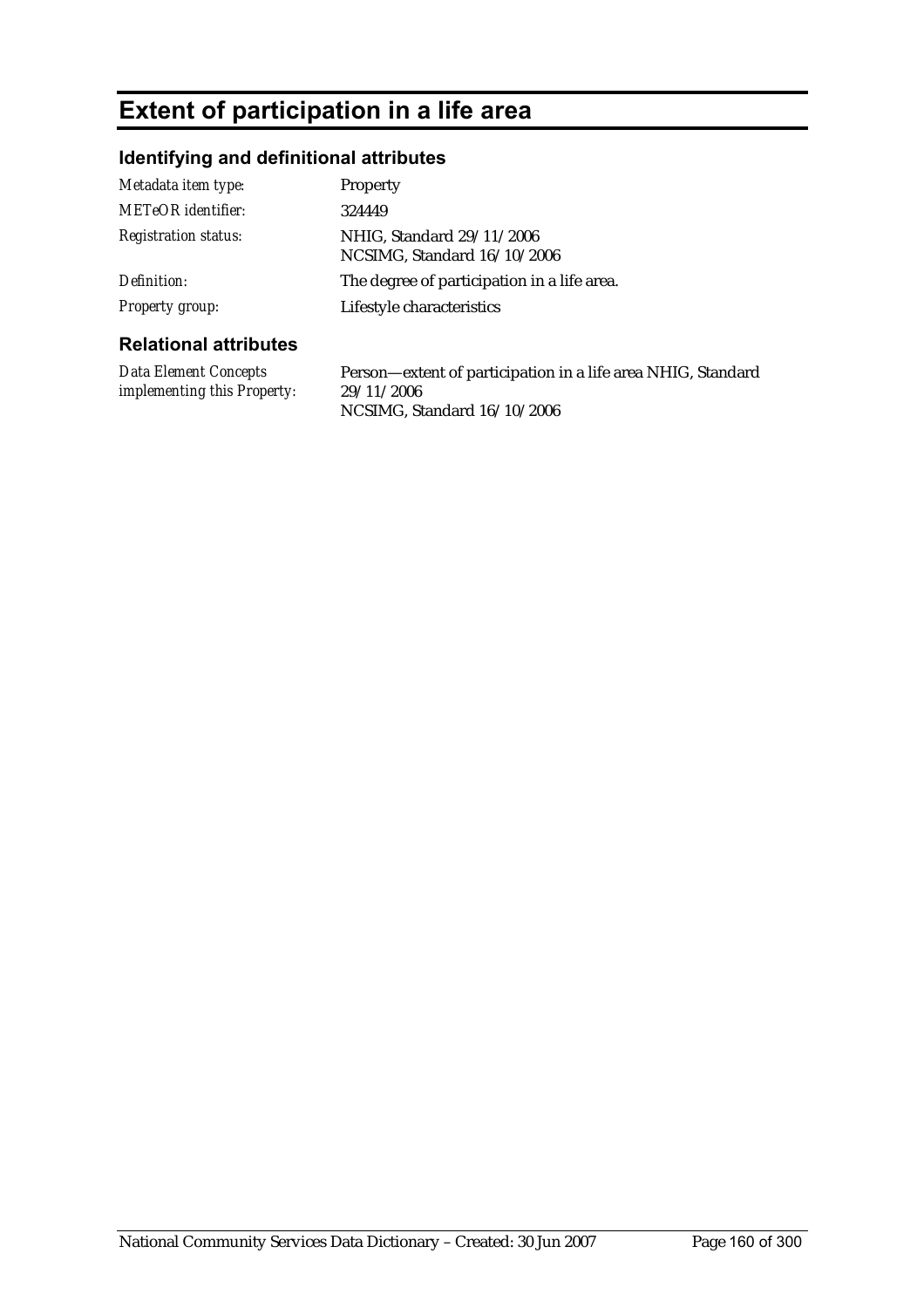# **Family composition**

# **Identifying and definitional attributes**

| Metadata item type:         | Property                                                         |
|-----------------------------|------------------------------------------------------------------|
| <b>METeOR</b> identifier:   | 351190                                                           |
| <b>Registration status:</b> | NCSIMG, Standard 27/04/2007                                      |
| Definition:                 | A descriptor of the class of family in terms of members present. |
| Property group:             | Demographic/social/cultural characteristics                      |

#### **Source and reference attributes**

| Submitting organisation:                                    | Australian Institute of Health and Welfare                  |
|-------------------------------------------------------------|-------------------------------------------------------------|
| <b>Relational attributes</b>                                |                                                             |
| Related metadata references:                                | Supersedes Family type NCSIMG, Superseded 27/04/2007        |
| <b>Data Element Concepts</b><br>implementing this Property: | Household—family composition NCSIMG, Standard<br>27/04/2007 |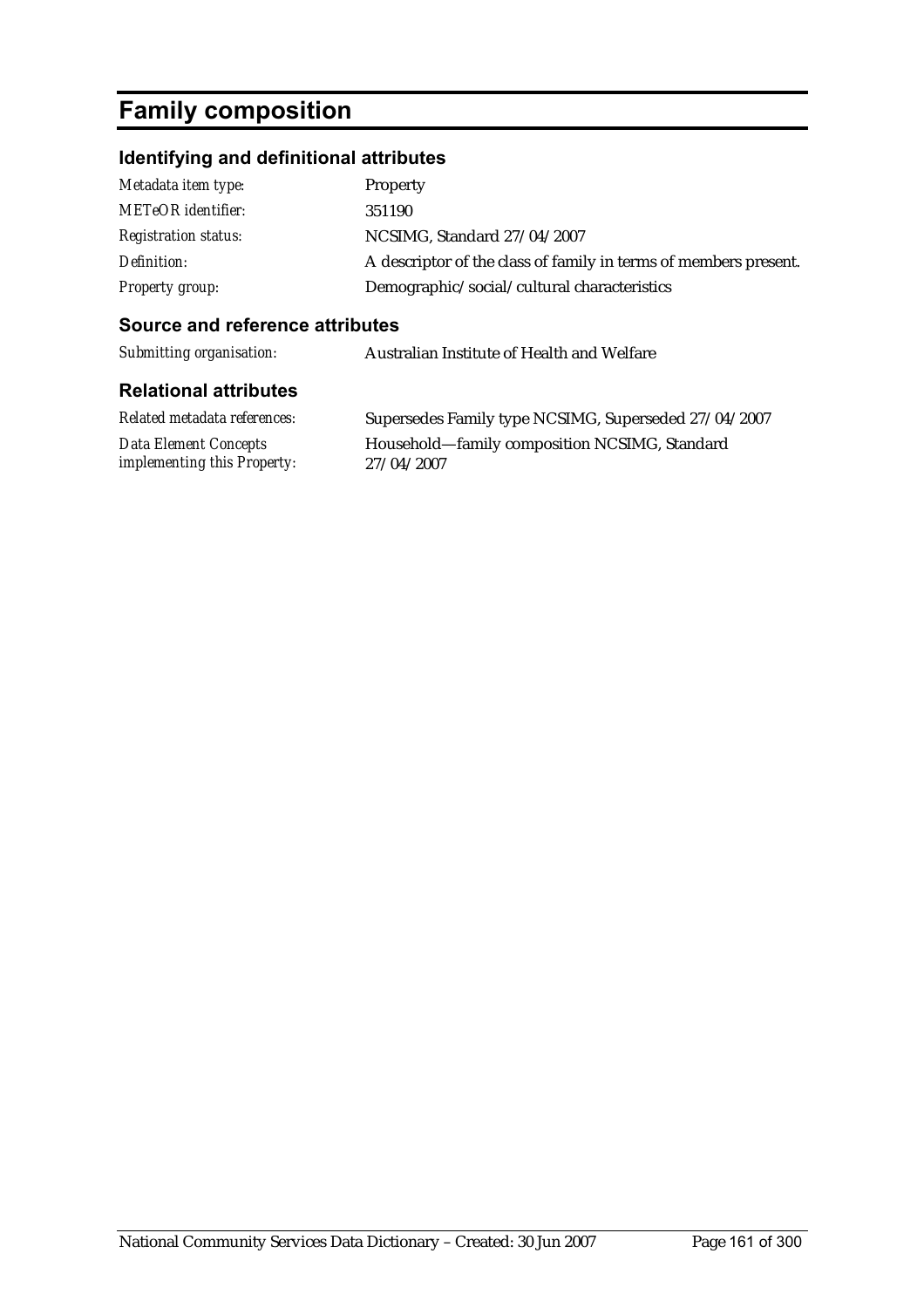# **Family name**

### **Identifying and definitional attributes**

| Metadata item type:         | Property                                                                                |
|-----------------------------|-----------------------------------------------------------------------------------------|
| <b>METeOR</b> identifier:   | 269355                                                                                  |
| <b>Registration status:</b> | NHIG, Standard 01/03/2005<br>NCSIMG, Standard 01/03/2005<br>NHDAMG, Standard 22/10/2005 |
| Definition:                 | A designation for a family.                                                             |
| <b>Property group:</b>      | Name characteristics                                                                    |

#### **Source and reference attributes**

*Submitting organisation:* Australian Institute of Health and Welfare

| Data Element Concepts              | Person (name)-family name NHIG, Standard 01/03/2005 |
|------------------------------------|-----------------------------------------------------|
| <i>implementing this Property:</i> | NCSIMG. Standard $01/03/2005$                       |
|                                    | NHDAMG, Standard 28/07/2005                         |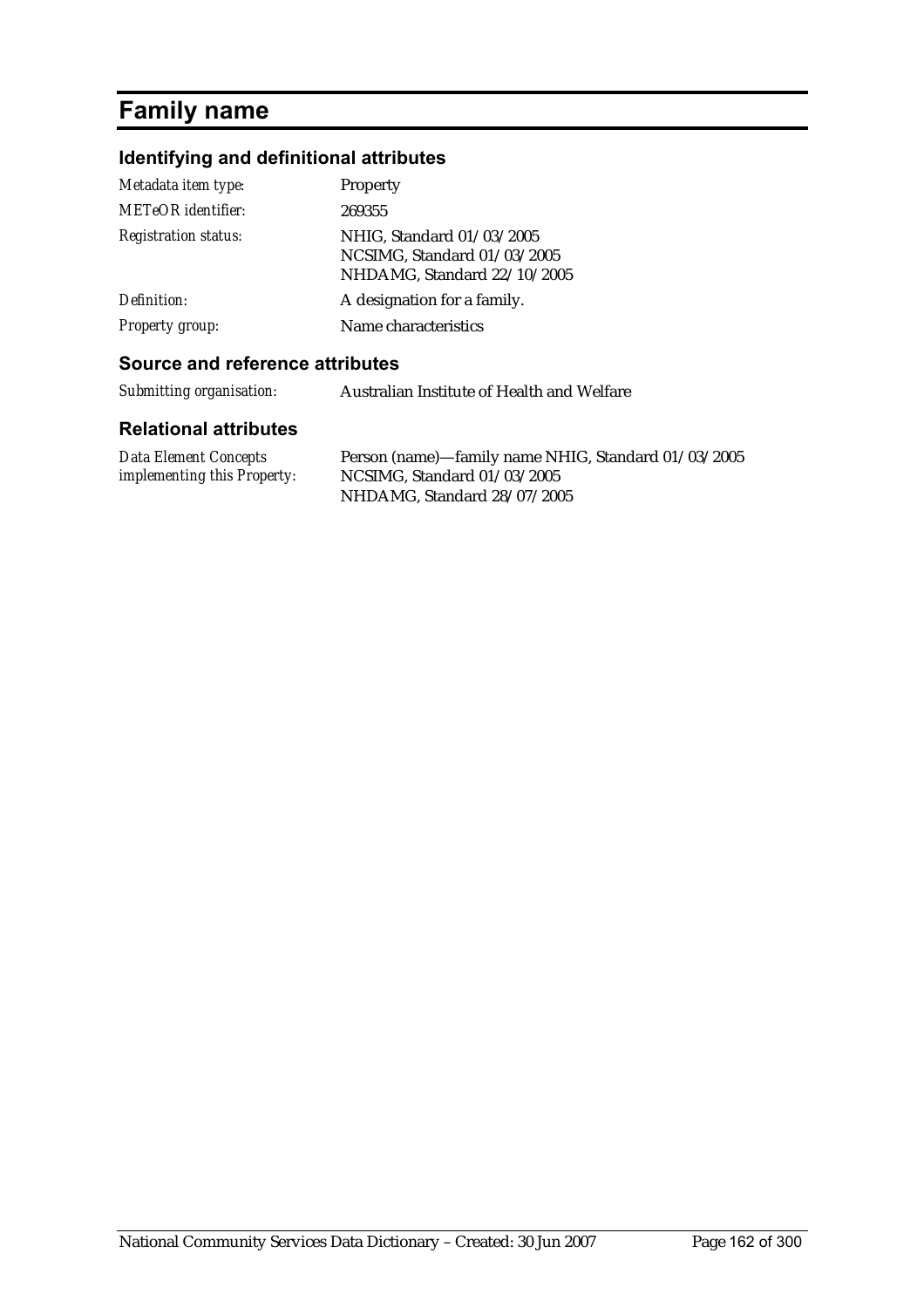# **Field of education**

### **Identifying and definitional attributes**

| Metadata item type:         | Property                                       |
|-----------------------------|------------------------------------------------|
| <b>METeOR</b> identifier:   | 269173                                         |
| <b>Registration status:</b> | NCSIMG, Standard 01/03/2005                    |
| Definition:                 | The subject matter of an educational activity. |
| Property group:             | Educational characteristics                    |

#### **Source and reference attributes**

| Submitting organisation: | Australian Institute of Health and Welfare                                                                                          |
|--------------------------|-------------------------------------------------------------------------------------------------------------------------------------|
| Origin:                  | Australian Bureau of Statistics 2001. Australian Standard<br>Classification of Education (ASCED). Cat. No. 1272.0. Canberra:<br>ABS |

| Data Element Concepts              | Person-field of education NCSIMG, Standard 01/03/2005 |
|------------------------------------|-------------------------------------------------------|
| <i>implementing this Property:</i> |                                                       |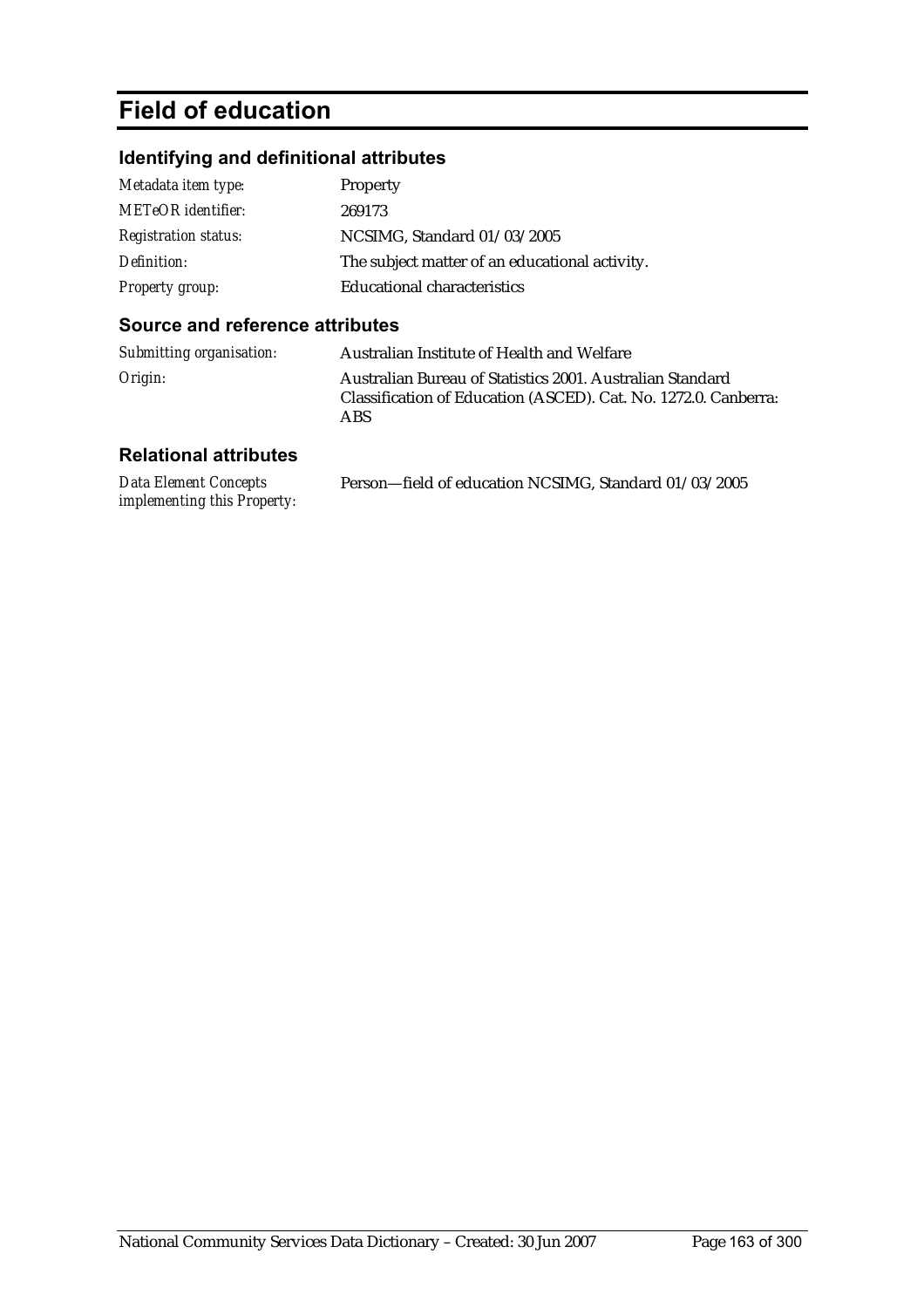# **First language spoken**

# **Identifying and definitional attributes**

| Metadata item type:         | Property                                                   |
|-----------------------------|------------------------------------------------------------|
| <b>METeOR</b> identifier:   | 269243                                                     |
| <b>Registration status:</b> | NCSIMG, Standard 01/03/2005<br>NHDAMG, Standard 01/08/2005 |
| Definition:                 | The language first used for oral communication.            |
| <b>Property group:</b>      | Demographic/social/cultural characteristics                |

#### **Source and reference attributes**

| Submitting organisation: | Australian Institute of Health and Welfare |
|--------------------------|--------------------------------------------|
|                          |                                            |

| Data Element Concepts              | Person-first language spoken NCSIMG, Standard 01/03/2005 |
|------------------------------------|----------------------------------------------------------|
| <i>implementing this Property:</i> | NHDAMG, Standard 01/08/2005                              |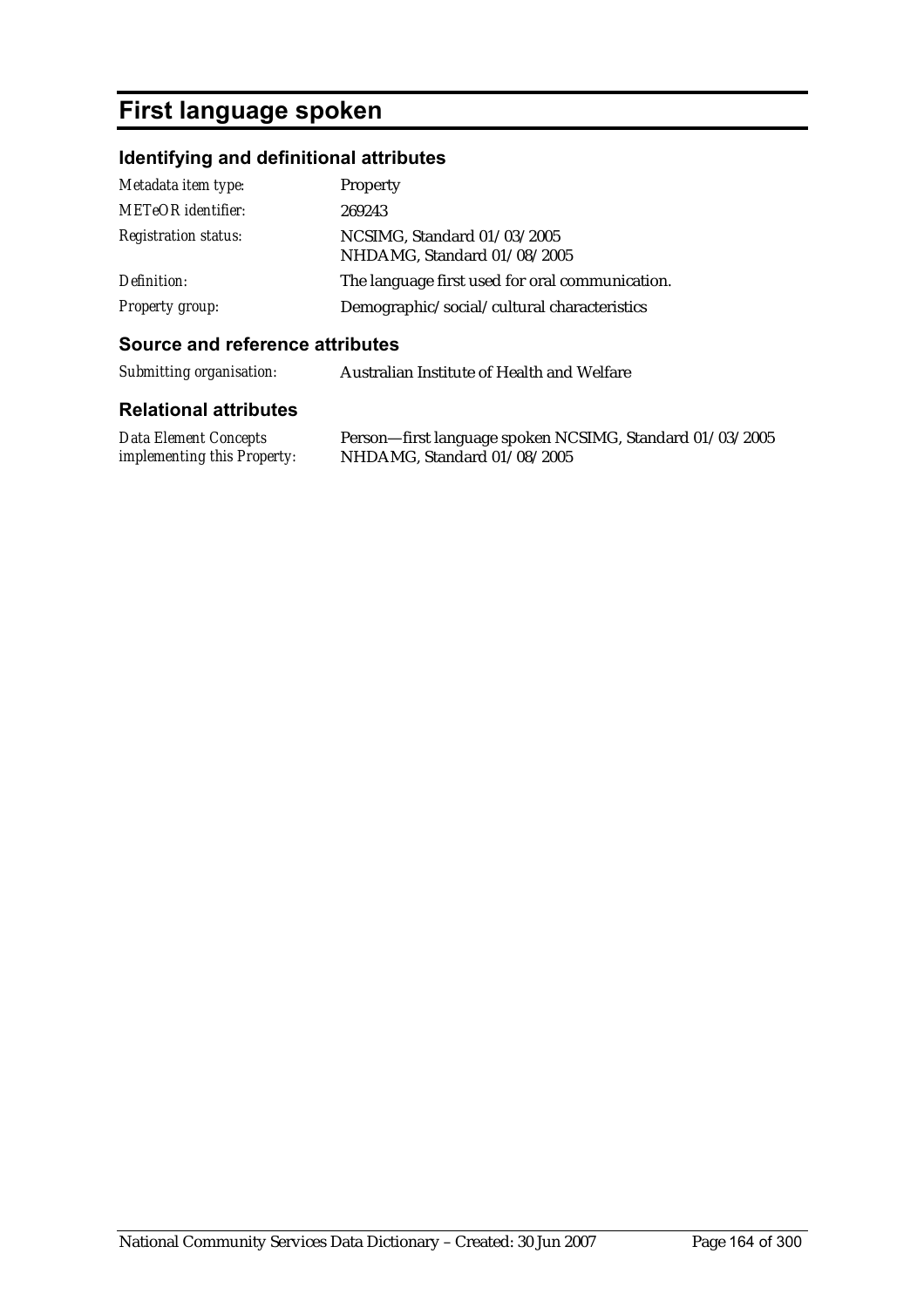# **First service contact date**

### **Identifying and definitional attributes**

| Metadata item type:         | <b>Property</b>                                 |
|-----------------------------|-------------------------------------------------|
| <b>METeOR</b> identifier:   | 269346                                          |
| <b>Registration status:</b> | NCSIMG, Standard 01/03/2005                     |
| Definition:                 | Date on which the first service contact occurs. |
| Property group:             | Request for/entry into service event            |

#### **Source and reference attributes**

*Submitting organisation:* Australian Institute of Health and Welfare

#### **Relational attributes**

*Data Element Concepts implementing this Property:* Service event—first service contact date NCSIMG, Standard 01/03/2005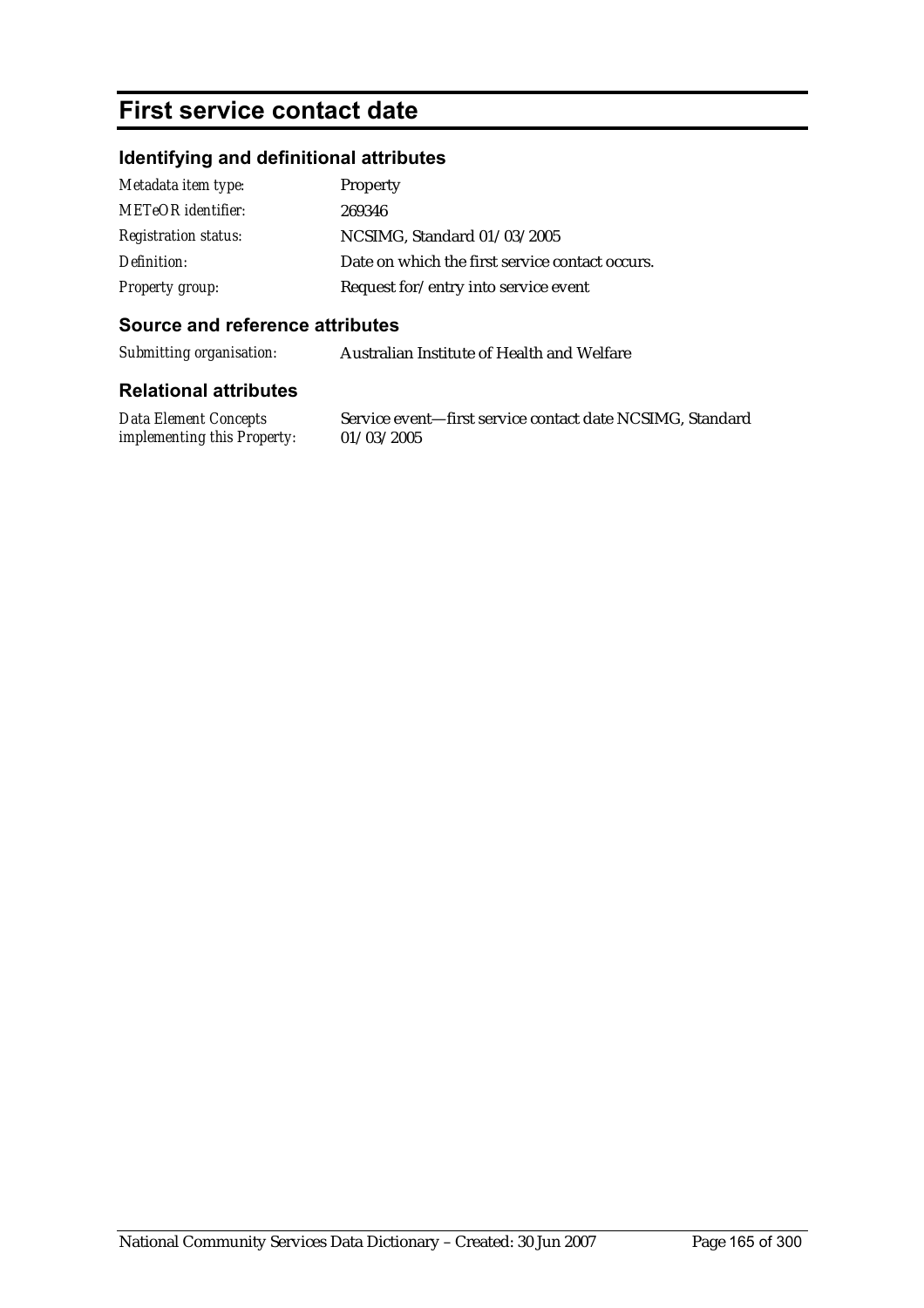# **Floor/level identifier**

### **Identifying and definitional attributes**

| Metadata item type:         | Property                                                                              |
|-----------------------------|---------------------------------------------------------------------------------------|
| <b>METeOR</b> identifier:   | 269053                                                                                |
| <b>Registration status:</b> | NHIG, Standard 01/03/2005                                                             |
| Definition:                 | Descriptor used to identify the floor or level of a multi-storey<br>building/complex. |
| Context:                    | Australian addresses                                                                  |
| <b>Property group:</b>      | <b>Location characteristics</b>                                                       |

#### **Source and reference attributes**

*Submitting organisation:* Australian Institute of Health and Welfare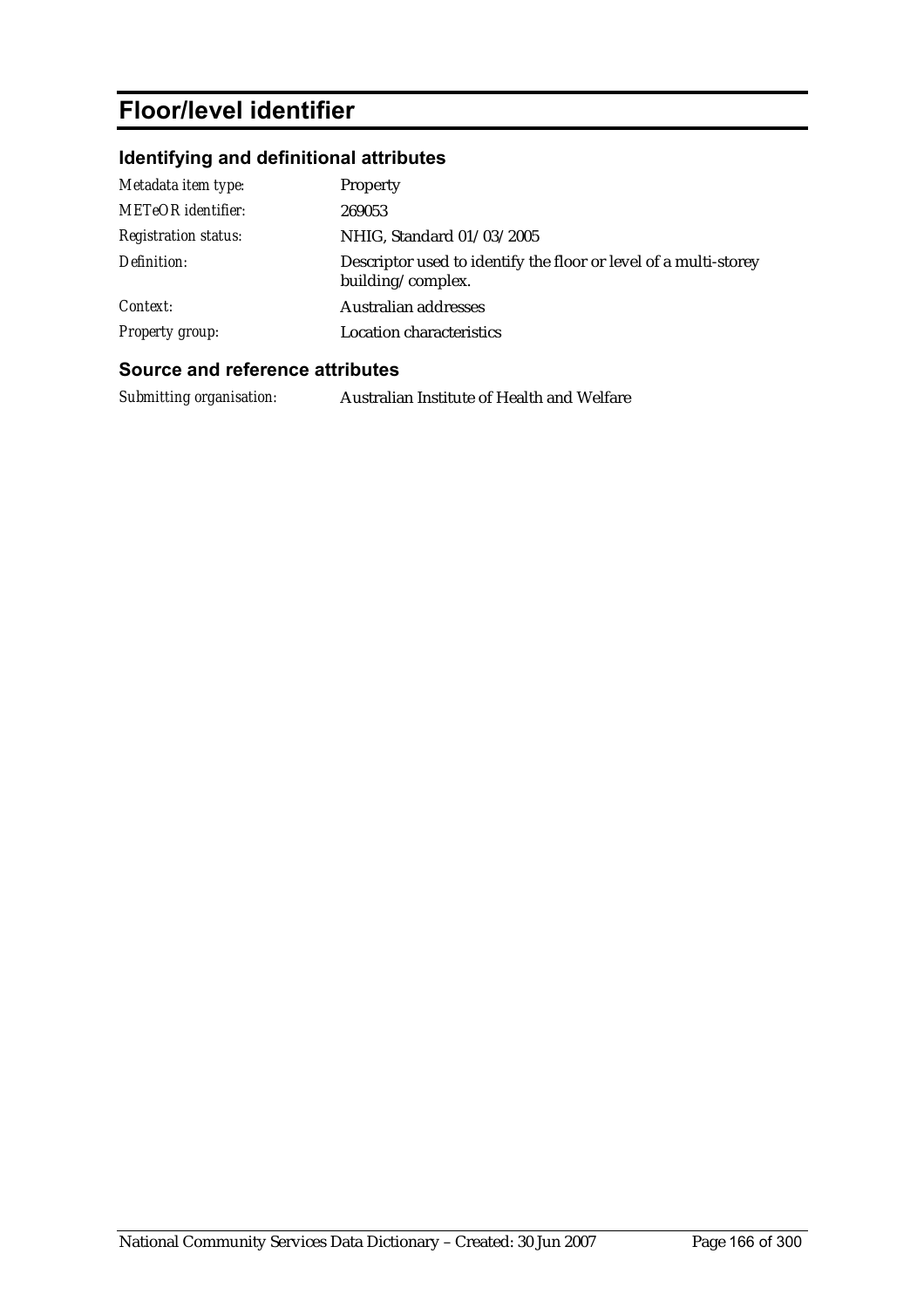# **Floor/level type**

### **Identifying and definitional attributes**

| Metadata item type:         | Property                                                                                       |
|-----------------------------|------------------------------------------------------------------------------------------------|
| METeOR identifier:          | 269379                                                                                         |
| <b>Registration status:</b> | NHIG, Standard 01/03/2005                                                                      |
| Definition:                 | Descriptor used to classify the type of floor or level of a multi-<br>storey building/complex. |
| Context:                    | Australian addresses.                                                                          |
| Property group:             | Location characteristics                                                                       |

#### **Source and reference attributes**

*Submitting organisation:* Health Data Standards Committee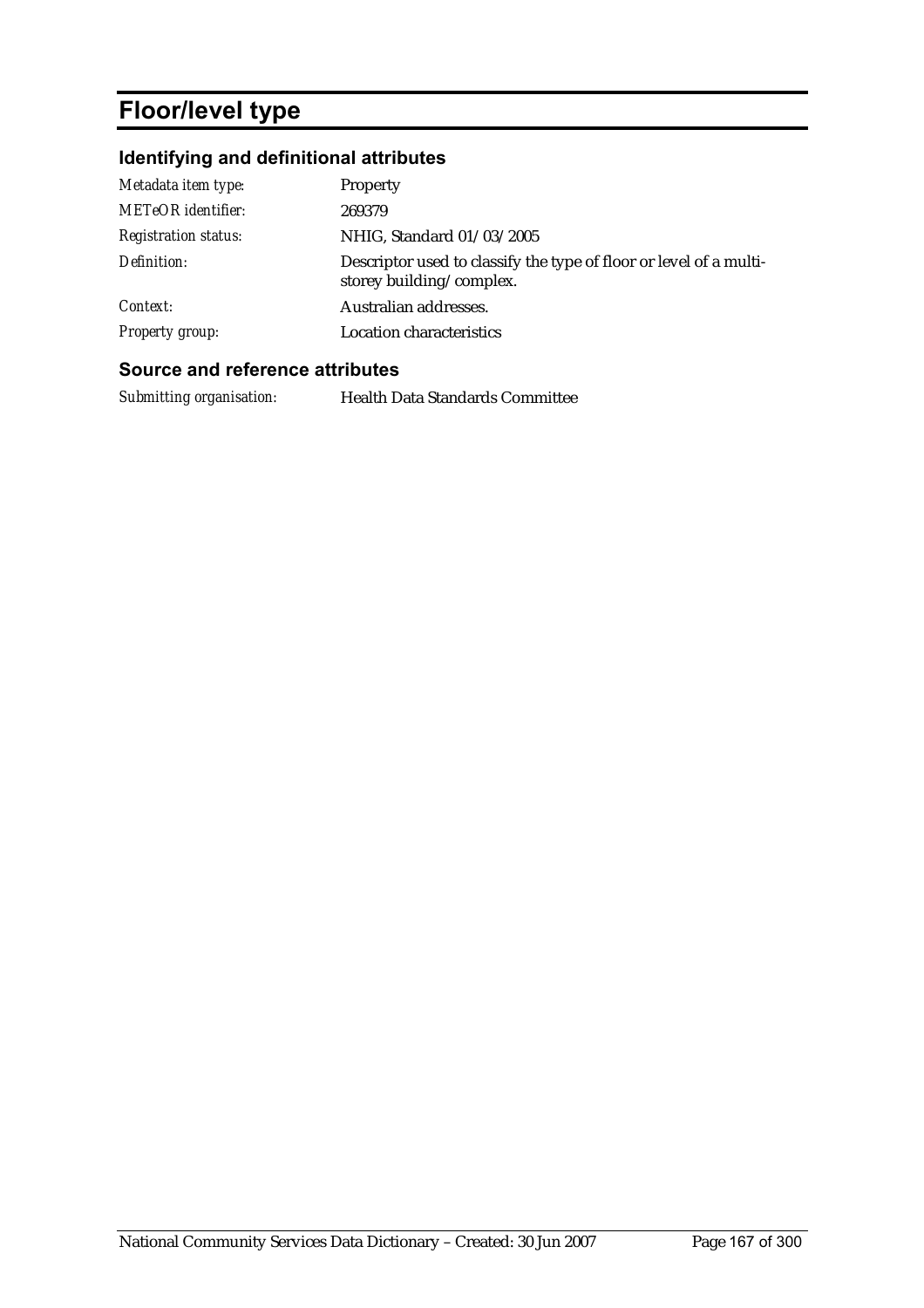# **Full financial year funding indicator**

#### **Identifying and definitional attributes**

| Metadata item type:         | <b>Property</b>                                                |
|-----------------------------|----------------------------------------------------------------|
| METeOR identifier:          | 347537                                                         |
| <b>Registration status:</b> | NCSIMG, Standard 27/04/2007                                    |
| Definition:                 | Whether funding has been received for the full financial year. |

### **Relational attributes**

*Data Element Concepts implementing this Property:* Service provider organisation—full financial year funding indicator NCSIMG, Standard 27/04/2007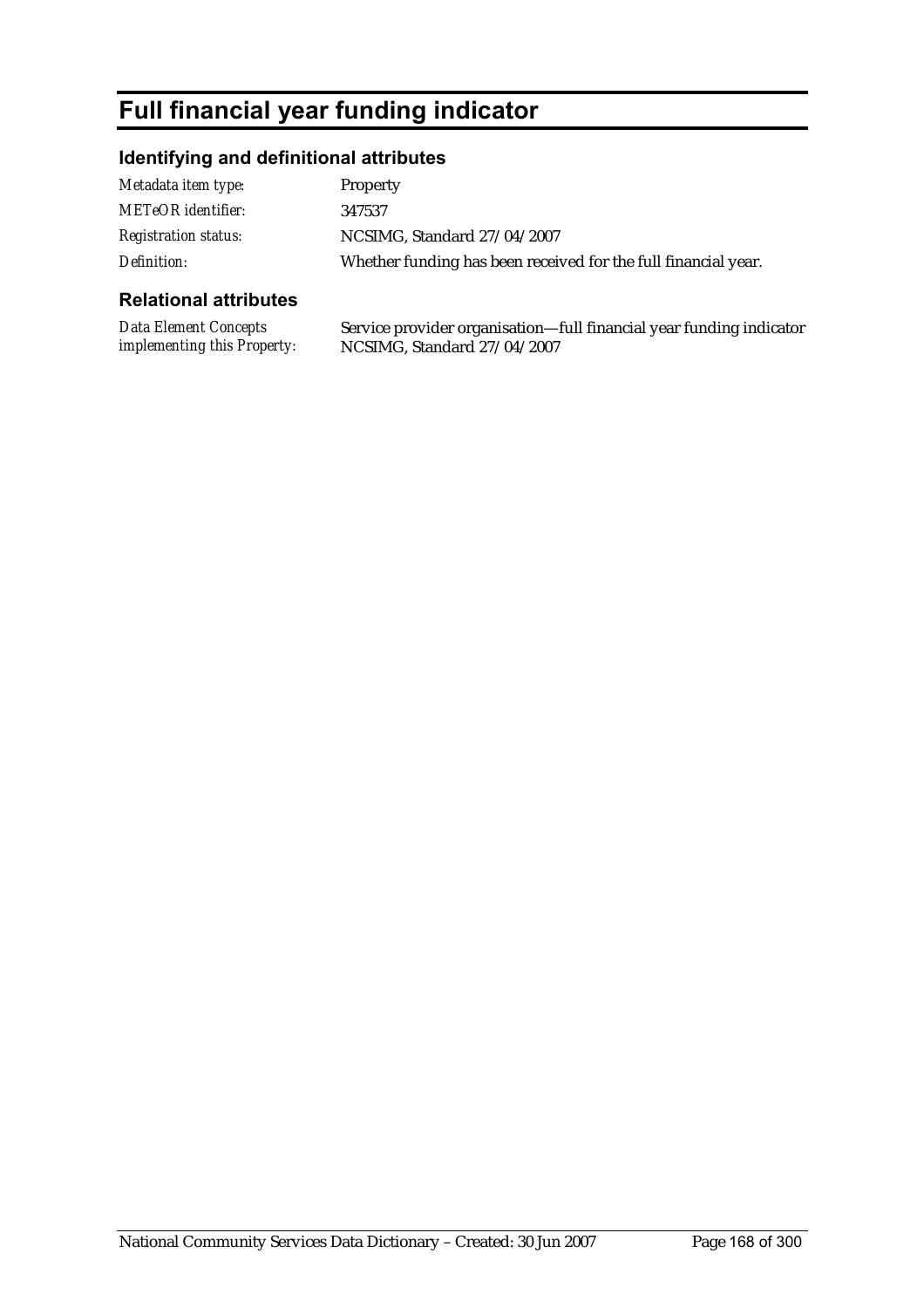# **Full-time equivalent staff**

# **Identifying and definitional attributes**

| Metadata item type:             | Property                                                                                           |
|---------------------------------|----------------------------------------------------------------------------------------------------|
| <b>METeOR</b> identifier:       | 269172                                                                                             |
| <b>Registration status:</b>     | NHIG, Standard 13/05/2005<br>NCSIMG, Standard 01/03/2005                                           |
| Definition:                     | Hours actually worked divided by the number of normal hours<br>worked by a full-time staff member. |
| Property group:                 | Labour characteristics                                                                             |
| Source and reference attributes |                                                                                                    |

#### **Source and reference attributes**

| Submitting organisation: | Australian Institute of Health and Welfare |
|--------------------------|--------------------------------------------|
|--------------------------|--------------------------------------------|

| <b>Data Element Concepts</b>       | Service provider organisation—full-time equivalent staff NCSIMG,                        |
|------------------------------------|-----------------------------------------------------------------------------------------|
| <i>implementing this Property:</i> | Standard 01/03/2005                                                                     |
|                                    | Service provider organisation—full-time equivalent staff NCSIMG,<br>Standard 01/03/2005 |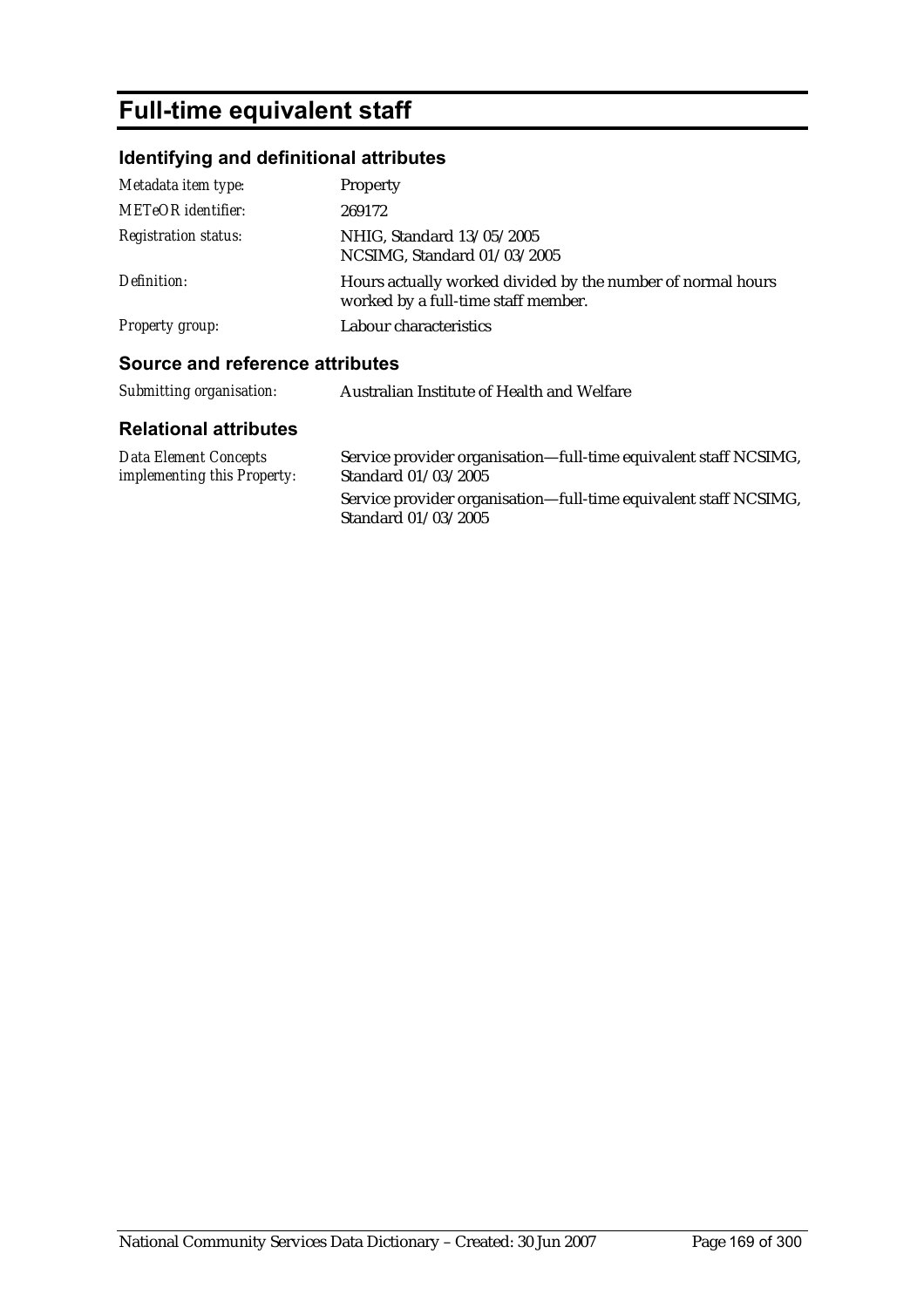# **Full-time/part-time status**

#### **Identifying and definitional attributes**

| Metadata item type:         | <b>Property</b>                                            |
|-----------------------------|------------------------------------------------------------|
| <b>METeOR</b> identifier:   | 318676                                                     |
| <b>Registration status:</b> | NCSIMG, Standard 14/12/2005                                |
| Definition:                 | A categorisation by actual hours worked or intent to work. |
| <b>Property group:</b>      | Labour characteristics                                     |

#### **Source and reference attributes**

*Submitting organisation:* Australian Institute of Health and Welfare

#### **Relational attributes**

*Data Element Concepts implementing this Property:* Person (employed)—full-time/part-time status NCSIMG, Standard 14/12/2005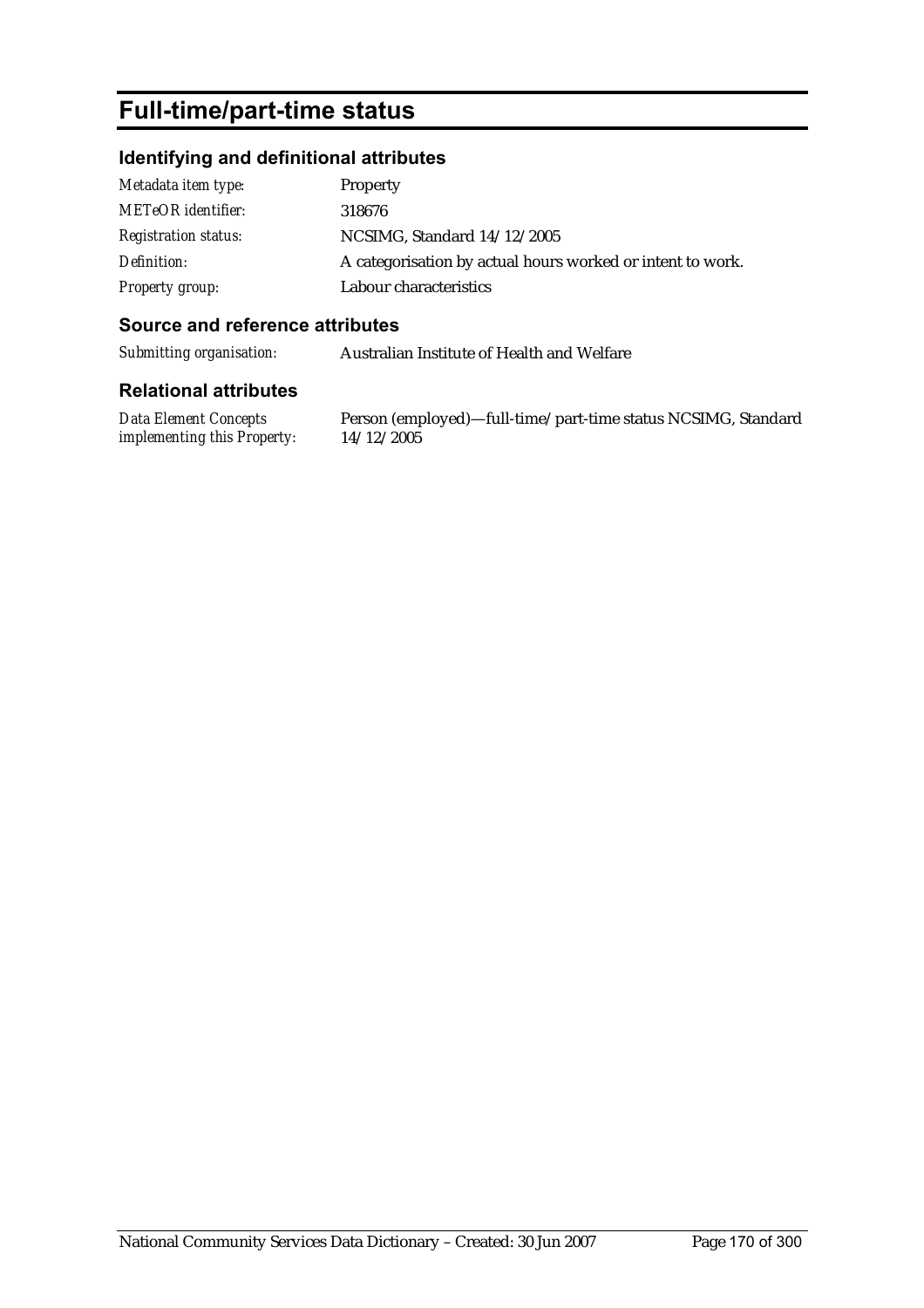# **Funding allocated**

#### **Identifying and definitional attributes**

| Metadata item type:         | <b>Property</b>                    |
|-----------------------------|------------------------------------|
| <b>METeOR</b> identifier:   | 321035                             |
| <b>Registration status:</b> | NCSIMG, Standard 27/04/2007        |
| Definition:                 | A descriptor of funding allocated. |
| <b>Property group:</b>      | <b>Financial characteristics</b>   |

#### **Source and reference attributes**

#### **Relational attributes**

*Data Element Concepts implementing this Property:* Service provider organisation—funding allocated NCSIMG, Standard 27/04/2007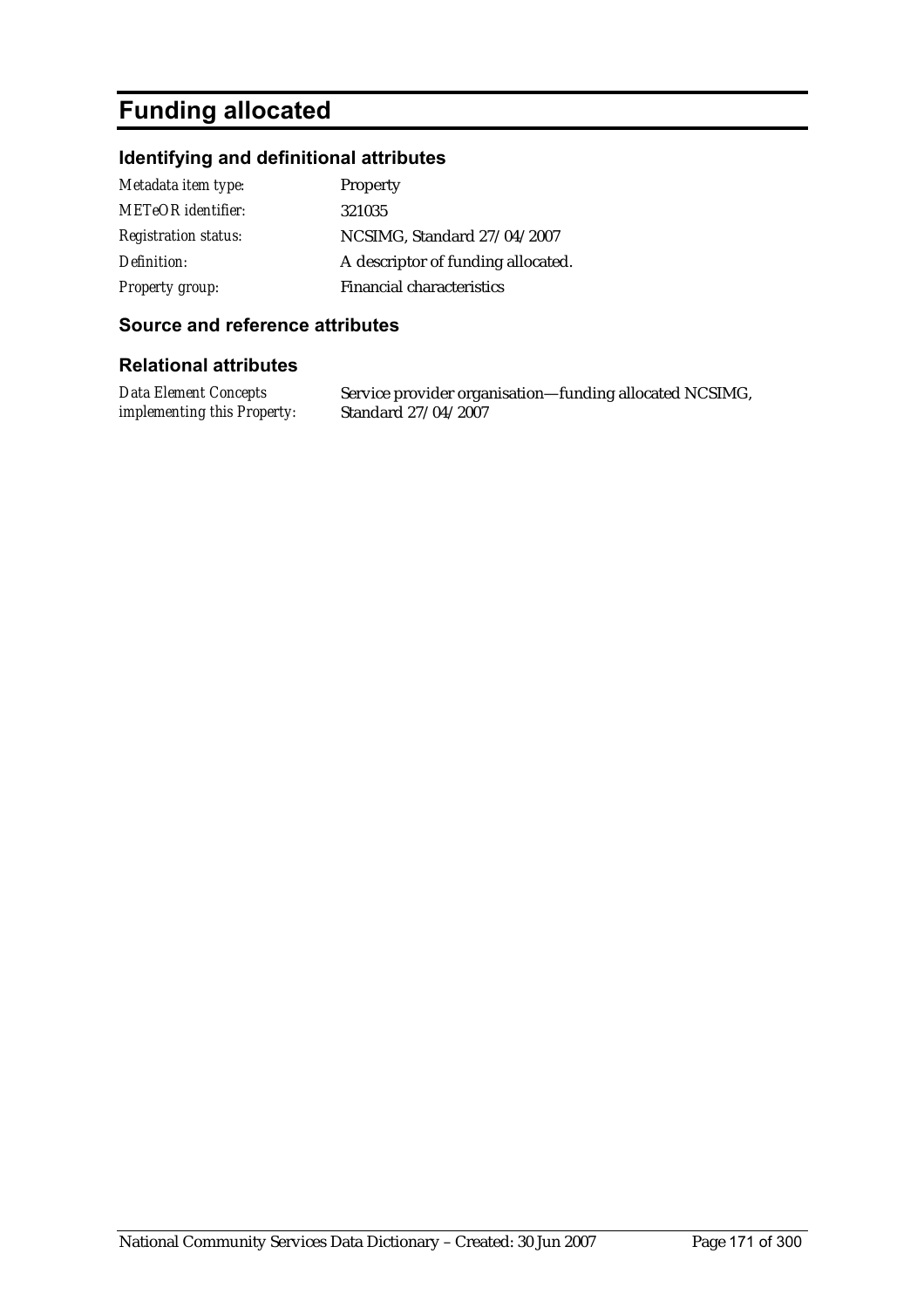# **Funding indicator**

### **Identifying and definitional attributes**

| Metadata item type:         | Property                                         |
|-----------------------------|--------------------------------------------------|
| <b>METeOR</b> identifier:   | 322172                                           |
| <b>Registration status:</b> | NCSIMG, Standard 27/04/2007                      |
| Definition:                 | An indicator of the funding status of an entity. |
| Property group:             | <b>Funding characteristics</b>                   |

#### **Relational attributes**

*Data Element Concepts implementing this Property:* Person—funding indicator NCSIMG, Standard 27/04/2007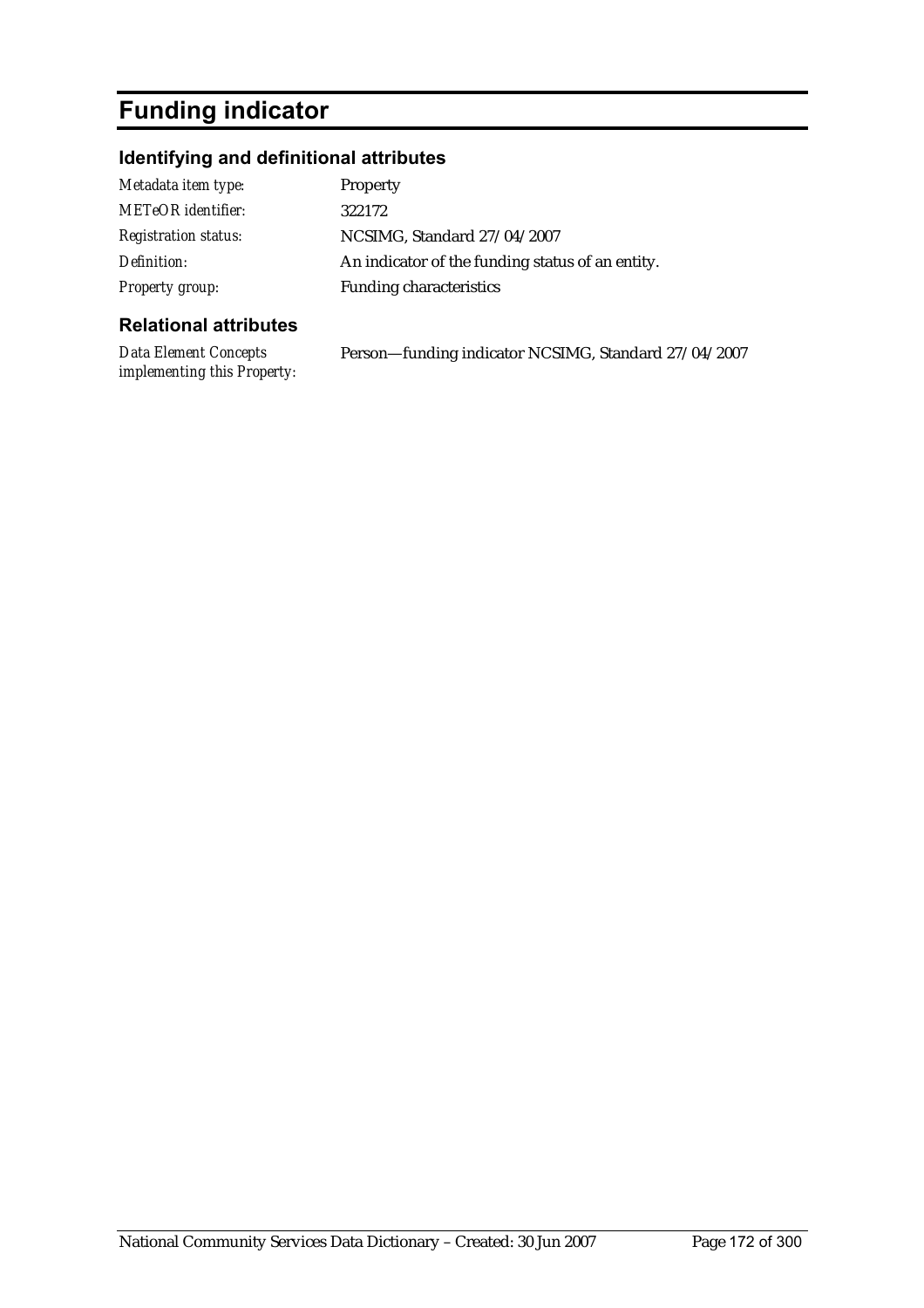# **Funding source**

### **Identifying and definitional attributes**

| Metadata item type:          | Property                                                   |
|------------------------------|------------------------------------------------------------|
| <b>METeOR</b> identifier:    | 292093                                                     |
| <b>Registration status:</b>  | NCSIMG, Standard 27/04/2007<br>NHDAMG, Standard 22/10/2005 |
| Definition:                  | The source from which funding is derived.                  |
| <b>Property group:</b>       | <b>Funding characteristics</b>                             |
| <b>Relational attributes</b> |                                                            |

*Data Element Concepts implementing this Property:* Service provider organisation—funding source NCSIMG, Standard 27/04/2007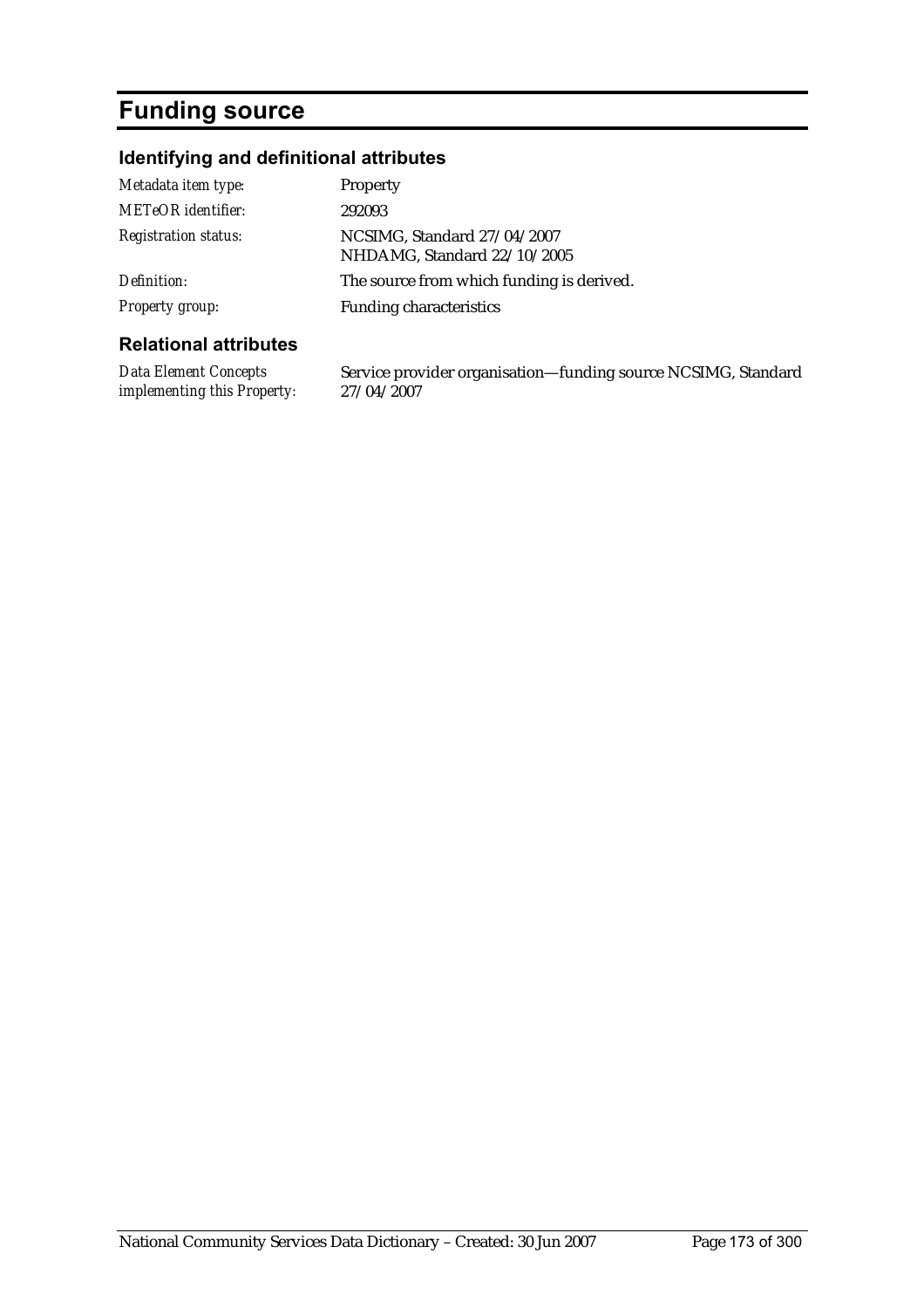# **Geographic location**

### **Identifying and definitional attributes**

| Metadata item type:         | Property                                                                               |
|-----------------------------|----------------------------------------------------------------------------------------|
| <b>METeOR</b> identifier:   | 269234                                                                                 |
| <b>Registration status:</b> | NHIG, Standard 01/03/2005<br>NCSIMG, Standard 01/03/2005<br>NHDAMG, Retired 10/02/2006 |
| Definition:                 | A description of physical location.                                                    |
| <b>Property group:</b>      | <b>Location characteristics</b>                                                        |

#### **Source and reference attributes**

| Submitting organisation:<br>Australian Institute of Health and Welfare |  |
|------------------------------------------------------------------------|--|
|------------------------------------------------------------------------|--|

| Data Element Concepts              | Person—geographic location NCSIMG, Standard 01/03/2005    |
|------------------------------------|-----------------------------------------------------------|
| <i>implementing this Property:</i> | Service provider organisation—geographic location NCSIMG, |
|                                    | Standard 01/03/2005                                       |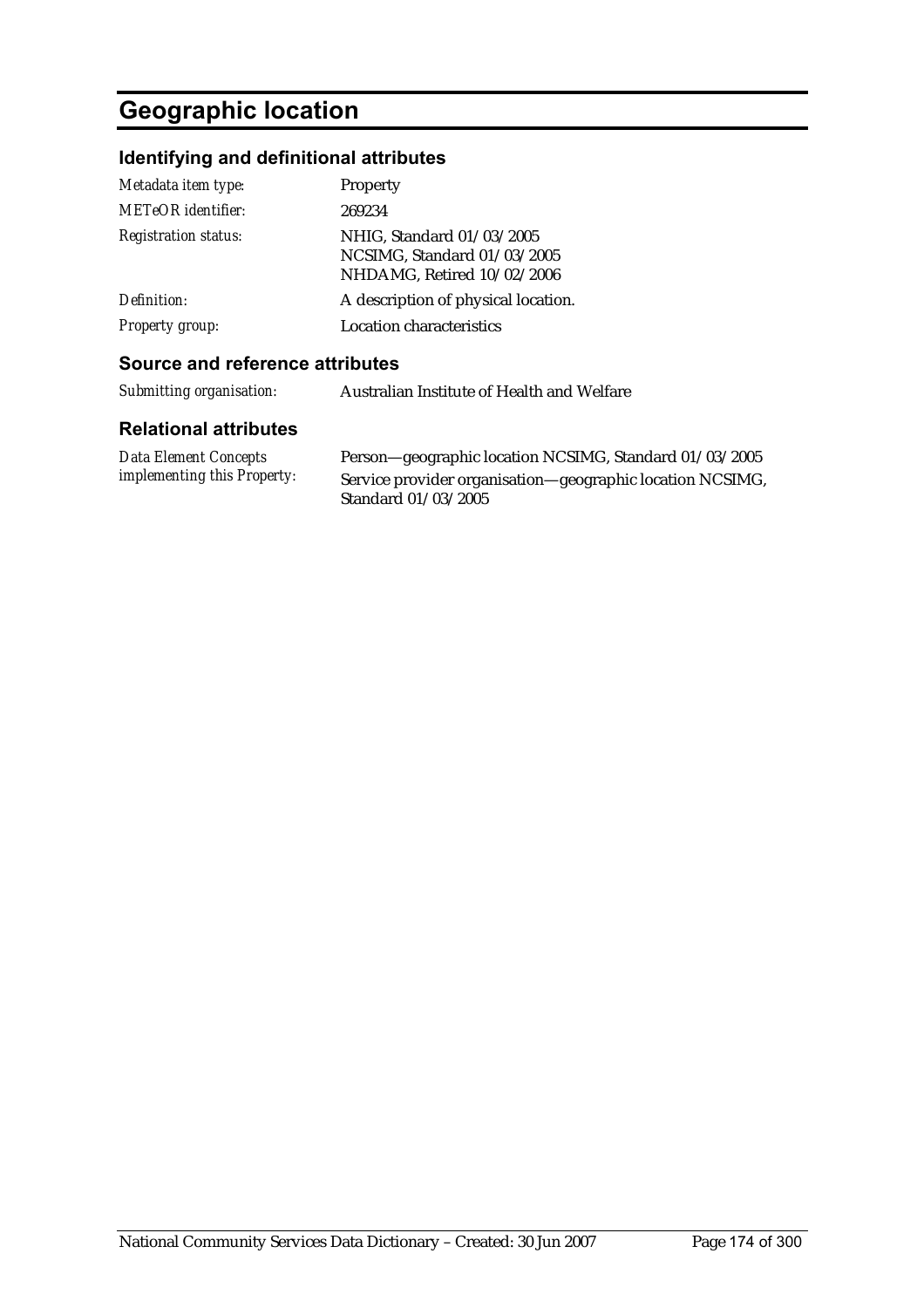# **Given name**

# **Identifying and definitional attributes**

| Metadata item type:             | <b>Property</b>                                                                                               |  |
|---------------------------------|---------------------------------------------------------------------------------------------------------------|--|
| METeOR identifier:              | 269222                                                                                                        |  |
| <b>Registration status:</b>     | NHIG, Standard 01/03/2005<br>NCSIMG, Standard 01/03/2005<br>NHDAMG, Standard 22/10/2005                       |  |
| Definition:                     | A designation for an individual within the family group or by<br>which the individual is socially identified. |  |
| Property group:                 | Name characteristics                                                                                          |  |
| Source and reference attributes |                                                                                                               |  |
| Submitting organisation:        | Australian Institute of Health and Welfare                                                                    |  |

| Data Element Concepts              | Person (name)—given name NHIG, Standard 01/03/2005 |
|------------------------------------|----------------------------------------------------|
| <i>implementing this Property:</i> | NCSIMG, Standard $01/03/2005$                      |
|                                    | NHDAMG, Standard 01/08/2005                        |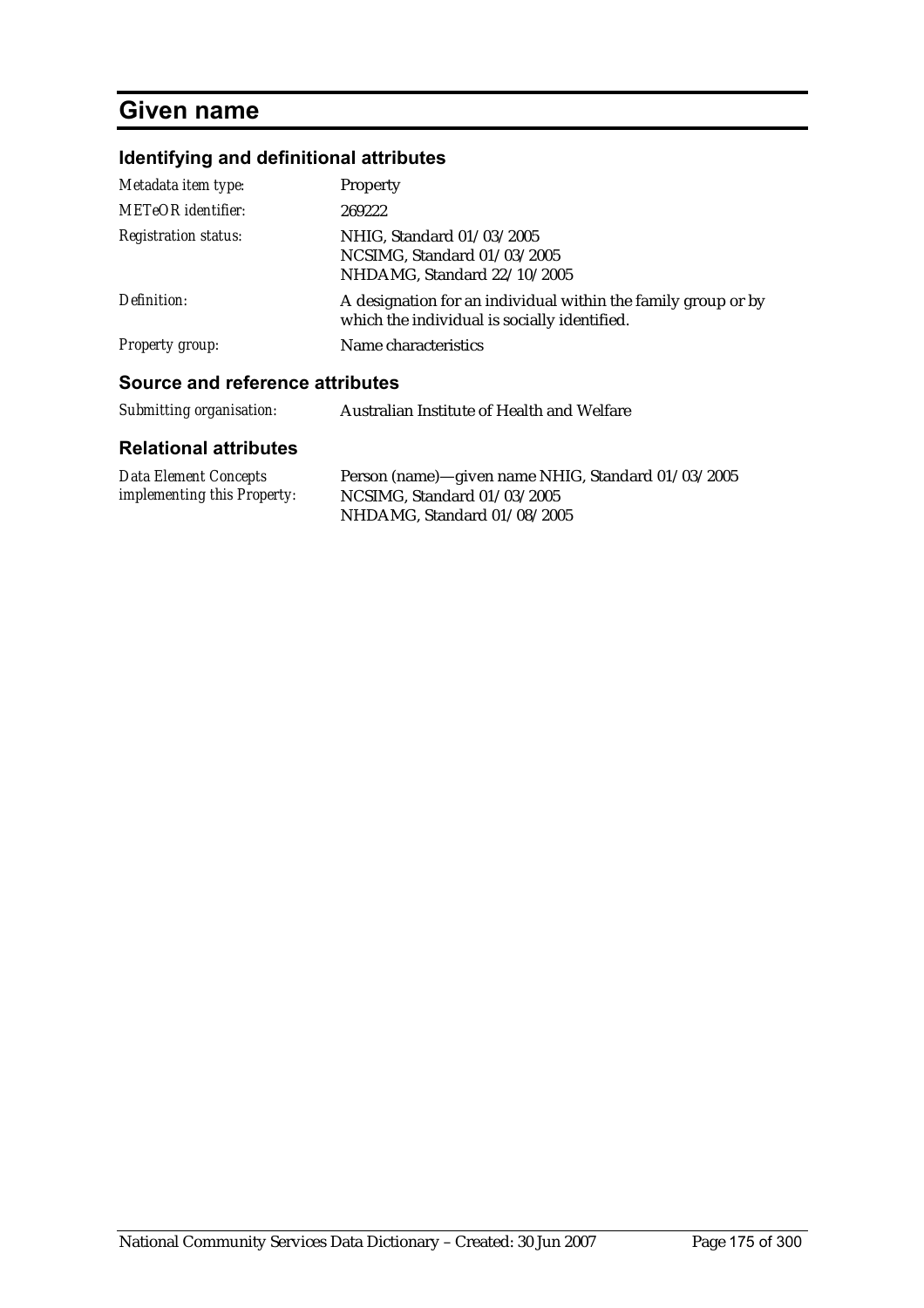# **Given name sequence number**

### **Identifying and definitional attributes**

| Metadata item type:         | Property                                                 |
|-----------------------------|----------------------------------------------------------|
| <b>METeOR</b> identifier:   | 287587                                                   |
| <b>Registration status:</b> | NHIG, Standard 04/05/2005<br>NCSIMG, Standard 30/09/2005 |
| Definition:                 | An order of given name or initials.                      |
| <b>Property group:</b>      | Name characteristics                                     |

#### **Source and reference attributes**

*Submitting organisation:* Australian Institute of Health and Welfare

| Data Element Concepts              | Person (name)—given name sequence number NHIG, Standard |
|------------------------------------|---------------------------------------------------------|
| <i>implementing this Property:</i> | 04/05/2005                                              |
|                                    | NCSIMG, Standard 30/09/2005                             |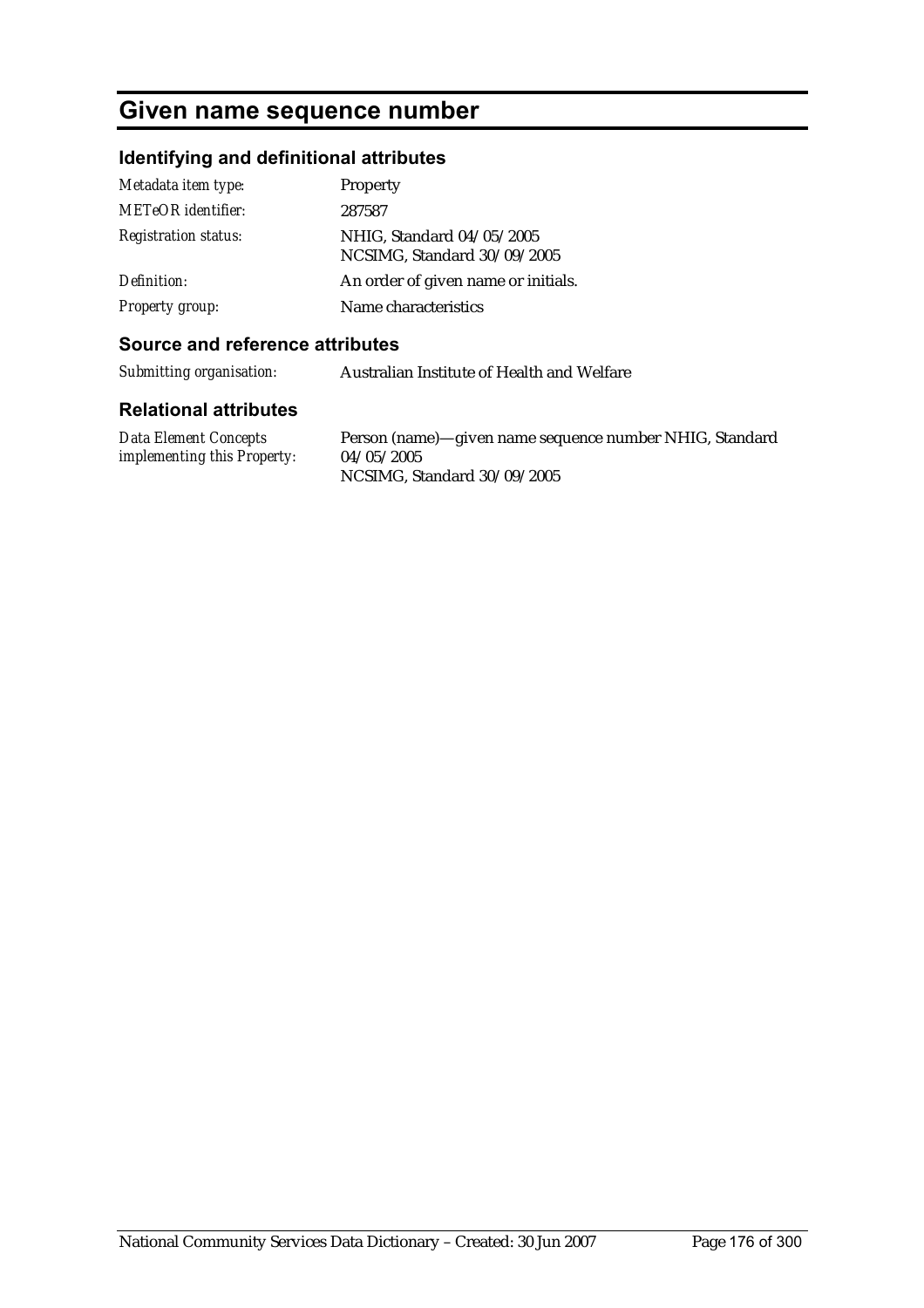# **Hours worked**

# **Identifying and definitional attributes**

| Metadata item type:         | <b>Property</b>                                                           |
|-----------------------------|---------------------------------------------------------------------------|
| <b>METeOR</b> identifier:   | 269066                                                                    |
| <b>Registration status:</b> | NCSIMG, Standard 01/03/2005                                               |
| Definition:                 | The amount of time devoted to a work activity over a specified<br>period. |
| <b>Property group:</b>      | Labour characteristics                                                    |

#### **Source and reference attributes**

| Submitting organisation: | Australian Institute of Health and Welfare |
|--------------------------|--------------------------------------------|
|                          |                                            |

| Data Element Concepts<br><i>implementing this Property:</i> | Person (employed)—hours worked (per week) NCSIMG, Standard<br>01/03/2005    |
|-------------------------------------------------------------|-----------------------------------------------------------------------------|
|                                                             | Service provider organisation—hours worked NCSIMG,<br>Superseded 27/04/2007 |
|                                                             | Service provider organisation-hours worked NCSIMG, Standard<br>27/04/2007   |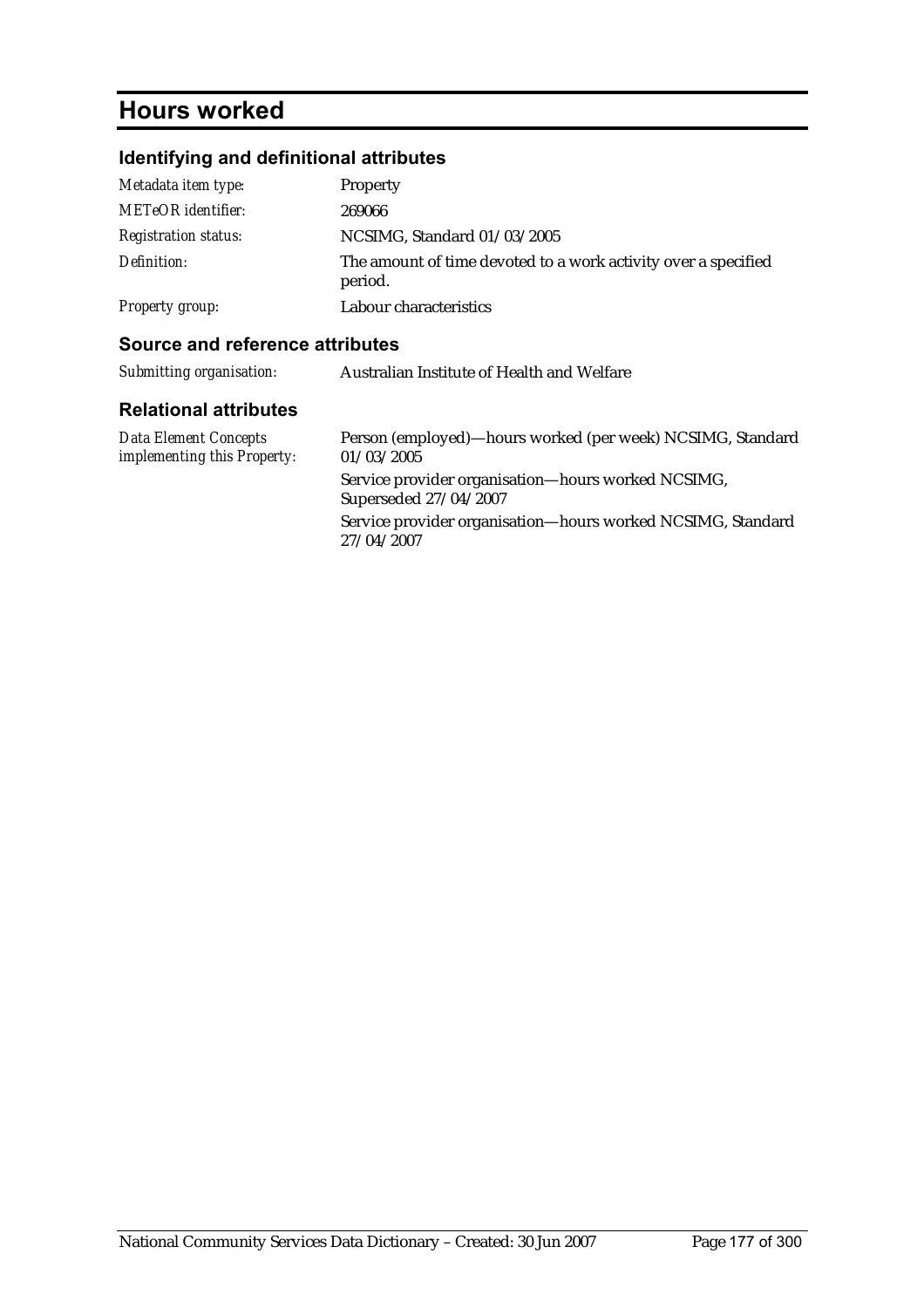# **House/property identifier**

### **Identifying and definitional attributes**

| Metadata item type:         | Property                                                                                                    |
|-----------------------------|-------------------------------------------------------------------------------------------------------------|
| <b>METeOR</b> identifier:   | 269386                                                                                                      |
| <b>Registration status:</b> | NHIG, Standard 01/03/2005                                                                                   |
| Definition:                 | The numeric or alphanumeric reference number of a house or<br>property that is unique within a street name. |
| Context:                    | Australian addresses.                                                                                       |
| <b>Property group:</b>      | <b>Location characteristics</b>                                                                             |

#### **Source and reference attributes**

*Submitting organisation:* Health Data Standards Committee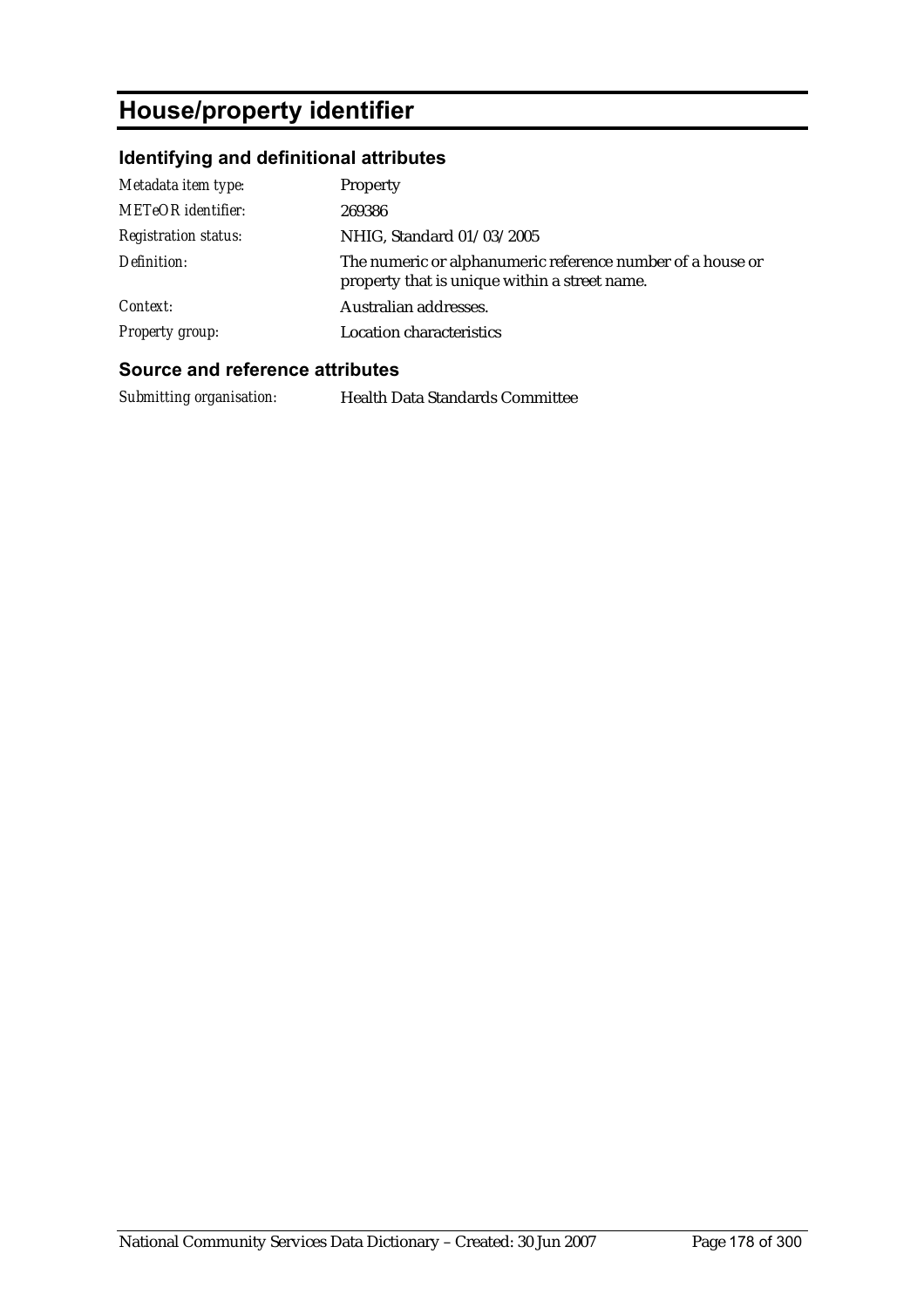# **Household type**

### **Identifying and definitional attributes**

| Metadata item type:         | Property                                                            |
|-----------------------------|---------------------------------------------------------------------|
| <b>METeOR</b> identifier:   | 269322                                                              |
| <b>Registration status:</b> | NCSIMG, Standard 01/03/2005                                         |
| Definition:                 | A descriptor of the class of household in terms of members present. |
| Property group:             | Accommodation/living characteristics                                |

#### **Source and reference attributes**

| Submitting organisation:<br>Australian Institute of Health and Welfare |  |
|------------------------------------------------------------------------|--|
|------------------------------------------------------------------------|--|

| Data Element Concepts              | Household—household type NCSIMG, Superseded 27/04/2007 |
|------------------------------------|--------------------------------------------------------|
| <i>implementing this Property:</i> | Household-household type NCSIMG, Standard 27/04/2007   |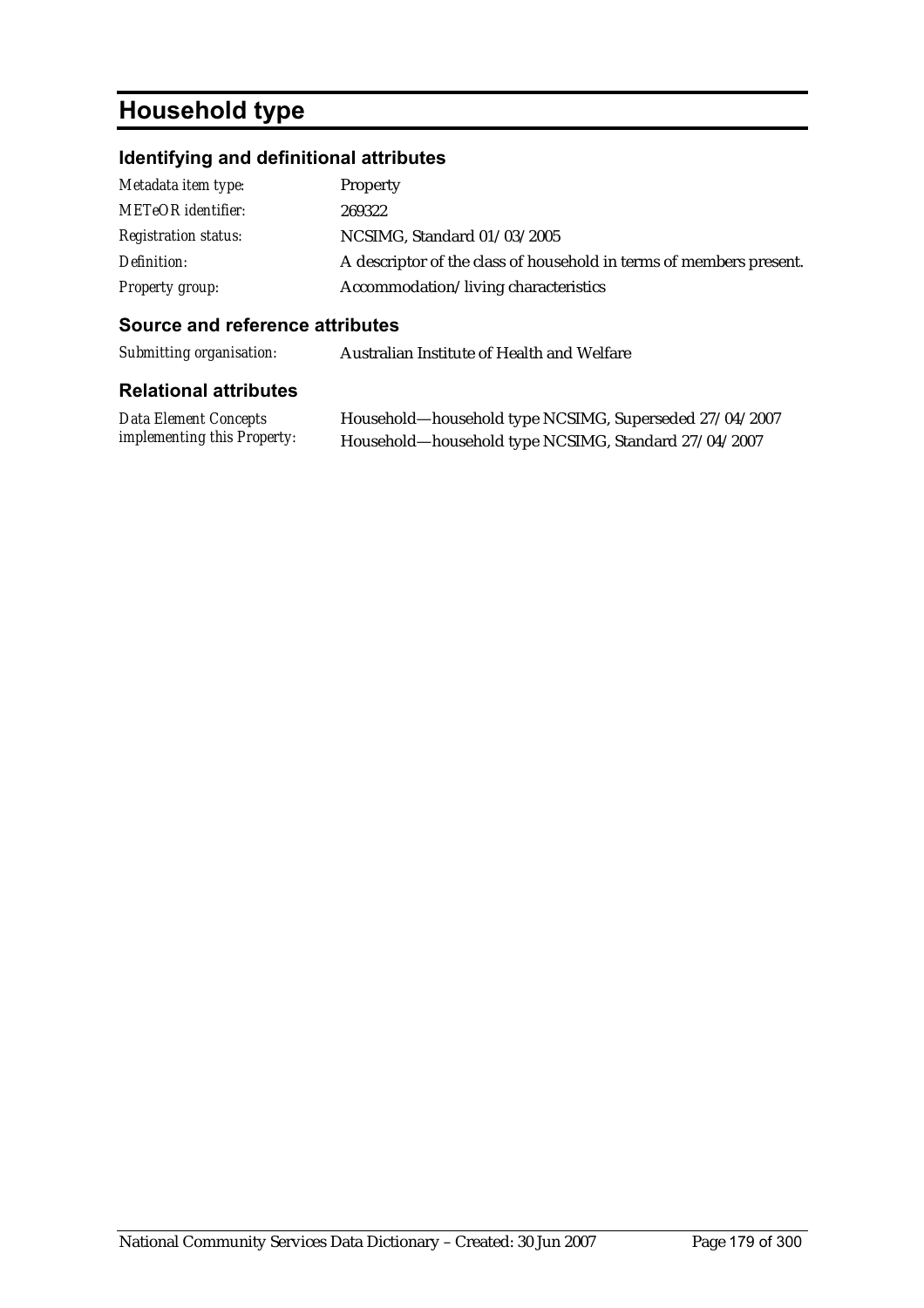# **Indigenous status**

### **Identifying and definitional attributes**

| Metadata item type:             | Property                                                                                |
|---------------------------------|-----------------------------------------------------------------------------------------|
| METeOR identifier:              | 269161                                                                                  |
| <b>Registration status:</b>     | NHIG, Standard 01/03/2005<br>NCSIMG, Standard 01/03/2005<br>NHDAMG, Standard 22/10/2005 |
| Definition:                     | An indicator of identification as an Aboriginal and/or Torres Strait<br>Islander.       |
| Property group:                 | Demographic/social/cultural characteristics                                             |
| Source and reference attributes |                                                                                         |
| Submitting organisation:        | Australian Institute of Health and Welfare                                              |

| Data Element Concepts              | Person-Indigenous status NHIG, Standard 01/03/2005 |
|------------------------------------|----------------------------------------------------|
| <i>implementing this Property:</i> | NCSIMG, Standard 01/03/2005                        |
|                                    | NHDAMG, Standard 01/03/2005                        |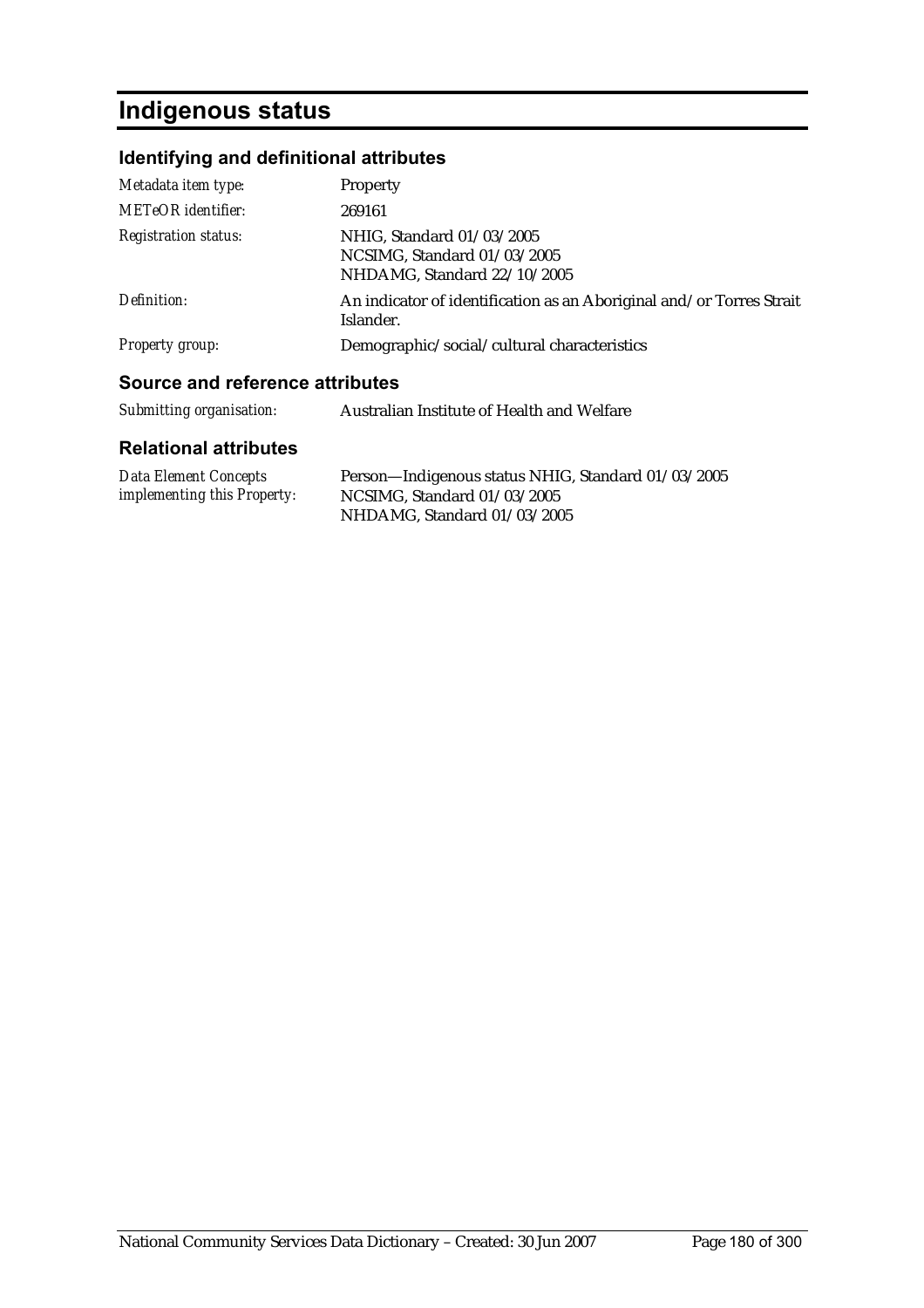## **Informal carer existence indicator**

### **Identifying and definitional attributes**

| Metadata item type:             | <b>Property</b>                                                                                  |
|---------------------------------|--------------------------------------------------------------------------------------------------|
| <b>METeOR</b> identifier:       | 313244                                                                                           |
| <b>Registration status:</b>     | NHIG. Recorded 12/01/2007<br>NCSIMG, Standard 02/05/2006                                         |
| Definition:                     | An indicator of whether or not an informal carer exists.                                         |
| <b>Property group:</b>          | Service provision event                                                                          |
| Source and reference attributes |                                                                                                  |
| Submitting organisation:        | Australian Institute of Health and Welfare                                                       |
| <b>Relational attributes</b>    |                                                                                                  |
| Related metadata references:    | Supersedes Carer availability status NHIG, Standard<br>$01/09/9005$ NCCIMC Cupercoded 09/05/9000 |

|                                    | $01/03/2005$ , NCSIMG, Superseded $02/05/2006$           |
|------------------------------------|----------------------------------------------------------|
| Data Element Concepts              | Person—informal carer existence indicator NHIG, Recorded |
| <i>implementing this Property:</i> | 12/01/2007                                               |
|                                    | NCSIMG, Standard 02/05/2006                              |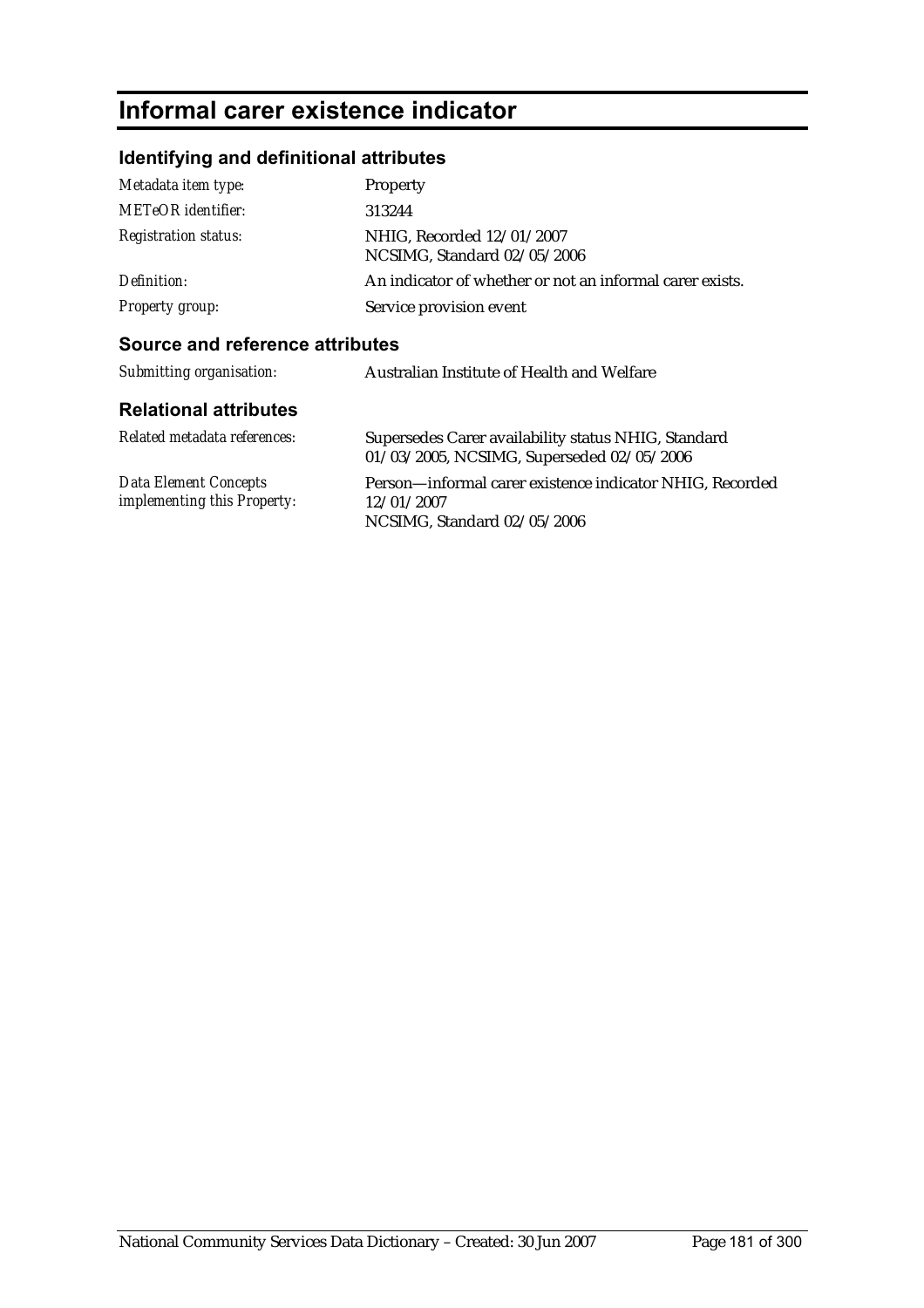## **International postcode**

### **Identifying and definitional attributes**

| Metadata item type:         | <b>Property</b>                                                                     |
|-----------------------------|-------------------------------------------------------------------------------------|
| <b>METeOR</b> identifier:   | 288969                                                                              |
| <b>Registration status:</b> | NHIG, Standard 04/05/2005<br>NCSIMG, Standard 30/09/2005                            |
| Definition:                 | A descriptor for a postal delivery area, aligned with locality,<br>suburb or place. |
| <b>Property group:</b>      | <b>Location characteristics</b>                                                     |

### **Source and reference attributes**

| Submitting organisation: | Australian Institute of Health and Welfare |
|--------------------------|--------------------------------------------|
|                          |                                            |

| Data Element Concepts       | Person (address)—international postcode NHIG, Standard         |
|-----------------------------|----------------------------------------------------------------|
| implementing this Property: | 04/05/2005                                                     |
|                             | NCSIMG, Standard 30/09/2005                                    |
|                             | Service provider organisation (address)—international postcode |
|                             | NHIG, Standard 04/05/2005                                      |
|                             | NCSIMG, Standard 30/09/2005                                    |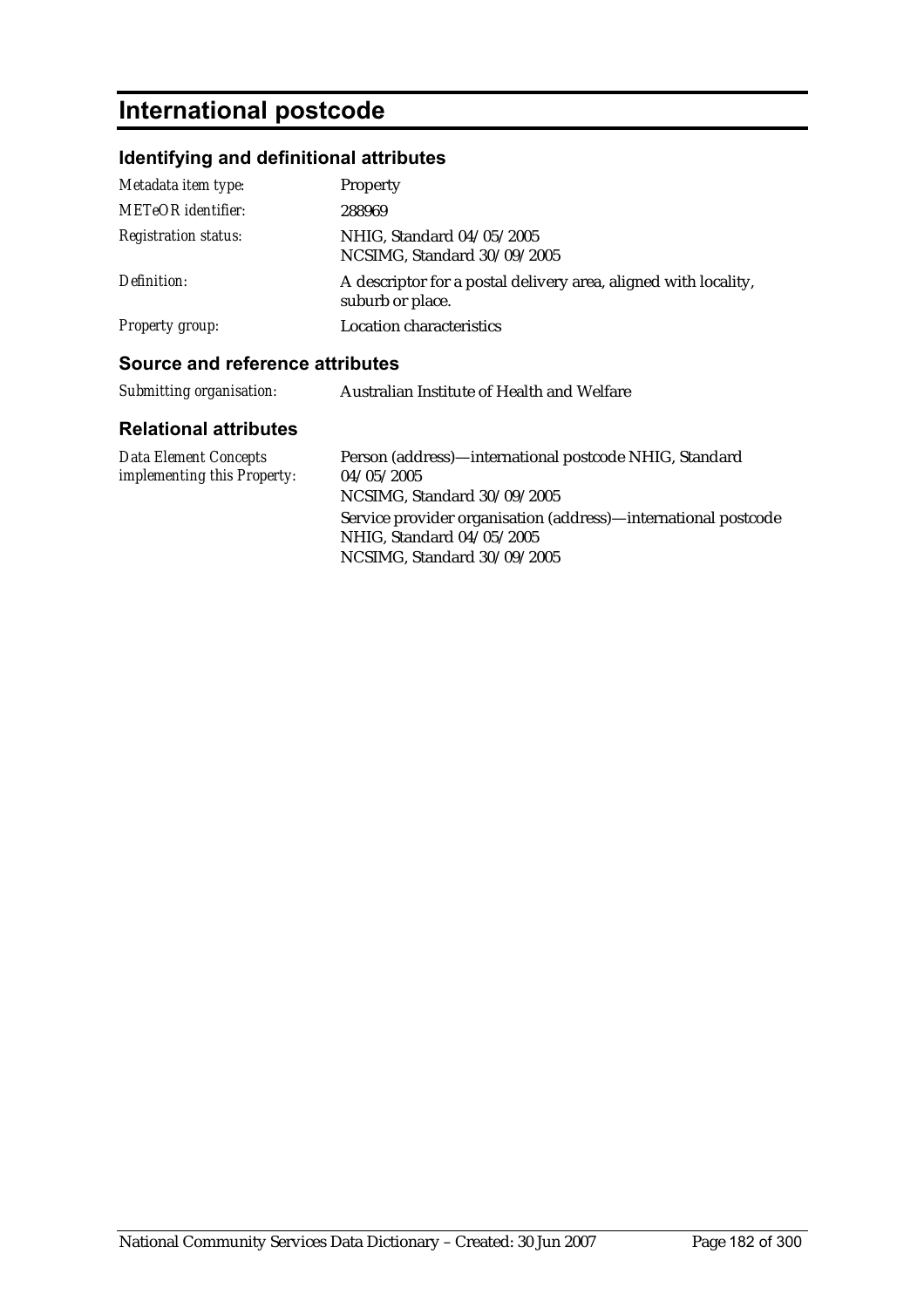## **Interpreter service required status**

### **Identifying and definitional attributes**

| Metadata item type:         | Property                                                                               |
|-----------------------------|----------------------------------------------------------------------------------------|
| METeOR identifier:          | 269289                                                                                 |
| <b>Registration status:</b> | NHIG, Standard 01/03/2005<br>NCSIMG, Standard 01/03/2005<br>NHDAMG, Retired 10/02/2006 |
| Definition:                 | An indicator of a need for a translation service.                                      |
| Property group:             | Demographic/social/cultural characteristics                                            |

### **Source and reference attributes**

| Submitting organisation:<br>Australian Institute of Health and Welfare |  |
|------------------------------------------------------------------------|--|
|------------------------------------------------------------------------|--|

| Data Element Concepts              | Person—interpreter service required NHIG, Standard 08/02/2006                             |
|------------------------------------|-------------------------------------------------------------------------------------------|
| <i>implementing this Property:</i> | NCSIMG, Standard 10/04/2006                                                               |
|                                    | Person—interpreter service required (community services)<br>NCSIMG. Standard $01/03/2005$ |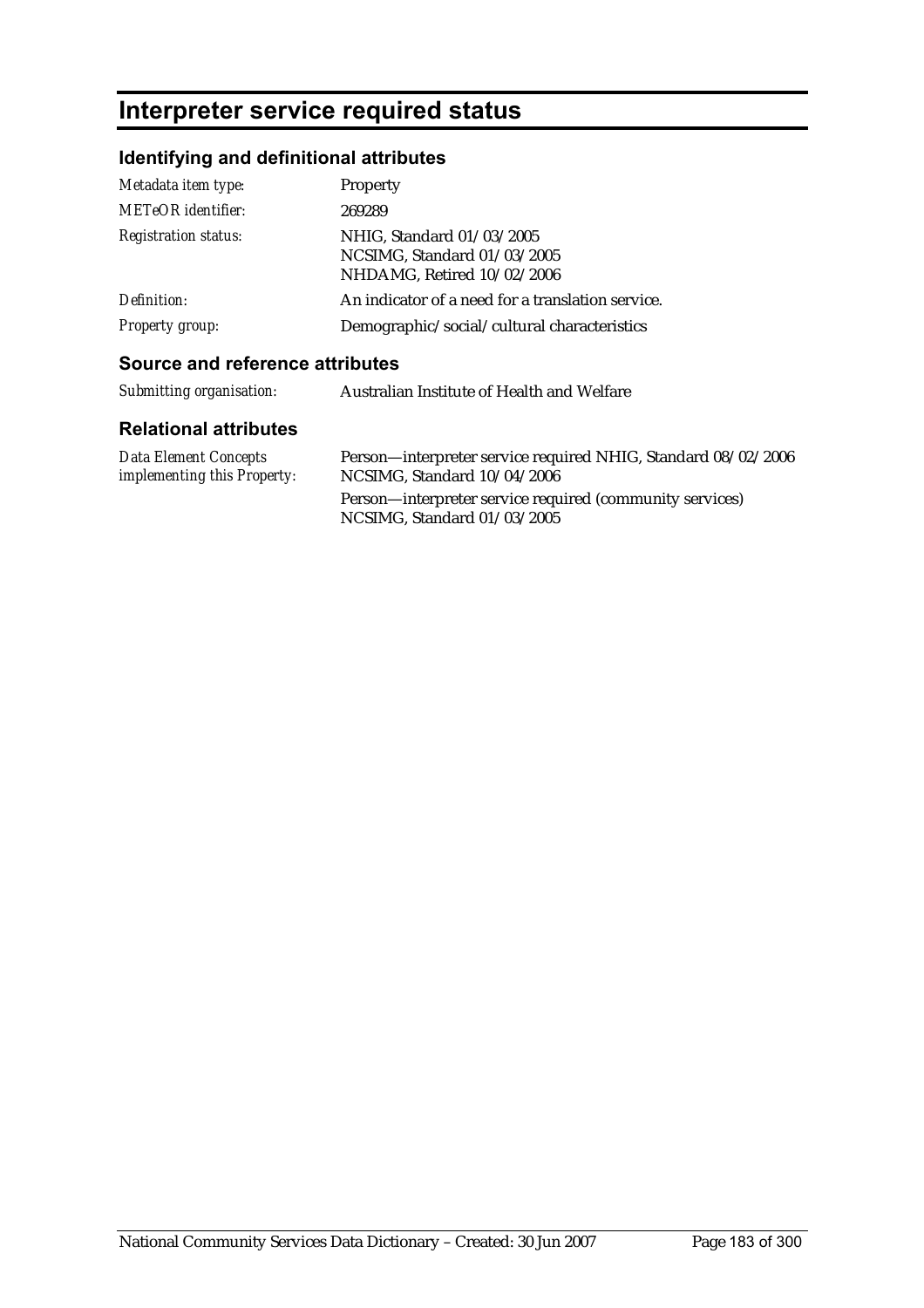## **Labour force status**

## **Identifying and definitional attributes**

| Metadata item type:                                  | <b>Property</b>                                                                                                    |
|------------------------------------------------------|--------------------------------------------------------------------------------------------------------------------|
| Synonymous names:                                    | <b>Employment status</b>                                                                                           |
| <b>METeOR</b> identifier:                            | 269067                                                                                                             |
| <b>Registration status:</b>                          | NHIG. Standard 01/03/2005<br>NCSIMG. Recorded 27/03/2007<br>NHDAMG, Standard 22/10/2005                            |
| Definition:                                          | An indicator of participation in paid employment or economic<br>inactivity.                                        |
| Property group:                                      | Labour characteristics                                                                                             |
| <b>Relational attributes</b>                         |                                                                                                                    |
| Data Element Concepts<br>implementing this Property: | Person—labour force status NHIG, Standard 01/03/2005<br>NCSIMG, Standard 01/03/2005<br>NHDAMG, Standard 01/08/2005 |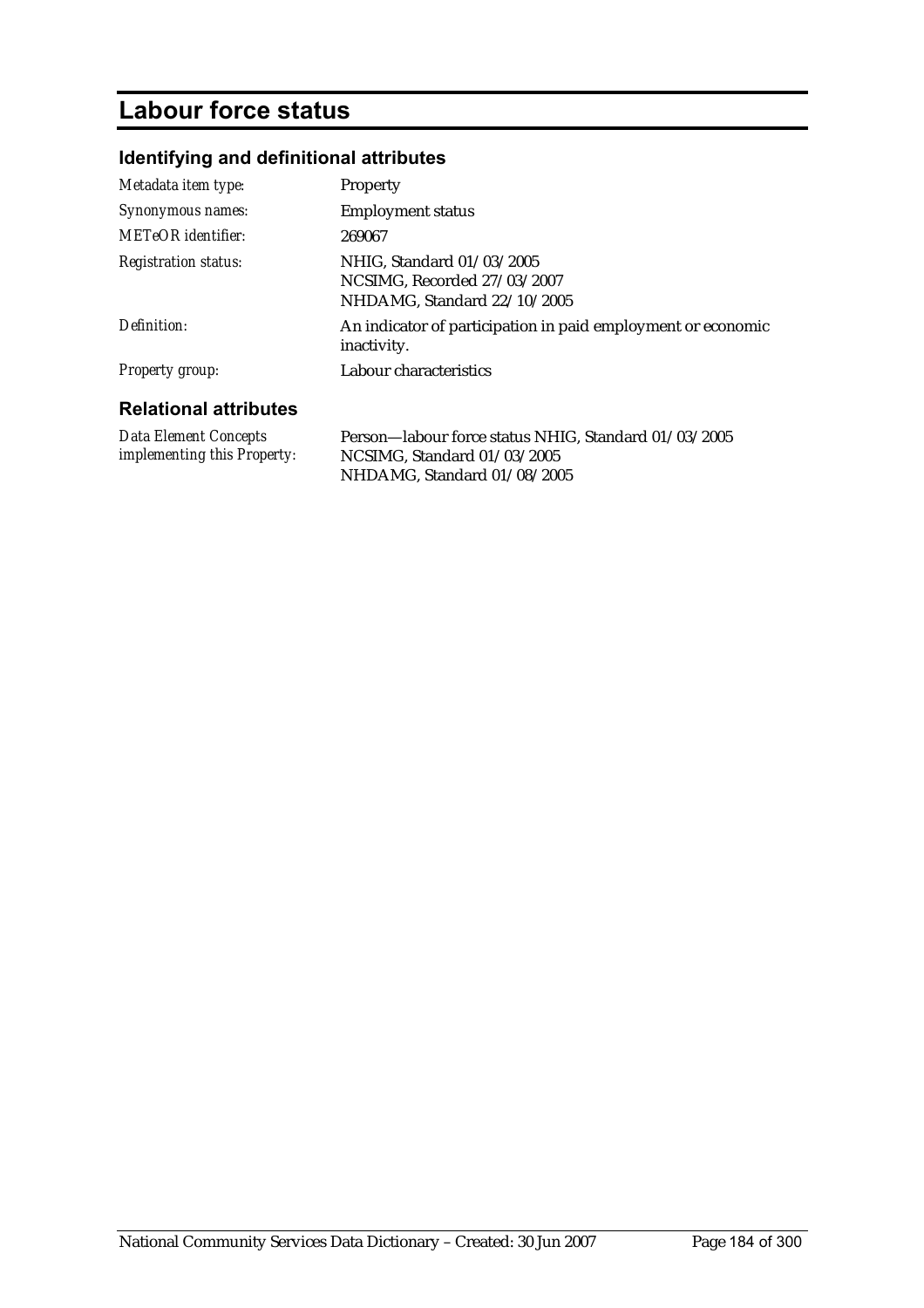## **Last service provision date**

### **Identifying and definitional attributes**

| Metadata item type:         | Property                                 |
|-----------------------------|------------------------------------------|
| METeOR identifier:          | 269246                                   |
| <i>Registration status:</i> | NCSIMG, Standard 01/03/2005              |
| Definition:                 | Date on which the last service occurred. |
| <b>Property group:</b>      | Service provision event                  |

### **Source and reference attributes**

*Submitting organisation:* Australian Institute of Health and Welfare

#### **Relational attributes**

*Data Element Concepts implementing this Property:* Service event—last service provision date NCSIMG, Standard 07/03/2006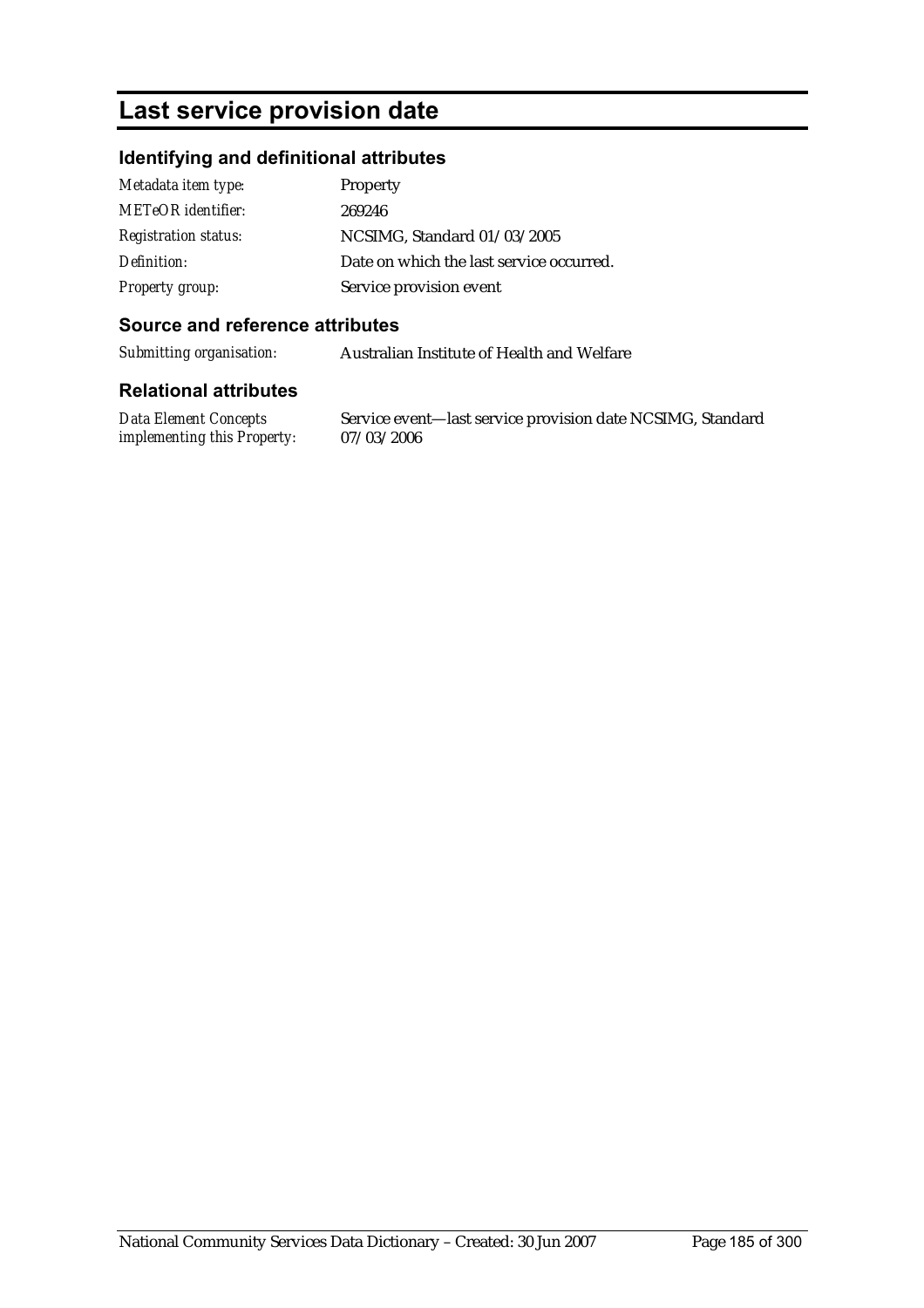## **Legal order/arrangement type**

### **Identifying and definitional attributes**

| Metadata item type:         | <b>Property</b>                               |
|-----------------------------|-----------------------------------------------|
| <b>METeOR</b> identifier:   | 269313                                        |
| <b>Registration status:</b> | NCSIMG, Standard 01/03/2005                   |
| Definition:                 | The type of legal order or legal arrangement. |
| <b>Property group:</b>      | Legal characteristics                         |

### **Source and reference attributes**

*Submitting organisation:* Australian Institute of Health and Welfare

#### **Relational attributes**

*Data Element Concepts implementing this Property:*

Person—legal order/arrangement type NCSIMG, Standard 01/03/2005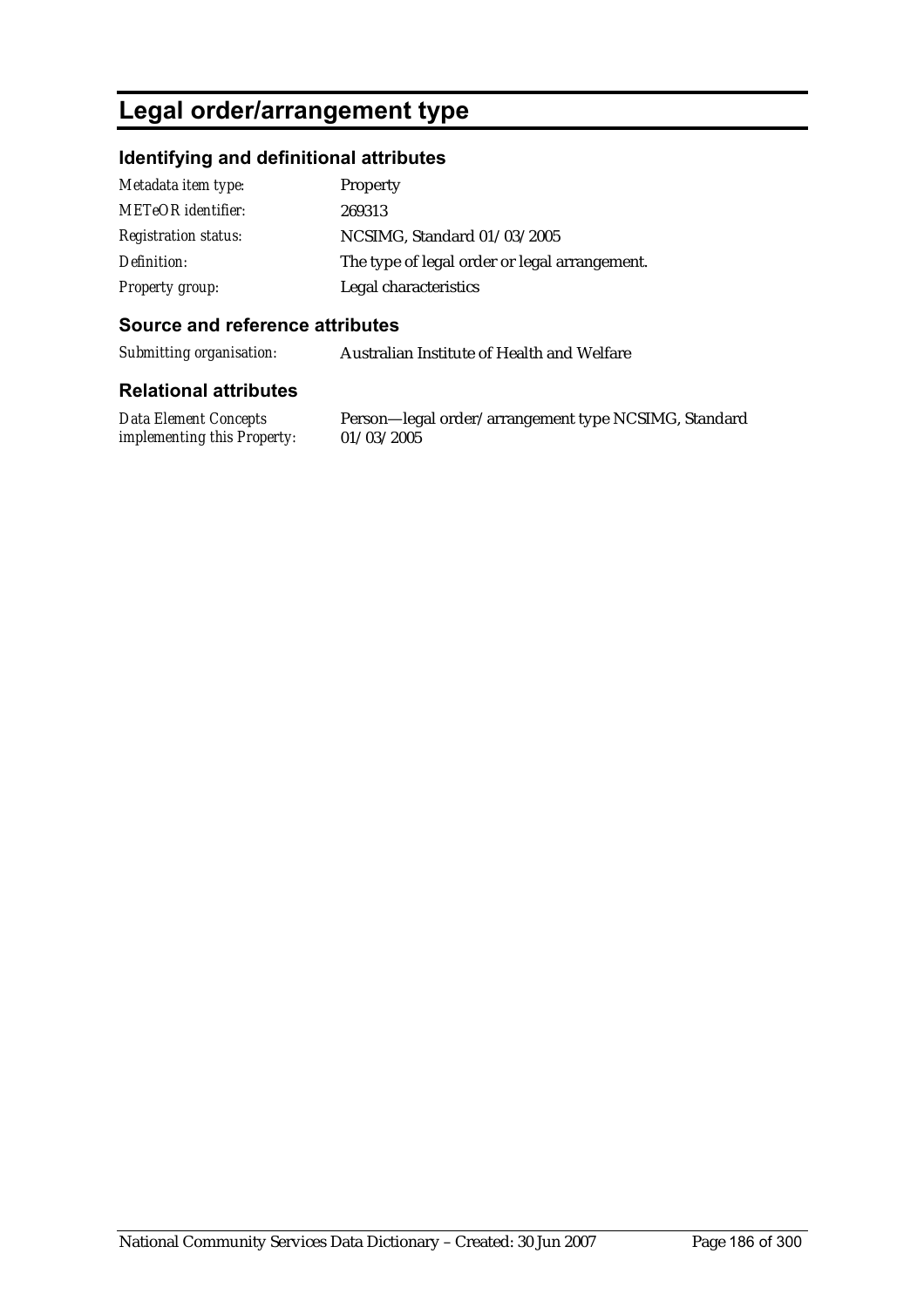## **Letters of family name**

### **Identifying and definitional attributes**

| Metadata item type:         | Property                                                                    |
|-----------------------------|-----------------------------------------------------------------------------|
| <b>METeOR</b> identifier:   | 349486                                                                      |
| <b>Registration status:</b> | NCSIMG, Standard 27/03/2007                                                 |
| Definition:                 | A specific combination of letters selected from a family name<br>(surname). |

### **Relational attributes**

*Data Element Concepts implementing this Property:* Person—letters of family name NCSIMG, Standard 27/03/2007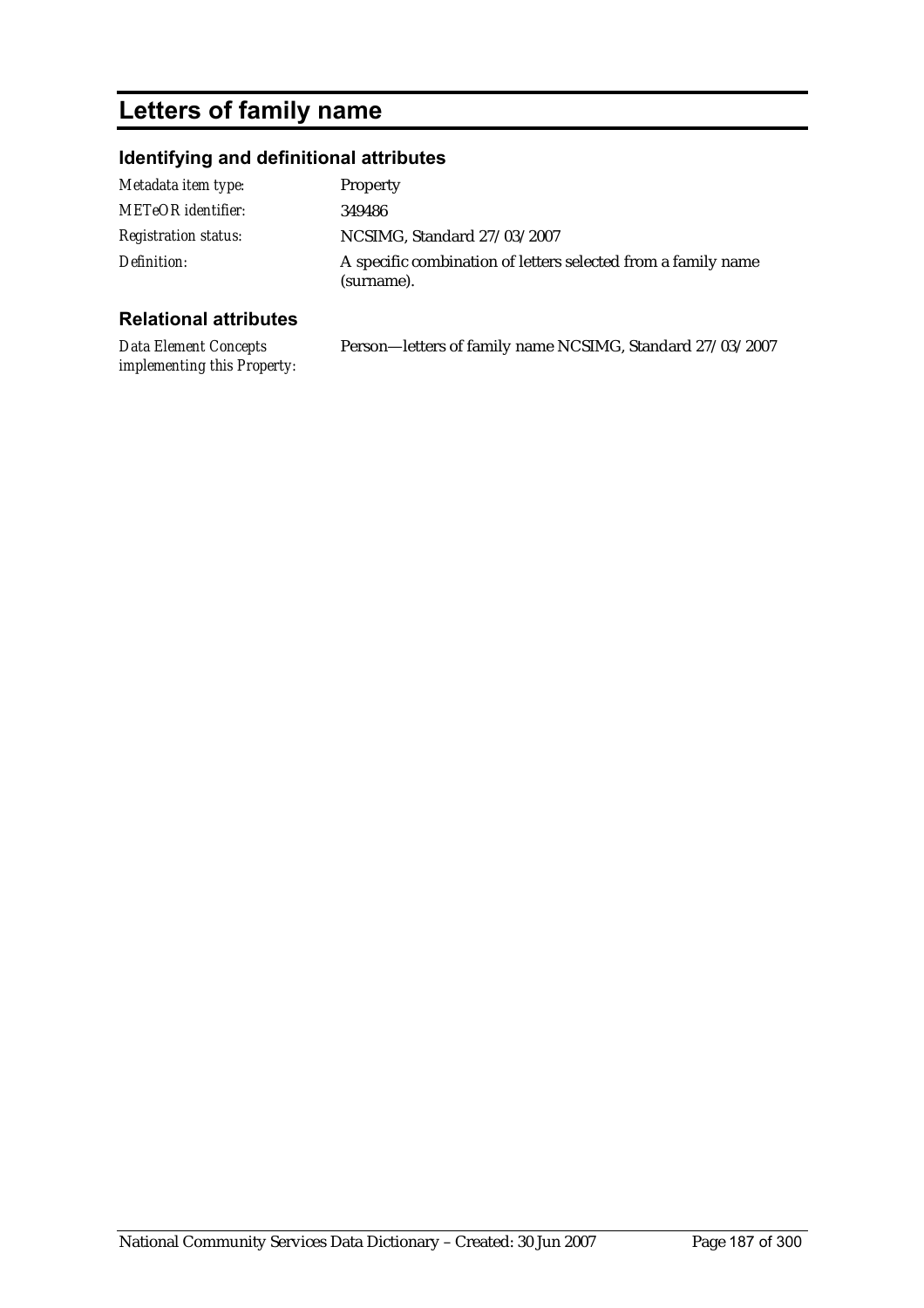## **Letters of given name**

### **Identifying and definitional attributes**

| Metadata item type:         | Property                                                                  |
|-----------------------------|---------------------------------------------------------------------------|
| <b>METeOR</b> identifier:   | 314125                                                                    |
| <b>Registration status:</b> | NCSIMG, Standard 27/03/2007                                               |
| Definition:                 | A specific combination of letters selected from a person's first<br>name. |

### **Relational attributes**

*Data Element Concepts implementing this Property:* Person—letters of given name NCSIMG, Standard 27/03/2007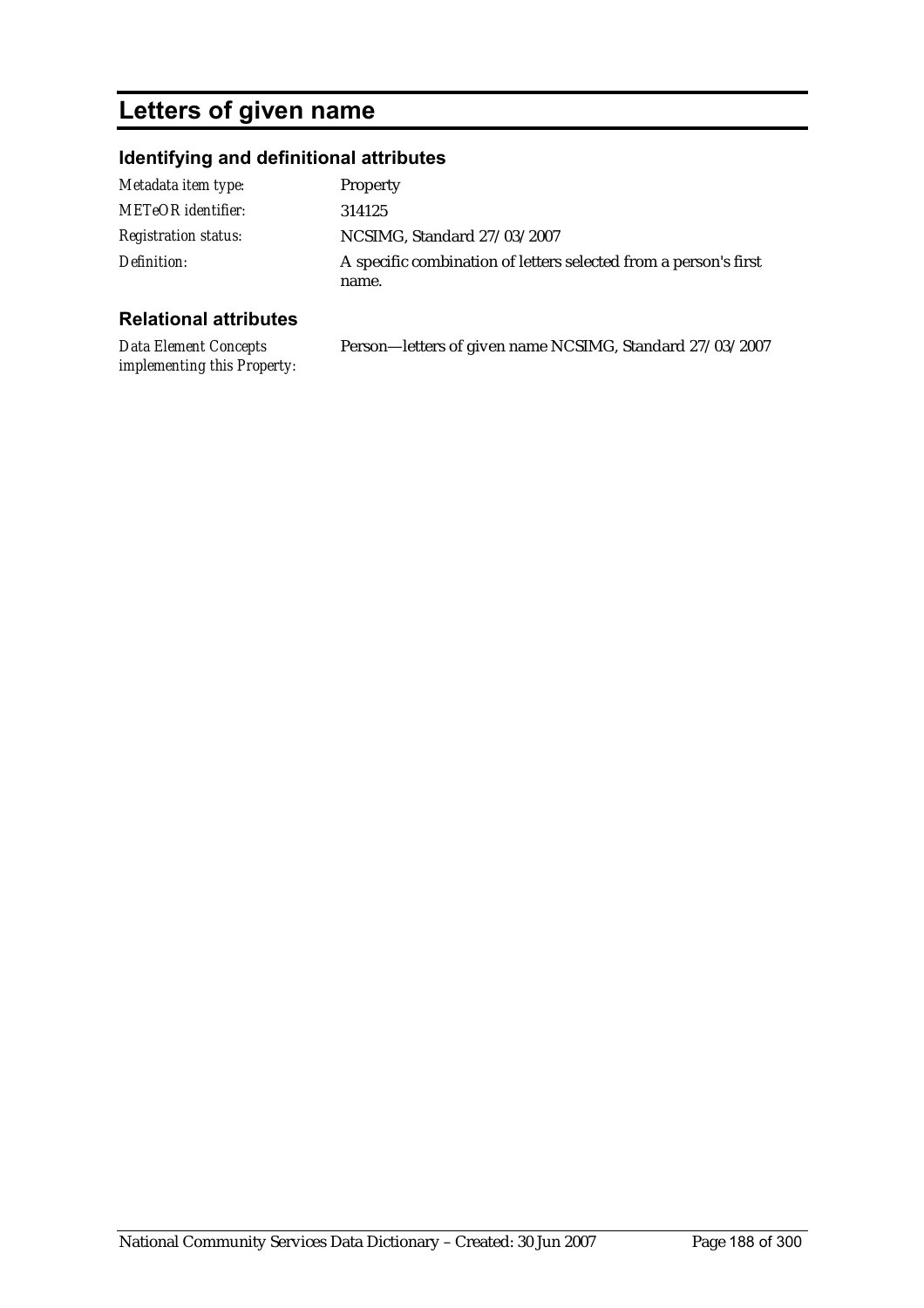## **Level of difficulty with activities in a life area**

### **Identifying and definitional attributes**

| Metadata item type:         | Property                                                                              |
|-----------------------------|---------------------------------------------------------------------------------------|
| <b>METeOR</b> identifier:   | 320312                                                                                |
| <b>Registration status:</b> | NHIG, Standard 29/11/2006<br>NCSIMG, Standard 16/10/2006                              |
| Definition:                 | An expression of the ease of which tasks and actions in a life area<br>are performed. |
|                             |                                                                                       |

#### **Relational attributes**

*Data Element Concepts implementing this Property:* Person—level of difficulty with activities in a life area NHIG, Standard 29/11/2006 NCSIMG, Standard 16/10/2006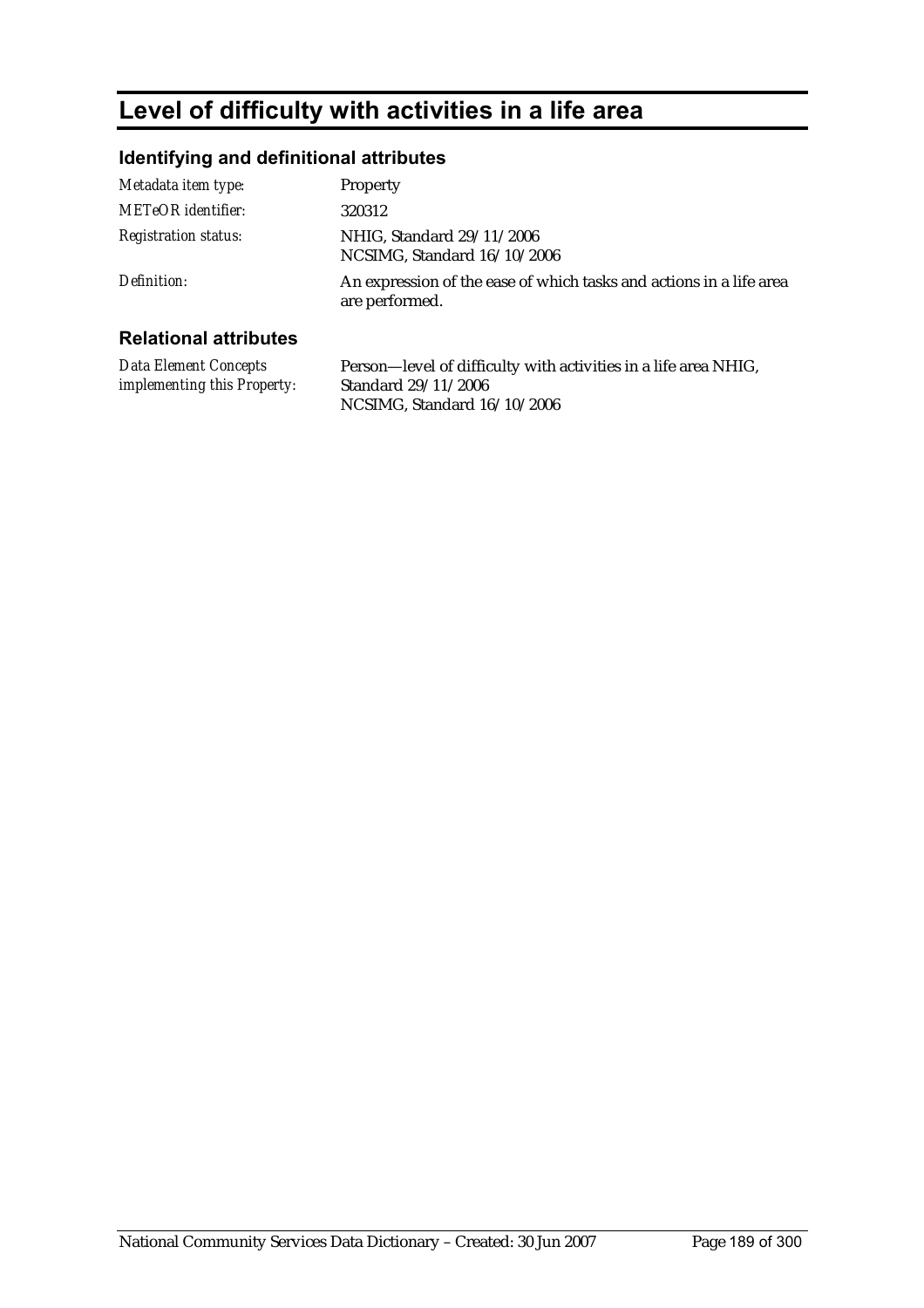## **Level of educational attainment**

### **Identifying and definitional attributes**

| Metadata item type:         | Property                                      |
|-----------------------------|-----------------------------------------------|
| <b>METeOR</b> identifier:   | 321057                                        |
| <b>Registration status:</b> | NCSIMG, Standard 29/04/2006                   |
| Definition:                 | The level of academic qualification achieved. |
| <b>Property group:</b>      | <b>Educational characteristics</b>            |

#### **Collection and usage attributes**

*Comments:* The concept of level of education used is broadly consistent with the concept used in the ASCED which takes its meaning from the ISCED 1997, which states that "the notion of 'levels' of education is taken to be broadly related to gradations of learning experiences...", and that "the level is related to the degree of complexity of the content of the programmes." (UNESCO 1997, p.10).

#### **Source and reference attributes**

| Submitting organisation: | Australian Institute of Health and Welfare |
|--------------------------|--------------------------------------------|
|                          |                                            |

| <b>Data Element Concepts</b>       | Person-level of highest educational attainment NCSIMG, |
|------------------------------------|--------------------------------------------------------|
| <i>implementing this Property:</i> | Standard 29/04/2006                                    |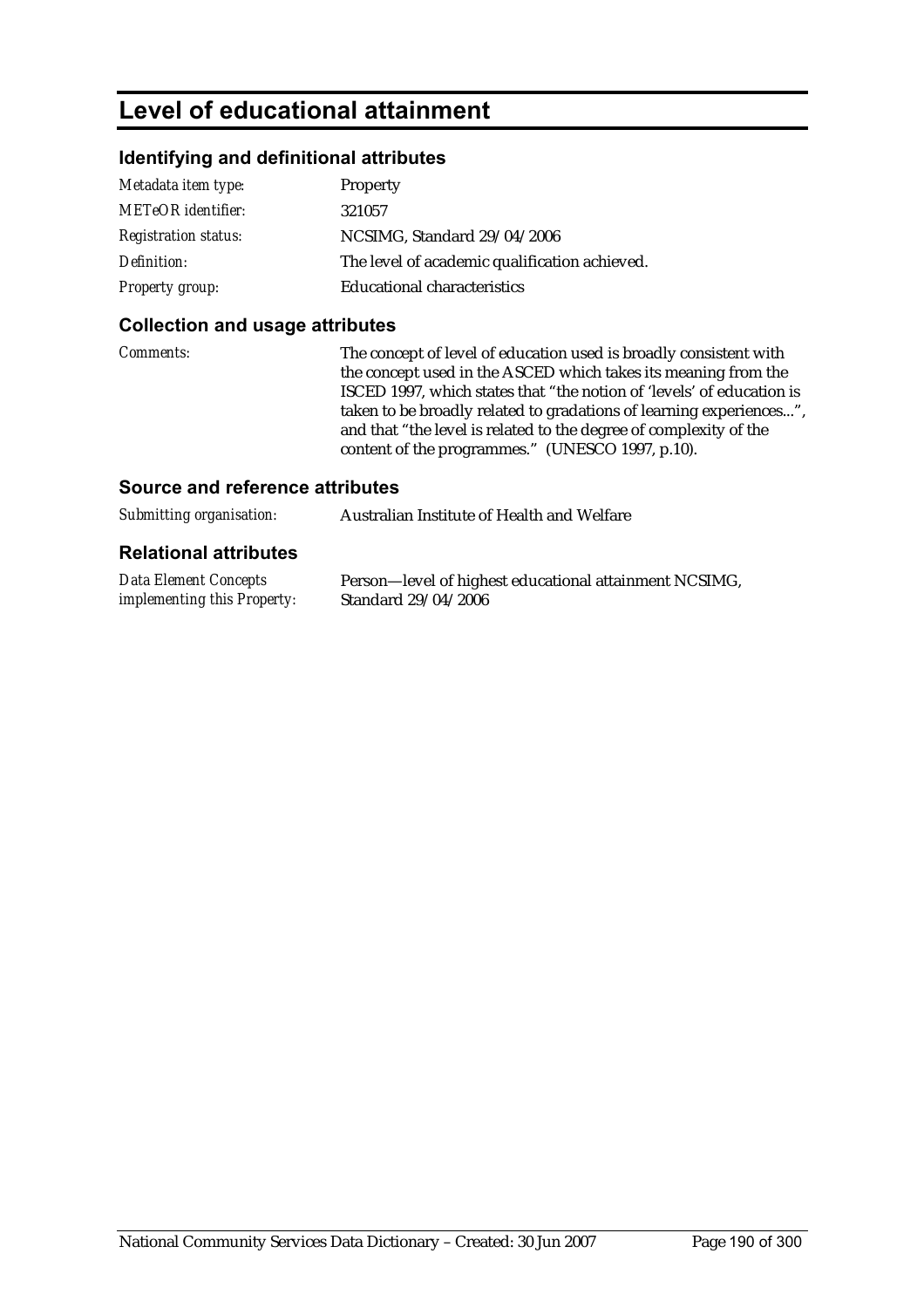## **Level of government**

### **Identifying and definitional attributes**

| Metadata item type:         | <b>Property</b>                          |
|-----------------------------|------------------------------------------|
| Synonymous names:           | <b>Government level</b>                  |
| <b>METeOR</b> identifier:   | 348916                                   |
| <b>Registration status:</b> | NCSIMG, Standard 27/04/2007              |
| Definition:                 | A descriptor of the level of government. |

#### **Source and reference attributes**

*Submitting organisation:* Australian Institute of Health and Welfare.

#### **Relational attributes**

*Data Element Concepts implementing this Property:* Service provider organisation—level of government NCSIMG, Standard 27/04/2007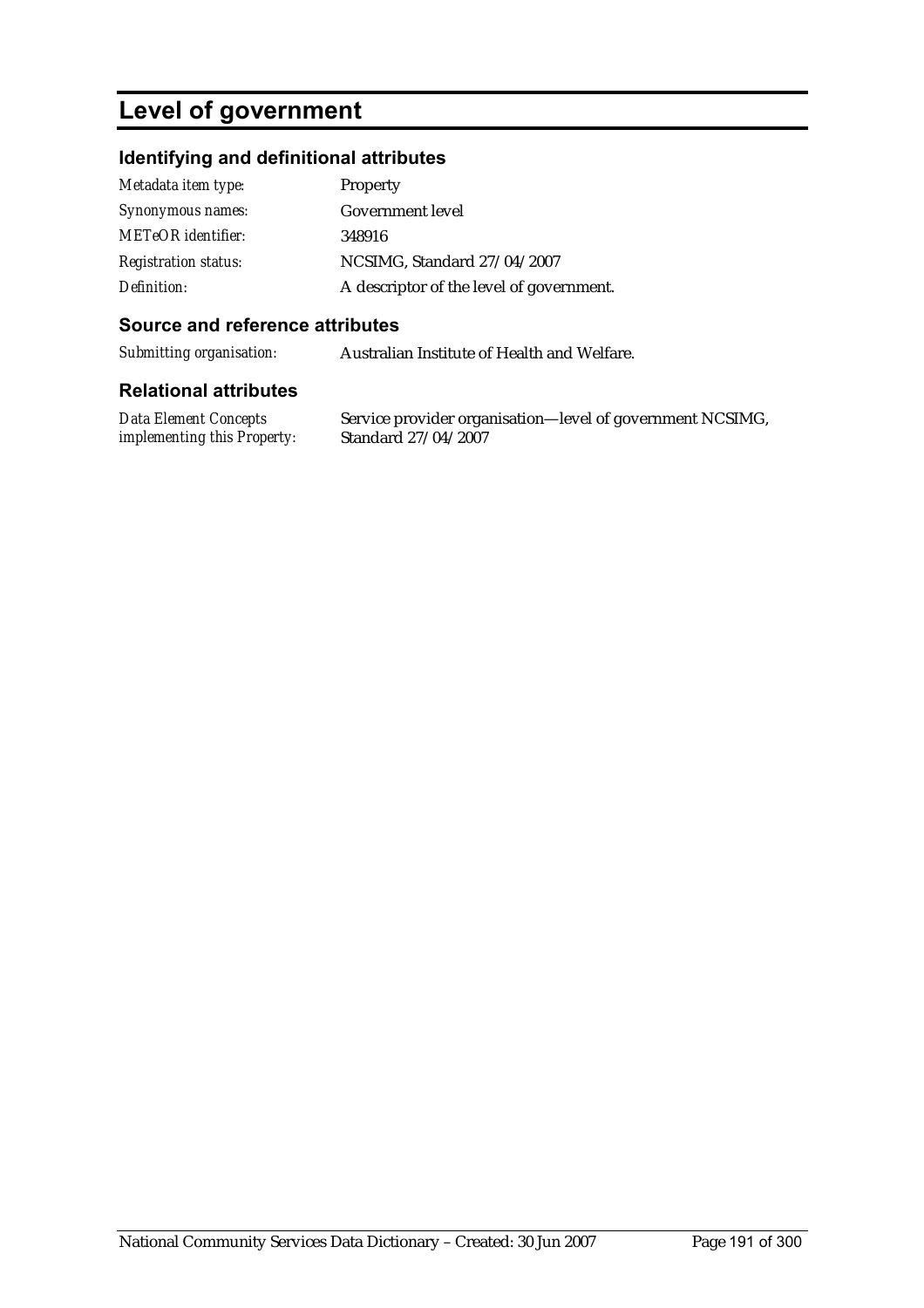## **Level of satisfaction with participation in a life area**

### **Identifying and definitional attributes**

| Metadata item type:          | Property                                                                                           |
|------------------------------|----------------------------------------------------------------------------------------------------|
| <b>METeOR</b> identifier:    | 324441                                                                                             |
| <b>Registration status:</b>  | NHIG. Standard 29/11/2006<br>NCSIMG, Standard 16/10/2006                                           |
| Definition:                  | The level of satisfaction with participation in a life area, in relation<br>to current life goals. |
| <b>Relational attributes</b> |                                                                                                    |

#### **Relational attributes**

*Data Element Concepts implementing this Property:* Person—level of satisfaction with participation in a life area NHIG, Standard 29/11/2006 NCSIMG, Standard 16/10/2006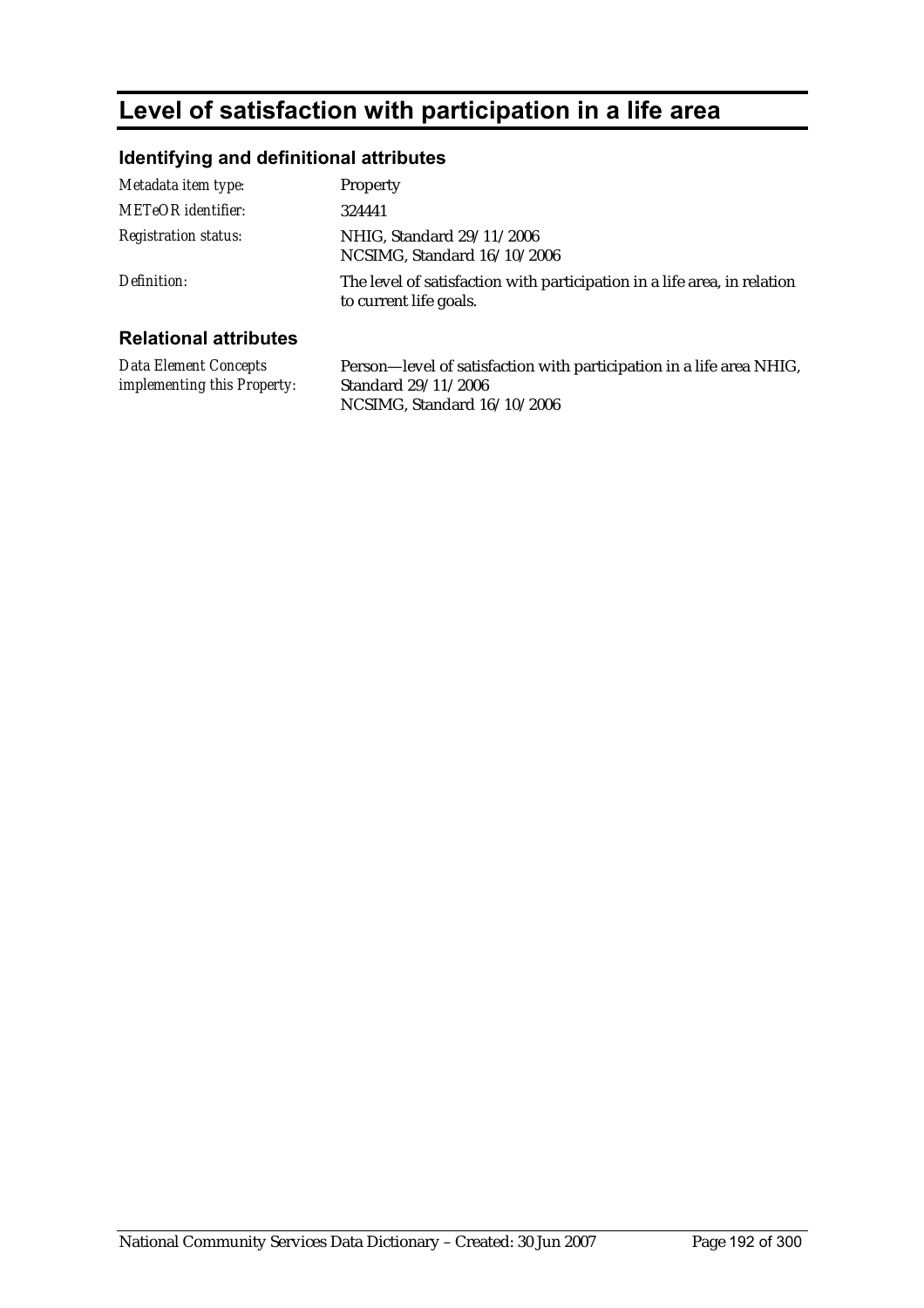## **Living arrangement**

### **Identifying and definitional attributes**

| Metadata item type:         | Property                                                 |
|-----------------------------|----------------------------------------------------------|
| <b>METeOR</b> identifier:   | 269314                                                   |
| <b>Registration status:</b> | NHIG, Standard 19/04/2005<br>NCSIMG, Standard 01/03/2005 |
| Definition:                 | An arrangement of living alone or with others.           |
| <b>Property group:</b>      | Accommodation/living characteristics                     |

#### **Source and reference attributes**

| Submitting organisation:     | Australian Institute of Health and Welfare |
|------------------------------|--------------------------------------------|
| <b>Relational attributes</b> |                                            |

#### *Data Element Concepts implementing this Property:* Person—living arrangement NHIG, Standard 19/04/2005 NCSIMG, Standard 01/03/2005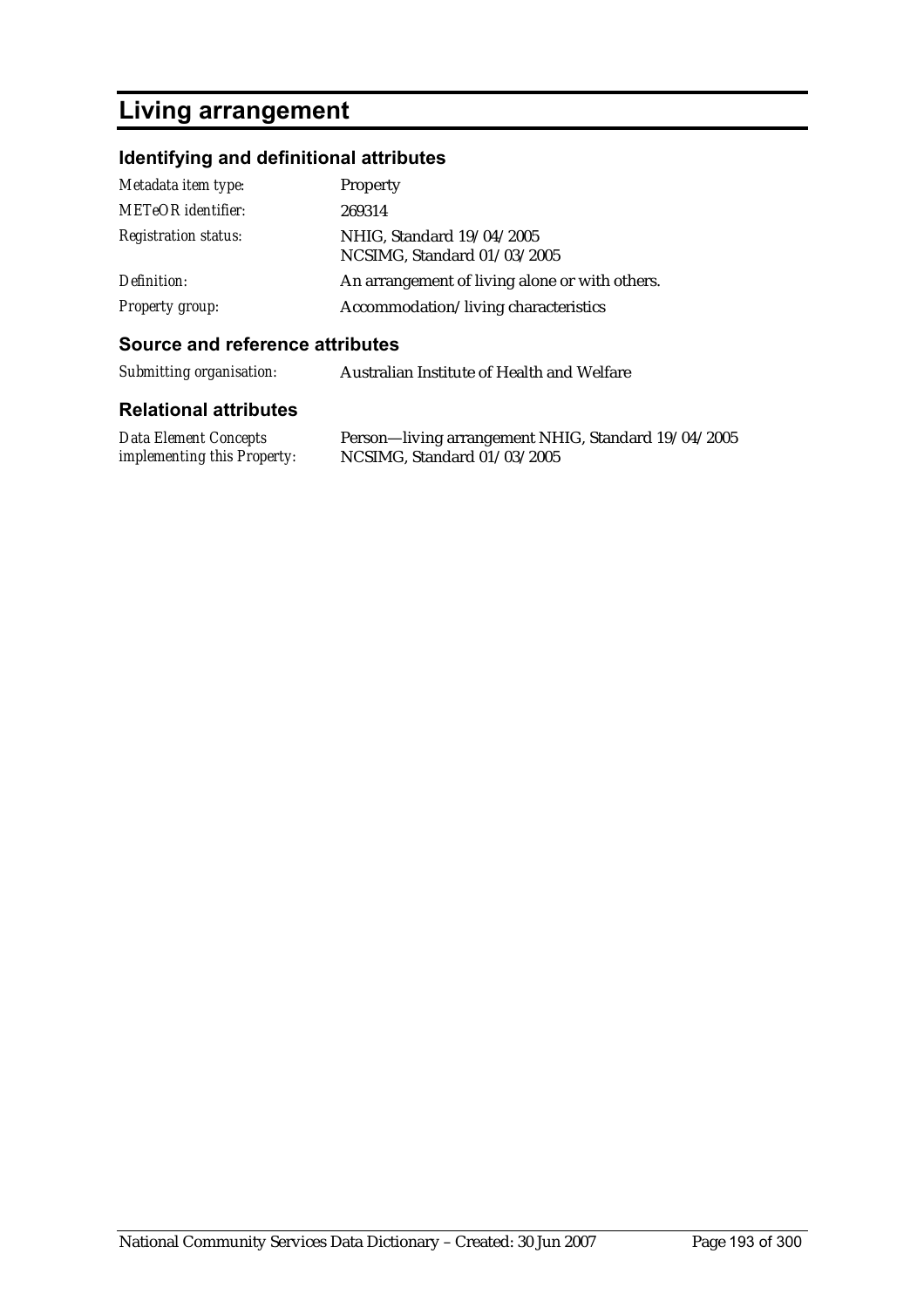## **Location of impairment of body structure**

### **Identifying and definitional attributes**

| Metadata item type:          | Property                                                                                    |
|------------------------------|---------------------------------------------------------------------------------------------|
| METeOR identifier:           | 320262                                                                                      |
| <b>Registration status:</b>  | NHIG, Standard 29/11/2006<br>NCSIMG, Standard 16/10/2006                                    |
| Definition:                  | The site where a specified body structure differs from the accepted<br>population standard. |
| <b>Relational attributes</b> |                                                                                             |

#### **Relational attributes**

*Data Element Concepts implementing this Property:* Person—location of impairment of body structure NHIG, Standard 29/11/2006 NCSIMG, Standard 16/10/2006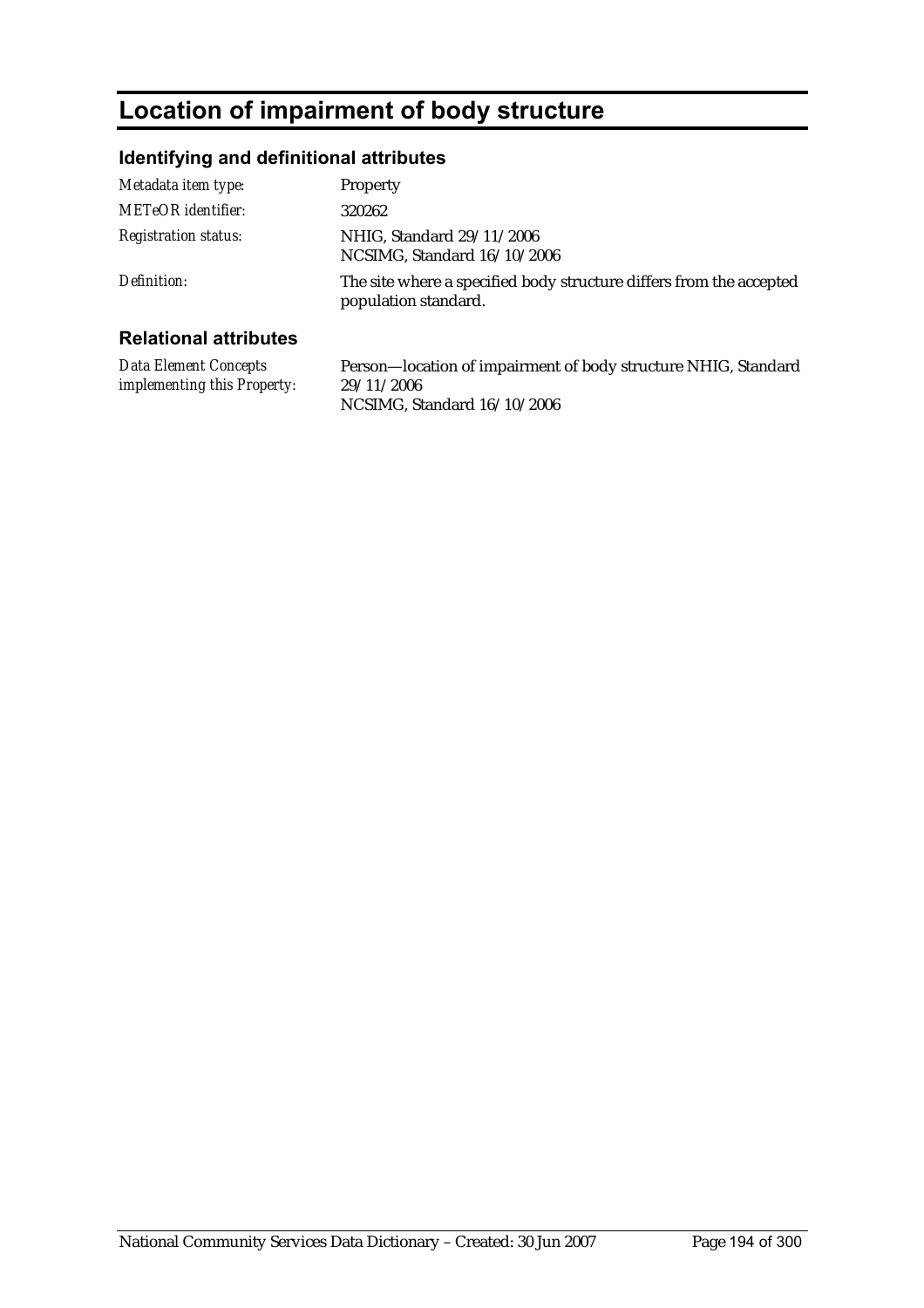## **Lot/section identifier**

### **Identifying and definitional attributes**

| Metadata item type:         | Property                                                                                 |
|-----------------------------|------------------------------------------------------------------------------------------|
| <b>METeOR</b> identifier:   | 269059                                                                                   |
| <b>Registration status:</b> | NHIG, Standard 01/03/2005                                                                |
| Definition:                 | The lot/section reference allocated to an address in the absence of<br>street numbering. |
| Context:                    | Australian addresses.                                                                    |
| <b>Property group:</b>      | Location characteristics                                                                 |

### **Source and reference attributes**

*Submitting organisation:* Australian Institute of Health and Welfare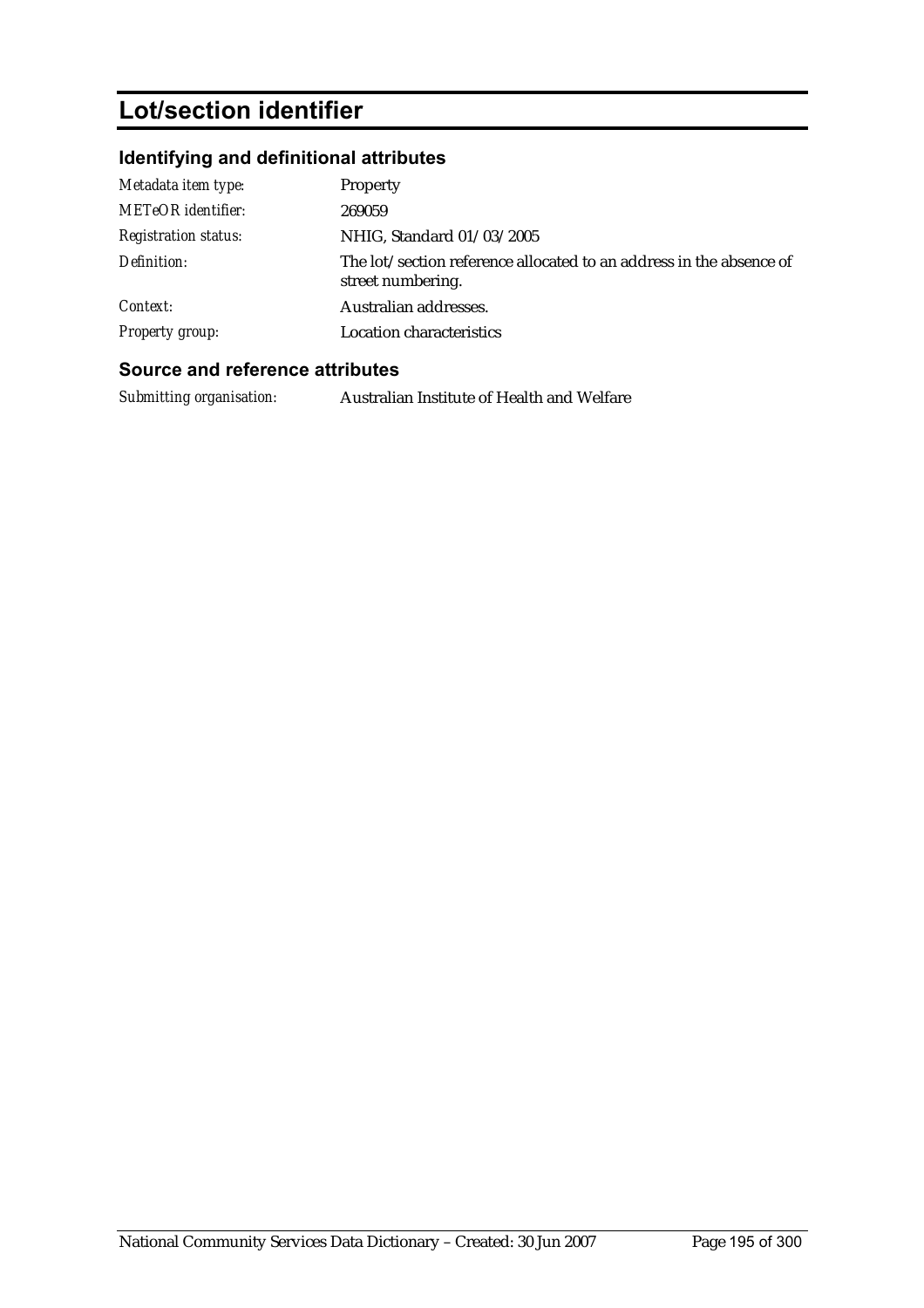## **Main language other than English spoken at home**

### **Identifying and definitional attributes**

| Metadata item type:         | Property                                                                                |
|-----------------------------|-----------------------------------------------------------------------------------------|
| <b>METeOR</b> identifier:   | 269176                                                                                  |
| <b>Registration status:</b> | NHIG, Standard 01/03/2005<br>NCSIMG, Standard 01/03/2005<br>NHDAMG, Standard 22/10/2005 |
| Definition:                 | The primary language spoken at home, excluding English.                                 |
| Property group:             | Demographic/social/cultural characteristics                                             |

### **Source and reference attributes**

| Submitting organisation: | Australian Institute of Health and Welfare |
|--------------------------|--------------------------------------------|
|                          |                                            |

| Data Element Concepts              | Person—main language other than English spoken at home NHIG, |
|------------------------------------|--------------------------------------------------------------|
| <i>implementing this Property:</i> | Standard 01/03/2005                                          |
|                                    | NCSIMG, Standard 01/03/2005                                  |
|                                    | NHDAMG. Standard $10/02/2006$                                |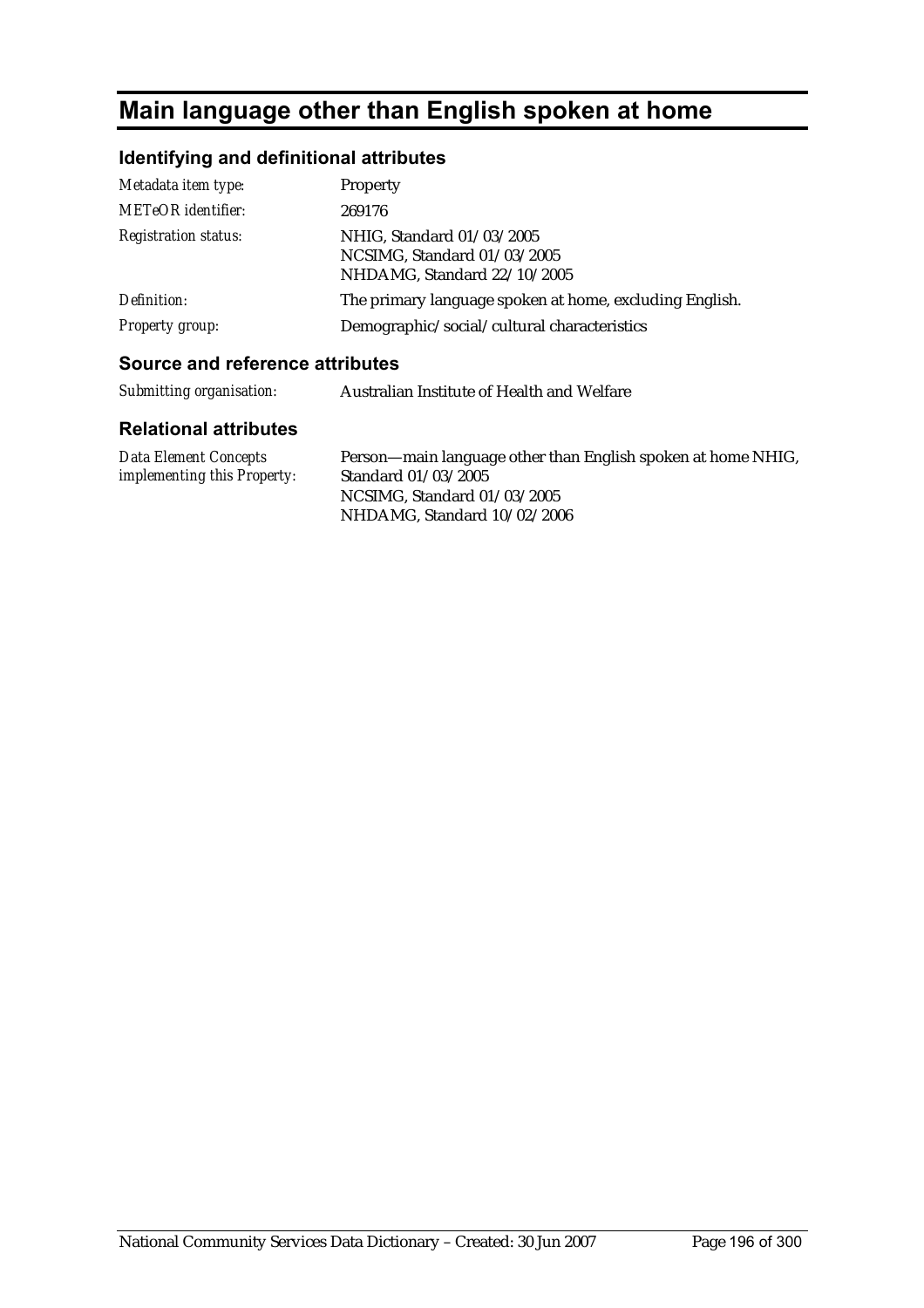## **Marital status**

### **Identifying and definitional attributes**

| Metadata item type:         | Property                                                                                |
|-----------------------------|-----------------------------------------------------------------------------------------|
| <b>METeOR</b> identifier:   | 269101                                                                                  |
| <b>Registration status:</b> | NHIG, Standard 01/03/2005<br>NCSIMG, Standard 01/03/2005<br>NHDAMG, Standard 22/10/2005 |
| Definition:                 | An indicator of involvement in a couple relationship or marriage.                       |
| <b>Property group:</b>      | Demographic/social/cultural characteristics                                             |

#### **Source and reference attributes**

| Submitting organisation: | Australian Institute of Health and Welfare |
|--------------------------|--------------------------------------------|
|--------------------------|--------------------------------------------|

| Data Element Concepts              | Person-marital status NHIG, Standard 01/03/2005 |
|------------------------------------|-------------------------------------------------|
| <i>implementing this Property:</i> | NCSIMG, Standard 01/03/2005                     |
|                                    | NHDAMG, Standard 10/02/2006                     |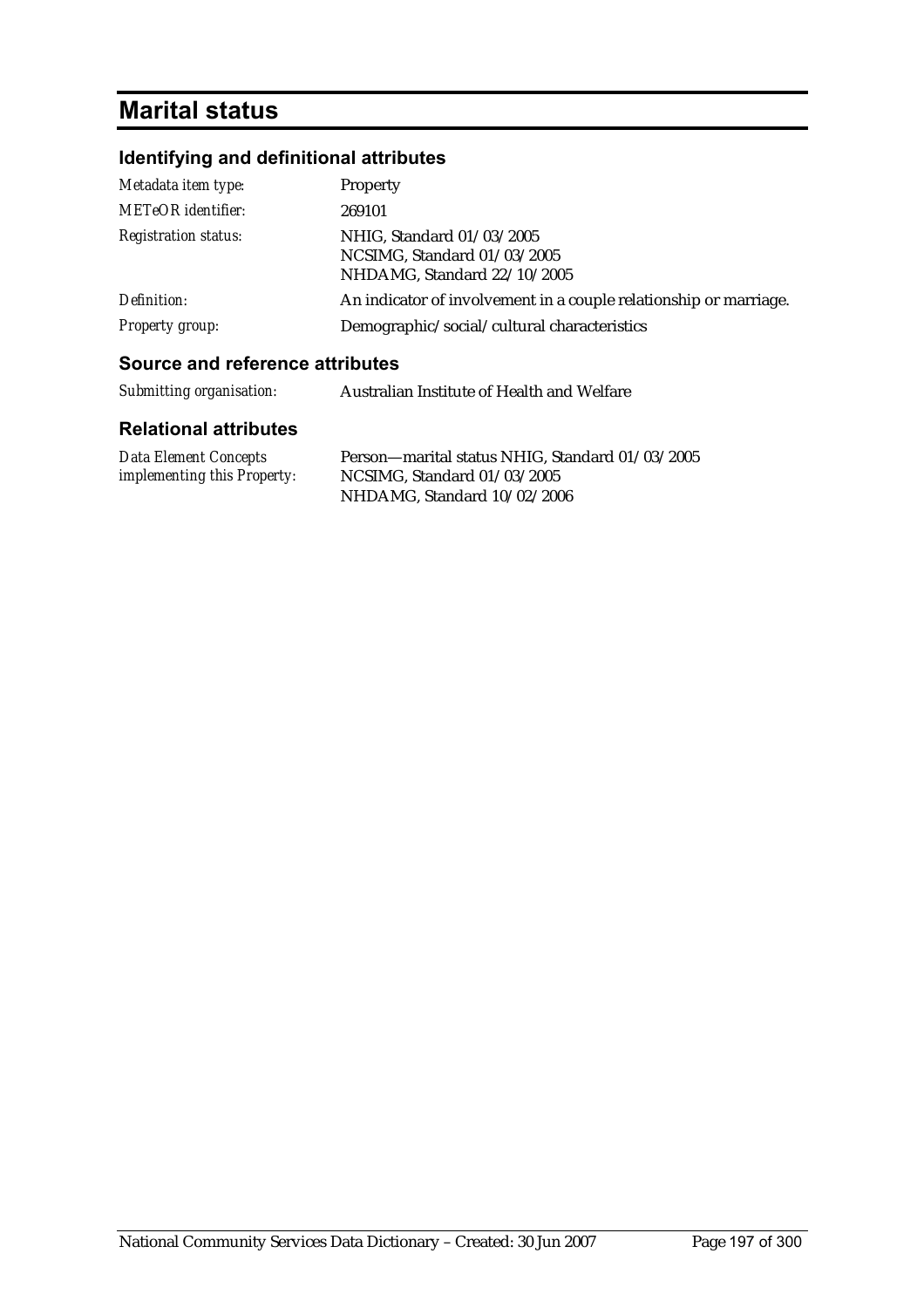## **Mother's original family name**

### **Identifying and definitional attributes**

| Metadata item type:         | <b>Property</b>                                                                  |
|-----------------------------|----------------------------------------------------------------------------------|
| Synonymous names:           | Mother's maiden name                                                             |
| <b>METeOR</b> identifier:   | 269229                                                                           |
| <b>Registration status:</b> | NHIG, Standard 01/03/2005<br>NCSIMG, Standard 01/03/2005                         |
| Definition:                 | The family name of an individual's mother before the mother's first<br>marriage. |
| <b>Property group:</b>      | Name characteristics                                                             |

### **Source and reference attributes**

| Submitting organisation: | Australian Institute of Health and Welfare |
|--------------------------|--------------------------------------------|
|--------------------------|--------------------------------------------|

| <b>Data Element Concepts</b>       | Person-mother's original family name NHIG, Standard |
|------------------------------------|-----------------------------------------------------|
| <i>implementing this Property:</i> | 01/03/2005                                          |
|                                    | NCSIMG, Standard 01/03/2005                         |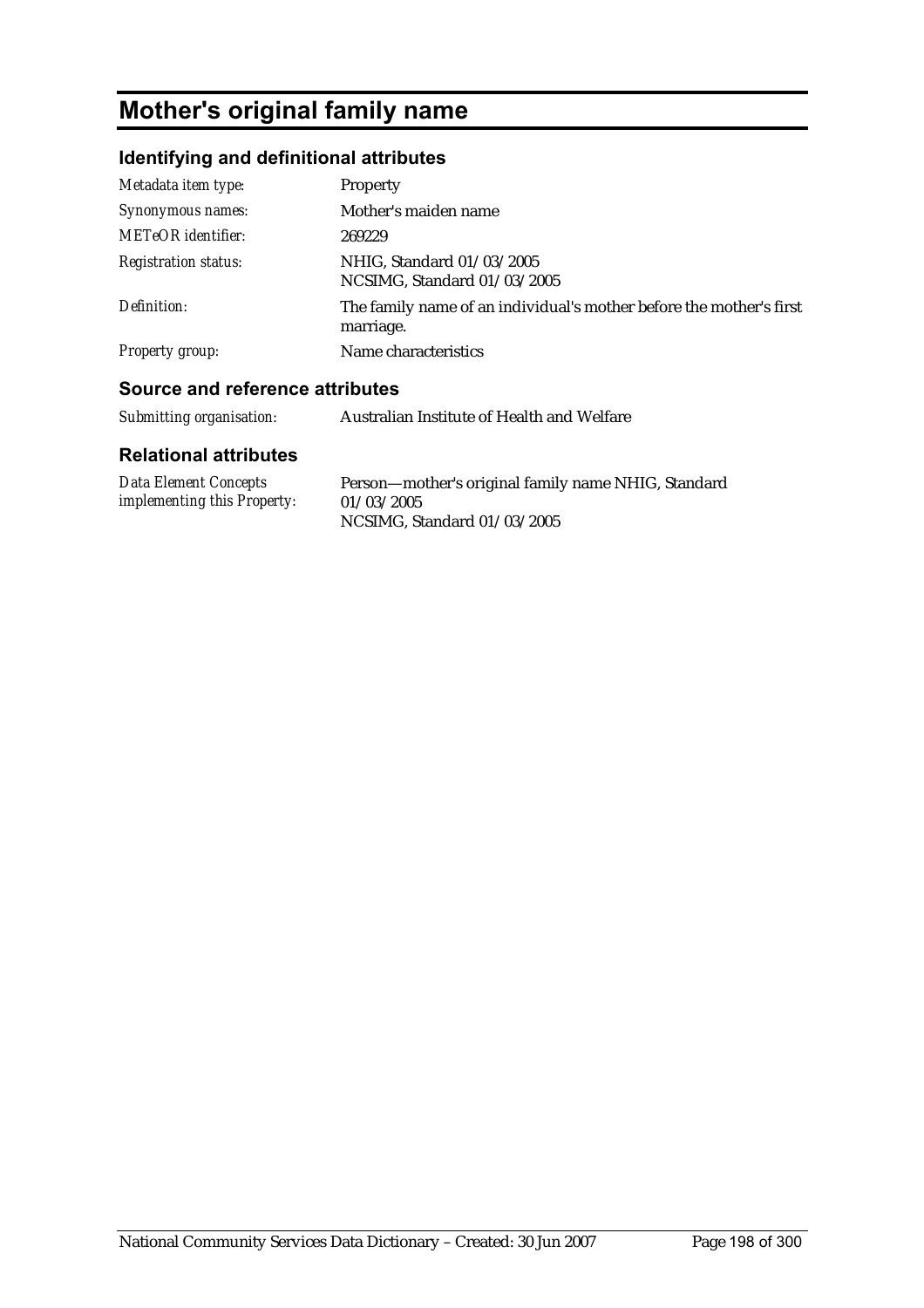## **Name conditional use flag**

## **Identifying and definitional attributes**

| Metadata item type:                                         | Property                                                                                            |
|-------------------------------------------------------------|-----------------------------------------------------------------------------------------------------|
| METeOR identifier:                                          | 287051                                                                                              |
| <i>Registration status:</i>                                 | NHIG, Standard 04/05/2005<br>NCSIMG, Standard 25/08/2005                                            |
| Definition:                                                 | An indicator of specific conditions which should be applied to a<br>recorded name.                  |
| <b>Property group:</b>                                      | Name characteristics                                                                                |
| Source and reference attributes                             |                                                                                                     |
| Submitting organisation:                                    | Australian Institute of Health and Welfare                                                          |
| <b>Relational attributes</b>                                |                                                                                                     |
| Related metadata references:                                | Supersedes Name context flag NHIG, Superseded 04/05/2005,<br>NCSIMG, Superseded 25/08/2005          |
| <b>Data Element Concepts</b><br>implementing this Property: | Person (name)—name conditional use flag NHIG, Standard<br>04/05/2005<br>NCSIMG, Standard 25/08/2005 |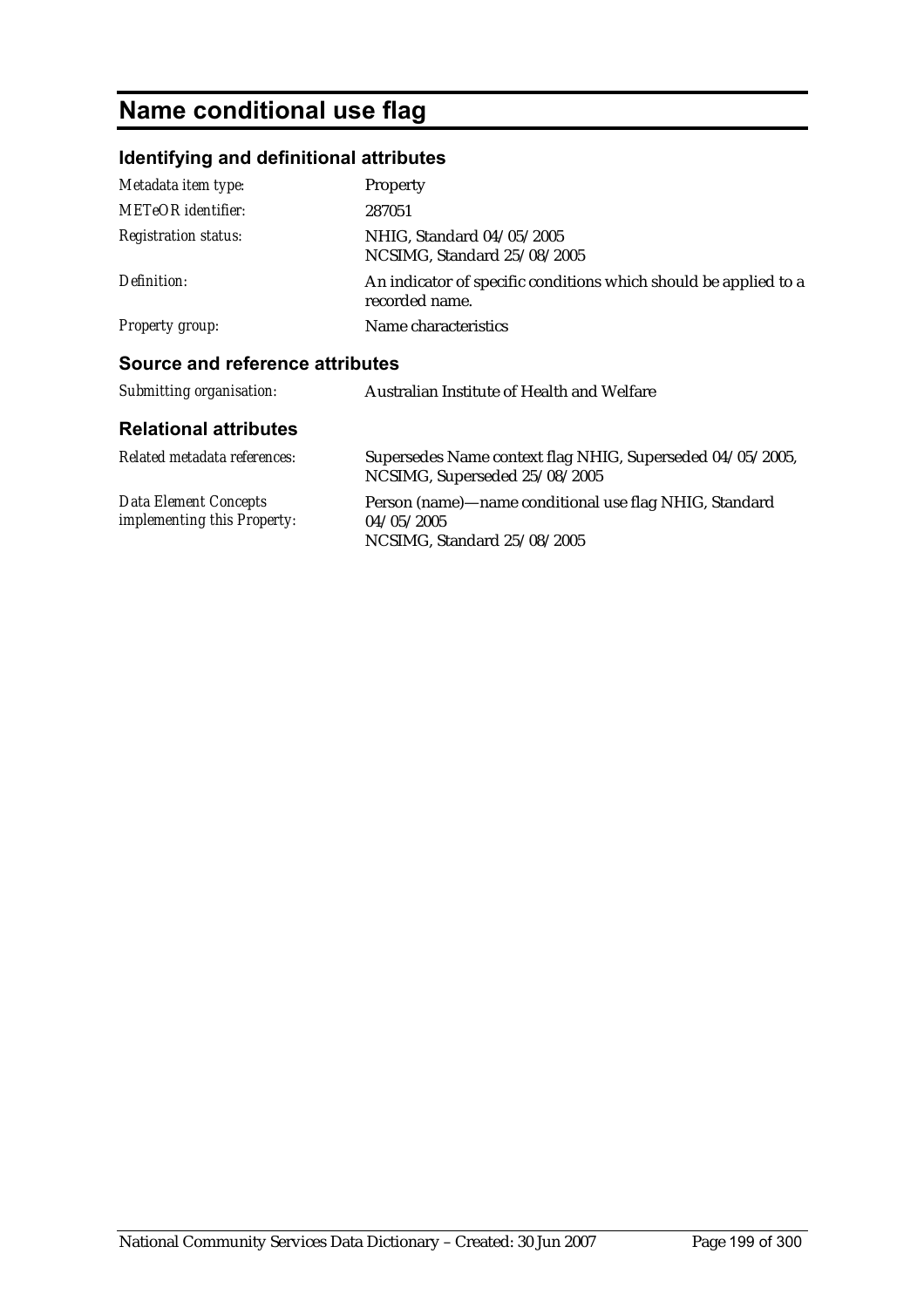## **Name suffix**

### **Identifying and definitional attributes**

| Metadata item type:         | Property                                                 |
|-----------------------------|----------------------------------------------------------|
| <b>METeOR</b> identifier:   | 269224                                                   |
| <b>Registration status:</b> | NHIG, Standard 01/03/2005<br>NCSIMG, Standard 01/03/2005 |
| Definition:                 | An additional term following a name.                     |
| <b>Property group:</b>      | Name characteristics                                     |

#### **Source and reference attributes**

*Submitting organisation:* Australian Institute of Health and Welfare

| Data Element Concepts              | Person (name)—name suffix NHIG, Standard 01/03/2005 |
|------------------------------------|-----------------------------------------------------|
| <i>implementing this Property:</i> | NCSIMG, Standard 01/03/2005                         |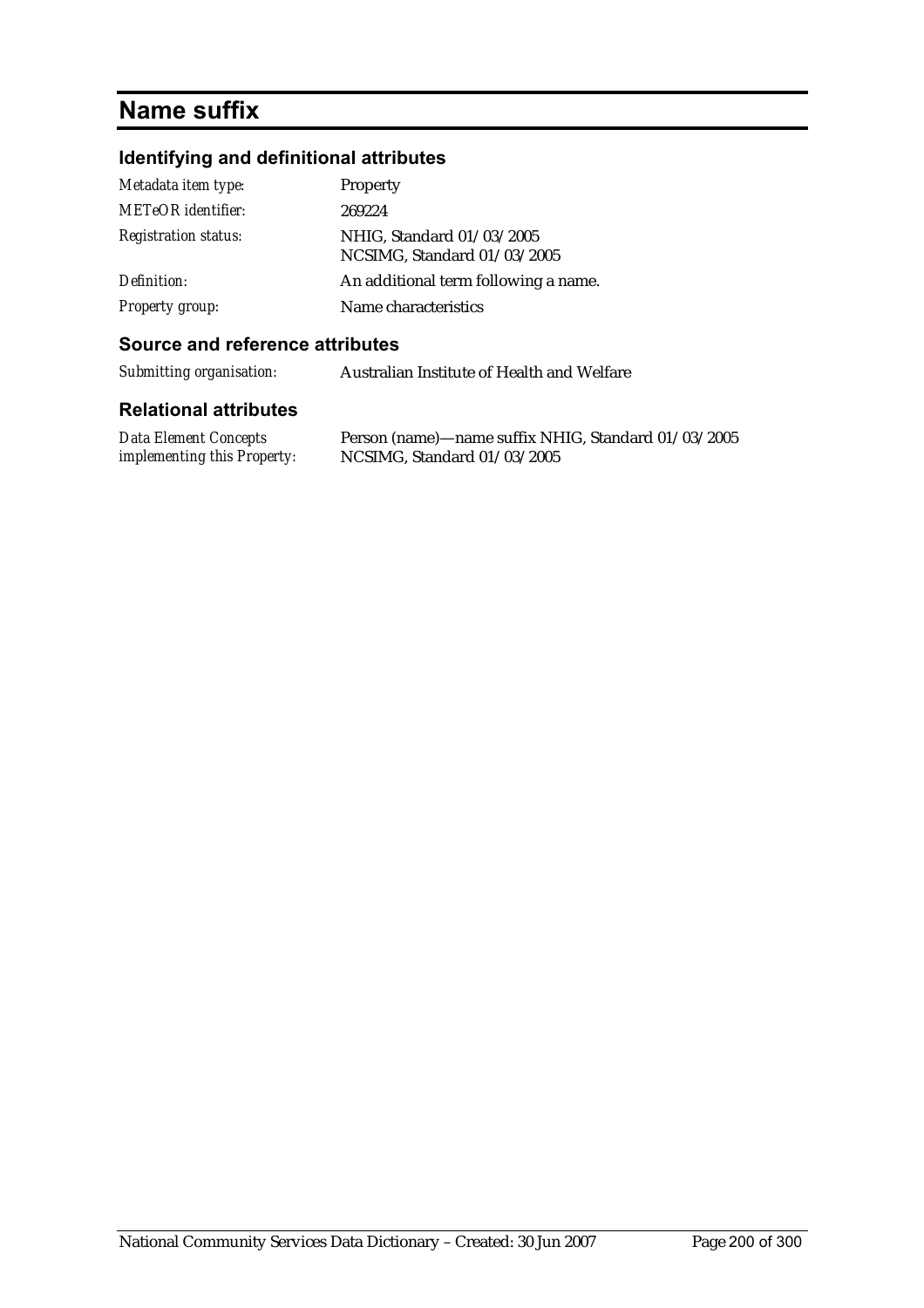## **Name suffix sequence number**

## **Identifying and definitional attributes**

| Metadata item type:         | Property                                                  |
|-----------------------------|-----------------------------------------------------------|
| METeOR identifier:          | 288187                                                    |
| <b>Registration status:</b> | NHIG, Standard 04/05/2005<br>NCSIMG, Standard 30/09/2005  |
| Definition:                 | An order of additional terms at the conclusion of a name. |
| Property group:             | Name characteristics                                      |

#### **Source and reference attributes**

| Submitting organisation: | Australian Institute of Health and Welfare |
|--------------------------|--------------------------------------------|
|                          |                                            |

| Data Element Concepts              | Person (name)—name suffix sequence number NHIG, Standard |
|------------------------------------|----------------------------------------------------------|
| <i>implementing this Property:</i> | 04/05/2005                                               |
|                                    | NCSIMG, Standard 30/09/2005                              |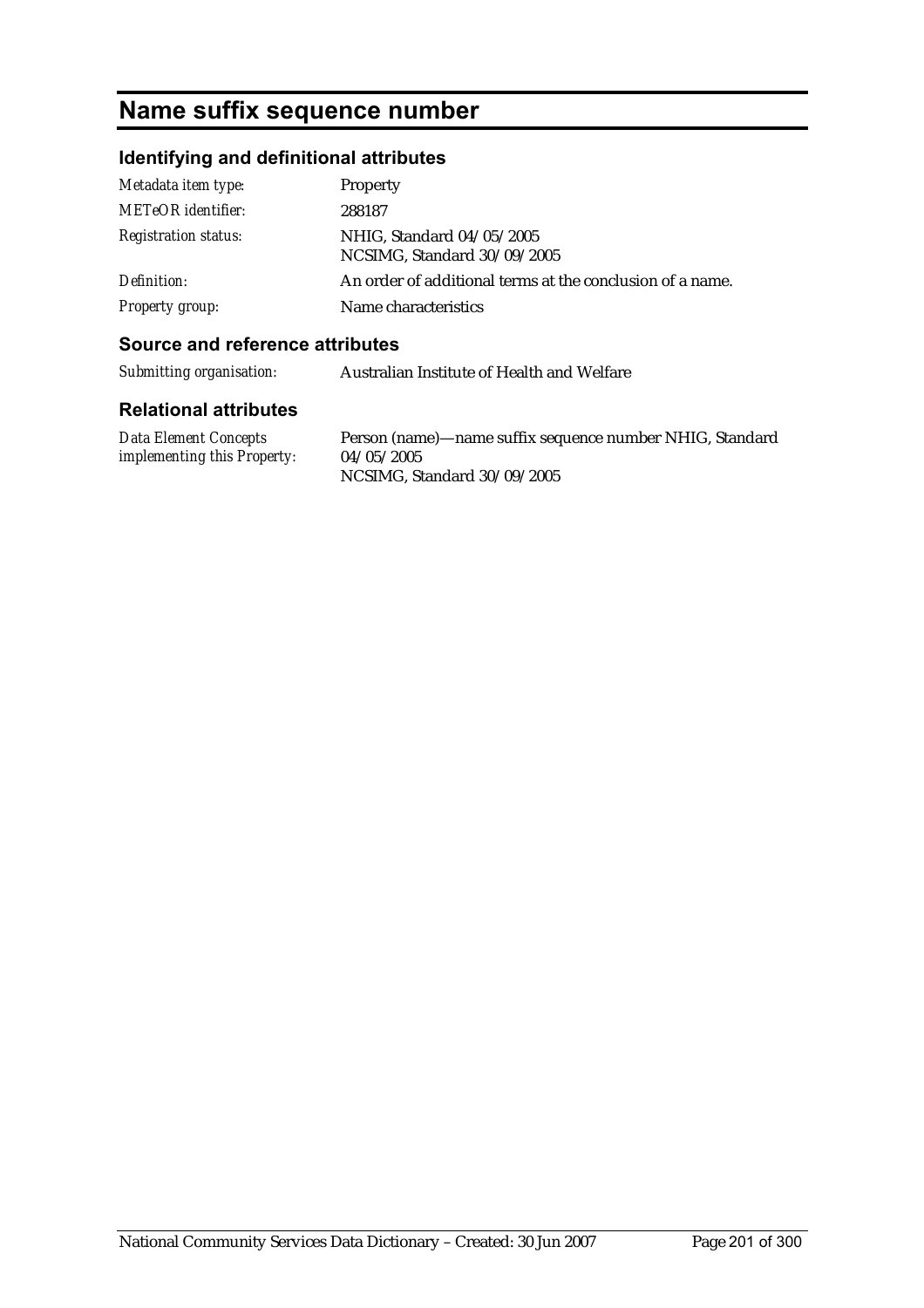## **Name title**

## **Identifying and definitional attributes**

| Metadata item type:         | Property                                                 |
|-----------------------------|----------------------------------------------------------|
| <b>METeOR</b> identifier:   | 269225                                                   |
| <b>Registration status:</b> | NHIG, Standard 01/03/2005<br>NCSIMG, Standard 01/03/2005 |
| Definition:                 | An honorific form of address commencing a name.          |
| Property group:             | Name characteristics                                     |

### **Source and reference attributes**

| Submitting organisation: | Australian Institute of Health and Welfare |
|--------------------------|--------------------------------------------|
|--------------------------|--------------------------------------------|

| Data Element Concepts              | Person (name)—name title NHIG, Standard 01/03/2005 |
|------------------------------------|----------------------------------------------------|
| <i>implementing this Property:</i> | NCSIMG, Standard 01/03/2005                        |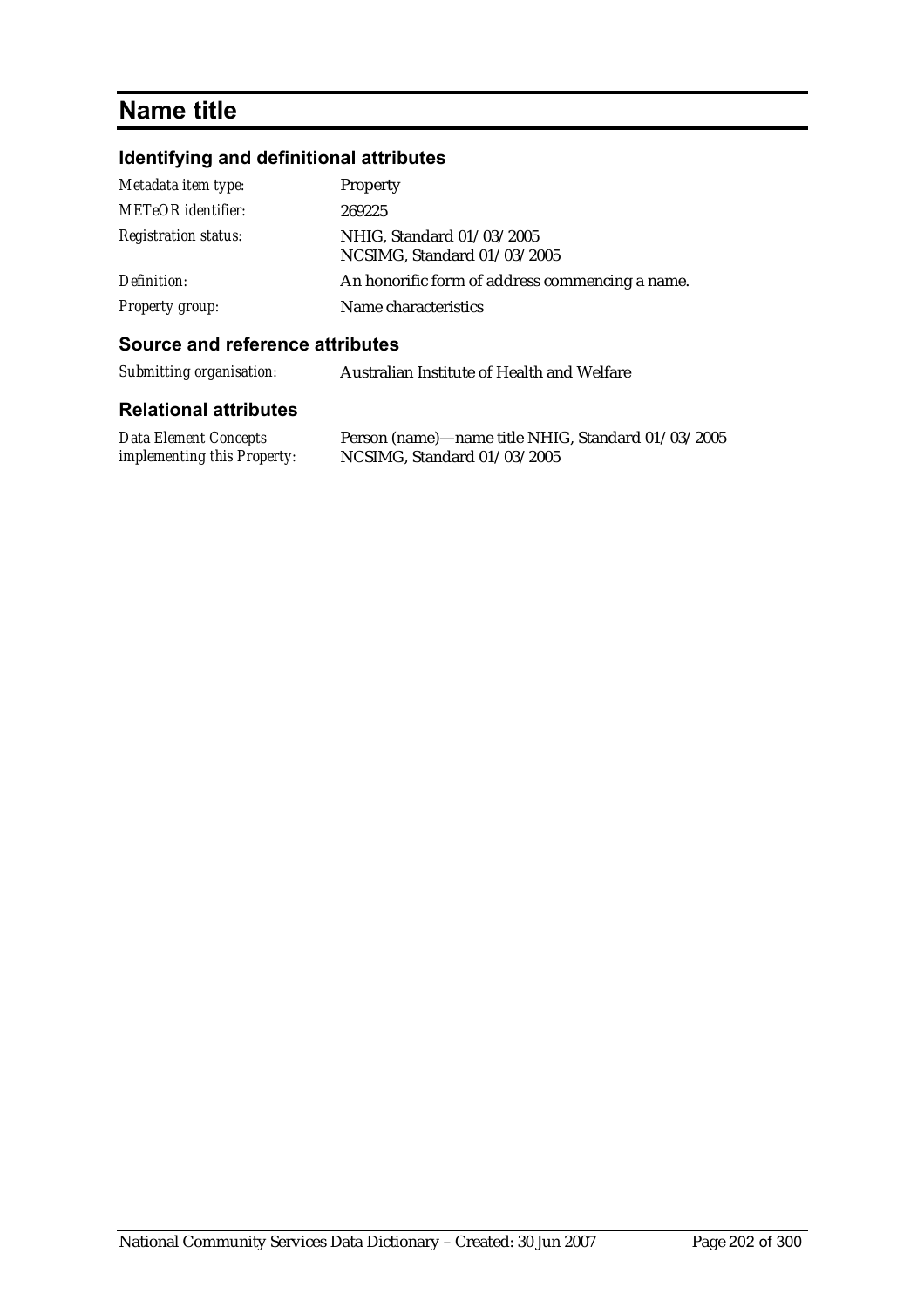## **Name title sequence number**

### **Identifying and definitional attributes**

| Metadata item type:         | Property                                                                |
|-----------------------------|-------------------------------------------------------------------------|
| <b>METeOR</b> identifier:   | 288244                                                                  |
| <b>Registration status:</b> | NHIG, Standard 04/05/2005<br>NCSIMG, Standard 30/09/2005                |
| Definition:                 | The numeric order of an honorific form of address commencing a<br>name. |
| <b>Property group:</b>      | Name characteristics                                                    |

### **Source and reference attributes**

|  | Submitting organisation: | Australian Institute of Health and Welfare |
|--|--------------------------|--------------------------------------------|
|--|--------------------------|--------------------------------------------|

| <b>Data Element Concepts</b>       | Person (name)—name title sequence number NHIG, Standard |
|------------------------------------|---------------------------------------------------------|
| <i>implementing this Property:</i> | 04/05/2005                                              |
|                                    | NCSIMG, Standard 30/09/2005                             |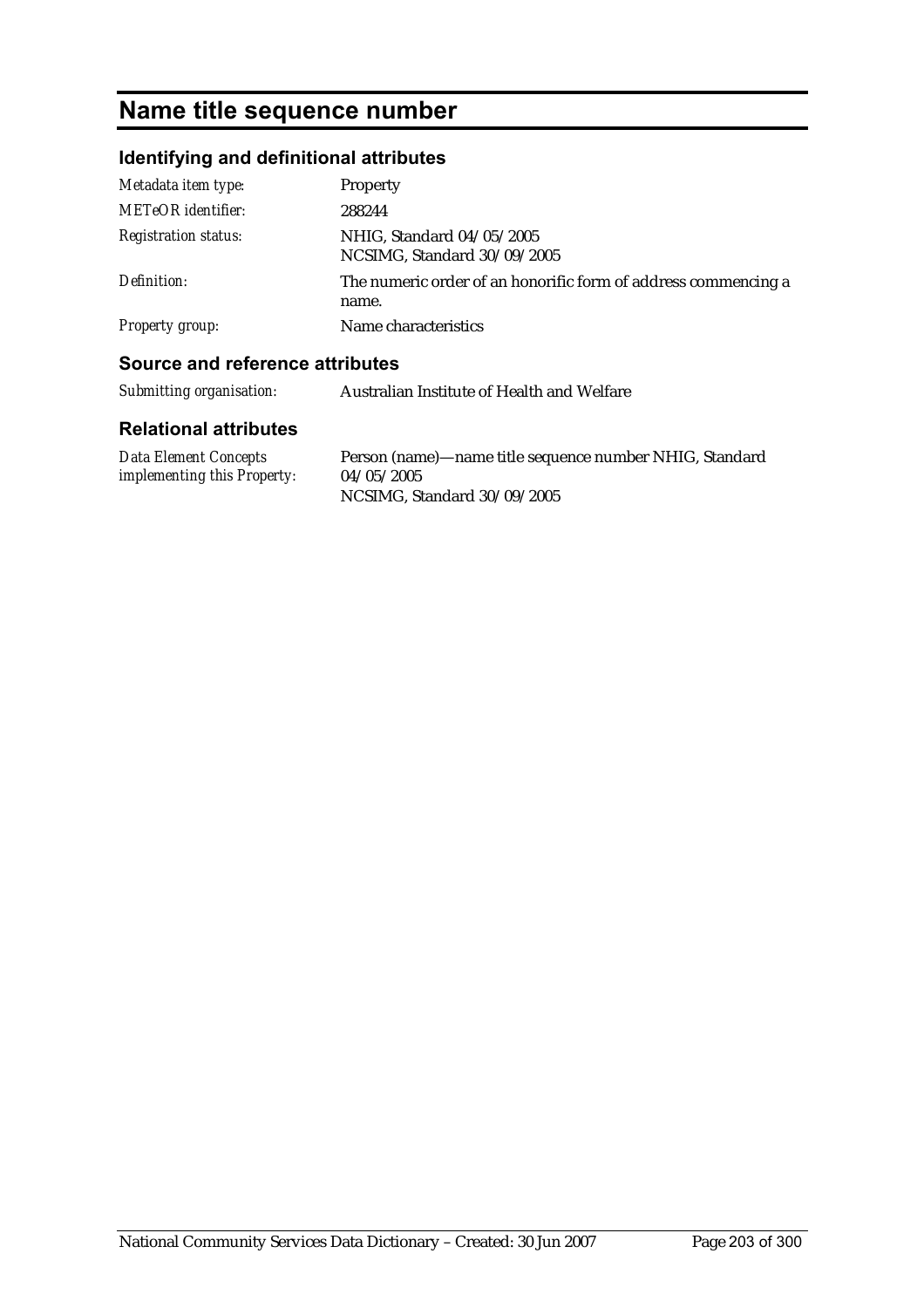## **Name type**

## **Identifying and definitional attributes**

| Metadata item type:         | <b>Property</b>                                          |
|-----------------------------|----------------------------------------------------------|
| <b>METeOR</b> identifier:   | 269227                                                   |
| <b>Registration status:</b> | NHIG, Standard 01/03/2005<br>NCSIMG, Standard 30/09/2005 |
| Definition:                 | A descriptor of the class of name.                       |
| <b>Property group:</b>      | Name characteristics                                     |
|                             |                                                          |

#### **Source and reference attributes**

| Submitting organisation: | Australian Institute of Health and Welfare |
|--------------------------|--------------------------------------------|
|                          |                                            |

| Data Element Concepts       | Person (name)—name type NHIG, Standard 01/03/2005             |
|-----------------------------|---------------------------------------------------------------|
| implementing this Property: | NCSIMG, Standard 30/09/2005                                   |
|                             | Service provider organisation (name)—name type NHIG, Standard |
|                             | 04/05/2005                                                    |
|                             | NCSIMG, Standard 30/09/2005                                   |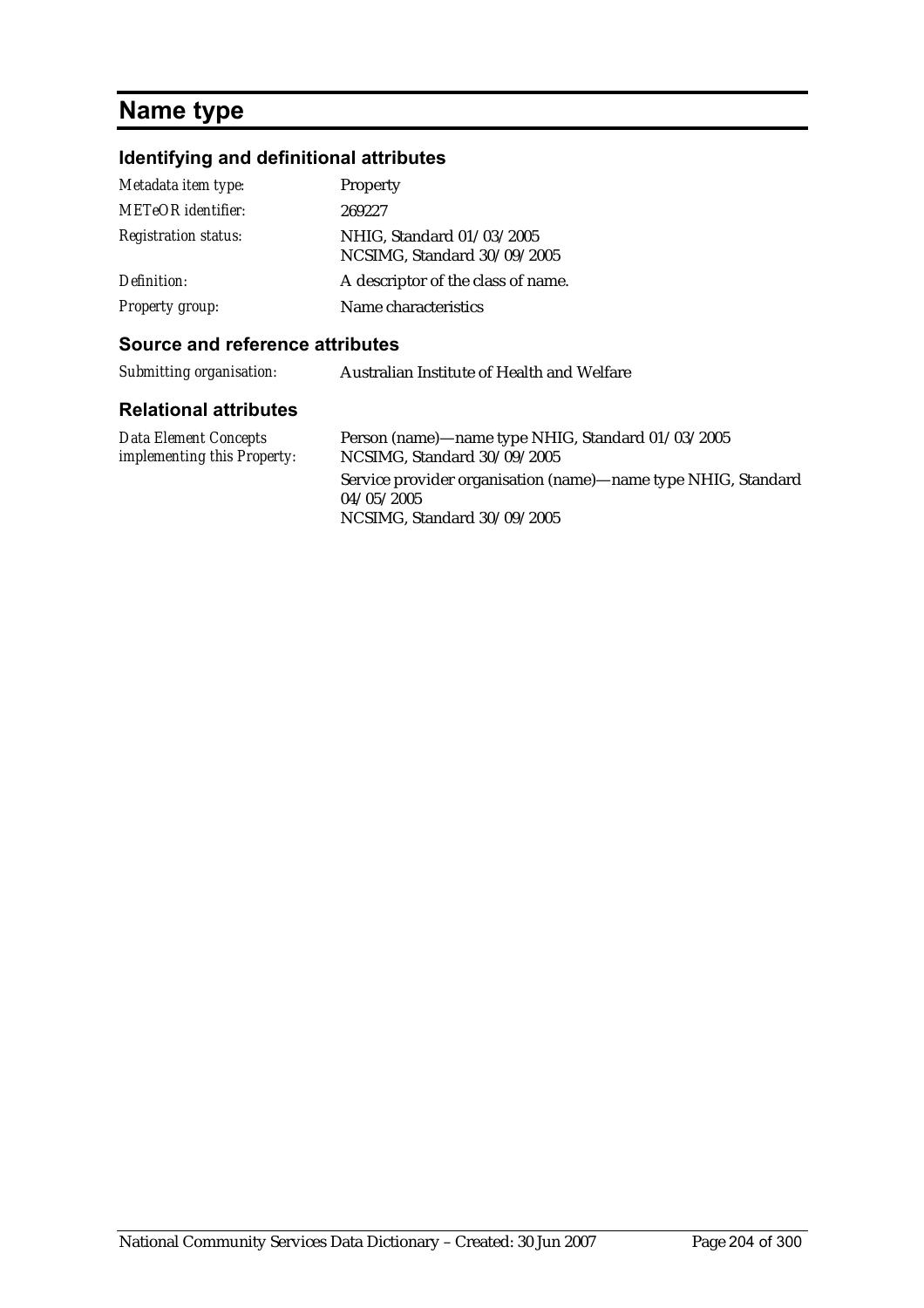## **Nature of impairment of body structure**

### **Identifying and definitional attributes**

| Metadata item type:          | Property                                                                                                                                       |
|------------------------------|------------------------------------------------------------------------------------------------------------------------------------------------|
| METeOR identifier:           | 320276                                                                                                                                         |
| <b>Registration status:</b>  | NHIG, Standard 29/11/2006<br>NCSIMG, Standard 16/10/2006                                                                                       |
| Definition:                  | The qualitative or quantitative change to the characteristics of a<br>specified body structure compared with accepted population<br>standards. |
| <b>Relational attributes</b> |                                                                                                                                                |

#### **Relational attributes**

*Data Element Concepts implementing this Property:* Person—nature of impairment of body structure NHIG, Standard 29/11/2006 NCSIMG, Standard 16/10/2006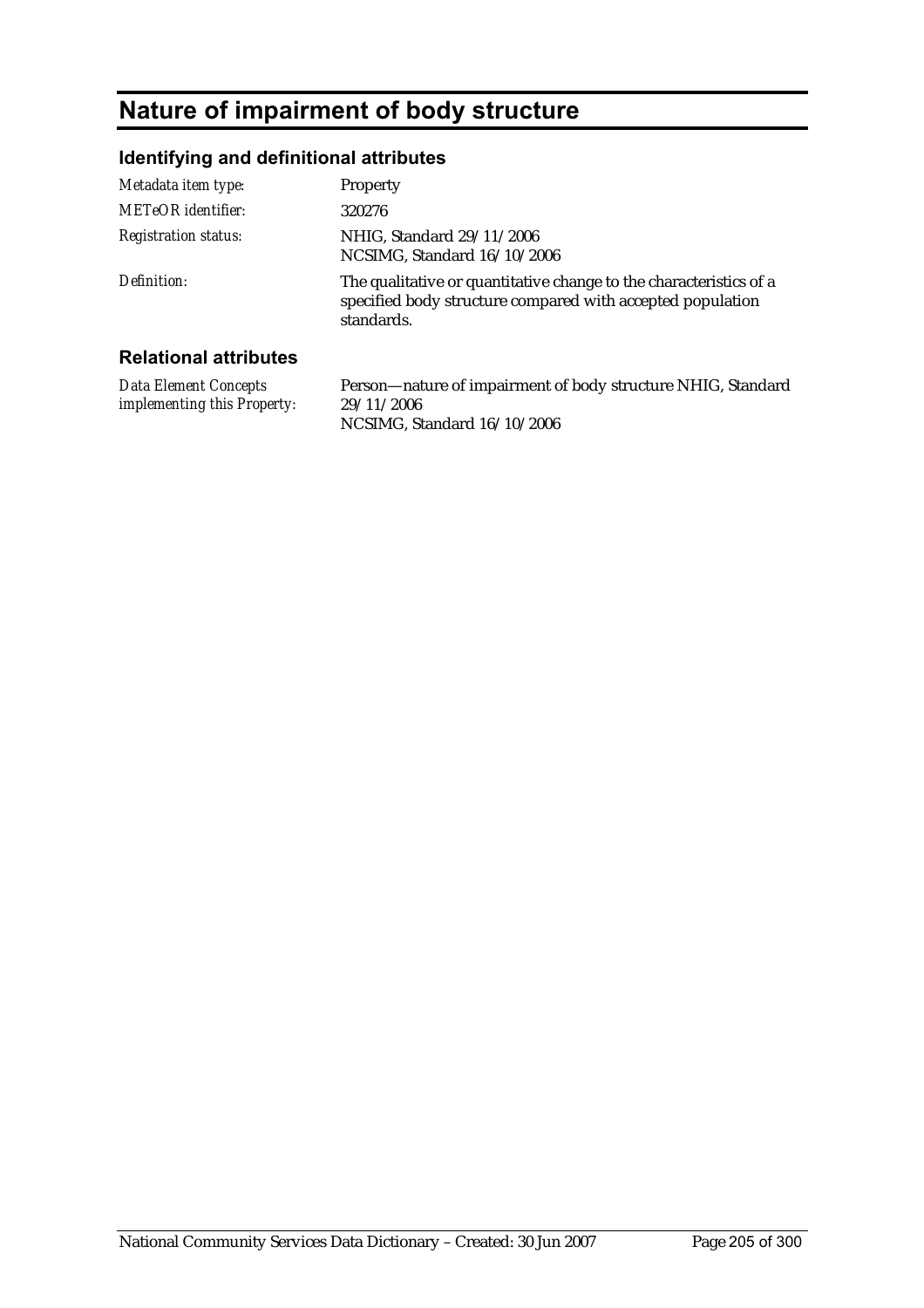## **Need for assistance with activities in a life area**

### **Identifying and definitional attributes**

| Metadata item type:          | Property                                                                                            |
|------------------------------|-----------------------------------------------------------------------------------------------------|
| METeOR identifier:           | 324428                                                                                              |
| <b>Registration status:</b>  | NHIG, Standard 29/11/2006<br>NCSIMG, Standard 16/10/2006                                            |
| Definition:                  | The need for personal assistance and/or supervision to perform<br>tasks and actions in a life area. |
| <b>Relational attributes</b> |                                                                                                     |

#### **Relational attributes**

*Data Element Concepts implementing this Property:* Person—need for assistance with activities in a life area NHIG, Standard 29/11/2006 NCSIMG, Standard 16/10/2006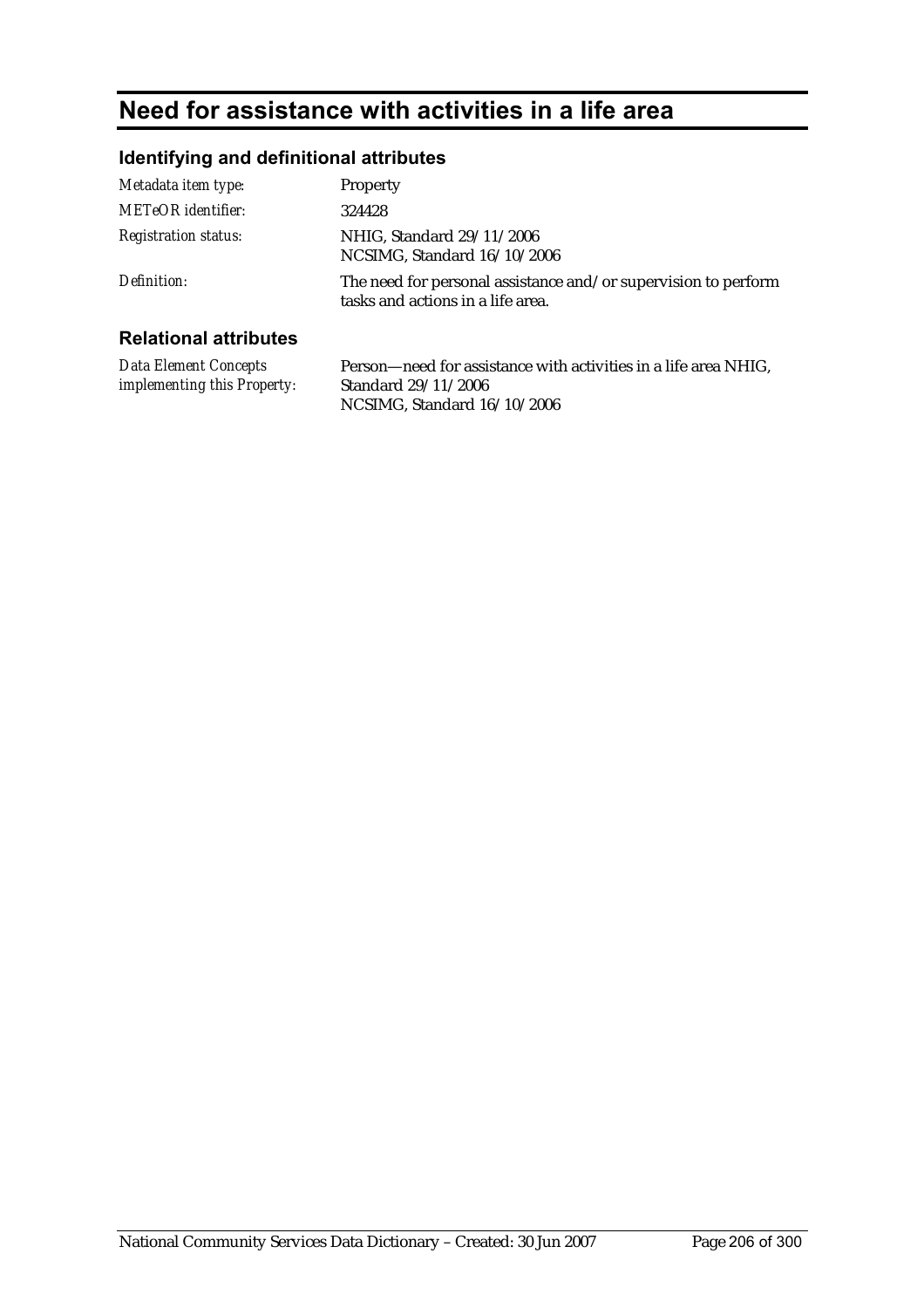## **Non-Australian state/province**

### **Identifying and definitional attributes**

| Metadata item type:                                  | Property                                                                                                                                                        |
|------------------------------------------------------|-----------------------------------------------------------------------------------------------------------------------------------------------------------------|
| <b>METeOR</b> identifier:                            | 288616                                                                                                                                                          |
| <b>Registration status:</b>                          | NHIG, Standard 04/05/2005<br>NCSIMG, Standard 30/09/2005                                                                                                        |
| Definition:                                          | The designation applied to an internal, political or geographic<br>division of a country other than Australia that is officially<br>recognised by that country. |
| <b>Property group:</b>                               | Location characteristics                                                                                                                                        |
| A service and the factor of a state that the service |                                                                                                                                                                 |

### **Source and reference attributes**

| Submitting organisation: | Standards Australia |
|--------------------------|---------------------|
|                          |                     |

| <b>Data Element Concepts</b><br>implementing this Property: | Person (address)—non-Australian state/province NHIG, Standard<br>04/05/2005<br>NCSIMG, Standard 30/09/2005                        |
|-------------------------------------------------------------|-----------------------------------------------------------------------------------------------------------------------------------|
|                                                             | Service provider organisation (address)—non-Australian<br>state/province NHIG, Standard 04/05/2005<br>NCSIMG, Standard 30/09/2005 |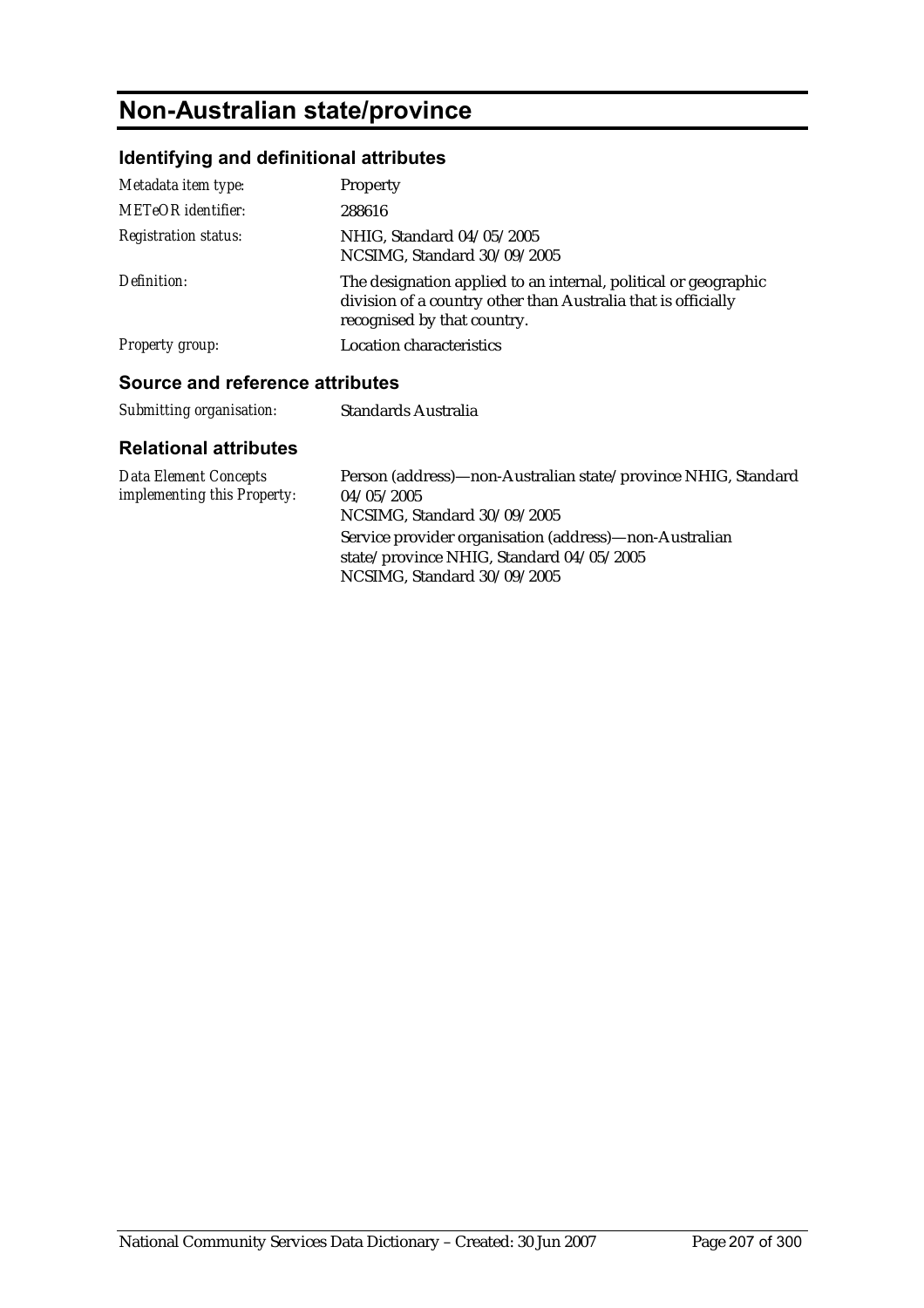## **Number of clients**

## **Identifying and definitional attributes**

| Metadata item type:         | Property                                                                                        |
|-----------------------------|-------------------------------------------------------------------------------------------------|
| <b>METeOR</b> identifier:   | 321265                                                                                          |
| <b>Registration status:</b> | NCSIMG, Standard 27/04/2007                                                                     |
| Definition:                 | The number of people who are clients in receipt of care or services<br>from a service provider. |

| Data Element Concepts       | Service provider organisation—number of clients NCSIMG, |
|-----------------------------|---------------------------------------------------------|
| implementing this Property: | Standard 27/04/2007                                     |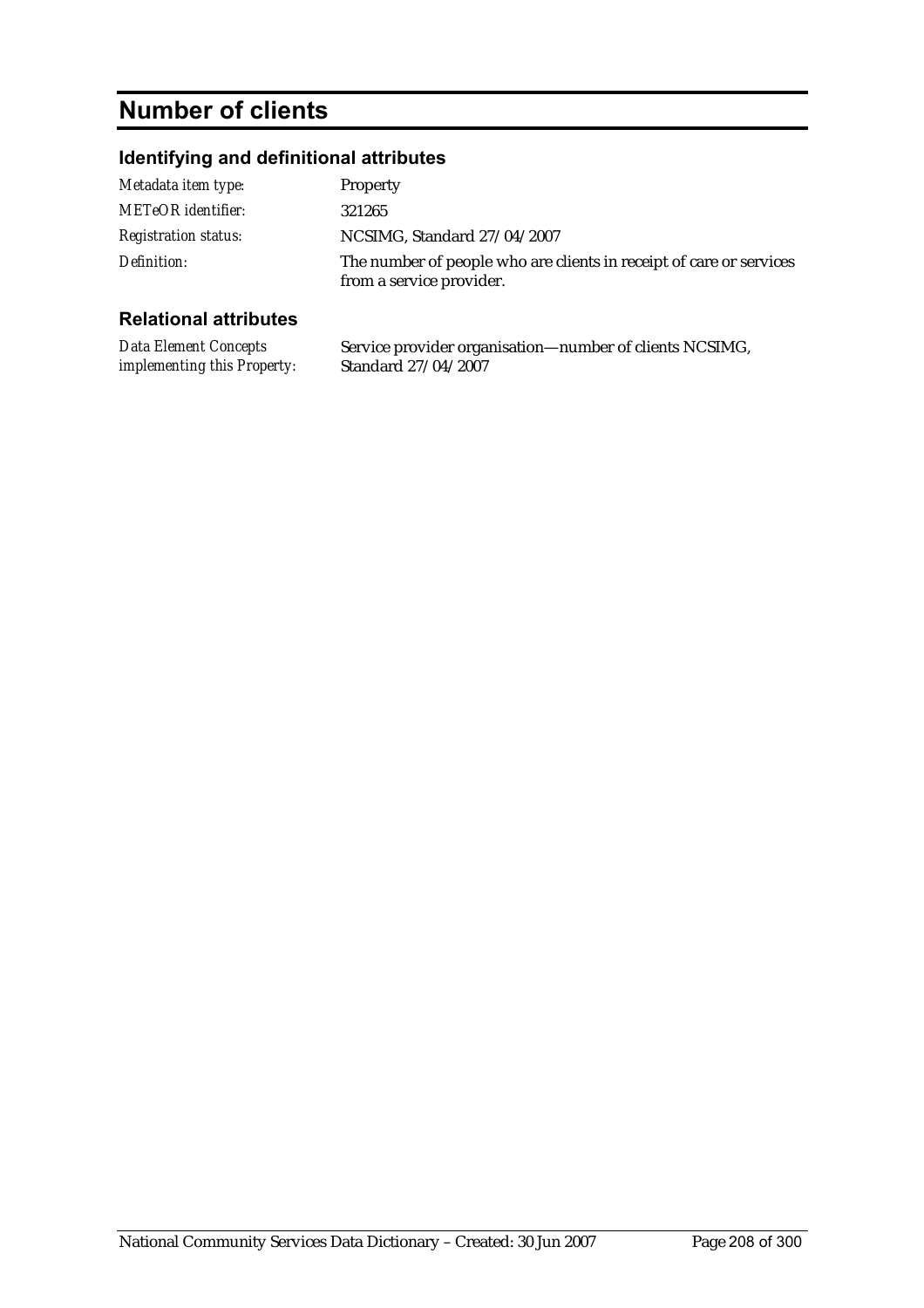## **Number of service operation days**

### **Identifying and definitional attributes**

| Metadata item type:         | Property                                                                                          |
|-----------------------------|---------------------------------------------------------------------------------------------------|
| <b>METeOR</b> identifier:   | 269309                                                                                            |
| <i>Registration status:</i> | NCSIMG, Standard 01/03/2005                                                                       |
| Definition:                 | A count of days during a specified period that a service provider is<br>open to provide services. |
| <b>Property group:</b>      | Performance indicators                                                                            |

#### **Source and reference attributes**

*Submitting organisation:* Australian Institute of Health and Welfare

| Data Element Concepts              | Service provider organisation—number of service operation days |
|------------------------------------|----------------------------------------------------------------|
| <i>implementing this Property:</i> | NCSIMG, Standard 01/03/2005                                    |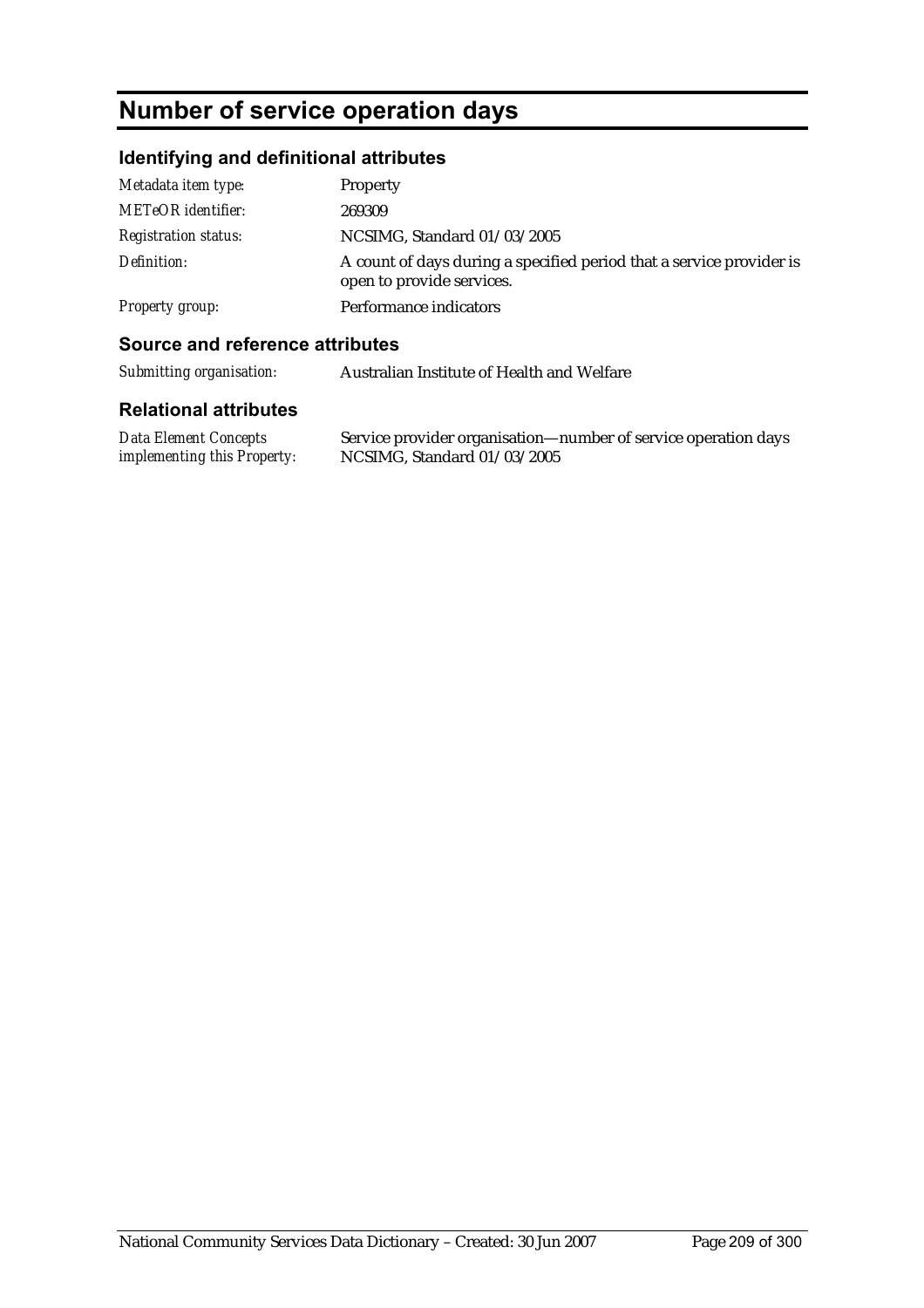## **Number of service operation hours**

### **Identifying and definitional attributes**

| Metadata item type:         | <b>Property</b>                                                                               |
|-----------------------------|-----------------------------------------------------------------------------------------------|
| <b>METeOR</b> identifier:   | 269310                                                                                        |
| <b>Registration status:</b> | NCSIMG, Standard 01/03/2005                                                                   |
| Definition:                 | A count of hours during a specified period a service provider is<br>open to provide services. |
| Property group:             | Performance indicators                                                                        |

### **Source and reference attributes**

*Submitting organisation:* Australian Institute of Health and Welfare

| Data Element Concepts              | Service provider organisation—number of service operation hours |
|------------------------------------|-----------------------------------------------------------------|
| <i>implementing this Property:</i> | NCSIMG, Standard 01/03/2005                                     |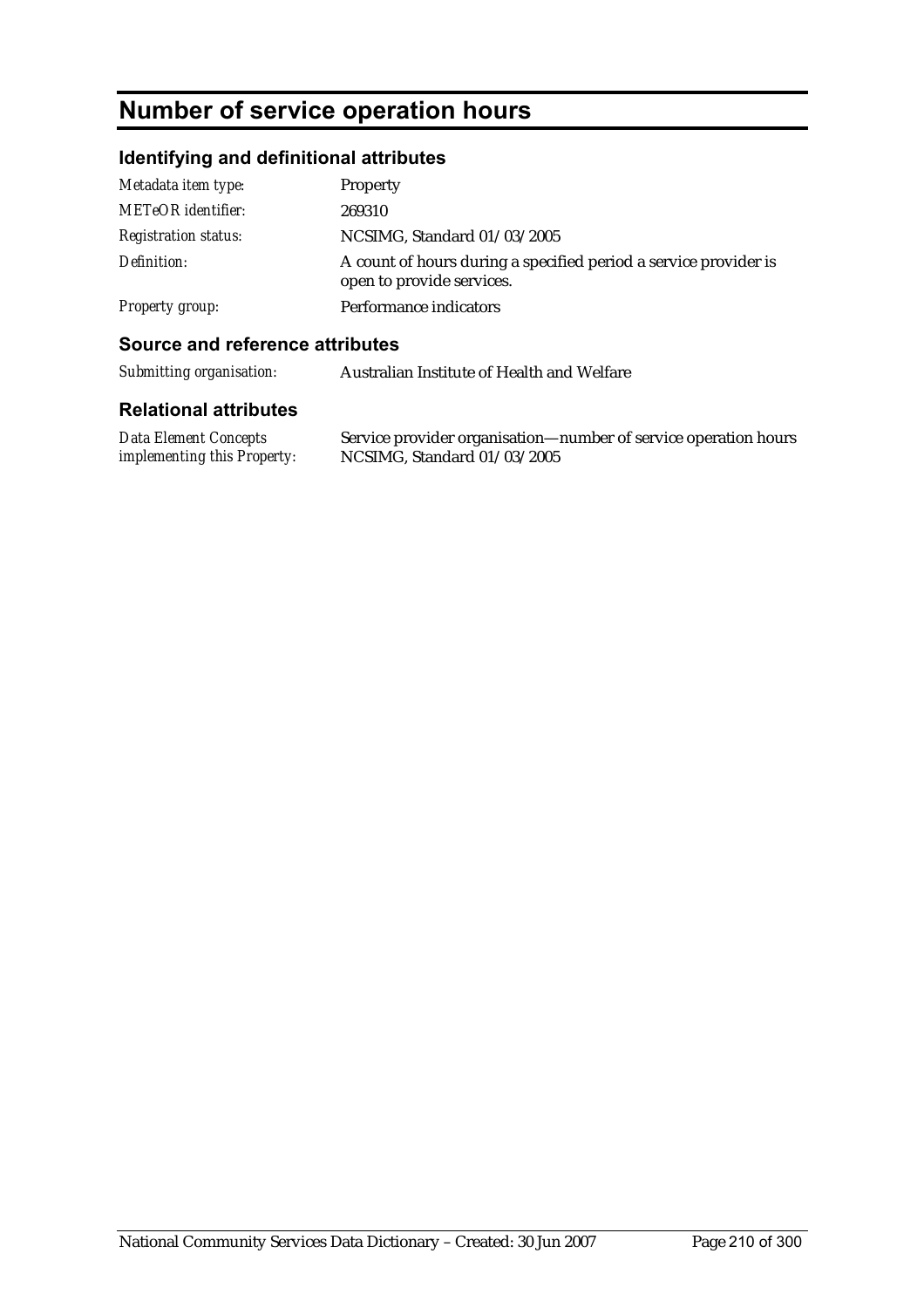## **Number of service operation weeks**

## **Identifying and definitional attributes**

| Metadata item type:         | Property                                                                                                         |
|-----------------------------|------------------------------------------------------------------------------------------------------------------|
| <b>METeOR</b> identifier:   | 269311                                                                                                           |
| <b>Registration status:</b> | NCSIMG, Standard 01/03/2005                                                                                      |
| Definition:                 | A count of the number of weeks during a specified period that a<br>service provider is open to provide services. |
| Property group:             | Performance indicators                                                                                           |

### **Source and reference attributes**

| Submitting organisation: | Australian Institute of Health and Welfare |
|--------------------------|--------------------------------------------|
|--------------------------|--------------------------------------------|

| Data Element Concepts              | Service provider organisation—number of service operation weeks |
|------------------------------------|-----------------------------------------------------------------|
| <i>implementing this Property:</i> | NCSIMG, Standard 01/03/2005                                     |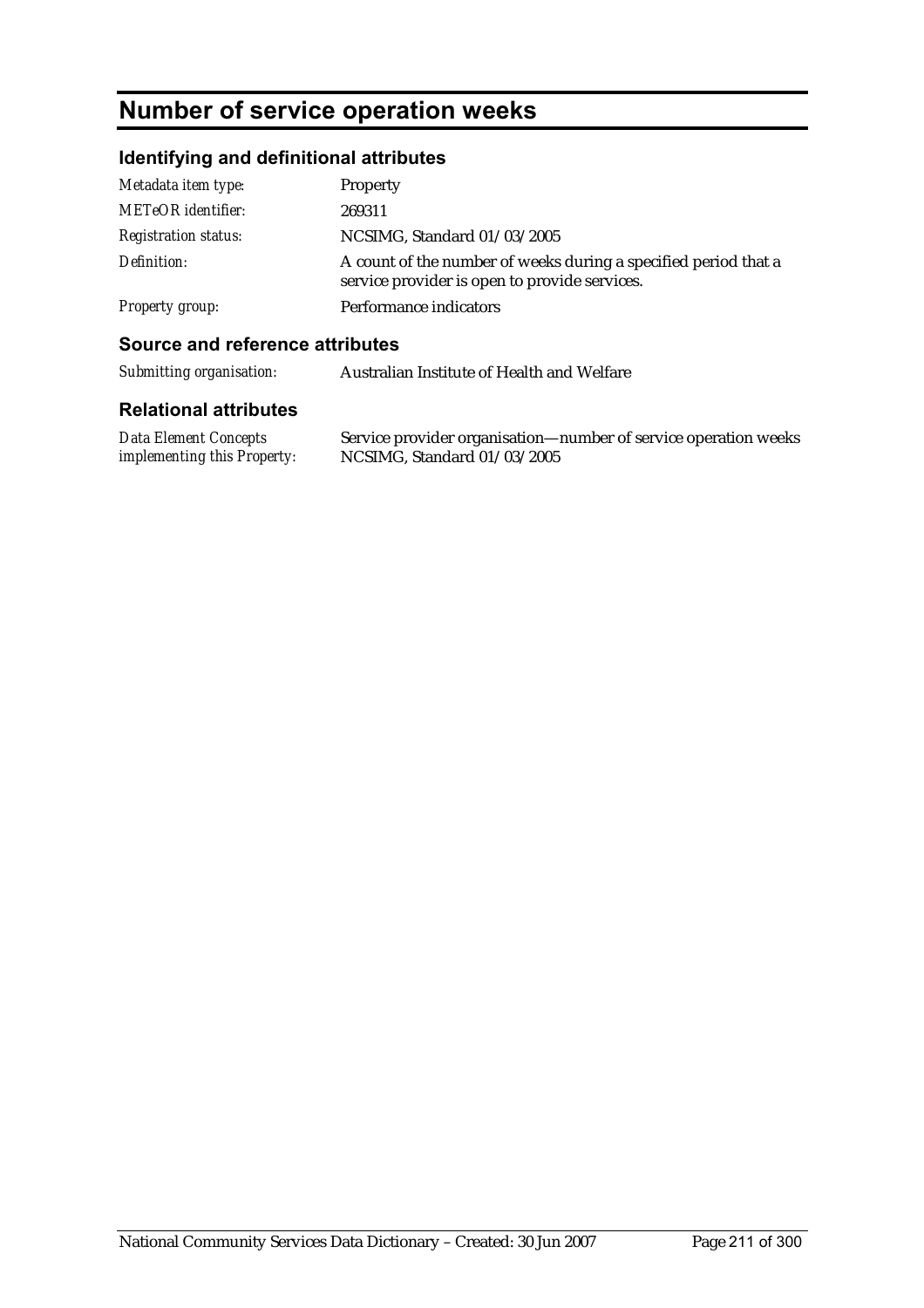## **Occupation**

## **Identifying and definitional attributes**

| Metadata item type:             | Property                                                                                |  |
|---------------------------------|-----------------------------------------------------------------------------------------|--|
| <b>METeOR</b> identifier:       | 269099                                                                                  |  |
| <b>Registration status:</b>     | NHIG, Standard 01/03/2005<br>NCSIMG, Standard 01/03/2005<br>NHDAMG, Standard 22/10/2005 |  |
| Definition:                     | A descriptor of the class of job based on similarities in the tasks<br>undertaken.      |  |
| <b>Property group:</b>          | Labour characteristics                                                                  |  |
| Source and reference attributes |                                                                                         |  |
| Submitting organisation:        | Australian Institute of Health and Welfare                                              |  |

| <b>Data Element Concepts</b><br>implementing this Property: | Individual service provider—occupation (self-identified) NHIG,<br>Standard 04/05/2005<br>NCSIMG, Standard 30/09/2005 |
|-------------------------------------------------------------|----------------------------------------------------------------------------------------------------------------------|
|                                                             | Person-occupation (main) NHIG, Standard 01/03/2005<br>NCSIMG, Superseded 27/03/2007<br>NHDAMG, Standard 10/02/2006   |
|                                                             | Person-occupation (main) NHIG, Standardisation pending<br>14/06/2007<br>NCSIMG, Standard 27/03/2007                  |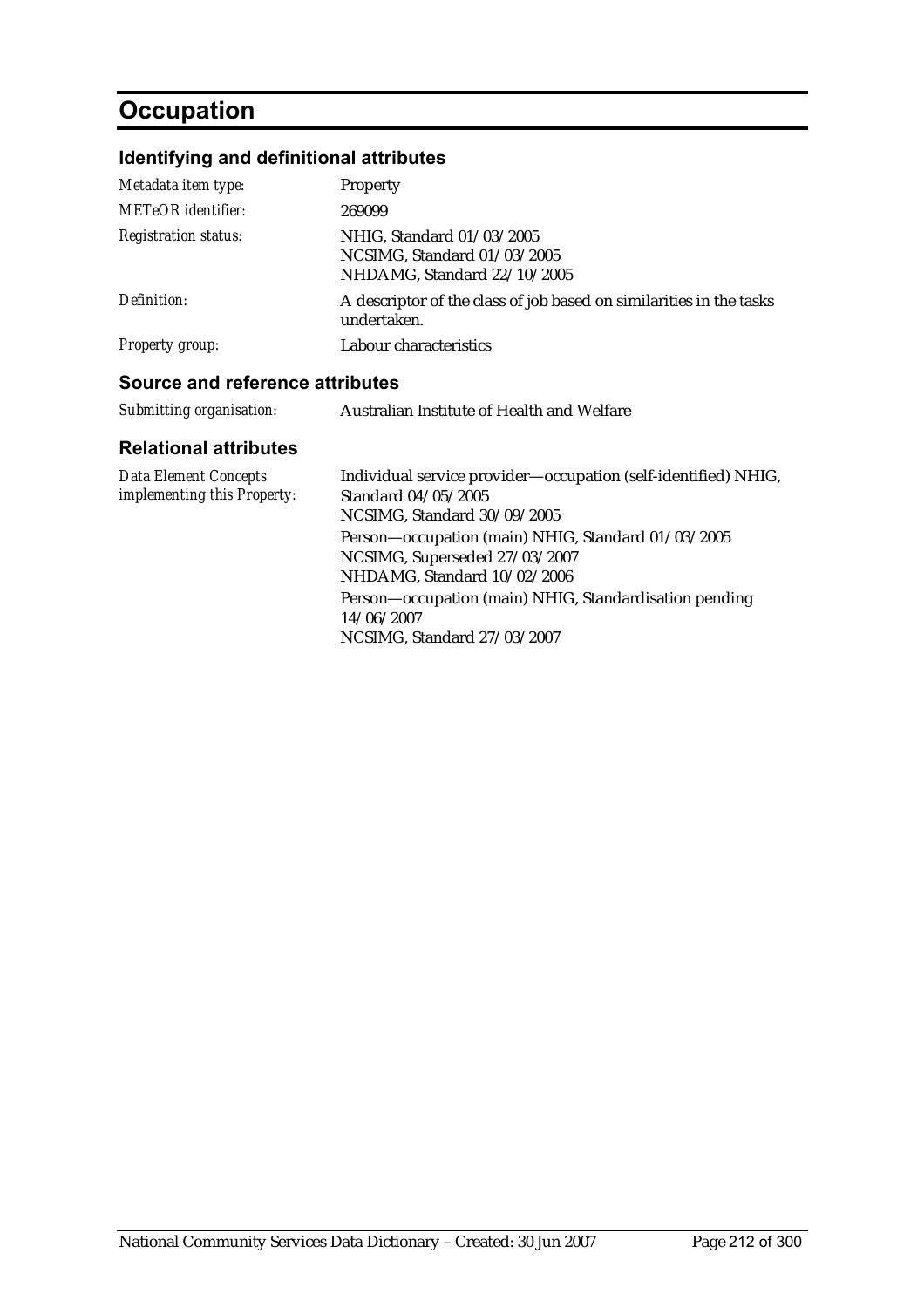## **Occupation end date**

### **Identifying and definitional attributes**

| Metadata item type:         | Property                                                                          |
|-----------------------------|-----------------------------------------------------------------------------------|
| <b>METeOR</b> identifier:   | 289049                                                                            |
| <b>Registration status:</b> | NHIG, Standard 04/05/2005<br>NCSIMG, Standard 30/09/2005                          |
| Definition:                 | When the class of job based on similarities in the tasks undertaken<br>concludes. |
| <b>Property group:</b>      | Labour characteristics                                                            |

### **Source and reference attributes**

|  | Submitting organisation: | Australian Institute of Health and Welfare |
|--|--------------------------|--------------------------------------------|
|--|--------------------------|--------------------------------------------|

| <b>Data Element Concepts</b>       | Individual service provider—occupation end date NHIG, Standard |
|------------------------------------|----------------------------------------------------------------|
| <i>implementing this Property:</i> | 04/05/2005                                                     |
|                                    | NCSIMG, Standard 30/09/2005                                    |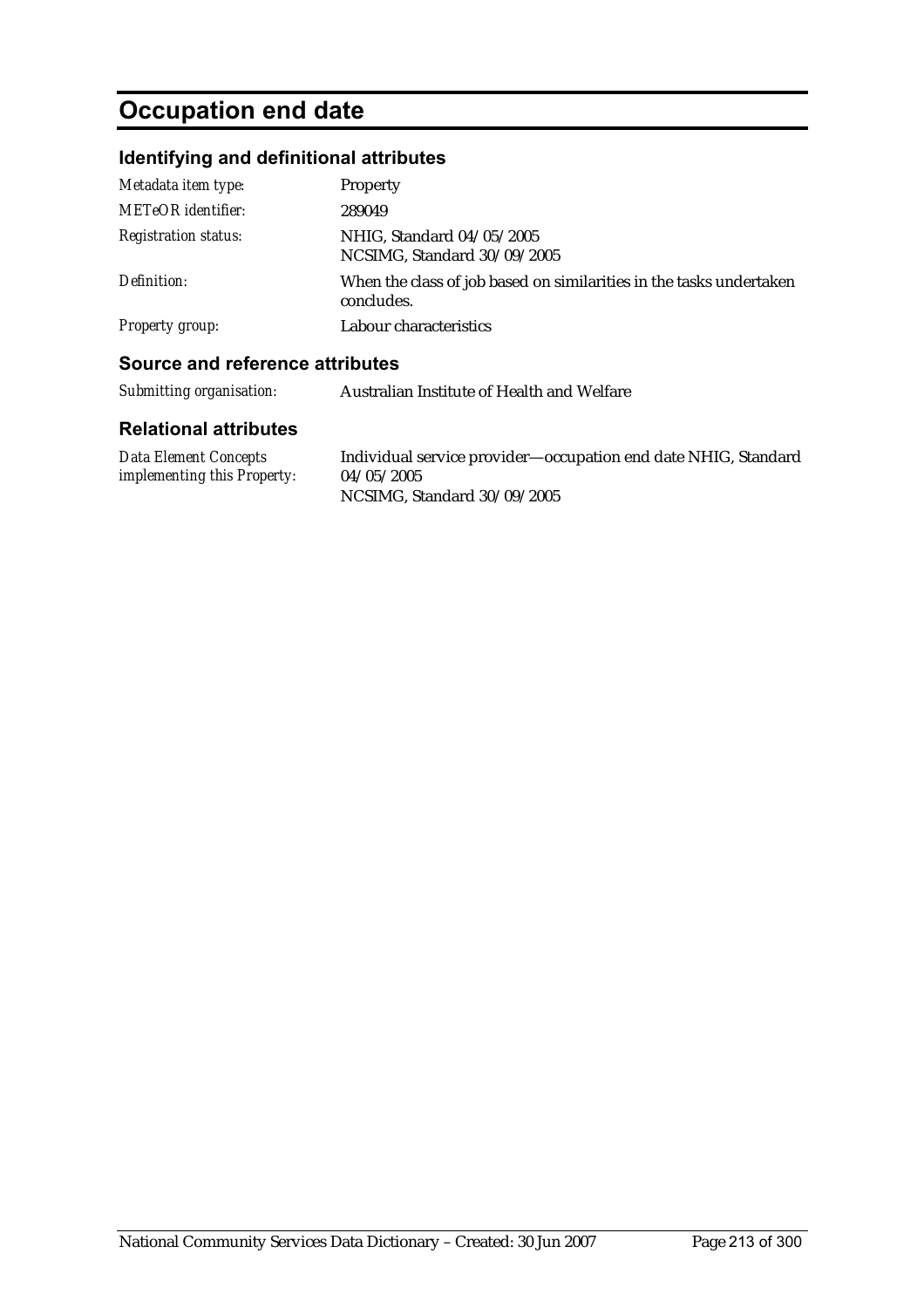# **Occupation start date**

### **Identifying and definitional attributes**

| Metadata item type:         | Property                                                                          |
|-----------------------------|-----------------------------------------------------------------------------------|
| <b>METeOR</b> identifier:   | 289055                                                                            |
| <b>Registration status:</b> | NHIG, Standard 04/05/2005<br>NCSIMG, Standard 30/09/2005                          |
| Definition:                 | When the class of job based on similarities in the tasks undertaken<br>commences. |
| <b>Property group:</b>      | Labour characteristics                                                            |

### **Source and reference attributes**

|  | Submitting organisation: | Australian Institute of Health and Welfare |
|--|--------------------------|--------------------------------------------|
|--|--------------------------|--------------------------------------------|

| Data Element Concepts              | Individual service provider—occupation start date NHIG, Standard |
|------------------------------------|------------------------------------------------------------------|
| <i>implementing this Property:</i> | 04/05/2005                                                       |
|                                    | NCSIMG, Standard 30/09/2005                                      |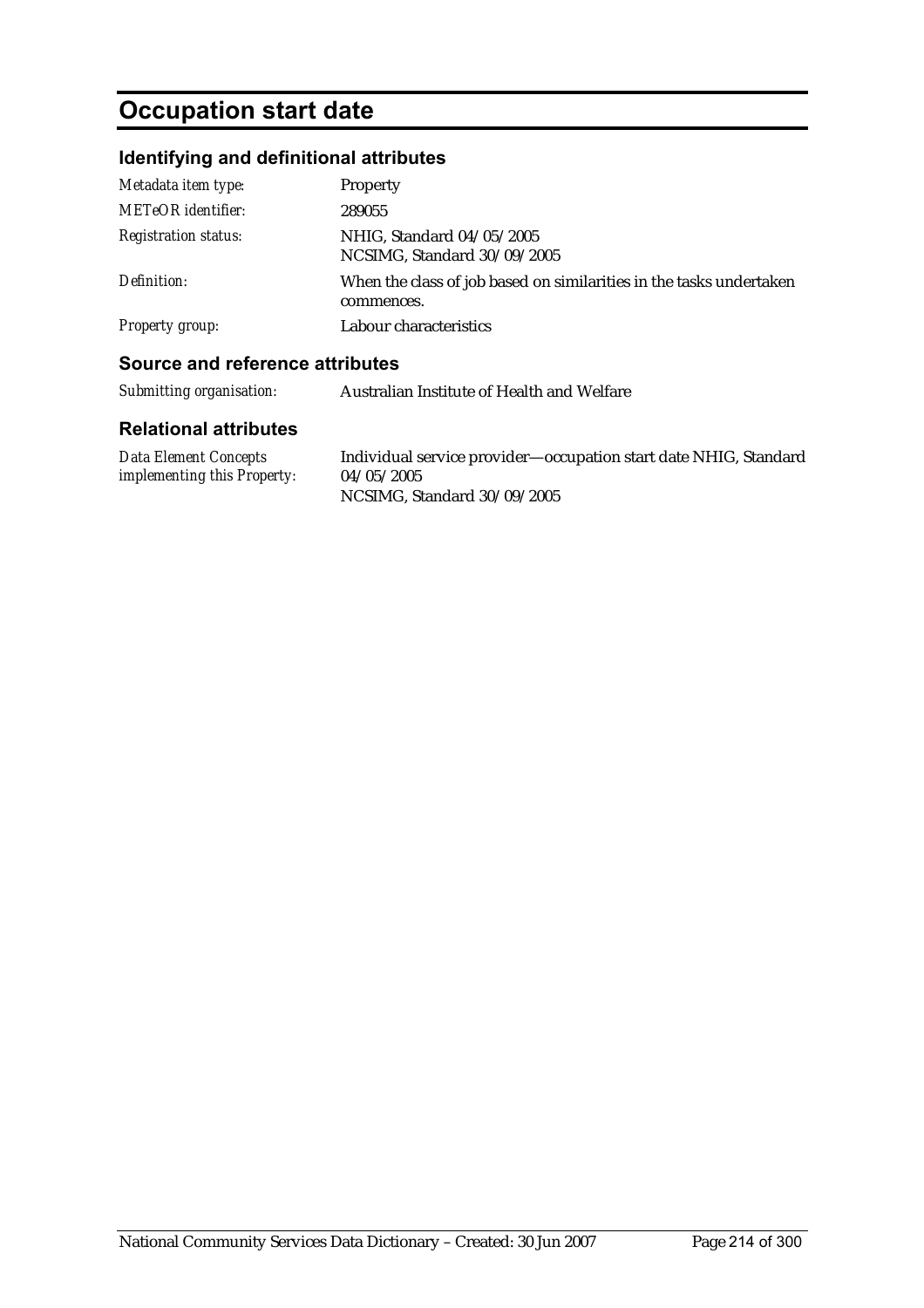## **Organisation end date**

### **Identifying and definitional attributes**

| Metadata item type:         | Property                                                 |
|-----------------------------|----------------------------------------------------------|
| METeOR identifier:          | 288650                                                   |
| <i>Registration status:</i> | NHIG, Standard 04/05/2005<br>NCSIMG, Standard 30/09/2005 |
| Definition:                 | The date on which operations or practice were concluded. |
| <b>Property group:</b>      | Organisational characteristics                           |

#### **Source and reference attributes**

| Submitting organisation:<br>Australian Institute of Health and Welfare |
|------------------------------------------------------------------------|
|------------------------------------------------------------------------|

| <b>Data Element Concepts</b>       | Service provider organisation—organisation end date NHIG, |
|------------------------------------|-----------------------------------------------------------|
| <i>implementing this Property:</i> | Standard $04/05/2005$                                     |
|                                    | NCSIMG, Standard 30/09/2005                               |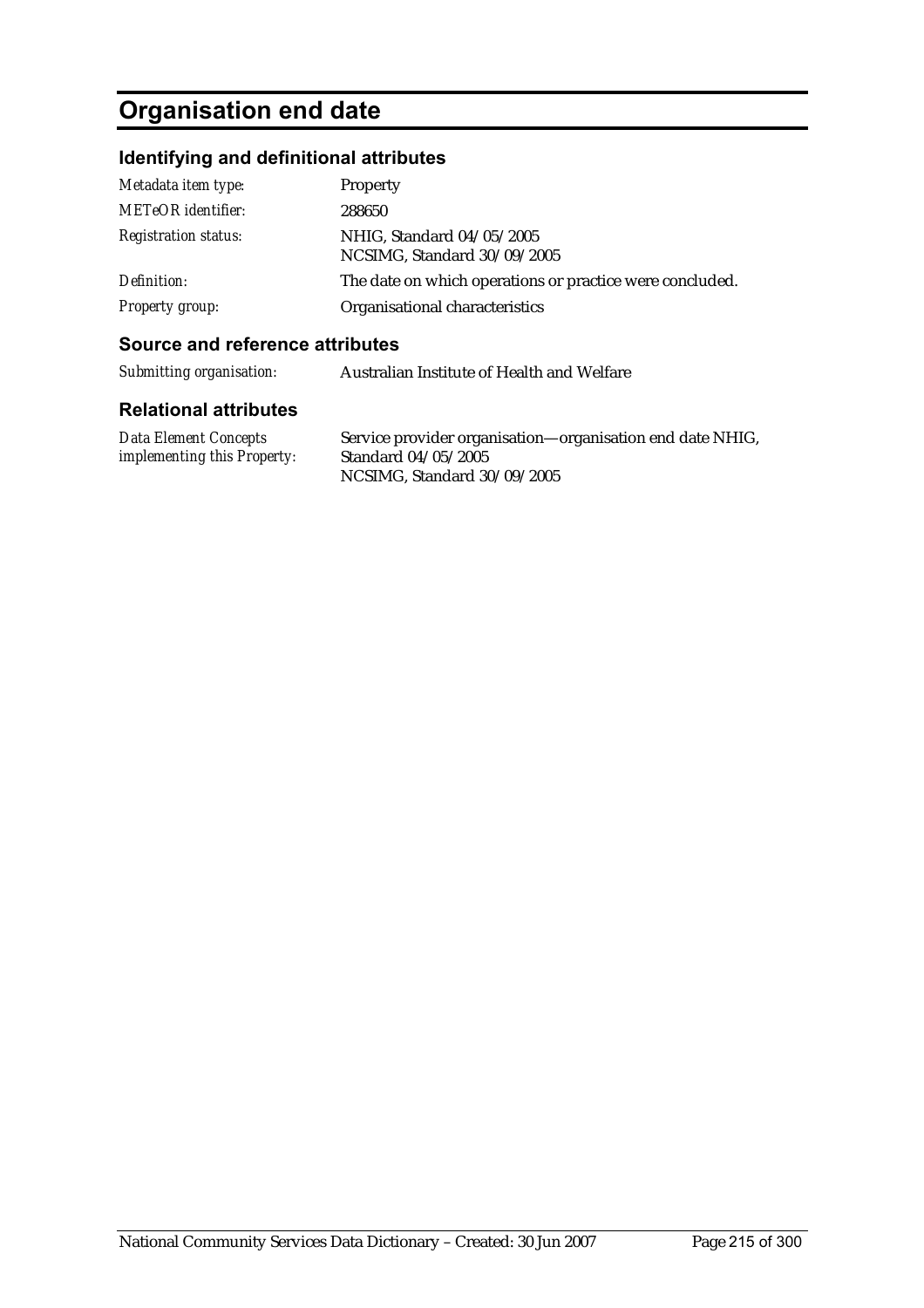## **Organisation name**

### **Identifying and definitional attributes**

| Metadata item type:         | Property                                                                                 |
|-----------------------------|------------------------------------------------------------------------------------------|
| <b>METeOR</b> identifier:   | 288901                                                                                   |
| <b>Registration status:</b> | NHIG, Standard 04/05/2005<br>NCSIMG, Standard 30/09/2005                                 |
| Definition:                 | The appellation by which an establishment, agency or organisation<br>is known or called. |
| Property group:             | Name characteristics                                                                     |
|                             |                                                                                          |

#### **Source and reference attributes**

| Submitting organisation: | Standards Australia |
|--------------------------|---------------------|
|--------------------------|---------------------|

| Data Element Concepts              | Service provider organisation (name)—organisation name NHIG, |
|------------------------------------|--------------------------------------------------------------|
| <i>implementing this Property:</i> | Standard 04/05/2005                                          |
|                                    | NCSIMG, Standard 30/09/2005                                  |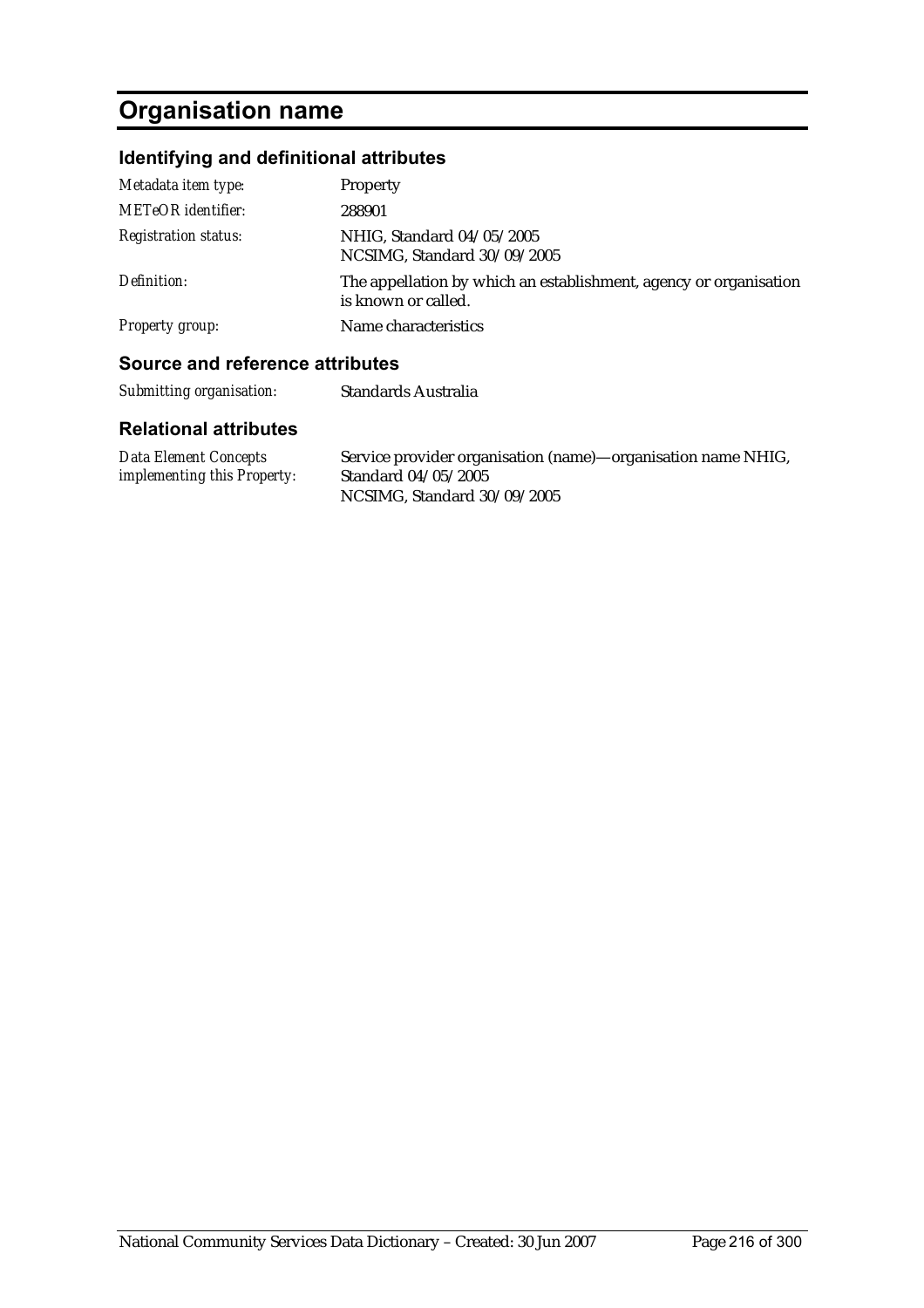# **Organisation start date**

### **Identifying and definitional attributes**

| Metadata item type:         | Property                                                 |
|-----------------------------|----------------------------------------------------------|
| METeOR identifier:          | 288941                                                   |
| <i>Registration status:</i> | NHIG, Standard 04/05/2005<br>NCSIMG, Standard 30/09/2005 |
| Definition:                 | The date on which operations or a service commenced.     |
| Property group:             | Organisational characteristics                           |

### **Source and reference attributes**

| Data Element Concepts              | Service provider organisation—organisation start date NHIG, |
|------------------------------------|-------------------------------------------------------------|
| <i>implementing this Property:</i> | Standard $04/05/2005$                                       |
|                                    | NCSIMG, Standard 30/09/2005                                 |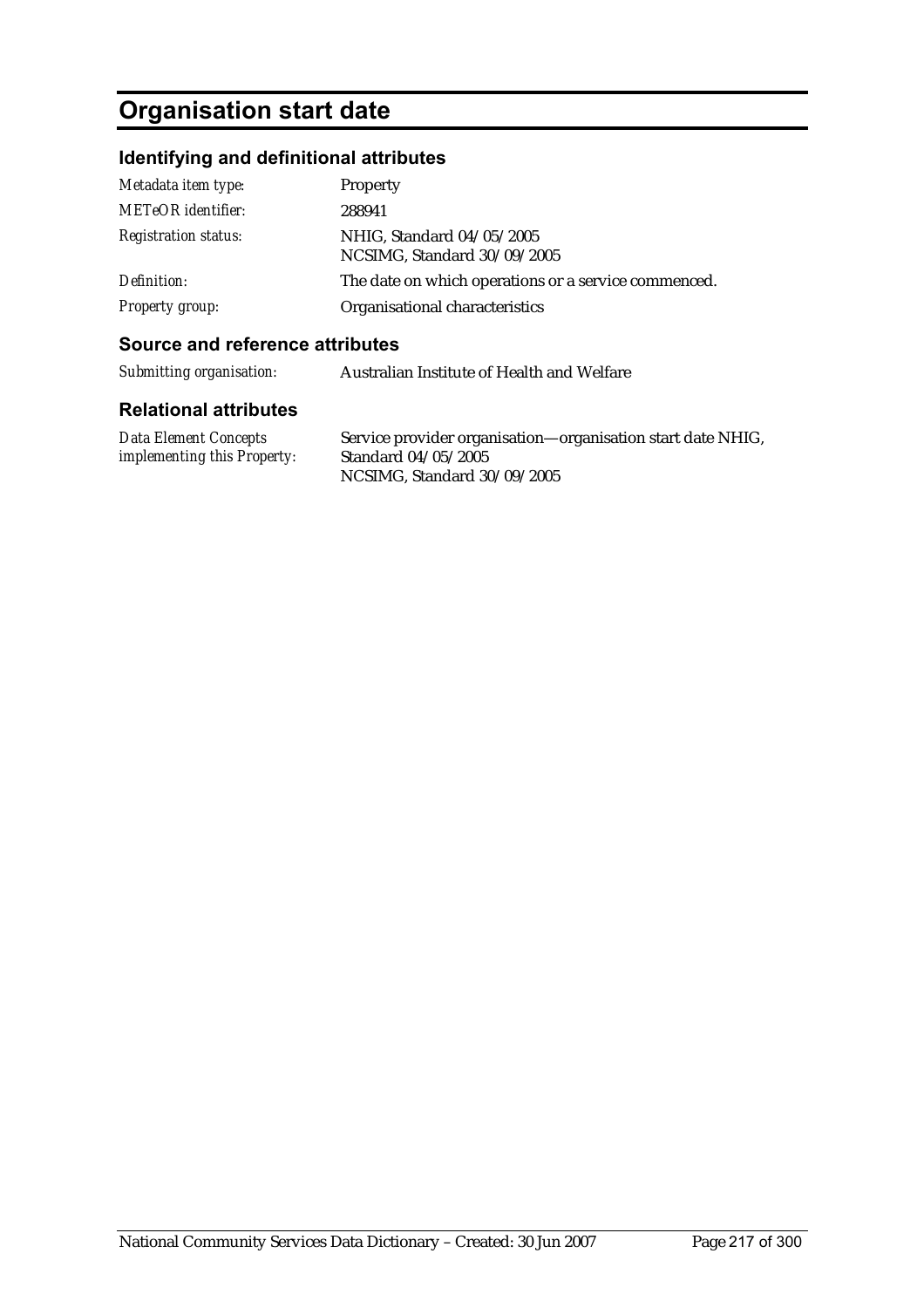# **Person identifier**

### **Identifying and definitional attributes**

| Metadata item type:         | Property                                                                                |
|-----------------------------|-----------------------------------------------------------------------------------------|
| <b>METeOR</b> identifier:   | 269369                                                                                  |
| <b>Registration status:</b> | NHIG, Standard 01/03/2005<br>NCSIMG, Standard 01/03/2005<br>NHDAMG, Standard 01/03/2005 |
| Definition:                 | A sequence of characters which identify a person.                                       |
| <b>Property group:</b>      | Identifier characteristics                                                              |

### **Source and reference attributes**

| Submitting organisation: | National minimum data set working parties |
|--------------------------|-------------------------------------------|
|                          |                                           |

| Data Element Concepts       | Person—person identifier NHIG, Standard 04/05/2005           |
|-----------------------------|--------------------------------------------------------------|
| implementing this Property: | NCSIMG, Standard 25/08/2005                                  |
|                             | Person—person identifier (within establishment/agency) NHIG, |
|                             | Superseded $04/05/2005$                                      |
|                             | NCSIMG, Superseded 25/08/2005                                |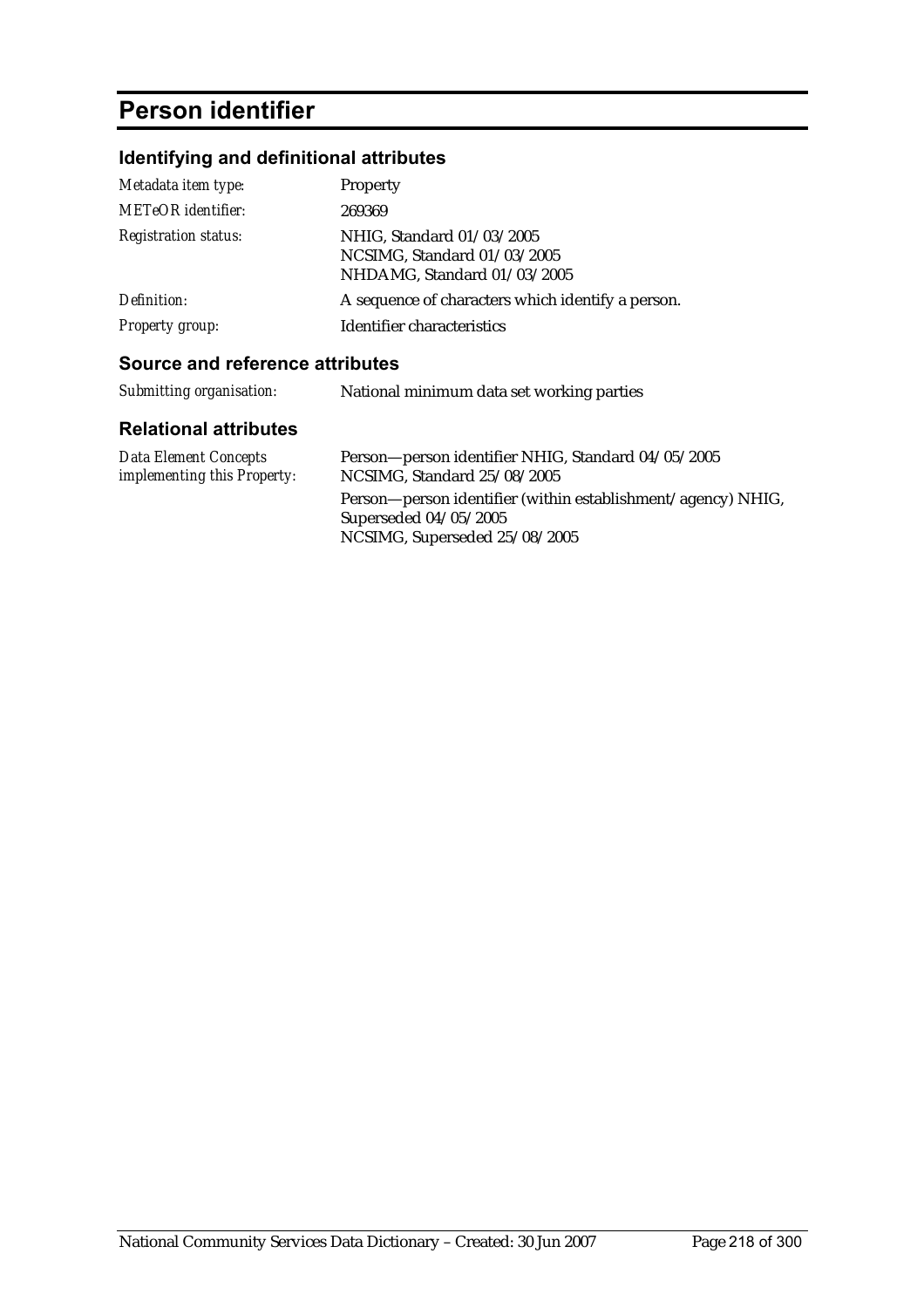# **Postal delivery point identifier**

### **Identifying and definitional attributes**

| Metadata item type:         | Property                                                                              |
|-----------------------------|---------------------------------------------------------------------------------------|
| <b>METeOR</b> identifier:   | 269334                                                                                |
| <b>Registration status:</b> | NHIG, Standard 01/03/2005<br>NCSIMG, Standard 01/03/2005                              |
| Definition:                 | A sequence of assigned characters which uniquely identify a postal<br>delivery point. |
| <b>Property group:</b>      | <b>Location characteristics</b>                                                       |

### **Source and reference attributes**

| Submitting organisation: | Australian Institute of Health and Welfare |
|--------------------------|--------------------------------------------|
|--------------------------|--------------------------------------------|

| Data Element Concepts<br><i>implementing this Property:</i> | Person (address)—postal delivery point identifier NHIG, Standard<br>01/03/2005<br>NCSIMG, Standard 01/03/2005                        |
|-------------------------------------------------------------|--------------------------------------------------------------------------------------------------------------------------------------|
|                                                             | Service provider organisation (address)—postal delivery point<br>identifier NHIG, Standard 04/05/2005<br>NCSIMG, Standard 31/08/2005 |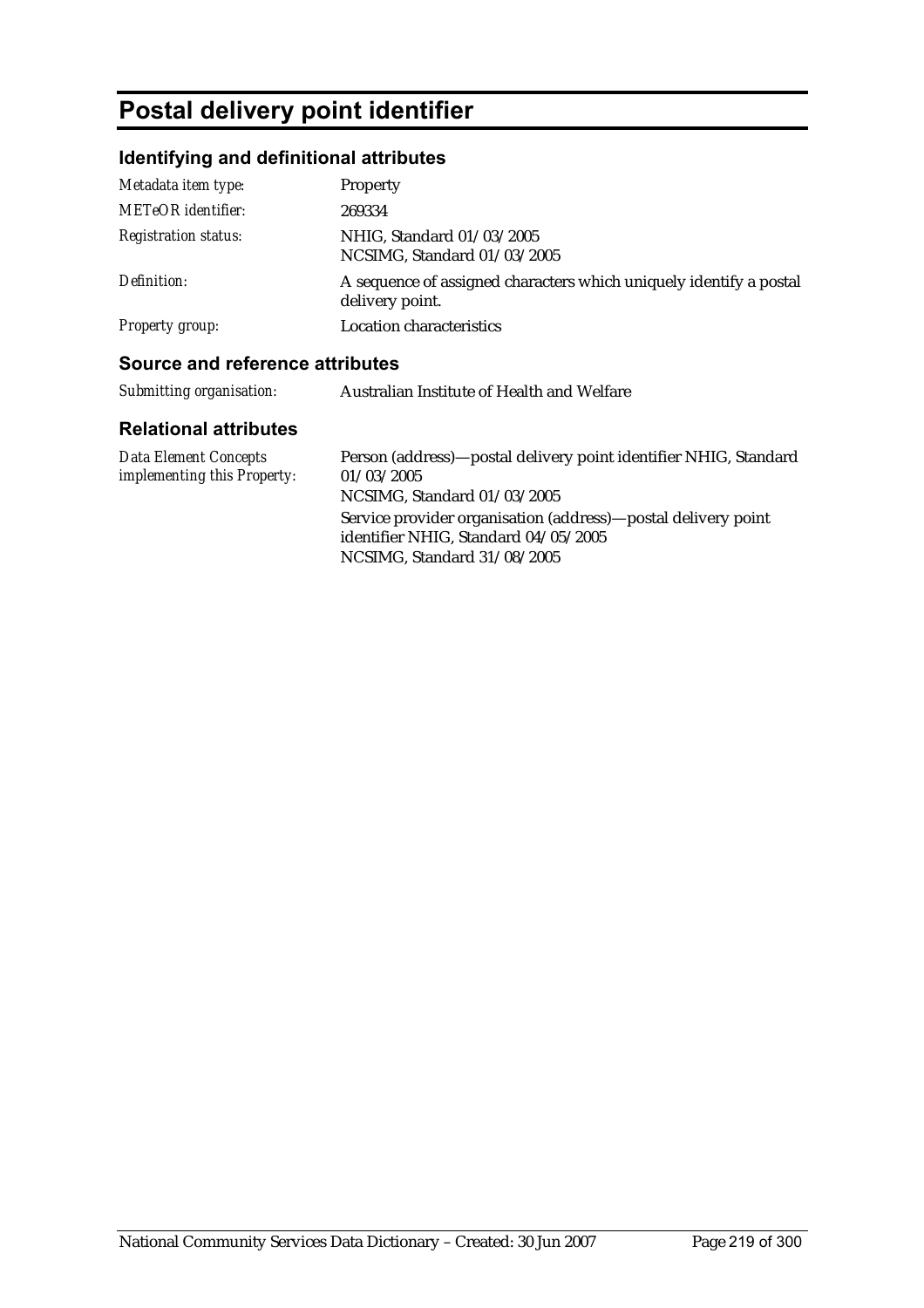# **Preferred language**

### **Identifying and definitional attributes**

| Metadata item type:         | Property                                       |
|-----------------------------|------------------------------------------------|
| <b>METeOR</b> identifier:   | 269244                                         |
| <b>Registration status:</b> | NHIG, Standard 01/03/2005                      |
| Definition:                 | The language most preferred for communication. |
| Property group:             | Demographic/social/cultural characteristics    |

### **Source and reference attributes**

*Submitting organisation:* Australian Institute of Health and Welfare

### **Relational attributes**

*Data Element Concepts implementing this Property:* Person—preferred language NHIG, Standard 01/03/2005 NCSIMG, Standard 10/04/2006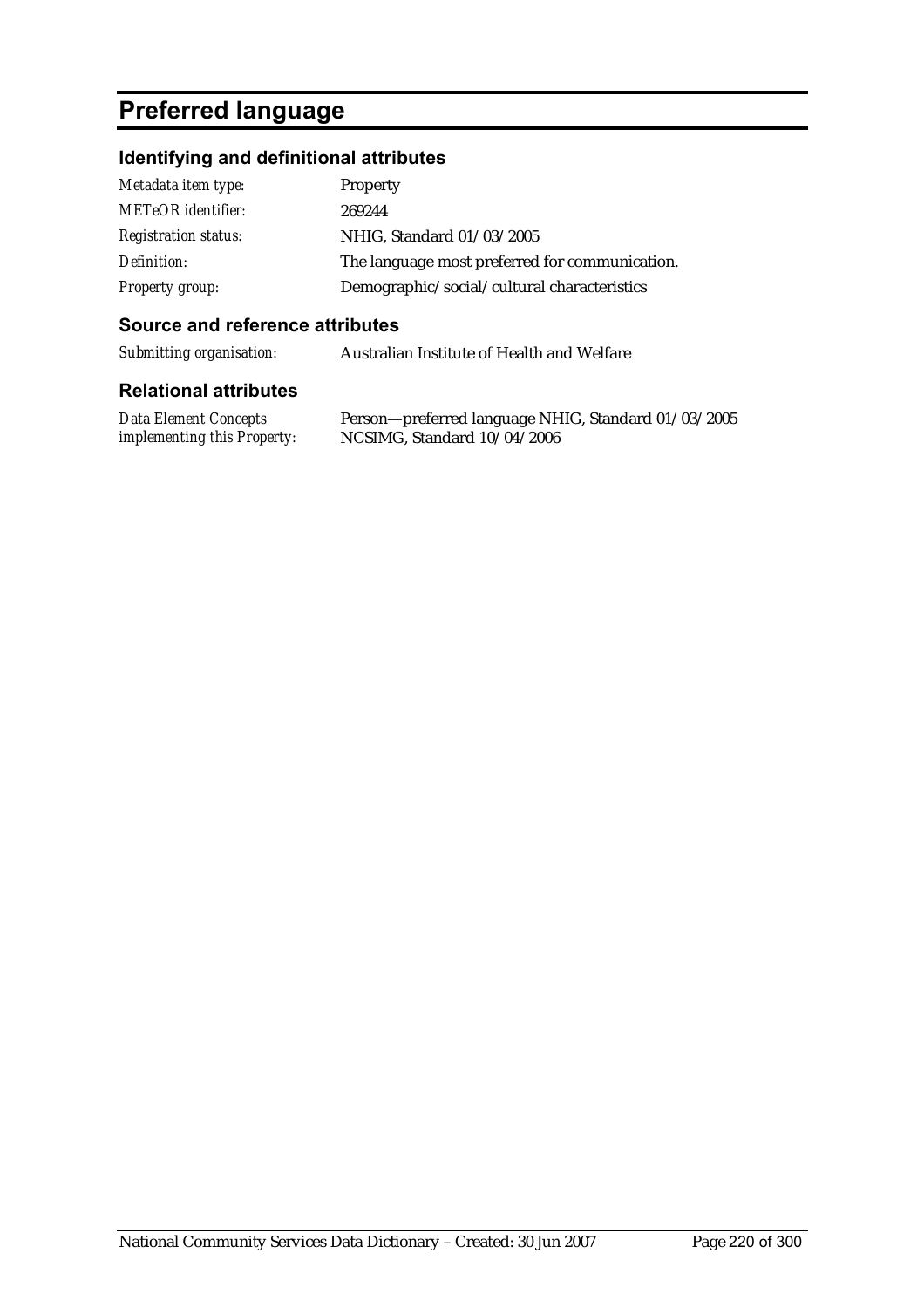# **Primary status**

### **Identifying and definitional attributes**

| Metadata item type:          | Property                                                                                                                         |
|------------------------------|----------------------------------------------------------------------------------------------------------------------------------|
| METeOR identifier:           | 342697                                                                                                                           |
| <b>Registration status:</b>  | NCSIMG, Standard 27/04/2007                                                                                                      |
| Definition:                  | An indicator of whether assistance is provided in one or more of<br>the core activities (communication, mobility and self-care). |
| <b>Property group:</b>       | Service provision event                                                                                                          |
| <b>Relational attributes</b> |                                                                                                                                  |

*Data Element Concepts implementing this Property:* Informal carer—primary status NCSIMG, Standard 27/04/2007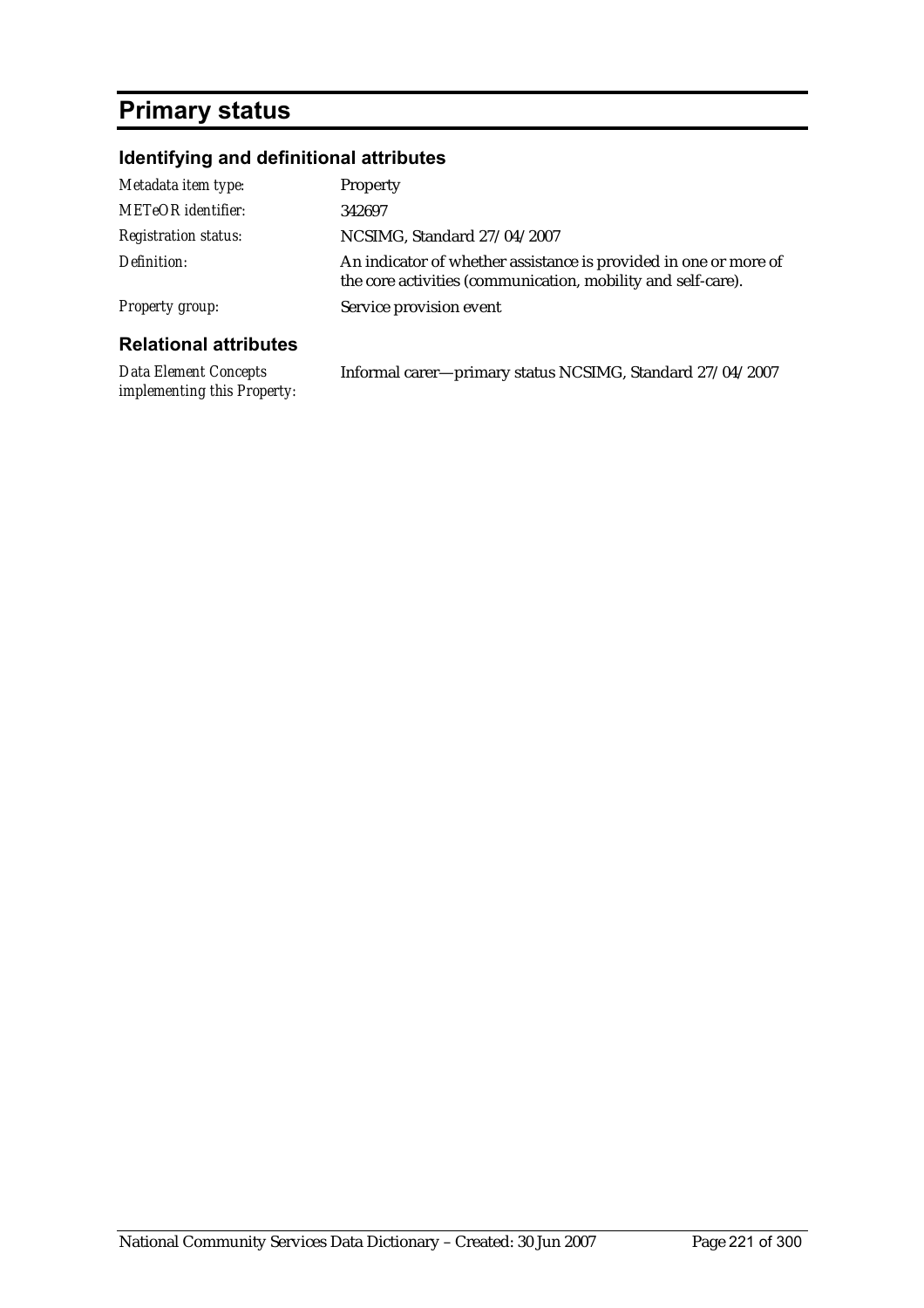# **Proficiency in spoken English**

### **Identifying and definitional attributes**

| Metadata item type:                   | Property                                                                                               |
|---------------------------------------|--------------------------------------------------------------------------------------------------------|
| <b>METeOR</b> identifier:             | 269192                                                                                                 |
| <b>Registration status:</b>           | NHIG, Standard 01/03/2005<br>NCSIMG, Standard 01/03/2005<br>NHDAMG, Standard 22/10/2005                |
| Definition:<br><b>Property group:</b> | An indicator of the level of skill in speaking English.<br>Demographic/social/cultural characteristics |
|                                       |                                                                                                        |

### **Source and reference attributes**

| Submitting organisation: | Australian Institute of Health and Welfare |
|--------------------------|--------------------------------------------|
|                          |                                            |

| Data Element Concepts              | Person-proficiency in spoken English NHIG, Standard |
|------------------------------------|-----------------------------------------------------|
| <i>implementing this Property:</i> | 01/03/2005                                          |
|                                    | NCSIMG. Standard $01/03/2005$                       |
|                                    | NHDAMG. Standard 10/02/2006                         |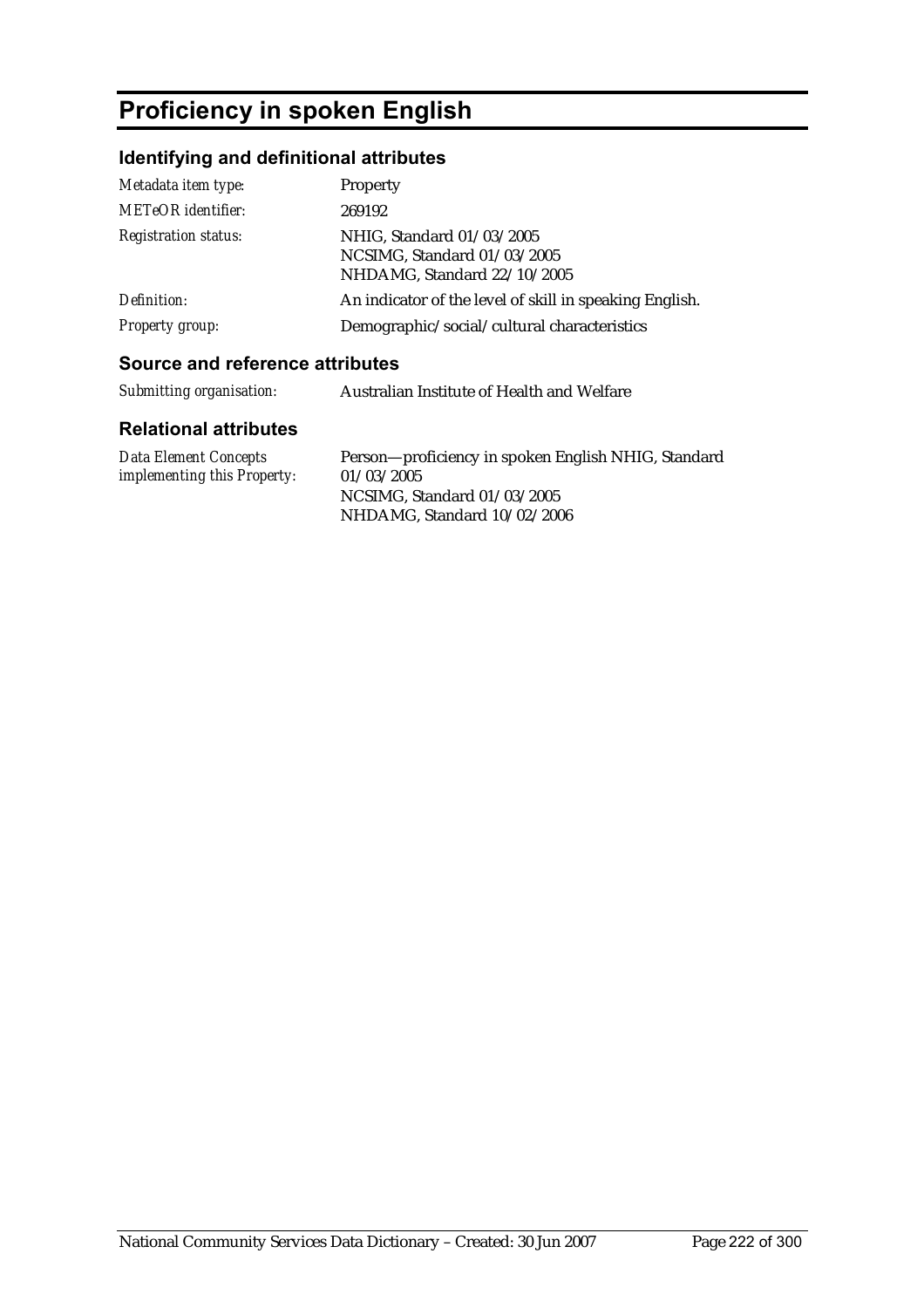## **Reason assistance not provided**

### **Identifying and definitional attributes**

| Metadata item type:         | <b>Property</b>                                              |
|-----------------------------|--------------------------------------------------------------|
| <b>METeOR</b> identifier:   | 269088                                                       |
| <b>Registration status:</b> | NCSIMG, Standard 01/03/2005                                  |
| Definition:                 | The reason goods, services, time or funds were not provided. |
| Property group:             | Request for/entry into service event                         |

### **Source and reference attributes**

*Submitting organisation:* Australian Institute of Health and Welfare

### **Relational attributes**

*Data Element Concepts implementing this Property:* Service event—reason assistance not provided NCSIMG, Standard 01/03/2005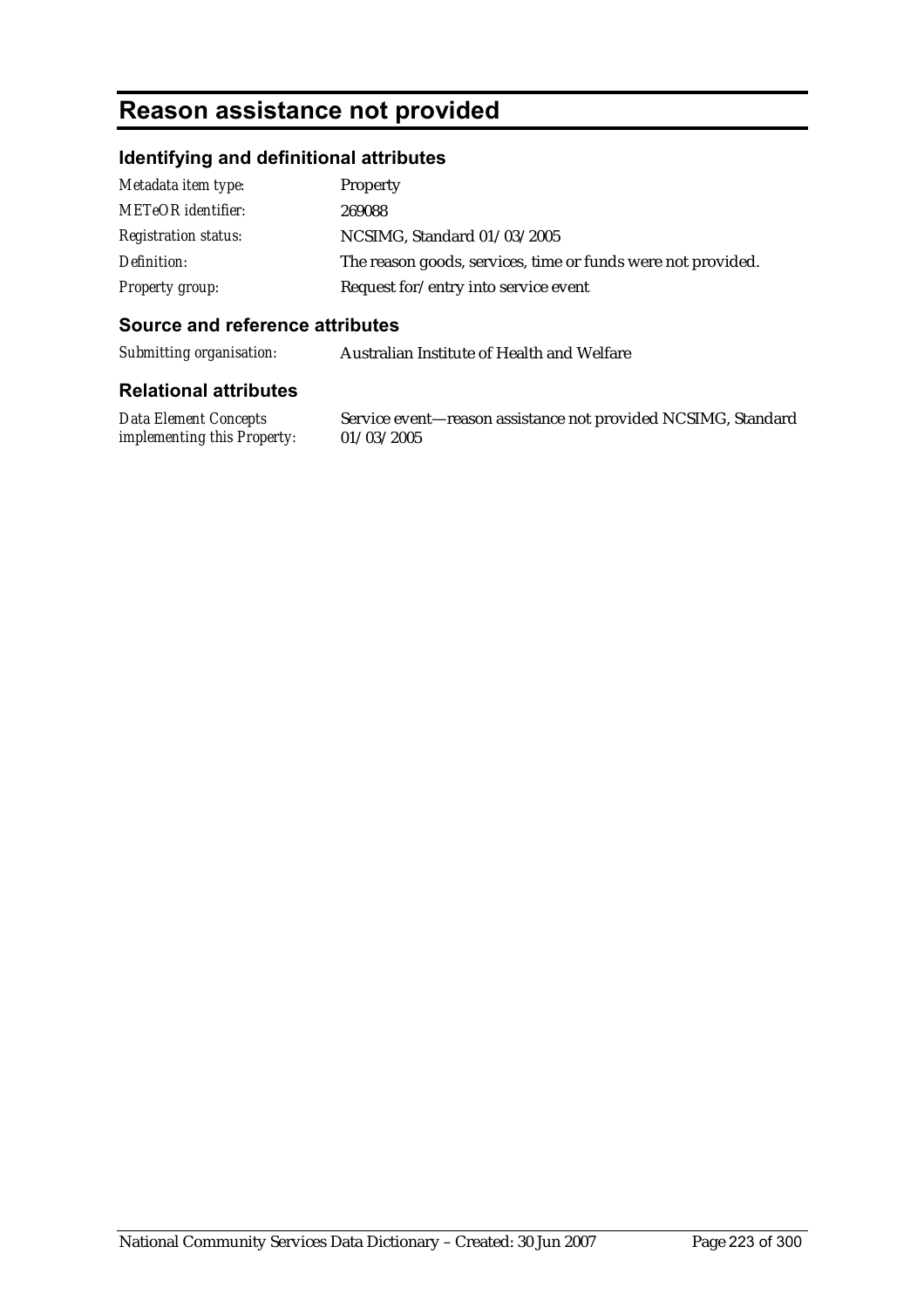# **Receipt of Carer Allowance (Child) indicator**

### **Identifying and definitional attributes**

| Metadata item type:         | Property                                                      |
|-----------------------------|---------------------------------------------------------------|
| METeOR identifier:          | 323276                                                        |
| <b>Registration status:</b> | NCSIMG, Standard 27/04/2007                                   |
| Definition:                 | An indicator of the receipt of the 'Carer Allowance (Child)'. |

### **Relational attributes**

*Data Element Concepts implementing this Property:* Parent/guardian—receipt of Carer Allowance (Child) indicator NCSIMG, Standard 27/04/2007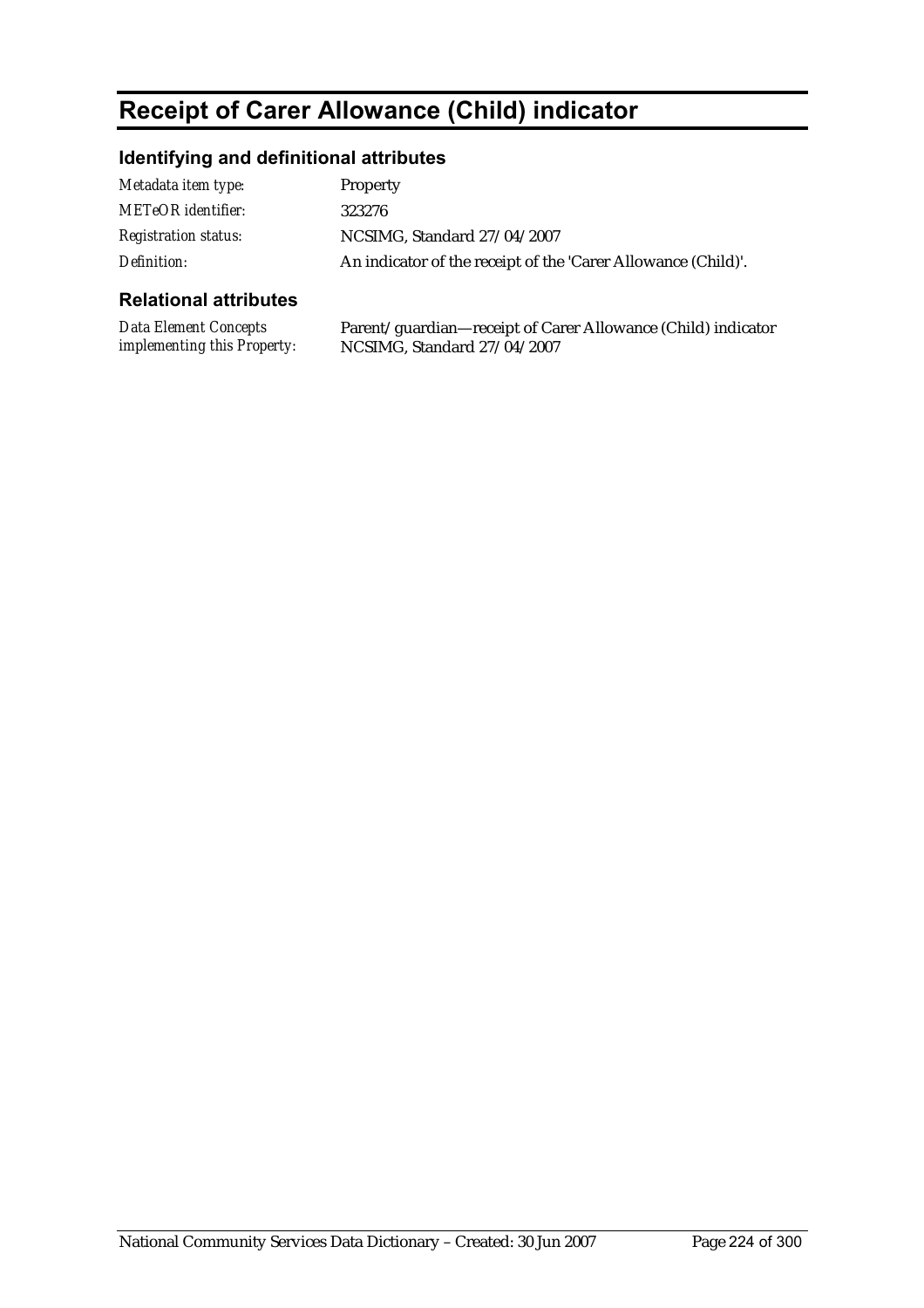# **Referral receipt date**

### **Identifying and definitional attributes**

| Metadata item type:         | Property                                              |
|-----------------------------|-------------------------------------------------------|
| <b>METeOR</b> identifier:   | 269047                                                |
| <b>Registration status:</b> | NCSIMG, Standard 01/03/2005                           |
| Definition:                 | The day on which a referral notification is received. |
| Property group:             | Referral event                                        |

### **Source and reference attributes**

*Submitting organisation:* Australian Institute of Health and Welfare

| Data Element Concepts              | Referral-referral receipt date NCSIMG, Standard 01/03/2005 |
|------------------------------------|------------------------------------------------------------|
| <i>implementing this Property:</i> |                                                            |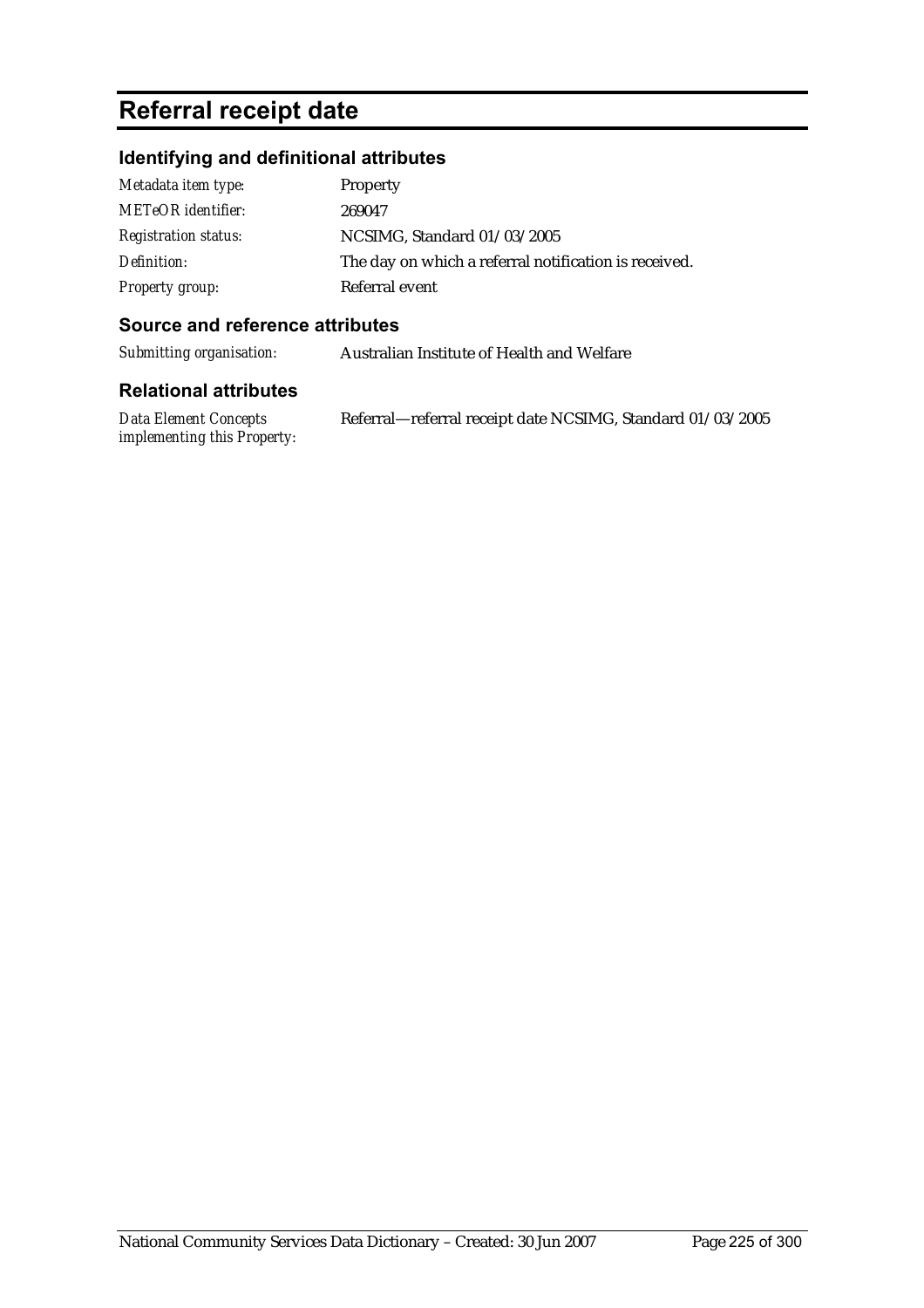# **Referral source**

### **Identifying and definitional attributes**

| Metadata item type:         | <b>Property</b>                                                                 |
|-----------------------------|---------------------------------------------------------------------------------|
| <b>METeOR</b> identifier:   | 269061                                                                          |
| <b>Registration status:</b> | NHIG, Standard 01/03/2005                                                       |
| Definition:                 | A person or organisation from which a person or group of people is<br>referred. |
| Property group:             | Referral event                                                                  |

### **Source and reference attributes**

| Submitting organisation: | Australian Institute of Health and Welfare |
|--------------------------|--------------------------------------------|
|--------------------------|--------------------------------------------|

| Data Element Concepts              | Referral—referral source NCSIMG, Standard 02/06/2005  |
|------------------------------------|-------------------------------------------------------|
| <i>implementing this Property:</i> | Referral—referral source (community services) NCSIMG, |
|                                    | Superseded 02/06/2005                                 |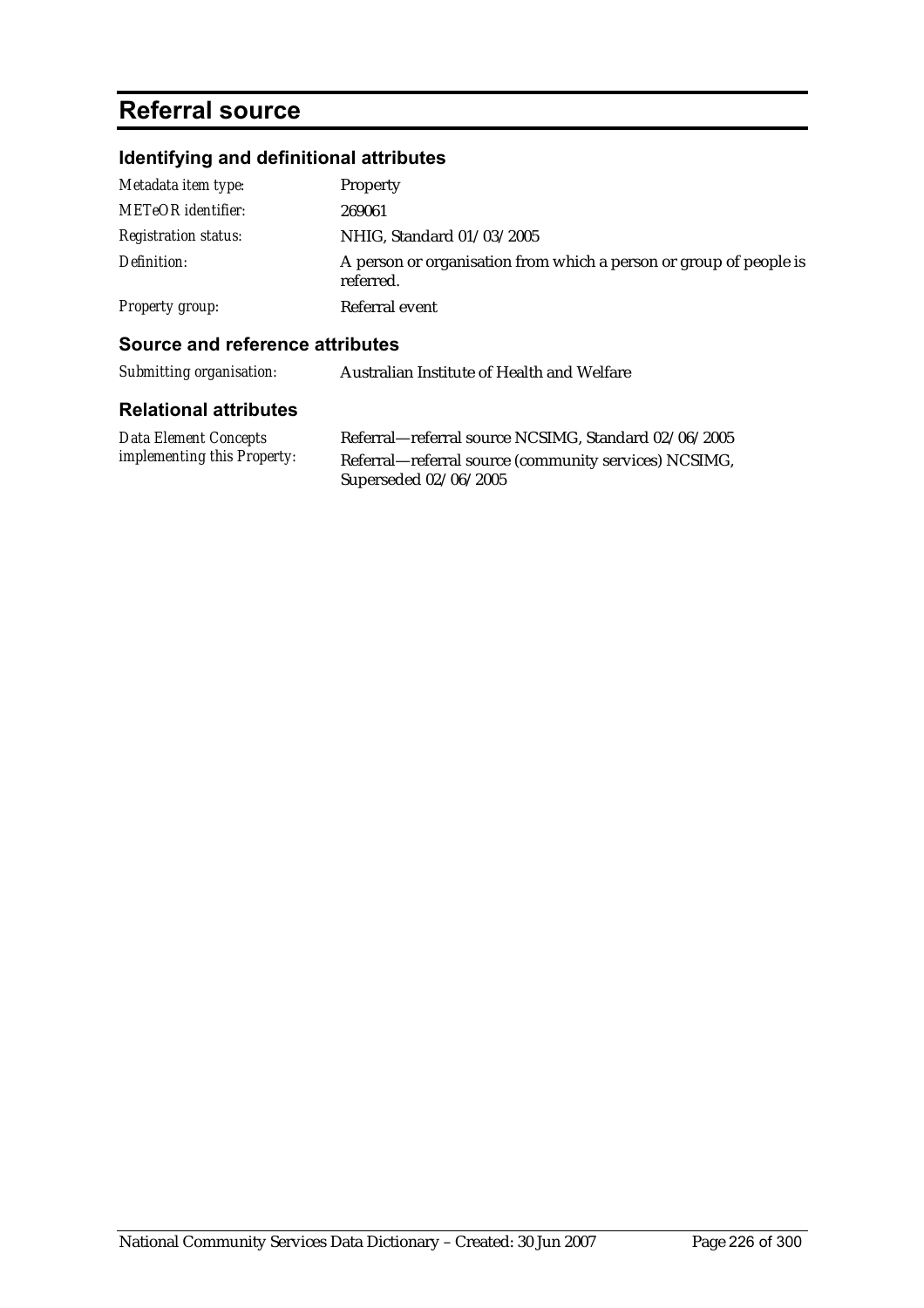# **Relationship to care recipient**

### **Identifying and definitional attributes**

| Metadata item type:         | Property                                                                                                |
|-----------------------------|---------------------------------------------------------------------------------------------------------|
| <b>METeOR</b> identifier:   | 269078                                                                                                  |
| <b>Registration status:</b> | NCSIMG, Standard 01/03/2005                                                                             |
| Definition:                 | The association between a person receiving care and another<br>person, organisation or group of people. |
| <b>Property group:</b>      | Informal assistance characteristics                                                                     |

### **Source and reference attributes**

*Submitting organisation:* Australian Institute of Health and Welfare

### **Relational attributes**

*Data Element Concepts implementing this Property:* Informal carer—relationship to care recipient NCSIMG, Standard 01/03/2005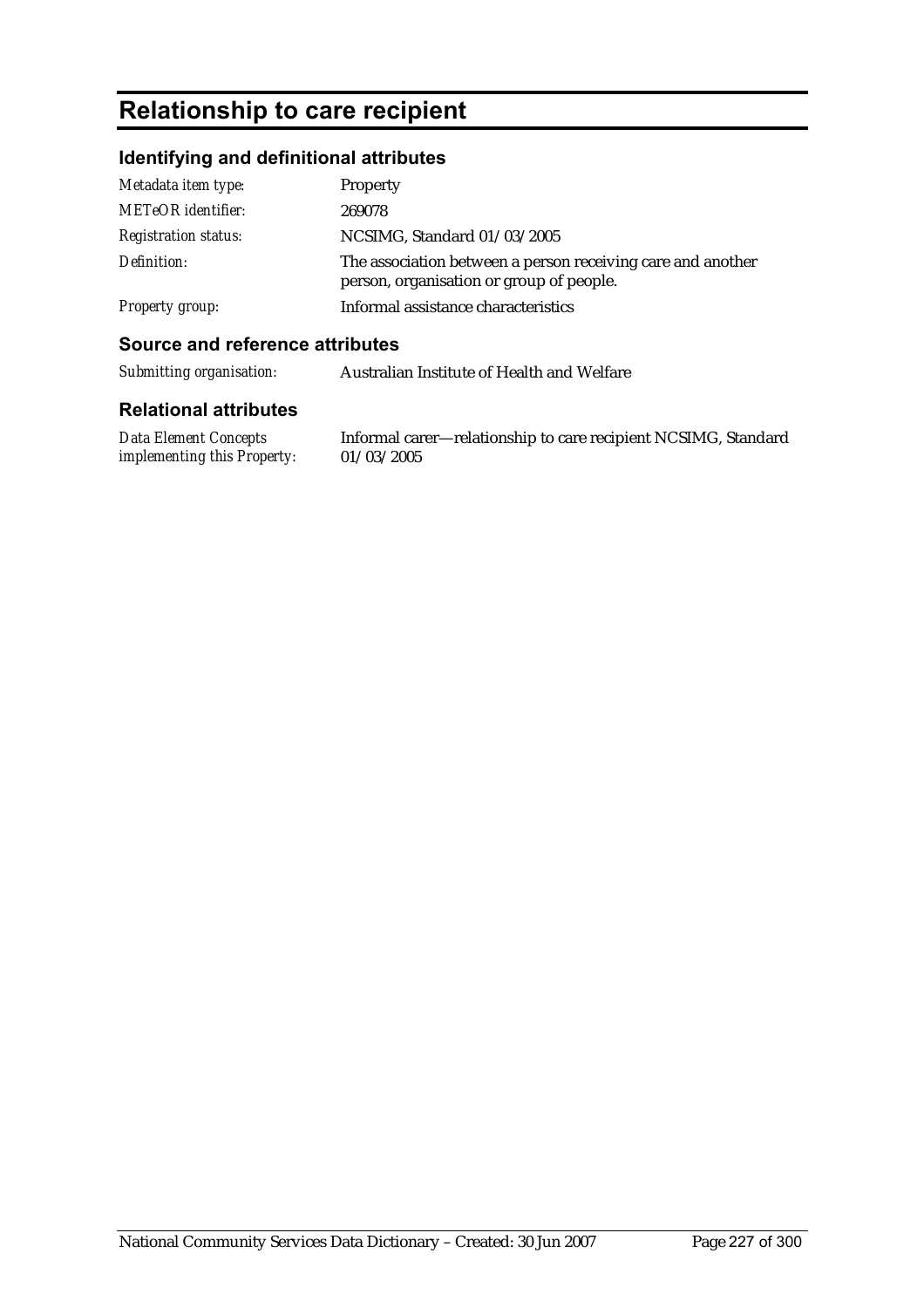# **Relationship to reference person**

### **Identifying and definitional attributes**

| Metadata item type:         | Property                                                                |
|-----------------------------|-------------------------------------------------------------------------|
| <b>METeOR</b> identifier:   | 269216                                                                  |
| <b>Registration status:</b> | NCSIMG, Standard 27/04/2007<br>NHDAMG, Standard 01/03/2005              |
| Definition:                 | The type of relationship an individual has with a designated<br>person. |
| Property group:             | Accommodation/living characteristics                                    |
|                             |                                                                         |

### **Source and reference attributes**

| Submitting organisation: | Australian Institute of Health and Welfare |
|--------------------------|--------------------------------------------|
|--------------------------|--------------------------------------------|

| <b>Data Element Concepts</b>       | Person—relationship to household reference person NCSIMG, |
|------------------------------------|-----------------------------------------------------------|
| <i>implementing this Property:</i> | Standard 01/03/2005                                       |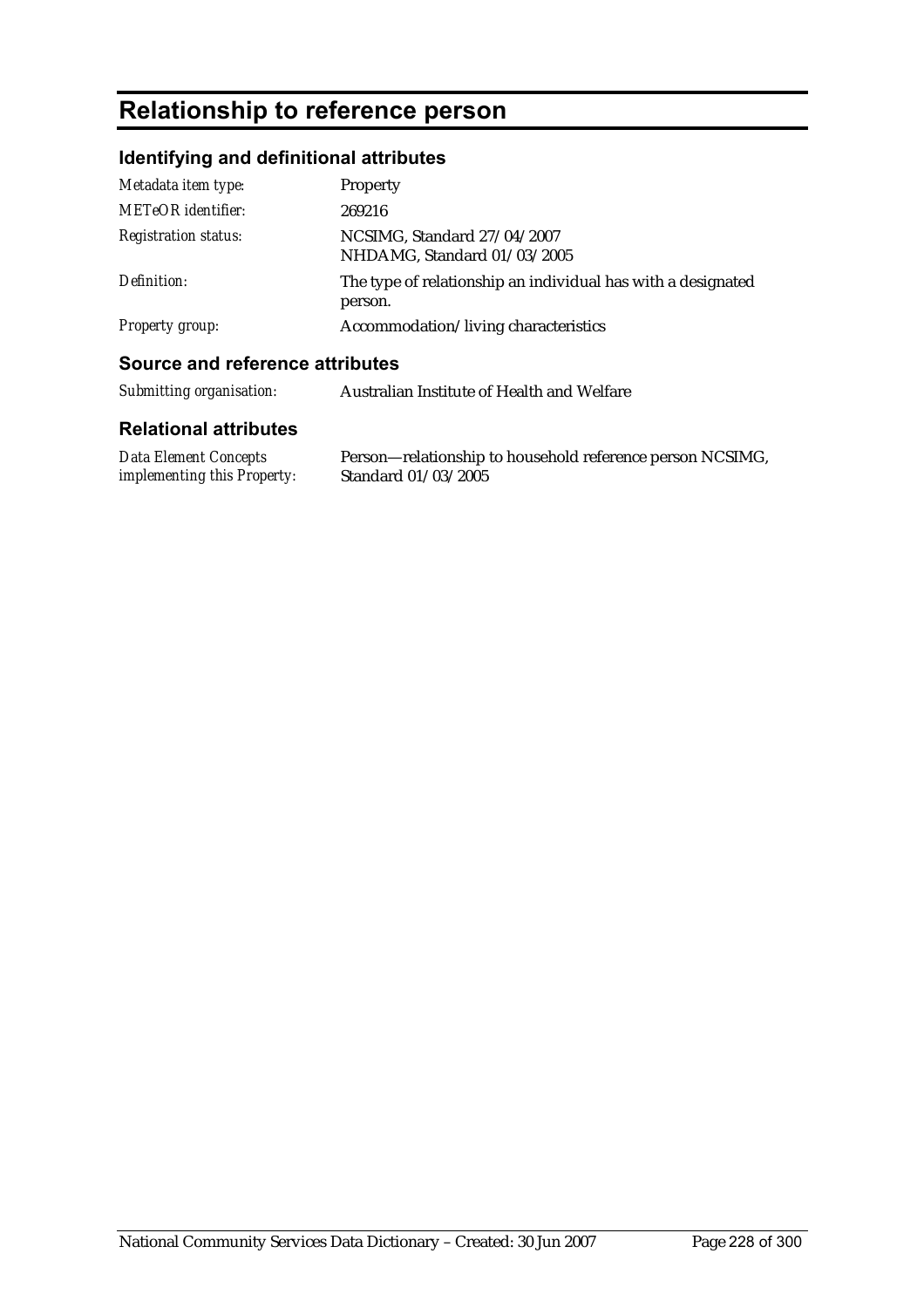# **Religious affiliation**

### **Identifying and definitional attributes**

| Metadata item type:         | Property                                                                        |
|-----------------------------|---------------------------------------------------------------------------------|
| <b>METeOR</b> identifier:   | 269030                                                                          |
| <b>Registration status:</b> | NCSIMG, Standard 01/03/2005                                                     |
| Definition:                 | An association or connection with a particular theology or spiritual<br>belief. |
| <b>Property group:</b>      | Demographic/social/cultural characteristics                                     |

| Submitting organisation:     | Australian Institute of Health and Welfare |
|------------------------------|--------------------------------------------|
| <b>Relational attributes</b> |                                            |

| Data Element Concepts              | Person—religious affiliation NCSIMG, Standard 01/03/2005 |
|------------------------------------|----------------------------------------------------------|
| <i>implementing this Property:</i> |                                                          |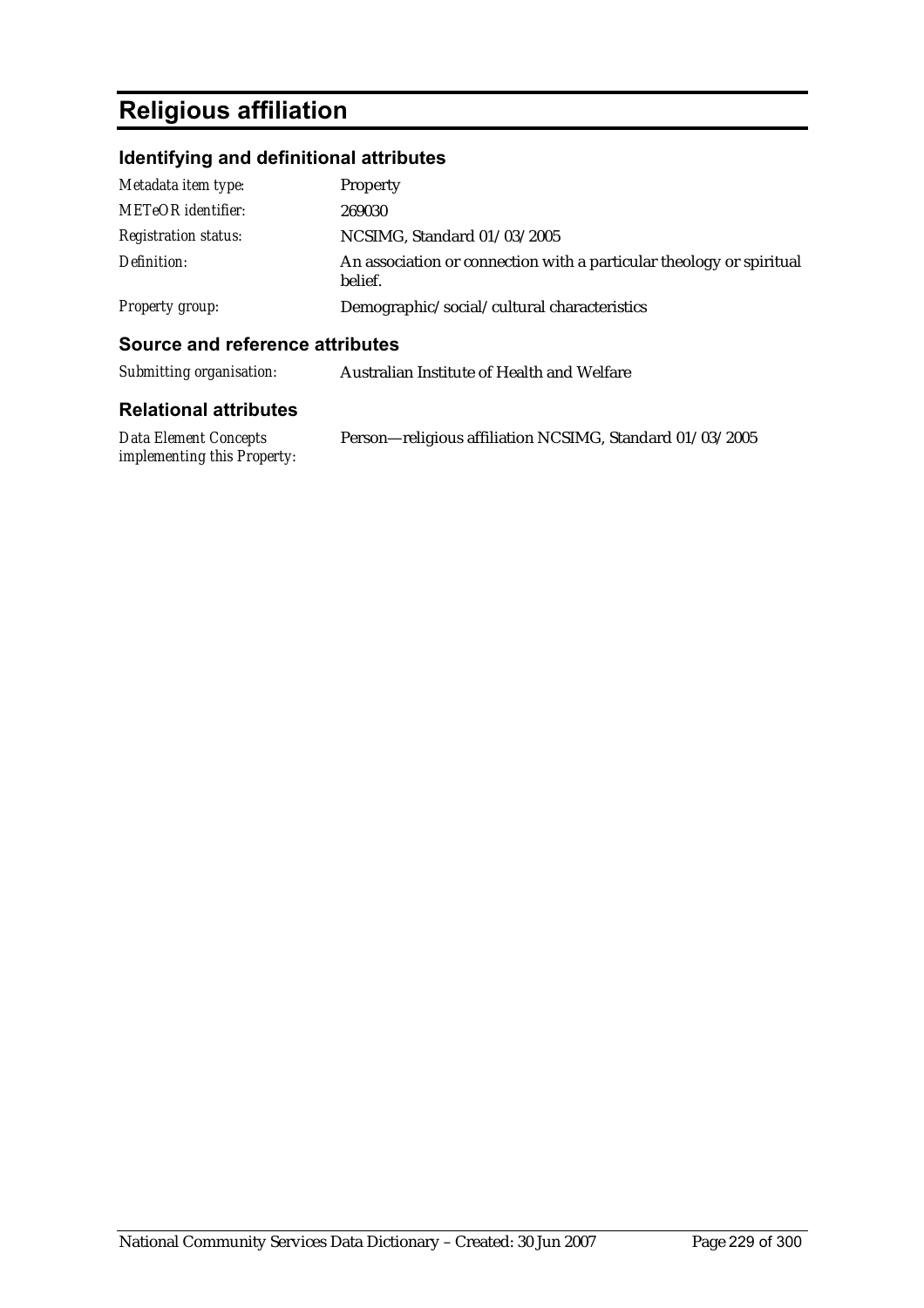# **Residential setting**

### **Identifying and definitional attributes**

| Metadata item type:         | Property                                                                 |
|-----------------------------|--------------------------------------------------------------------------|
| <b>METeOR</b> identifier:   | 269116                                                                   |
| <b>Registration status:</b> | NCSIMG, Standard 01/03/2005                                              |
| Definition:                 | The accommodation in which a person, family or group of people<br>lives. |
| Property group:             | Accommodation/living characteristics                                     |

### **Source and reference attributes**

| Submitting organisation:     | Australian Institute of Health and Welfare             |
|------------------------------|--------------------------------------------------------|
| <b>Relational attributes</b> |                                                        |
| <b>Data Element Concepts</b> | Person—residential setting NCSIMG, Standard 01/03/2005 |

*Data Element Concepts implementing this Property:*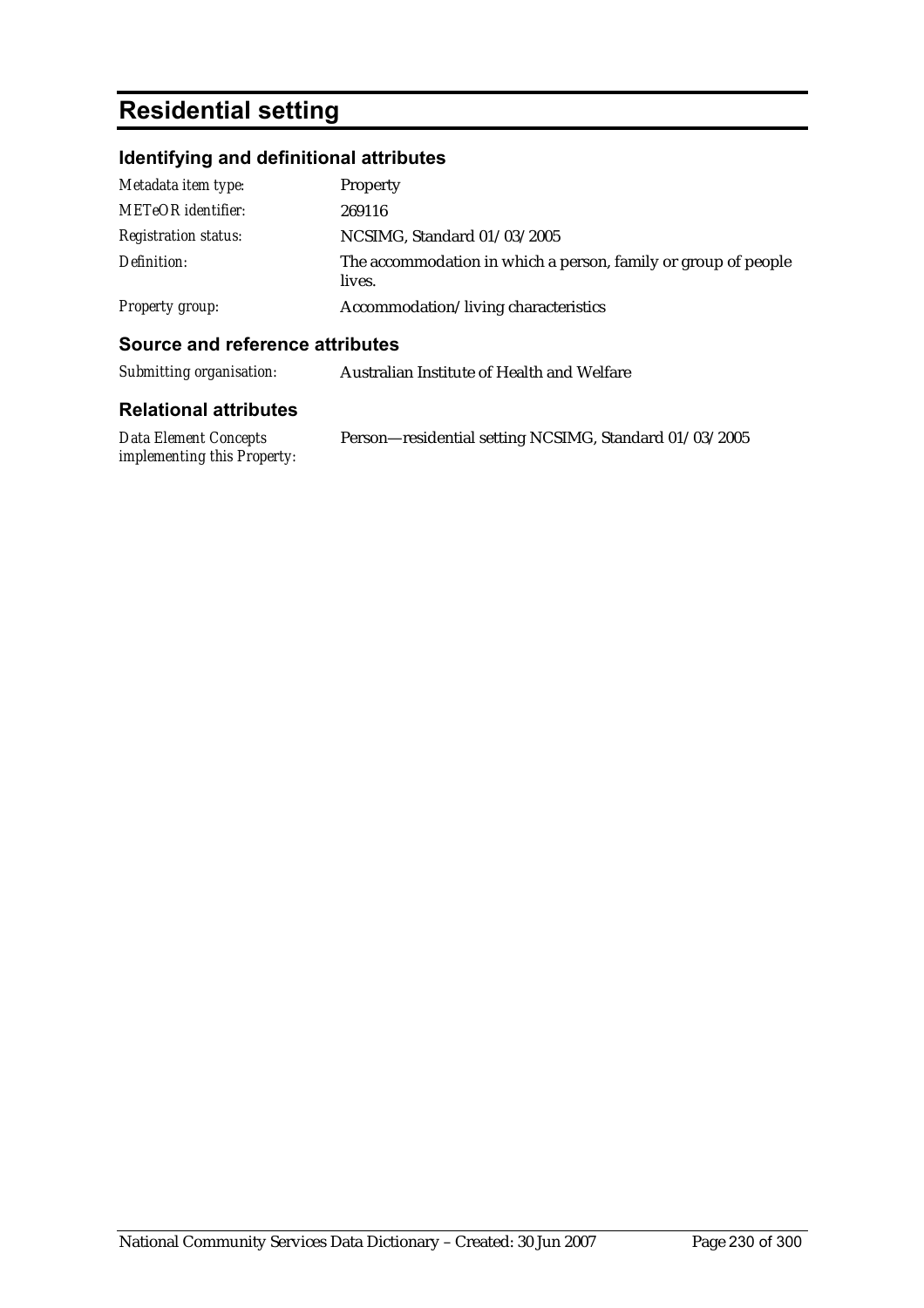## **Sector**

## **Identifying and definitional attributes**

| Metadata item type:                                      | Property                                                                                            |
|----------------------------------------------------------|-----------------------------------------------------------------------------------------------------|
| <b>METeOR</b> identifier:                                | 269055                                                                                              |
| <b>Registration status:</b>                              | NHIG, Standard 01/03/2005<br>NCSIMG, Standard 27/04/2007                                            |
| Definition:                                              | A categorisation of an organisation based on its funding,<br>management and ownership arrangements. |
| <b>Property group:</b>                                   | Organisational characteristics                                                                      |
| A construction of the following and all the first states |                                                                                                     |

### **Source and reference attributes**

| Submitting organisation: | Australian Institute of Health and Welfare |
|--------------------------|--------------------------------------------|
|--------------------------|--------------------------------------------|

| <b>Data Element Concepts</b>       | Service provider organisation—sector NCSIMG, Standard |
|------------------------------------|-------------------------------------------------------|
| <i>implementing this Property:</i> | 27/04/2007                                            |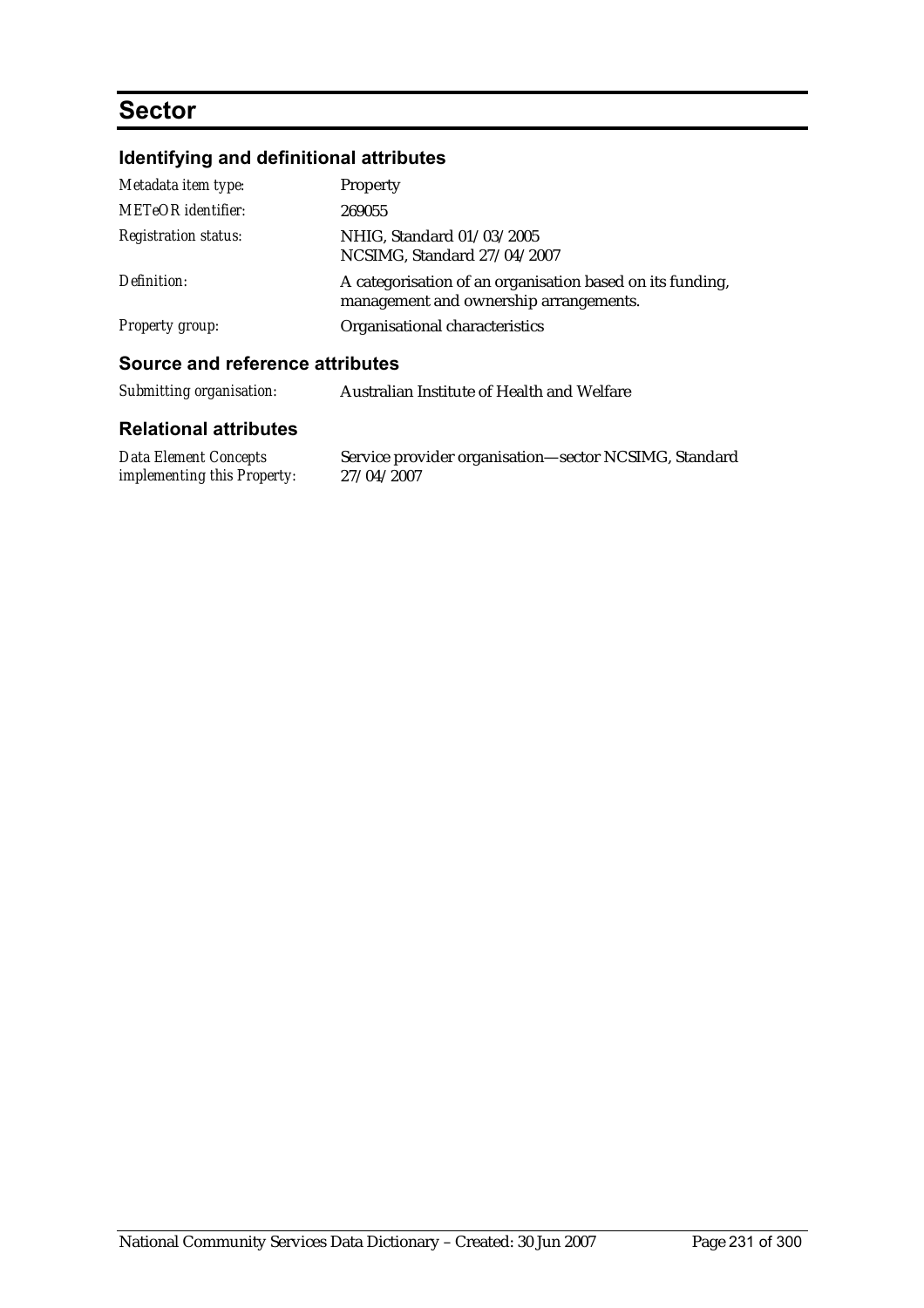## **Service activity type**

### **Identifying and definitional attributes**

| Metadata item type:         | <b>Property</b>                       |
|-----------------------------|---------------------------------------|
| <b>METeOR</b> identifier:   | 269332                                |
| <b>Registration status:</b> | NCSIMG, Standard 01/03/2005           |
| Definition:                 | A descriptor of the class of service. |
| <b>Property group:</b>      | Organisational characteristics        |

### **Source and reference attributes**

*Submitting organisation:* Australian Institute of Health and Welfare

### **Relational attributes**

*Data Element Concepts implementing this Property:*

Person—service activity type NCSIMG, Standard 01/03/2005 Service provider organisation—service activity type NCSIMG, Standard 01/03/2005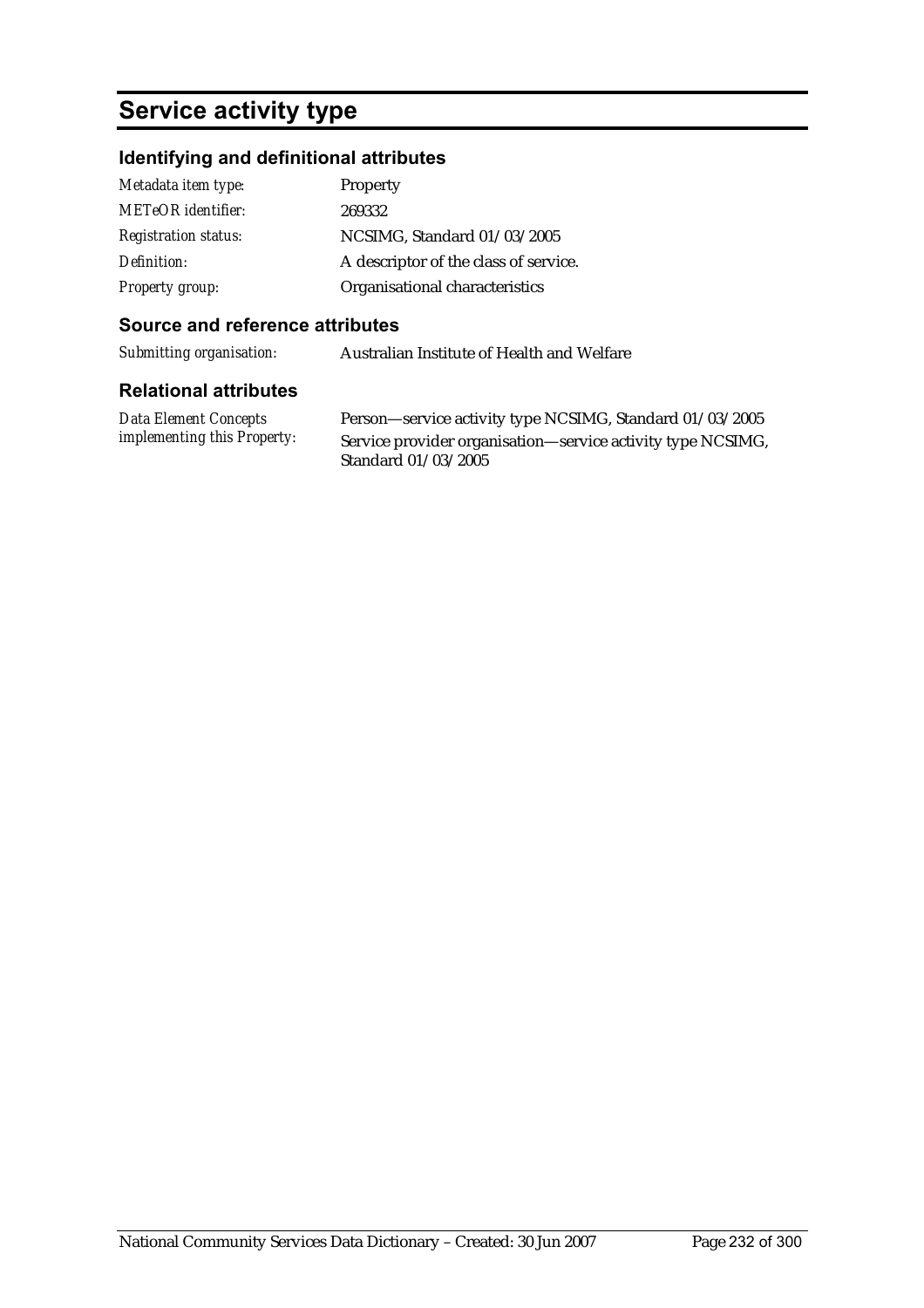# **Service cessation reason**

### **Identifying and definitional attributes**

| Metadata item type:         | Property                                         |
|-----------------------------|--------------------------------------------------|
| <b>METeOR</b> identifier:   | 269358                                           |
| <b>Registration status:</b> | NCSIMG, Standard 01/03/2005                      |
| Definition:                 | The reason why the delivery of a service ceased. |
| <b>Property group:</b>      | Exit/leave from service event                    |

### **Source and reference attributes**

*Submitting organisation:* Australian Institute of Health and Welfare

### **Relational attributes**

*Data Element Concepts implementing this Property:* Service episode—service cessation reason NCSIMG, Standard 01/03/2005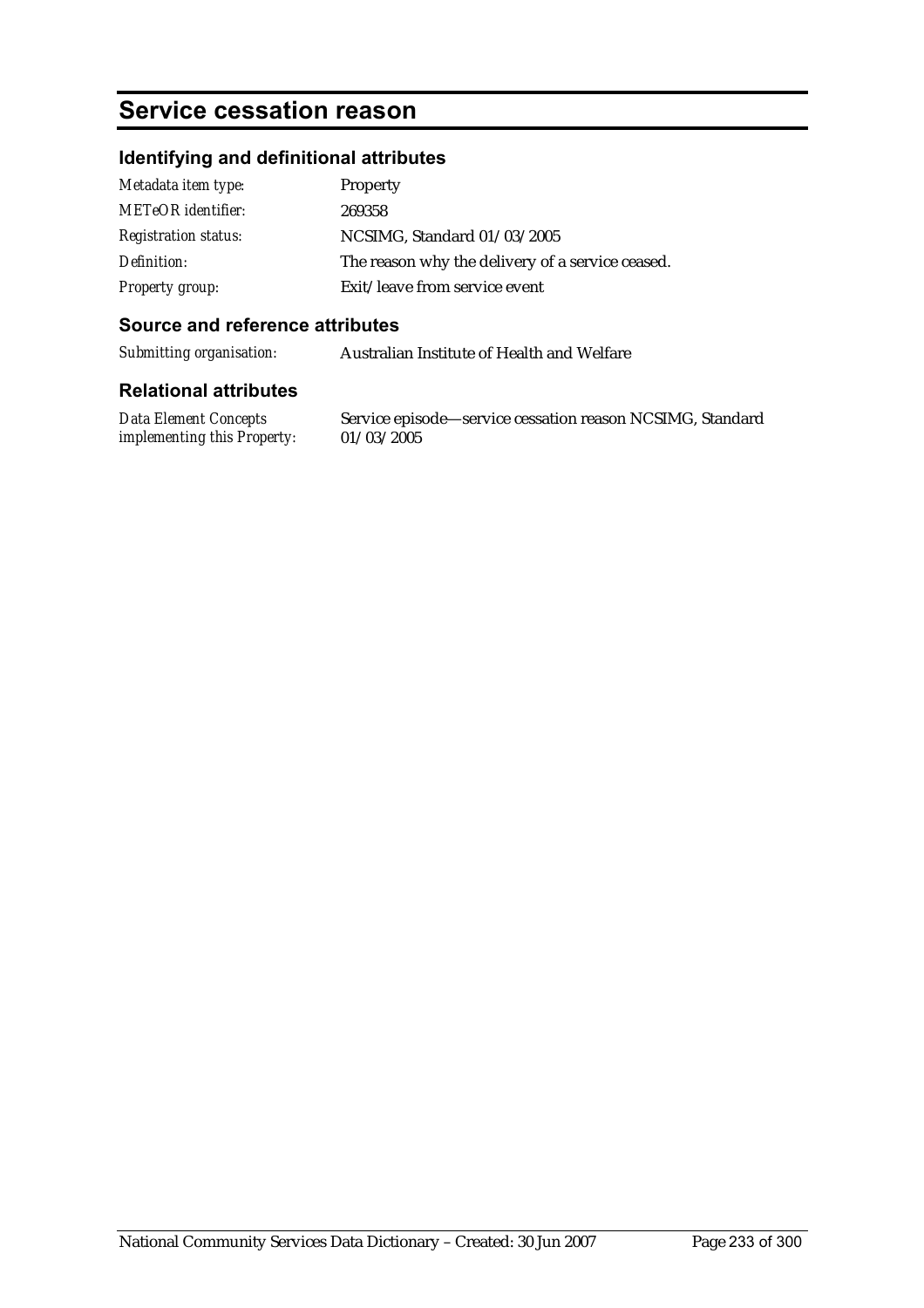## **Service delivery setting**

### **Identifying and definitional attributes**

| Metadata item type:         | Property                                                  |
|-----------------------------|-----------------------------------------------------------|
| <b>METeOR</b> identifier:   | 269375                                                    |
| <b>Registration status:</b> | NHIG, Standard 01/03/2005                                 |
| Definition:                 | The setting in which assistance or services are provided. |
| Property group:             | <b>Location characteristics</b>                           |

### **Source and reference attributes**

| Submitting organisation: | Australian Institute of Health and Welfare |
|--------------------------|--------------------------------------------|
|                          |                                            |

### **Relational attributes**

*Data Element Concepts implementing this Property:* Service event—service delivery setting NCSIMG, Standard 02/05/2006 Service provider organisation—service delivery setting NCSIMG, Standard 29/04/2006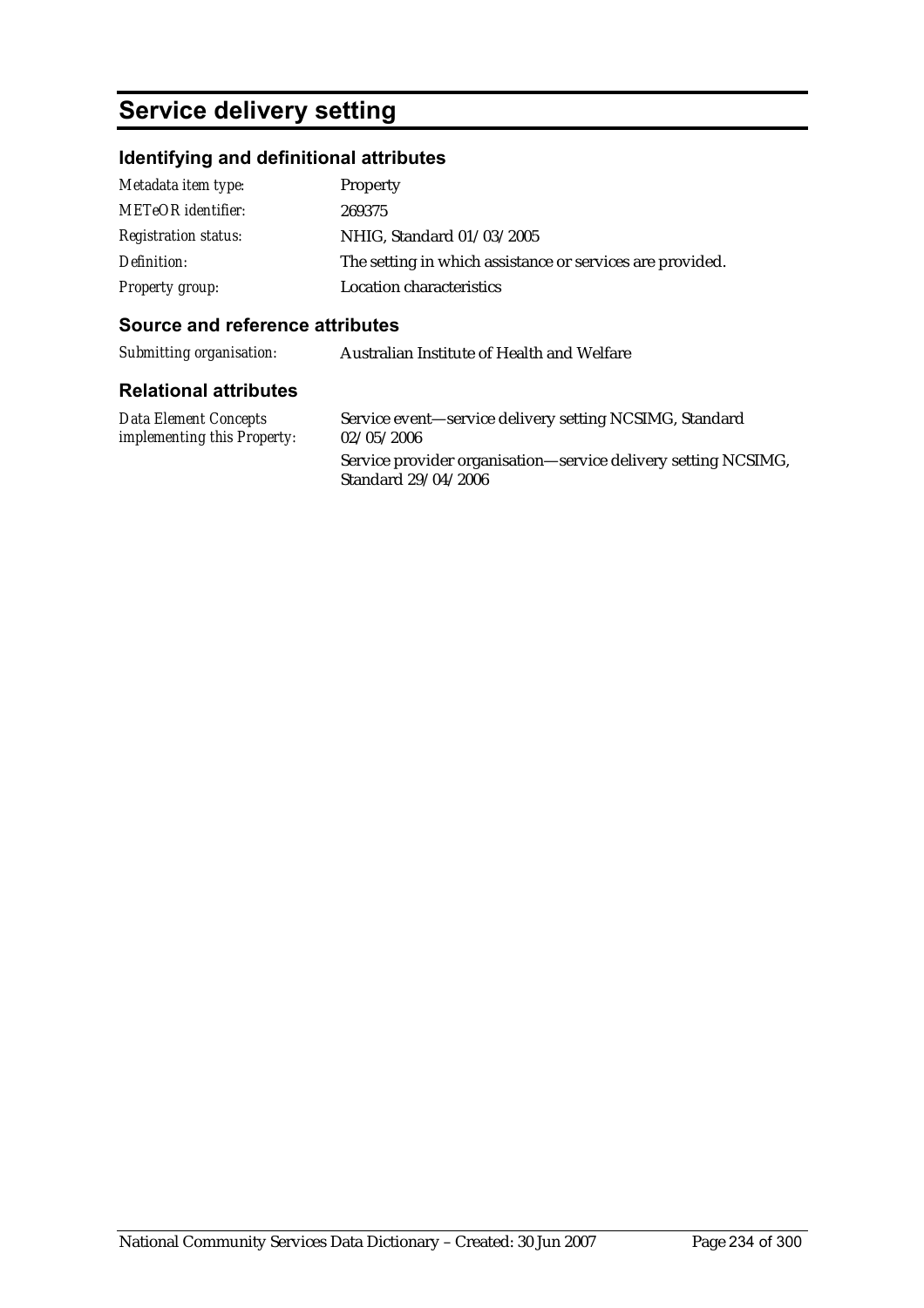# **Service received indicator**

### **Identifying and definitional attributes**

| Metadata item type:         | Property                                 |
|-----------------------------|------------------------------------------|
| METeOR identifier:          | 323505                                   |
| <i>Registration status:</i> | NCSIMG, Standard 27/04/2007              |
| Definition:                 | An indicator of the receipt of services. |

### **Relational attributes**

*Data Element Concepts implementing this Property:* Person—service received indicator NCSIMG, Standard 27/04/2007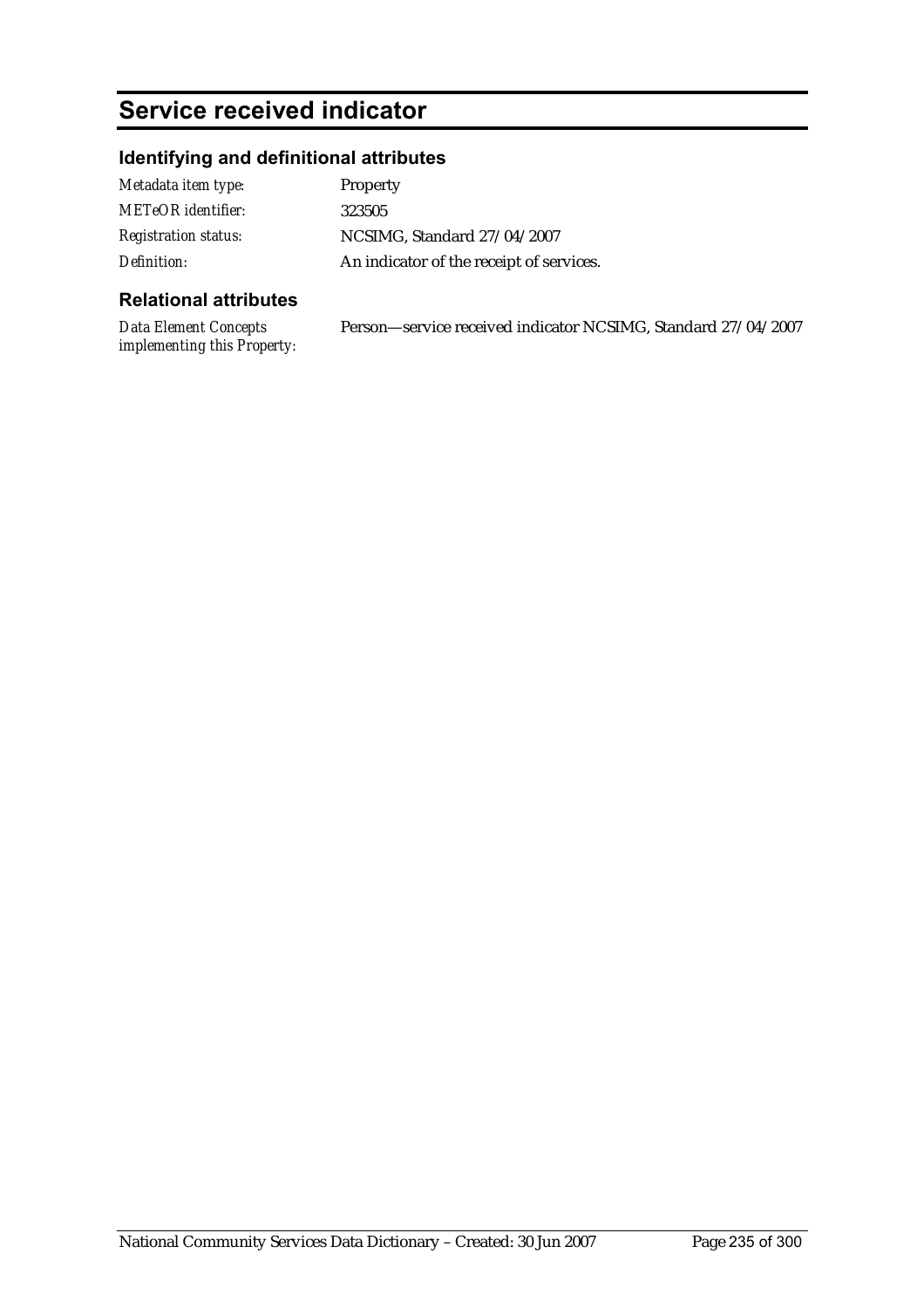### **Sex**

### **Identifying and definitional attributes**

| Metadata item type:                    | Property                                                                                |
|----------------------------------------|-----------------------------------------------------------------------------------------|
| <b>METeOR</b> identifier:              | 269231                                                                                  |
| <b>Registration status:</b>            | NHIG. Standard 01/03/2005<br>NCSIMG, Standard 01/03/2005<br>NHDAMG, Standard 22/10/2005 |
| Definition:                            | The biological distinction between male and female.                                     |
| <b>Property group:</b>                 | Demographic/social/cultural characteristics                                             |
| <b>Source and reference attributes</b> |                                                                                         |

### *Submitting organisation:* Australian Institute of Health and Welfare *Origin:* Australian Bureau of Statistics 1999. Standards for Social, Labour and Demographic Variables. Demographic Variables, Sex

| <b>Data Element Concepts</b>       | Person-sex NHIG, Standard 01/03/2005 |
|------------------------------------|--------------------------------------|
| <i>implementing this Property:</i> | NCSIMG, Standard 01/03/2005          |
|                                    | NHDAMG, Standard 10/02/2006          |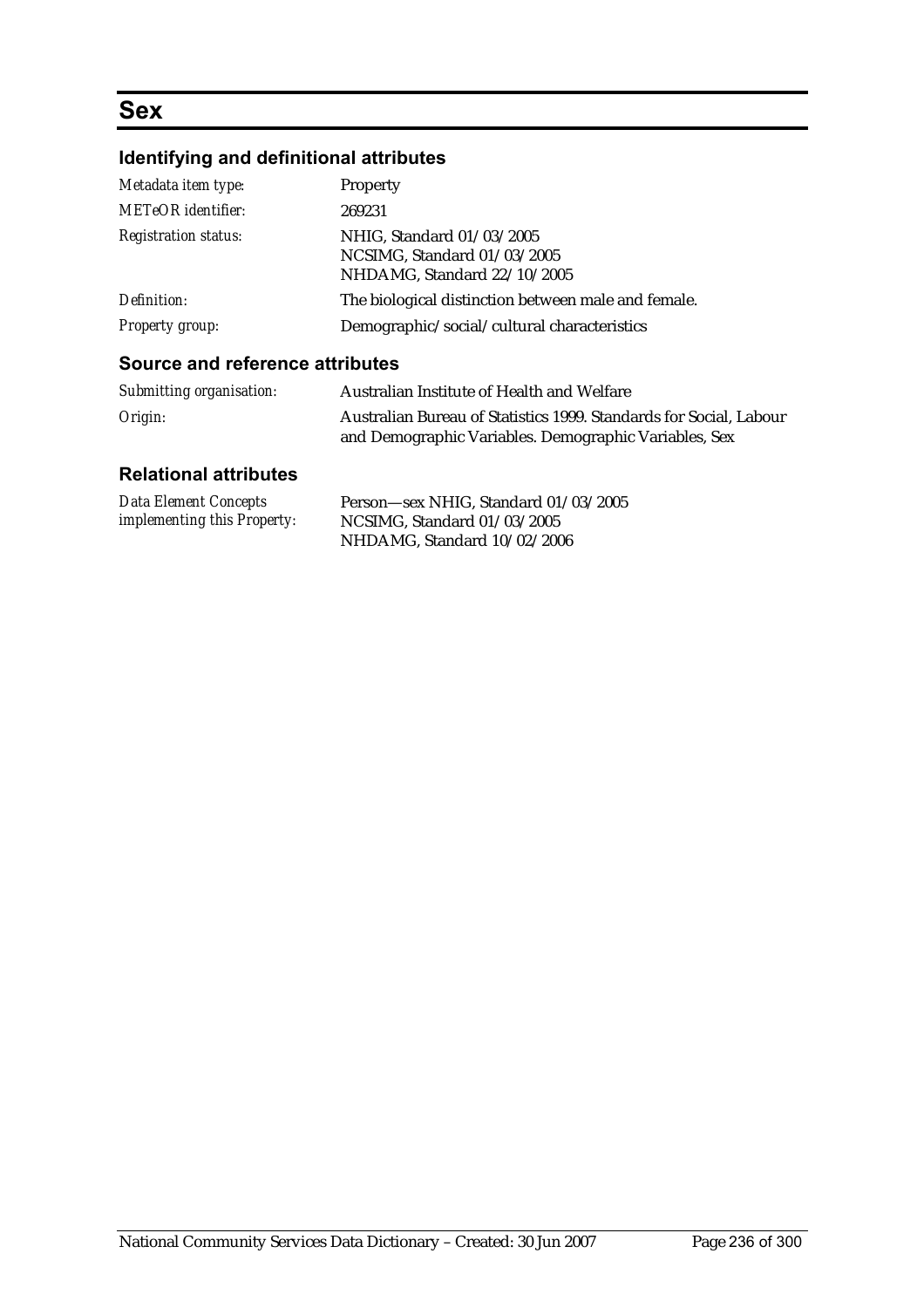## **Source of cash income**

### **Identifying and definitional attributes**

| Metadata item type:         | Property                                                   |
|-----------------------------|------------------------------------------------------------|
| <b>METeOR</b> identifier:   | 269271                                                     |
| <b>Registration status:</b> | NCSIMG, Proposed 26/06/2007<br>NHDAMG, Standard 01/03/2005 |
| Definition:                 | The source from which a cash income is derived.            |
| <b>Property group:</b>      | Financial characteristics                                  |

### **Collection and usage attributes**

| <b>Comments:</b> | This property relates to a cash income as opposed to all income that |
|------------------|----------------------------------------------------------------------|
|                  | includes income in kind (e.g. barter for goods or services etc).     |

### **Source and reference attributes**

| <b>Data Element Concepts</b><br>implementing this Property: | Person-income source (cash) NCSIMG, Superseded 29/04/2006                                              |
|-------------------------------------------------------------|--------------------------------------------------------------------------------------------------------|
|                                                             | Person-income source (principal) NCSIMG, Superseded<br>29/04/2006                                      |
|                                                             | Person-source of cash income (all) NCSIMG, Standard<br>29/04/2006                                      |
|                                                             | Person-source of cash income (principal) NCSIMG, Standard<br>29/04/2006<br>NHDAMG, Standard 10/02/2006 |
|                                                             |                                                                                                        |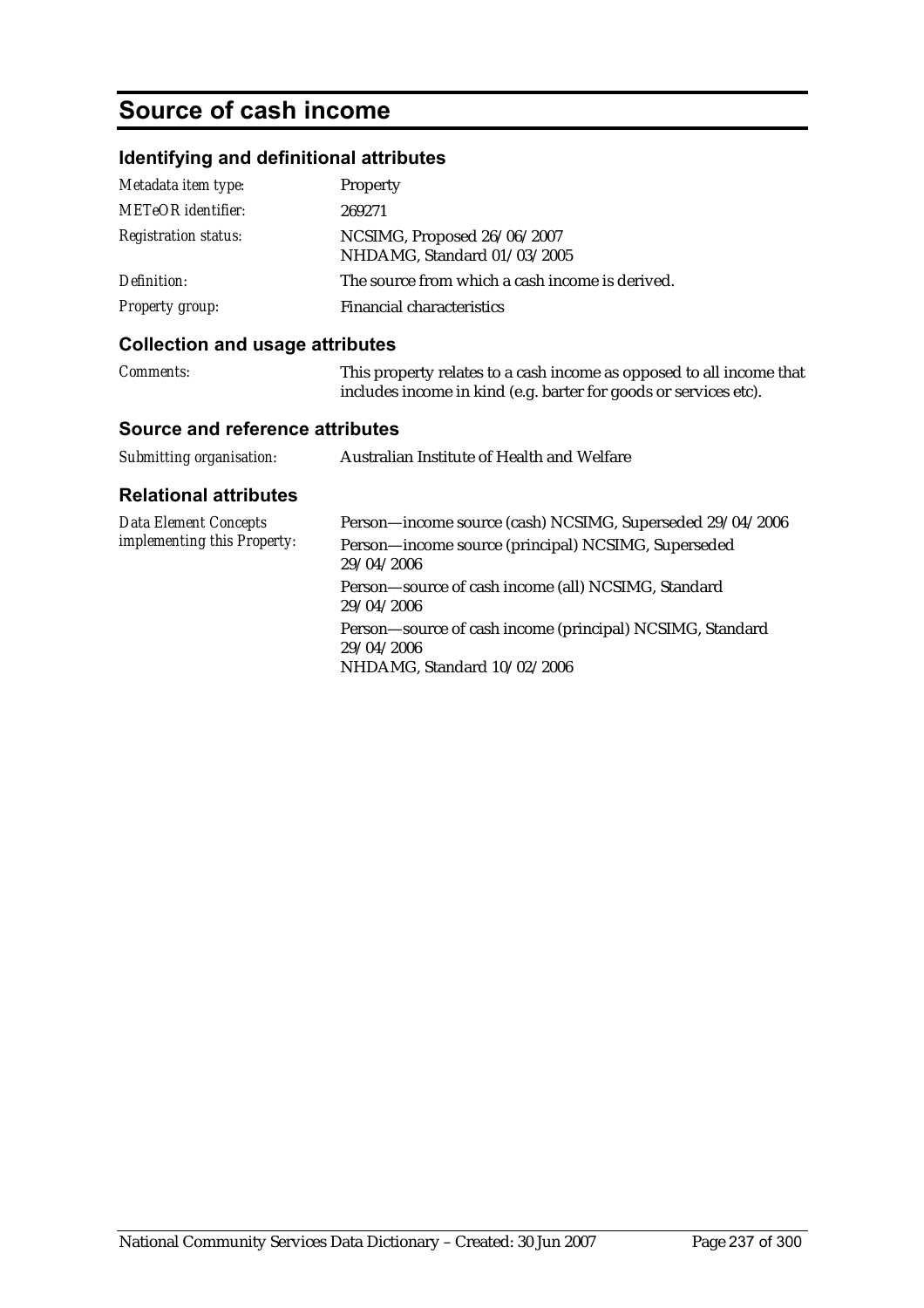# **Status in employment**

### **Identifying and definitional attributes**

| Metadata item type:                    | Property                                                                                                                                                                                                                                                                     |
|----------------------------------------|------------------------------------------------------------------------------------------------------------------------------------------------------------------------------------------------------------------------------------------------------------------------------|
| Synonymous names:                      | Relative employment position                                                                                                                                                                                                                                                 |
| <b>METeOR</b> identifier:              | 269068                                                                                                                                                                                                                                                                       |
| <b>Registration status:</b>            | NCSIMG, Standard 01/03/2005                                                                                                                                                                                                                                                  |
| Definition:                            | A categorisation of a population of job holders by their perception<br>of the relationship between themselves and the 'main' enterprise for<br>which they work, together with the legal status of the enterprise<br>where this can be established.                           |
| Property group:                        | Labour characteristics                                                                                                                                                                                                                                                       |
| <b>Source and reference attributes</b> |                                                                                                                                                                                                                                                                              |
| Submitting organisation:               | Australian Institute of Health and Welfare                                                                                                                                                                                                                                   |
| Origin:                                | Australian Bureau of Statistics 2001. Labour Statistics Concepts,<br>Sources and Methods. Cat. no. 6102.0. Canberra: ABS.<br>Reference through:<br>http://www.abs.gov.au/ausstats/abs@.nsf/StatsLibrary and<br>choose 'Other ABS Statistical Standards/Standards for Social, |
|                                        | Labour and Demographic Variables/Labour Force Variables'.                                                                                                                                                                                                                    |
| <b>Relational attributes</b>           |                                                                                                                                                                                                                                                                              |
|                                        |                                                                                                                                                                                                                                                                              |

*Data Element Concepts implementing this Property:* Person (employed)—status in employment NCSIMG, Standard 01/03/2005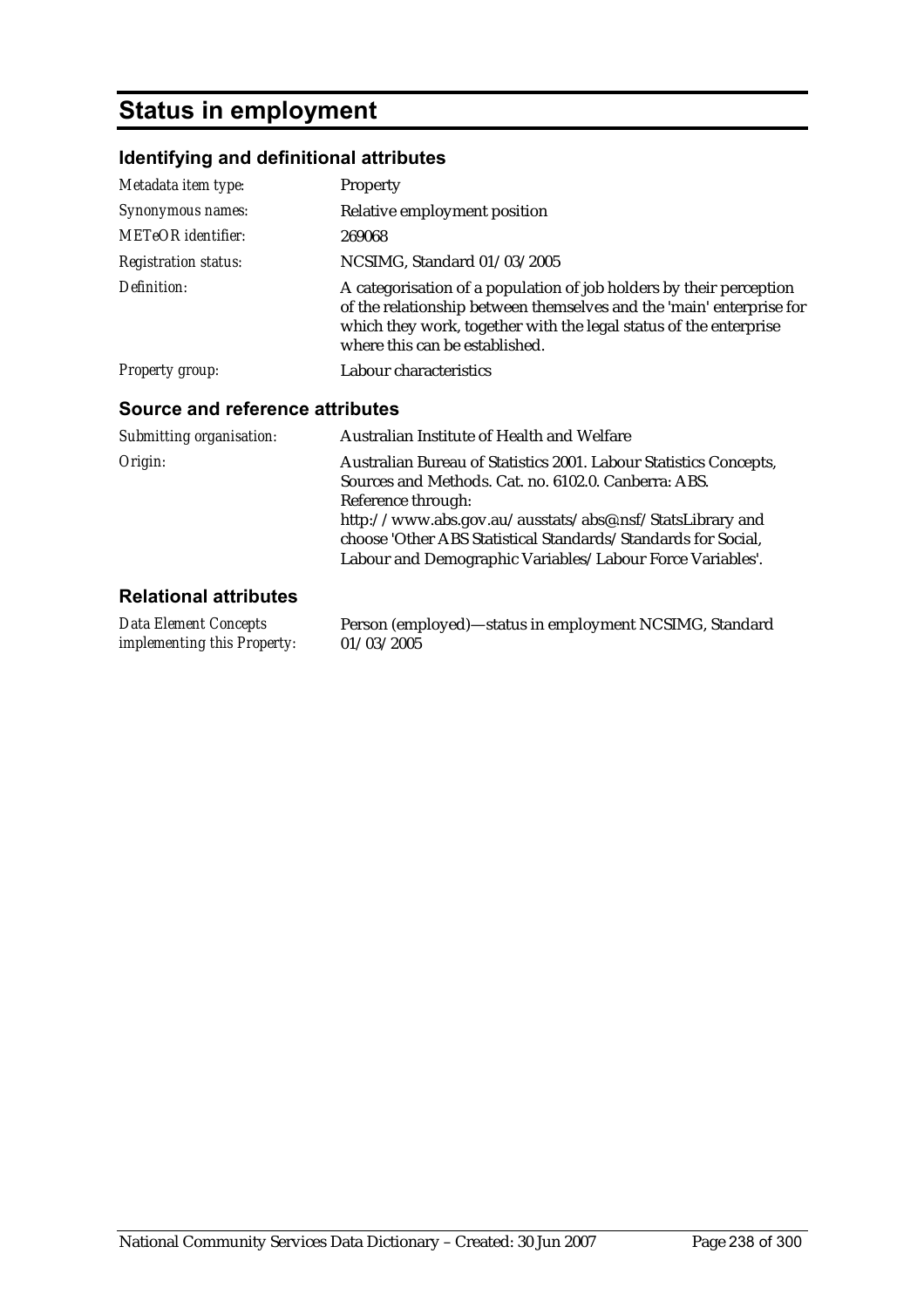### **Street name**

### **Identifying and definitional attributes**

| Metadata item type:         | <b>Property</b>                                                                                                       |
|-----------------------------|-----------------------------------------------------------------------------------------------------------------------|
| <b>METeOR</b> identifier:   | 269385                                                                                                                |
| <b>Registration status:</b> | NHIG, Standard 01/03/2005                                                                                             |
| Definition:                 | The name that identifies a public thoroughfare and differentiates it<br>from others in the same suburb/town/locality. |
| Context:                    | Australian addresses.                                                                                                 |
| <b>Property group:</b>      | Location characteristics                                                                                              |

### **Source and reference attributes**

*Submitting organisation:* Health Data Standards Committee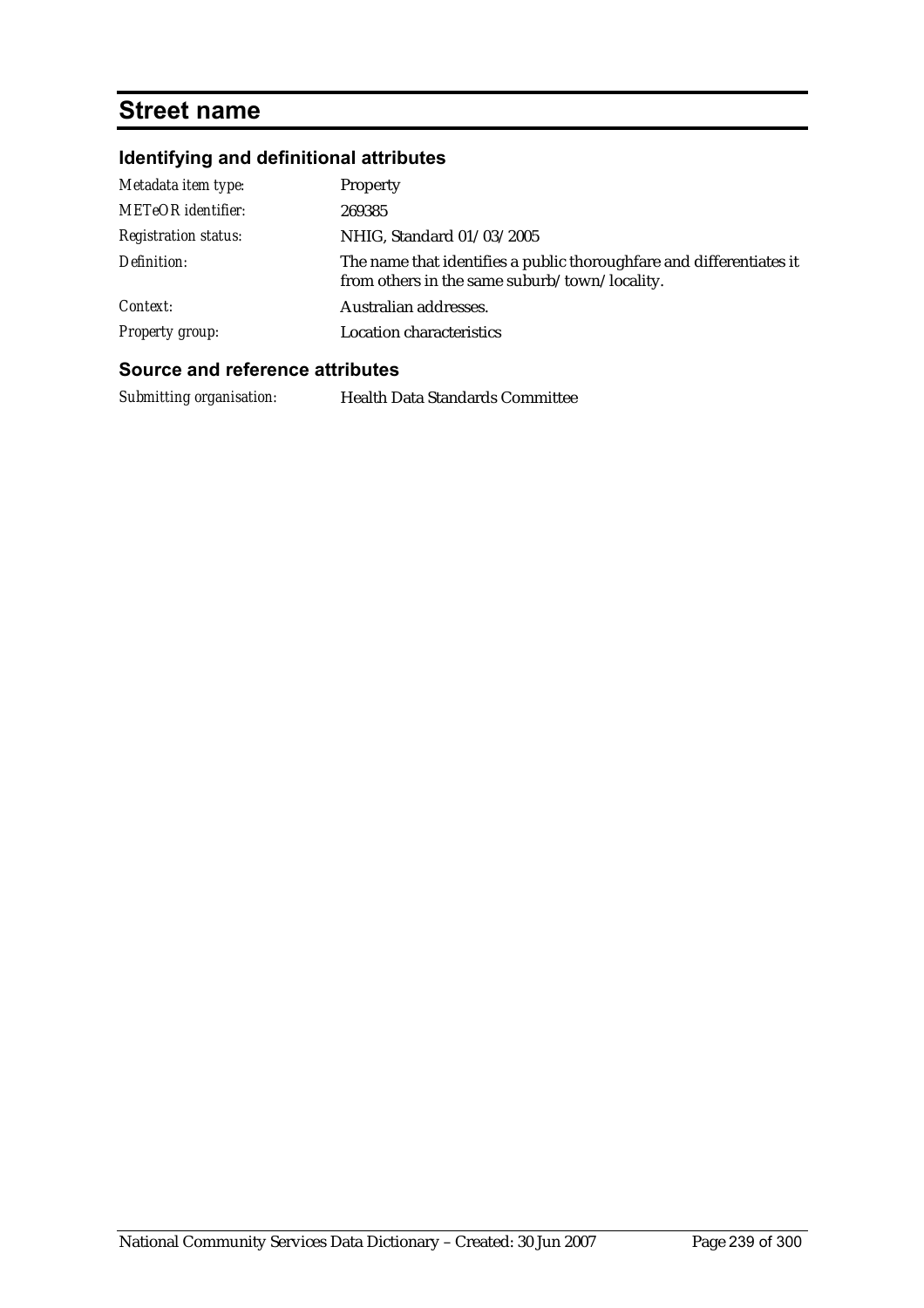# **Street suffix**

### **Identifying and definitional attributes**

| Metadata item type:         | Property                                                                 |
|-----------------------------|--------------------------------------------------------------------------|
| <b>METeOR</b> identifier:   | 269384                                                                   |
| <b>Registration status:</b> | NHIG, Standard 01/03/2005                                                |
| Definition:                 | Term used to qualify the street name used for directional<br>references. |
| Context:                    | Australian addresses.                                                    |
| <b>Property group:</b>      | Location characteristics                                                 |

| Submitting organisation: | <b>Health Data Standards Committee</b>                                                            |
|--------------------------|---------------------------------------------------------------------------------------------------|
| Origin:                  | AS4590 Interchange of client information, Australia Post Address<br><b>Presentation Standard.</b> |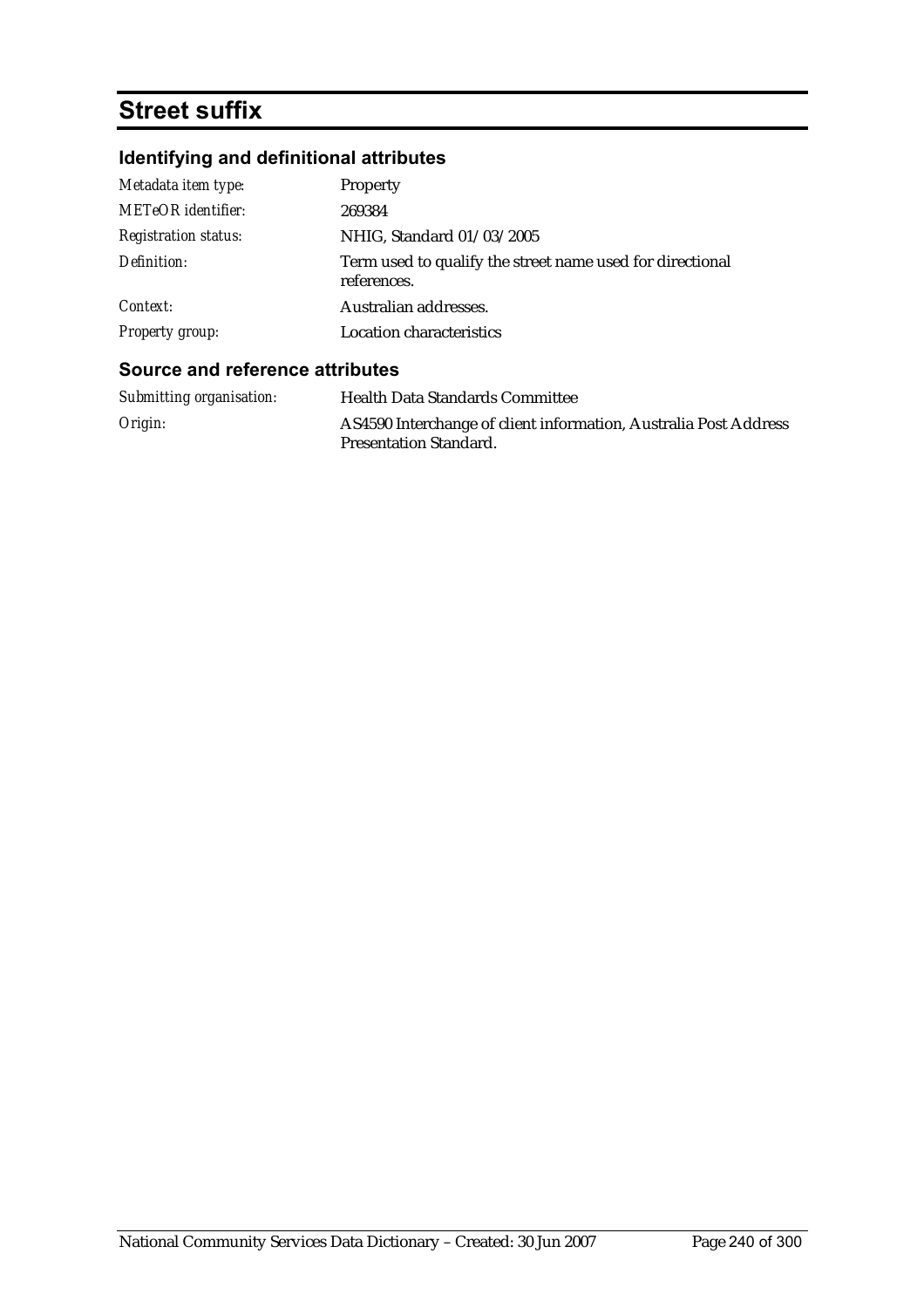# **Street type**

### **Identifying and definitional attributes**

| Metadata item type:         | Property                                                 |
|-----------------------------|----------------------------------------------------------|
| <b>METeOR</b> identifier:   | 269383                                                   |
| <b>Registration status:</b> | NHIG, Standard 01/03/2005                                |
| Definition:                 | A code that identifies the type of public thorough fare. |
| Context:                    | Australian addresses.                                    |
| <b>Property group:</b>      | <b>Location characteristics</b>                          |

### **Source and reference attributes**

*Submitting organisation:* Health Data Standards Committee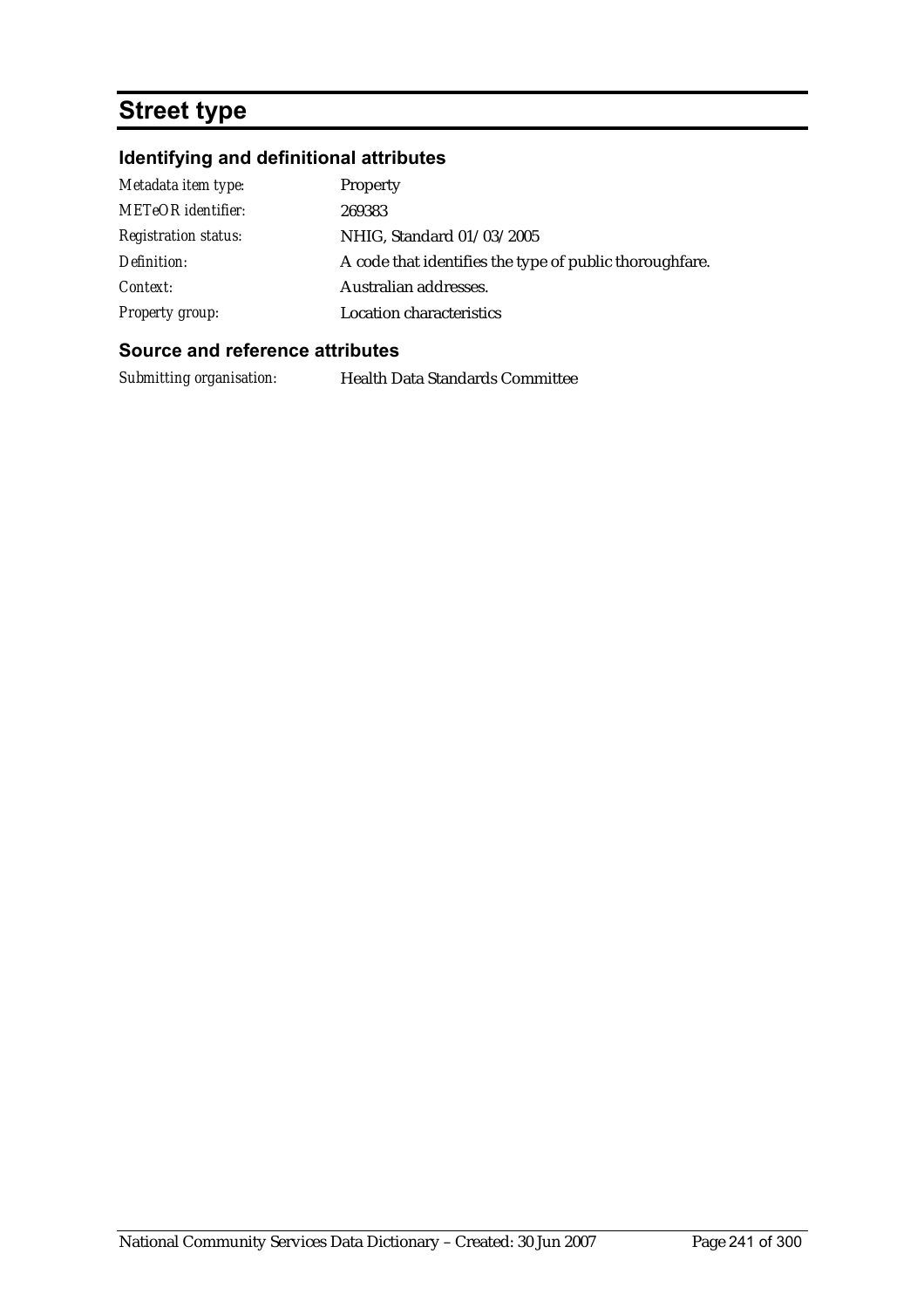# **Suburb/town/locality name**

### **Identifying and definitional attributes**

| Metadata item type:         | Property                                                                  |
|-----------------------------|---------------------------------------------------------------------------|
| METeOR identifier:          | 269335                                                                    |
| <b>Registration status:</b> | NHIG, Standard 01/03/2005<br>NCSIMG, Standard 01/03/2005                  |
| Definition:                 | The full name of the general locality containing the specific<br>address. |
| <b>Property group:</b>      | <b>Location characteristics</b>                                           |

### **Source and reference attributes**

| Submitting organisation: | Australian Institute of Health and Welfare |
|--------------------------|--------------------------------------------|
|--------------------------|--------------------------------------------|

| Data Element Concepts       | Person (address)—suburb/town/locality name NHIG, Standard                                                                       |
|-----------------------------|---------------------------------------------------------------------------------------------------------------------------------|
| implementing this Property: | 01/03/2005                                                                                                                      |
|                             | NCSIMG, Standard 01/03/2005                                                                                                     |
|                             | Service provider organisation (address)—suburb/town/locality<br>name NHIG. Standard $04/05/2005$<br>NCSIMG, Standard 31/08/2005 |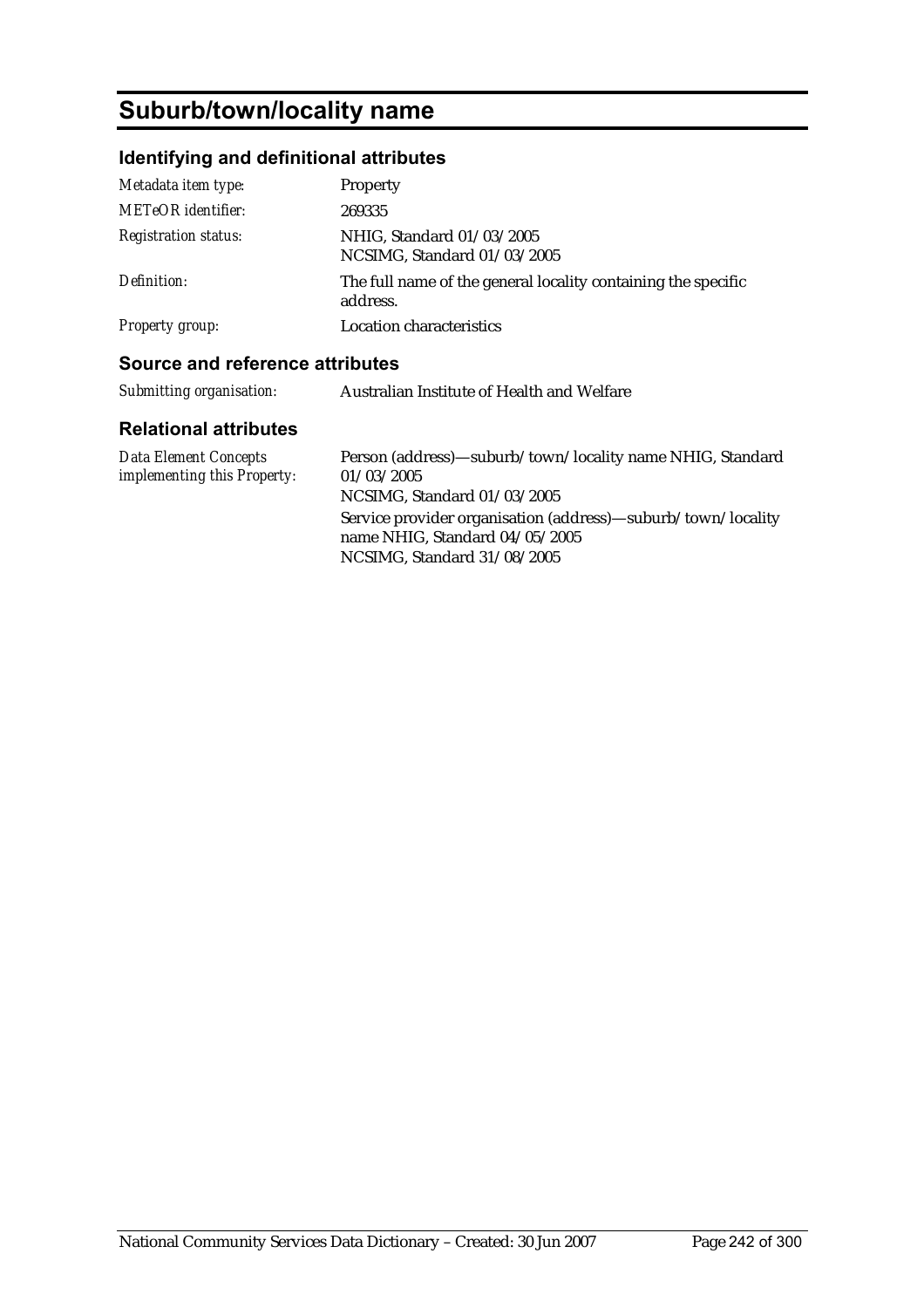# **Tax exempt indicator**

### **Identifying and definitional attributes**

| Metadata item type:         | <b>Property</b>                                                                     |
|-----------------------------|-------------------------------------------------------------------------------------|
| <b>METeOR</b> identifier:   | 344870                                                                              |
| <b>Registration status:</b> | NCSIMG, Standard 27/04/2007                                                         |
| Definition:                 | Whether an entity is endorsed by the Australian Tax Office as<br>income tax exempt. |

### **Relational attributes**

*Data Element Concepts implementing this Property:* Service provider organisation—tax exempt indicator NCSIMG, Standard 27/04/2007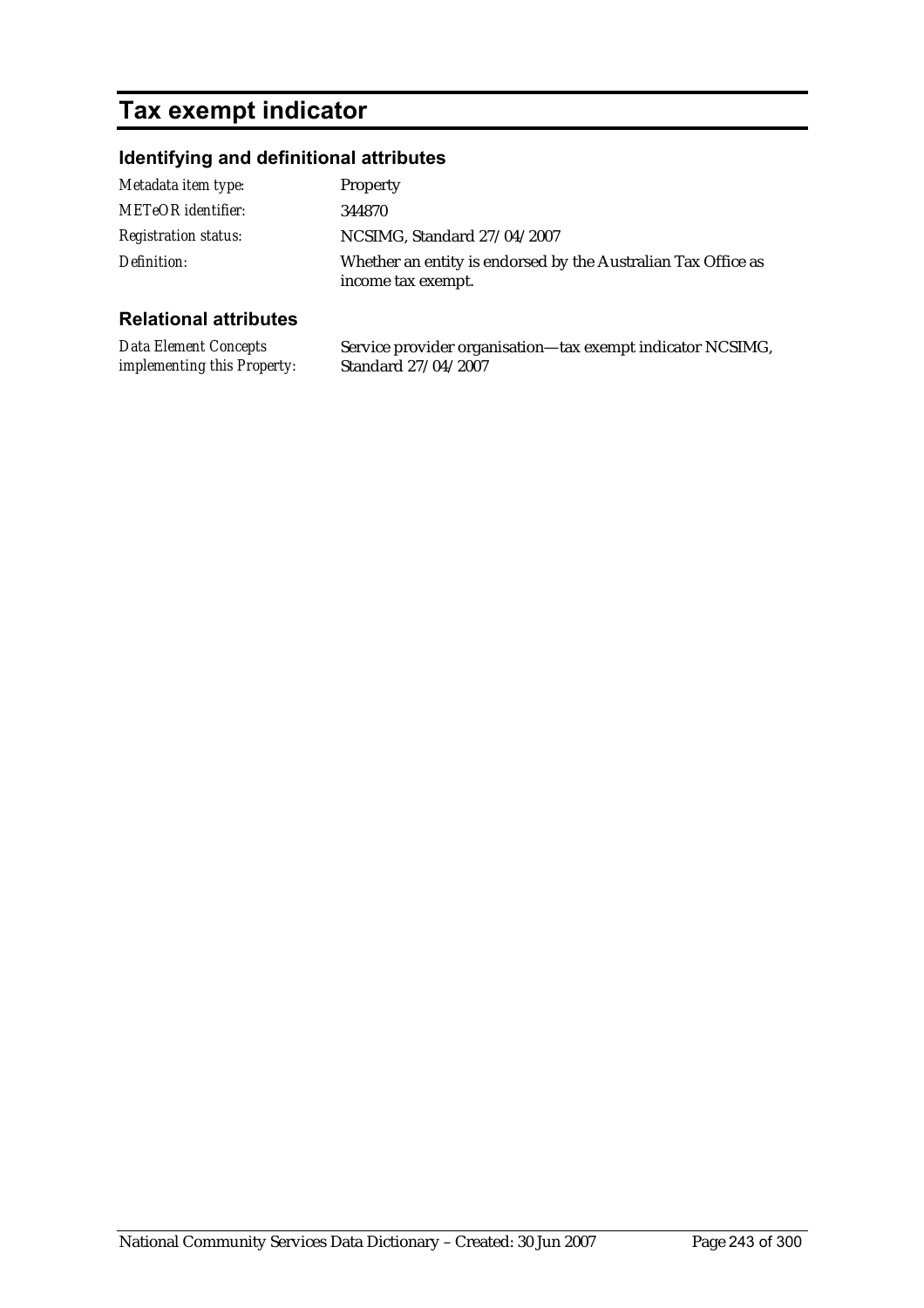# **Telephone number**

### **Identifying and definitional attributes**

| Metadata item type:         | Property                                                 |
|-----------------------------|----------------------------------------------------------|
| METeOR identifier:          | 269232                                                   |
| <b>Registration status:</b> | NHIG, Standard 01/03/2005<br>NCSIMG, Standard 01/03/2005 |
| Definition:                 | A sequence of digits.                                    |
| <b>Property group:</b>      | Location characteristics                                 |

### **Source and reference attributes**

*Submitting organisation:* Australian Institute of Health and Welfare

| <b>Data Element Concepts</b>       | Person—telephone number NHIG, Standard 01/03/2005 |
|------------------------------------|---------------------------------------------------|
| <i>implementing this Property:</i> | NCSIMG, Standard $01/03/2005$                     |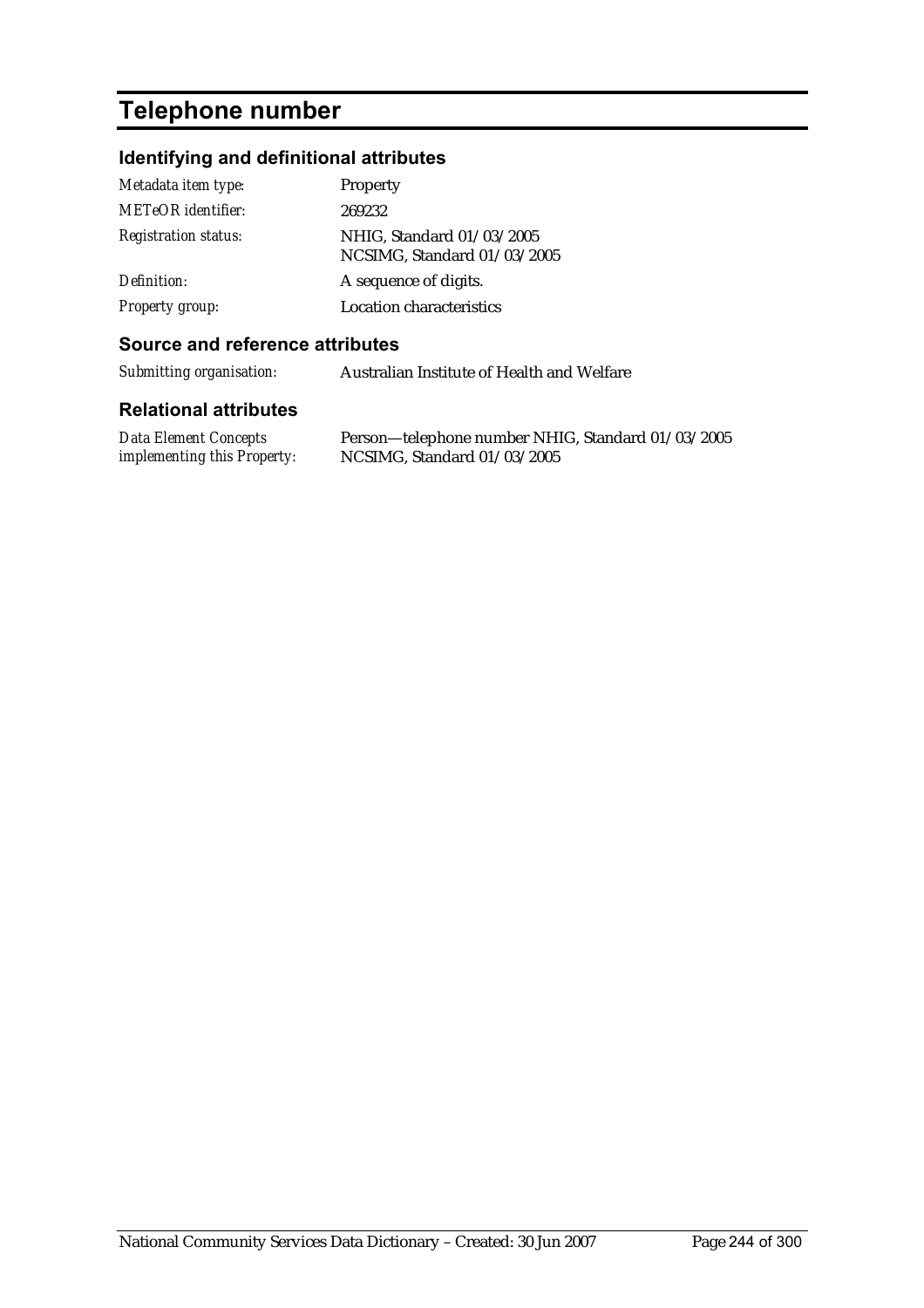# **Telephone number type**

### **Identifying and definitional attributes**

| Metadata item type:         | Property                                                 |
|-----------------------------|----------------------------------------------------------|
| <b>METeOR</b> identifier:   | 269239                                                   |
| <b>Registration status:</b> | NHIG, Standard 01/03/2005<br>NCSIMG, Standard 01/03/2005 |
| Definition:                 | The class of telephone number.                           |
| <b>Property group:</b>      | Location characteristics                                 |

### **Source and reference attributes**

*Submitting organisation:* Australian Institute of Health and Welfare

| Data Element Concepts              | Person (telephone)—telephone number type NHIG, Standard |
|------------------------------------|---------------------------------------------------------|
| <i>implementing this Property:</i> | 01/03/2005                                              |
|                                    | NCSIMG, Standard 01/03/2005                             |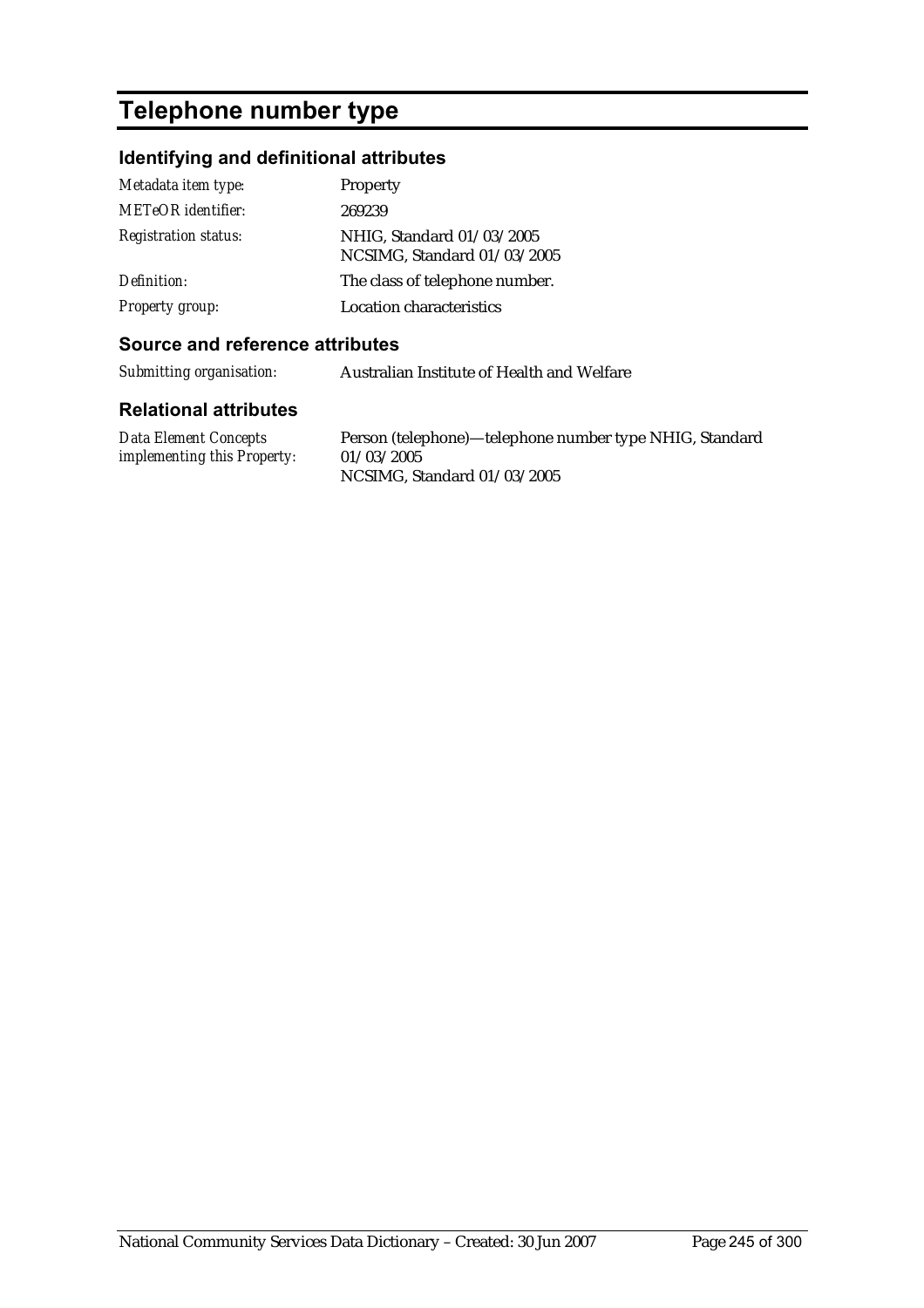# **Type of goods and equipment received**

### **Identifying and definitional attributes**

| Metadata item type:         | Property                                                   |
|-----------------------------|------------------------------------------------------------|
| <b>METeOR</b> identifier:   | 269305                                                     |
| <b>Registration status:</b> | NCSIMG, Standard 01/03/2005                                |
| Definition:                 | A descriptor of the class of material assistance received. |
| <b>Property group:</b>      | Service provision event                                    |

### **Source and reference attributes**

| Submitting organisation: | Australian Institute of Health and Welfare |
|--------------------------|--------------------------------------------|
|                          |                                            |

| Data Element Concepts              | Service episode—type of goods and equipment received NCSIMG,                      |
|------------------------------------|-----------------------------------------------------------------------------------|
| <i>implementing this Property:</i> | Standard 01/03/2005                                                               |
|                                    | Service event-type of goods and equipment received NCSIMG,<br>Standard 01/03/2005 |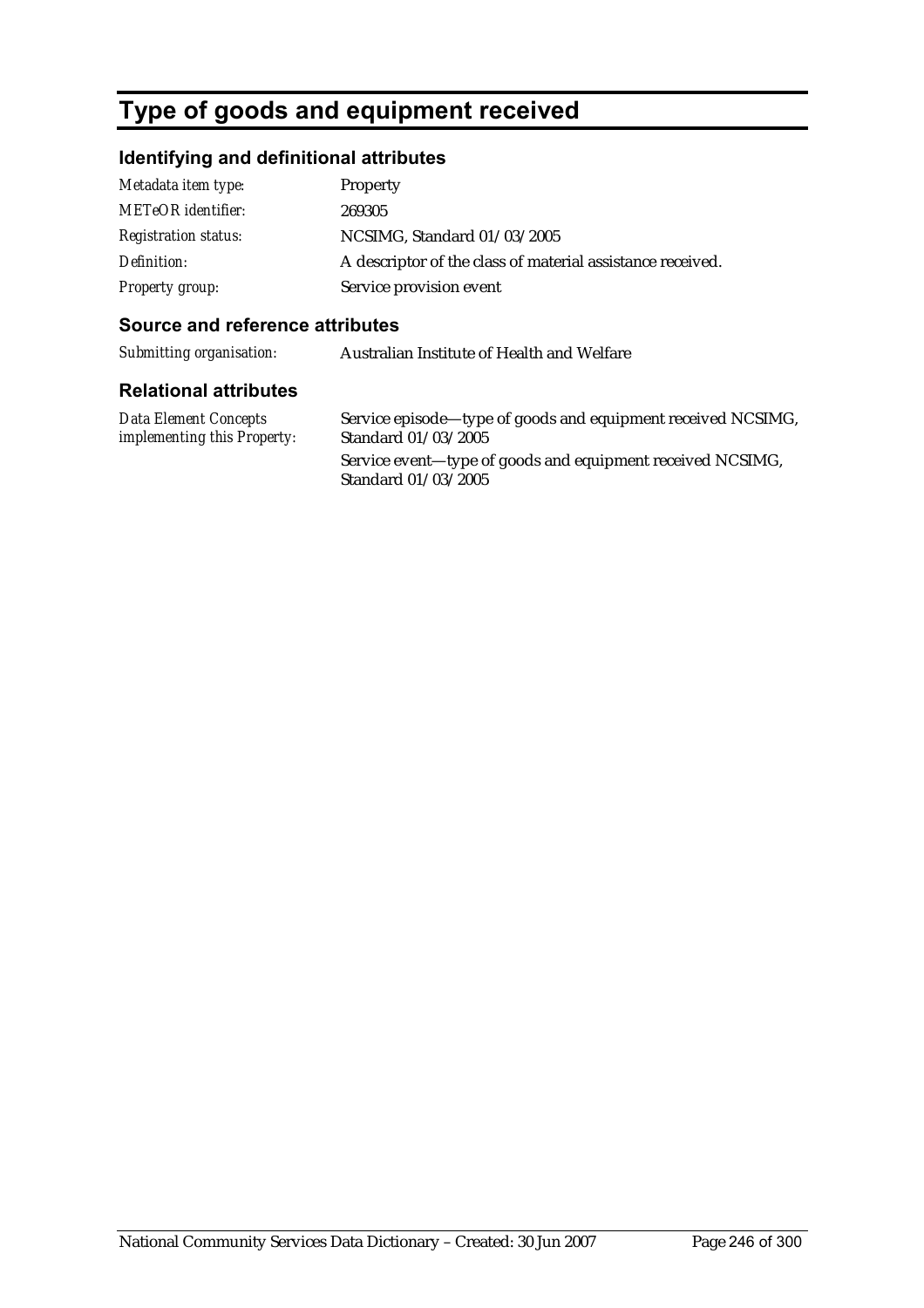# **Type of interpreter services required**

### **Identifying and definitional attributes**

| Metadata item type:         | <b>Property</b>                                             |
|-----------------------------|-------------------------------------------------------------|
| <b>METeOR</b> identifier:   | 323179                                                      |
| <i>Registration status:</i> | NCSIMG, Standard 27/04/2007                                 |
| Definition:                 | A descriptor of the class of interpreter services required. |

### **Relational attributes**

*Data Element Concepts implementing this Property:* Person—type of interpreter services required NCSIMG, Standard 27/04/2007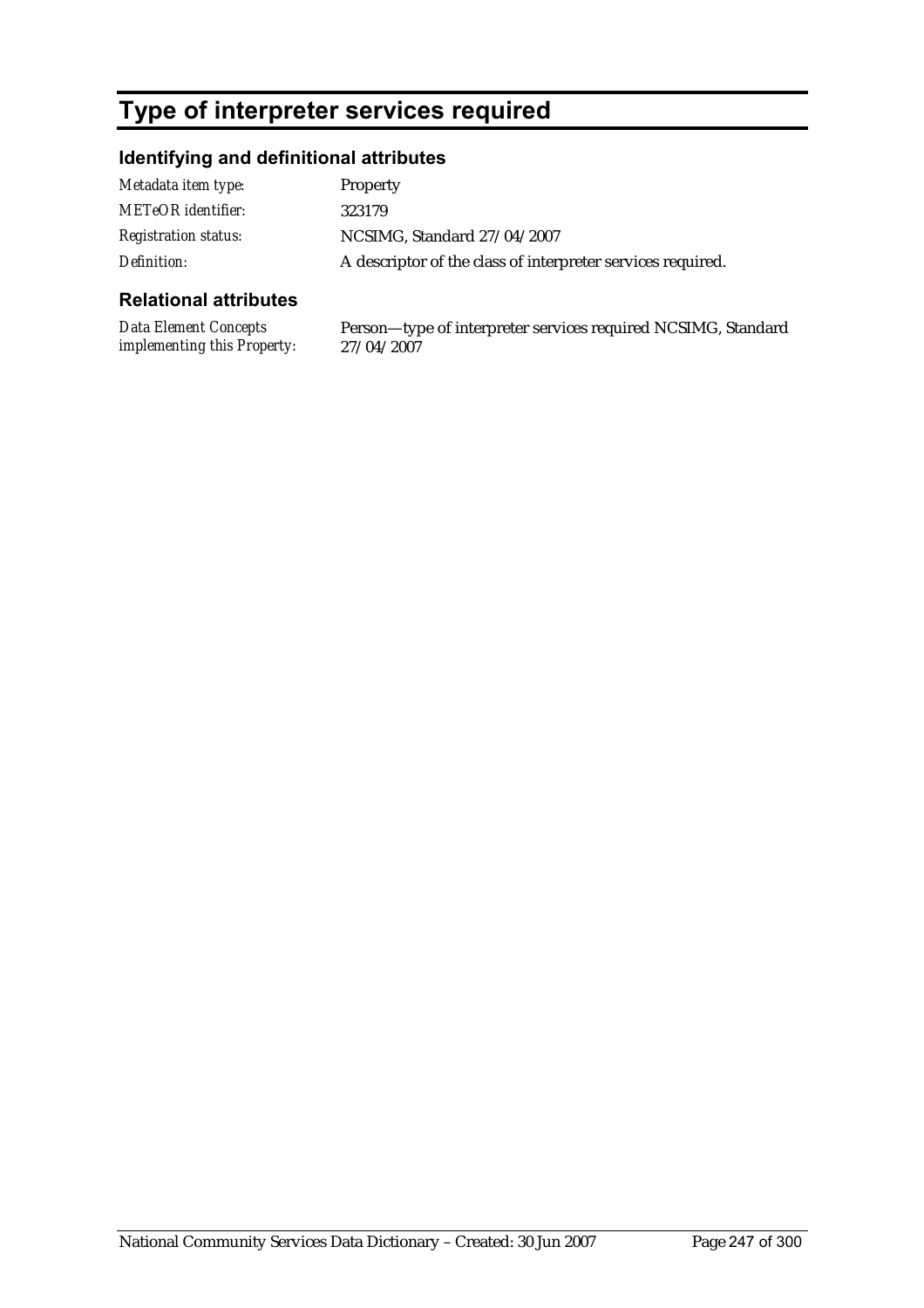# **Year of first arrival in Australia**

### **Identifying and definitional attributes**

| Metadata item type:         | Property                                                             |
|-----------------------------|----------------------------------------------------------------------|
| <b>METeOR</b> identifier:   | 269050                                                               |
| <b>Registration status:</b> | NHIG, Standard 04/05/2005<br>NCSIMG, Standard 01/03/2005             |
| Definition:                 | The calendar year in which an individual first arrived in Australia. |
| Property group:             | Demographic/social/cultural characteristics                          |

### **Source and reference attributes**

| Submitting organisation: | Australian Institute of Health and Welfare |
|--------------------------|--------------------------------------------|
|                          |                                            |

| Data Element Concepts              | Person (overseas born)—year of first arrival in Australia NHIG, |
|------------------------------------|-----------------------------------------------------------------|
| <i>implementing this Property:</i> | Standard 04/05/2005                                             |
|                                    | NCSIMG, Standard 01/03/2005                                     |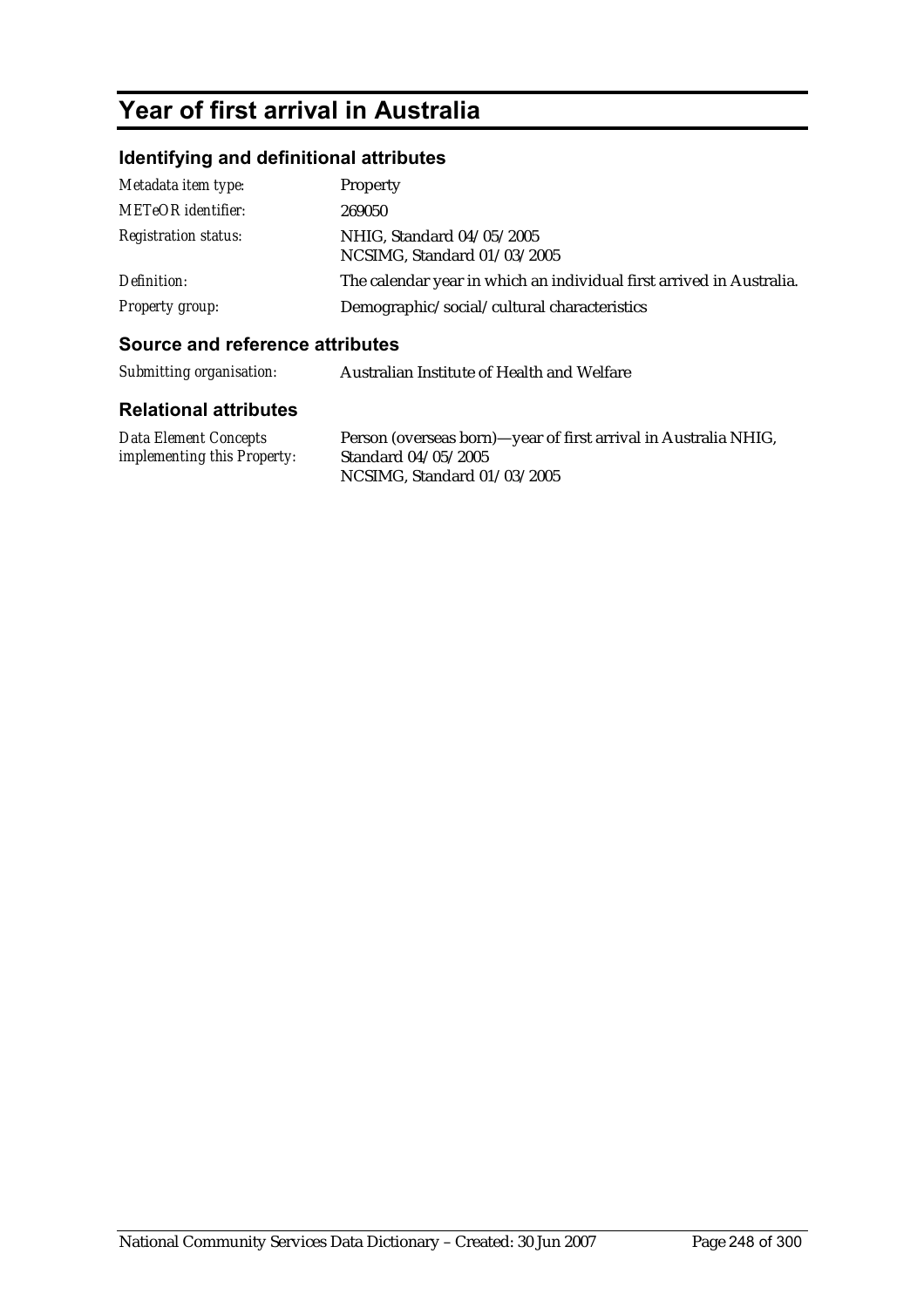# **Classification schemes**

A classification scheme is an official terminological system, recognised and endorsed by a national or international body, that is used to classify data.

In METeOR examples of classification schemes include the:

Australian Standard Classification of Occupations (2nd edition)

International Statistical Classification of Diseases and Related Health Problems, Tenth Revision, Australian Modification (3rd edition).

A classification scheme may be implemented by one or more value domains. For example, the Australian Standard Classification of Occupations (2nd edition) is implemented by the value domain Country code (ASCO 2nd edn) NNNN.

Below is a graphical representation of the relationship between classification schemes and related metadata item types.

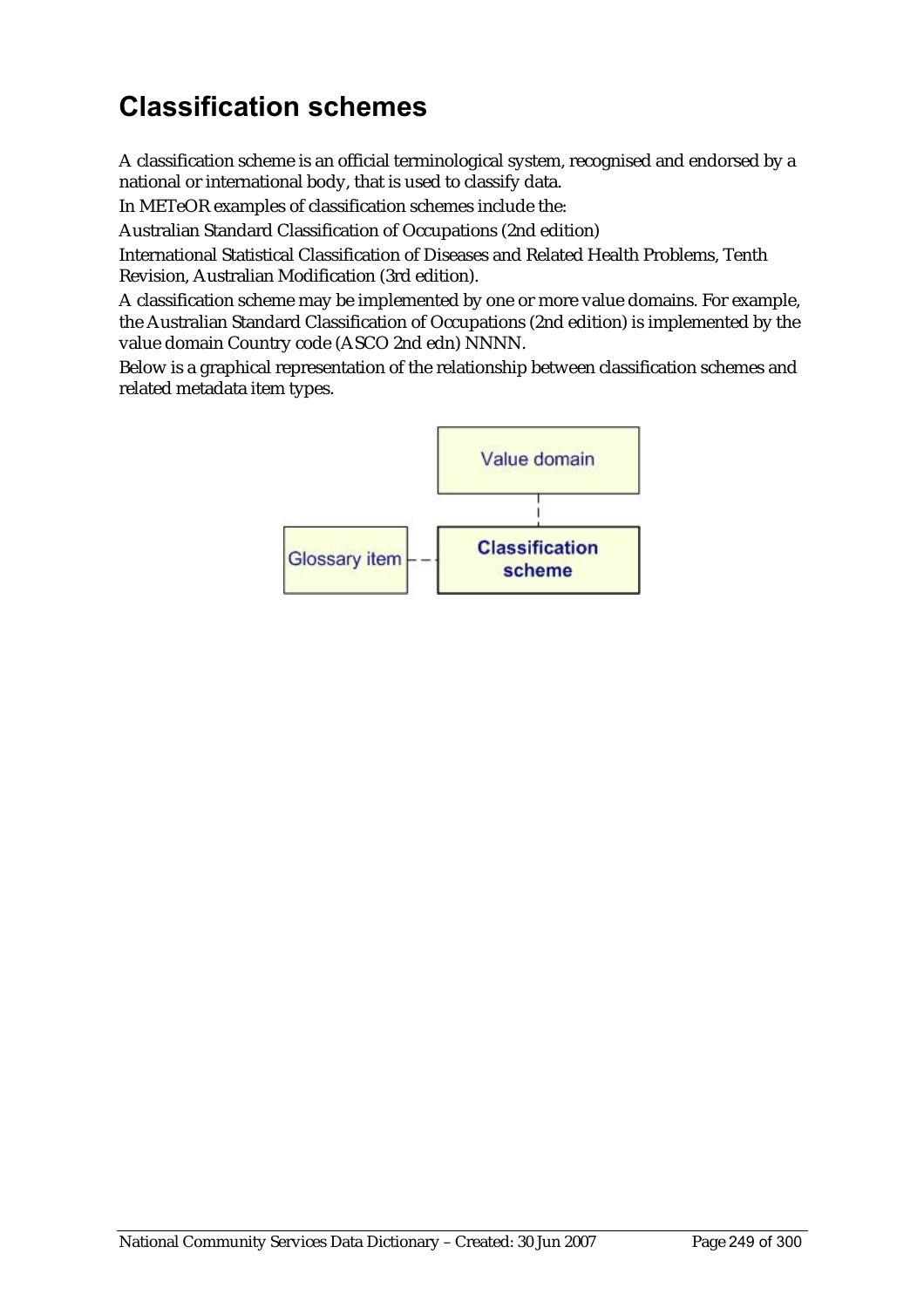## **Australian Standard Classification of Education 2001**

### **Identifying and definitional attributes**

| Metadata item type:         | <b>Classification Scheme</b>                                                   |
|-----------------------------|--------------------------------------------------------------------------------|
| Synonymous names:           | ASCED 2001                                                                     |
| <b>METeOR</b> identifier:   | 270551                                                                         |
| <b>Registration status:</b> | NCSIMG, Standard 01/03/2005                                                    |
| Definition:                 | The Australian Bureau of Statistics classification for fields of<br>education. |

### **Collection and usage attributes**

*Comments:* ASCED comprises two classifications: Level of Education and Field of Education. Both the level and field of education components can be used to report statistics on various aspects of educational activity, such as student enrolments by level of course or by field of study; teaching resources by level of course; financial resources by field; or educational attainment by level and field.

| Origin:                                                      | Australian Bureau of Statistics 2001. Australian Standard<br>Classification of Education (ASCED). Cat. No. 1272.0. Canberra:<br>ABS. (last viewed 21 March 2006) |
|--------------------------------------------------------------|------------------------------------------------------------------------------------------------------------------------------------------------------------------|
| <b>Relational attributes</b>                                 |                                                                                                                                                                  |
| Value Domains based on this<br><b>Classification Scheme:</b> | Field of education code (ASCED 2001) NN[{NN}{NN}] NCSIMG,<br>Standard 01/03/2005                                                                                 |
|                                                              | Highest education level code (ASCED 2001) N[NN] NCSIMG,<br>Standard 01/03/2005                                                                                   |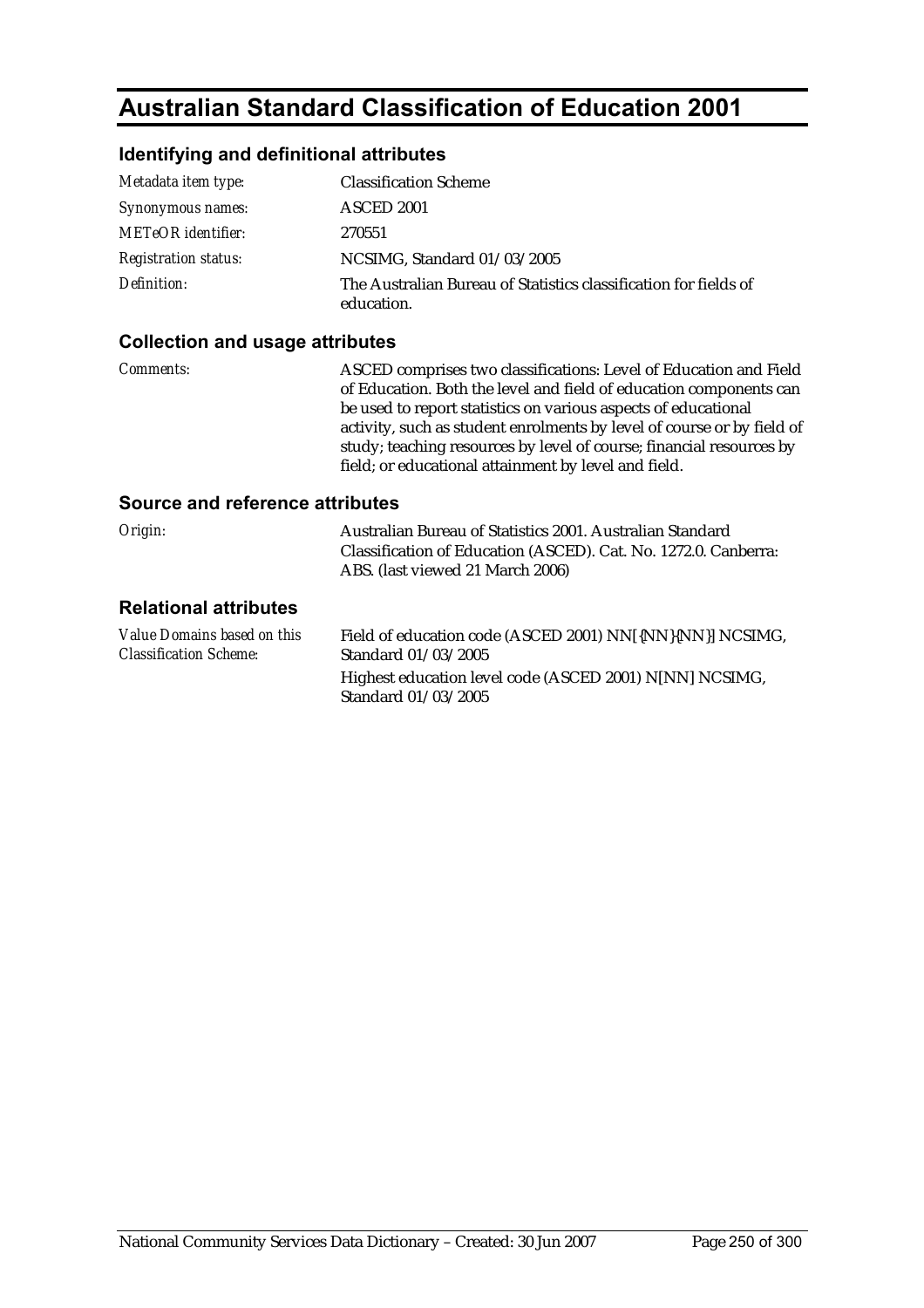# **Australian Standard Classification of Languages 2005**

### **Identifying and definitional attributes**

| Metadata item type:              | <b>Classification Scheme</b>                                                                                                                                                                                                              |
|----------------------------------|-------------------------------------------------------------------------------------------------------------------------------------------------------------------------------------------------------------------------------------------|
| Synonymous names:                | <b>ASCL 2005</b>                                                                                                                                                                                                                          |
| <b>METeOR</b> identifier:        | 304118                                                                                                                                                                                                                                    |
| <b>Registration status:</b>      | NHIG. Standard 08/02/2006<br>NCSIMG, Standard 30/09/2005<br>NHDAMG, Standard 10/02/2006                                                                                                                                                   |
| Definition:                      | The Australian Bureau of Statistics (ABS) classification for the<br>languages spoken by Australians.                                                                                                                                      |
| <b>Classification structure:</b> | The ASCL has a three-level hierarchical structure.                                                                                                                                                                                        |
|                                  | Languages are grouped together into progressively broader<br>categories on the basis of their evolution from a common<br>ancestral language, and on the basis of geographic proximity of<br>areas where a particular language originated. |

### **Collection and usage attributes**

| Guide for use: | The ASCL is intended for use in the collection, aggregation and                                                   |
|----------------|-------------------------------------------------------------------------------------------------------------------|
|                | dissemination of data relating to the language use of the<br>Australian population, or subsets of the population. |
|                | Indexes in alphabetical and numerical order are available, see                                                    |
|                | the <i>Origin:</i> attribute.                                                                                     |

| Origin:                      | Australian Bureau of Statistics 2005. Australian Standard<br>Classification of Languages (ASCL) 2005. Cat. no. 1267.0. 2nd<br>Edition, Canberra: ABS. Viewed 29 July 2005        |
|------------------------------|----------------------------------------------------------------------------------------------------------------------------------------------------------------------------------|
| <b>Revision status:</b>      | If you require further information about this classification<br>please email: social.classifications@abs.gov.au or telephone the<br>Standards Support Hotline on (02) 6252 5736. |
| <b>Relational attributes</b> |                                                                                                                                                                                  |
| Related metadata references: | Supersedes Australian Standard Classification of Languages<br>1997 NHIG, Superseded 08/02/2006, NCSIMG, Superseded<br>30/09/2005                                                 |

| Value Domains based on this   | Language code (ASCL 2005) NN{NN} NHIG, Standard            |
|-------------------------------|------------------------------------------------------------|
| <b>Classification Scheme:</b> | 08/02/2006                                                 |
|                               | NCSIMG. Standard 30/09/2005<br>NHDAMG. Standard 10/02/2006 |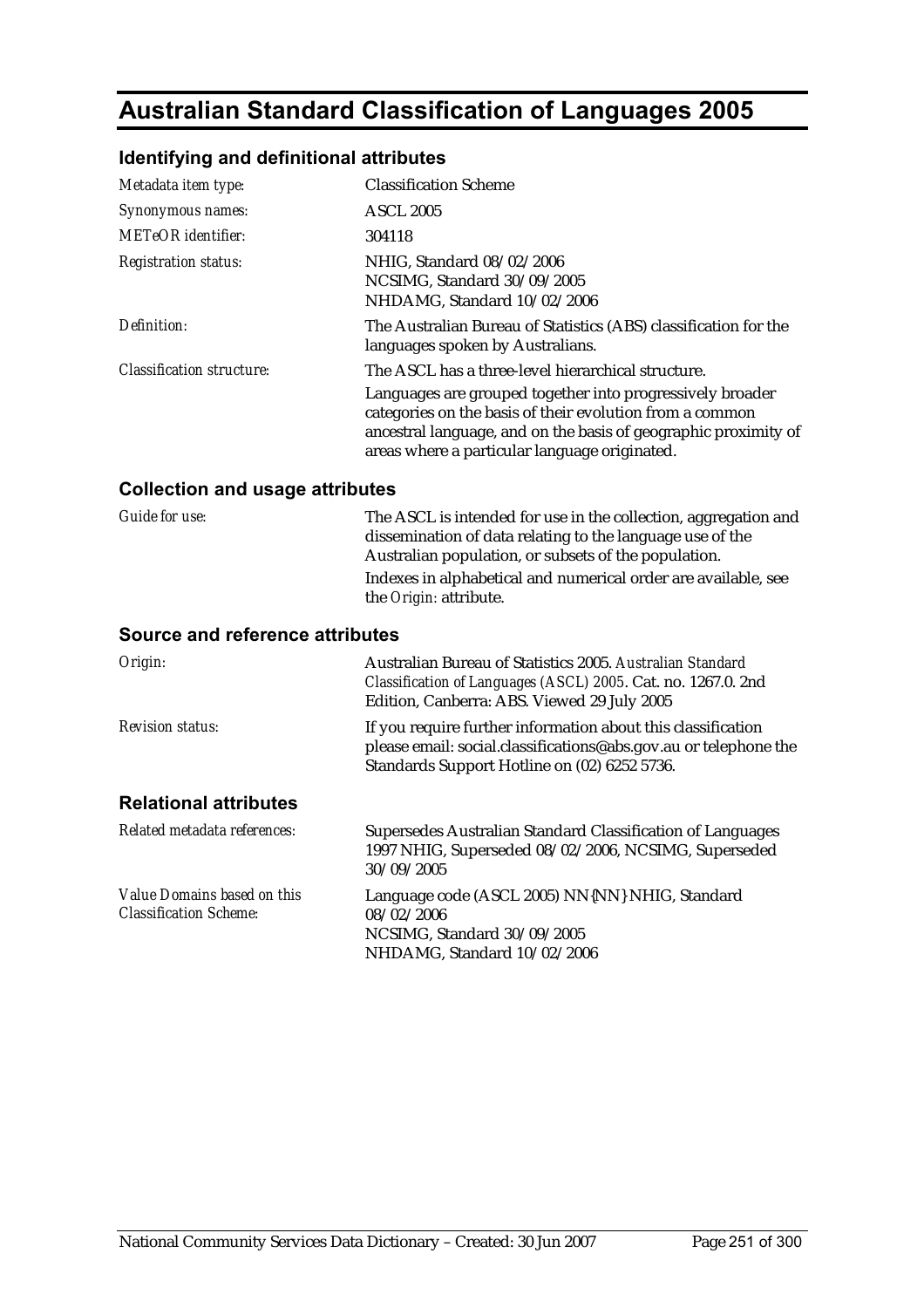# **Australian Standard Classification of Religious Groups 2005**

### **Identifying and definitional attributes**

| Metadata item type:              | <b>Classification Scheme</b>                                                                                                                                                                                                                                   |
|----------------------------------|----------------------------------------------------------------------------------------------------------------------------------------------------------------------------------------------------------------------------------------------------------------|
| Synonymous names:                | <b>ASCRG 2005</b>                                                                                                                                                                                                                                              |
| <b>METeOR</b> identifier:        | 334321                                                                                                                                                                                                                                                         |
| <b>Registration status:</b>      | NCSIMG, Standard 29/04/2006                                                                                                                                                                                                                                    |
| Definition:                      | The Australian Bureau of Statistics classification for religions of<br>the Australian population.                                                                                                                                                              |
| <b>Classification structure:</b> | The ASCRG has a three level hierarchical structure. In the<br>classification religions are grouped in to progressively broader<br>categories on the basis of similarity in terms of religious beliefs,<br>religious practices and cultural heritage adherents. |

### **Collection and usage attributes**

| Guide for use: | Indexes in alphabetical and numerical order and concordance |
|----------------|-------------------------------------------------------------|
|                | 1991 to 1996 and 1996 to 1991 available, see Origin.        |

| Steward:                                                     | Australian Institute of Health and Welfare                                                                                                                |
|--------------------------------------------------------------|-----------------------------------------------------------------------------------------------------------------------------------------------------------|
| Origin:                                                      | Australian Bureau of Statistics 2005. Australian Standard<br>Classification of Religious Groups. Cat. no. 1266.0. Canberra:<br>ABS. Viewed 27 March 2006. |
| Reference documents:                                         | Australian Bureau of Statistics. 1998. A Guide to Major ABS<br>Classifications 1998. Cat. no. 1291.0. ABS, Canberra. Viewed 4<br>January 2005.            |
| <b>Revision status:</b>                                      | Original 1996 - Standard                                                                                                                                  |
| <b>Relational attributes</b>                                 |                                                                                                                                                           |
| Related metadata references:                                 | Supersedes Australian Standard Classification of Religious<br>Groups 1996 NCSIMG, Superseded 29/04/2006                                                   |
| Value Domains based on this<br><b>Classification Scheme:</b> | Religious group code (ASCRG 2005) N[NNN] NCSIMG,<br>Standard 29/04/2006                                                                                   |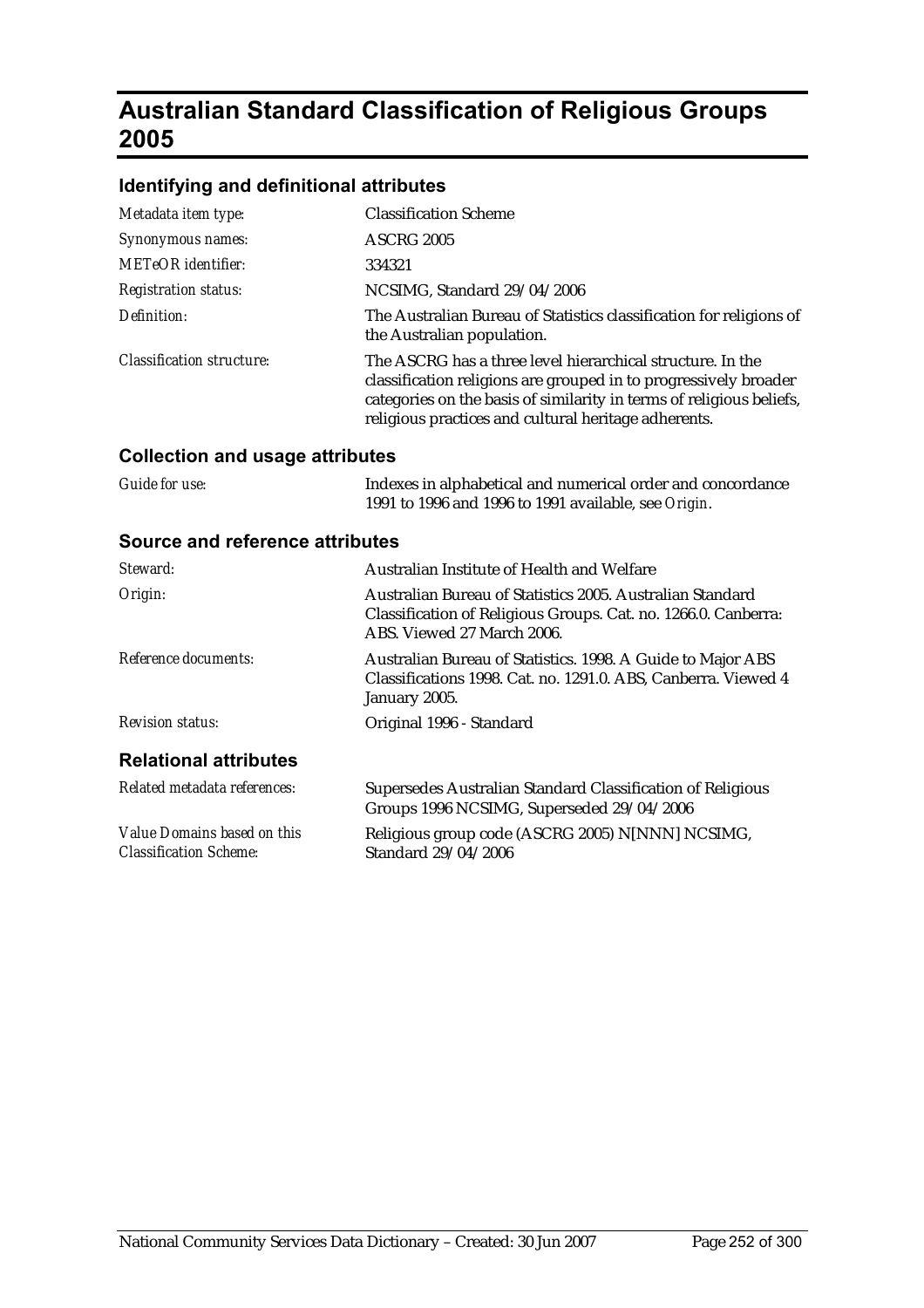# **Australian Standard Geographical Classification 2006**

## **Identifying and definitional attributes**

| Metadata item type:                    | <b>Classification Scheme</b>                                                                            |
|----------------------------------------|---------------------------------------------------------------------------------------------------------|
| Synonymous names:                      | <b>ASGC 2006</b>                                                                                        |
| <b>METeOR</b> identifier:              | 341793                                                                                                  |
| <b>Registration status:</b>            | NHIG, Standard 14/09/2006<br>NCSIMG, Standard 20/11/2006                                                |
| Definition:                            | The Australian Bureau of Statistics classification for the<br>classification of geographical locations. |
| <b>SOUTCA and reference attributes</b> |                                                                                                         |

#### **Source and reference attributes**

| Origin: | Australian Bureau of Statistics 2006. Australian Standard      |
|---------|----------------------------------------------------------------|
|         | Geographical Classification (ASGC). Cat. no. 1216.0. Canberra: |
|         | ABS. Viewed on $11/08/2006$                                    |

| Related metadata references:                                 | Supersedes Australian Standard Geographical Classification<br>2005 NHIG, Superseded 14/09/2006, NCSIMG, Superseded<br>30/11/2006 |
|--------------------------------------------------------------|----------------------------------------------------------------------------------------------------------------------------------|
| Value Domains based on this<br><b>Classification Scheme:</b> | Geographical location code (ASGC 2006) NNNNN NHIG,<br>Standard 14/09/2006<br>NCSIMG, Standard 30/11/2006                         |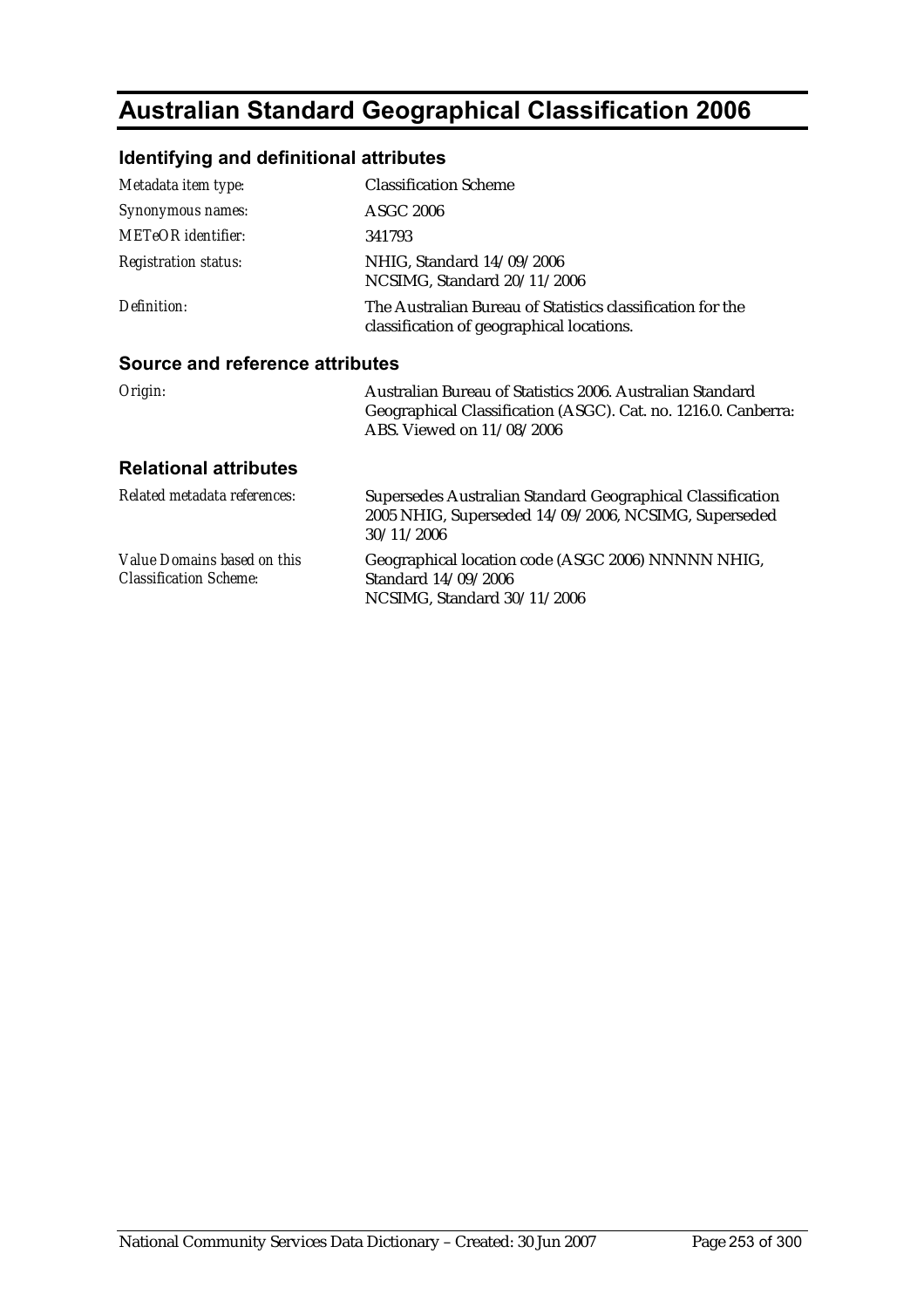# **Australian and New Zealand Standard Classification of Occupations, First edition, 2006**

### **Identifying and definitional attributes**

| Metadata item type:              | <b>Classification Scheme</b>                                                                                                                                                                                                                                                                                                                                                                                                                                                                                                                                                                                                                                                                                               |
|----------------------------------|----------------------------------------------------------------------------------------------------------------------------------------------------------------------------------------------------------------------------------------------------------------------------------------------------------------------------------------------------------------------------------------------------------------------------------------------------------------------------------------------------------------------------------------------------------------------------------------------------------------------------------------------------------------------------------------------------------------------------|
| Synonymous names:                | <b>ANZSCO</b> 1st edition                                                                                                                                                                                                                                                                                                                                                                                                                                                                                                                                                                                                                                                                                                  |
| <b>METeOR</b> identifier:        | 350882                                                                                                                                                                                                                                                                                                                                                                                                                                                                                                                                                                                                                                                                                                                     |
| <b>Registration status:</b>      | NHIG, Standardisation pending 14/06/2007<br>NCSIMG, Standard 27/03/2007                                                                                                                                                                                                                                                                                                                                                                                                                                                                                                                                                                                                                                                    |
| Definition:                      | The Australian Bureau of Statistics (ABS) classification for<br>occupations.                                                                                                                                                                                                                                                                                                                                                                                                                                                                                                                                                                                                                                               |
| <b>Classification structure:</b> | The structure of ANZSCO has five hierarchical levels - major<br>group, sub-major group, minor group, unit group and<br>occupation. The categories at the most detailed level of the<br>classification are termed 'occupations'. These are grouped<br>together to form 'unit groups', which in turn are grouped into<br>'minor groups'. Minor groups are aggregated to form 'sub-<br>major groups' which in turn are aggregated at the highest level<br>to form 'major groups'.<br>These are the same hierarchical levels that are used in ASCO                                                                                                                                                                             |
|                                  | Second Edition and NZSCO 1999.                                                                                                                                                                                                                                                                                                                                                                                                                                                                                                                                                                                                                                                                                             |
|                                  | <b>Conceptual model</b>                                                                                                                                                                                                                                                                                                                                                                                                                                                                                                                                                                                                                                                                                                    |
|                                  | ANZSCO is a skill-based classification used to classify all<br>occupations and jobs in the Australian and New Zealand labour<br>markets.                                                                                                                                                                                                                                                                                                                                                                                                                                                                                                                                                                                   |
|                                  | To do this, ANZSCO identifies a set of occupations covering all<br>jobs in the Australian and New Zealand labour markets, defines<br>these occupations according to their attributes and groups them<br>on the basis of their similarity into successively broader<br>categories for statistical and other types of analysis. The<br>individual objects classified in ANZSCO are jobs.                                                                                                                                                                                                                                                                                                                                     |
|                                  | In ANZSCO, occupations are organised into progressively<br>larger groups on the basis of their similarities in terms of both<br>skill level and skill specialisation.                                                                                                                                                                                                                                                                                                                                                                                                                                                                                                                                                      |
|                                  | The conceptual model adopted for ANZSCO uses a<br>combination of skill level and skill specialisation as criteria to<br>design major groups which are meaningful and useful for most<br>purposes. The eight major groups are formed by grouping<br>together sub-major groups using aspects of both skill level and<br>skill specialisation. In designing the major groups, intuitive<br>appeal and usefulness in both statistical and administrative<br>applications were also important considerations.<br>The skill level criterion is applied as rigorously as possible at<br>the second level of the classification, the sub-major group level,<br>together with a finer application of skill specialisation than that |
|                                  | applied at the major group level. Each sub-major group is made<br>up of a number of minor groups.<br>Minor groups are distinguished from each other mainly on the<br>basis of a finer application of skill specialisation than that<br>applied at the sub-major group level. Within minor groups, unit<br>groups are distinguished from each other on the basis of skill<br>specialisation and, where necessary, skill level.                                                                                                                                                                                                                                                                                              |
|                                  |                                                                                                                                                                                                                                                                                                                                                                                                                                                                                                                                                                                                                                                                                                                            |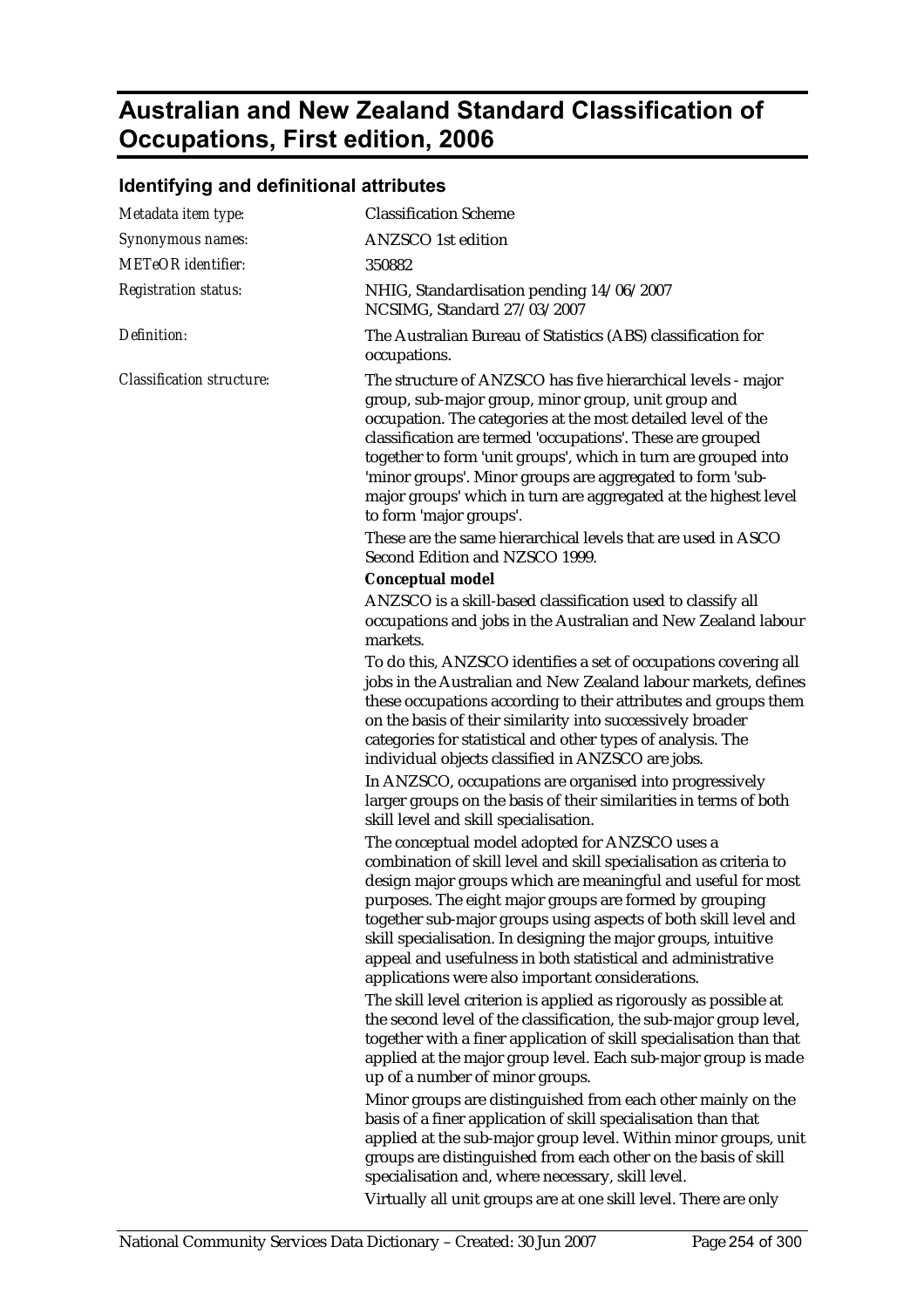eight unit groups which contain occupations at more than one skill level. In all but two of these unit groups, the vast majority of jobs classified to the unit group are at one skill level only. Data stored at unit group level can therefore be aggregated by skill level with a high degree of validity.

Within unit groups, the distinction between occupations amounts to differences between tasks performed in occupations. All occupations are at one skill level.

As a result, data classified at the major group level will provide only a broad indication of skill level. Data at the sub-major group level will provide a satisfactory indication of skill level for many analytical purposes. Data classified at the unit group level will provide an accurate indication of skill level. Unit groups can, therefore, be aggregated by skill level to provide an indicative measure of occupations classified by skill level.

| Steward:                                                     | <b>Australian Bureau of Statistics (ABS)</b>                                                                                                                                      |
|--------------------------------------------------------------|-----------------------------------------------------------------------------------------------------------------------------------------------------------------------------------|
| Origin:                                                      | Australian Bureau of Statistics 2006. Australian and New<br>Zealand Standard Classification of Occupations, First Edition,<br>Cat no. 1220.0 Canberra: ABS. Viewed 13 March 2007. |
| <b>Relational attributes</b>                                 |                                                                                                                                                                                   |
| Related metadata references:                                 | Supersedes Australian Standard Classification of Occupations<br>2nd edition NHIG, Standard 01/03/2005, NCSIMG,<br>Superseded 27/03/2007, NHDAMG, Standard 01/03/2005              |
| Value Domains based on this<br><b>Classification Scheme:</b> | Occupation code (ANZSCO 1st edition) N[NNN]{NN} NHIG,<br>Standardisation pending 14/06/2007<br>NCSIMG, Standard 27/03/2007                                                        |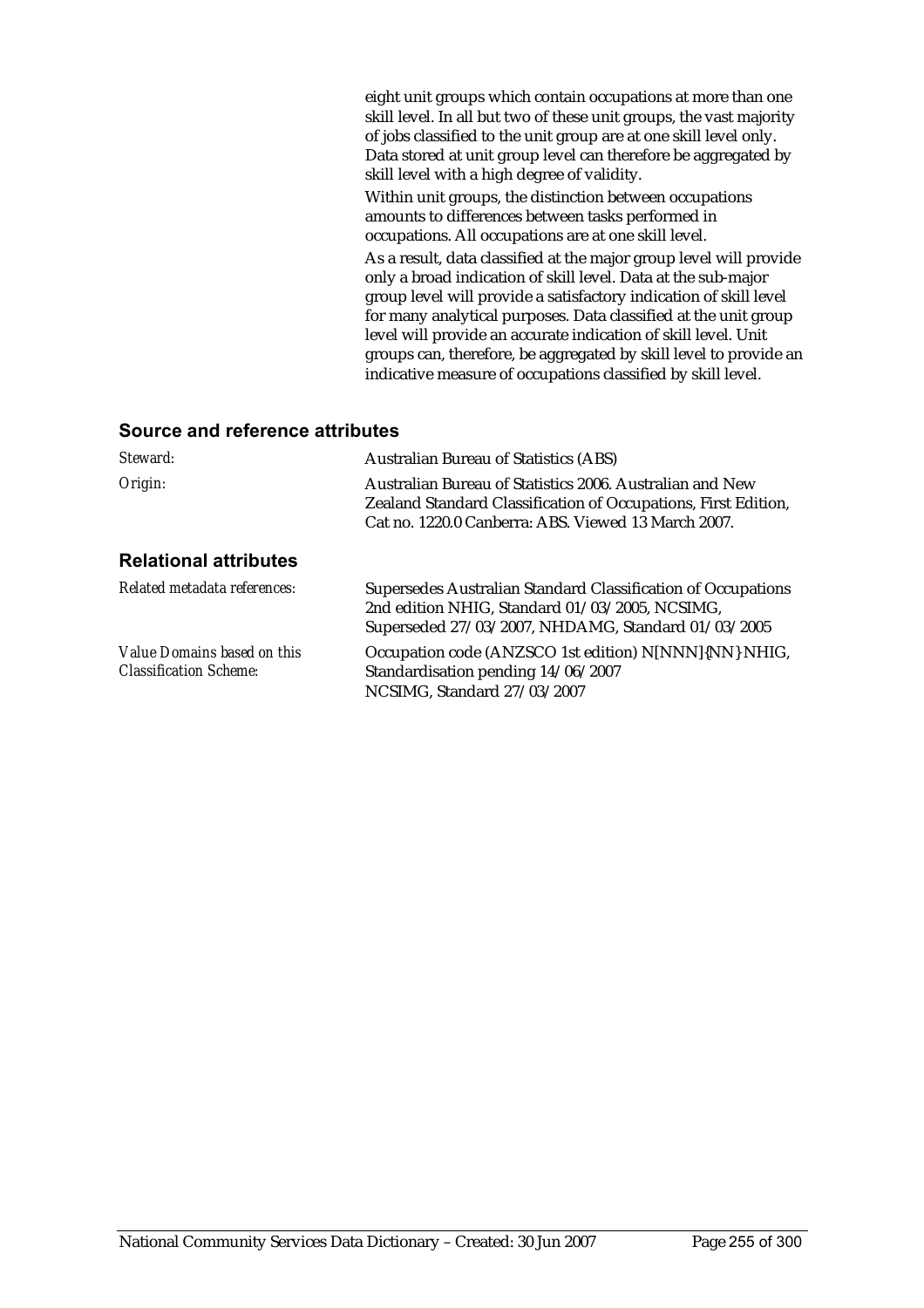## **International Classification of Functioning, Disability and Health 2001**

#### **Identifying and definitional attributes**

| Metadata item type:         | <b>Classification Scheme</b>                                                                        |
|-----------------------------|-----------------------------------------------------------------------------------------------------|
| Synonymous names:           | <b>ICF 2001</b>                                                                                     |
| <b>METeOR</b> identifier:   | 270548                                                                                              |
| <b>Registration status:</b> | NHIG, Standard 23/02/2005<br>NCSIMG, Standard 01/12/2004                                            |
| Definition:                 | The World Health Organization's (WHO) system for classifying<br>functioning, disability and health. |

#### **Collection and usage attributes**

*Comments:* The International Classification of Functioning, Disability and Health (ICF) was endorsed by the World Health Assembly in 2001 and is a reference member of the WHO Family of International Classifications and of the Australian Family of Health and Related Classifications (endorsed by the National Health Information Management Group in 2002).

| Origin:                                                      | World Health Organization (WHO) 2001. International<br>Classification of Functioning, Disability and Health. Geneva: WHO                                                                                                                                                                                                                                  |
|--------------------------------------------------------------|-----------------------------------------------------------------------------------------------------------------------------------------------------------------------------------------------------------------------------------------------------------------------------------------------------------------------------------------------------------|
| Reference documents:                                         | Further information on the ICF can be found in the ICF itself and<br>the ICF Australian User Guide Version 1.0 (AIHW 2003), at the<br>following websites:<br>WHO ICF website:<br>$\bullet$<br>http://www.who.int/classifications/icf/en/<br>Australian Collaborating Centre ICF website:<br>$\bullet$<br>http://www.aihw.gov.au/disability/icf/index.html |
| <b>Relational attributes</b>                                 |                                                                                                                                                                                                                                                                                                                                                           |
| Value Domains based on this<br><b>Classification Scheme:</b> | Activities and participation code (ICF 2001) AN[NNN] NHIG,<br>Standard 29/11/2006<br>NCSIMG, Standard 16/10/2006<br>Activities and participation code (ICF 2001) N[NNN] NCSIMG,<br>Superseded 16/10/2006                                                                                                                                                  |
|                                                              | Activity difficulty level code (ICF 2001) N NCSIMG, Superseded<br>16/10/2006                                                                                                                                                                                                                                                                              |
|                                                              | Activity difficulty level code (ICF 2001) N NHIG, Standard<br>29/11/2006<br>NCSIMG, Standard 16/10/2006                                                                                                                                                                                                                                                   |
|                                                              | Activity need for assistance code N NHIG, Standard 29/11/2006<br>NCSIMG, Standard 16/10/2006                                                                                                                                                                                                                                                              |
|                                                              | Body function code (ICF 2001) AN[NNNN] NHIG, Standard<br>29/11/2006<br>NCSIMG, Standard 16/10/2006                                                                                                                                                                                                                                                        |
|                                                              | Body functions code (ICF 2001) N[NNNN] NCSIMG, Superseded<br>16/10/2006                                                                                                                                                                                                                                                                                   |
|                                                              | Body structure code (ICF 2001) AN[NNNN] NHIG, Standard<br>29/11/2006<br>NCSIMG, Standard 16/10/2006                                                                                                                                                                                                                                                       |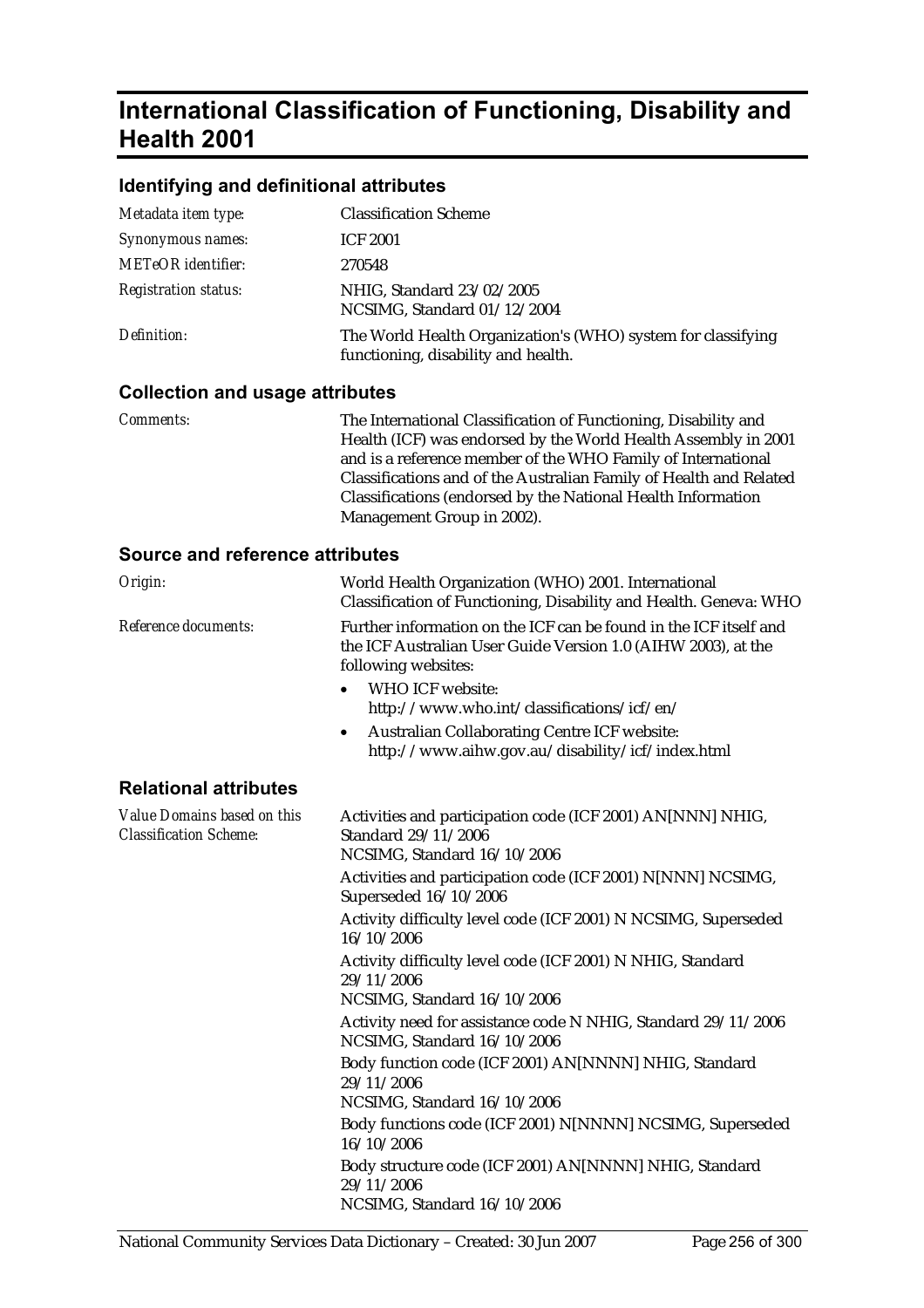Body structures code (ICF 2001) N[NNNN] NCSIMG, Superseded 16/10/2006

Environmental factor code (ICF 2001) AN[NNN] NHIG, Standard 29/11/2006

NCSIMG, Standard 16/10/2006

Environmental factors code (ICF 2001) N[NNN] NCSIMG, Superseded 16/10/2006

Extent of environmental factors influence code (ICF 2001) [X]N NCSIMG, Superseded 16/10/2006

Extent of environmental factors influence code (ICF 2001) [X]N NHIG, Standard 29/11/2006

NCSIMG, Standard 16/10/2006

Impairment extent code (ICF 2001) N NCSIMG, Superseded 16/10/2006

Impairment extent code (ICF 2001) N NHIG, Standard 29/11/2006 NCSIMG, Standard 16/10/2006

Impairment location code (ICF 2001) N NCSIMG, Superseded 16/10/2006

Impairment location code (ICF 2001) N NHIG, Standard 29/11/2006

NCSIMG, Standard 16/10/2006

Impairment nature code (ICF 2001) N NHIG, Standard 29/11/2006 NCSIMG, Standard 16/10/2006

Impairment nature code (ICF 2001) N NCSIMG, Superseded 16/10/2006

Participation extent code (ICF 2001) N NCSIMG, Superseded 16/10/2006

Participation extent code (ICF 2001) N NHIG, Standard 29/11/2006 NCSIMG, Standard 16/10/2006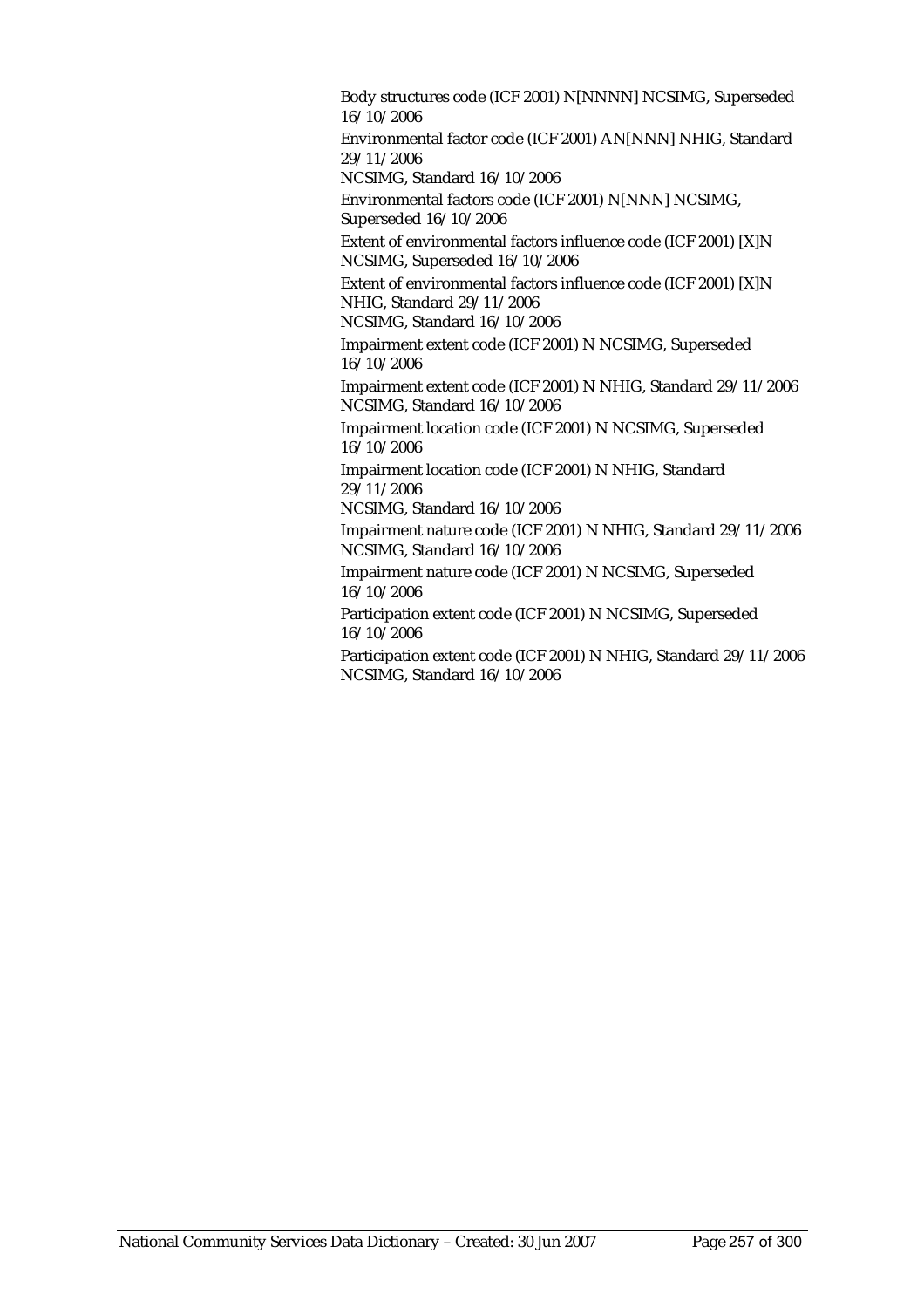# **National Classifications of Community Services version 2.0**

## **Identifying and definitional attributes**

| Synonymous names:                   |                                                                                                                                                                           |
|-------------------------------------|---------------------------------------------------------------------------------------------------------------------------------------------------------------------------|
|                                     | NCCS v. $2.0$                                                                                                                                                             |
| <b>METeOR</b> identifier:<br>270558 |                                                                                                                                                                           |
| <b>Registration status:</b>         | NCSIMG, Standard 01/03/2005                                                                                                                                               |
| Definition:                         | The Australian Institute of Health & Welfare classification for the<br>delivery of community services activities and the setting in which<br>such services are delivered. |

#### **Source and reference attributes**

| Origin:              | Australian Institute of Health and Welfare                                                                                                                                                   |
|----------------------|----------------------------------------------------------------------------------------------------------------------------------------------------------------------------------------------|
| Reference documents: | Australian Institute of Health and Welfare 2003. National<br>classifications of community services. Version 2.0. AIHW Cat. NO.<br>HWI. Canberra: Australian Institute of Health and Welfare. |
|                      |                                                                                                                                                                                              |

| Value Domains based on this   | Service activity type code (NCCS v2.0) ANN{.N{.NN}} NCSIMG,                          |
|-------------------------------|--------------------------------------------------------------------------------------|
| <b>Classification Scheme:</b> | Standard 01/03/2005                                                                  |
|                               | Service delivery setting code (NCCS v2.0) AN{.N{.NN}} NCSIMG,<br>Standard 01/03/2005 |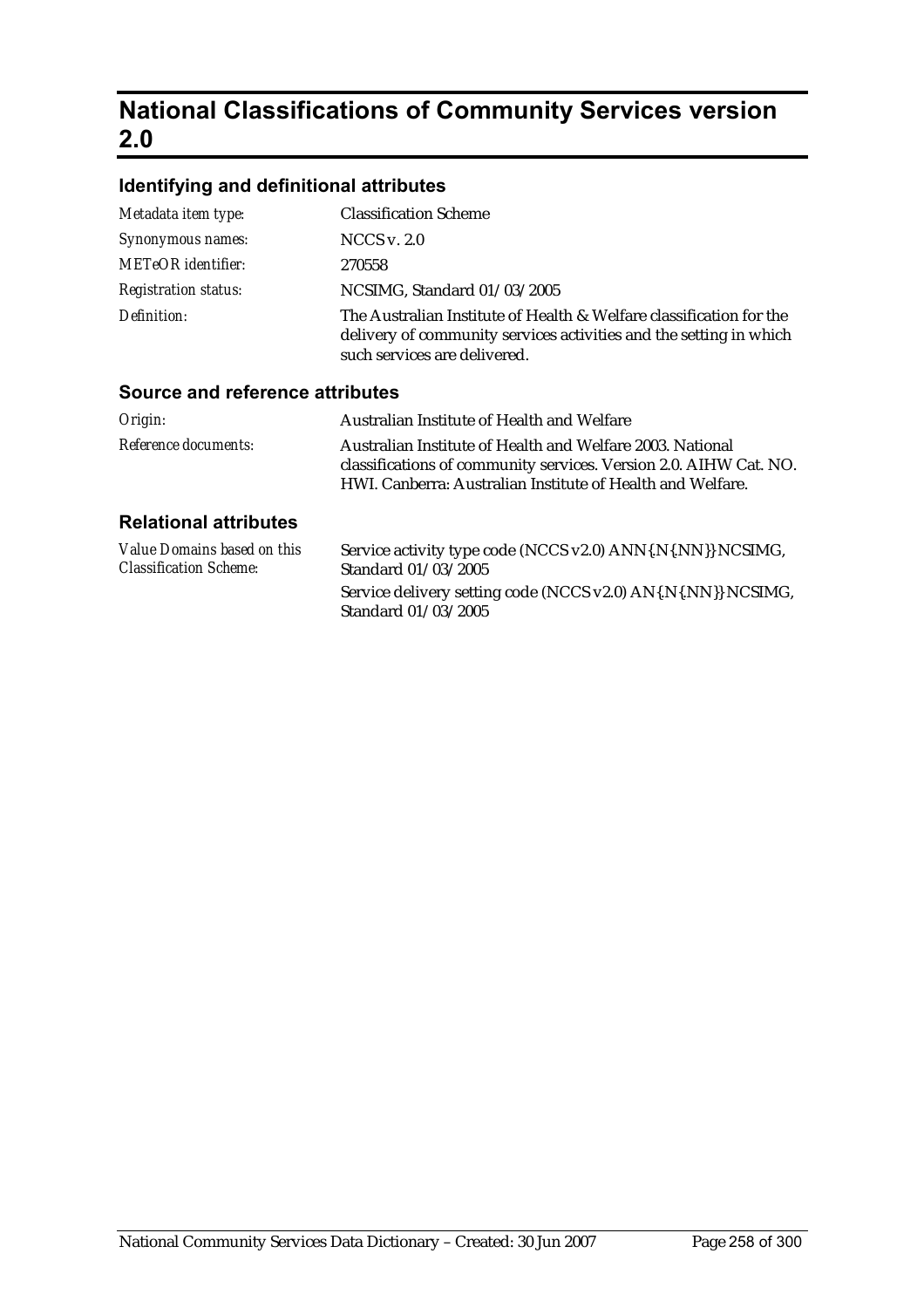## **Postcode datafile**

## **Identifying and definitional attributes**

| Metadata item type:         | <b>Classification Scheme</b>                                                                                                                                                                                                                                                                                 |
|-----------------------------|--------------------------------------------------------------------------------------------------------------------------------------------------------------------------------------------------------------------------------------------------------------------------------------------------------------|
| <b>METeOR</b> identifier:   | 270561                                                                                                                                                                                                                                                                                                       |
| <b>Registration status:</b> | NHIG, Standard 01/03/2005<br>NCSIMG, Standard 01/03/2005<br>NHDAMG, Standard 10/02/2006                                                                                                                                                                                                                      |
| Definition:                 | The numeric descriptor for a postal delivery area, aligned with<br>locality, suburb or place for the address of a party (person or<br>organisation), as defined by Australia Post.                                                                                                                           |
| Context:                    | Postcode is an important part of a person's or organisation's postal<br>address and facilitates written communication. It is one of a<br>number of geographic identifiers that can be used to determine a<br>geographic location. Postcode may assist with uniquely identifying<br>a person or organisation. |

## **Collection and usage attributes**

| <b>Guide for use:</b> | The postcode book is updated more than once annually as     |
|-----------------------|-------------------------------------------------------------|
|                       | postcodes are a dynamic entity and are constantly changing. |

#### **Source and reference attributes**

| Origin: | Australia Post Postcode book. Reference through: |
|---------|--------------------------------------------------|
|         | http://www1.auspost.com.au/postcodes/            |

| Australian postcode code (Postcode datafile) NNN[N] NHIG, |
|-----------------------------------------------------------|
| Superseded 04/05/2005                                     |
| NCSIMG, Superseded 25/08/2005                             |
| Australian postcode code (Postcode datafile) {NNNN} NHIG, |
| Standard 04/05/2005                                       |
| NCSIMG, Standard 25/08/2005                               |
| NHDAMG, Standard 10/02/2006                               |
|                                                           |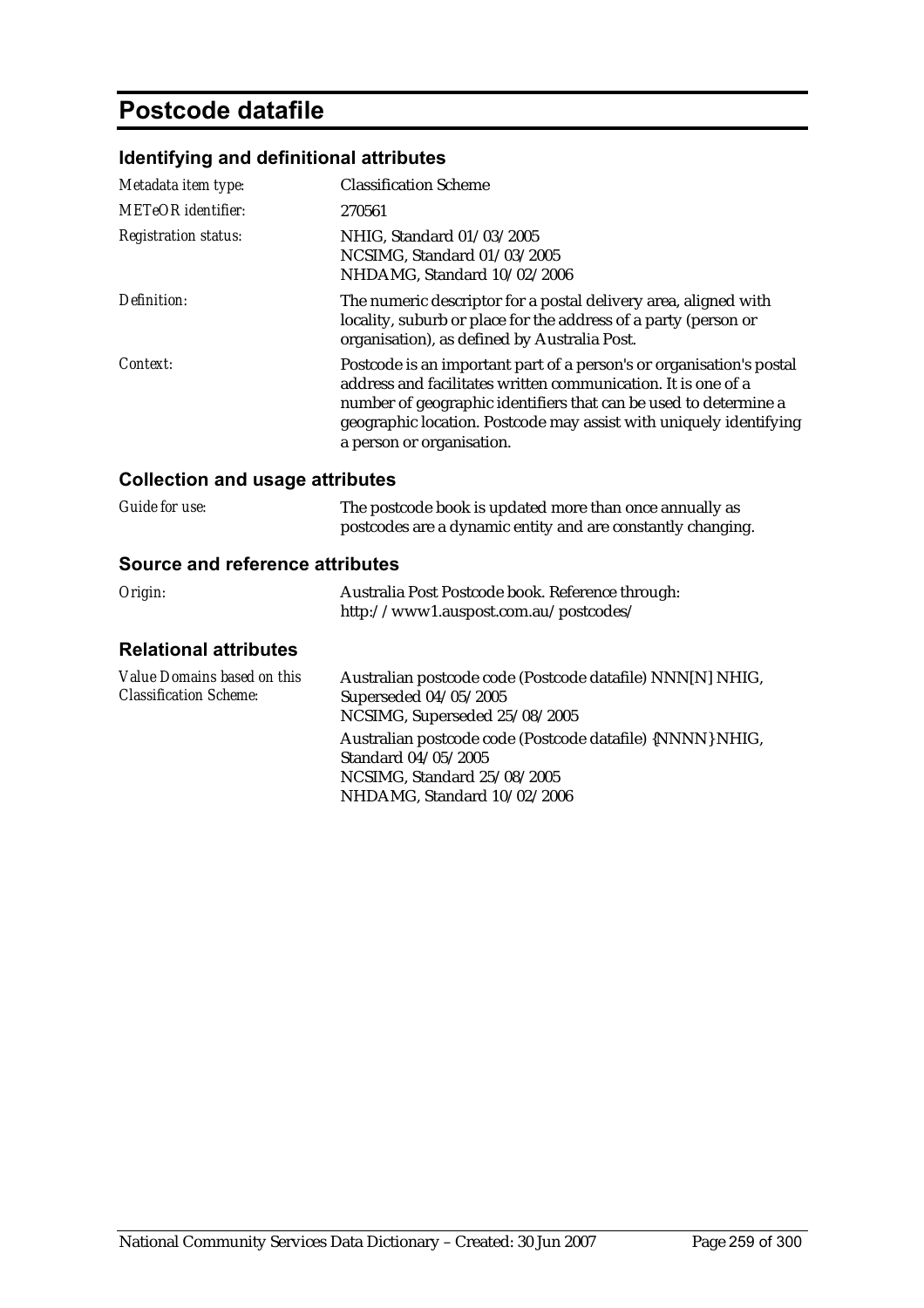# **Standard Australian Classification of Countries 1998**

## **Identifying and definitional attributes**

| Metadata item type:                    | <b>Classification Scheme</b>                                                                                                                                    |
|----------------------------------------|-----------------------------------------------------------------------------------------------------------------------------------------------------------------|
| Synonymous names:                      | <b>SACC 1998</b>                                                                                                                                                |
| METeOR identifier:                     | 270557                                                                                                                                                          |
| <b>Registration status:</b>            | NHIG, Standard 01/03/2005<br>NCSIMG, Standard 01/03/2005<br>NHDAMG, Standard 20/06/2005                                                                         |
| Definition:                            | The Australian Bureau of Statistics classification for countries.                                                                                               |
| <b>Collection and usage attributes</b> |                                                                                                                                                                 |
| <i>Comments:</i>                       | The Standard Australian Classification of Countries (SACC)<br>supersedes the Australian Standard Classification of Countries for<br>Social Statistics (ASCCSS). |
| <b>Source and reference attributes</b> |                                                                                                                                                                 |

| Origin: | Australian Bureau of Statistics 1998. Standard Australian           |
|---------|---------------------------------------------------------------------|
|         | Classification of Countries 1998 (SACC). Cat. no. 1269.0. Canberra: |
|         | ABS (last viewed 19 Feb 2007)                                       |

| Value Domains based on this   | Country code (SACC 1998) NNNN NHIG, Standard 01/03/2005 |
|-------------------------------|---------------------------------------------------------|
| <b>Classification Scheme:</b> | NCSIMG. Standard $01/03/2005$                           |
|                               | NHDAMG. Standard 20/06/2005                             |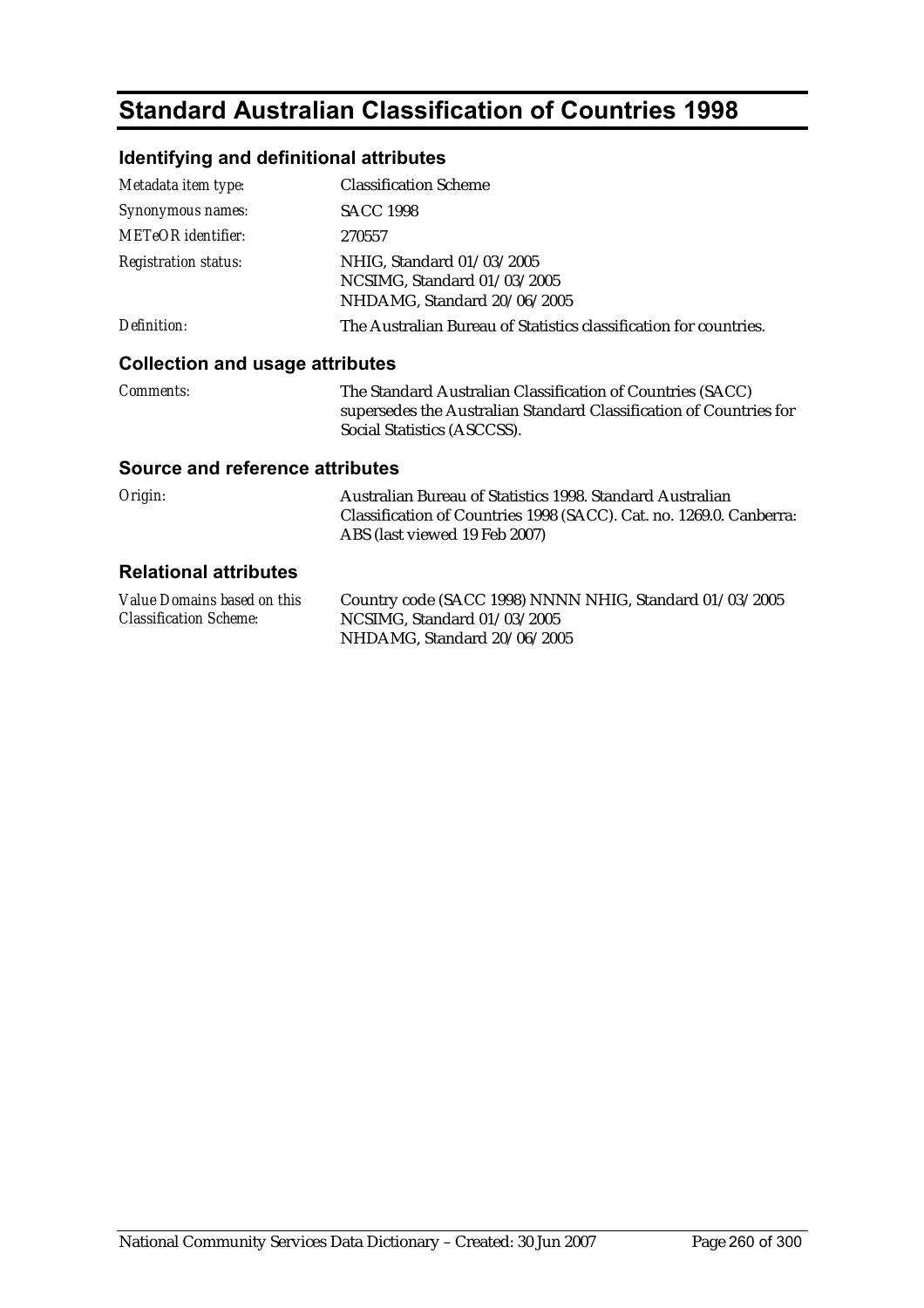# **Glossary items**

A glossary item defines the meaning of a term within a specific context. Within METeOR examples of glossary items include Adoption and Family. These things of interest are not currently defined as object classes but their meaning must be understood for data to be collected.

For example, to collect data on the number of female pregnancies which result in a live birth, we must understand the meaning of the term 'live birth' to apply the appropriate counting rules for the data element Female—number of previous pregnancies (live birth), total NN.

A glossary item can be linked to by any other metadata item type. In the example above, the data element definition for Female—number of previous pregnancies (live birth), total NN links directly to the glossary item Live birth.

Below is a graphical representation of the relationship between glossary items and related metadata item types.

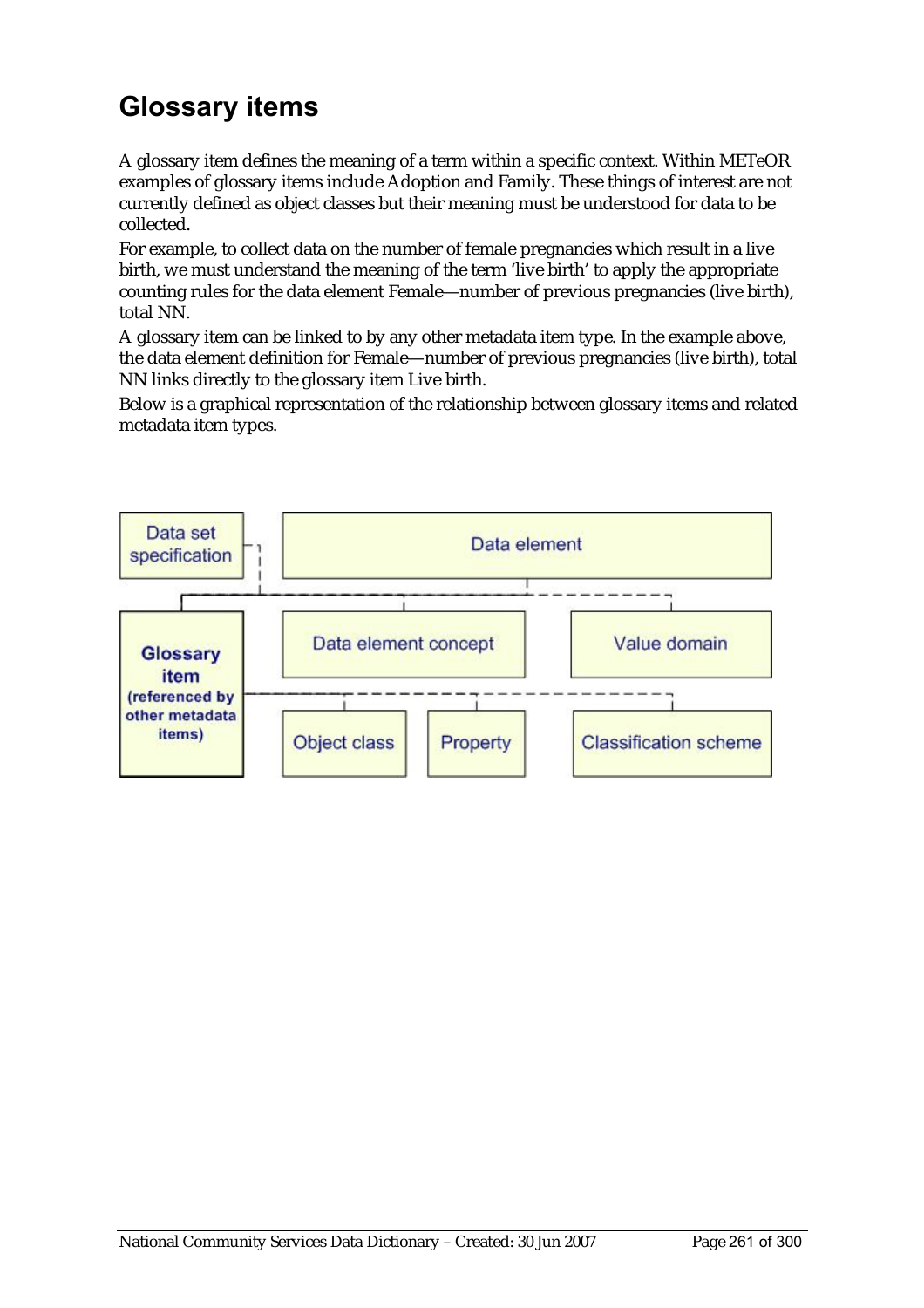# **Activity—functioning, disability and health**

## **Identifying and definitional attributes**

| Metadata item type:         | <b>Glossary Item</b>                                                                                                                                                                                                                                                                                                                                                                                       |
|-----------------------------|------------------------------------------------------------------------------------------------------------------------------------------------------------------------------------------------------------------------------------------------------------------------------------------------------------------------------------------------------------------------------------------------------------|
| Synonymous names:           | Activity                                                                                                                                                                                                                                                                                                                                                                                                   |
| <b>METeOR</b> identifier:   | 327296                                                                                                                                                                                                                                                                                                                                                                                                     |
| <b>Registration status:</b> | NHIG, Standard 29/11/2006<br>NCSIMG, Standard 01/03/2005                                                                                                                                                                                                                                                                                                                                                   |
| Definition:                 | In the context of health, an activity is the execution of a task or<br>action by an individual.                                                                                                                                                                                                                                                                                                            |
| Context:                    | 'Activities and participation' is one of three components that<br>define the concept 'Disability', along with 'Body functions and<br>structures' and 'Environmental factors'. 'Activities and<br>participation' is also encompassed within the concept<br>'Functioning'.<br>The concept 'Activity', as defined here and as measured in the<br>metadata item Activity difficulty level code (ICF) N, may be |
|                             | relevant to people and human services not related to disability.                                                                                                                                                                                                                                                                                                                                           |

### **Collection and usage attributes**

| Comments: | Activity limitations are difficulties an individual has in the<br>execution of an activity.                                                                                                                                                                                                                                                                                                                    |
|-----------|----------------------------------------------------------------------------------------------------------------------------------------------------------------------------------------------------------------------------------------------------------------------------------------------------------------------------------------------------------------------------------------------------------------|
|           | The performance of an activity is what the individual does in<br>his or her current environment. The environment includes all<br>aspects of the physical, social and attitudinal world. Activity<br>limitation varies with the environment and is assessed in<br>relation to a particular environment and in the absence or<br>presence of assistance, including aids and equipment.                           |
|           | In time, a related and more generic data element may be<br>developed. In the meantime, the addition of 'functioning,<br>disability and health' to the concept of 'ability' indicates that the<br>current concept is based on the concept and framework<br>developed by World Health Organization to assist in the<br>classification and description of functioning and disability, as<br>contained in the ICF. |
|           | The ICF recognises two constructs that can be used with<br>'Activities and Participation': performance and capacity.<br>'Performance' is what the person does in their usual<br>environment. 'Capacity' describes 'an individual's ability to<br>execute a task or an action in a standardised environment,<br>where a standardised environment may be:                                                        |
|           | an actual environment commonly used for assessment in<br>test settings; or                                                                                                                                                                                                                                                                                                                                     |
|           | in cases where this is not possible, an assumed environment<br>$\bullet$<br>which can be thought to have a uniform impact' (WHO<br>2001).                                                                                                                                                                                                                                                                      |
|           | The standardised environment' has not been generally<br>operationalised. However, the recognition of these two<br>constructs in the ICF underscores the importance of recording<br>the environment in which activities are being performed.                                                                                                                                                                    |
|           | This glossary item is based on the International Classification of<br>Functioning, Disability and Health (ICF). The ICF was endorsed                                                                                                                                                                                                                                                                           |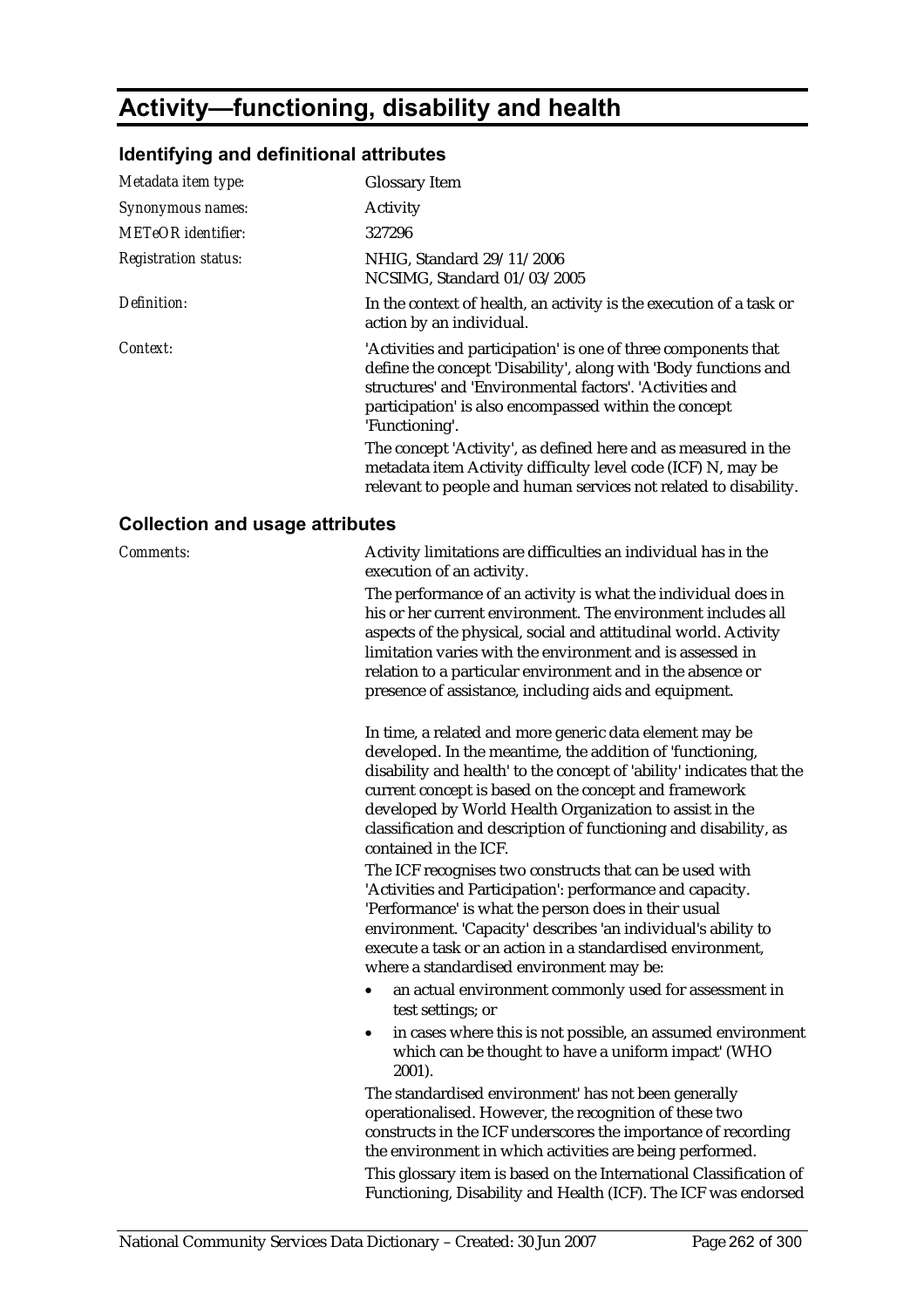|                                        | by the World Health Assembly in 2001 as a reference member<br>of the WHO Family of International Classifications and of the<br>Australian Family of Health and Related Classifications<br>(endorsed by the National Health Information Management |
|----------------------------------------|---------------------------------------------------------------------------------------------------------------------------------------------------------------------------------------------------------------------------------------------------|
|                                        | Group in 2002).                                                                                                                                                                                                                                   |
|                                        | The ICF provides a framework for the description of human                                                                                                                                                                                         |
|                                        | functioning and disability. The components of ICF are defined                                                                                                                                                                                     |
|                                        | in relation to a health condition. A health condition is an                                                                                                                                                                                       |
|                                        | 'umbrella term for disease (acute or chronic), disorder, injury or<br>trauma' (WHO 2001). A health condition may be recorded, for                                                                                                                 |
|                                        | example, as Episode of care principal diagnosis, code (ICD-10-                                                                                                                                                                                    |
|                                        | AM 3rd Ed) ANN{.N[N} and Episode of care additional                                                                                                                                                                                               |
|                                        | diagnosis, code (ICD-10-AM 3rd Ed) ANN{.N[N].                                                                                                                                                                                                     |
| <b>Source and reference attributes</b> |                                                                                                                                                                                                                                                   |

### *Origin:* World Health Organization (WHO) 2001. ICF: International Classification of Functioning, Disability and Health. Geneva: WHO Australian Institute of Health and Welfare (AIHW) 2003. ICF Australian User Guide Version 1.0. Canberra: AIHW *Reference documents:* Further information on the ICF can be found in the ICF itself and the ICF Australian User Guide (AIHW 2003) and the following websites • WHO ICF website http://www.who.int/classifications/icf/en • Australian Collaborating Centre ICF website http://www.aihw.gov.au/disability/icf/index.html *Related metadata references:* Supersedes Activity - functioning, disability and health, version 1, DEC, NCSDD, NCSIMG, Superseded 01/03/2005 *Metadata items which use this glossary item:* Standard 29/11/2006 NCSIMG, Standard 16/10/2006

**Relational attributes** 

Activities and participation code (ICF 2001) AN[NNN] NHIG, Activities and participation code (ICF 2001) N[NNN] NCSIMG, Superseded 16/10/2006 Activity difficulty level code (ICF 2001) N NCSIMG, Superseded 16/10/2006 Activity difficulty level code (ICF 2001) N NHIG, Standard 29/11/2006 NCSIMG, Standard 16/10/2006 Disability NCSIMG, Standard 01/03/2005 NHDAMG, Standard 01/03/2005 Disability grouping code N[N] NCSIMG, Superseded 08/05/2006 Extent of environmental factors influence code (ICF 2001) [X]N NCSIMG, Superseded 16/10/2006 Extent of environmental factors influence code (ICF 2001) [X]N NHIG, Standard 29/11/2006 NCSIMG, Standard 16/10/2006 Functioning and Disability DSS NHIG, Standard 29/11/2006 NCSIMG, Standard 16/10/2006 Person—disability group, code N NCSIMG, Standard 01/03/2005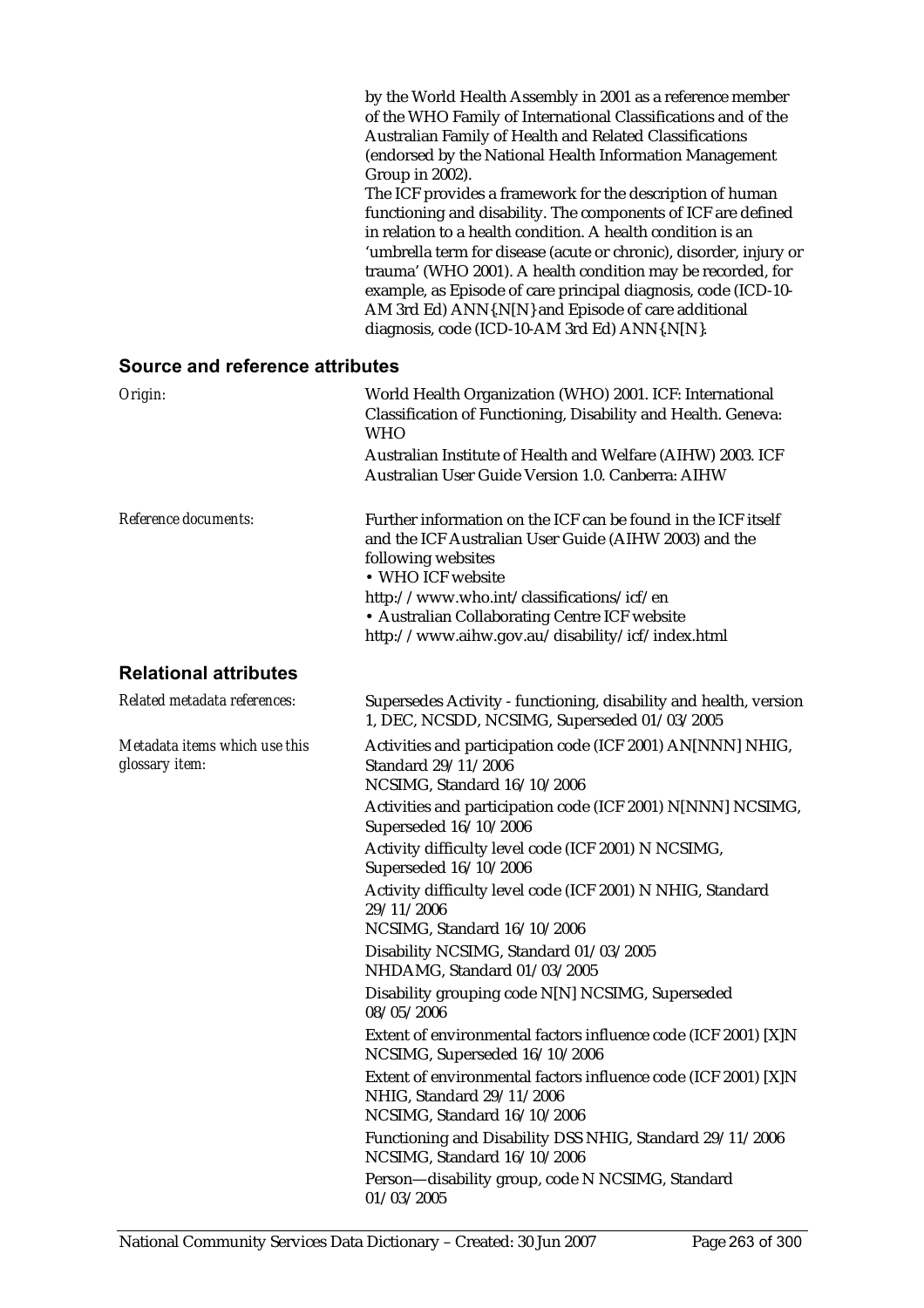# **Address**

## **Identifying and definitional attributes**

| Metadata item type:         | <b>Glossary Item</b>                                                                                          |
|-----------------------------|---------------------------------------------------------------------------------------------------------------|
| <b>METeOR</b> identifier:   | 327278                                                                                                        |
| <b>Registration status:</b> | NHIG, Standard 01/03/2005<br>NCSIMG, Standard 08/05/2006                                                      |
| Definition:                 | The referential description of a location where an entity is<br>located or can be otherwise reached or found. |

## **Collection and usage attributes**

| Comments:                       | Following are the attributes are commonly used in the<br>formation of a full address:                                                                                                                                                                                                                       |
|---------------------------------|-------------------------------------------------------------------------------------------------------------------------------------------------------------------------------------------------------------------------------------------------------------------------------------------------------------|
|                                 | Address line; (address line is a composite data element<br>$\bullet$<br>containing many attributes of the specific location of a full<br>address - see the current version of the Address line<br>metadata item for further description and a list of its<br>components for addresses located in Australia) |
|                                 | Address type<br>$\bullet$                                                                                                                                                                                                                                                                                   |
|                                 | Australian state/territory identifier<br>$\bullet$                                                                                                                                                                                                                                                          |
|                                 | Country identifier<br>$\bullet$                                                                                                                                                                                                                                                                             |
|                                 | Non-Australian State/province<br>$\bullet$                                                                                                                                                                                                                                                                  |
|                                 | Postal delivery point identifier<br>$\bullet$                                                                                                                                                                                                                                                               |
|                                 | Postcode - Australian<br>$\bullet$                                                                                                                                                                                                                                                                          |
|                                 | Postcode - international<br>$\bullet$                                                                                                                                                                                                                                                                       |
|                                 | Suburb/town/locality<br>$\bullet$                                                                                                                                                                                                                                                                           |
|                                 | Some attributes of an address, located within Australia, also<br>provide the elements to determine the Statistical Local Area<br>(SLA). This enables:                                                                                                                                                       |
|                                 | comparison of the use of services by persons residing in<br>$\bullet$<br>different geographical areas,                                                                                                                                                                                                      |
|                                 | characterisation of catchment areas and populations for<br>$\bullet$<br>facilities for planning purposes, and                                                                                                                                                                                               |
|                                 | documentation of provision of services to clients who reside<br>$\bullet$<br>in other states or territories. The address is also a relevant<br>element in the unambiguous identification of a Health Care<br>Client and a Health Care Provider.                                                             |
| Source and reference attributes |                                                                                                                                                                                                                                                                                                             |
| Submitting organisation:        | <b>Health Data Standards Committee</b>                                                                                                                                                                                                                                                                      |
| Reference documents:            | AS5017 Health Care Client Identification, 2002, Sydney:<br>Standards Australia                                                                                                                                                                                                                              |
|                                 | AS4846 Health Care Provider Identification, 2004, Sydney:<br><b>Standards Australia</b>                                                                                                                                                                                                                     |
| <b>Relational attributes</b>    |                                                                                                                                                                                                                                                                                                             |

| Related metadata references:  | Supersedes Address, version 2, DEC, NHDD, NHIMG,<br>Superseded 01/03/2005 |
|-------------------------------|---------------------------------------------------------------------------|
|                               | Supersedes Address (community services) NCSIMG,<br>Superseded 08/05/2006  |
| Metadata items which use this | Person (address)—address line, text [X(180)] NHIG, Standard               |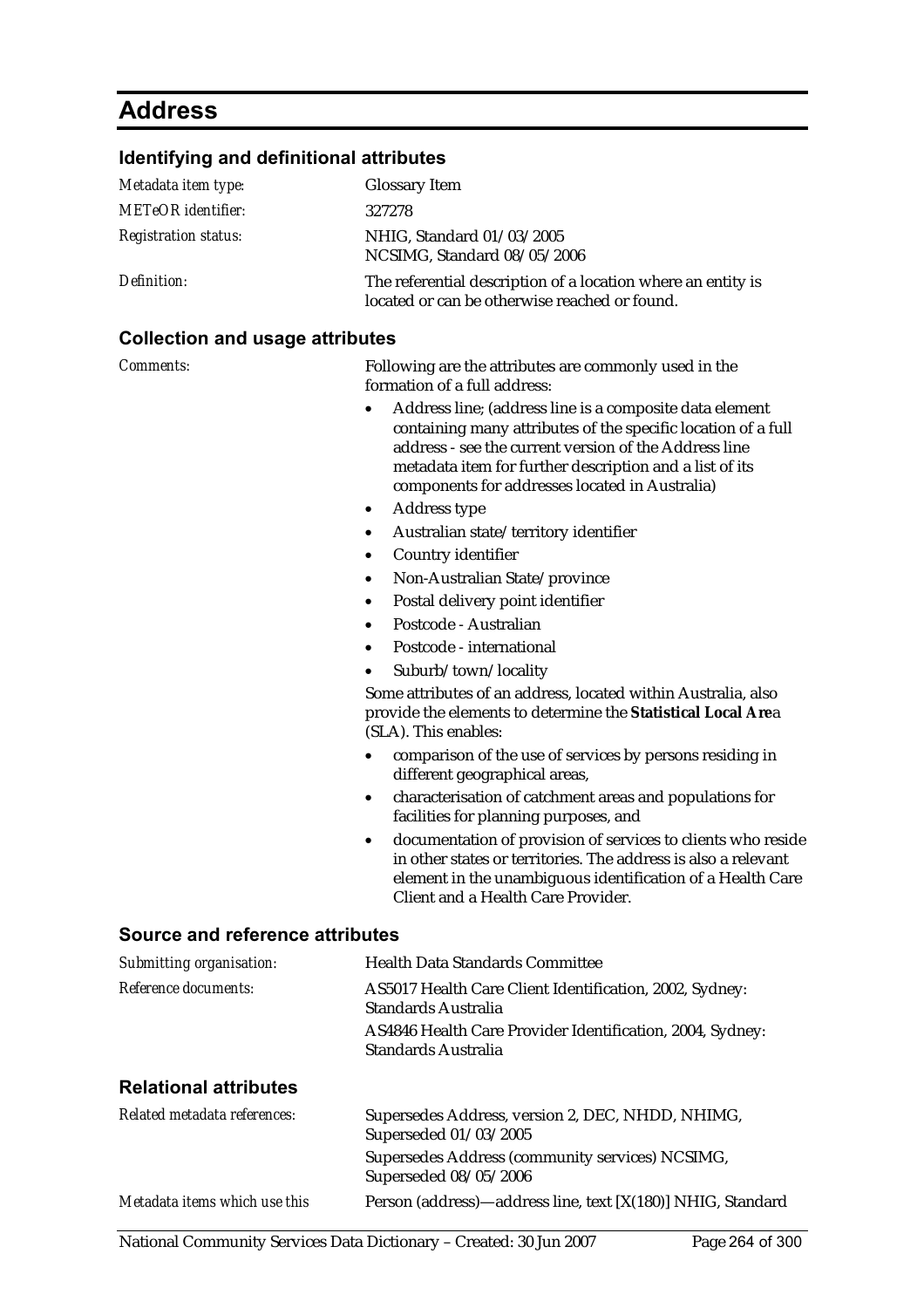NCSIMG, Standard 30/09/2005 Service provider organisation (address)—address line, text [X(180)] NHIG, Standard 04/05/2005 NCSIMG, Standard 30/09/2005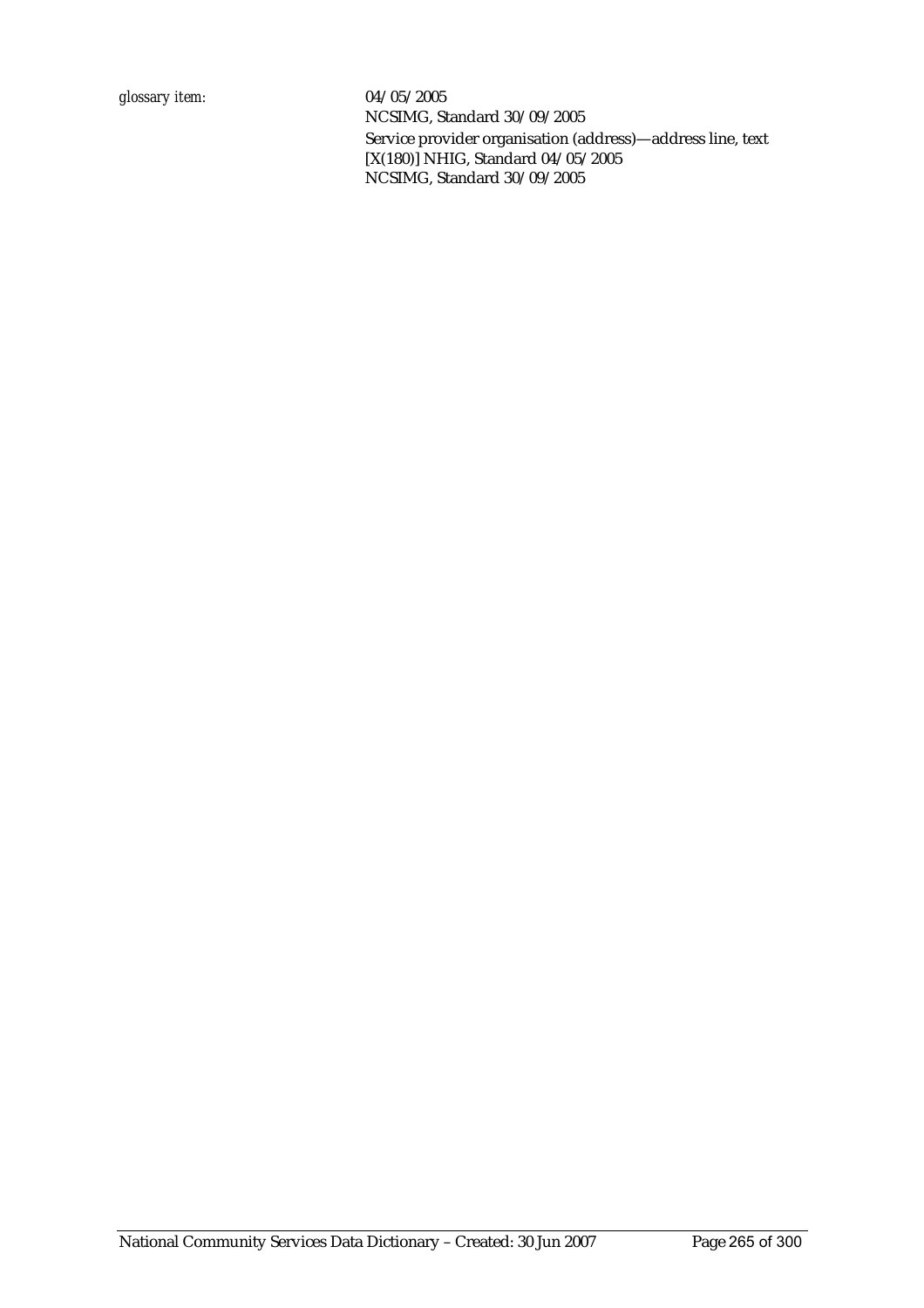# **Adoption**

#### **Identifying and definitional attributes**

| Metadata item type:         | <b>Glossary Item</b>                                                                                                                                                |
|-----------------------------|---------------------------------------------------------------------------------------------------------------------------------------------------------------------|
| <b>METeOR</b> identifier:   | 327208                                                                                                                                                              |
| <b>Registration status:</b> | NCSIMG, Standard 01/03/2005                                                                                                                                         |
| Definition:                 | Adoption is the legal process by which a person legally<br>becomes a child of the adoptive parents and legally ceases to be<br>a child of his/her existing parents. |
| Context:                    | Children and family services.                                                                                                                                       |
|                             |                                                                                                                                                                     |

#### **Collection and usage attributes**

*Comments:* The adoption order severs the legal relationship between the biological parents and the child. A new birth certificate is issued to the child bearing the name(s) of his/her adoptive parent(s) as the natural parent(s) and the new name of the child, where a change has occurred.

| Submitting organisation:                                | Australian Institute of Health and Welfare (AIHW)                                                                                                                                     |
|---------------------------------------------------------|---------------------------------------------------------------------------------------------------------------------------------------------------------------------------------------|
| Origin:                                                 | Adoptions Australia (AIHW). Data collection standards, tables and<br>counting rules, 1998-99.                                                                                         |
| <b>Relational attributes</b>                            |                                                                                                                                                                                       |
| Related metadata references:                            | Supersedes Adoption, version 2, DEC, NCSDD, NCSIMG,<br>Superseded 01/03/2005                                                                                                          |
| Metadata items which use this<br>glossary <i>item</i> : | Household family NCSIMG, Superseded 27/04/2007<br>Person (name)—family name, text X[X(39)] NHIG, Standard<br>04/05/2005<br>NCSIMG. Standard 25/08/2005<br>NHDAMG, Standard 20/06/2005 |
|                                                         | Person (name)—family name, text X[X(39)] NHIG, Superseded<br>04/05/2005<br>NCSIMG, Superseded 25/08/2005                                                                              |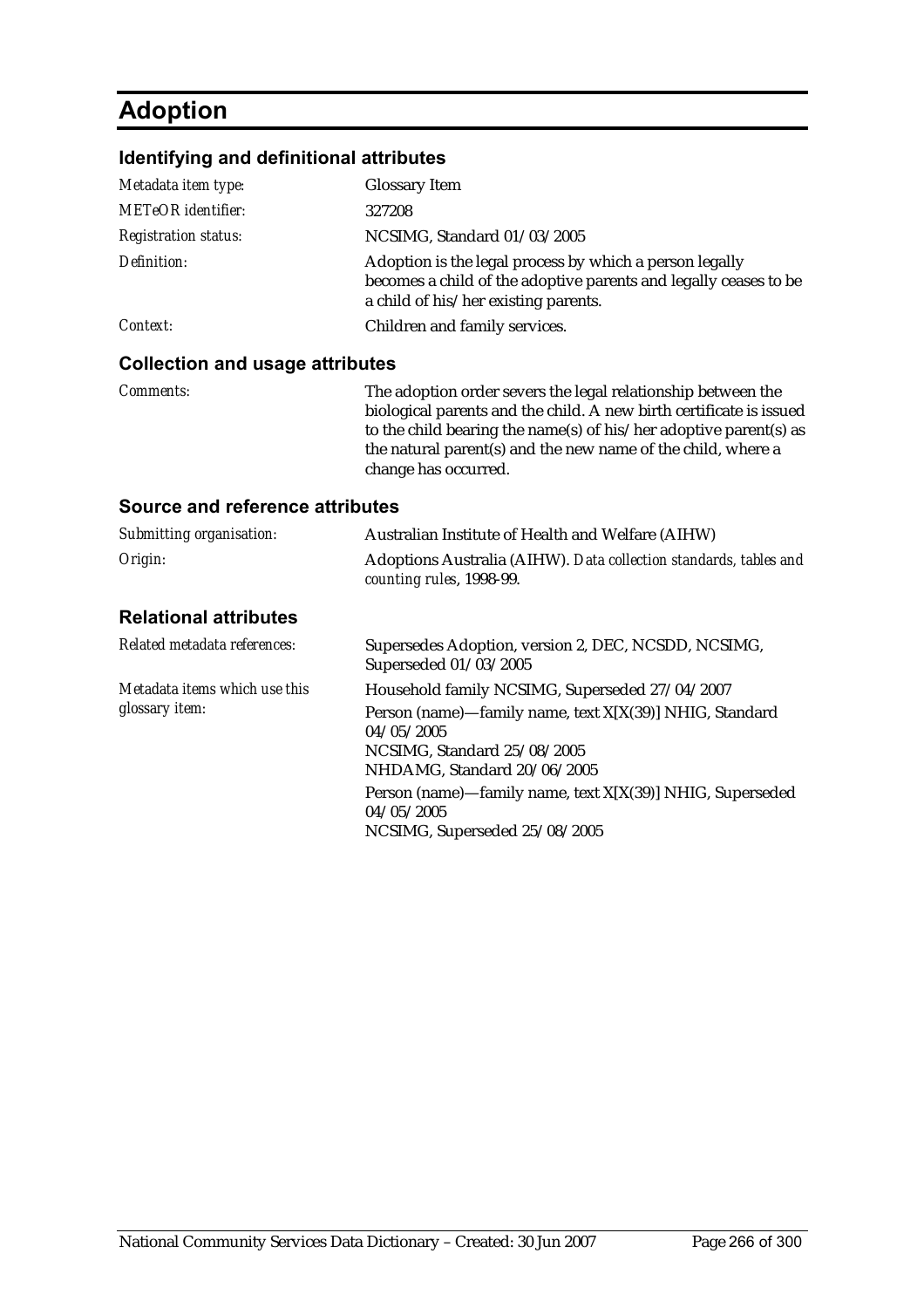## **Assistance received**

#### **Identifying and definitional attributes**

| Metadata item type:         | <b>Glossary Item</b>                                                                                                                                                                                                                                 |
|-----------------------------|------------------------------------------------------------------------------------------------------------------------------------------------------------------------------------------------------------------------------------------------------|
| <b>METeOR</b> identifier:   | 327202                                                                                                                                                                                                                                               |
| <b>Registration status:</b> | NCSIMG, Standard 01/03/2005                                                                                                                                                                                                                          |
| Definition:                 | The goods or services, or time or money received by a person<br>(client) during a service episode or event.                                                                                                                                          |
| Context:                    | This is important for client centred collections. It may be used to<br>measure the amounts and nature of assistance that are received<br>directly by clients, which can be used to help assess the<br>appropriateness and effectiveness of programs. |

#### **Collection and usage attributes**

*Comments:* This is a client centred measure of amounts of assistance. This is not necessarily the same as an agency's total outlay to a particular client as it does not include administration costs, travel time for service providers, etc.

For example, a client that receives meals from a meals on wheels service. In this instance only that which is directly received by the client is recorded (i.e. the number of meals). The administration costs of providing this service, the costs of making the meal and the time and costs of the person delivering the meal are not included in the amount of assistance received.

This is only a measure of money, time or quantity of goods or services directly received by clients. It will not accrue to give a total of assistance provided on an agency basis (in terms of money, time or quantity of goods or services). Therefore it should not be used for National Accounts reporting.

#### **Source and reference attributes**

| Submitting organisation:                        | Australian Institute of Health and Welfare                                                                                  |
|-------------------------------------------------|-----------------------------------------------------------------------------------------------------------------------------|
| Origin:                                         | Home and Community Care (HACC) Data Dictionary Version<br>1.0.1998.                                                         |
| <b>Relational attributes</b>                    |                                                                                                                             |
| Related metadata references:                    | Supersedes Assistance received, version 1, DEC, NCSDD,<br>NCSIMG, Superseded 01/03/2005                                     |
| Metadata items which use this<br>glossary item: | Community service event NCSIMG, Retired 04/04/2006<br>Service event-assistance received date NCSIMG, Standard<br>01/03/2005 |
|                                                 |                                                                                                                             |

Service event—assistance received date, DDMMYYYY NCSIMG, Standard 01/03/2005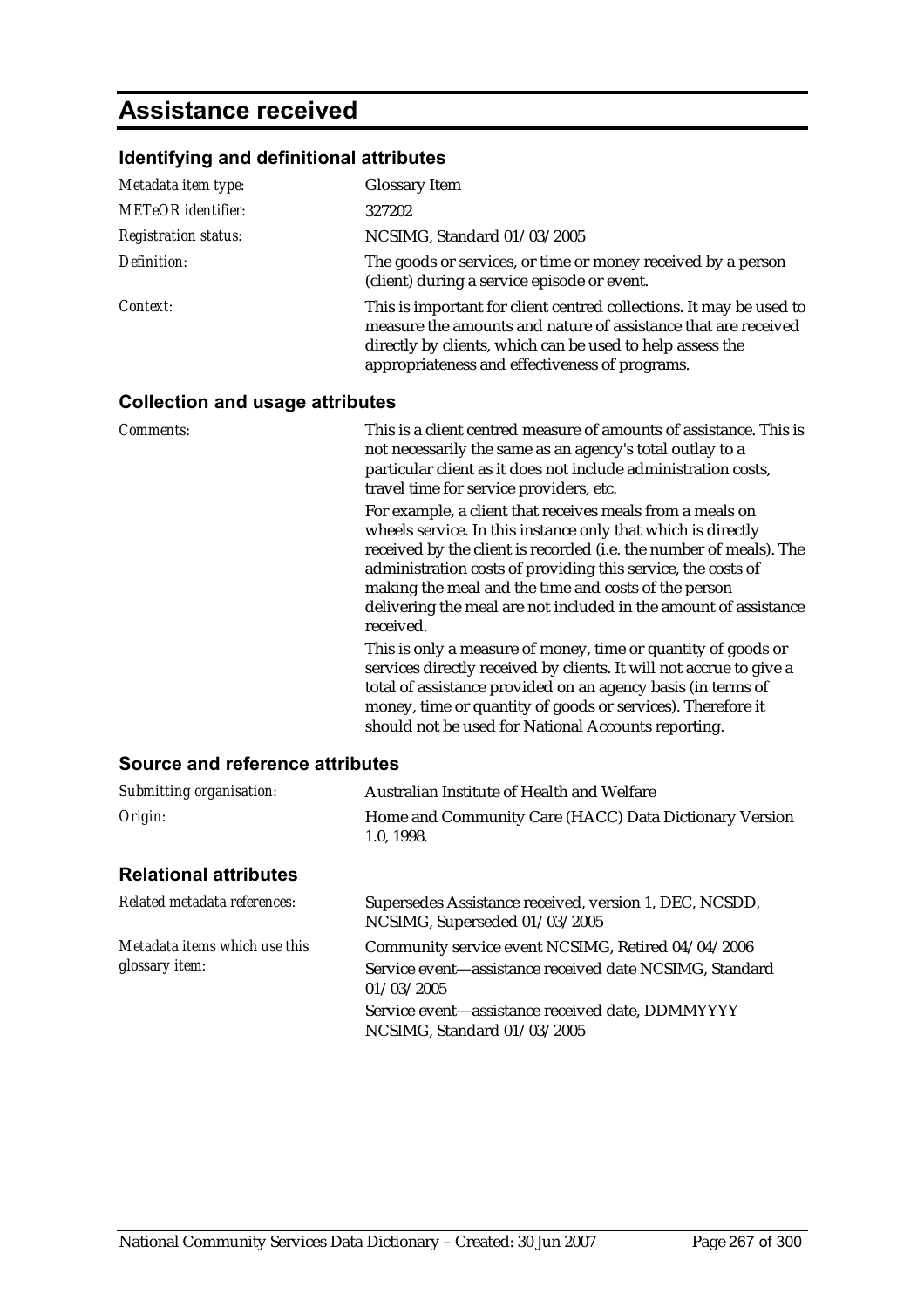## **Assistance request reason**

## **Identifying and definitional attributes**

| Metadata item type:         | <b>Glossary Item</b>                                                                                                                          |
|-----------------------------|-----------------------------------------------------------------------------------------------------------------------------------------------|
| <b>METeOR</b> identifier:   | 327204                                                                                                                                        |
| <b>Registration status:</b> | NCSIMG, Standard 01/03/2005                                                                                                                   |
| Definition:                 | The reason(s) why a person has sought or requires assistance<br>from a community services agency.                                             |
| Context:                    | To better identify the needs of clients, to identify needs that are<br>not being met and to target assistance to clients more<br>effectively: |

### **Collection and usage attributes**

| Collection and usage attributes |                                                                                                                                                                                                                                                                                                                                                                                                                                                                                                            |  |
|---------------------------------|------------------------------------------------------------------------------------------------------------------------------------------------------------------------------------------------------------------------------------------------------------------------------------------------------------------------------------------------------------------------------------------------------------------------------------------------------------------------------------------------------------|--|
| Comments:                       | A person may seek or require assistance for a number of<br>reasons, some of which are the immediate presenting reason,<br>while others will be underlying or longer term reasons. These<br>will require particular and usually different responses and<br>services.                                                                                                                                                                                                                                        |  |
|                                 | For example, a person's immediate reason for seeking assistance<br>may be that they have lost their accommodation and require<br>accommodation support. However, the underlying reasons as<br>to why they have no accommodation may be because of a<br>psychiatric condition, alcohol or drug dependency, a gambling<br>addiction, or because they are being abused at home. These<br>underlying reasons may or may not have directly resulted in<br>the homelessness, but have been contributing factors. |  |
|                                 | Underlying reasons for a person requiring a service are likely to<br>be complex and more difficult to ascertain than the immediate<br>presenting reason.                                                                                                                                                                                                                                                                                                                                                   |  |
|                                 | A second example is in child protection. Many children that<br>come to the attention of community services agencies as being<br>in need of care and protection come from families in crisis (for<br>example, parents have psychiatric illnesses, financial stress,<br>domestic violence etc.). Without providing a service to the<br>family as well as the child then the child is likely to be re-<br>notified.                                                                                           |  |
|                                 | Providing a service for the client's immediate need will not<br>necessarily assist the client in the longer term, resulting in the<br>client continually requiring short term assistance, while at the<br>same time continuing to have an underlying problem or need<br>that is not being addressed.                                                                                                                                                                                                       |  |
|                                 | Therefore by attempting to collect information on both the<br>immediate and the underlying reasons for a person's current<br>situation, agencies may be able to better assist them both in the<br>short and longer term, while at the same time more effectively<br>utilising the services available.                                                                                                                                                                                                      |  |
|                                 | Many children that come to the attention of community services<br>agencies as being in need of care and protection come from<br>families in crisis (for example, parents have psychiatric<br>illnesses, financial stress, domestic violence etc.).                                                                                                                                                                                                                                                         |  |
|                                 | Further research is required to develop a data domain to enable                                                                                                                                                                                                                                                                                                                                                                                                                                            |  |

the measurement of this concept.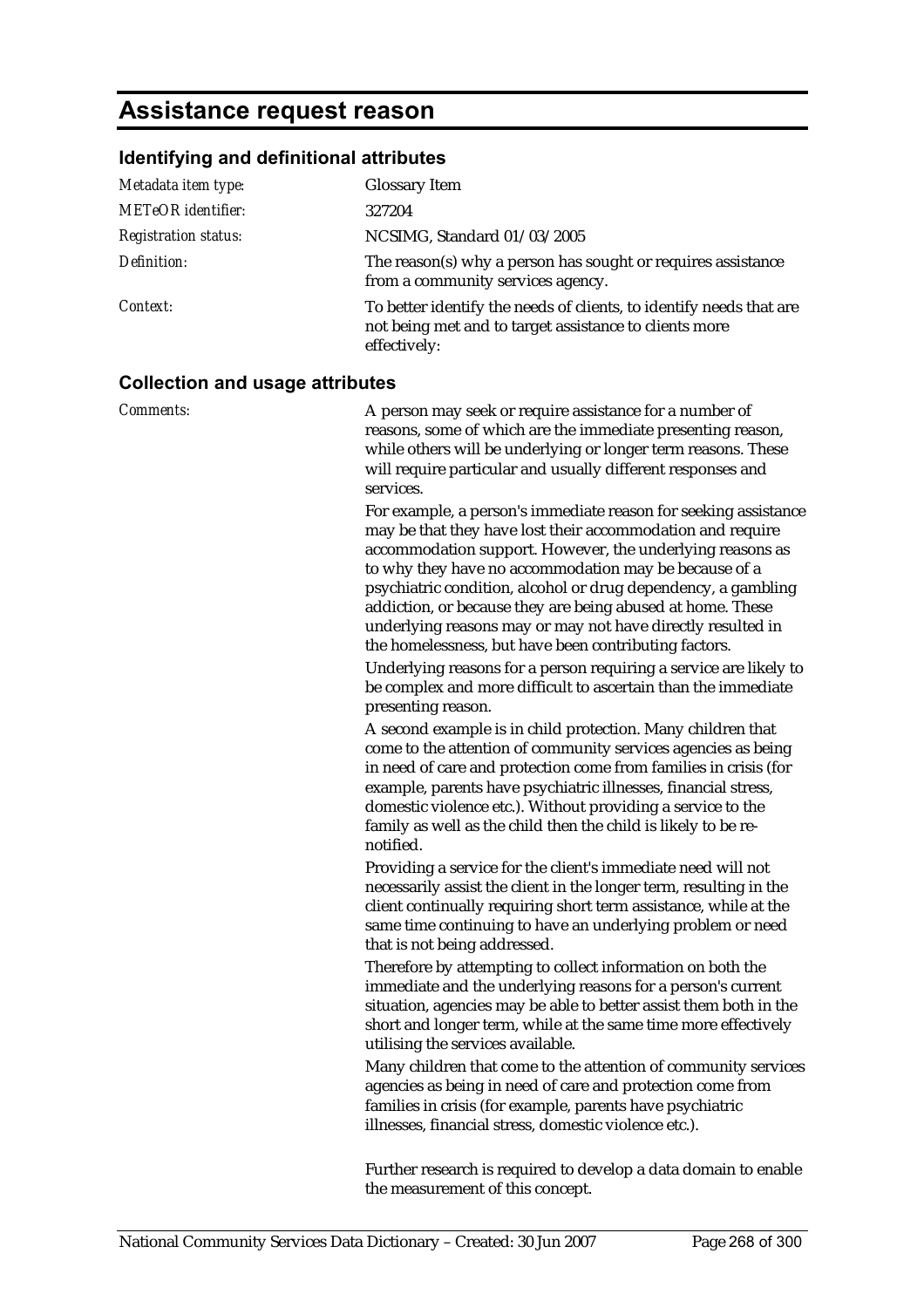It is possible that a number of data elements could be developed out of this concept, such as 'Immediate reason for seeking assistance' and 'Underlying reason for seeking assistance'. Such items would need a great deal of consultation with input from community service agencies to develop meaningful, and well structured data domains.

| Submitting organisation:                        | Australian Institute of Health and Welfare                                                    |
|-------------------------------------------------|-----------------------------------------------------------------------------------------------|
| <b>Relational attributes</b>                    |                                                                                               |
| Related metadata references:                    | Supersedes Assistance request reason, version 1, DEC, NCSDD,<br>NCSIMG, Superseded 01/03/2005 |
| Metadata items which use this<br>glossary item: | Service event—assistance request date, DDMMYYYY NCSIMG,<br>Standard 01/03/2005                |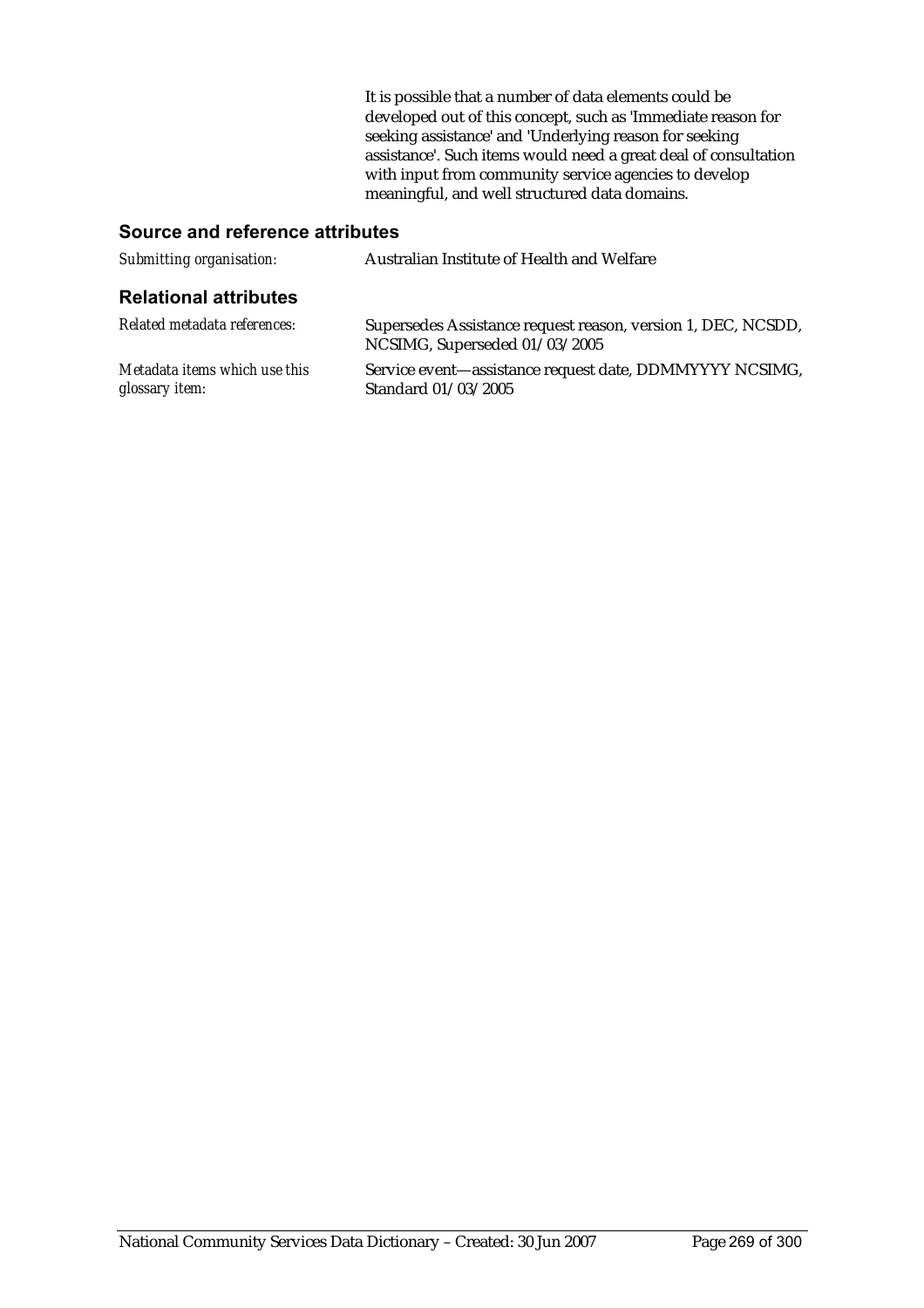## **Assistance with activities and participation**

#### **Identifying and definitional attributes**

| Metadata item type:         | <b>Glossary Item</b>                                                                                                                                                                                                                                                                                                                                                                                                                                |
|-----------------------------|-----------------------------------------------------------------------------------------------------------------------------------------------------------------------------------------------------------------------------------------------------------------------------------------------------------------------------------------------------------------------------------------------------------------------------------------------------|
| <b>METeOR</b> identifier:   | 327298                                                                                                                                                                                                                                                                                                                                                                                                                                              |
| <b>Registration status:</b> | NHIG, Standard 29/11/2006<br>NCSIMG, Standard 01/03/2005                                                                                                                                                                                                                                                                                                                                                                                            |
| Definition:                 | The help that a person receives or needs from another person,<br>because of their difficulty in performing an activity or in<br>participating in an area of life.                                                                                                                                                                                                                                                                                   |
| Context:                    | 'Assistance' is an important subset of Environmental factors that<br>may facilitate (or hinder) the activities or participation of people<br>with a disability. Assistance is a key policy and service<br>component in the disability and aged care services field in<br>Australia. Further, it is recognised in the ICF as a crucial factor<br>whose presence (or absence) must be noted when recording<br>measures of functioning and disability. |
|                             | Recording measures of assistance needed or provided will<br>provide further information about activity limitations.                                                                                                                                                                                                                                                                                                                                 |

#### **Collection and usage attributes**

*Comments:* The concept can be used to describe aspects of the environment. Depending on which environment is present or being considered, the measure of assistance indicates what assistance is currently received (in the current or usual environment) and what would be needed (in an optimum environment). 'Need' more generally relates to environmental factors (including personal assistance, equipment and environmental modifications) that are present in an optimum environment but not in the person's current environment. That is, changes may be needed to environmental factors in order to improve a person's functioning and reduce their disability. While these ideas apply generally to 'Environmental Factors' and the related metadata item,Extent of environmental factors influence code [X]N, the concept of 'Assistance' focuses solely on the factor of personal assistance.

> Measures of assistance and need for assistance are under active development in a number of disciplines and service programs. Assistance may be measured in various ways, for instance in relation to duration, frequency and intensity of assistance. Related data elements are therefore likely to emerge in the future.

This glossary item is based on the International Classification of Functioning, Disability and Health (ICF). The ICF was endorsed by the World Health Assembly in 2001 as a reference member of the WHO Family of International Classifications and of the Australian Family of Health and Related Classifications (endorsed by the National Health Information Management Group in 2002).

The ICF provides a framework for the description of human functioning and disability. The components of ICF are defined in relation to a health condition. A health condition is an 'umbrella term for disease (acute or chronic), disorder, injury or trauma' (WHO 2001). A health condition may be recorded, for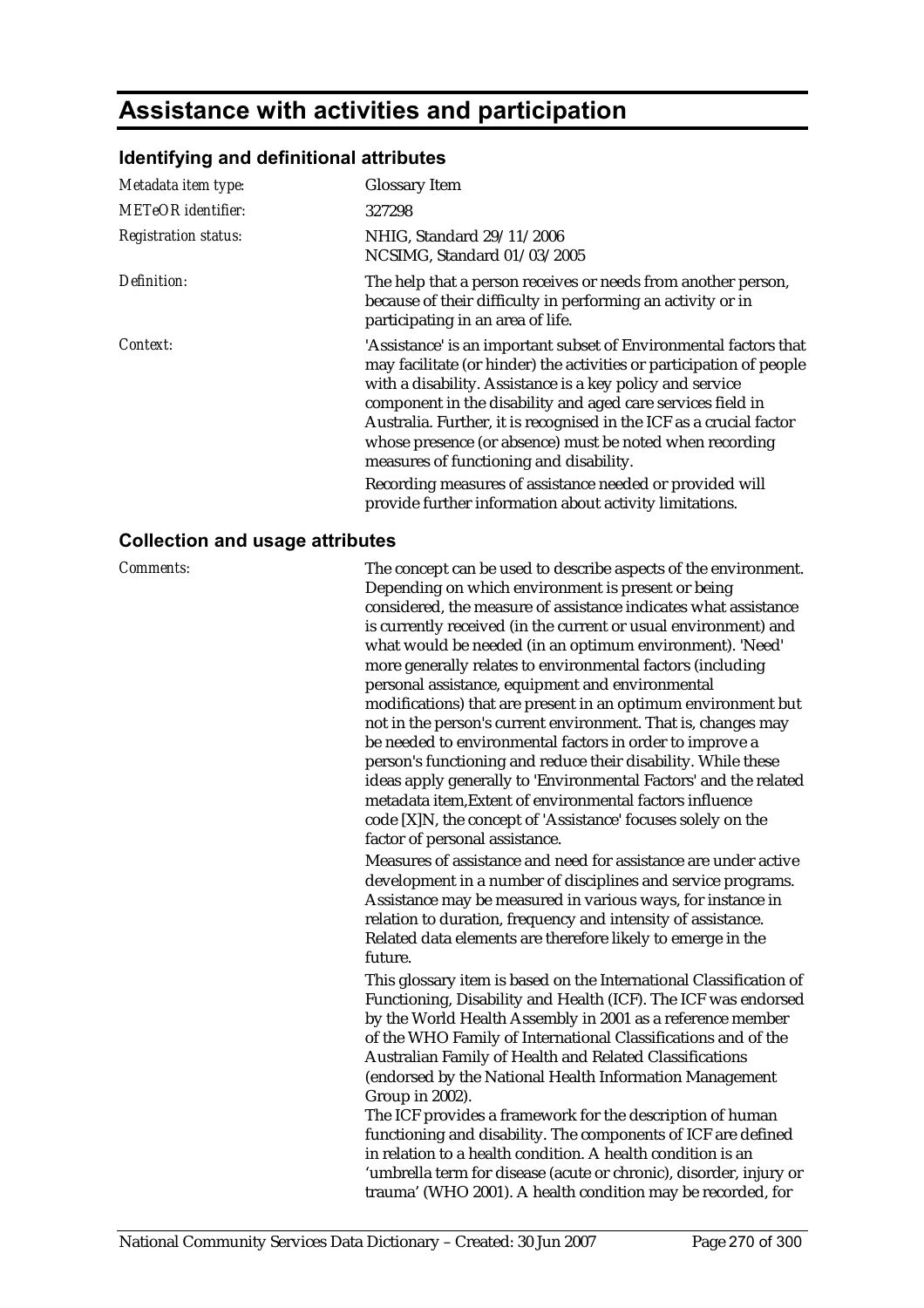example, as Episode of care principal diagnosis, code (ICD-10- AM 3rd Ed) ANN{.N[N} and Episode of care additional diagnosis, code (ICD-10-AM 3rd Ed) ANN{.N[N}.

#### **Source and reference attributes**

| Origin:                                         | World Health Organization (WHO) 2001. ICF: International<br>Classification of Functioning, Disability and Health. Geneva:<br><b>WHO</b>                                                                                                                                                                             |
|-------------------------------------------------|---------------------------------------------------------------------------------------------------------------------------------------------------------------------------------------------------------------------------------------------------------------------------------------------------------------------|
|                                                 | Australian Institute of Health and Welfare (AIHW) 2003. ICF<br>Australian User Guide Version 1.0. Canberra: AIHW                                                                                                                                                                                                    |
| Reference documents:                            | Further information on the ICF can be found in the ICF itself<br>and the ICF Australian User Guide (AIHW 2003) and the<br>following websites<br>• WHO ICF website<br>http://www.who.int/classifications/icf/en<br>• Australian Collaborating Centre ICF website<br>http://www.aihw.gov.au/disability/icf/index.html |
| <b>Relational attributes</b>                    |                                                                                                                                                                                                                                                                                                                     |
| Related metadata references:                    | Supersedes Assistance with activities and participation, version<br>1, DEC, NCSDD, NCSIMG, Superseded 01/03/2005                                                                                                                                                                                                    |
| Metadata items which use this<br>glossary item: | Activity difficulty level code (ICF 2001) N NHIG, Standard<br>29/11/2006                                                                                                                                                                                                                                            |

*glossary item:*

NCSIMG, Standard 16/10/2006 Activity difficulty level code (ICF 2001) N NCSIMG, Superseded 16/10/2006

Person—disability group, code N NCSIMG, Standard 01/03/2005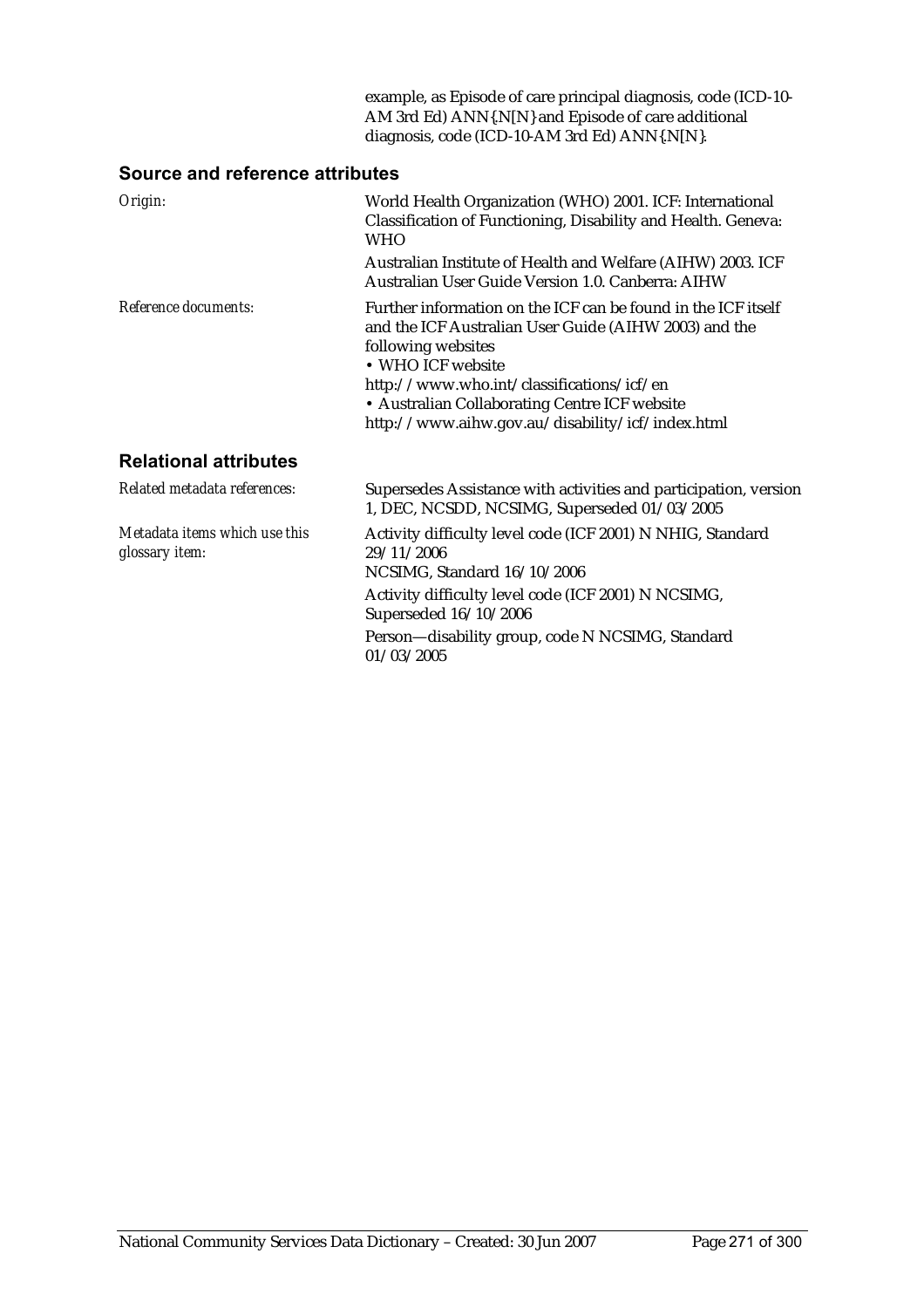# **Body functions**

## **Identifying and definitional attributes**

| Metadata item type:         | <b>Glossary Item</b>                                                                                   |
|-----------------------------|--------------------------------------------------------------------------------------------------------|
| <b>METeOR</b> identifier:   | 327294                                                                                                 |
| <b>Registration status:</b> | NHIG, Standard 29/11/2006<br>NCSIMG, Standard 16/10/2006                                               |
| Definition:                 | Body functions are the physiological functions of body systems<br>(including psychological functions). |

## **Collection and usage attributes**

| Guide for use:                         | Body functions are organised according to body systems. The<br>term 'body' refers to the human organism as a whole and<br>includes mental or psychological functions.<br>Body functions are classified in neutral terms. To indicate that<br>there is a problem with a body function requires the use of the<br>impairment extent code to denote the extent or magnitude of<br>the problem together with the body functions code                                                                                                                                                                                                                                                                                                                                                                                                                                                                                                 |
|----------------------------------------|----------------------------------------------------------------------------------------------------------------------------------------------------------------------------------------------------------------------------------------------------------------------------------------------------------------------------------------------------------------------------------------------------------------------------------------------------------------------------------------------------------------------------------------------------------------------------------------------------------------------------------------------------------------------------------------------------------------------------------------------------------------------------------------------------------------------------------------------------------------------------------------------------------------------------------|
| Comments:                              | This glossary item is based on the International Classification of<br>Functioning, Disability and Health (ICF). The ICF was endorsed<br>by the World Health Assembly in 2001 as a reference member<br>of the WHO Family of International Classifications and of the<br>Australian Family of Health and Related Classifications<br>(endorsed by the National Health Information Management<br>Group in 2002).<br>The ICF provides a framework for the description of human<br>functioning and disability. The components of the ICF are<br>defined in relation to a health condition. A health condition is<br>an 'umbrella term for disease (acute or chronic), disorder, injury<br>or trauma' (WHO 2001). A health condition may be recorded,<br>for example, as Episode of care principal diagnosis, code (ICD-<br>10-AM 3rd edn) ANN{.N[N]} and Episode of care additional<br>diagnosis, code (ICD-10-AM 3rd edn) ANN{.N[N]}. |
| <b>Source and reference attributes</b> |                                                                                                                                                                                                                                                                                                                                                                                                                                                                                                                                                                                                                                                                                                                                                                                                                                                                                                                                  |
| Origin:                                | World Health Organization (WHO) 2001. ICF: International<br>Classification of Functioning, Disability and Health. Geneva:<br><b>WHO</b>                                                                                                                                                                                                                                                                                                                                                                                                                                                                                                                                                                                                                                                                                                                                                                                          |
|                                        | Australian Institute of Health and Welfare (AIHW) 2003. ICF<br>Australian User Guide Version 1.0. Canberra: AIHW                                                                                                                                                                                                                                                                                                                                                                                                                                                                                                                                                                                                                                                                                                                                                                                                                 |
| Reference documents:                   | Further information on the ICF can be found in the ICF itself<br>and the ICF Australian User Guide (AIHW 2003) and the<br>following websites:<br>• WHO ICF website<br>http://www.who.int/classifications/icf/en/<br>• Australian Collaborating Centre ICF website<br>http://www.aihw.gov.au/disability/icf/index.html                                                                                                                                                                                                                                                                                                                                                                                                                                                                                                                                                                                                            |
| <b>Relational attributes</b>           |                                                                                                                                                                                                                                                                                                                                                                                                                                                                                                                                                                                                                                                                                                                                                                                                                                                                                                                                  |

| Metadata items which use this | Body function code (ICF 2001) AN[NNNN] NHIG, Standard |
|-------------------------------|-------------------------------------------------------|
| glossary item:                | 29/11/2006                                            |
|                               | NCSIMG, Standard 16/10/2006                           |
|                               | Body functions code (ICF 2001) N[NNNN] NCSIMG,        |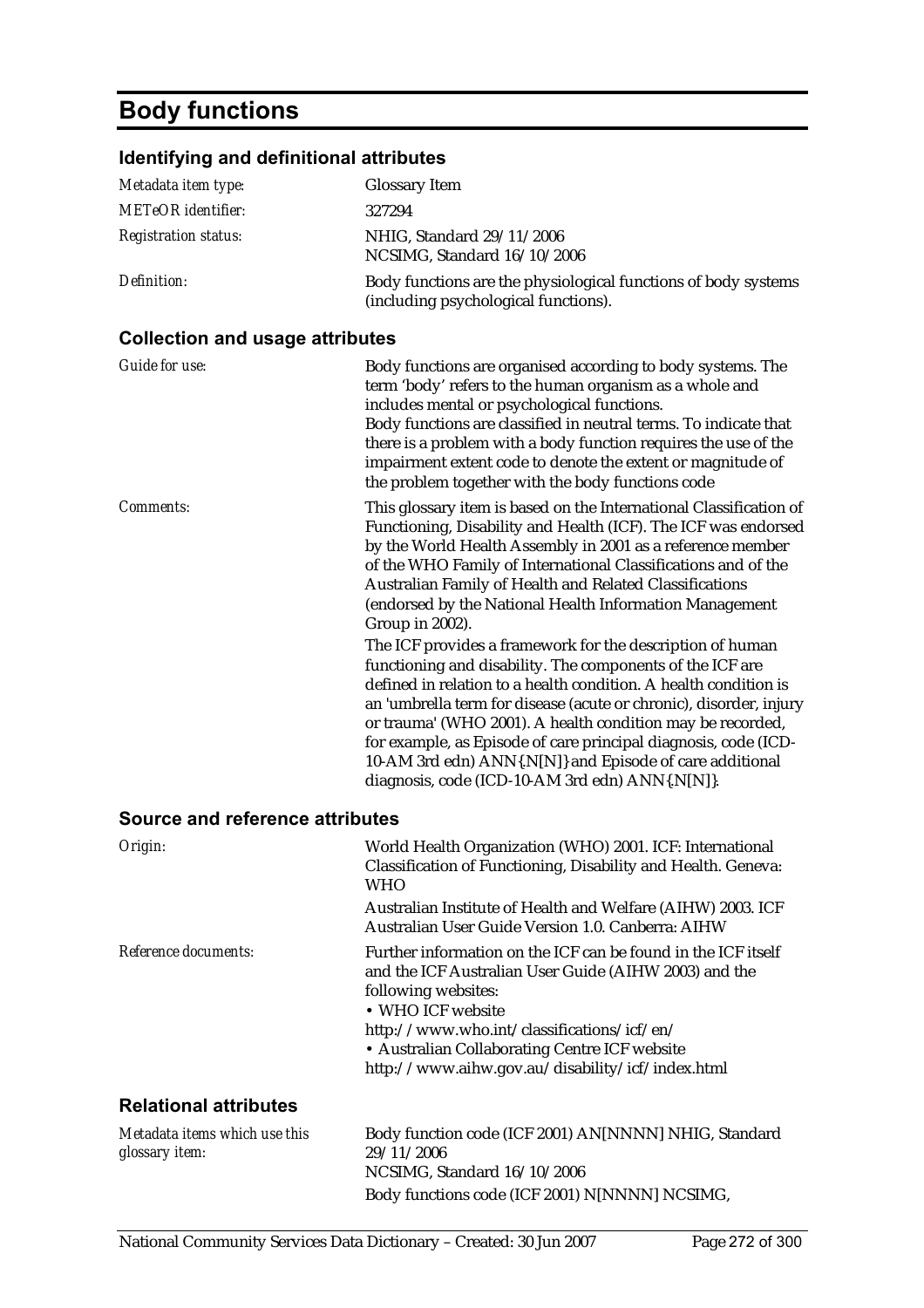Superseded 16/10/2006

Functioning and Disability DSS NHIG, Standard 29/11/2006 NCSIMG, Standard 16/10/2006

Impairment extent code (ICF 2001) N NCSIMG, Superseded 16/10/2006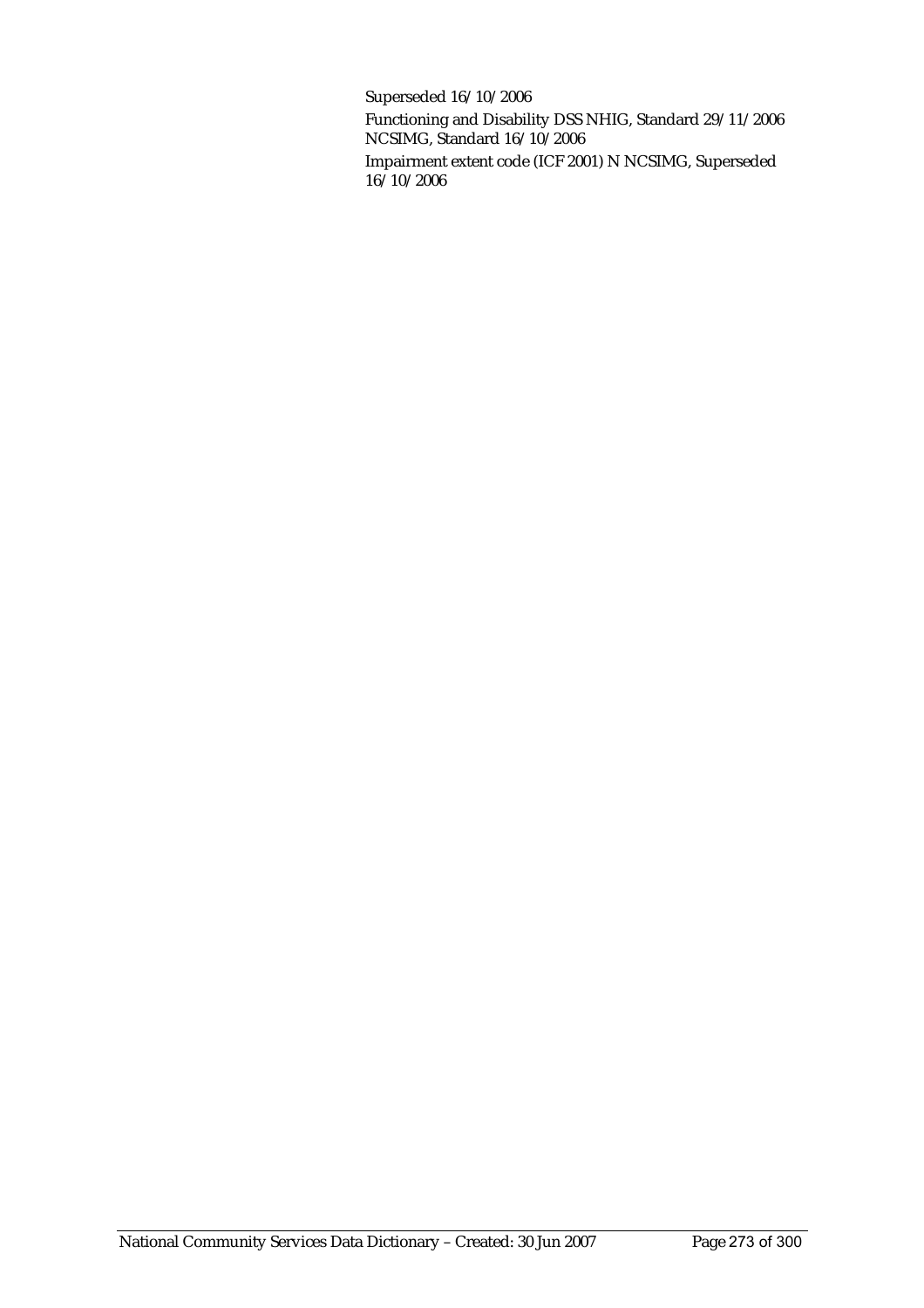## **Body structures**

#### **Identifying and definitional attributes**

| Metadata item type:         | <b>Glossary Item</b>                                                                            |
|-----------------------------|-------------------------------------------------------------------------------------------------|
| <b>METeOR</b> identifier:   | 327300                                                                                          |
| <b>Registration status:</b> | NHIG, Standard 29/11/2006<br>NCSIMG, Standard 16/10/2006                                        |
| Definition:                 | Body structures are anatomical parts of the body such as<br>organs, limbs and their components. |

#### **Collection and usage attributes**

| Guide for use:                  | Body structures are classified according to body systems.<br>Impairments of body structrure can involve anomaly, defect,<br>loss and significant deviation. These are identified by use of the<br>impairment extent, impairment location and impairment nature<br>codes.                                                                                                                                                                                                                                                                                                                                                                                                                                                                                                                                                                                                                                                 |
|---------------------------------|--------------------------------------------------------------------------------------------------------------------------------------------------------------------------------------------------------------------------------------------------------------------------------------------------------------------------------------------------------------------------------------------------------------------------------------------------------------------------------------------------------------------------------------------------------------------------------------------------------------------------------------------------------------------------------------------------------------------------------------------------------------------------------------------------------------------------------------------------------------------------------------------------------------------------|
| Comments:                       | This glossary term is based on the International Classification of<br>Functioning, Disability and Health (ICF). The ICF was endorsed<br>by the World Health Assembly in 2001 as a reference member<br>of the WHO Family of International Classifications and of the<br>Australian Family of Health and Related Classifications<br>(endorsed by the National Health Information Management<br>Group in 2002).<br>The ICF provides a framework for the description of human<br>functioning and disability. The components of ICF are defined<br>in relation to a health condition. A health condition is an<br>'umbrella term for disease (acute or chronic), disorder, injury or<br>trauma' (WHO 2001). A health condition may be recorded, for<br>example, as Episode of care principal diagnosis, code (ICD-10-<br>AM 3rd Ed) ANN{.N[N} and Episode of care additional<br>diagnosis, code (ICD-10-AM 3rd Ed) ANN{.N[N}. |
| Source and reference attributes |                                                                                                                                                                                                                                                                                                                                                                                                                                                                                                                                                                                                                                                                                                                                                                                                                                                                                                                          |
| Origin:                         | World Health Organization (WHO) 2001. International<br>Classification of Functioning, Disability and Health. Geneva:<br><b>WHO</b>                                                                                                                                                                                                                                                                                                                                                                                                                                                                                                                                                                                                                                                                                                                                                                                       |
|                                 | Australian Institute of Health and Welfare (AIHW) 2003. ICF                                                                                                                                                                                                                                                                                                                                                                                                                                                                                                                                                                                                                                                                                                                                                                                                                                                              |

*Reference documents:* 

| Further information on the ICF can be found in the ICF itself |
|---------------------------------------------------------------|
| and the ICF Australian User Guide (AIHW 2003) and the         |
| following websites                                            |
| • WHO ICF website                                             |
|                                                               |

Australian User Guide Version 1.0. Canberra: AIHW

http://www.who.int/classifications/icf/en • Australian Collaborating Centre ICF website http://www.aihw.gov.au/disability/icf/index.html

| Metadata items which use this | Body structures code (ICF 2001) N[NNNN] NCSIMG,                                         |
|-------------------------------|-----------------------------------------------------------------------------------------|
| glossary item:                | Superseded 16/10/2006                                                                   |
|                               | Functioning and Disability DSS NHIG, Standard 29/11/2006<br>NCSIMG, Standard 16/10/2006 |
|                               | Impairment extent code (ICF 2001) N NCSIMG, Superseded<br>16/10/2006                    |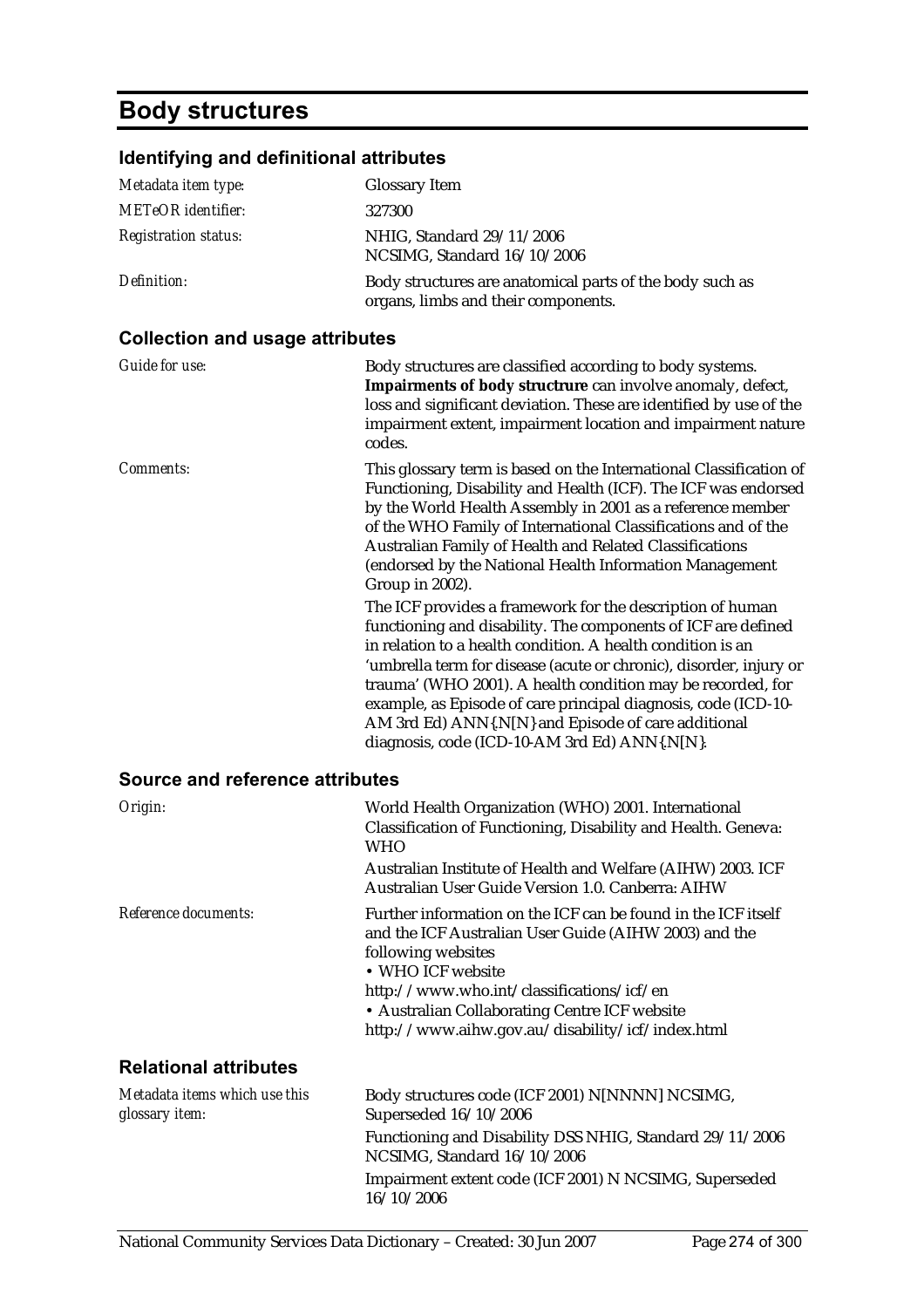Person—disability group, code N NCSIMG, Standard 01/03/2005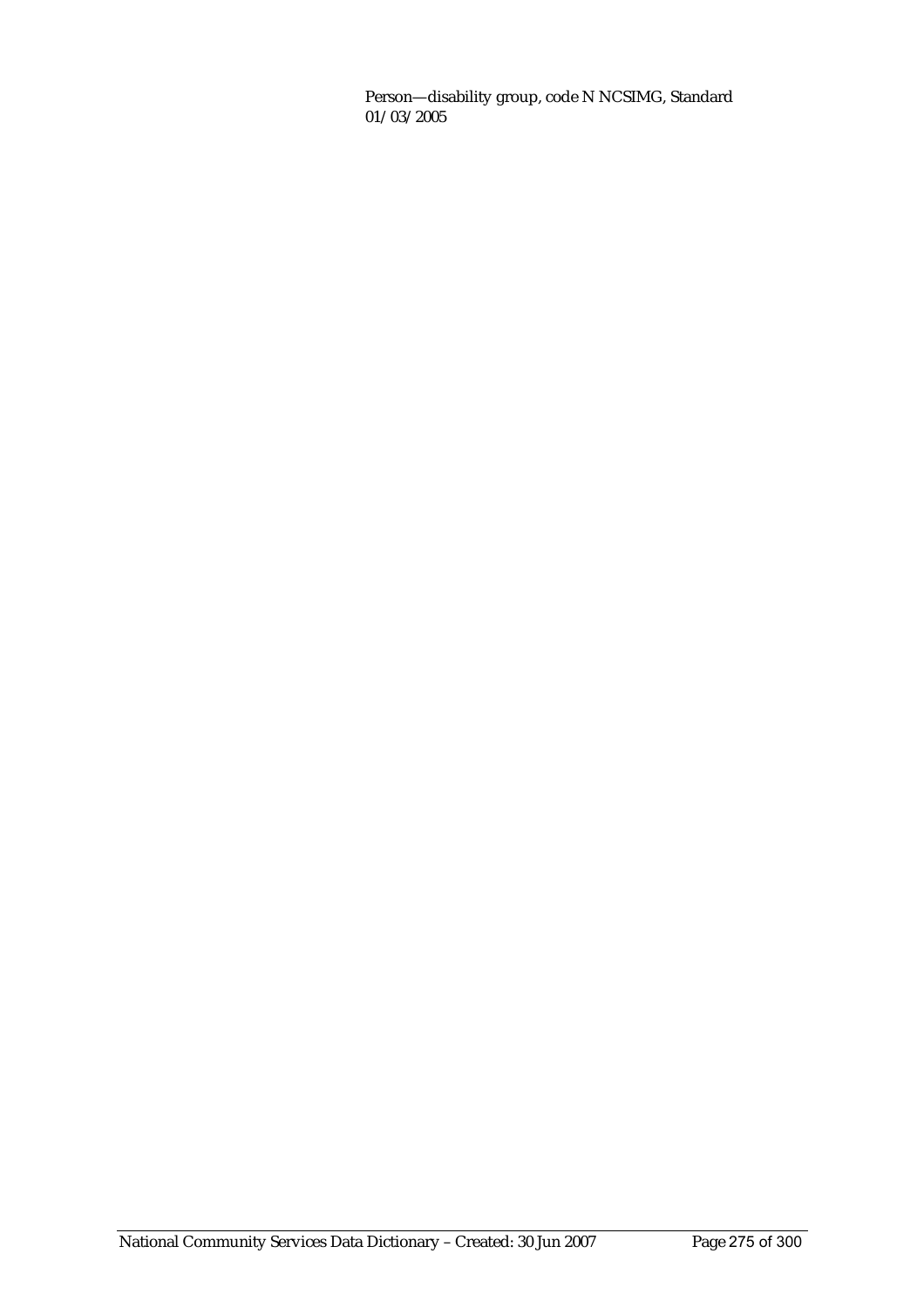# **CSTDA funded agency**

### **Identifying and definitional attributes**

| Metadata item type:         | <b>Glossary Item</b>                                                                                                                                                                                                                                                                                                                                                                                                                        |
|-----------------------------|---------------------------------------------------------------------------------------------------------------------------------------------------------------------------------------------------------------------------------------------------------------------------------------------------------------------------------------------------------------------------------------------------------------------------------------------|
| <b>METeOR</b> identifier:   | 344853                                                                                                                                                                                                                                                                                                                                                                                                                                      |
| <b>Registration status:</b> | NCSIMG, Standard 27/04/2007                                                                                                                                                                                                                                                                                                                                                                                                                 |
| Definition:                 | A funded agency is usually a legal entity providing one or more<br>types of CSTDA-funded service types to CSTDA users at one or<br>more different locations. The organisational unit that delivers a<br>single service type at or from a discrete location is described as<br>a service type outlet. Where a funded agency provides only one<br>service type, the service type outlet and the funded agency are<br>one and the same entity. |

#### **Relational attributes**

*Metadata items which use this glossary item:* Commonwealth State/Territory Disability Agreement NMDS - 1 July 2006 NCSIMG, Standard 27/04/2007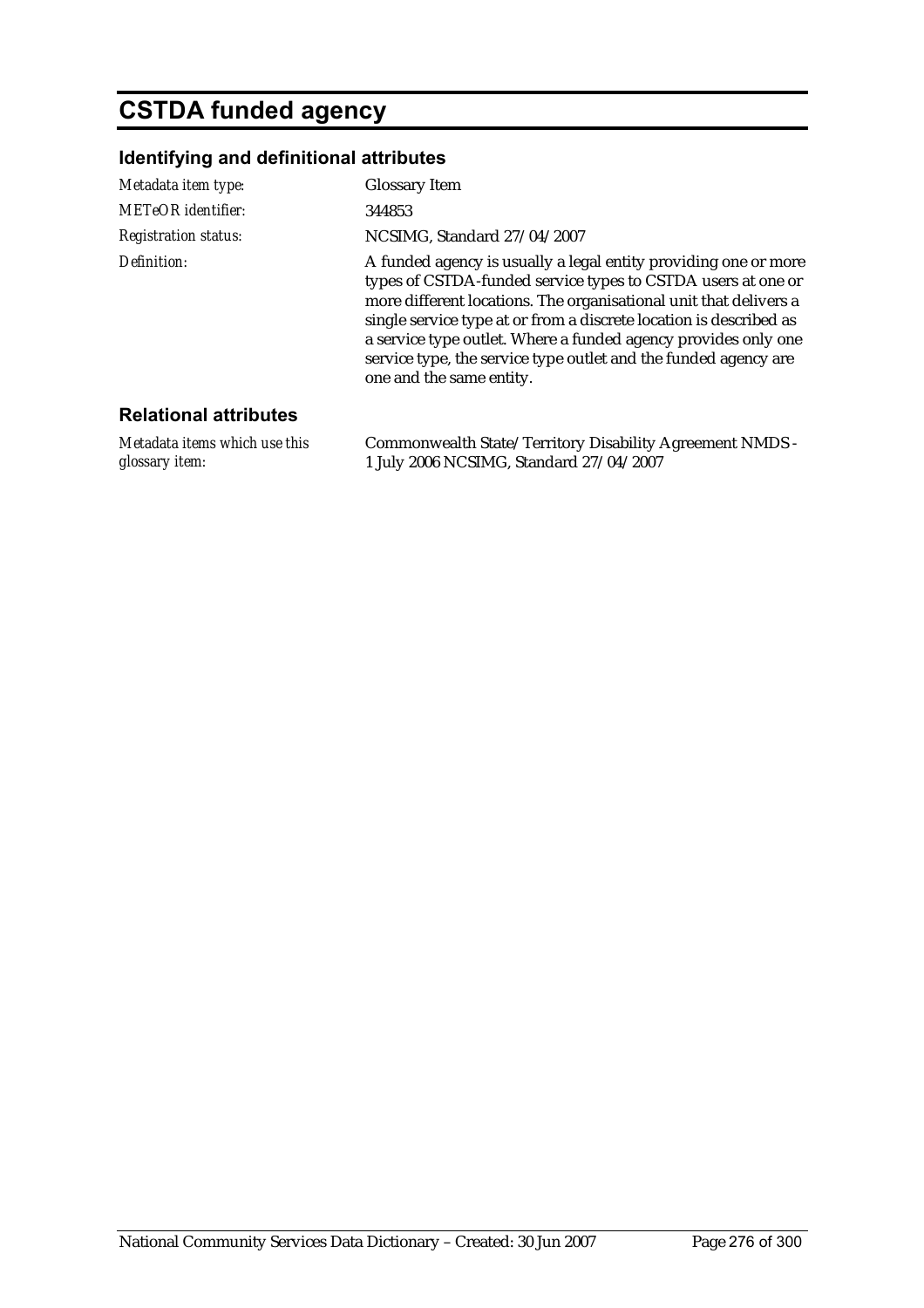## **Dependant**

## **Identifying and definitional attributes**

| Metadata item type:                    | <b>Glossary Item</b>                                                                                                                            |
|----------------------------------------|-------------------------------------------------------------------------------------------------------------------------------------------------|
| METeOR identifier:                     | 327458                                                                                                                                          |
| <i><b>Registration status:</b></i>     | NHDAMG, Standard 01/03/2005                                                                                                                     |
| Definition:                            | A dependant is defined as someone who lives in the primary<br>care of parent(s), carer or guardian, is aged 24 years and<br>under, and:         |
|                                        | is studying full-time (ages 5 and over); and/or                                                                                                 |
|                                        | is not in receipt of a pension, payment or benefit (e.g. Youth<br>Allowance) or a Prescribed Education Scheme payment<br>(e.g. ABSTUDY); and/or |
|                                        | has an annual income of no more than the amount specified<br>$\bullet$<br>by Centrelink for basic eligibility for Family Tax Benefit<br>Part A. |
| <b>Source and reference attributes</b> |                                                                                                                                                 |

*Origin:* Centrelink 2005. A guide to Australian Government payments - 20 March to 30 June 2005.

| Metadata items which use this<br>glossary item: | Person—relationship to reference person (household)<br>(community services), code N{.N[N]} NCSIMG, Superseded<br>29/04/2006 |
|-------------------------------------------------|-----------------------------------------------------------------------------------------------------------------------------|
|                                                 | Relationship to household reference person code NN NCSIMG,<br>Superseded 27/04/2007                                         |
|                                                 | Relationship to household reference person code NN NCSIMG,<br>Standard 27/04/2007                                           |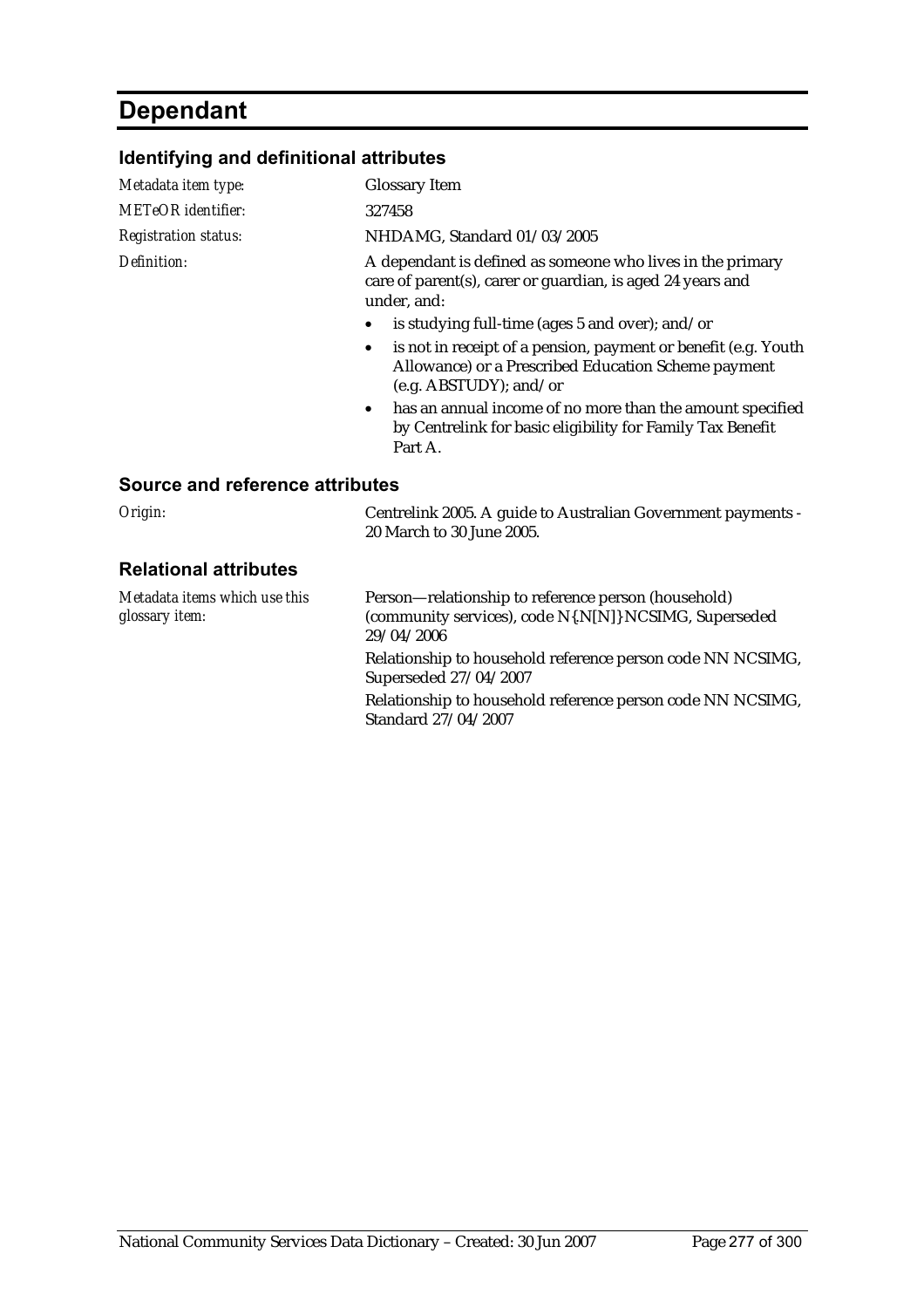## **Disability**

#### **Identifying and definitional attributes**

| <b>Glossary Item</b>                                                                                                                                                                 |
|--------------------------------------------------------------------------------------------------------------------------------------------------------------------------------------|
| 327304                                                                                                                                                                               |
| NCSIMG, Standard 01/03/2005<br>NHDAMG, Standard 01/03/2005                                                                                                                           |
| Disability is the umbrella term for any or all of: an impairment<br>of body structure or function, a limitation in activities, or a<br>restriction in participation.                 |
| Disability is a multi-dimensional and complex concept and is<br>conceived as a dynamic interaction between health conditions<br>and environmental and personal factors (WHO 2001:6). |
|                                                                                                                                                                                      |

#### **Collection and usage attributes**

*Comments:* Many different 'definitions' of disability are used in Australia, both in administrative data collections and in Acts of Parliament. The consistent identification of disability in national data collections has been recommended in a number of reports, for instance to enable:

- the monitoring of access to generic services by people with a disability;
- the collection of more consistent data on disability support and related services, including data on service use by different groups;
- population data and service data to be related, thereby improving the nation's analytical capacity in relation to the need for and supply of services; and
- improved understanding of the relationship between disability, health conditions and other health outcomes.

Defining disability makes it possible to determine the number of people who are accessing services, both disability specific and generic, and also those with a disability in the general population with unmet need. Better definition of disability will aid better targeting of resources to those in need.

Disability arises from the interaction between health conditions and environmental and personal factors. A health condition may be a disease (acute or chronic), disorder, injury or trauma. Environmental factors make up the physical, social and attitudinal environment in which people live and conduct their lives. Personal factors relate to the individual, such as age, sex and Indigenous status.

The concept 'Disability' can be described using a combination of related metadata items as building blocks.

The metadata items selected may vary depending on the definition of disability used. For example, in hospital rehabilitation, the focus may be on the impairment and **activity** dimensions and in community-based care the focus may be primarily on participation. Some applications may require a broad scope for inclusion (e.g. discrimination legislation). Data collections relating to services will select combinations of the data elements, which best reflect the eligibility criteria for the service.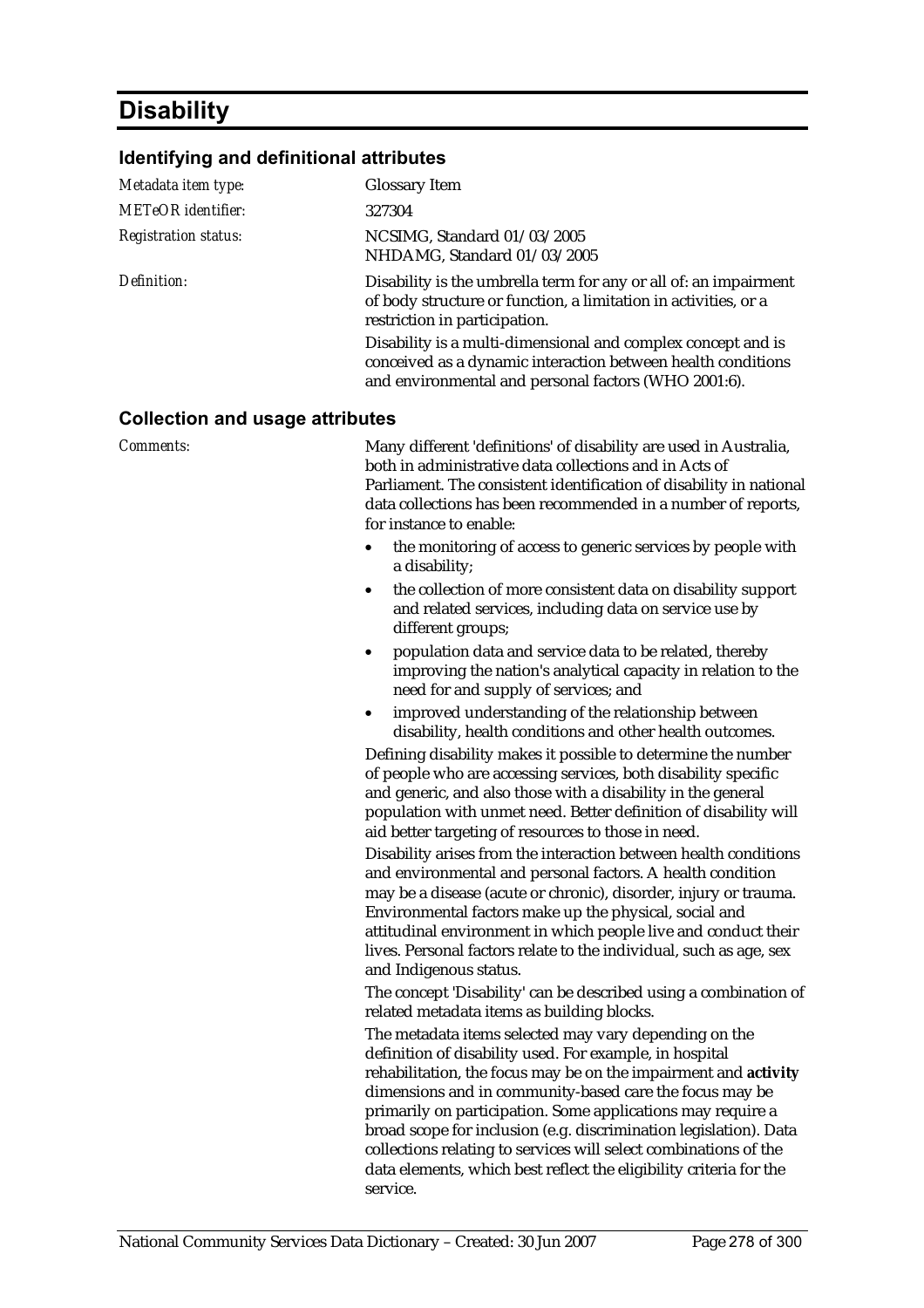| This glossary item is based on the International Classification of |
|--------------------------------------------------------------------|
| Functioning, Disability and Health (ICF). The ICF was endorsed     |
| by the World Health Assembly in 2001 as a reference member         |
| of the WHO Family of International Classifications and of the      |
| Australian Family of Health and Related Classifications            |
| (endorsed by the National Health Information Management)           |
| Group in 2002).                                                    |
| The ICF provides a framework for the description of human          |
| functioning and disability. The components of ICF are defined      |

functioning and disability. The components of ICF are defined in relation to a health condition. A health condition is an 'umbrella term for disease (acute or chronic), disorder, injury or trauma' (WHO 2001). A health condition may be recorded, for example, as Episode of care principal diagnosis, code (ICD-10- AM 3rd Ed) ANN{.N[N} and Episode of care additional diagnosis, code (ICD-10-AM 3rd Ed) ANN{.N[N}.

| Origin:                                         | World Health Organization (WHO) 2001. ICF: International<br>Classification of Functioning, Disability and Health. Geneva:<br>WHO<br>Australian Institute of Health and Welfare (AIHW) 2003. ICF<br>Australian User Guide Version 1.0. Canberra: AIHW                                                                |
|-------------------------------------------------|---------------------------------------------------------------------------------------------------------------------------------------------------------------------------------------------------------------------------------------------------------------------------------------------------------------------|
| Reference documents:                            | Further information on the ICF can be found in the ICF itself<br>and the ICF Australian User Guide (AIHW 2003) and the<br>following websites<br>• WHO ICF website<br>http://www.who.int/classifications/icf/en<br>• Australian Collaborating Centre ICF website<br>http://www.aihw.gov.au/disability/icf/index.html |
| <b>Relational attributes</b>                    |                                                                                                                                                                                                                                                                                                                     |
| Metadata items which use this<br>glossary item: | Activities and participation code (ICF 2001) AN[NNN] NHIG,<br>Standard 29/11/2006<br>NCSIMG, Standard 16/10/2006<br>Activities and participation code (ICF 2001) N[NNN] NCSIMG,<br>Superseded 16/10/2006                                                                                                            |
|                                                 | Activity difficulty level code (ICF 2001) N NCSIMG,<br>Superseded 16/10/2006                                                                                                                                                                                                                                        |
|                                                 | Activity difficulty level code (ICF 2001) N NHIG, Standard<br>29/11/2006<br>NCSIMG, Standard 16/10/2006                                                                                                                                                                                                             |
|                                                 | Activity need for assistance code N NHIG, Standard<br>29/11/2006<br>NCSIMG, Standard 16/10/2006                                                                                                                                                                                                                     |
|                                                 | Body function code (ICF 2001) AN[NNNN] NHIG, Standard<br>29/11/2006<br>NCSIMG, Standard 16/10/2006                                                                                                                                                                                                                  |
|                                                 | Body functions code (ICF 2001) N[NNNN] NCSIMG,<br>Superseded 16/10/2006                                                                                                                                                                                                                                             |
|                                                 | Body structure code (ICF 2001) AN[NNNN] NHIG, Standard<br>29/11/2006<br>NCSIMG, Standard 16/10/2006                                                                                                                                                                                                                 |
|                                                 | Body structures code (ICF 2001) N[NNNN] NCSIMG,<br>Superseded 16/10/2006                                                                                                                                                                                                                                            |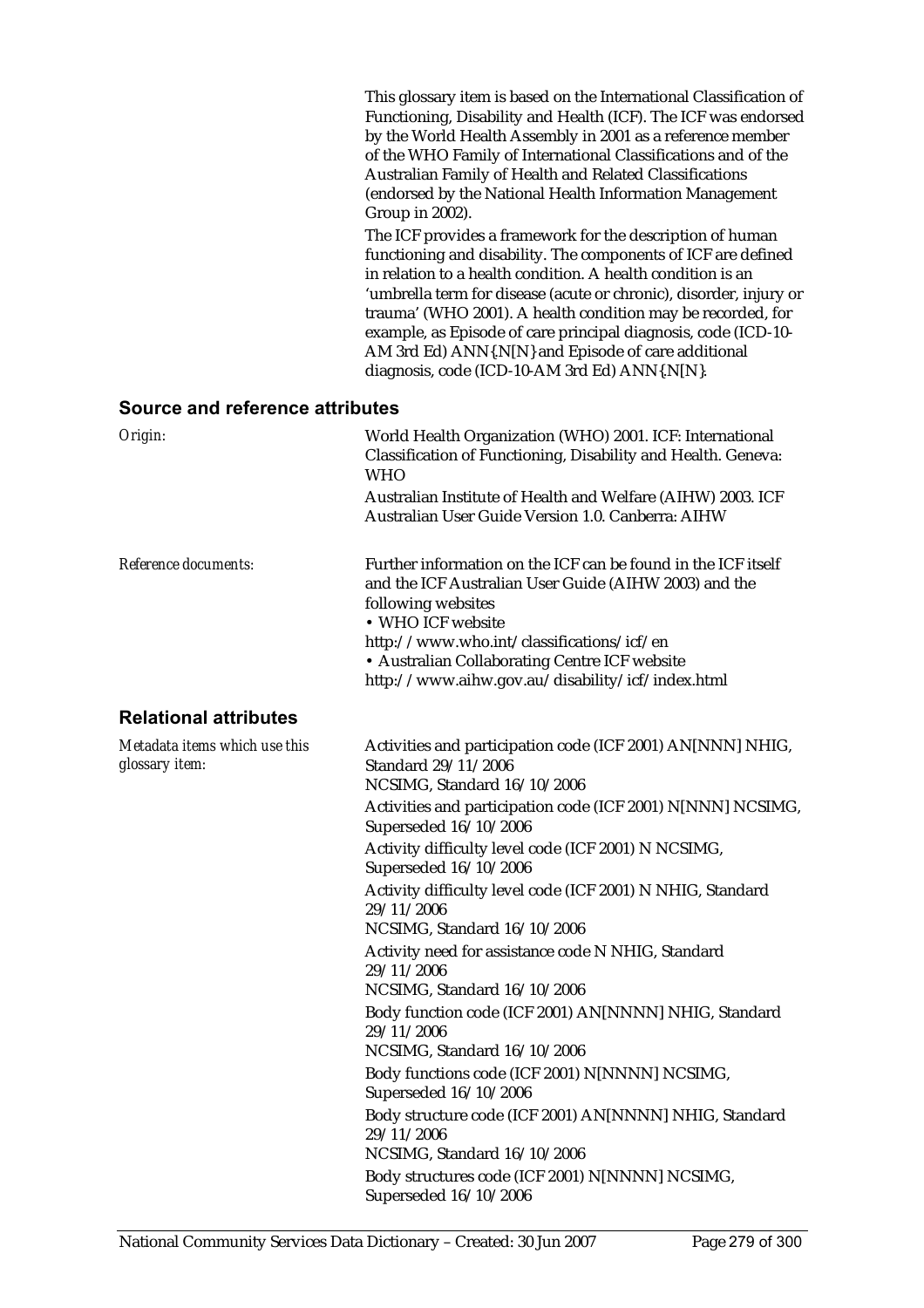Disability grouping code N[N] NCSIMG, Superseded 08/05/2006

Environmental factor code (ICF 2001) AN[NNN] NHIG, Standard 29/11/2006 NCSIMG, Standard 16/10/2006

Environmental factors code (ICF 2001) N[NNN] NCSIMG, Superseded 16/10/2006

Extent of environmental factors influence code (ICF 2001) [X]N NHIG, Standard 29/11/2006 NCSIMG, Standard 16/10/2006

Extent of environmental factors influence code (ICF 2001) [X]N NCSIMG, Superseded 16/10/2006

Functioning and Disability DSS NHIG, Standard 29/11/2006 NCSIMG, Standard 16/10/2006

Impairment extent code (ICF 2001) N NCSIMG, Superseded 16/10/2006

Impairment extent code (ICF 2001) N NHIG, Standard 29/11/2006

NCSIMG, Standard 16/10/2006

Impairment location code (ICF 2001) N NCSIMG, Superseded 16/10/2006

Impairment location code (ICF 2001) N NHIG, Standard 29/11/2006

NCSIMG, Standard 16/10/2006

Impairment nature code (ICF 2001) N NHIG, Standard  $29/11/2006$ 

NCSIMG, Standard 16/10/2006

Impairment nature code (ICF 2001) N NCSIMG, Superseded 16/10/2006

Participation extent code (ICF 2001) N NHIG, Standard 29/11/2006

NCSIMG, Standard 16/10/2006

Participation extent code (ICF 2001) N NCSIMG, Superseded 16/10/2006

Participation satisfaction level code N NHIG, Standard 29/11/2006

NCSIMG, Standard 16/10/2006

Participation satisfaction level code N NCSIMG, Standard 06/06/2005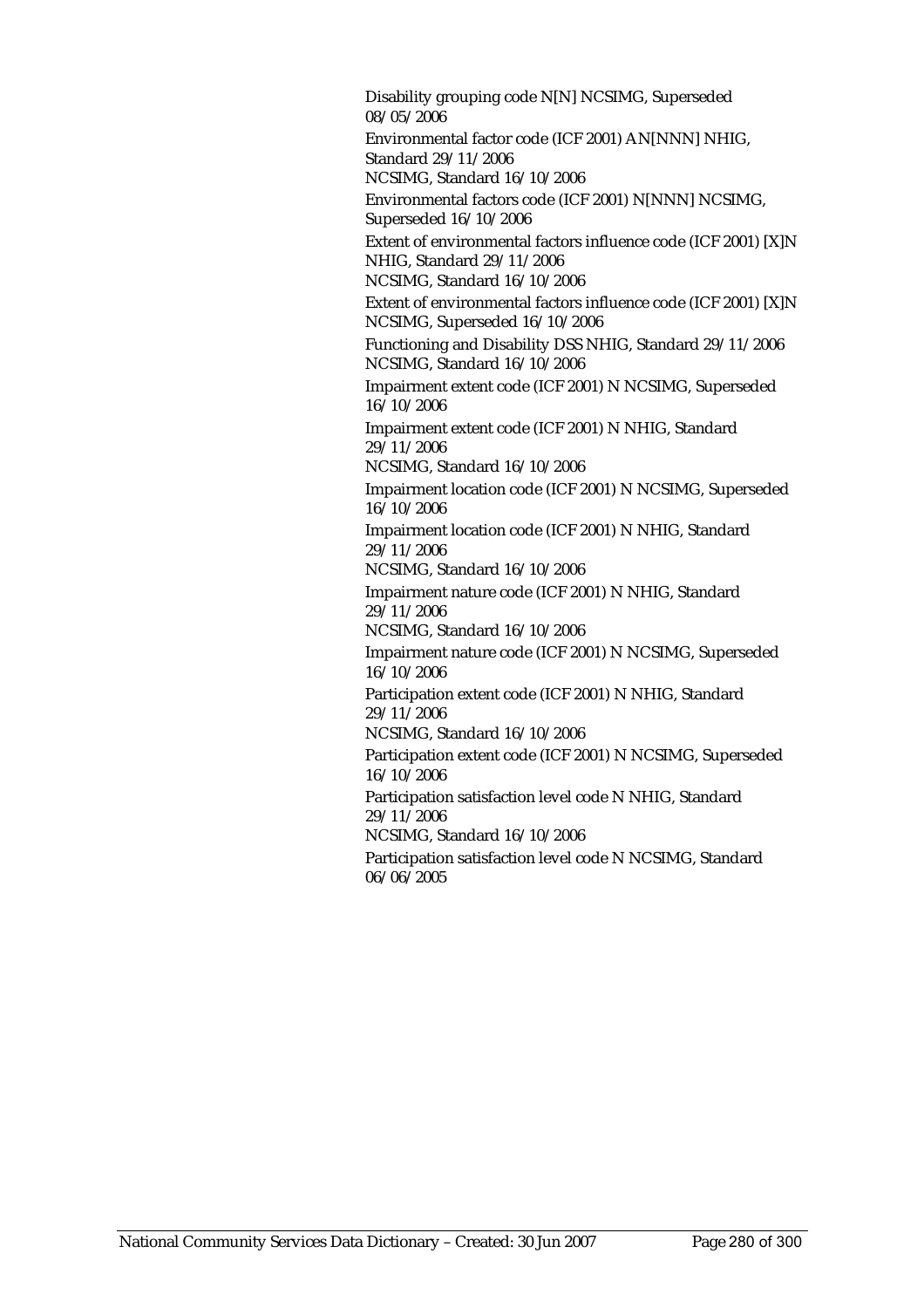# **Environmental factors**

## **Identifying and definitional attributes**

| Metadata item type:         | <b>Glossary Item</b>                                                                                                                                                                                                                       |
|-----------------------------|--------------------------------------------------------------------------------------------------------------------------------------------------------------------------------------------------------------------------------------------|
| METeOR identifier:          | 327286                                                                                                                                                                                                                                     |
| <b>Registration status:</b> | NHIG, Standard 29/11/2006<br>NCSIMG, Standard 16/10/2006                                                                                                                                                                                   |
| Definition:                 | Environmental factors make up the physical, social and<br>attitudinal environment in which people live and conduct their<br>lives.                                                                                                         |
| Context:                    | Environmental factors are external to the individual and can<br>have a positive or negative influence on a person's participation<br>as a member of society, on performance of activities, or on a<br>person's body function or structure. |

### **Collection and usage attributes**

| Guide for use: | In the ICF classification scheme Environmental factors are<br>organised to focus on two different levels, individual and<br>societal. Environmental factors interact with the Body<br>structures/Body functions and Activities and participation<br>components.<br>A person's functioning and disability is conceived as the<br>dynamic interaction between health conditions and<br>environmental and personal factors.                                                                                 |
|----------------|----------------------------------------------------------------------------------------------------------------------------------------------------------------------------------------------------------------------------------------------------------------------------------------------------------------------------------------------------------------------------------------------------------------------------------------------------------------------------------------------------------|
| Comments:      | This glossary item is based on the International Classification of<br>Functioning, Disability and Health (ICF). The ICF was endorsed<br>by the World Health Assembly in 2001 as a reference member<br>of the WHO Family of International Classifications and of the<br>Australian Family of Health and Related Classifications<br>(endorsed by the National Health Information Management<br>Group in 2002).                                                                                             |
|                | The ICF provides a framework for the description of human<br>functioning and disability. The components of ICF are defined<br>in relation to a health condition. A health condition is an<br>'umbrella term for disease (acute or chronic), disorder, injury or<br>trauma' (WHO 2001). A health condition may be recorded, for<br>example, as Episode of care principal diagnosis, code (ICD-10-<br>AM 3rd Ed) ANN{.N[N} and Episode of care additional<br>diagnosis, code (ICD-10-AM 3rd Ed) ANN{.N[N}. |

| Origin:              | World Health Organization (WHO) 2001. International<br>Classification of Functioning, Disability and Health. Geneva:<br><b>WHO</b>                                                                                                                                                                                  |
|----------------------|---------------------------------------------------------------------------------------------------------------------------------------------------------------------------------------------------------------------------------------------------------------------------------------------------------------------|
|                      | Australian Institute of Health and Welfare (AIHW) 2003. ICF<br>Australian User Guide Version 1.0. Canberra: AIHW                                                                                                                                                                                                    |
| Reference documents: | Further information on the ICF can be found in the ICF itself<br>and the ICF Australian User Guide (AIHW 2003) and the<br>following websites<br>• WHO ICF website<br>http://www.who.int/classifications/icf/en<br>• Australian Collaborating Centre ICF website<br>http://www.aihw.gov.au/disability/icf/index.html |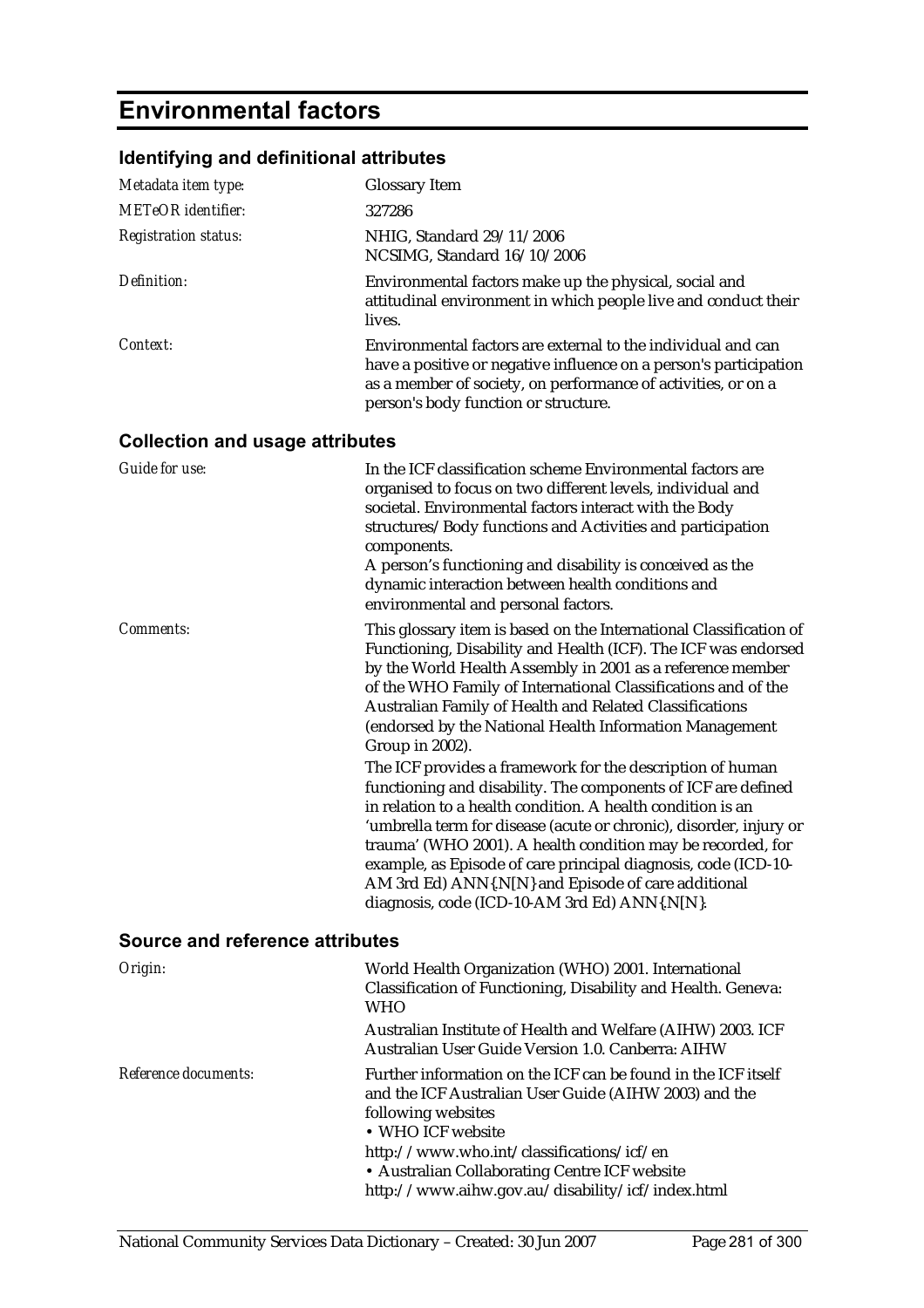#### **Relational attributes**

*Metadata items which use this glossary item:*

Environmental factors code (ICF 2001) N[NNN] NCSIMG, Superseded 16/10/2006 Extent of environmental factors influence code (ICF 2001) [X]N NCSIMG, Superseded 16/10/2006 Extent of environmental factors influence code (ICF 2001) [X]N NHIG, Standard 29/11/2006 NCSIMG, Standard 16/10/2006 Functioning and Disability DSS NHIG, Standard 29/11/2006 NCSIMG, Standard 16/10/2006 Person—disability group, code N NCSIMG, Standard 01/03/2005 Person—extent of environmental factor influence, code (ICF

2001) [X]N NHIG, Standard 29/11/2006 NCSIMG, Standard 16/10/2006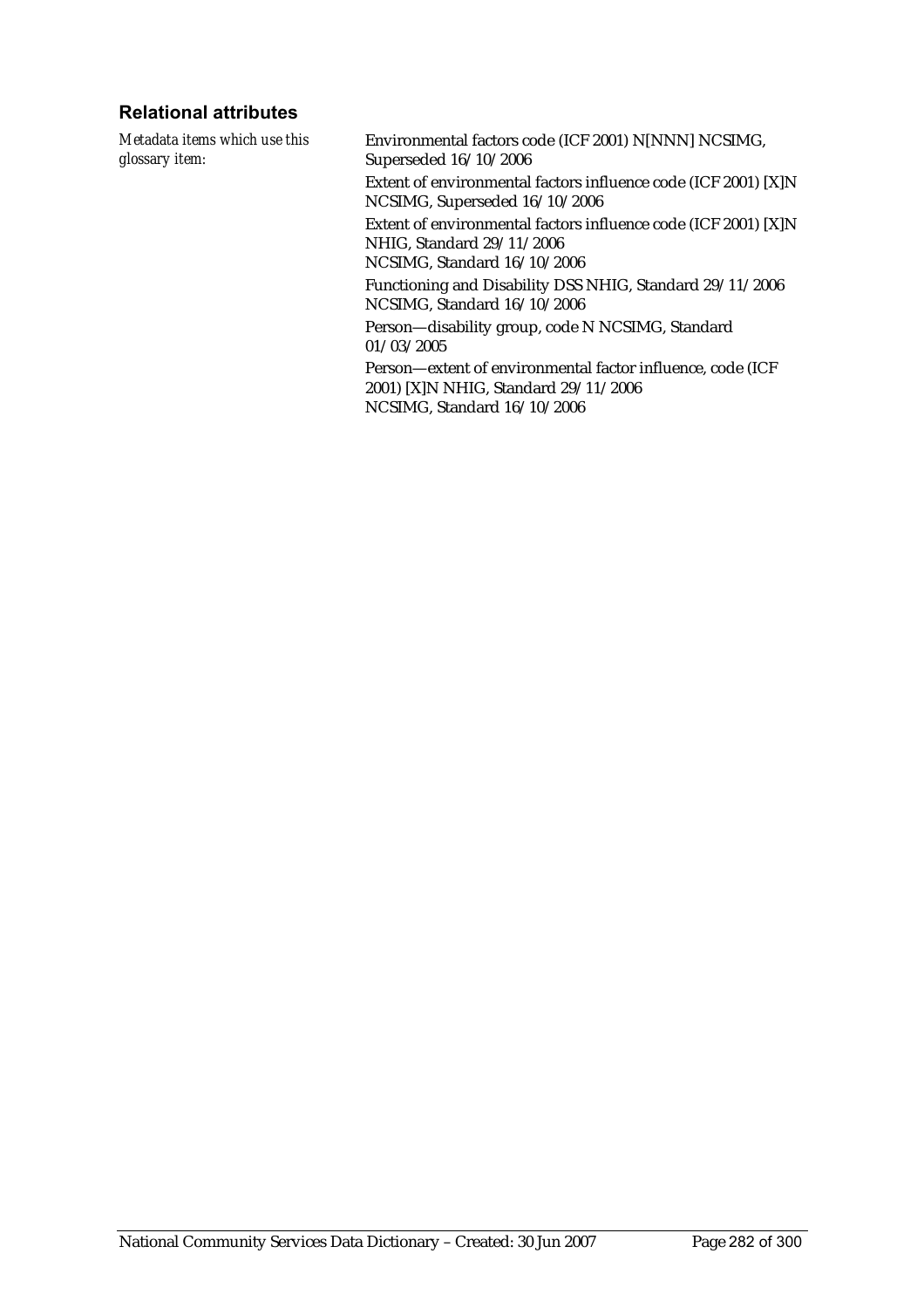## **Family**

#### **Identifying and definitional attributes**

| Metadata item type:         | <b>Glossary Item</b>                                                                                                                                                                                                                                                                                                                                                                                                                                                                                                                                                                                                                    |
|-----------------------------|-----------------------------------------------------------------------------------------------------------------------------------------------------------------------------------------------------------------------------------------------------------------------------------------------------------------------------------------------------------------------------------------------------------------------------------------------------------------------------------------------------------------------------------------------------------------------------------------------------------------------------------------|
| METeOR identifier:          | 327232                                                                                                                                                                                                                                                                                                                                                                                                                                                                                                                                                                                                                                  |
| <b>Registration status:</b> | NCSIMG, Standard 01/03/2005<br>NHDAMG, Standard 01/03/2005                                                                                                                                                                                                                                                                                                                                                                                                                                                                                                                                                                              |
| Definition:                 | Two or more people related by blood, marriage (including step-<br>relations), adoption or fostering and who may or may not live<br>together. They may form the central core of support networks<br>for individuals.                                                                                                                                                                                                                                                                                                                                                                                                                     |
| Context:                    | Data on families are essential elements for the study of the well<br>being of family groups and in this way for the study of the well<br>being of individuals. They are a tool for assessing the type of<br>and level of support to which a person has access. By defining<br>the extended family as the central support network for<br>individual, support which would not have been defined as<br>accessible to the individual using the 'Household family'<br>definition becomes apparent. It is important to recognise the<br>'family beyond the household' when examining types and<br>levels of support available to individuals. |

#### **Collection and usage attributes**

*Comments:* The 'household family' has been traditionally viewed as a building block of society and it is the predominant unit reported statistically and historically. However, the 'household family', since it is tied to the idea of co-residence, forms only a snapshot in time and refers only to related people who live in the same household at a point in time. Related persons who leave the central household live in other households may still participate in the lives of other family members they do not live with in a variety of ways, including financial, material, physical, emotional, legal and spiritual. For instance, frail older people may receive help from their adult children even though they do not live in the same household. The definition for this glossary item differs from the Australian Bureau of Statistics (ABS) standard. This is necessary because the ABS standard is based on household collection, which is not suitable, in many community services' areas. The community service definition needs to be broader to incorporate families that exist outside of households.

| Submitting organisation:      | <b>Australian Institute of Family Studies</b>                                                                                    |
|-------------------------------|----------------------------------------------------------------------------------------------------------------------------------|
| Origin:                       | McDonald, P. 1995. Families in Australia: A Socio-Demographic<br>Perspective. Melbourne: Australian Institute of Family Studies. |
| <b>Relational attributes</b>  |                                                                                                                                  |
| Related metadata references:  | Supersedes Family, version 1, DEC, NHADD, NHDAMG,<br>Superseded 01/03/2005                                                       |
|                               | Supersedes Family, version 2, DEC, NCSDD, NCSIMG,<br>Superseded 01/03/2005                                                       |
| Metadata items which use this | Household-family type, code N NCSIMG, Superseded                                                                                 |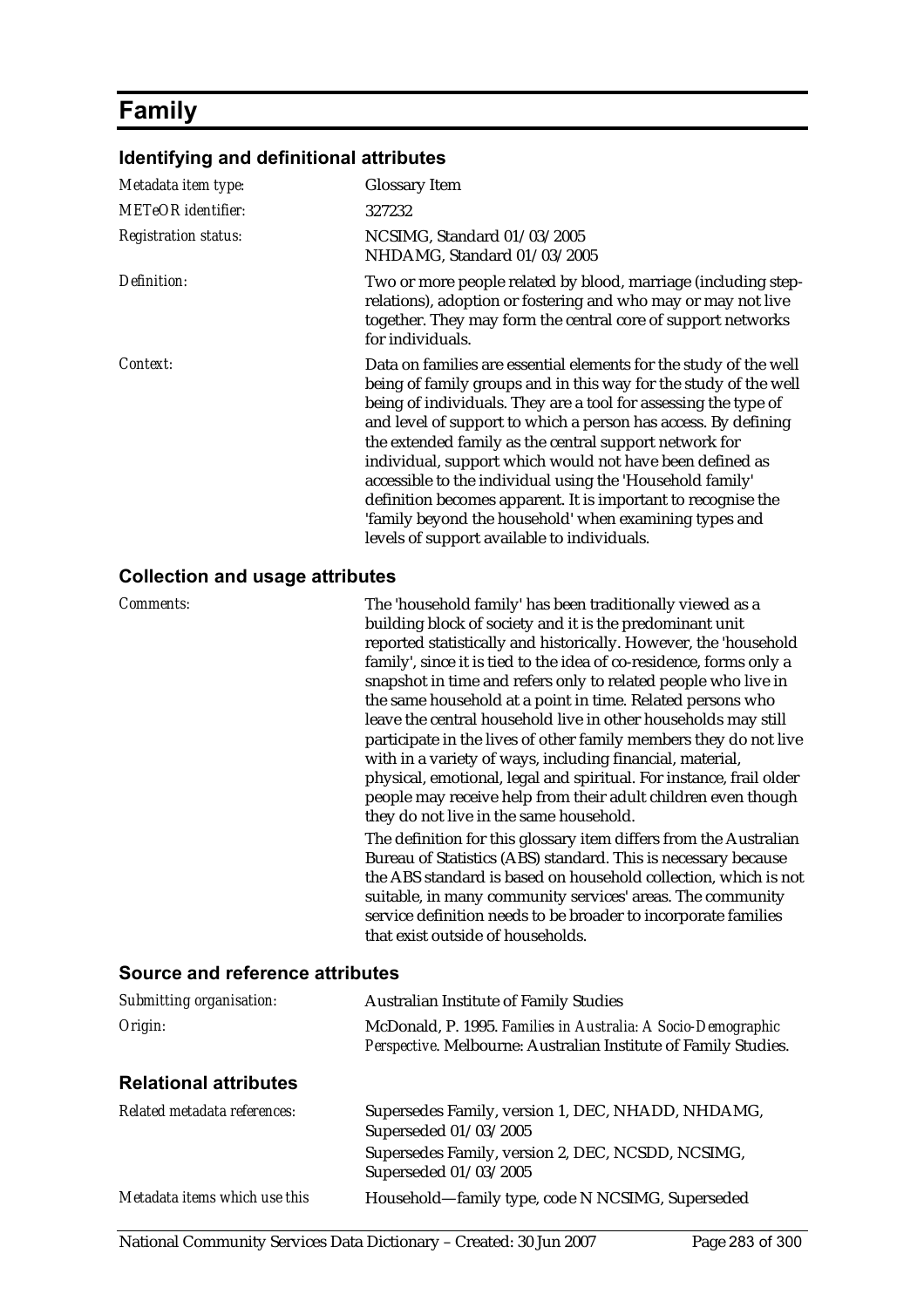Living arrangement code N NCSIMG, Standard 01/03/2005 Person (name)—family name, text X[X(39)] NHIG, Standard 04/05/2005 NCSIMG, Standard 25/08/2005 NHDAMG, Standard 20/06/2005 Person (name)—family name, text X[X(39)] NHIG, Superseded 04/05/2005 NCSIMG, Superseded 25/08/2005 Person (name)—given name NHIG, Standard 01/03/2005 NCSIMG, Standard 01/03/2005 NHDAMG, Standard 01/08/2005 Person (name)—given name, text [X(40)] NHIG, Superseded 04/05/2005 NCSIMG, Superseded 25/08/2005 Person (name)—given name, text [X(40)] NHIG, Standard 04/05/2005 NCSIMG, Standard 25/08/2005 NHDAMG, Standard 20/06/2005 Person (requiring care)—carer availability status NHIG, Standard 01/03/2005 NCSIMG, Superseded 02/05/2006 Person (requiring care)—carer availability status, code N NHIG, Standard 01/03/2005 NCSIMG, Superseded 02/05/2006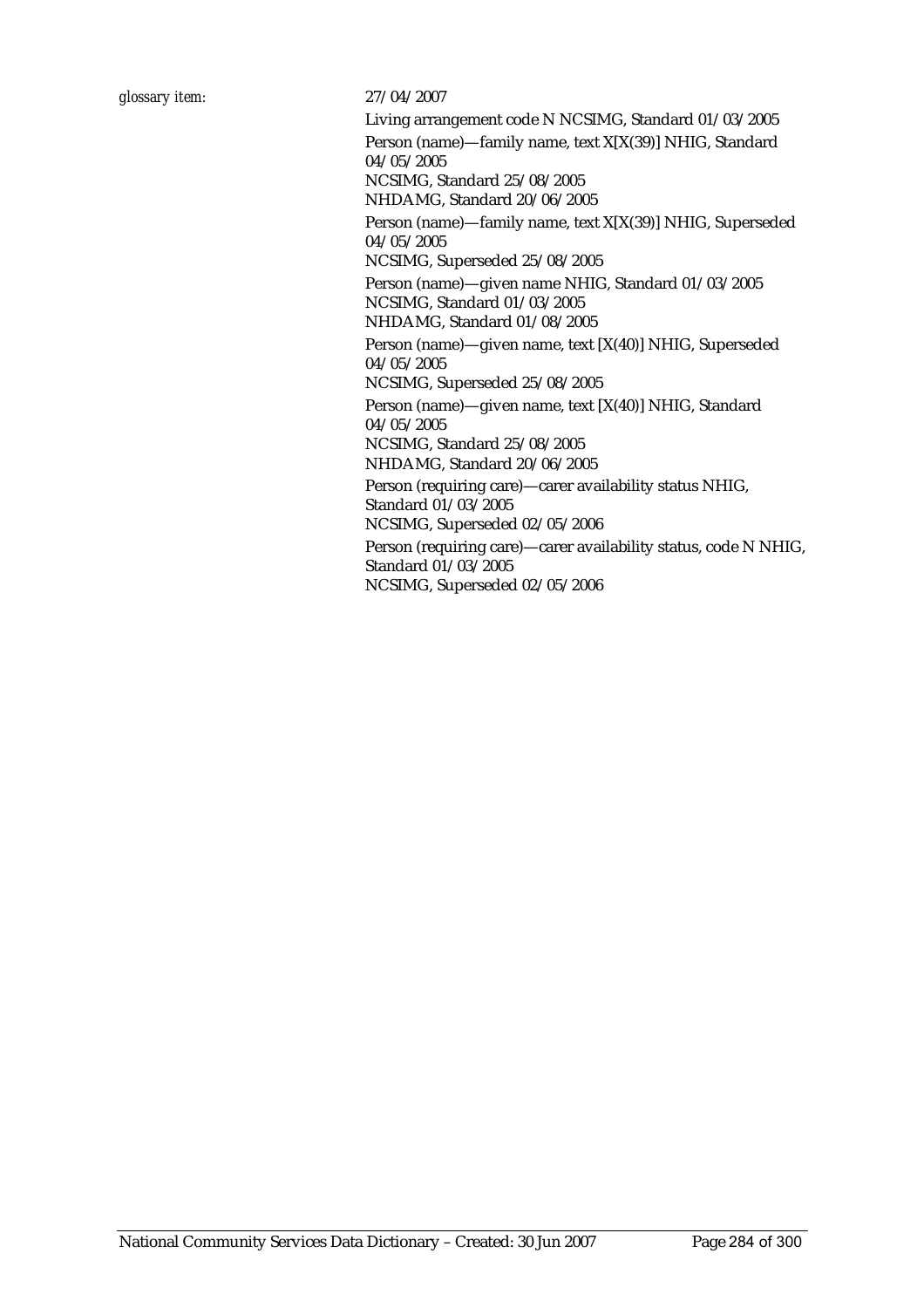# **Functioning**

## **Identifying and definitional attributes**

| Metadata item type:         | <b>Glossary Item</b>                                                                                                                                                                                                                                                                                                                  |
|-----------------------------|---------------------------------------------------------------------------------------------------------------------------------------------------------------------------------------------------------------------------------------------------------------------------------------------------------------------------------------|
| <b>METeOR</b> identifier:   | 327292                                                                                                                                                                                                                                                                                                                                |
| <b>Registration status:</b> | NHIG, Standard 29/11/2006<br>NCSIMG, Standard 01/03/2005                                                                                                                                                                                                                                                                              |
| Definition:                 | Functioning is the umbrella term for any or all of: body<br>functions, body structures, activities and participation.<br>Functioning is a multidimensional concept denoting the neutral<br>aspects of the interaction between an individual (with a health<br>condition) and that individual's environmental and personal<br>factors. |
| Context:                    | An individual's functioning in a specific domain is an<br>interaction or complex relationship between health conditions<br>and environmental and personal factors.                                                                                                                                                                    |
|                             | Functioning and disability are dual concepts in a broad<br>framework, with disability focussing on the more negative<br>aspects of this interaction.                                                                                                                                                                                  |

## **Collection and usage attributes**

| Comments: | This glossary term is based on the International Classification of |
|-----------|--------------------------------------------------------------------|
|           | Functioning, Disability and Health (ICF). The ICF was endorsed     |
|           | by the World Health Assembly in 2001 as a reference member         |
|           | of the WHO Family of International Classifications and of the      |
|           | Australian Family of Health and Related Classifications            |
|           | (endorsed by the National Health Information Management            |
|           | Group in $2002$ ).                                                 |
|           | The ICF provides a framework for the description of human          |
|           | functioning and disability. The components of ICF are defined      |
|           | in relation to a health condition. A health condition is an        |
|           | 'umbrella term for disease (acute or chronic), disorder, injury or |
|           | trauma' (WHO 2001). A health condition may be recorded, for        |
|           | example, as Episode of care principal diagnosis, code (ICD-10-     |
|           | AM 3rd Ed) ANN{.N[N} and Episode of care additional                |
|           | diagnosis, code (ICD-10-AM 3rd Ed) ANN{.N[N}.                      |
|           |                                                                    |

#### **Source and reference attributes**

| Origin:              | World Health Organization (WHO) 2001. ICF: International<br>Classification of Functioning, Disability and Health Geneva:<br><b>WHO</b>                                                                                                                                                                              |
|----------------------|---------------------------------------------------------------------------------------------------------------------------------------------------------------------------------------------------------------------------------------------------------------------------------------------------------------------|
|                      | Australian Institute of Health and Welfare (AIHW) 2003. ICF<br>Australian User Guide Version 1.0. Canberra: AIHW                                                                                                                                                                                                    |
| Reference documents: | Further information on the ICF can be found in the ICF itself<br>and the ICF Australian User Guide (AIHW 2003) and the<br>following websites<br>• WHO ICF website<br>http://www.who.int/classifications/icf/en<br>• Australian Collaborating Centre ICF website<br>http://www.aihw.gov.au/disability/icf/index.html |

| Related metadata references: | Supersedes Functioning, version 1, DEC, NCSDD, NCSIMG, |
|------------------------------|--------------------------------------------------------|
|------------------------------|--------------------------------------------------------|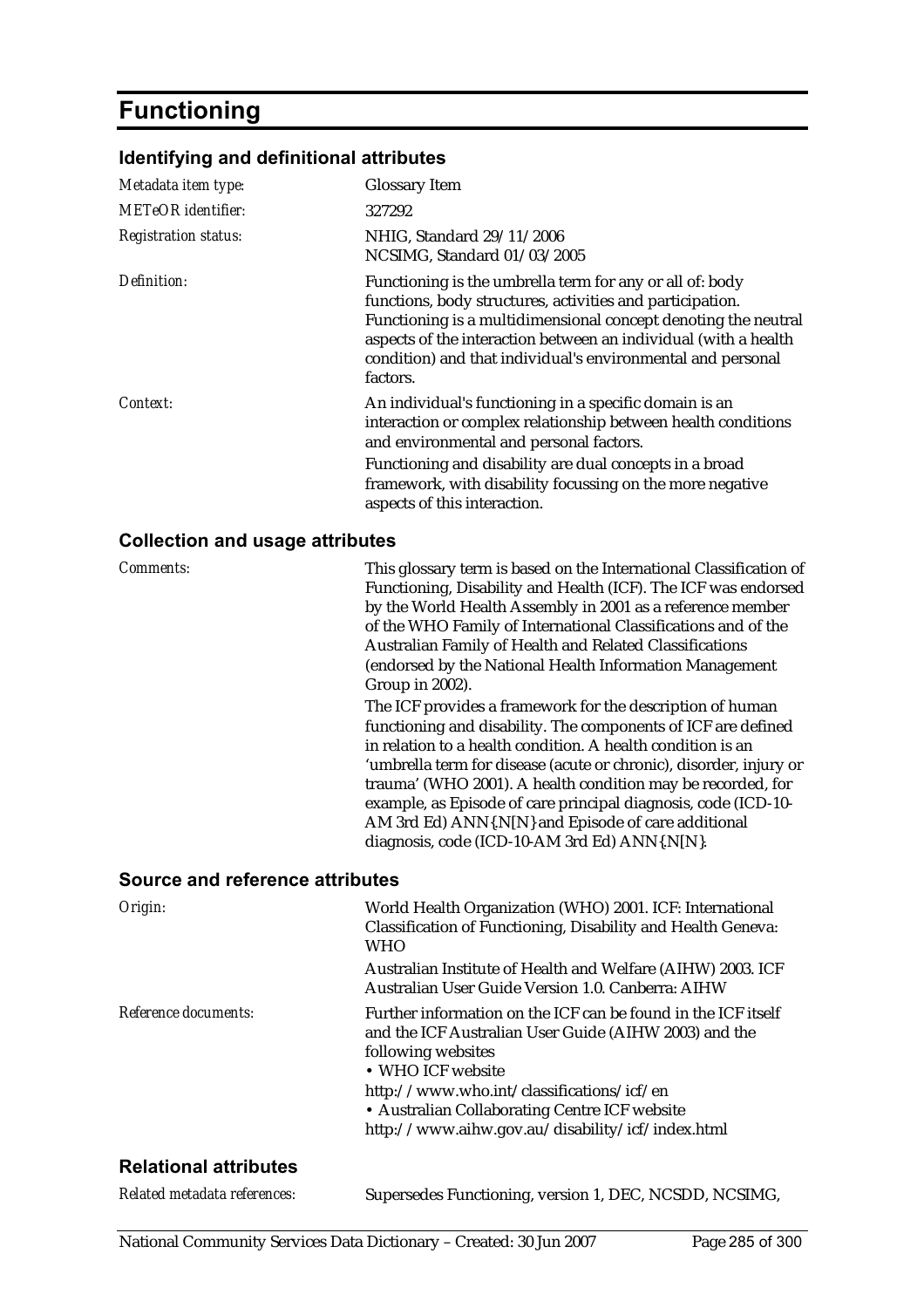Superseded 01/03/2005

*Metadata items which use this glossary item:*

Activity difficulty level code (ICF 2001) N NCSIMG, Superseded 16/10/2006 Disability grouping code N[N] NCSIMG, Superseded 08/05/2006 Environmental factors code (ICF 2001) N[NNN] NCSIMG, Superseded 16/10/2006 Functioning and Disability DSS NHIG, Standard 29/11/2006 NCSIMG, Standard 16/10/2006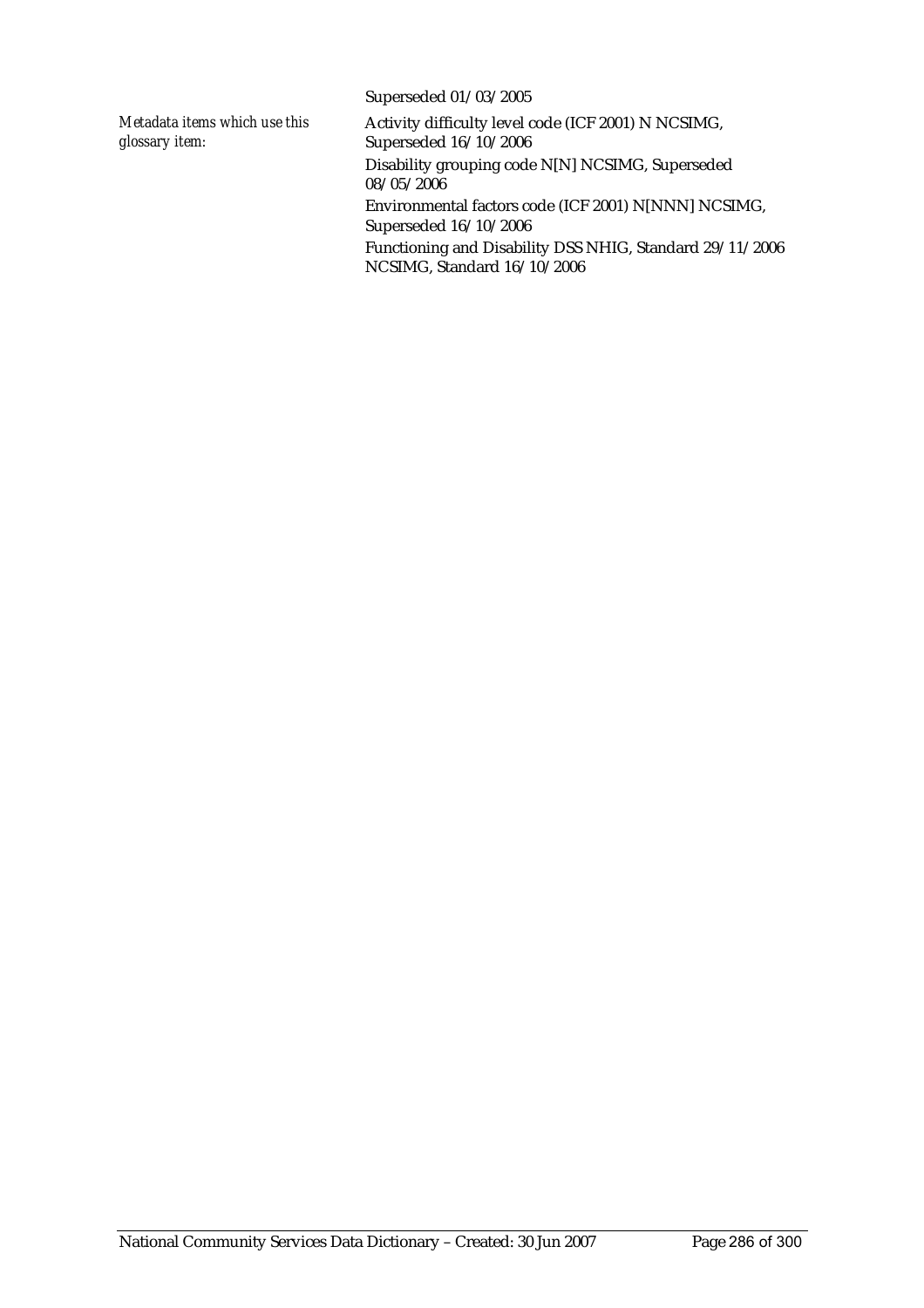## **Geographic indicator**

#### **Identifying and definitional attributes**

| Metadata item type:         | <b>Glossary Item</b>                                                                                                                                                                                    |
|-----------------------------|---------------------------------------------------------------------------------------------------------------------------------------------------------------------------------------------------------|
| METeOR identifier:          | 327306                                                                                                                                                                                                  |
| <b>Registration status:</b> | NCSIMG, Standard 01/03/2005                                                                                                                                                                             |
| Definition:                 | A classification scheme that divides an area into mutually<br>exclusive sub-areas based on geographic location.<br>Some geographic indicators are:                                                      |
|                             | Australian Standard Geographical Classification (ASGC,<br>ABS Cat. no. 1216.0),                                                                                                                         |
|                             | administrative regions,                                                                                                                                                                                 |
|                             | electorates,                                                                                                                                                                                            |
|                             | Accessibility/Remoteness Index of Australia (ARIA),                                                                                                                                                     |
|                             | Rural, Remote and Metropolitan Area Classification<br>(RRMA), and                                                                                                                                       |
|                             | country.<br>٠                                                                                                                                                                                           |
| Context:                    | To enable the analysis of data on a geographical basis.<br>Facilitates analysis of service provision in relation to<br>demographic and other characteristics of the population of a<br>geographic area. |
|                             |                                                                                                                                                                                                         |

#### **Collection and usage attributes**

*Comments:* Person (address)—Australian postcode (Postcode datafile), code [NNNN] is not included in the above listing, as it is, strictly speaking, not a geographic indicator. Sometimes postcodes are used in the analysis of data on a geographical basis, which involves a conversion to Statistical Local Area (an Australian Bureau of Statistics geographical structure). This conversion results in some inaccuracy of information. However, in some data sets Person (address)—Australian postcode (Postcode datafile), code [NNNN]; is the only geographic identifier, therefore the use of other more accurate indicators (for example, conversion from address line to Statistical Local Area) is not always possible.

| Origin:                                         | Australian Institute of Health and Welfare.                                                                                      |
|-------------------------------------------------|----------------------------------------------------------------------------------------------------------------------------------|
| <b>Relational attributes</b>                    |                                                                                                                                  |
| Related metadata references:                    | Supersedes Geographic indicator, version 2, DEC, NCSDD,<br>NCSIMG, Superseded 01/03/2005                                         |
| Metadata items which use this<br>glossary item: | Australian state/territory identifier NHIG, Standard<br>01/03/2005<br>NCSIMG, Standard 01/03/2005<br>NHDAMG, Standard 22/10/2005 |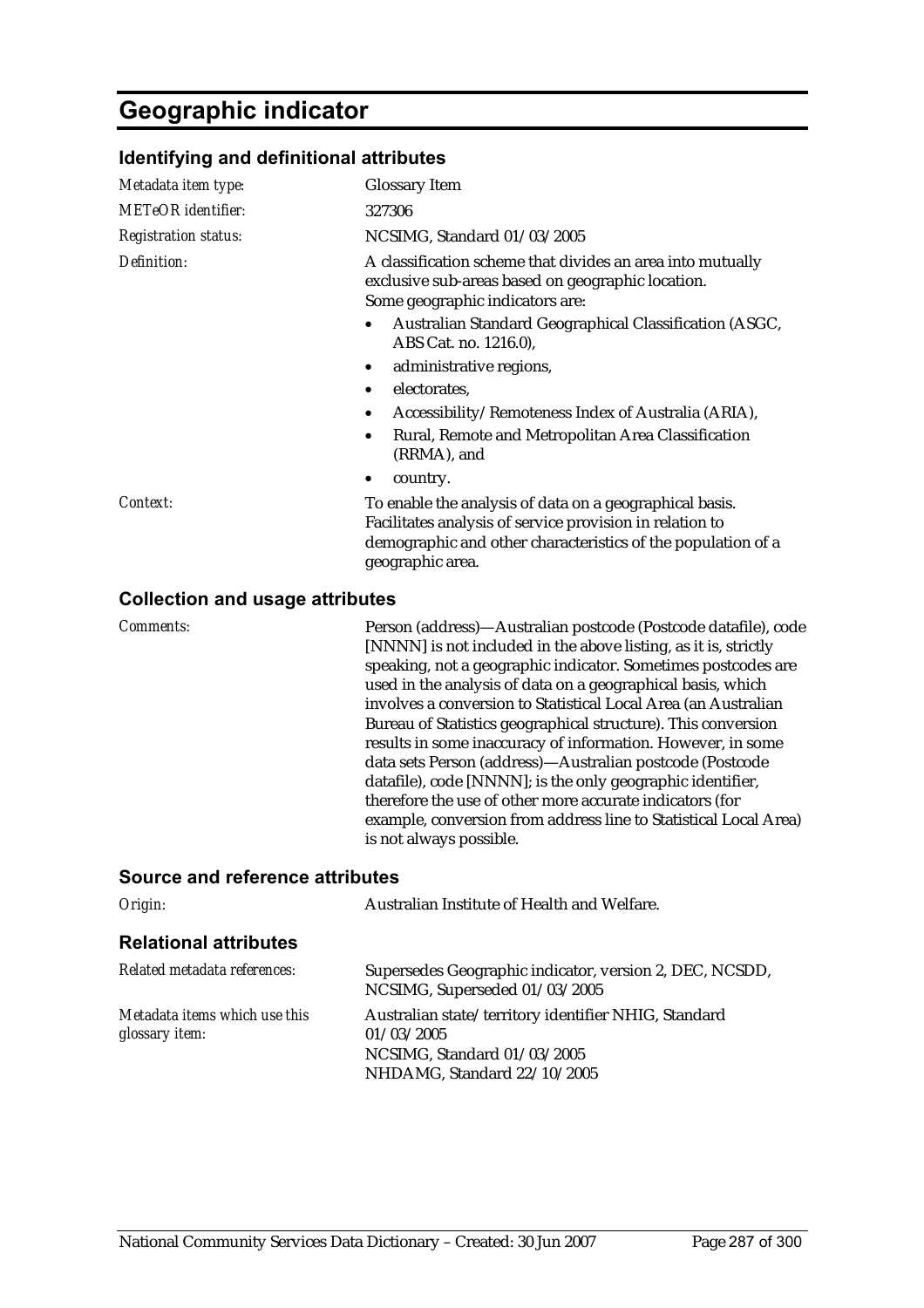# **Homeless**

## **Identifying and definitional attributes**

| Metadata item type:         | <b>Glossary Item</b>                                                                                                                                                                                                                                                                                                                                                                               |
|-----------------------------|----------------------------------------------------------------------------------------------------------------------------------------------------------------------------------------------------------------------------------------------------------------------------------------------------------------------------------------------------------------------------------------------------|
| <b>METeOR</b> identifier:   | 327244                                                                                                                                                                                                                                                                                                                                                                                             |
| <b>Registration status:</b> | NCSIMG, Standard 01/03/2005                                                                                                                                                                                                                                                                                                                                                                        |
| Definition:                 | A person is homeless if he or she does not have access to safe,<br>secure and stable housing. Hence even if a person has a<br>physical home, they would be considered homeless if:<br>they were not safe at home,<br>they had no legal right to continued occupation of their<br>home (security of tenure), or<br>the home lacked the amenities or resources necessary for<br>$\bullet$<br>living. |
| Context:                    | There is considerable concern over the number of homeless<br>people in society and the assistance they require. Collecting<br>information on homeless people is problematic, as the concept<br>of 'homelessness' encompasses elements in addition to whether,<br>someone resides in a dwelling or not.                                                                                             |

| Submitting organisation:                                | <b>SAAP National Data Collection Agency</b>                                                                                                                           |
|---------------------------------------------------------|-----------------------------------------------------------------------------------------------------------------------------------------------------------------------|
|                                                         | Australian Institute of Health and Welfare                                                                                                                            |
| Origin:                                                 | <b>SAAP (Supported Accommodation Assistance Program)</b><br>National Data Collection Agency 2001. National Data Collection<br>Data Dictionary. Version 2. Unpublished |
| <b>Relational attributes</b>                            |                                                                                                                                                                       |
| Related metadata references:                            | Supersedes Homelessness, version 1, DEC, NCSDD, NCSIMG,<br>Superseded 01/03/2005                                                                                      |
| Metadata items which use this<br>glossary <i>item</i> : | Person (address)—suburb/town/locality name, text [A(50)]<br>NHIG, Standard 04/05/2005<br>NCSIMG, Standard 25/08/2005                                                  |
|                                                         | Residential setting code N NCSIMG, Standard 01/03/2005                                                                                                                |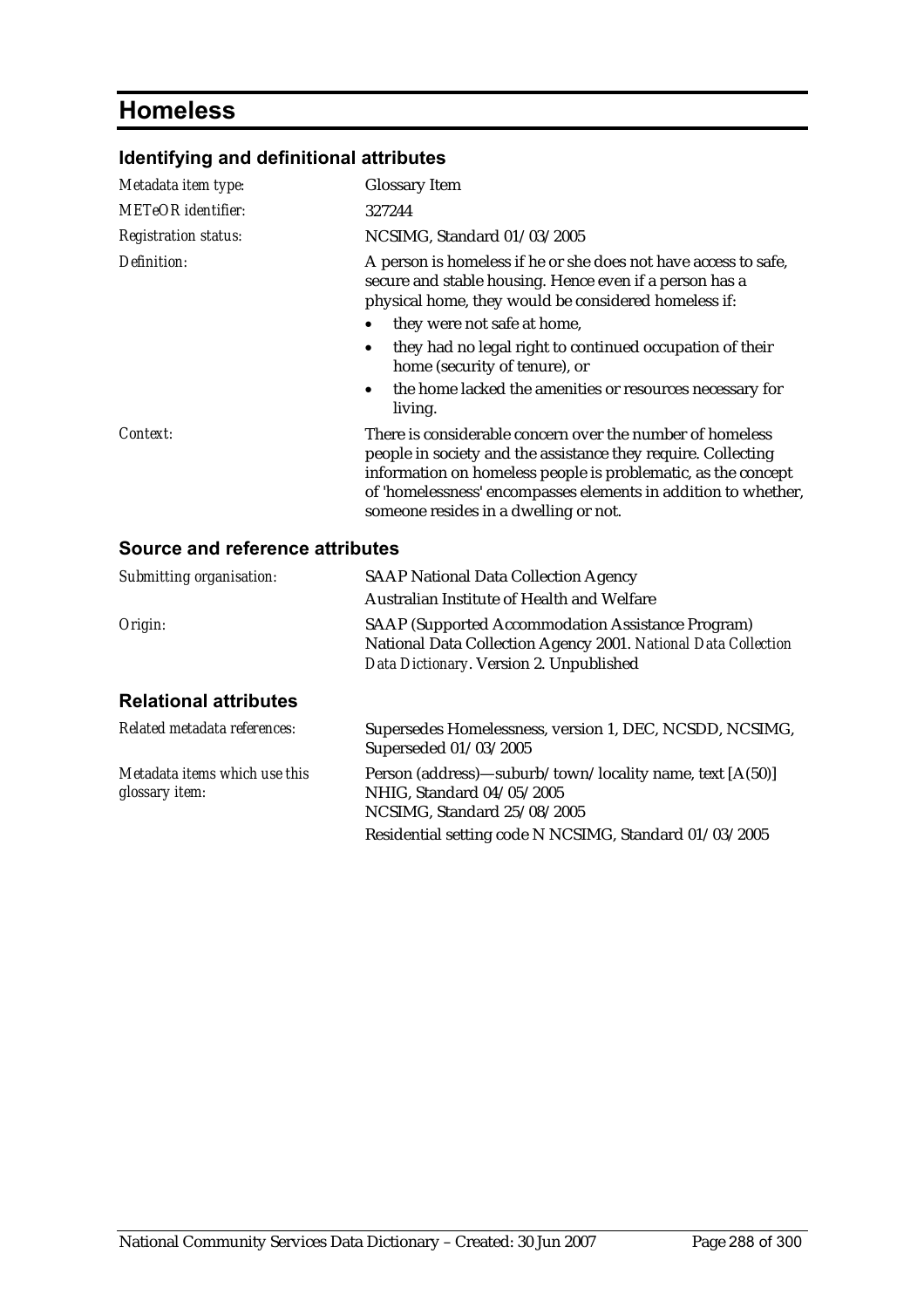## **Impairment of body structure**

### **Identifying and definitional attributes**

| Metadata item type:             | <b>Glossary Item</b>                                                                                                                                                                                                                                                                                                                                                                                                          |  |
|---------------------------------|-------------------------------------------------------------------------------------------------------------------------------------------------------------------------------------------------------------------------------------------------------------------------------------------------------------------------------------------------------------------------------------------------------------------------------|--|
| <b>METeOR</b> identifier:       | 327288                                                                                                                                                                                                                                                                                                                                                                                                                        |  |
| <b>Registration status:</b>     | NHIG, Standard 29/11/2006<br>NCSIMG, Standard 16/10/2006                                                                                                                                                                                                                                                                                                                                                                      |  |
| Definition:                     | Impairments of body structure are problems in body structure<br>such as a loss or significant departure from population<br>standards or averages.                                                                                                                                                                                                                                                                             |  |
| Context:                        | Body structures are classified in ICF in neutral terms. To<br>indicate that there is a problem with a body structure requires<br>the use of the body structures code for the structure affected<br>and the impairment extent code to denote the extent or<br>magnitude of the problem.<br>The impairment nature and impairment location codes can be<br>used to expand the description of a problem with a body<br>structure. |  |
| Source and reference attributes |                                                                                                                                                                                                                                                                                                                                                                                                                               |  |
| Origin:                         | World Health Organization (WHO) 2001. International<br>Classification of Functioning, Disability and Health. Geneva:                                                                                                                                                                                                                                                                                                          |  |

WHO Australian Institute of Health and Welfare (AIHW) 2003. ICF Australian User Guide Version 1.0. Canberra: AIHW **Comments**  This glossary term is based on the International Classification of Functioning, Disability and Health (ICF). The ICF was endorsed by the World Health Assembly in 2001 as a reference member of the WHO Family of International Classifications and of the Australian Family of Health and Related Classifications (endorsed by the National Health Information Management Group in 2002).

The ICF provides a framework for the description of human functioning and disability. The components of ICF are defined in relation to a health condition. A health condition is an 'umbrella term for disease (acute or chronic), disorder, injury or trauma' (WHO 2001). A health condition may be recorded, for example, as Episode of care principal diagnosis, code (ICD-10- AM 3rd Ed) ANN{.N[N} and Episode of care additional diagnosis, code (ICD-10-AM 3rd Ed) ANN{.N[N}. Further information on the ICF can be found in the ICF itself and the ICF Australian User Guide (AIHW 2003) and the following websites

• WHO ICF website

http://www.who.int/classifications/icf/en

• Australian Collaborating Centre ICF website http://www.aihw.gov.au/disability/icf/index.html

### **Relational attributes**

*Metadata items which use this glossary item:*

Body structures NHIG, Standard 29/11/2006 NCSIMG, Standard 16/10/2006 Body structures code (ICF 2001) N[NNNN] NCSIMG, Superseded 16/10/2006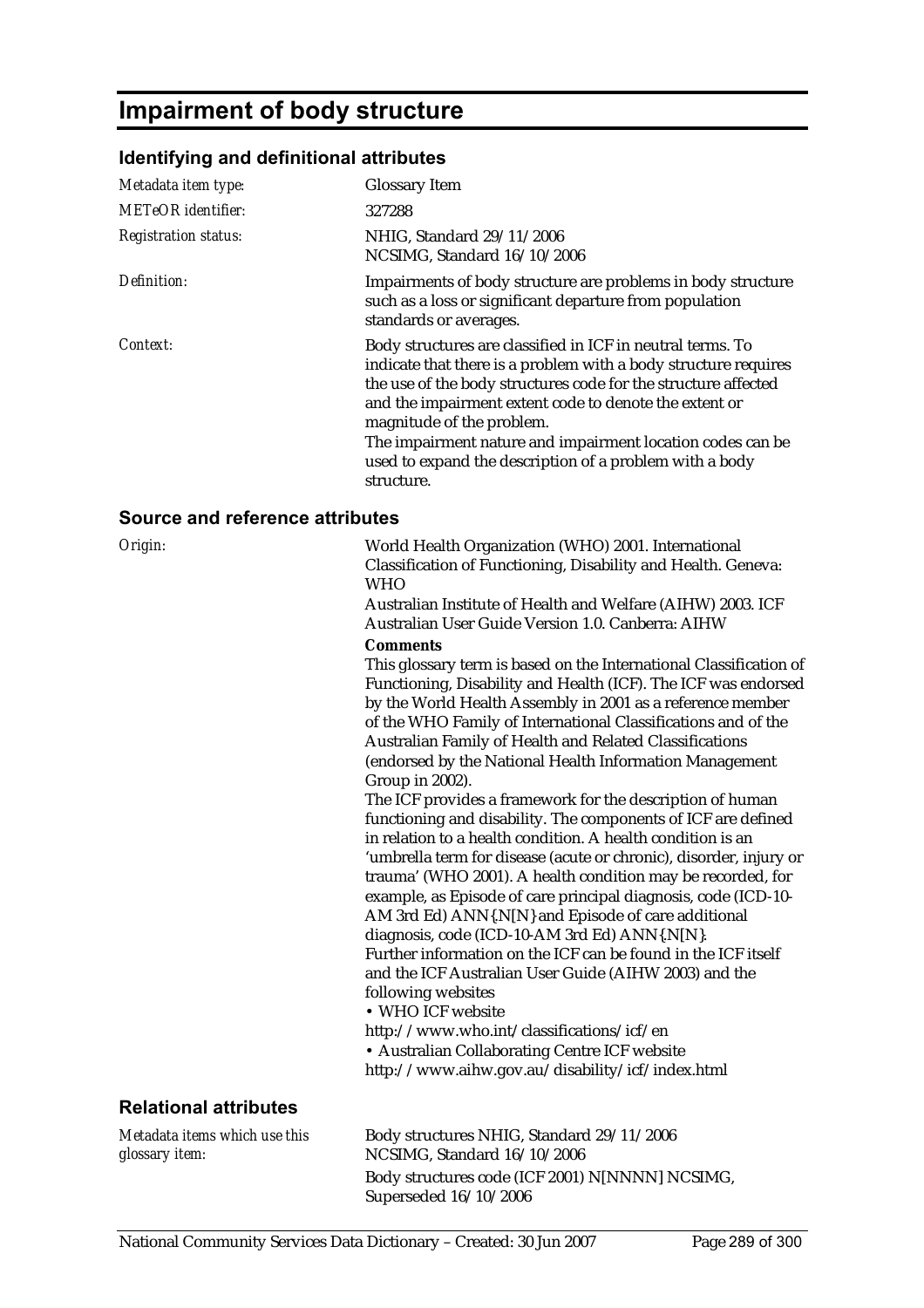Extent of environmental factors influence code (ICF 2001) [X]N NCSIMG, Superseded 16/10/2006 Impairment extent code (ICF 2001) N NCSIMG, Superseded 16/10/2006 Impairment nature code (ICF 2001) N NHIG, Standard 29/11/2006 NCSIMG, Standard 16/10/2006 Person—body structure, code (ICF 2001) AN[NNNN] NHIG, Standard 29/11/2006 NCSIMG, Standard 16/10/2006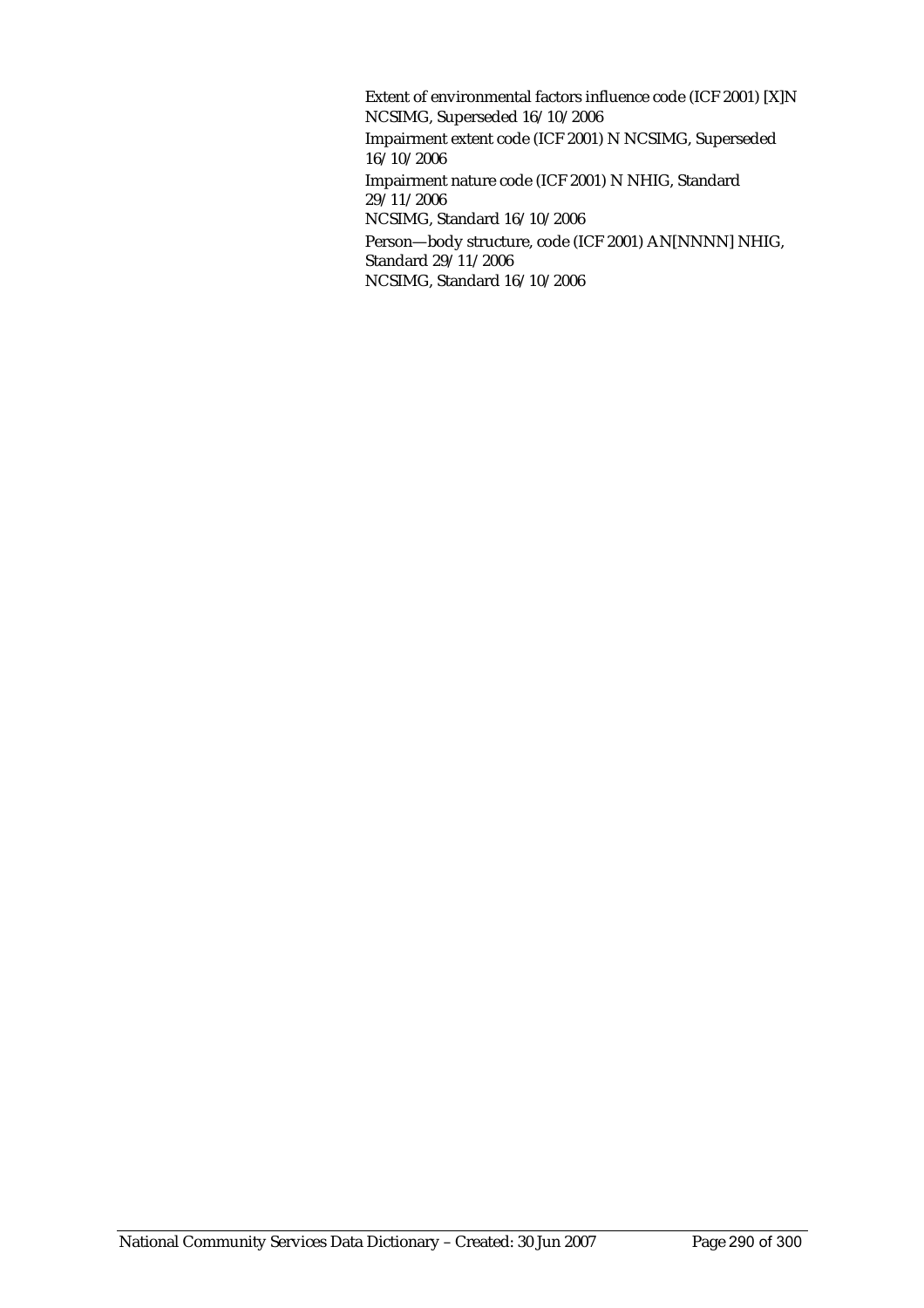## **Income unit**

### **Identifying and definitional attributes**

| Metadata item type:                    | <b>Glossary Item</b>                                                                                                                                                                                                                                                                                                                                                                                                  |
|----------------------------------------|-----------------------------------------------------------------------------------------------------------------------------------------------------------------------------------------------------------------------------------------------------------------------------------------------------------------------------------------------------------------------------------------------------------------------|
| <b>METeOR</b> identifier:              | 327218                                                                                                                                                                                                                                                                                                                                                                                                                |
| <b>Registration status:</b>            | NCSIMG, Standard 01/03/2005                                                                                                                                                                                                                                                                                                                                                                                           |
| Definition:                            | One person or a group of related persons within a household,<br>whose command over income is shared, or any person living in<br>a non-private dwelling who is in receipt of personal income.<br>Income units are restricted to relationships of marriage<br>(registered or de facto) and of parent/dependent child who<br>usually resides in the same household. This means that an<br>income unit can be defined as: |
|                                        | a married couple or sole parent, and dependent children<br>only; or                                                                                                                                                                                                                                                                                                                                                   |
|                                        | a married couple only with no dependent children present;<br>٠<br><b>or</b>                                                                                                                                                                                                                                                                                                                                           |
|                                        | a person who is not related to any other household member<br>either by marriage or by the parent/dependent child<br>relationship.                                                                                                                                                                                                                                                                                     |
| Context:                               | This is the standard statistical unit for analyses of economic<br>well being, and in the community services context is an<br>important measure in assessing the needs and circumstances of<br>individuals and families.                                                                                                                                                                                               |
| <b>Collection and usage attributes</b> |                                                                                                                                                                                                                                                                                                                                                                                                                       |
| Comments:                              | It should be noted that the reference to 'dependent child' in this<br>context is guided by the following definition, 'a dependent child                                                                                                                                                                                                                                                                               |

is any person aged under 15 years, or person aged 15 to 24 years who is a full-time student and lives with a parent(s), guardian or other relative and who does not have a spouse or offspring of the person living in the same location'.

#### **Source and reference attributes**

| <b>Australian Bureau of Statistics</b>                                                                                                                    |  |  |
|-----------------------------------------------------------------------------------------------------------------------------------------------------------|--|--|
| Australian Bureau of Statistics 1995. A Provisional Framework for<br>Household Income, Consumption, Saving and Wealth. Cat. no.<br>6549.0. Canberra: ABS. |  |  |
|                                                                                                                                                           |  |  |
| Supersedes Income unit, version 2, DEC, NCSDD, NCSIMG,<br>Superseded 01/03/2005                                                                           |  |  |
| Person-relationship to household reference person, code NN<br>NCSIMG, Superseded 27/04/2007                                                               |  |  |
| Relationship to household reference person code NN NCSIMG,<br>Superseded 27/04/2007                                                                       |  |  |
| Relationship to household reference person code NN NCSIMG,<br>Standard 27/04/2007                                                                         |  |  |
|                                                                                                                                                           |  |  |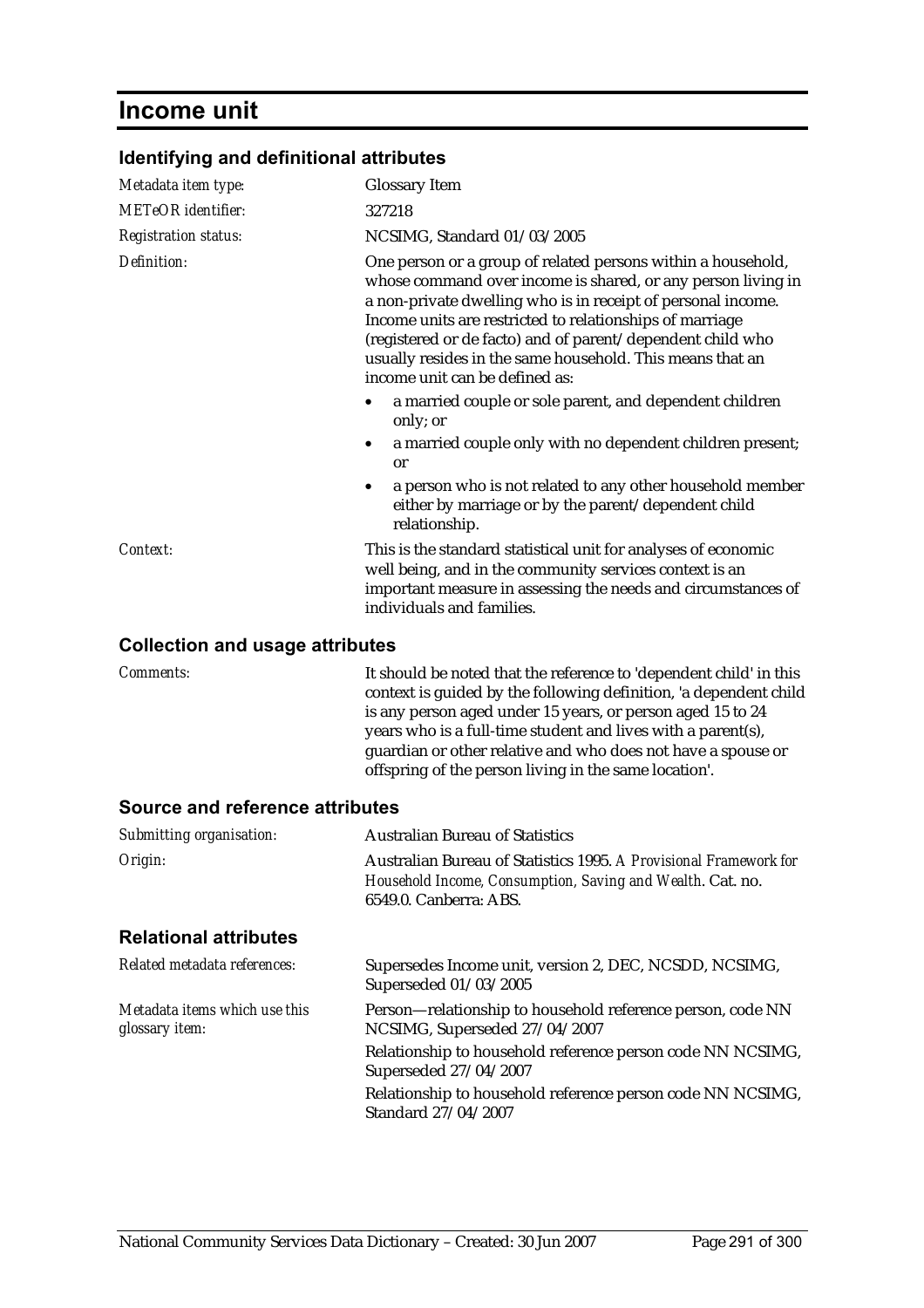# **Informal carer**

### **Identifying and definitional attributes**

| Metadata item type:                             | <b>Glossary Item</b>                                                                                                                                    |  |
|-------------------------------------------------|---------------------------------------------------------------------------------------------------------------------------------------------------------|--|
| METeOR identifier:                              | 353420                                                                                                                                                  |  |
| <b>Registration status:</b>                     | NHIG. Recorded $10/05/2007$<br>NCSIMG, Standard 03/05/2007                                                                                              |  |
| Definition:                                     | An informal carer includes any person, such as a family<br>member, friend or neighbour, who is giving regular, ongoing<br>assistance to another person. |  |
| <b>Relational attributes</b>                    |                                                                                                                                                         |  |
| Metadata items which use this<br>glossary item: | Person-informal carer existence indicator NHIG, Recorded<br>12/01/2007<br>NCSIMG, Standard 02/05/2006                                                   |  |
|                                                 | Person-informal carer existence indicator, code N NHIG,<br>Standardisation pending 31/05/2007                                                           |  |

NCSIMG, Standard 29/04/2006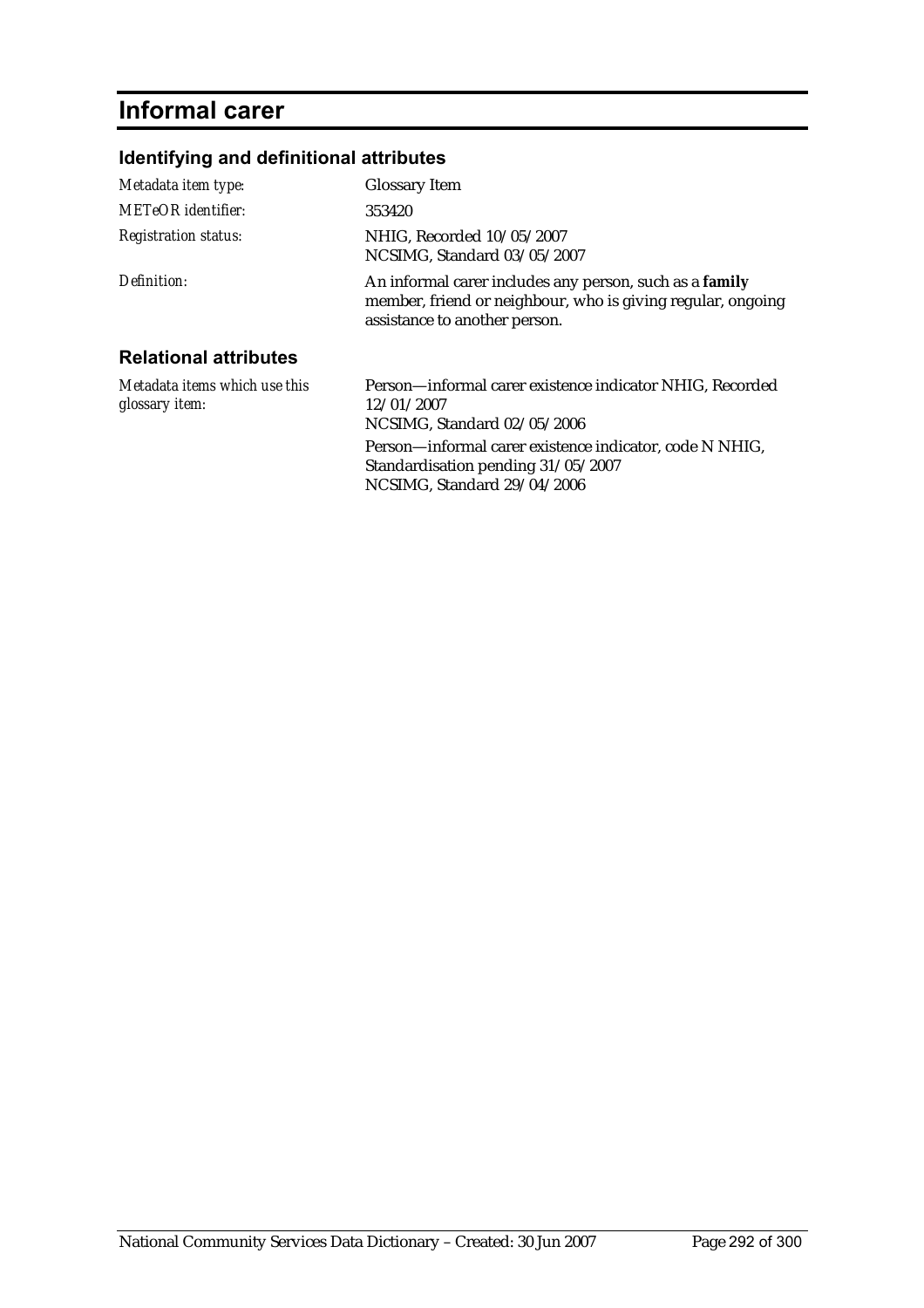# **Participation - functioning, disability and health**

### **Identifying and definitional attributes**

| Metadata item type:         | <b>Glossary Item</b>                                                                                                                                                                                                                                                     |  |  |
|-----------------------------|--------------------------------------------------------------------------------------------------------------------------------------------------------------------------------------------------------------------------------------------------------------------------|--|--|
| Synonymous names:           | Participation                                                                                                                                                                                                                                                            |  |  |
| <b>METeOR</b> identifier:   | 327312                                                                                                                                                                                                                                                                   |  |  |
| <b>Registration status:</b> | NHIG, Standard 29/11/2006<br>NCSIMG, Standard 06/06/2005                                                                                                                                                                                                                 |  |  |
| Definition:                 | In the context of health, participation is involvement in a life<br>situation.                                                                                                                                                                                           |  |  |
| Context:                    | Involvement refers to the lived experience of people in the<br>actual context in which they live. This context includes<br>'Environmental Factors' - all aspects of the physical, social and<br>attitudinal world.                                                       |  |  |
|                             | The individual's degree of involvement can be reflected by this<br>glossary item when combined with Participation extent code<br>(ICF 2001) X and Participation satisfaction level code X.                                                                               |  |  |
|                             | 'Activities and participation' is one of three components that<br>define the concept 'Disability', along with 'Body functions and<br>structures' and 'Environmental factors'. 'Activities and<br>participation' is also encompassed within the concept<br>'Functioning'. |  |  |
|                             | The concept 'Participation', as defined here and as measured in<br>the metadata items Participation extent code (ICF 2001) X and<br>Participation satisfaction level code X, may be relevant to<br>people and human services not related to disability.                  |  |  |

#### **Collection and usage attributes**

| Comments: | Participation restrictions are problems an individual may<br>experience in involvement in life situations.                                                                                                                                                                                                                                                                                                                                                                                               |  |  |
|-----------|----------------------------------------------------------------------------------------------------------------------------------------------------------------------------------------------------------------------------------------------------------------------------------------------------------------------------------------------------------------------------------------------------------------------------------------------------------------------------------------------------------|--|--|
|           | In time, a related and more generic data element may be<br>developed. In the meantime, the addition of 'functioning,<br>disability and health' to the name of this glossary item indicates<br>that the current concept is based on the concept and framework<br>developed by World Health Organization to assist in the<br>classification and description of functioning and disability, as<br>contained in the International Classification of Functioning,<br>Disability and Health (ICF).             |  |  |
|           | This glossary item is based on the International Classification of<br>Functioning, Disability and Health (ICF). The ICF was endorsed<br>by the World Health Assembly in 2001 as a reference member<br>of the WHO Family of International Classifications and of the<br>Australian Family of Health and Related Classifications<br>(endorsed by the National Health Information Management<br>Group in 2002).                                                                                             |  |  |
|           | The ICF provides a framework for the description of human<br>functioning and disability. The components of ICF are defined<br>in relation to a health condition. A health condition is an<br>'umbrella term for disease (acute or chronic), disorder, injury or<br>trauma' (WHO 2001). A health condition may be recorded, for<br>example, as Episode of care principal diagnosis, code (ICD-10-<br>AM 3rd Ed) ANN{.N[N} and Episode of care additional<br>diagnosis, code (ICD-10-AM 3rd Ed) ANN{.N[N}. |  |  |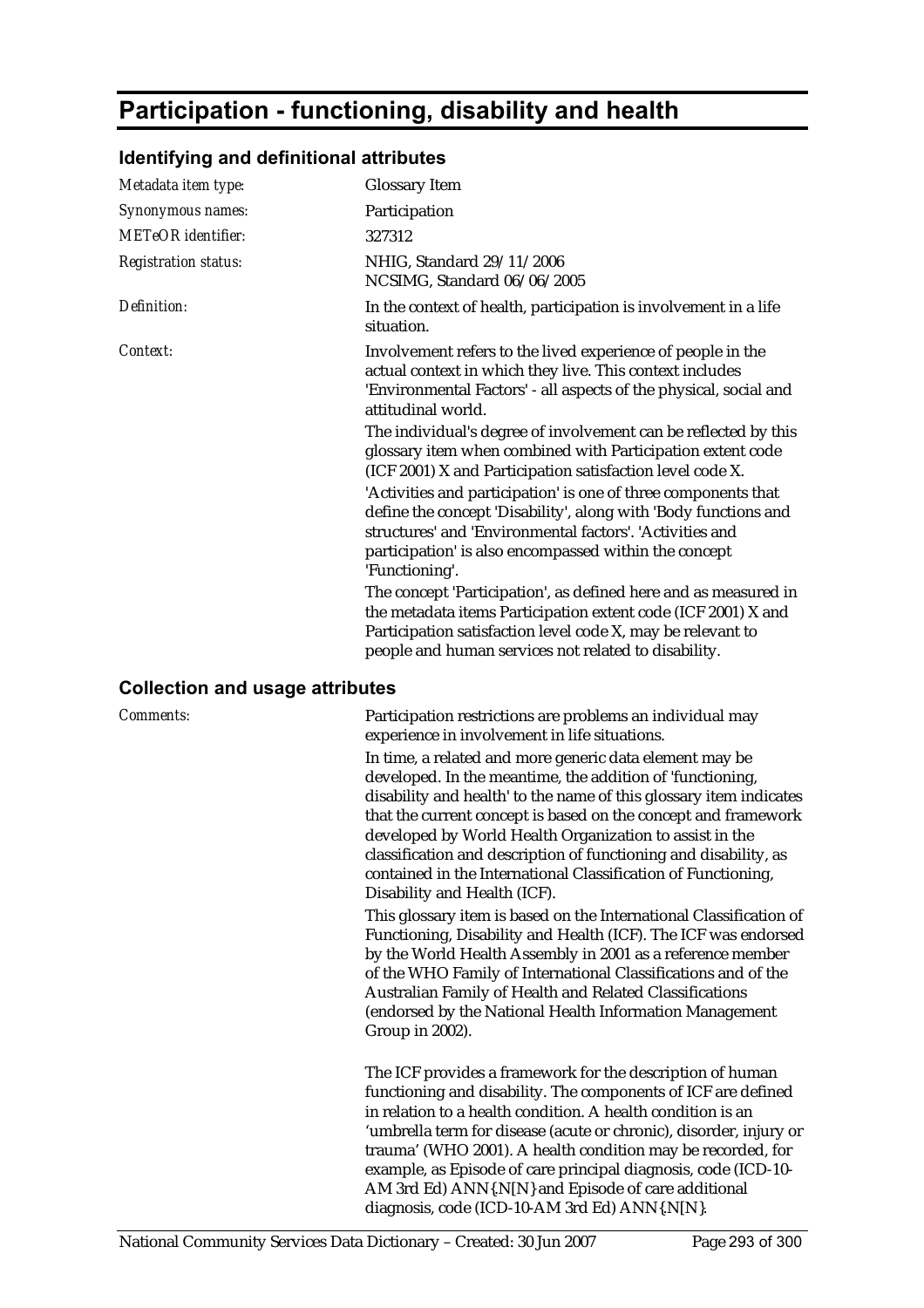### **Source and reference attributes**

| Origin:                                         | World Health Organization (WHO) 2001. International<br>Classification of Functioning, Disability and Health. Geneva:<br><b>WHO</b>                                                                                                                                                                                  |  |  |  |
|-------------------------------------------------|---------------------------------------------------------------------------------------------------------------------------------------------------------------------------------------------------------------------------------------------------------------------------------------------------------------------|--|--|--|
|                                                 | Australian Institute of Health and Welfare (AIHW) 2003. ICF<br>Australian User Guide Version 1.0. Canberra: AIHW                                                                                                                                                                                                    |  |  |  |
| Reference documents:                            | Further information on the ICF can be found in the ICF itself<br>and the ICF Australian User Guide (AIHW 2003) and the<br>following websites<br>• WHO ICF website<br>http://www.who.int/classifications/icf/en<br>• Australian Collaborating Centre ICF website<br>http://www.aihw.gov.au/disability/icf/index.html |  |  |  |
| <b>Relational attributes</b>                    |                                                                                                                                                                                                                                                                                                                     |  |  |  |
| Related metadata references:                    | Supersedes Participation - functioning, disability and health,<br>version 1, DEC, NCSIMG, Superseded 01/03/2005                                                                                                                                                                                                     |  |  |  |
| Metadata items which use this<br>glossary item: | Activities and participation code (ICF 2001) AN[NNN] NHIG,<br>Standard 29/11/2006<br>NCSIMG, Standard 16/10/2006                                                                                                                                                                                                    |  |  |  |
|                                                 | Activities and participation code (ICF 2001) N[NNN] NCSIMG,<br>Superseded 16/10/2006                                                                                                                                                                                                                                |  |  |  |
|                                                 | Disability grouping code N[N] NCSIMG, Superseded<br>08/05/2006                                                                                                                                                                                                                                                      |  |  |  |
|                                                 | Extent of environmental factors influence code (ICF 2001) [X]N<br>NCSIMG, Superseded 16/10/2006                                                                                                                                                                                                                     |  |  |  |
|                                                 | Extent of environmental factors influence code (ICF 2001) [X]N<br>NHIG, Standard 29/11/2006<br>NCSIMG, Standard 16/10/2006                                                                                                                                                                                          |  |  |  |
|                                                 | Functioning and Disability DSS NHIG, Standard 29/11/2006<br>NCSIMG, Standard 16/10/2006                                                                                                                                                                                                                             |  |  |  |
|                                                 | Participation extent code (ICF 2001) N NCSIMG, Superseded<br>16/10/2006                                                                                                                                                                                                                                             |  |  |  |
|                                                 | Participation extent code (ICF 2001) N NHIG, Standard<br>29/11/2006<br>NCSIMG, Standard 16/10/2006                                                                                                                                                                                                                  |  |  |  |
|                                                 | Participation satisfaction level code N NCSIMG, Standard<br>06/06/2005                                                                                                                                                                                                                                              |  |  |  |
|                                                 | Participation satisfaction level code N NHIG, Standard<br>29/11/2006<br>NCSIMG, Standard 16/10/2006                                                                                                                                                                                                                 |  |  |  |
|                                                 | Person-disability group, code N NCSIMG, Standard<br>01/03/2005                                                                                                                                                                                                                                                      |  |  |  |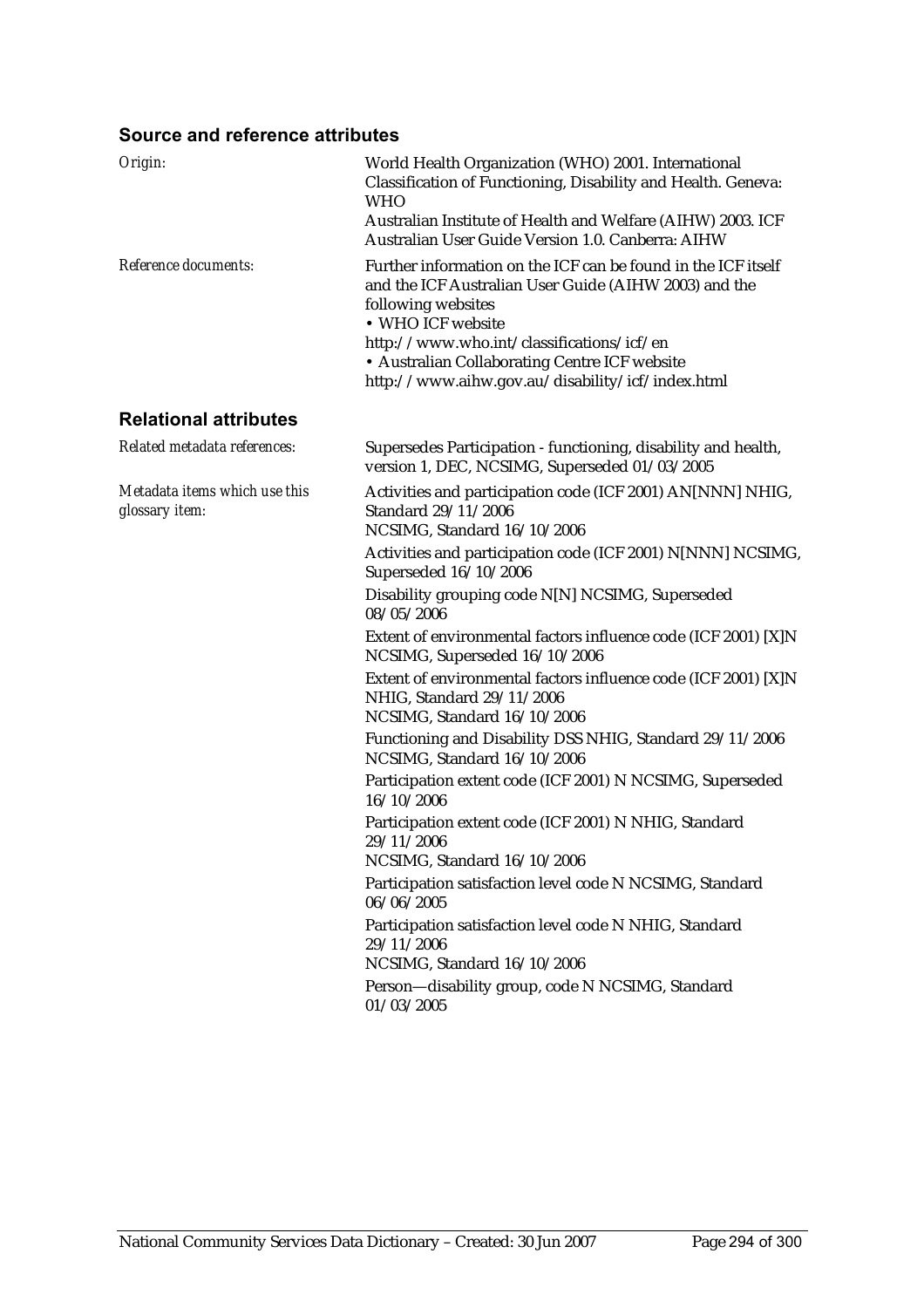# **Record linkage**

## **Identifying and definitional attributes**

| Metadata item type:         | <b>Glossary Item</b>                                                                                                                               |  |  |
|-----------------------------|----------------------------------------------------------------------------------------------------------------------------------------------------|--|--|
| <b>METeOR</b> identifier:   | 327264                                                                                                                                             |  |  |
| <b>Registration status:</b> | NCSIMG, Standard 01/03/2005                                                                                                                        |  |  |
| Definition:                 | A process, technique or method that enables the bringing<br>together of two or more records that are believed to belong to<br>the same individual. |  |  |
| Context:                    | Record linkage may facilitate improved service provision,<br>treatment or case management to individual clients.                                   |  |  |

### **Collection and usage attributes**

| Comments:                       | Linkage can occur across data systems or within data systems<br>and may be done by using a range of identifiers.<br>For statistical purposes, including planning, research or the<br>measurement of service or program outcomes, record linkage<br>facilitates separating multiple items clustered around<br>individuals from total counts (for example, double counting of<br>clients can be reduced when calculating total numbers of clients<br>across several agencies). |  |
|---------------------------------|------------------------------------------------------------------------------------------------------------------------------------------------------------------------------------------------------------------------------------------------------------------------------------------------------------------------------------------------------------------------------------------------------------------------------------------------------------------------------|--|
|                                 | The proposed use of a linkage key in the Home and<br>Community Care program (HACC) Minimum Data Set is<br>intended to make it possible to count the number of HACC<br>clients (without counting clients more than once) and the<br>services which they receive. The Commonwealth-State<br>Territory Disability Agreement National Minimum Data Set is<br>using the statistical linkage key based on that for the HACC<br>Minimum Data Set.                                   |  |
| Source and reference attributes |                                                                                                                                                                                                                                                                                                                                                                                                                                                                              |  |

| Submitting organisation:                        | Australian Institute of Health and Welfare                                                                                                                                                                                                                                                                                                                                       |  |  |
|-------------------------------------------------|----------------------------------------------------------------------------------------------------------------------------------------------------------------------------------------------------------------------------------------------------------------------------------------------------------------------------------------------------------------------------------|--|--|
| Origin:                                         | <b>Commonwealth Department of Health and Family Services</b><br>1998 Home and Community Care (HACC) Data Dictionary<br><b>Version 1.0 Canberra: DHFS</b>                                                                                                                                                                                                                         |  |  |
| <b>Relational attributes</b>                    |                                                                                                                                                                                                                                                                                                                                                                                  |  |  |
| Related metadata references:                    | Supersedes Record linkage, version 2, DEC, NCSDD, NCSIMG,<br>Superseded 01/03/2005                                                                                                                                                                                                                                                                                               |  |  |
| Metadata items which use this<br>glossary item: | Estimated date flag code N NCSIMG, Standard 01/03/2005<br>Person (name)—family name, text X[X(39)] NHIG, Superseded<br>04/05/2005<br>NCSIMG, Superseded 25/08/2005<br>Person (name)—given name, text [X(40)] NHIG, Standard<br>04/05/2005<br>NCSIMG, Standard 25/08/2005<br>NHDAMG, Standard 20/06/2005<br>Person (name)—given name, text [X(40)] NHIG, Superseded<br>04/05/2005 |  |  |
|                                                 | NCSIMG, Superseded 25/08/2005                                                                                                                                                                                                                                                                                                                                                    |  |  |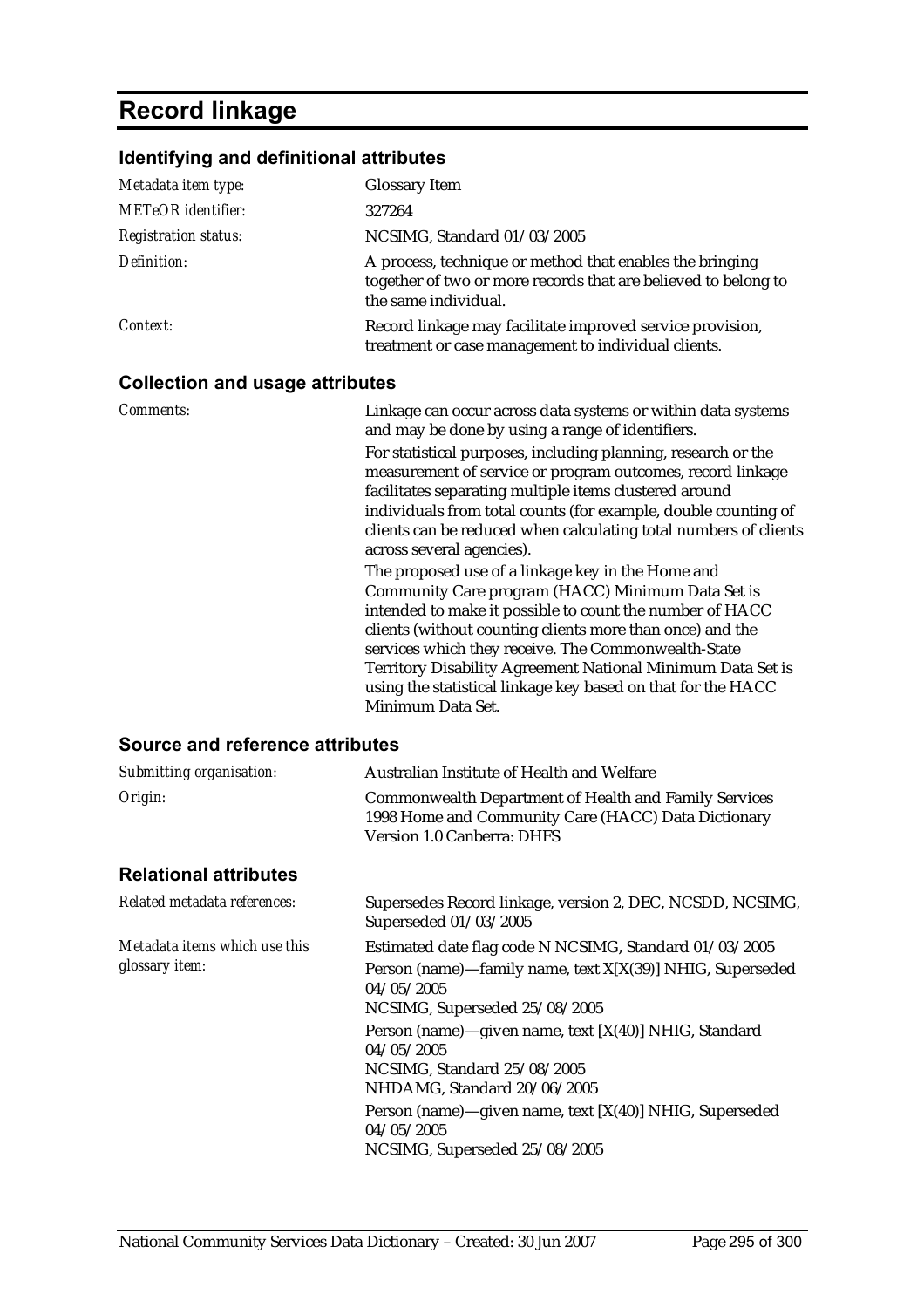# **Service type outlet**

*Metadata items which use this* 

*glossary item:*

### **Identifying and definitional attributes**

| Metadata item type:          | <b>Glossary Item</b>                                                                                                                                                                                                                                                                                                                                                                                                                                                                                                                                                                               |  |  |  |
|------------------------------|----------------------------------------------------------------------------------------------------------------------------------------------------------------------------------------------------------------------------------------------------------------------------------------------------------------------------------------------------------------------------------------------------------------------------------------------------------------------------------------------------------------------------------------------------------------------------------------------------|--|--|--|
| <b>METeOR</b> identifier:    | 344878                                                                                                                                                                                                                                                                                                                                                                                                                                                                                                                                                                                             |  |  |  |
| <b>Registration status:</b>  | NCSIMG, Standard 27/04/2007                                                                                                                                                                                                                                                                                                                                                                                                                                                                                                                                                                        |  |  |  |
| Definition:                  | A service type outlet is the unit of the funded agency that<br>delivers a particular CSTDA service type at or from a discrete<br>location. If a funded agency provides, say, both accommodation<br>support and respite services, it is counted as two service type<br>outlets. Similarly, if an agency is funded to provide more than<br>one accommodation support service type (for example, group<br>homes and attendant care) then it is providing (and is usually<br>separately funded for) two different service types, that is, there<br>are two service type outlets for the funded agency. |  |  |  |
| <b>Relational attributes</b> |                                                                                                                                                                                                                                                                                                                                                                                                                                                                                                                                                                                                    |  |  |  |

Commonwealth State/Territory Disability Agreement NMDS -

1 July 2006 NCSIMG, Standard 27/04/2007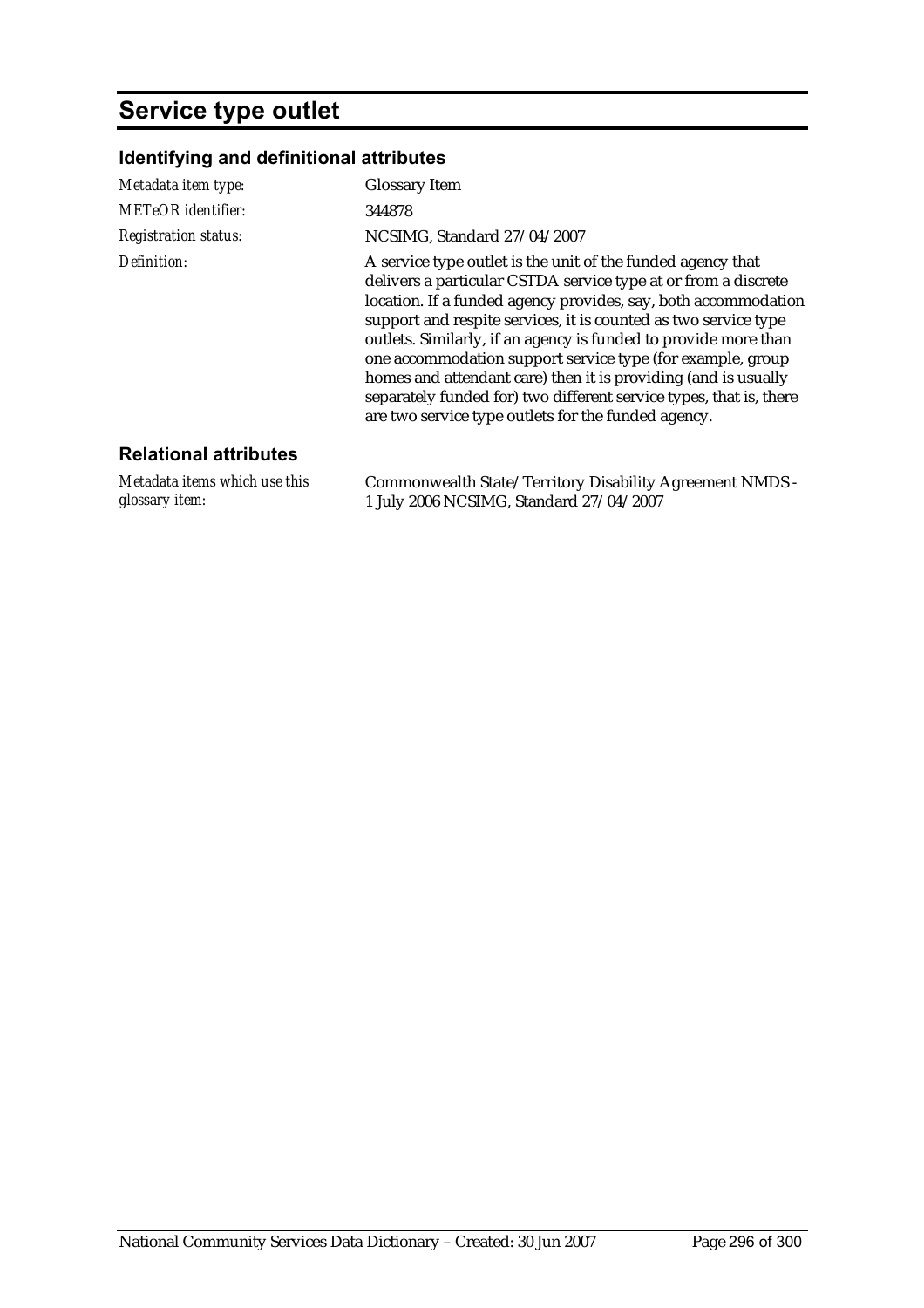## **Statistical Local Area**

#### **Identifying and definitional attributes**

| Metadata item type:         | <b>Glossary Item</b>                                                                                        |
|-----------------------------|-------------------------------------------------------------------------------------------------------------|
| <b>METeOR</b> identifier:   | 327460                                                                                                      |
| <b>Registration status:</b> | NCSIMG, Standard 01/03/2006                                                                                 |
| Definition:                 | The smallest level of geography contained in the Australian<br>Standard Geographical Classification (ASGC). |

#### **Collection and usage attributes**

*Comments:* The Australian Standard Geographical Classification (ASGC) is a hierarchical classification system of geographical areas and consists of a number of interrelated structures. It provides a common framework of statistical geography and enables the production of statistics which are comparable. The product ASGC 2005 contains four comma delimited files showing the levels and hierarchy of those ASGC structures current for the edition: the Local Government Area Structure, the Main Structure, the Statistical District Structure and the Statistical Region Structure.

### **Source and reference attributes**

| Source and reference all ibules                 |                                                                                                                                  |
|-------------------------------------------------|----------------------------------------------------------------------------------------------------------------------------------|
| Origin:                                         | Australian Bureau of Statistics. Australian Standard Geographic<br>Classification (ASGC 2005).                                   |
| <b>Relational attributes</b>                    |                                                                                                                                  |
| Metadata items which use this<br>glossary item: | Address NHIG, Standard 01/03/2005<br>NCSIMG, Standard 08/05/2006                                                                 |
|                                                 | Person—geographic location, code (ASGC 2005) NNNNN<br>NCSIMG, Superseded 30/11/2006                                              |
|                                                 | Person—geographic location, code (ASGC 2006) NNNNN<br>NCSIMG, Standard 30/11/2006                                                |
|                                                 | Person—geographic location, community services code (ASGC)<br>2004) NNNNN NCSIMG, Superseded 02/05/2006                          |
|                                                 | Service provider organisation—geographic location, code<br>(ASGC 2005) NNNNN NCSIMG, Superseded 30/11/2006                       |
|                                                 | Service provider organisation-geographic location, code<br>(ASGC 2006) NNNNN NCSIMG, Standard 30/11/2006                         |
|                                                 | Service provider organisation—geographic location,<br>community services code (ASGC 2004) NNNNN NCSIMG,<br>Superseded 29/04/2006 |
|                                                 |                                                                                                                                  |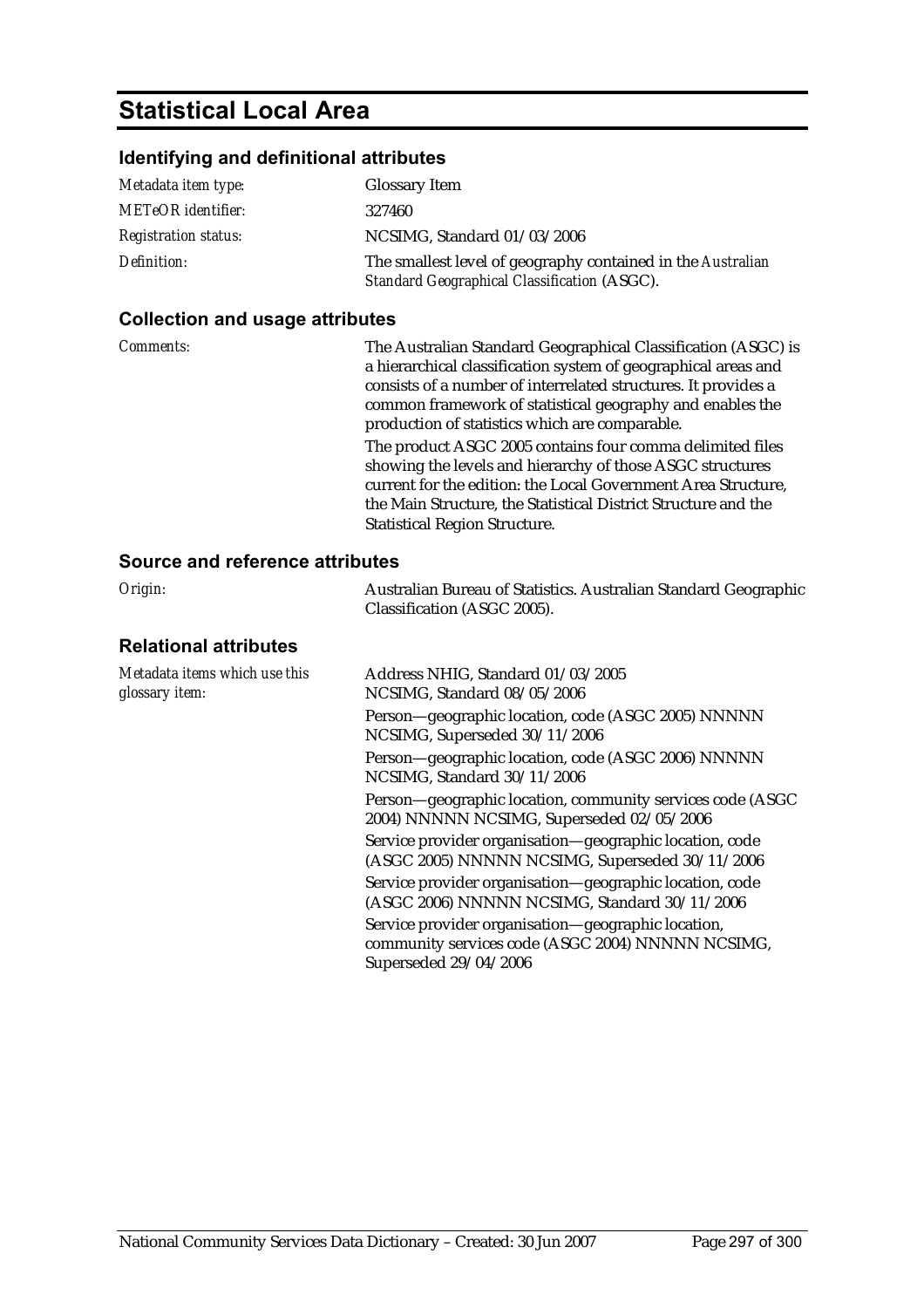# **Target group**

### **Identifying and definitional attributes**

| Metadata item type:         | <b>Glossary Item</b>                                                                                                                                          |
|-----------------------------|---------------------------------------------------------------------------------------------------------------------------------------------------------------|
| <b>METeOR</b> identifier:   | 333455                                                                                                                                                        |
| <b>Registration status:</b> | NCSIMG, Standard $01/03/2005$                                                                                                                                 |
| Definition:                 | A group of people sharing a common characteristic or set of<br>characteristics which a particular government policy or<br>program, or agency seeks to assist. |

### **Collection and usage attributes**

| <i>Comments:</i> | Target group is used in describing service provider agencies, in<br>service planning and in comparing community needs and                                               |
|------------------|-------------------------------------------------------------------------------------------------------------------------------------------------------------------------|
|                  | service availability. Target groups may relate to population<br>groups or communities, families/households, individuals,                                                |
|                  | organisations or labour force groups. Characteristics may<br>include age, cultural identity, geographic location, specific needs<br>and other relevant characteristics. |
|                  |                                                                                                                                                                         |

### **Source and reference attributes**

| Reference documents:   | Australian Institute of Health and Welfare (AIHW) 2003.<br>National classifications of community services, Version 2.0.<br>AIHW Cat. no. HWI 40. Canberra: AIHW. Reference<br>through:http://www.aihw.gov.au/publications/hwi/nccsv2/i<br>ndex.html |
|------------------------|-----------------------------------------------------------------------------------------------------------------------------------------------------------------------------------------------------------------------------------------------------|
| Delettenel etteleriser |                                                                                                                                                                                                                                                     |

### **Relational attributes**

| Metadata items which use this | Person—service activity type, (requested) code (NCCS v2.0) |
|-------------------------------|------------------------------------------------------------|
| glossary item:                | ANN{.N{.NN}} NCSIMG, Standard 01/03/2005                   |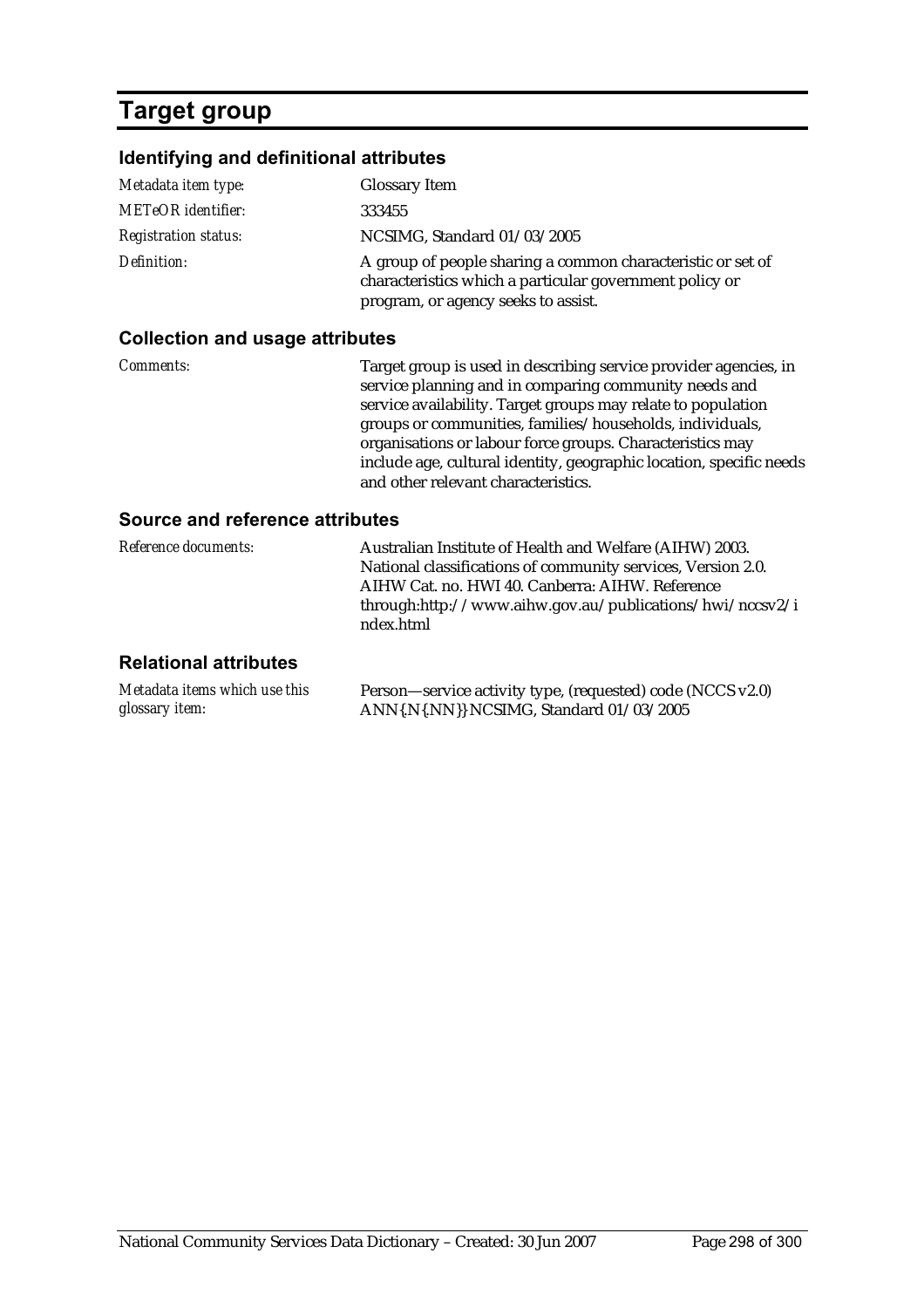# **Unincorporated business**

### **Identifying and definitional attributes**

| Metadata item type:                             | <b>Glossary Item</b>                                                                                                                                                                                                                                                                                                          |
|-------------------------------------------------|-------------------------------------------------------------------------------------------------------------------------------------------------------------------------------------------------------------------------------------------------------------------------------------------------------------------------------|
| <b>METeOR</b> identifier:                       | 327462                                                                                                                                                                                                                                                                                                                        |
| <b>Registration status:</b>                     | NCSIMG, Standard 04/04/2006                                                                                                                                                                                                                                                                                                   |
| Definition:                                     | A business that does not possess a separate legal identity from<br>its owner(s). The owner(s) bear full liability for any action or<br>inaction of the business: they may sue and be sued for business<br>activity or inactivity. Unincorporated enterprises include sole<br>proprietorships, partnerships and family trusts. |
| Source and reference attributes                 |                                                                                                                                                                                                                                                                                                                               |
| Origin:                                         | Statistical concepts library, Standards for Social, Labour and<br>Demographic Variables, Cash Income Variables, Framework for<br>Standard Cash Income Variables, Classification and Coding,<br>Canberra: Australian Bureau of Statistics.                                                                                     |
| Reference documents:                            | Reference online through:                                                                                                                                                                                                                                                                                                     |
|                                                 | Ausstats Standards for Social, Labour and Demographic<br>Variables, Cash Income Variables                                                                                                                                                                                                                                     |
| <b>Relational attributes</b>                    |                                                                                                                                                                                                                                                                                                                               |
| Metadata items which use this<br>glossary item: | Person-source of cash income (all) code NN NCSIMG,<br>Standard 29/04/2006                                                                                                                                                                                                                                                     |
|                                                 | Person-source of cash income (principal), code N NCSIMG,<br>Standard 29/04/2006                                                                                                                                                                                                                                               |
|                                                 | Source of cash income code N NCSIMG, Standard 29/04/2006                                                                                                                                                                                                                                                                      |
|                                                 | Source of cash income code NN NCSIMG, Standard<br>29/04/2006                                                                                                                                                                                                                                                                  |